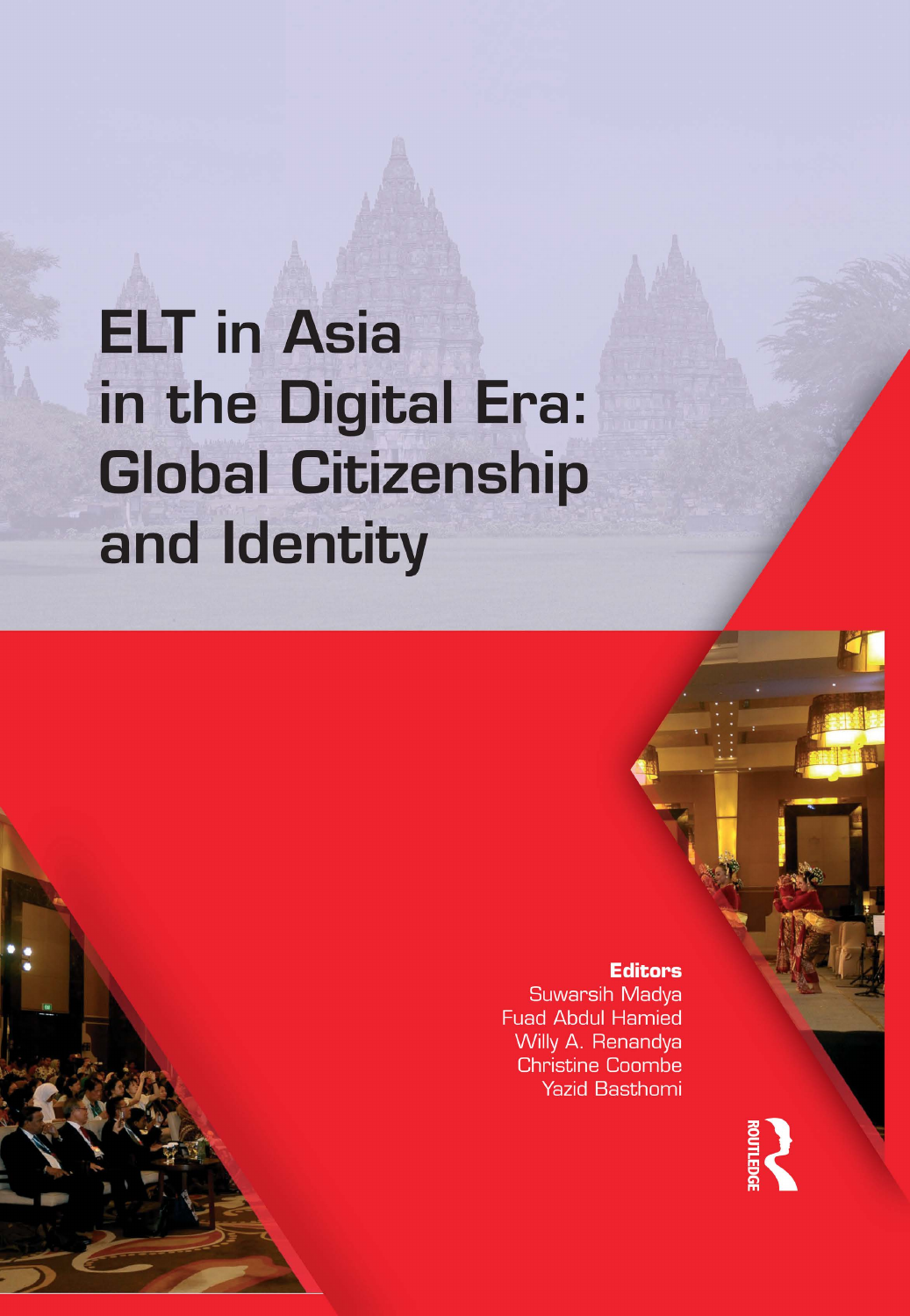### ELT IN ASIA IN THE DIGITAL ERA: GLOBAL CITIZENSHIP AND IDENTITY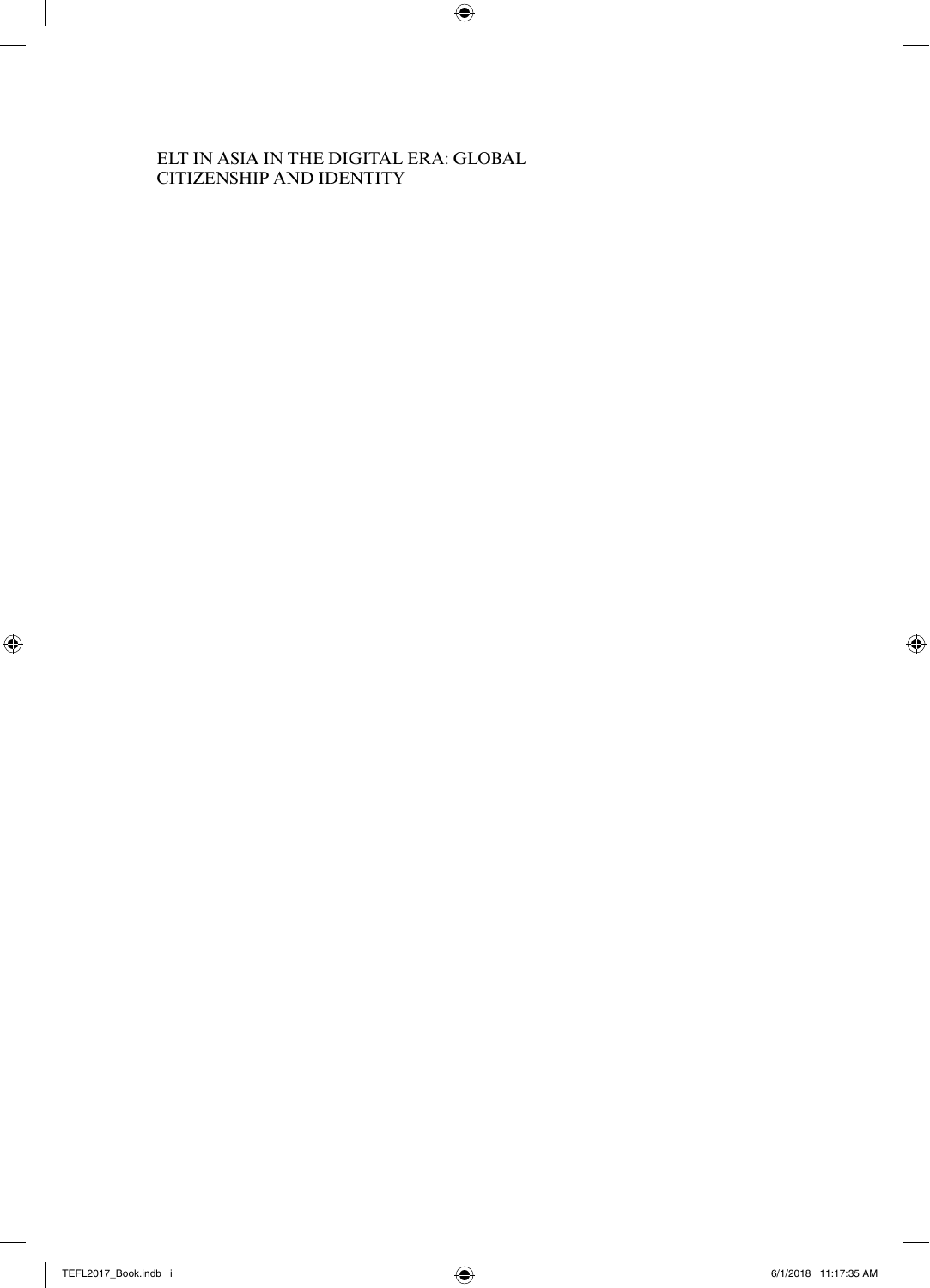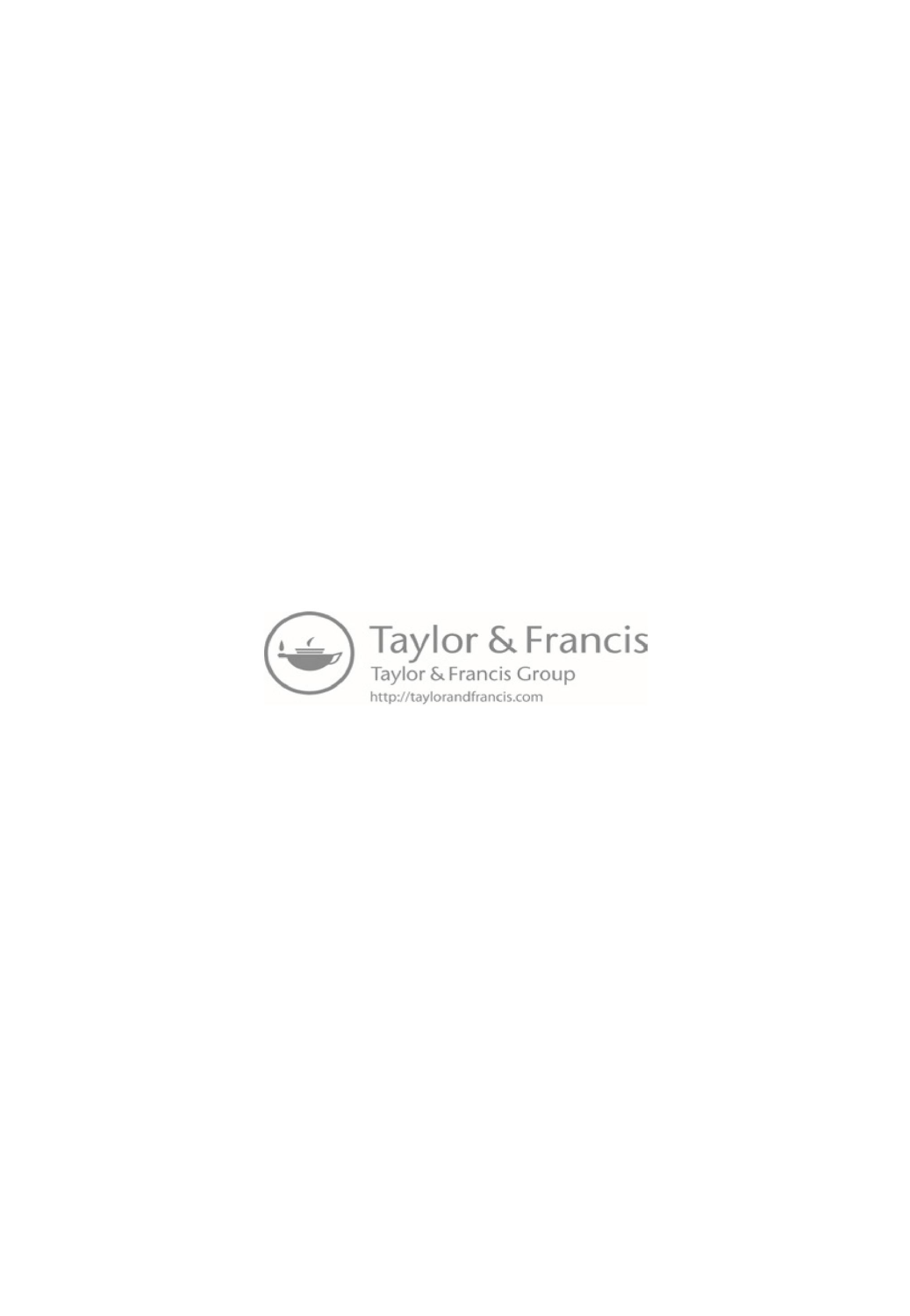PROCEEDINGS OF THE 15TH ASIA TEFL AND 64TH TEFLIN INTERNATIONAL CONFERENCE ON ENGLISH LANGUAGE TEACHING, JULY 13–15, 2017, YOGYAKARTA, INDONESIA

## ELT in Asia in the Digital Era: Global Citizenship and Identity

*Editors*

Suwarsih Madya *Yogyakarta State University, Indonesia*

Fuad Abdul Hamied *Universitas Pendidikan Indonesia, Indonesia*

Willy A. Renandya *Nanyang Technological University, Singapore*

Christine Coombe *Dubai Men's College, the United Arab Emirates*

Yazid Basthomi *Universitas Negeri Malang, Indonesia*

Jointly Organized by

*Teaching English as a Foreign Language in Asia (Asia TEFL), The Association for the Teaching of English as a Foreign Language in Indonesia (TEFLIN), and English Language Education Department, Yogyakarta State University, Indonesia*



**LONDON AND NEW YORK**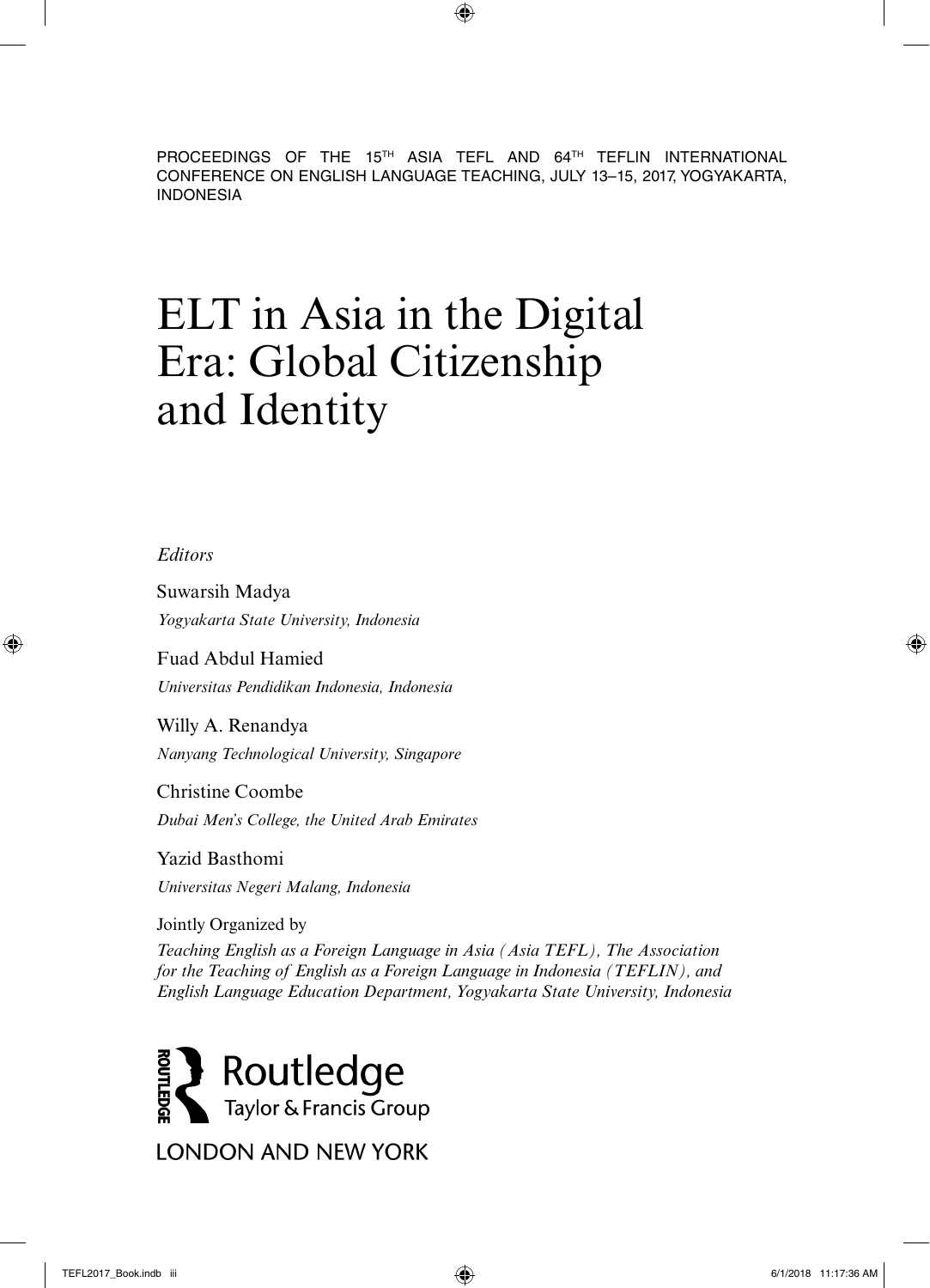*Routledge is an imprint of the Taylor & Francis Group, an informa business* 

© 2018 Taylor & Francis Group, London, UK

Typeset by V Publishing Solutions Pvt Ltd., Chennai, India

All rights reserved. No part of this publication or the information contained herein may be reproduced, stored in a retrieval system, or transmitted in any form or by any means, electronic, mechanical, by photocopying, recording or otherwise, without written prior permission from the publisher.

Although all care is taken to ensure integrity and the quality of this publication and the information herein, no responsibility is assumed by the publishers nor the author for any damage to the property or persons as a result of operation or use of this publication and/or the information contained herein.

Published by: CRC Press/Balkema Schipholweg 107C, 2316 XC Leiden, The Netherlands e-mail: [Pub.NL@taylorandfrancis.com](mailto:Pub.NL@taylorandfrancis.com) [www.crcpress.com](http://www.crcpress.com) – [www.taylorandfrancis.com](http://www.taylorandfrancis.com)

ISBN: 978-0-8153-7900-3 (Hardback) ISBN: 978-1-351-21706-4 (eBook)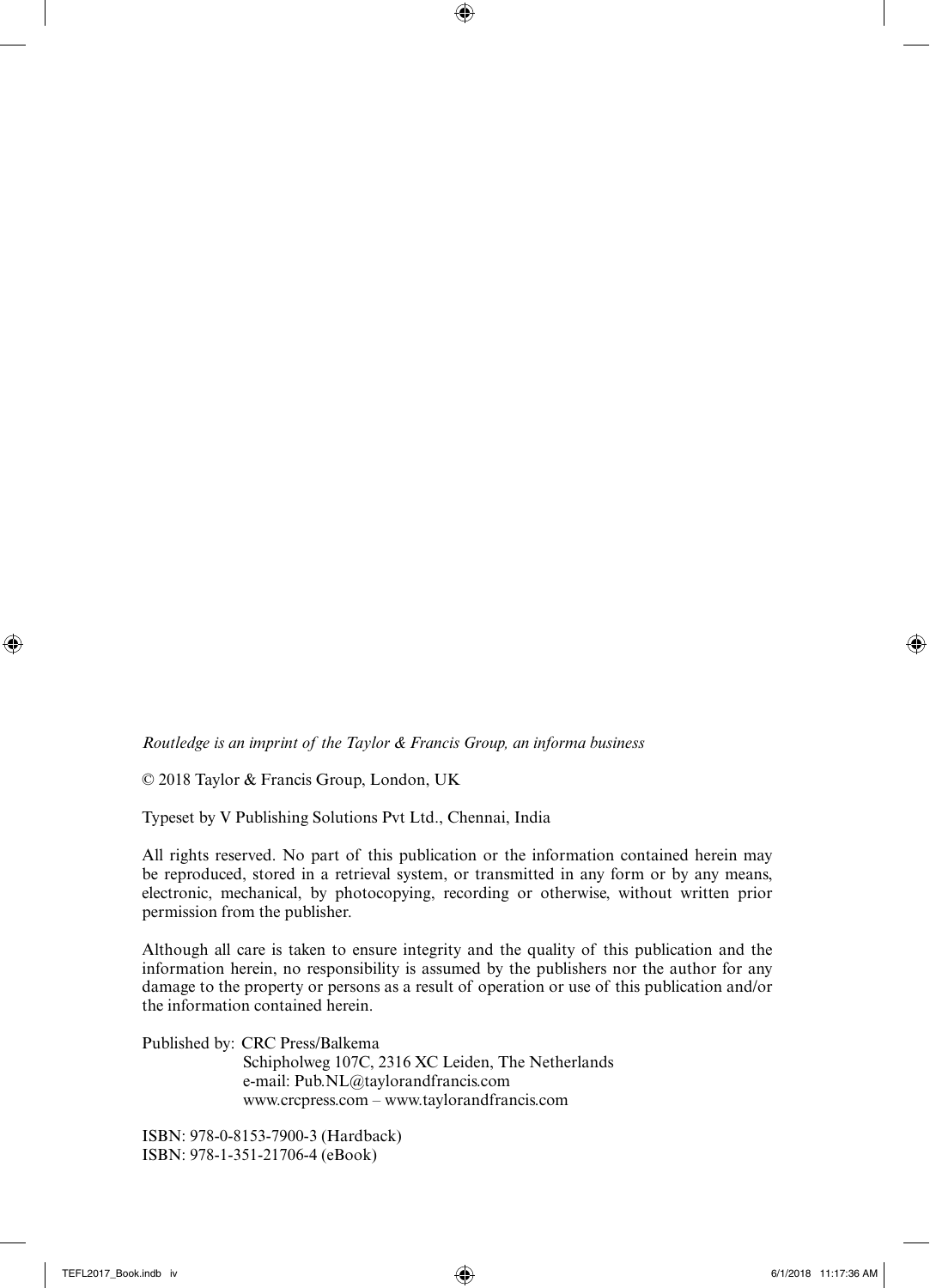## Table of contents

| Preface                                                                                                                                                                                               | xi   |
|-------------------------------------------------------------------------------------------------------------------------------------------------------------------------------------------------------|------|
| Acknowledgement                                                                                                                                                                                       | xiii |
| Organizing committee                                                                                                                                                                                  | XV   |
| Part I: English language teaching and learning developments - what do they<br>mean in different contexts with different paradigms?                                                                    |      |
| Teacher development for content-based instruction<br>D.J. Tedick                                                                                                                                      | 3    |
| Sustainable professional development programs for English teachers: A case study<br>in South Sulawesi, Indonesia<br>A. Abduh & R. Rosmaladewi                                                         | 15   |
| Teacher efficacy in instructional strategies in classroom among tertiary teachers<br>in Central Java, Indonesia<br>Muamaroh                                                                           | 21   |
| Sex-based grouping in English language teaching<br>M. Mahmud & Sahril                                                                                                                                 | 29   |
| The relationship of English proficiency and socioeconomic status with the choice<br>of language learning strategies among EFL students of Cenderawasih University Papua<br>$R$ , $D$ , $B$ , $Rambet$ | 37   |
| Learners' native language interference in learning English pronunciation: A case<br>study of Indonesian regional dialects<br>M.N. Jannah, K.H. Hidayati & S. Setiawan                                 | 45   |
| English Language Teaching (ELT) learners' communication strategies in exclusive<br>and task-based learning<br>B. Kadaryanto, T.H. Febiani & D. Utaminingsih                                           | 49   |
| Exploring English lexical inferencing strategies performed by EFL university students<br>I. Hermagustiana                                                                                             | 57   |
| Digital collaboration and the impact on motivation and identity<br>S. Healy                                                                                                                           | 65   |
| Interpreting the demand of the curriculum creatively<br>A. Widyantoro                                                                                                                                 | 73   |
| The effectiveness of an ELT model using Curriculum 13 to SMA students in Surakarta<br><b>Ngadiso</b>                                                                                                  | 79   |
| Compromising between the general and specific skills in EAP syllabus development<br>in Indonesian context<br>Jamilah                                                                                  | 87   |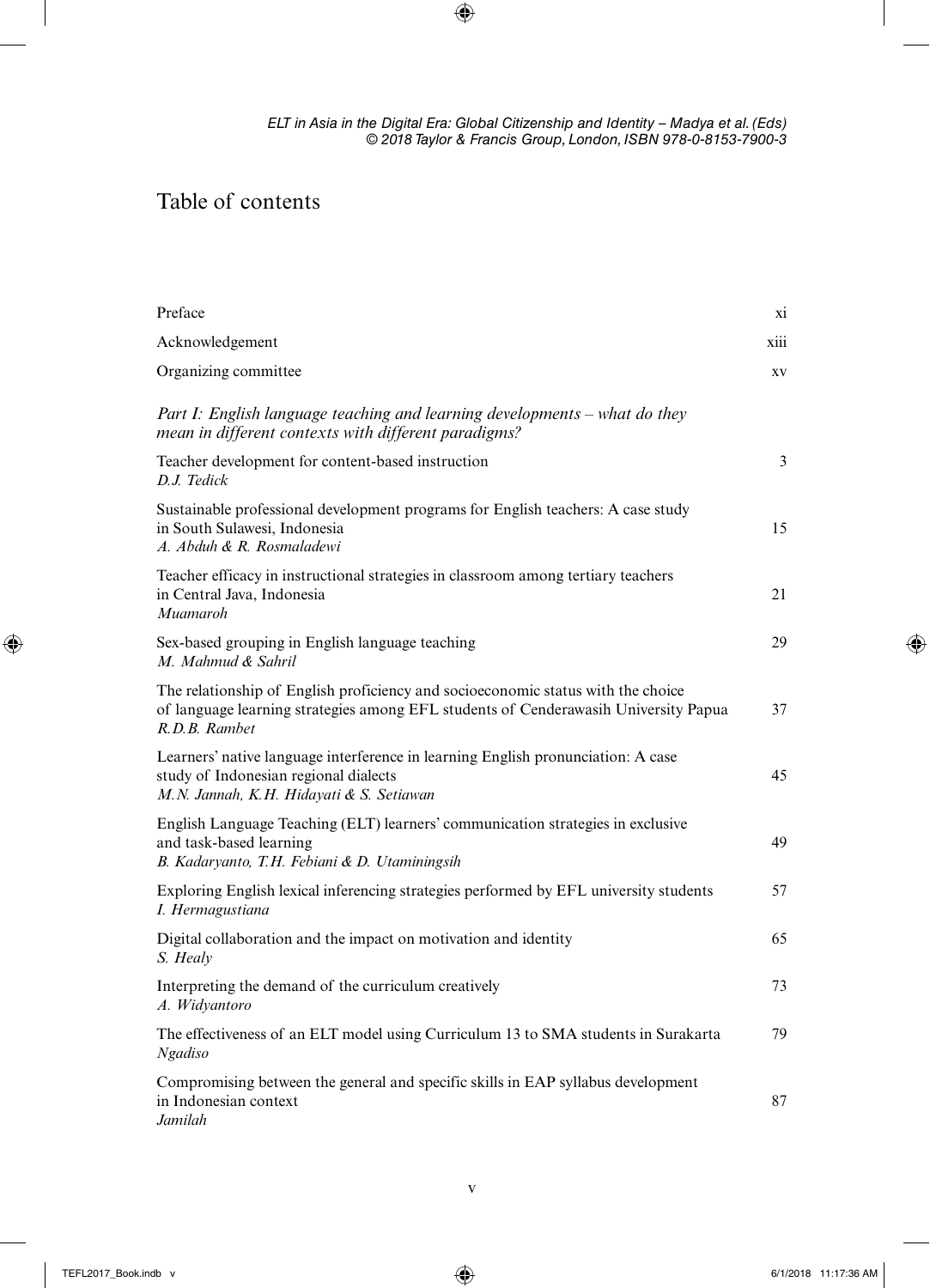| Academic reading needs analysis: Preliminary study of Malaysian prospective<br>higher education students<br>S.M. Damio & N.N. Rosli                                  |     |  |
|----------------------------------------------------------------------------------------------------------------------------------------------------------------------|-----|--|
| Using multi techniques to improve reading fluency in ESL classrooms<br>D.B. Devi & M. Dhamotharan                                                                    | 103 |  |
| Collaborative summary writing as an activity to comprehend reading texts<br>L.A. Mauludin                                                                            | 113 |  |
| Integrating CEFR, thematic contents, and intensive instruction in developing<br>speaking materials for first-year English language teacher trainees<br>C.A. Korompot | 119 |  |
| Developing public speaking materials based on communicative language teaching<br>for EFL learners in Indonesia<br>M.A.R. Hakim & M.J.Z. Abidin                       | 129 |  |
| Improving learners' vocabulary mastery through the use of scaffolding strategies<br>while storytelling in an EFL multiethnic classroom<br><b>Istigamah</b>           | 135 |  |
| The effect of school origins on the grammatical competence of university students<br>C.H. Karjo & R. Djohan                                                          | 143 |  |
| Part II: Exploring the relationship between the knowledge-based<br>era and TEFL development                                                                          |     |  |
| When ELF meets BELF: Building business communication into<br>ELF-informed curriculum<br>Y.J. Yujobo                                                                  | 153 |  |
| Indonesian English as a foreign language teachers' instructional curriculum design:<br>Revealing patterns of needs analysis<br>A. Triastuti & M. Riazi               | 161 |  |
| Need analysis of English needs of midwifery students in Indonesia<br>F. Fahriany & N. Nuraeni                                                                        | 173 |  |
| Teachers' accountability in the post-method era: Balancing freedom<br>and responsibility<br>Sugirin                                                                  | 181 |  |
| Pre-service teachers' self-reflection on their pedagogical competences upon<br>joining the $SM-3T$ program<br>N.A. Nurichsania & S. Rachmajanti                      | 189 |  |
| Exploring types and levels of motivation of Indonesian EFL learners<br>A. Budiman                                                                                    | 197 |  |
| Influence of motivation and language learning environment on the successful<br>EFL learning<br>Masyhur                                                               | 205 |  |
| L2 learning motivation from the perspective of self-determination theory: A qualitative<br>case study of hospitality and tourism students in Taiwan<br>H.T. Hsu      | 221 |  |
| A comparison of gender disparity in East Asian EFL textbooks<br>N. Suezawa                                                                                           | 229 |  |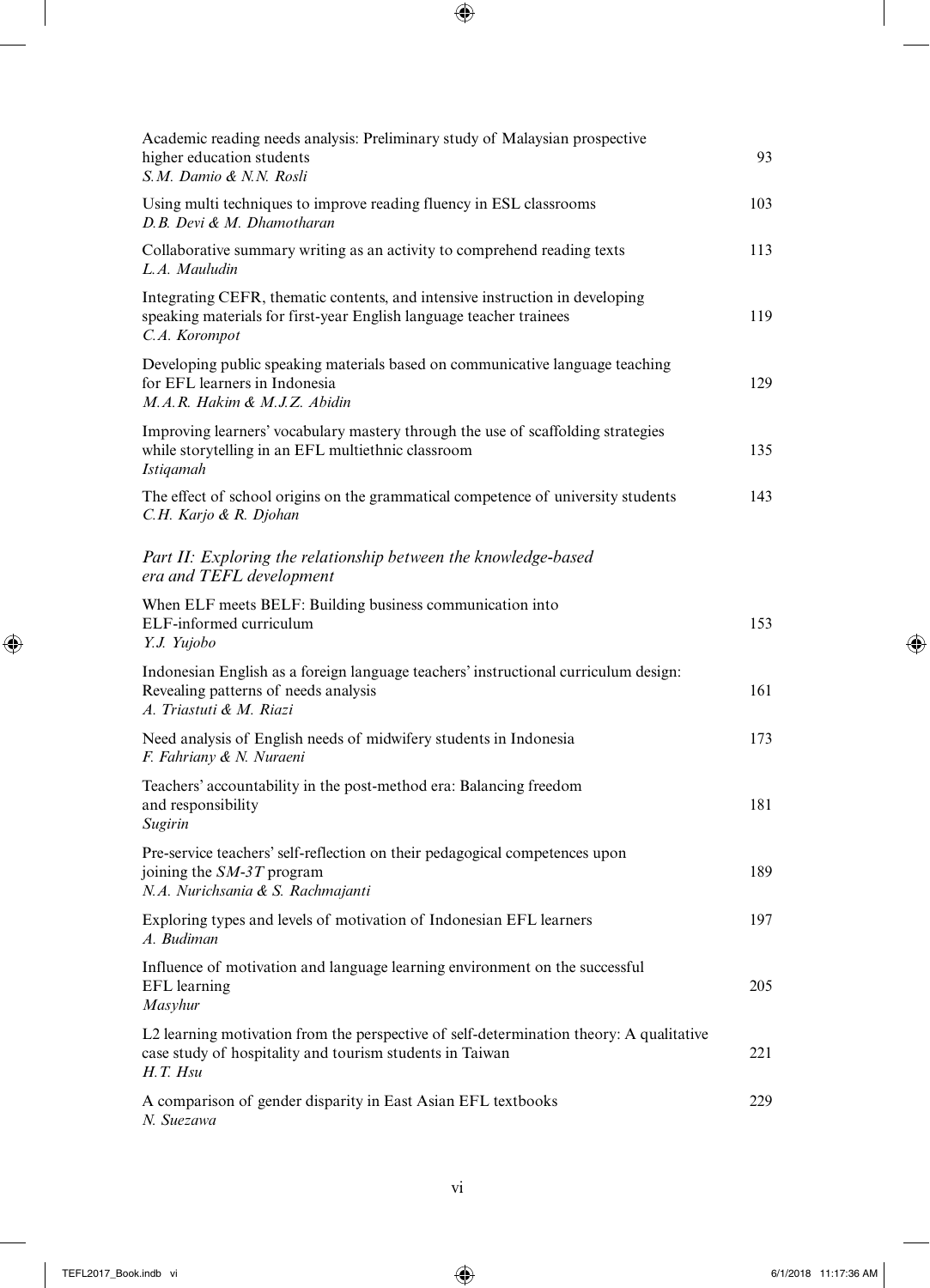| EFL students' perception on the role of target-language culture in CCU class<br>N. Hidayati, Sumardi & S.S. Tarjana                                 |     |  |  |
|-----------------------------------------------------------------------------------------------------------------------------------------------------|-----|--|--|
| Sundanese local content integration in English for young learners' classroom<br>I.A. Alwasilah                                                      |     |  |  |
| Written corrective feedback in a writing skill development program<br>S. Hidayati, A. Ashadi & S. Mukminatun                                        |     |  |  |
| Contact with the nature: Field trip strategy in enhancing writing descriptive text<br>Rugaiyah                                                      | 255 |  |  |
| Inquiring language awareness of TEFL master students in advanced grammar course<br>M.D.A. Rizgan                                                    | 265 |  |  |
| Part III: Exploring and understanding today's demands for foreign languages:<br>Going beyond English language competencies                          |     |  |  |
| Developing fluency<br>I.S.P. Nation                                                                                                                 | 275 |  |  |
| Foregrounding global citizenship in EFL using UNESCO's category of<br>core values<br>Masulah                                                        | 285 |  |  |
| Pedagogical movements in teaching English in the emerging issues of World Englishes<br>N. Mukminatien                                               | 293 |  |  |
| Considering English varieties in Indonesia's EFL teaching and learning<br>E. Andriyanti & V. Rieschild                                              | 299 |  |  |
| Prospective EFL teachers' awareness of varieties of English: Implications for ELT<br>N. Atma & W. Fatmawati                                         | 307 |  |  |
| ELT shift: Necessary matters to be taught dealing with pronunciation among<br>NNS related to English as a Lingua Franca (ELF)<br>Andy & L. Muzammil | 315 |  |  |
| Visualizing ideal L2 self and enhancing L2 learning motivation, a pilot study among<br>Chinese college students<br>C. Zou                           | 327 |  |  |
| The potential of mobile technology in testing and enhancing L2 word recognition<br>from speech<br>J. Matthews                                       | 343 |  |  |
| Does exposure to L2 affect cultural intelligence?<br>Z. Nafissi & N. Salmasi                                                                        | 349 |  |  |
| Indonesian EFL teachers' identities in written discourse: English or<br>Oriental domination?<br>R.D. Pratama                                        | 361 |  |  |
| The construction of imagined identities in two Indonesian English<br>bilingual adolescents<br>B. Chen & A. Lie                                      | 369 |  |  |
| A case study of a seven-year old Indonesian-English bilingual child in a<br>trilingual school<br>R.Y. Prayitno & A. Lie                             | 377 |  |  |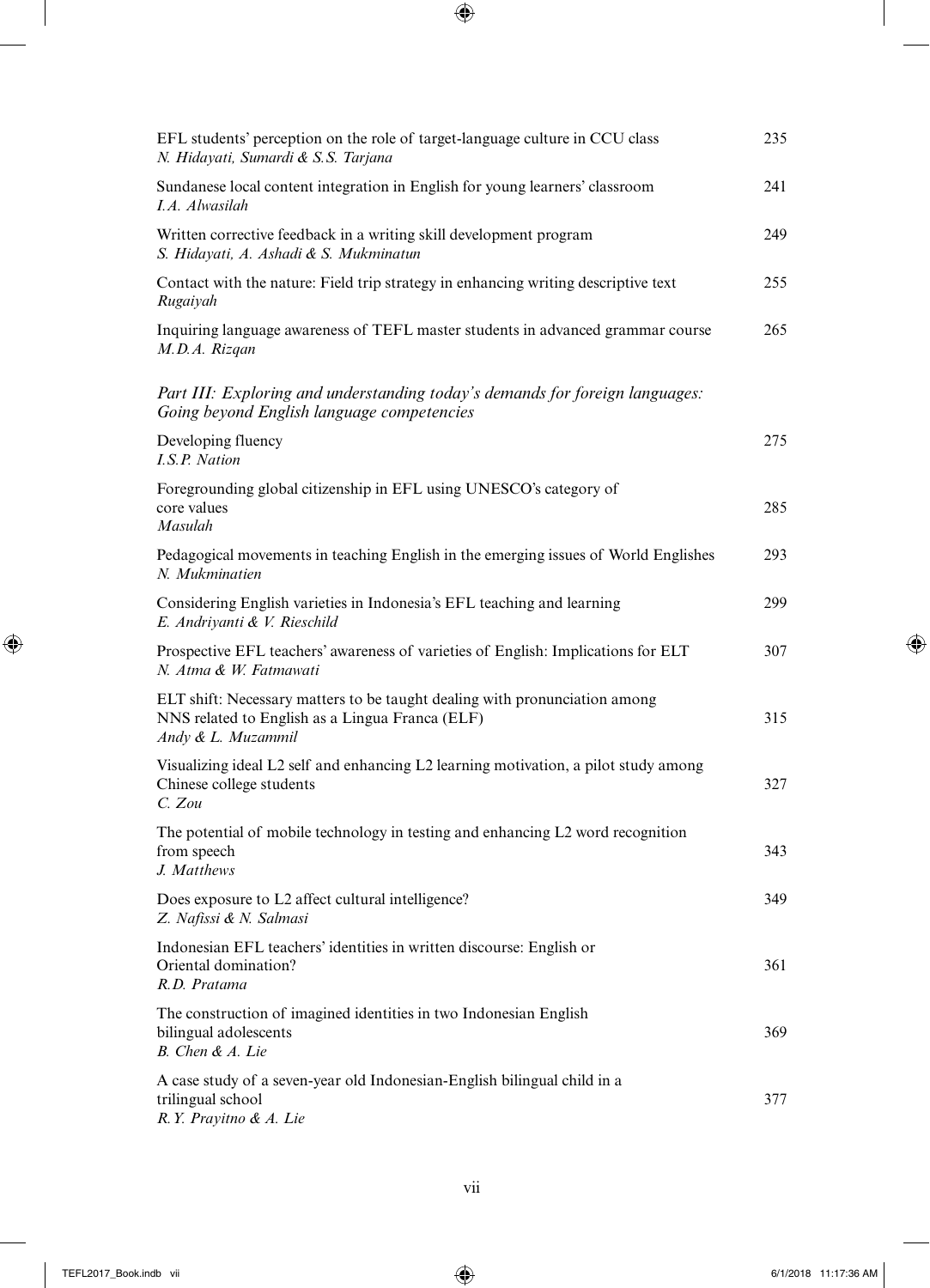| The teacher's code-switching in ELT classrooms: Motives and functions<br>D.A. Andawi & N.A. Drajati                                                                           | 385 |
|-------------------------------------------------------------------------------------------------------------------------------------------------------------------------------|-----|
| Features of teachers' code-switching in Indonesia: How multiple languages are<br>used in tertiary bilingual classrooms<br>H. Cahyani                                          | 393 |
| Code-switching and code-mixing in bilingual communication: Language deficiency<br>or creativity?<br>D.A. Nugraheni                                                            | 401 |
| English as a medium of instruction: Issues and challenges for Indonesian university<br>lecturers and students<br>R. Hendryanti & I.N. Kusmayanti                              | 409 |
| EFL learners' opportunities and problems in literacy strategy implementation<br>N. Christiani & M.A. Latief                                                                   | 417 |
| An explanatory study on the needs of skill-integrated coursebook for listening<br>and speaking classes<br>S.K. Kurniasih, B.Y. Diyanti & L. Nurhayati                         | 423 |
| Indonesian teacher's beliefs and practices on teaching listening using songs<br>N.A. Fauzi                                                                                    | 429 |
| More than just vocabulary search: A bibliographic review on the roles of corpora<br>of English in 21st century ELT<br>S. Simbuka                                              | 437 |
| Hyland's model of argument in ESL writers essay<br>W.H. Osman                                                                                                                 | 445 |
| Investigating students' perceptions of blended learning implementation in<br>an academic writing classroom<br>F. Indratama, N.A. Drajati, D. Rochsantiningsih & J. Nurkamto   | 453 |
| Part IV: Transforming TEFL in a fully digital world                                                                                                                           |     |
| Intercultural language teaching and learning in digital era<br>A.J. Liddicoat                                                                                                 | 463 |
| Developing multiliteracies for EFL learners in the digital era<br>W. Lei                                                                                                      | 471 |
| Exploring the contribution of the school culture and the learner factors to the<br>success of the English e-learners<br>R.C.Y. Setyo, Suharsono & O. Purwati                  | 479 |
| Perception and ICT usage of students and lecturers of the English study program<br>of the Faculty of Teacher Training and Education, Tridinanti University<br>Y. Hendrety     | 487 |
| The story of "Julie": A life history study of the learning experiences of an<br>Indonesian English language teacher in implementing ICT in her classroom<br>D.S. Ciptaningrum | 495 |
| Faculty's attitudes towards the shift to blended learning, challenges faced<br>and its impact<br>K.K. Aye                                                                     | 505 |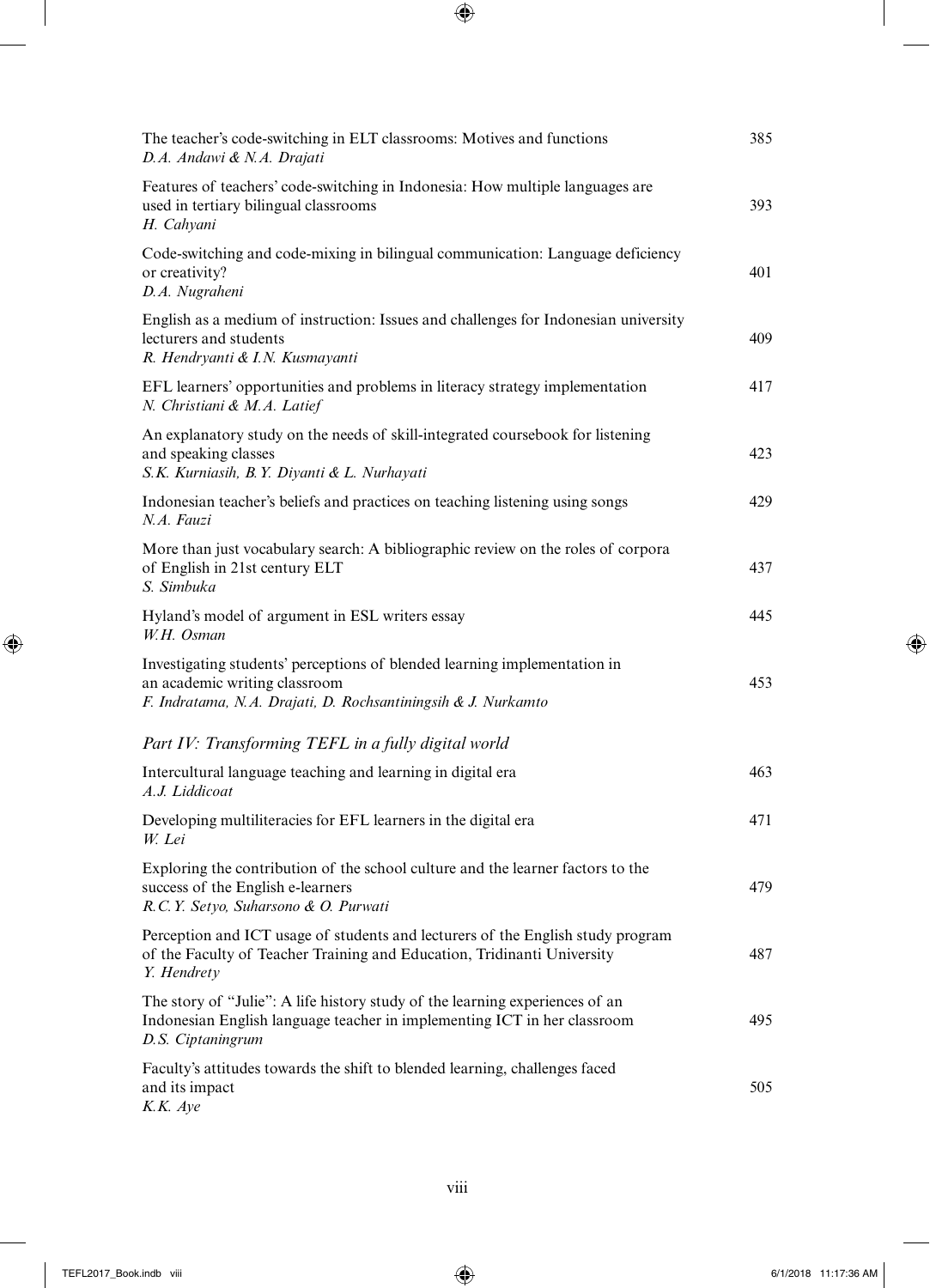| The incorporation of Facebook in language pedagogy: Merits, defects,<br>and implications<br>T.N.T. Dung & L.T.N. Quynh                                                                                                         |     |
|--------------------------------------------------------------------------------------------------------------------------------------------------------------------------------------------------------------------------------|-----|
| Reading enjoyment in the digital age: How does it differ by parents' education,<br>self-expected education, and socio-economic status?<br>N.H.P.S. Putro & J. Lee                                                              | 521 |
| 'Read-to-Me' story books: Parent-child home English reading activities<br>D.R. Meisani                                                                                                                                         | 531 |
| Utilizing iBooks in teaching EFL reading comprehension<br>D.S. Suharti                                                                                                                                                         | 537 |
| The effectiveness of online brain-writing compared to brainstorming as prewriting<br>strategies in teaching writing to students with high frequency and low<br>frequency of Language Learning Strategies (LLS)<br>D. Hermasari | 555 |
| Gallery Walk for teaching a content course<br>I. Maharsi                                                                                                                                                                       | 563 |
| Assessing speaking by f2f or using a developed application: Are there<br>any differences?<br>M.S. Simatupang, M. Wiannastiti & R. Peter                                                                                        | 571 |
| Author index                                                                                                                                                                                                                   | 577 |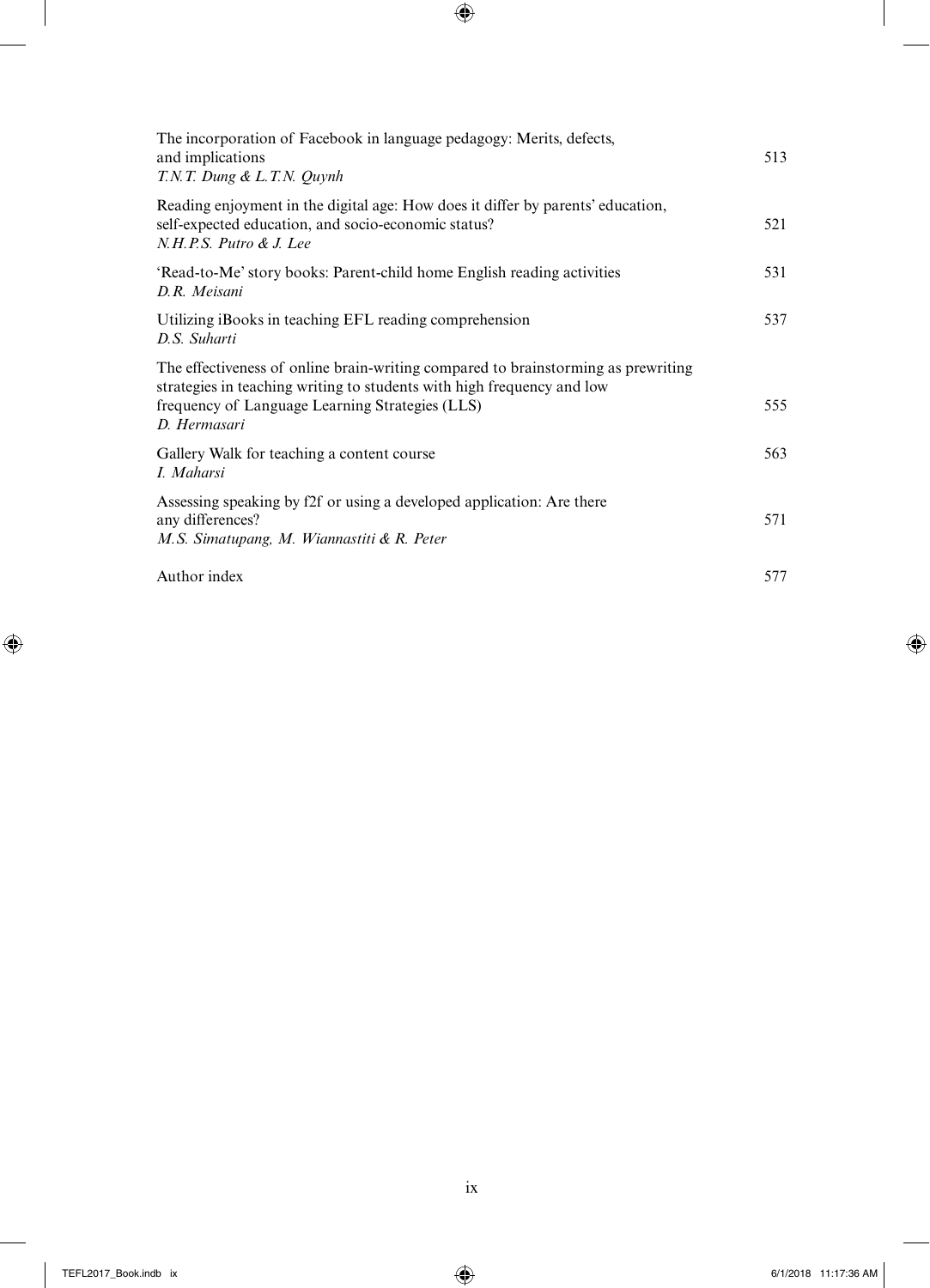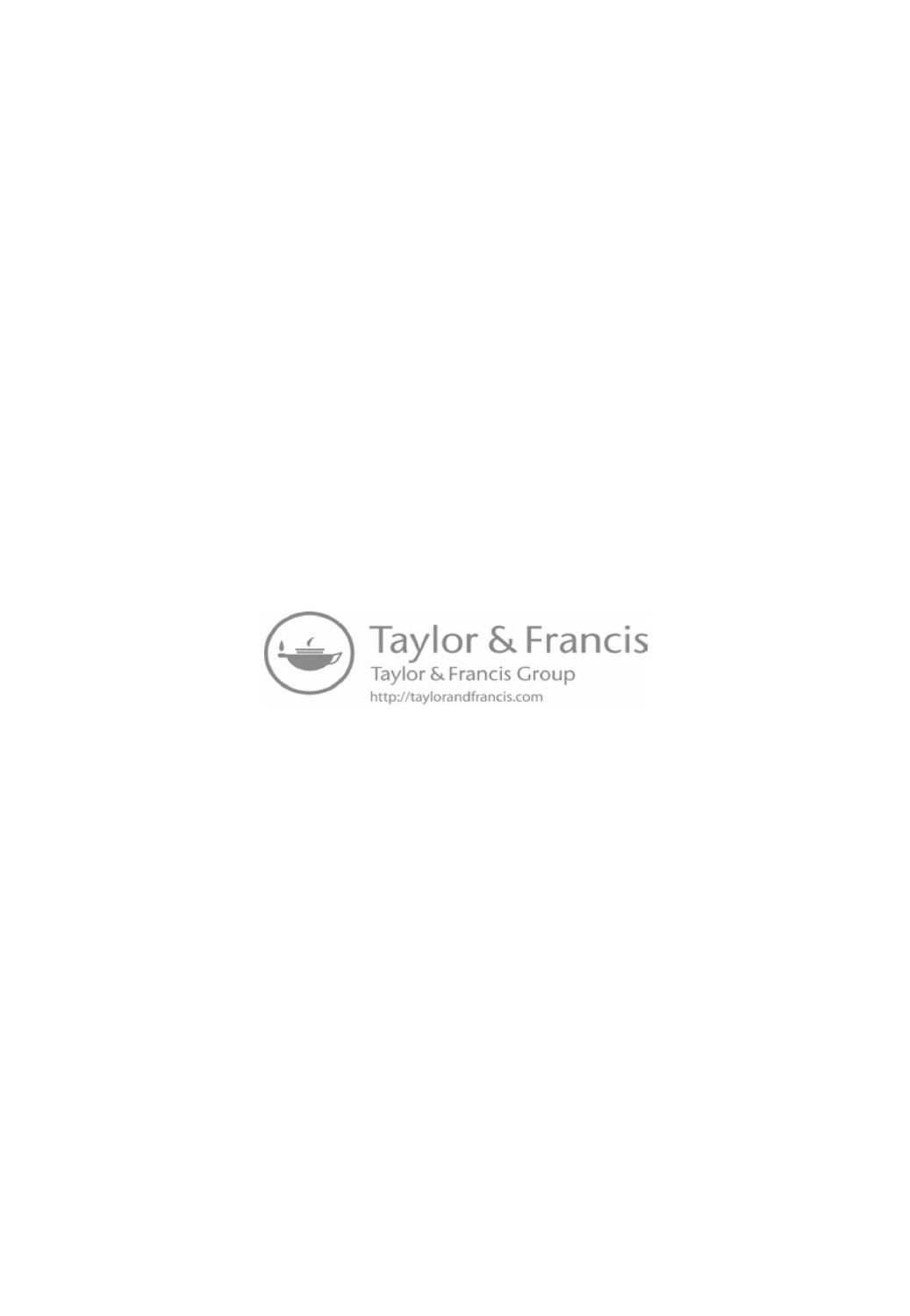## [Preface](#page--1-0)

This book presents the proceedings of the 15th Asia TEFL and 64th TEFLIN International Conference held in Yogyakarta from 13–15 July 2017 co-hosted by Yogyakarta State University, TEFLIN (the Association for the Teaching of English as a Foreign Language in Indonesia), and Asia TEFL. This conference was designed to provide a forum for EFL teaching and learning researchers, policy makers and practitioners to assemble in the spirit of "learning and growing together" to: (a) engage in an informed, critical and insightful dialogue about enhancing learning for all students in all settings in all countries, a dialogue about what works, how it works, what it takes to make things work, and how to develop thereon a new understanding of the nature of EFL teaching and learning; (b) strengthen national and international EFL education networks to promote powerful research in TEFL effectiveness, improvement, and innovation and to engage EFL learning and teaching researchers, policy makers, and practitioners in ongoing conversations about the interpretation and the application of research in practice; and (c) critically examine the strengths and weaknesses of different theoretical paradigms of language learning and to explore how different conceptions frame and influence the whole business of TEFL, especially in a global, knowledge-based, technologically wired context.

The above purpose was achieved by raising the theme *ELT in Asia in the Digital Era: Global Citizenship and Identity* from which four subthemes were derived: (1) English language teaching and learning developments – What do they mean in different contexts with different paradigms?, (2) Exploring the relationship between the knowledge-based era and TEFL development, (3) Exploring and understanding today's demands for foreign languages: Going beyond English language competencies, and (4) Transforming TEFL in the fully digital world.

This conference presented eleven plenary speakers, 14 workshops, and around 800 concurrent papers, which were enjoyed by around more than 1000 participants from 32 countries. Three of the plenary speakers responded positively to the Committee's request to submit their papers to be published in this book. Among the papers submitted for the proceedings, 68 were regarded as meeting the criteria and these papers have been grouped in four parts according to these four subthemes in this book.

[Part I](#page--1-0) presents 19 papers talking, among others, about teacher development, learners, learning strategies, curriculum, teaching methods, and material development. A paper entitled *Teacher development in content-based instruction* by Diane J. Tedick opens this part. [Part](#page--1-0)  [II](#page--1-0) presents 14 papers talking, among others, about needs analysis, gender disparity, teaching creative writing, and language awareness. [Part III](#page--1-0) presents 22 papers, beginning with a paper entitled *Developing fluency* by I.S.P. Nation. Other papers are talking, among others, about global citizenship, world Englishes, English varieties, teacher accountability, ICT-based testing, and code switching. [Part IV](#page--1-0) presents 13 papers, beginning with a paper by Anthony Liddicoat entitled *Intercultural language teaching and learning in the digital era*. So, altogether this book presents 68 papers.

This book will hopefully facilitate the sharing of knowledge between the writers and the readers for purposes of developing the teaching of English as a foreign language in this digital era.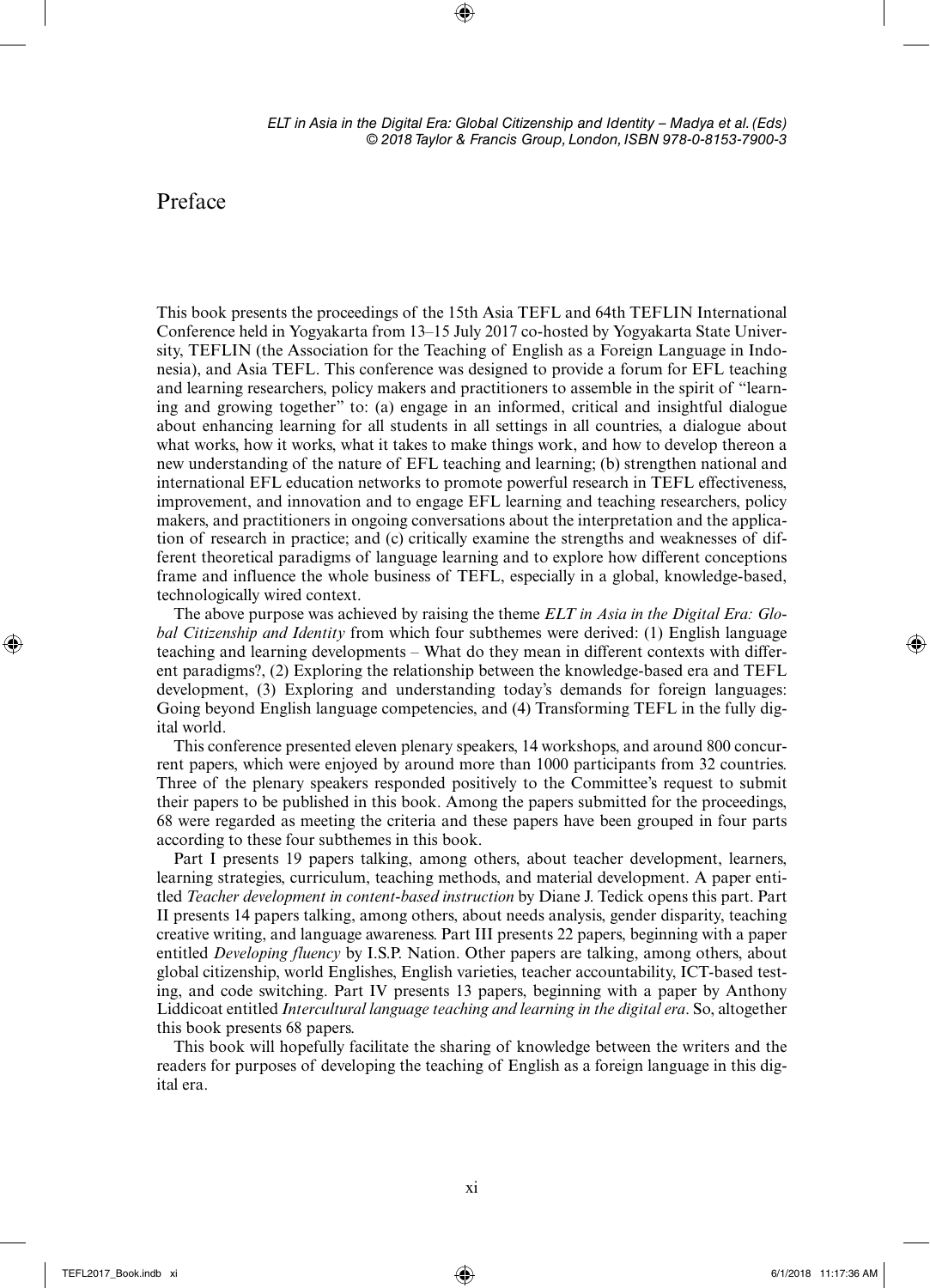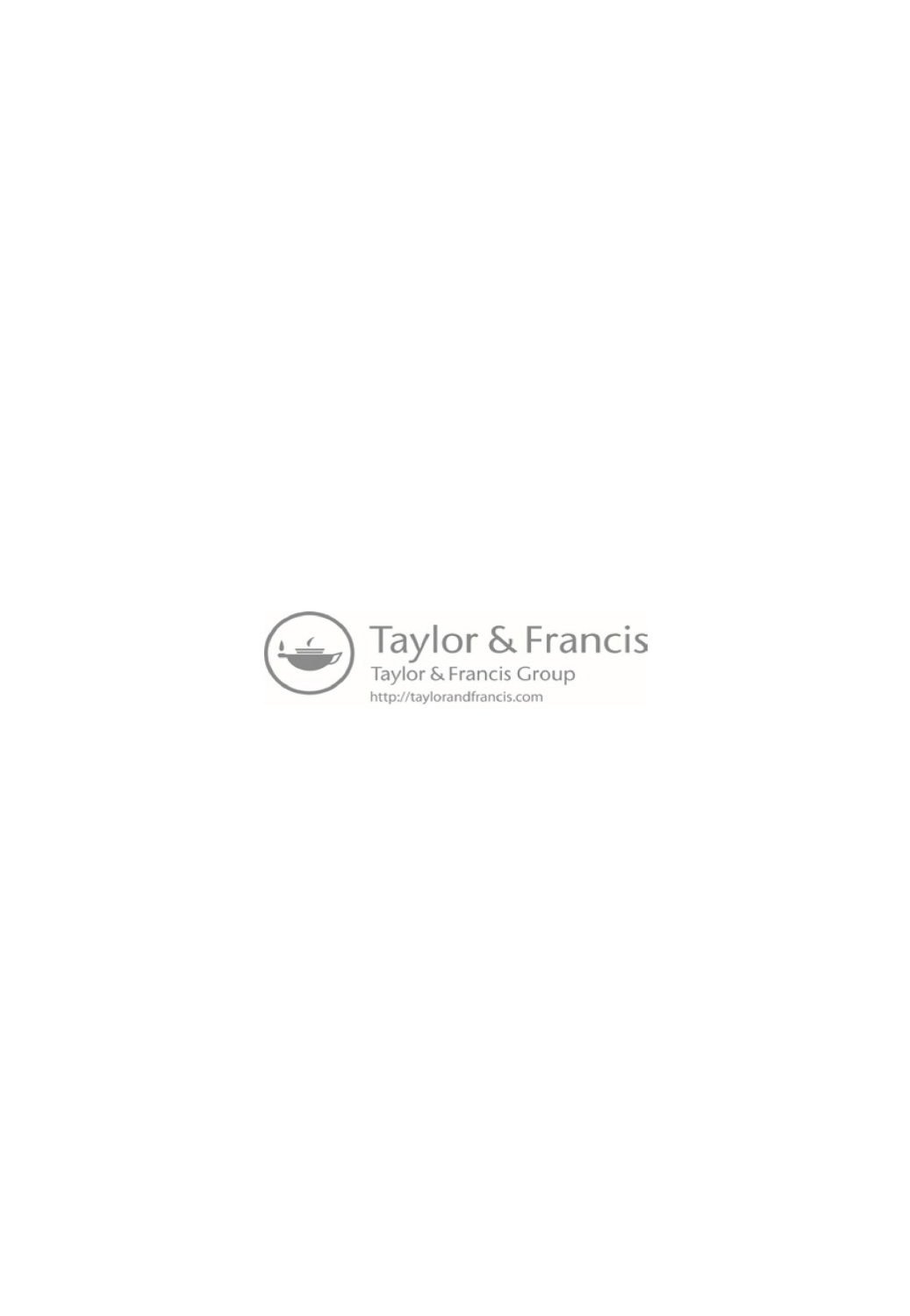## [Acknowledgement](#page--1-0)

Agus Widyantoro, *Yogyakarta State University, Indonesia* Ali Saukah, *Universitas Negeri Malang, Indonesia* Andy Bayu Nugroho, *Yogyakarta State University, Indonesia* Andy Kirkpatrick, *Griffith University, Australia* Anita Triastuti, *Yogyakarta State University, Indonesia* Antony John Kunnan, *University of Macau, China* Ashadi, *Yogyakarta State University, Indonesia* Asruddin B. Tou, *Yogyakarta State University, Indonesia* Basikin, *Yogyakarta State University, Indonesia* Chairil Anwar Karompot, *Universitas Negeri Makassar, Indonesia* Christine Coombe, *Dubai Men's College, the United Arab Emirates* David Shaffer, *Chosun University, Korea* Dewi Nurul Lailatun Mubarokah, *Yogyakarta State University, Indonesia* Didi Sukyadi, *Universitas Pendidikan Indonesia, Indonesia* Dyah Setiawati Ciptaningrum, *Yogyakarta State University, Indonesia* Edwin Vethamani, *Taylor's University, Malaysia* Erna Andriyanti, *Yogyakarta State University, Indonesia* Fuad Abdul Hamied, *Universitas Pendidikan Indonesia, Indonesia* Ganakumaran Subramaniam, *University of Nottingham, Malaysia* Gunadi Harry Sulistyo, *Universitas Negeri Malang, Indonesia* Haixiao Wang, *Nanjing Univ., China* Hee-Kyung Lee, *Yonsei University, Korea* Helena I. R. Agustien, *Universitas Negeri Semarang, Indonesia* Hung Soo Lee, *Chonnam National University, Korea* Hyo Shin Lee, *Konkuk University Glocal Campus, Korea* Isaiah WonHo Yoo, *Sogang University, Korea* Jihyeon Jeon, *Ewha Womans University, Korea* Joko Nurkamto, *Universitas Sebelas Maret, Indonesia* Joko Priyana, *Yogyakarta State University, Indonesia* Jong Bai Hwang, *Konkuk University, Korea* Joo Kyung Park, *Honam University, Korea* Judy Yin, *Korea National University of Education, Korea* Kilryoung Lee, *Hankuk University of Foreign Studies, Korea* Le Van Canh, *Vietnam National University at Hanoi, Vietnam* Maman Suryaman, *Yogyakarta State University, Indonesia* Masaki Oda, *Tamagawa University, Japan* Mauly Halwat Hikmat, *Universitas Muhammadiyah Surakarta, Indonesia* Muhammad Taufiq al Makmun, *Universitas Sebelas Maret, Indonesia* Mukhaiyar, *Universitas Negeri Padang, Indonesia*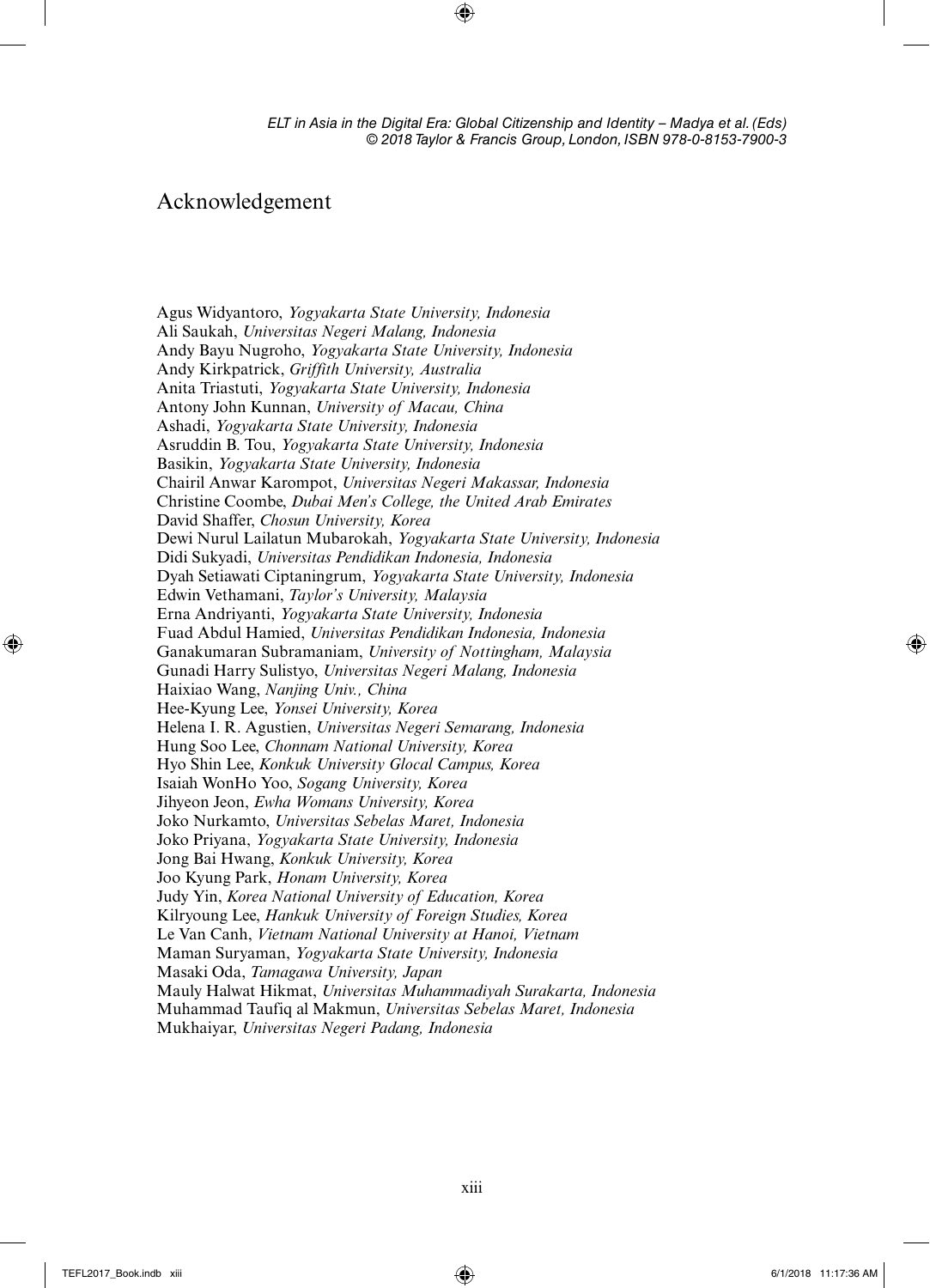Nur Hidayanto P.S.P, *Yogyakarta State University, Indonesia* Phyllis Ghim-Lian Chew, *Singapore* Pradana Akbar Tanjung, *Yogyakarta State University, Indonesia* Pragasit Sitthitikul, *Thammasat University, Thailand* Qiufang Wen, *Beijing Foreign Studies University, China* Ravinder Gargesh, *University of Delhi, India* Samsul Maarif, *Yogyakarta State University, Indonesia* Setyadi Setyapranata, *Universitas Negeri Malang, Indonesia* Sisilia Setiawati Halimi, *Universitas Indonesia, Indonesia* Soo Ok Kweon, *Pohang University of Science and Technology, Korea* Sugirin, *Yogyakarta State University, Indonesia* Suhaini M. Saleh, *Yogyakarta State University, Indonesia* Surya Sili, *Universitas Mulawarman, Indonesia* Susan Holzman, *Bar Ilan University, Israel* Susana Widyastuti, *Yogyakarta State University, Indonesia* Suwarsih Madya, *Yogyakarta State University, Indonesia* Willy A. Renandya, *Nanyang Technological University, Singapore* Wuri Andhajani Soedjatmiko, *Universitas Katolik Widyamandala, Indonesia* Yazid Basthomi, *Universitas Negeri Malang. Indonesia* Young-woo Kim, *International Graduate School of English, Korea* Yuyun Yulia, *Universitas Sarjanawiyata Tamansiswa, Indonesia*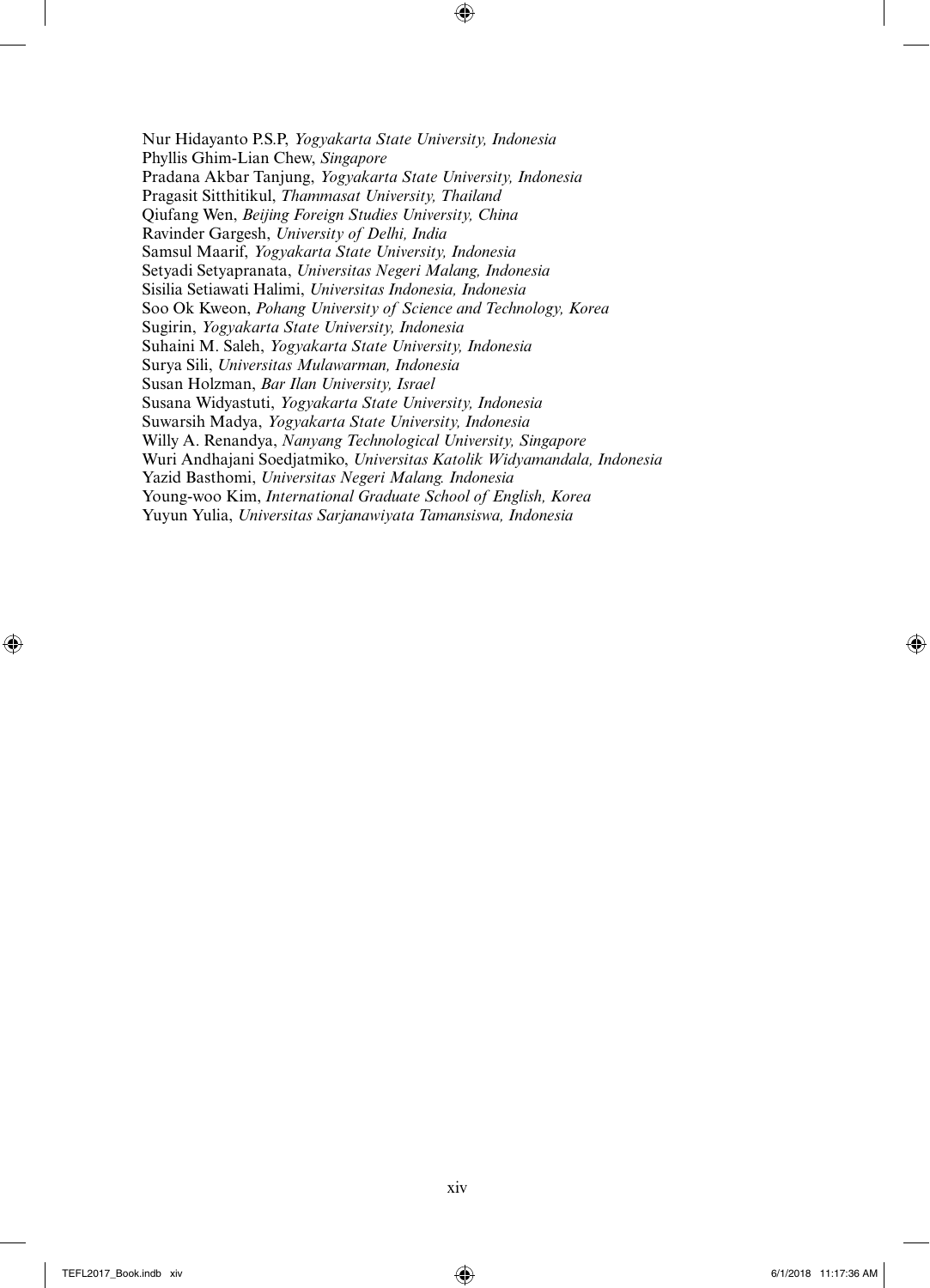## [Organizing committee](#page--1-0)

#### PATRON

Sutrisna Wibawa

#### **CHAIR**

Suwarsih Madya

#### VICE CHAIRS

Widyastuti Purbani Sugirin Sukarno

#### COMMITTEE

- Joko Nurkamto HyoWoong Lee Asia Haixiao Wang Masaki Oda Fuad Abdul Hamied Gunakumaran Subramaniam Hung Soo Lee Sisilia Halimi S. Didi Sukyadi Margana Edi Purwanta Sumaryanto Senam
- Moch. Brury Triyono Satoto Endar Nayono Joko Priyana Maman Suryaman Andy Bayu Nugroho Asruddin B. Tou Susana Widyastuti Basikin Samsul Maarif Suhaini M. Saleh Anita Triastuti Ashadi Erna Andriyanti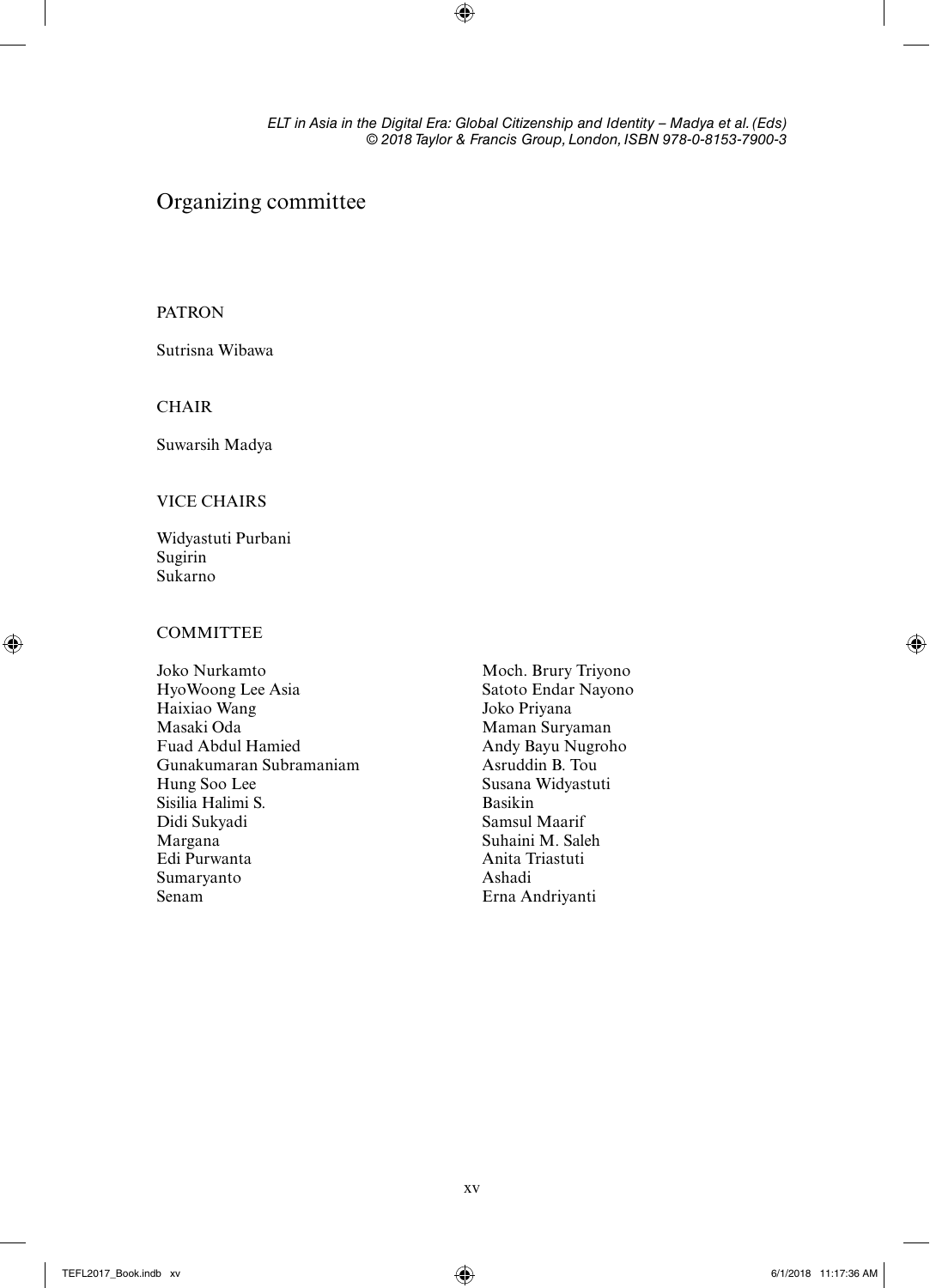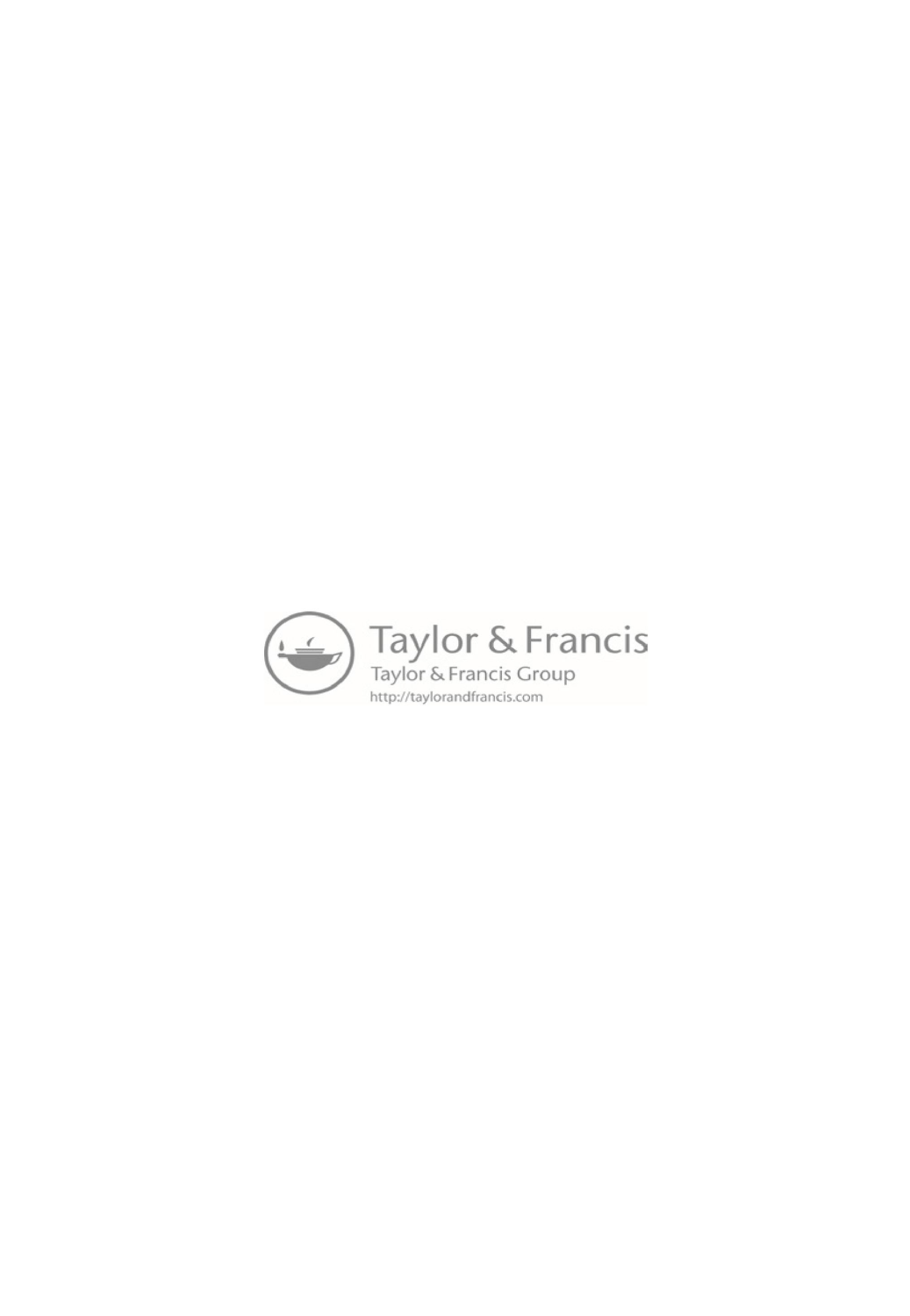*[Part I: English language teaching and learning developments – what](#page--1-0)  do they mean in different contexts with different paradigms?*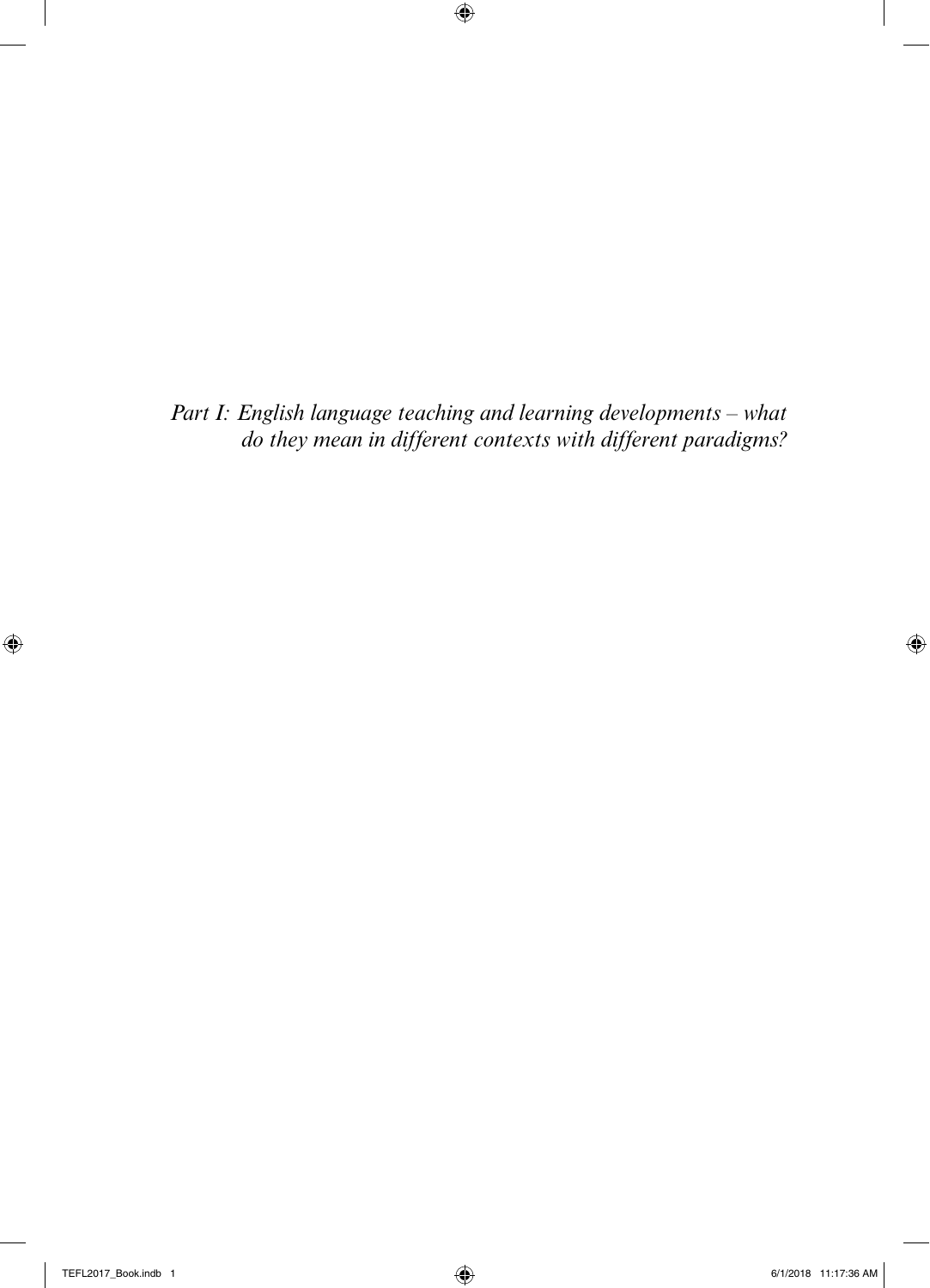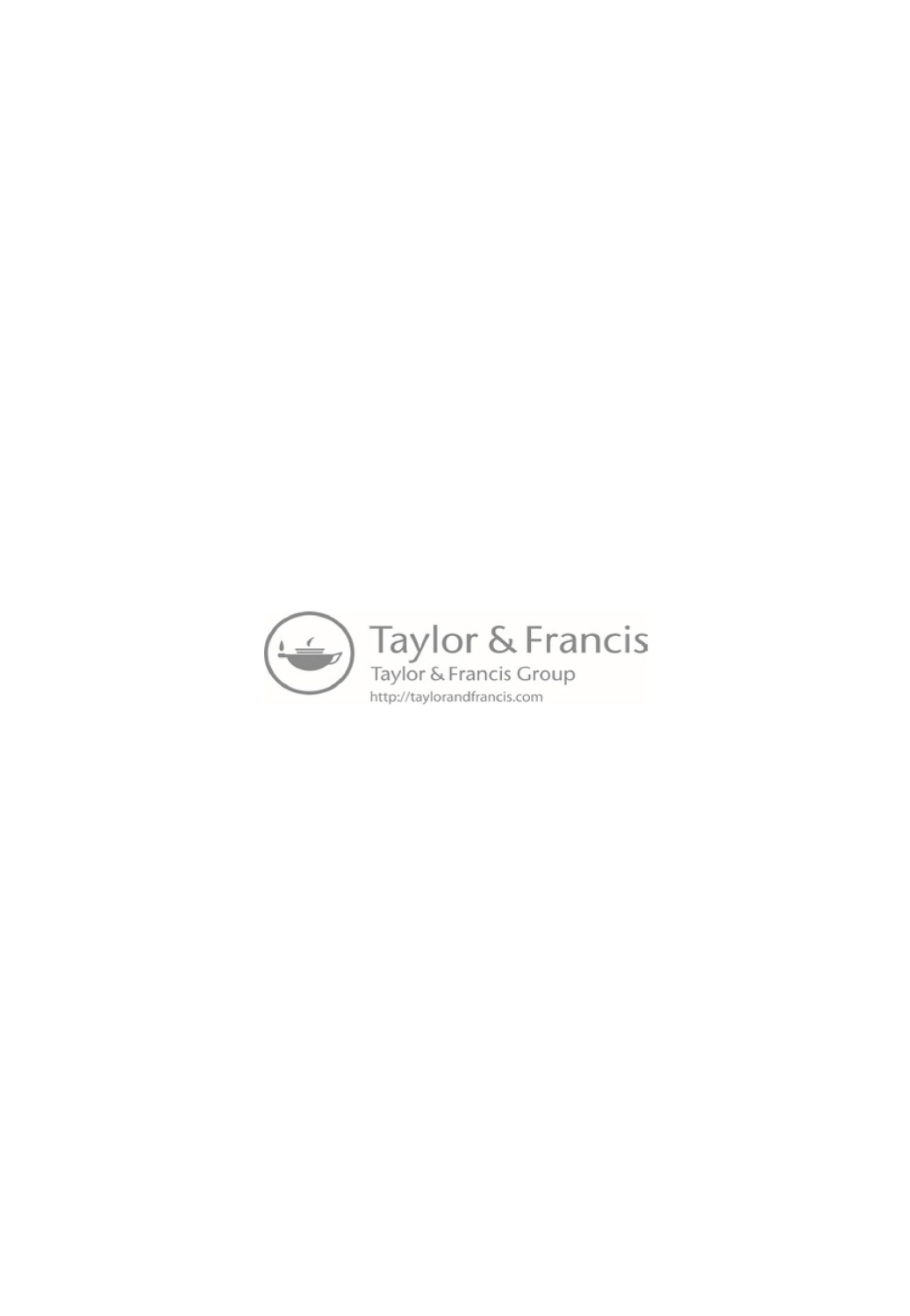## [Teacher development for content-based instruction](#page--1-0)

#### D.J. Tedick

*University of Minnesota, Minneapolis, USA*

ABSTRACT: The fundamental premise underlying Content-Based Instruction (CBI) is that students can learn (and teachers can teach) both meaningful content and a new language at the same time. The crux of effective CBI is content and language integration—teachers and students have to attend to both content and language if the language learning benefits of CBI are to be maximized. Yet such integration is challenging for teachers and needs to be systematically addressed through professional development. This paper provides an overview of the features and goals of CBI, types of CBI models, and benefits of CBI. It then identifies key teacher characteristics needed for CBI and illustrates ways that teachers can learn to integrate language and content. It concludes with review of a recent study that explored the types of professional development experiences teachers perceive to have a positive impact on their ability to integrate language and content in their teaching.

#### 1 CONTENT-BASED LANGUAGE INSTRUCTION

#### 1.1 *Definitions and goals*

Content-based language instruction (CBI) is an approach to language teaching in which the second or foreign language serves as the vehicle for teaching content. Different terms are used around the world to refer to CBI, for example, content-based language teaching, or content and language integrated learning (CLIL), widely used in Europe and Asia. CBI is the most common term in North America and will thus be used throughout this paper. The fundamental premise underlying CBI is that students can learn (and teachers can teach) both meaningful content—including academic subject matter content—and a new language at the same time (Lightbown 2014). CBI intends to promote (a) language use and purposeful communication about meaningful content, (b) cognitive engagement, (c) critical and divergent thinking, (d) advanced literacy skills, and (e) students' intellectual sensitivity and motivation (Cammarata, Tedick & Osborn 2016). These goals reflect language learning as a mechanism for lifelong learning, a way to spark in students a desire to want to know more, a curiosity to learn about the unknown and other, and an openness to reflecting on one's own worldviews when they are challenged. CBI aims to help learners to *use language* meaningfully and purposefully, to *learn through language* as they construct knowledge and develop understandings about a topic and learning task, and to *learn about language* when there is a focus on form in the context of learning through language (Gibbons 2015).

#### 1.2 *The nature of content in and types of CBI*

Met (1999) conceptualized different types of CBI programs as falling on a continuum ranging from content-driven models to language-driven models. In content-driven programs, content-trained teachers teach content in the second language (L2), and content learning is the priority, while language learning is secondary. In these programs, the focus is on academic (subject matter) content that is appropriate to the cognitive and linguistic level of the learners. Content objectives are determined by course goals or prescribed curriculum, and teachers may select language objectives that align with the content. Students are evaluated primarily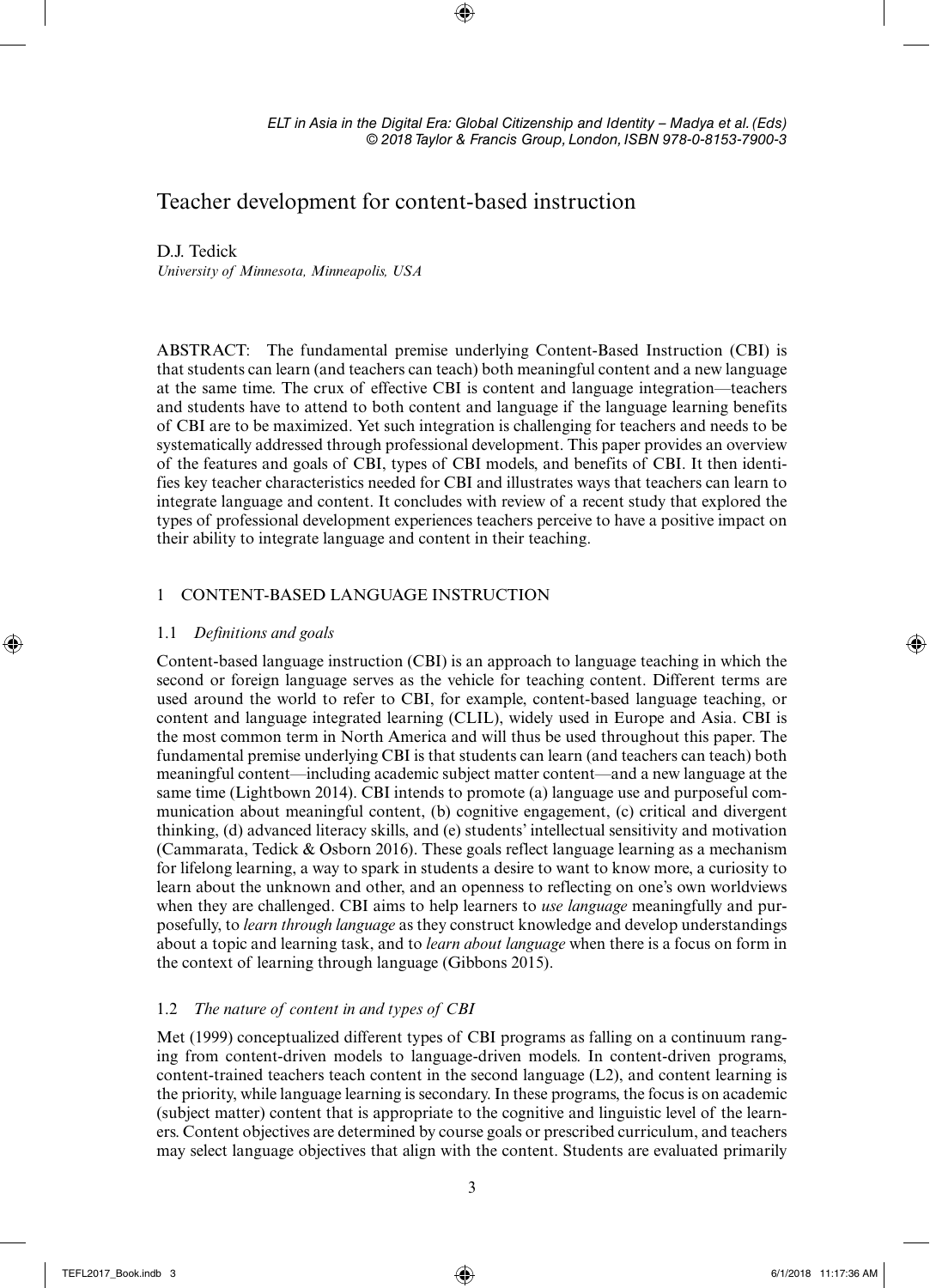(or solely) on content mastery and get academic credit for content. In language-driven models, language-trained teachers teach the L2 using content, but language learning is priority with content learning considered incidental. Language objectives are determined by the L<sub>2</sub> curriculum, and teachers may consider adding content objectives. Students are evaluated primarily (or solely) on language performance, and they earn academic credit for language. In these programs, the content is more thematic in nature. For example, in an elementary Spanish class in the US students learn Spanish as they learn about animal characteristics and habitats. In a middle school in Xi'an, China, students study the classification of living things while learning English (Kong & Hoare 2011). In a US university level, intermediate German class, students improve their German as they explore environmental sustainability (Kautz 2016).

Drawing upon Met's conceptualization, Tedick & Cammarata (2012) organized CBI models within a matrix consisting of two intersecting continua, one reflecting the content-driven versus language-driven range and one corresponding to time intensity. Programs that devote a large percentage of instructional time to teaching the L2 through content (at least 50% of the curriculum) are considered "high time-intensive" and those devoting less than 50% are in the "low time-intensive" range. Language immersion models, in which the L2 is used to teach the regular school curriculum, are content-driven and high time-intensive. They can devote 50% of instructional time to content taught in L2 throughout the program (partial immersion) or over 50% initially (total immersion). English medium instruction (EMI) [subject courses taught through the medium of English (L2) often in post-secondary contexts] may also be considered high time-intensive if over 50% of the courses that students take are taught in English.

Programs that remain content-driven but devote less time to teaching the L2 through curricular content are low time-intensive. For example, EMI programs that represent less than 50% of subject matter courses that students take fall into this category. Similar to EMI models are language across the curriculum (LAC) programs at US universities wherein students take one or a few subject courses in a foreign language. Sheltered English as a second language (ESL) classes in the US and other contexts where English is the majority societal language also are content-driven and low time-intensive. In these courses, English learners are grouped together and taught history or mathematics by a subject-trained teacher who uses sheltered instruction techniques to make the content accessible to students still learning the language.

Language-driven, low time-intensive models include English for academic or specific purposes (EAP/ESP). These language classes develop communicative competence in a specific discipline (e.g., business, medicine), but the emphasis is on language learning rather than the learning of disciplinary concepts. Language-driven, low time-intensive programs also include theme-based and content-related classes. Theme-based courses involve topics that "provide the content from which teachers extract language learning activities" (Snow 2001: 306) and are therefore more language—than content-driven. In content-related classes (typically designed for early language learning programs) the language teacher incorporates some content from the regular curriculum to make language activities more cognitively engaging for children. For instance, a teacher might reinforce math concepts while teaching a unit on food and cooking.

In the Adjunct Model (a type of LAC program), post-secondary students enroll concurrently in a content course and a language course designed to support student learning in the content course (Brinton, Snow & Wesche 2003). Students are sheltered in the language course but often integrated with native speakers in the content course. Thus, this model is both content-and language-driven and would appear in the middle of the content – and language-driven continuum while also being placed towards the low time-intensive end of the time intensity continuum.

Finally, there are few models representing language-driven and high time-intensive programs. Intensive language "camps" that incorporate content would fall into this category. For example, the state of Minnesota offers summer residential language camps. Students in the German camp may opt to live in the *Biohaus*, which uses solar and thermal energy to power appliances, run equipment, and heat water. Students learn and use German as they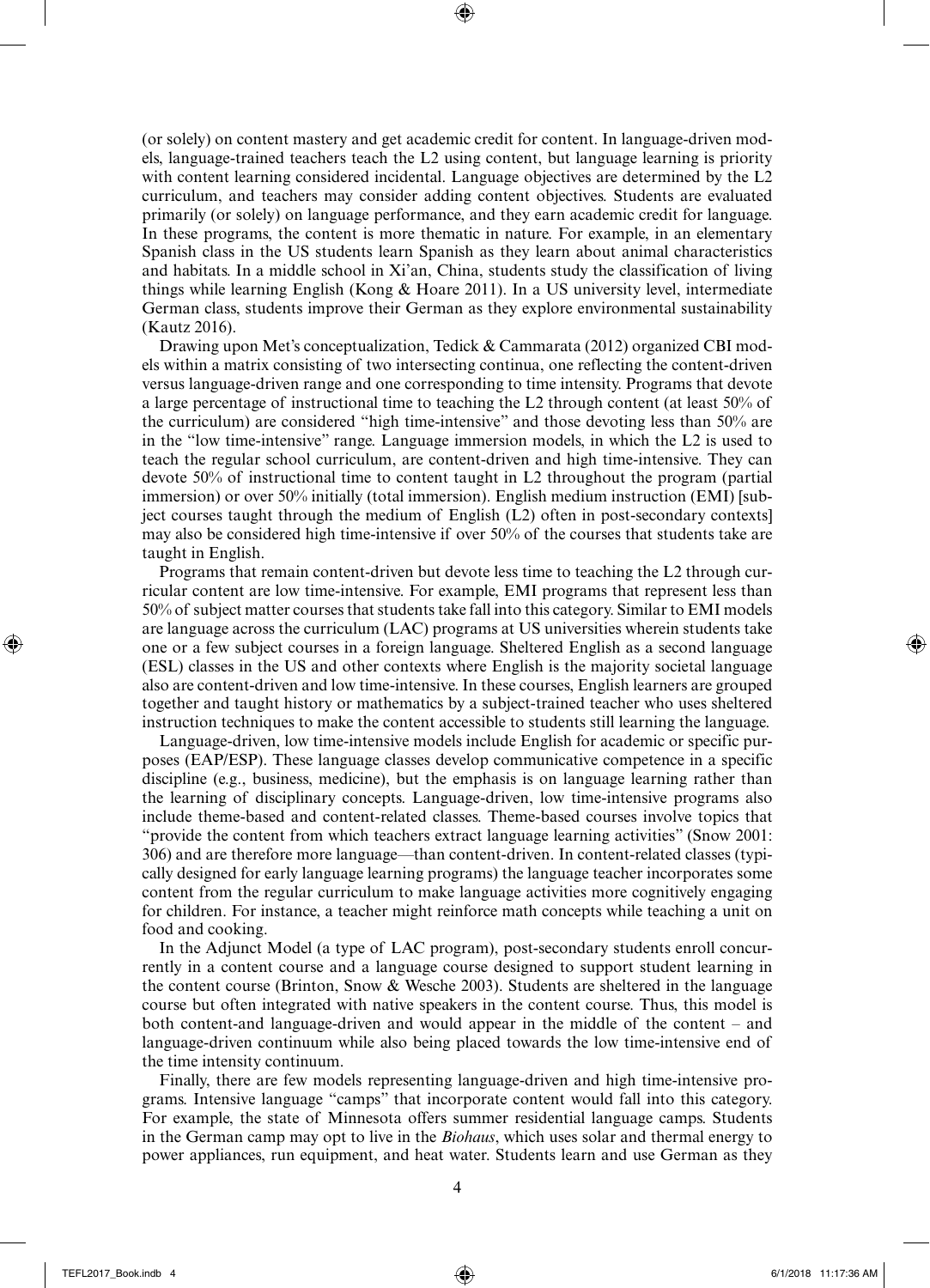gain knowledge about energy efficiency and develop STEM (science, technology, engineering, math) skills while earning high school German credit.

As this discussion illustrates, CBI models vary widely. Where they fall on the two intersecting continua will vary depending upon how time-intensive the model is and how content-driven versus language-driven it is. The fact that so many models attempt to combine language learning with meaningful content derives from the research-based benefits of CBI.

#### 1.3 *The benefits of CBI*

Studies have shown that CBI yields better language acquisition (SLA) results than traditional language teaching (e.g., Admiraal, Westoff & de Bot 2006, Center for Applied Language Studies 2011 Genesee 1987, Pessoa, Hendry, Donato, Tucker & Lee 2007, Verspoor, de Bot & Xu 2015). CBI promotes better SLA because students learn language best in contexts where there is an emphasis on relevant, meaningful content rather than on the language itself (Gibbons 2015, Lightbown & Spada 2013). At the same time, both meaning and form are important and are not readily separable in language learning (Lightbown & Spada 2013, Lyster 2007). Lightbown (2014) suggests that separating content and language in instruction "may deprive students of opportunities to focus on specific features of language at the very moment when their motivation to learn them may be at its highest" (p. 30).

In addition, CBI provides affordances that are thought to contribute to SLA, such as participation in the "zone of proximal development" (e.g., Swain, Kinnear & Steinman 2015, Vygotsky 1986). Finally, brain-based research has pointed to the holistic and interconnected nature of brain activities. Kennedy (2006) contends:

The tendency of the brain to consider the entire experience and to search for meaningful patterns calls for thematic, content-based interdisciplinary language instruction at all levels. (p. 480).

#### 2 TEACHER KNOWLEDGE AND SKILLS FOR CBI

#### 2.1 *A unique knowledge base and pedagogical skill set*

CBI teaching is different from teaching language or content on its own. Scholars agree that CBI teachers require a particular knowledge base and pedagogical skill set (e.g., Cammarata & Tedick 2012, Coyle 2011, Dalton-Puffer 2007, Day & Shapson 1996, Fortune, Tedick & Walker 2008, Kong & Hoare 2011, Lyster 2007, Tedick & Cammarata, 2012, Tedick & Fortune 2013). Regarding the language proficiency that is required for successful CBI teaching, teachers in language-driven programs should be able to maintain L2 use during instruction and have good literacy skills (i.e., B1 level on the Common European Framework of Reference – CEFR) (Council of Europe 2017). For content-driven programs, teachers must have high enough proficiency to be able to maintain L2 to teach the content as well as high L2 literacy skills (i.e., B2 and above on the CEFR).

Among the many knowledge concepts and pedagogical skills recommended for CBI in the literature are knowledge of SLA and teaching (Tedick & Fortune 2013), academic genres and academic language development (Gibbons 2015, Kong & Hoare 2011), strategies for scaffolding comprehension and production (Lyster 2007, 2016), pedagogical strategies eo engage learners in depth of processing content knowledge (Kong & Hoare 2011), and cross-lingual pedagogy and teacher collaboration (Lyster & Tedick 2014). Moreover, pedagogical skills for integrating content and language are paramount. Teachers must learn strategies for integrating language and content in curriculum development, instruction, and assessment (Cammarata & Tedick 2012, Lyster 2007, Tedick & Fortune 2013). Lyster (2007, 2016) recommends that they also adopt a "counterbalanced instructional approach".

The idea behind counterbalanced instruction is that students in largely communicative classroom contexts that focus on meaning (as in content-driven CBI), will benefit from a focus on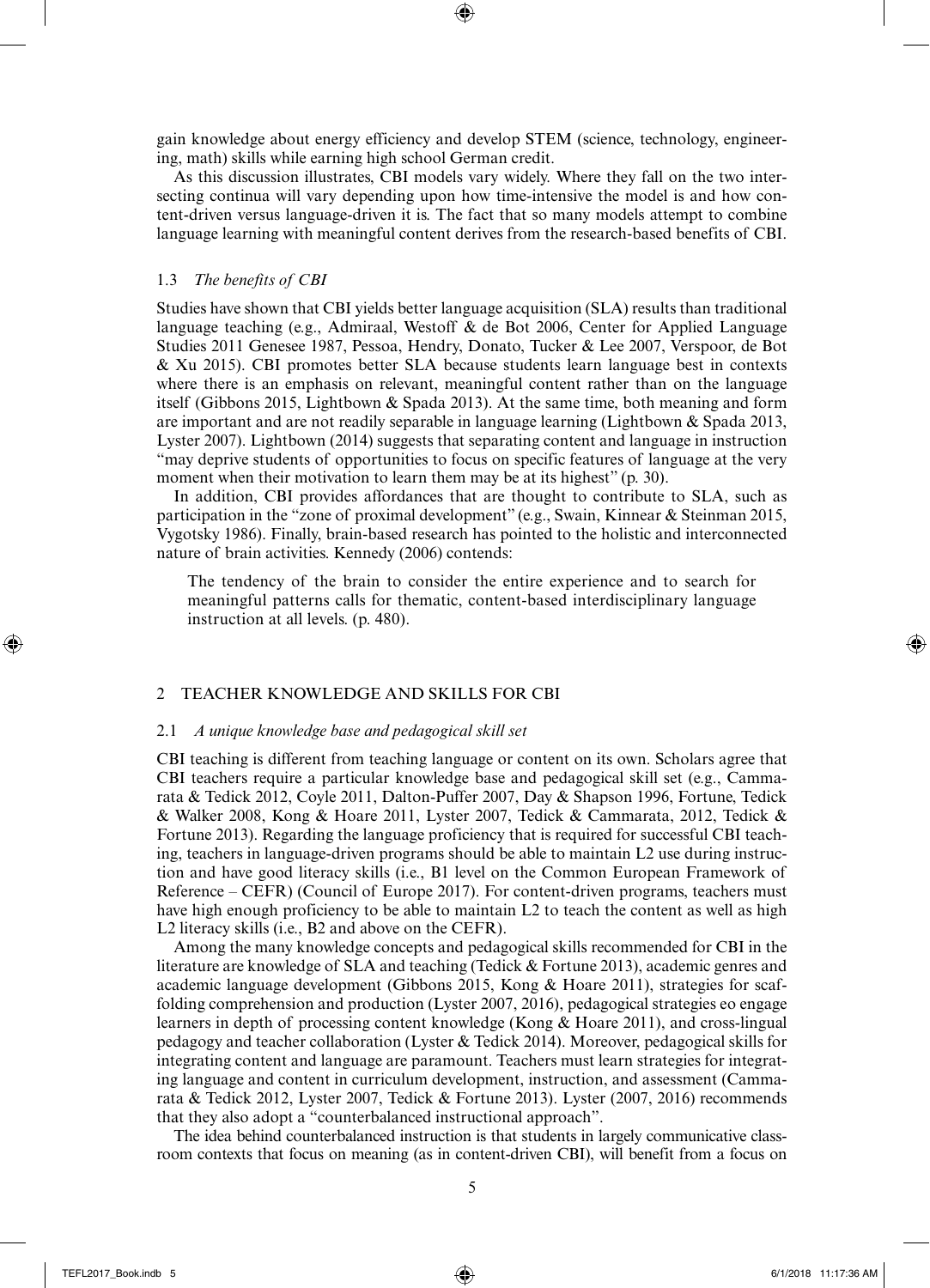form (a counterbalance) to improve their target language proficiency. The reverse is also true students in predominantly form-focused classrooms (i.e., traditional foreign language instruction) will benefit from more of a focus on meaning and on the contextualization of language form within meaningful content (as in language-driven CBI). Counterbalanced instruction requires teachers to alternate the instructional focus between language and content. The effort expended by students to shift attention between form and meaning increases depth of processing and strengthens their metalinguistic awareness. Processing disciplinary content while also attending to the language that encodes the content is one way for students to engage with increasingly complex language, which is key to academic literacy and success in content-driven CBI programs.

#### 2.2 *Focus on content and language integration in CBI*

Swain (1988) noted nearly three decades ago that content teaching on its own is not necessarily good language teaching, and that content teaching needs to be manipulated and complemented to maximize language learning. Yet observations in CBI classrooms have shown that it is rare for teachers to make direct links between content lessons and grammar lessons and to set up content-based activities to focus on form related to meaning (Allen, Swain, Harley & Cummins 1990). Studies in high time-intensive and content-driven immersion classrooms have shown that students' L2 is often underdeveloped, lacking grammatical accuracy, lexical variety, and sociolinguistic appropriateness (e.g., Harley, Cummins, Swain & Allen 1990, Lyster 2004, Tedick & Young 2016). Studies exploring teacher perspectives have reported that primary immersion teachers see themselves first and foremost as content teachers (e.g., Fortune et al. 2008). Secondary CBI teachers perceive themselves as "only content teachers or only language teachers" (Tan 2011: 325). Importantly, studies have demonstrated that teachers have difficulty integrating language and content in their instruction (Cammarata & Tedick 2012, Dalton-Puffer 2007, Fortune et al. 2008, Lyster 2007, Tan 2011).

For these reasons, scholars and teacher educators have developed ways to help CBI teachers learn to counterbalance their instruction and strive toward language and content integration. Such integration is critical if CBI programs are to achieve their language learning potential.

#### 3 TEACHING CBI TEACHERS TO INTEGRATE LANGUAGE AND CONTENT

To achieve an instructional counterbalance between language and content (Lyster 2007), teachers can use both reactive and proactive approaches.

#### 3.1 *Reactive approaches*

Reactive approaches involve teacher reactions to student language production. For example, teachers need to use special questioning techniques and follow up strategies during classroom interaction to enhance student language production (Kong & Hoare 2011, Lyster, 2016). They can use question scaffolds that can ask students, for example, to elaborate – could you tell me more about? what do you mean by? – to justify – why do you think that? how do you know? – or to explain – what do the objects have in common? In addition, teachers need to provide corrective feedback to draw student attention to linguistic errors. In their pioneering study, Lyster & Ranta (1997) identified six different feedback types that language immersion teachers were observed utilizing during classroom interaction. These six types fall into two main categories: reformulations and prompts. Reformulations provide students with the correct form. An example is a recast – in a recast, the teacher repeats what the student has said sans the error. If the student says, "She like to swim," the teacher responds, "She likes to swim" (adding the necessary "s" on the third person singular verb). In contrast, prompts provide hints or clues as to the nature of the errors students have made to push them to self-correct. For instance, if a student says "Mr. Smith travel a lot last year," the teacher might respond with metalinguistic clue: "Do we say travel when we're talking about the last year?" Such a response encourages student self-correction. Teachers also need to be aware of their own use of language and how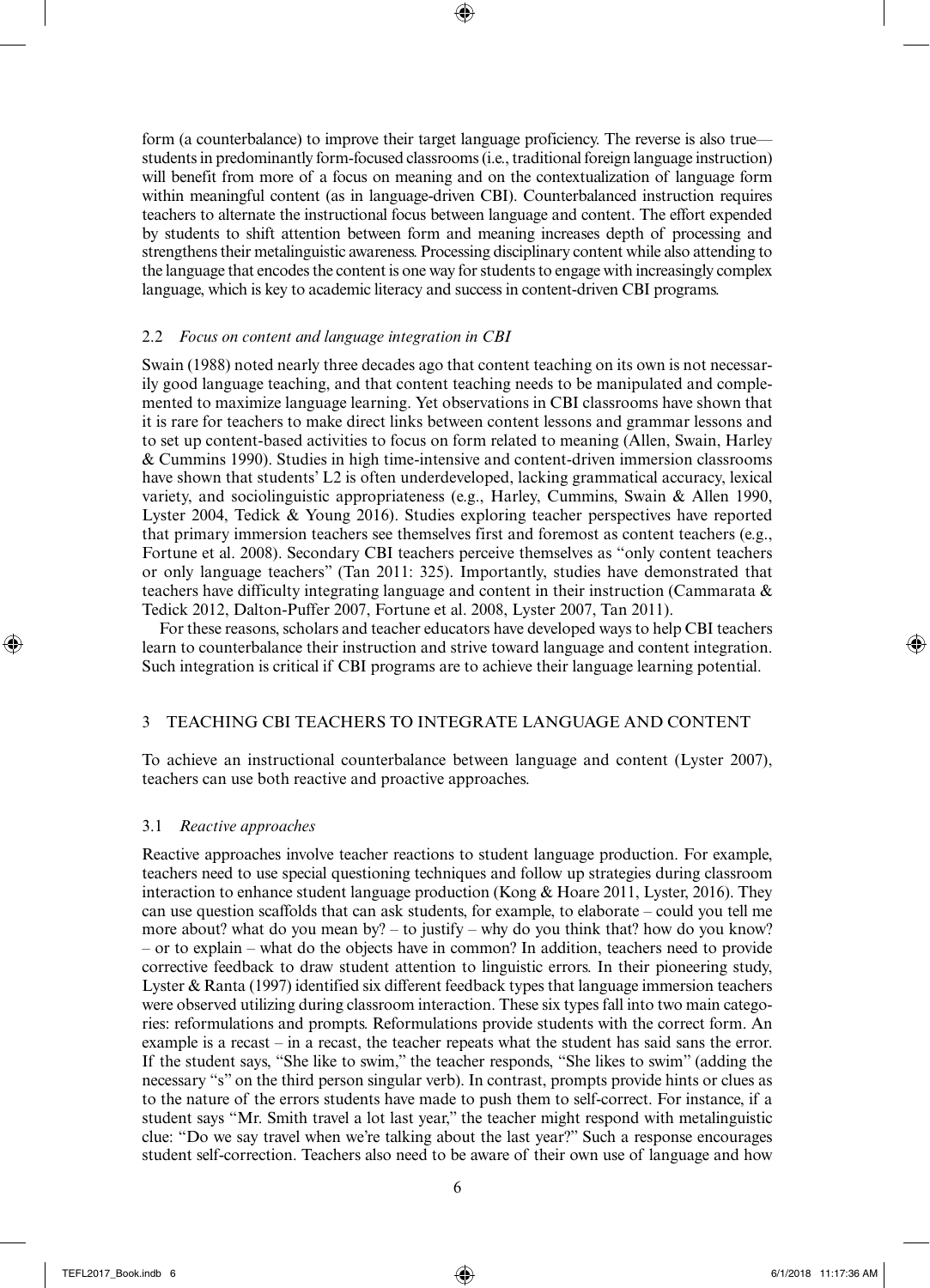they interact with students in order to ensure that oral communication is clear and that it serves the dual purpose of supporting both content and language learning.

#### 3.2 *Proactive approaches*

Proactive approaches involve systematic teacher planning for a focus on both content and language in curriculum development, instruction, and assessment. Examples of proactive instructional strategies include: learning objectives that target language and content, teaching activities that scaffold content learning and language production, instructional sequences that bring students' attention to form, and assessments that integrate language and content. Given length limitations, it is not possible to discuss strategy each in depth. Introduced briefly in the following sections are a teaching activity that scaffolds content learning and language production, learning objectives, and an instructional sequence that integrates language and content.

#### 3.2.1 *Scaffolding content learning and language production*

There are many different ways that CBI teachers can incorporate instructional activities that scaffold both content learning and language production. At the University of Minnesota, we developed customizable graphic organizers that scaffold both content and language production [\(http://carla.umn.edu/cobaltt/modules/strategies/gorganizers/index.html\)](http://carla.umn.edu/cobaltt/modules/strategies/gorganizers/index.html). Graphic organizers (e.g., Venn diagrams, timelines, grids, semantic maps) promote the learning of subject matter and specific thinking skills (e.g., compare/contrast, cause-effect). They can assist learners in processing, comprehending, synthesizing and displaying complex ideas. Yet they emphasize grasp of concepts rather than mastery of language. A Venn diagram helps learners to compare and contrast characteristics of two objects or animals – such as tadpoles and frogs – but it does not help students develop the language needed to describe similarities and differences. The customizable graphic organizers we developed combine both content learning and language practice. The graphic organizer itself helps students summarize their understandings about the content concepts and an additional language task requires that they practice the language needed to explain their understandings.

[Figure 1](#page--1-0) displays a Comparison/Contrast Chart where students are asked to summarize what they know about reptiles and amphibians with respect to their physical characteristics, behaviors, habitat, and food. This graphic organizer activity is an excellent way for students to pull together content from various sources and see how the two animal classes differ and how they are similar.

Yet the major emphasis is on content learning because to fill in the chart the only language that students need to use is vocabulary and possibly some short phrases in the present tense. To encourage more extended language use and to scaffold compare/contrast language constructions specifically, an additional language task is added to the activity:

Write at least two sentences in the present tense to compare/contrast the animal classes. Write a sentence describing a similarity and one describing a difference. To describe similarity, use the word "both" in your sentence, and to describe difference use the word "whereas".

|                             | Reptiles | Amphibians |
|-----------------------------|----------|------------|
| Physical<br>characteristics |          |            |
| <b>Behaviors</b>            |          |            |
| Habitat                     |          |            |
| Food                        |          |            |

[Figure 1](#page--1-0). Sample comparison/contrast chart.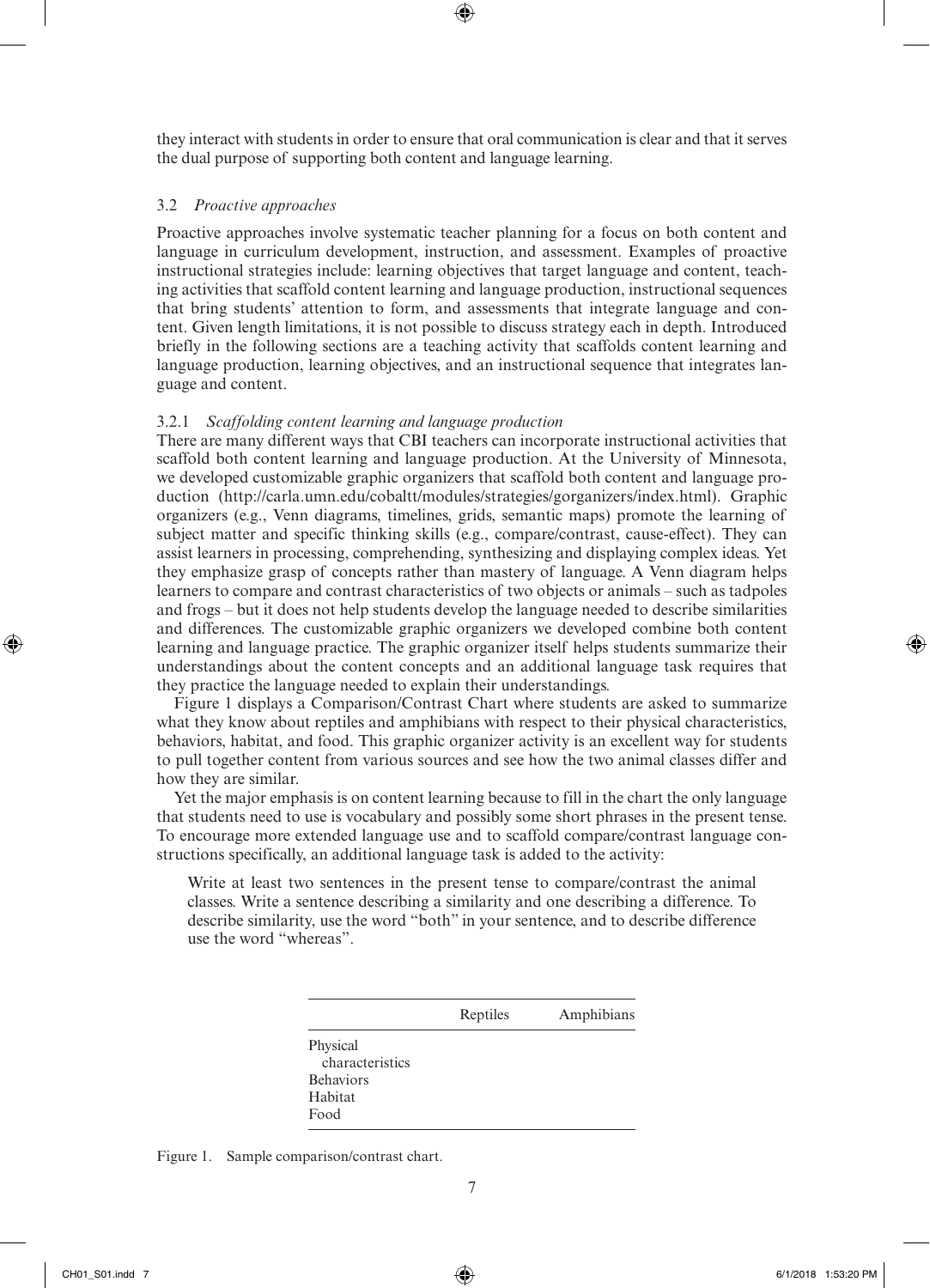When using these customized graphic organizers, students reformat the content and, at the same time, practice specific language structures, thereby combining content mastery and language use.

#### 3.2.2 *Learning objectives targeting language and content*

When planning lessons, teachers must consider and articulate what they want to students to learn with respect to both content and language by formulating learning objectives. Content objectives, which should always be written in terms of what students will do, reflect the academic concepts of the lesson. They should describe the what and/or why that underlies the how (the instructional activities that are planned). Sample content objectives are:

- 1. Students will identify similarities and differences between reptiles and amphibians.
- 2. Students will describe the stages of the butterfly's life cycle.
- 3. Students will compare and contrast Hopi tribal and mainstream culture perspectives.

Language objectives derive from the content and reflect the language that students need to learn and use accurately in the lesson. They should be very specific and should contain three linguistic components that are aligned—communicative or academic functions, grammatical structures or forms, and vocabulary (the words, phrases needed to produce the forms). Through our teacher preparation and professional development programs for CBI teachers at the University of Minnesota, we have learned that the clearer teachers are about the language they want students to use, the greater the likelihood students will use it.

As an example, imagine that pairs of students are instructed to complete the graphic organizer shown in [Figure 1](#page--1-0) and to carry out the additional language task. Sample language objectives for the additional language task include:

- 1. Students will use the present tense [grammatical structure] of verbs like have, eat, are, can (live, swim, etc.) [vocabulary] to describe similarities and differences between reptiles and amphibians [function].
- 2. Students will use negative verb forms and contractions [grammatical structure] like can't and don't [vocabulary] to describe similarities and differences between reptiles and amphibians [function].
- 3. Students will describe similarities and differences between reptiles and amphibians [function] with conjunctions [grammatical structure] such as both, and, whereas, but [vocabulary].

These examples should make clear how the three objective components are aligned. As a teacher educator, I have found that teachers struggle initially to write clear and complete language objectives and that they benefit from a great deal of modeling, practice, and feedback. Content-trained teachers in particular are challenged to articulate language objectives because they tend not to have the requisite linguistic knowledge.

#### 3.2.3 *Instructional sequence to bring students' attention to form*

An instructional sequence comprised of five phases can be used as a means of integrating language and content (Lyster 2007, 2016). In the first phase, teachers must identify a grammatical feature to focus on within the context of the content they're teaching. In the second phase, they develop a noticing activity to draw students' attention to the form by highlighting it in some way and/or making it more salient in a text. Next, they develop awareness activities designed to engage students in some type of meta-linguistic reflection to raise their awareness about linguistic patterns. The fourth phase involves controlled or guided practice activities that push students to use the grammatical form in a meaningful yet controlled context to develop automaticity and accuracy. In the final phase students are encouraged to use the feature in more open-ended ways to develop fluency and confidence through communicative practice activities.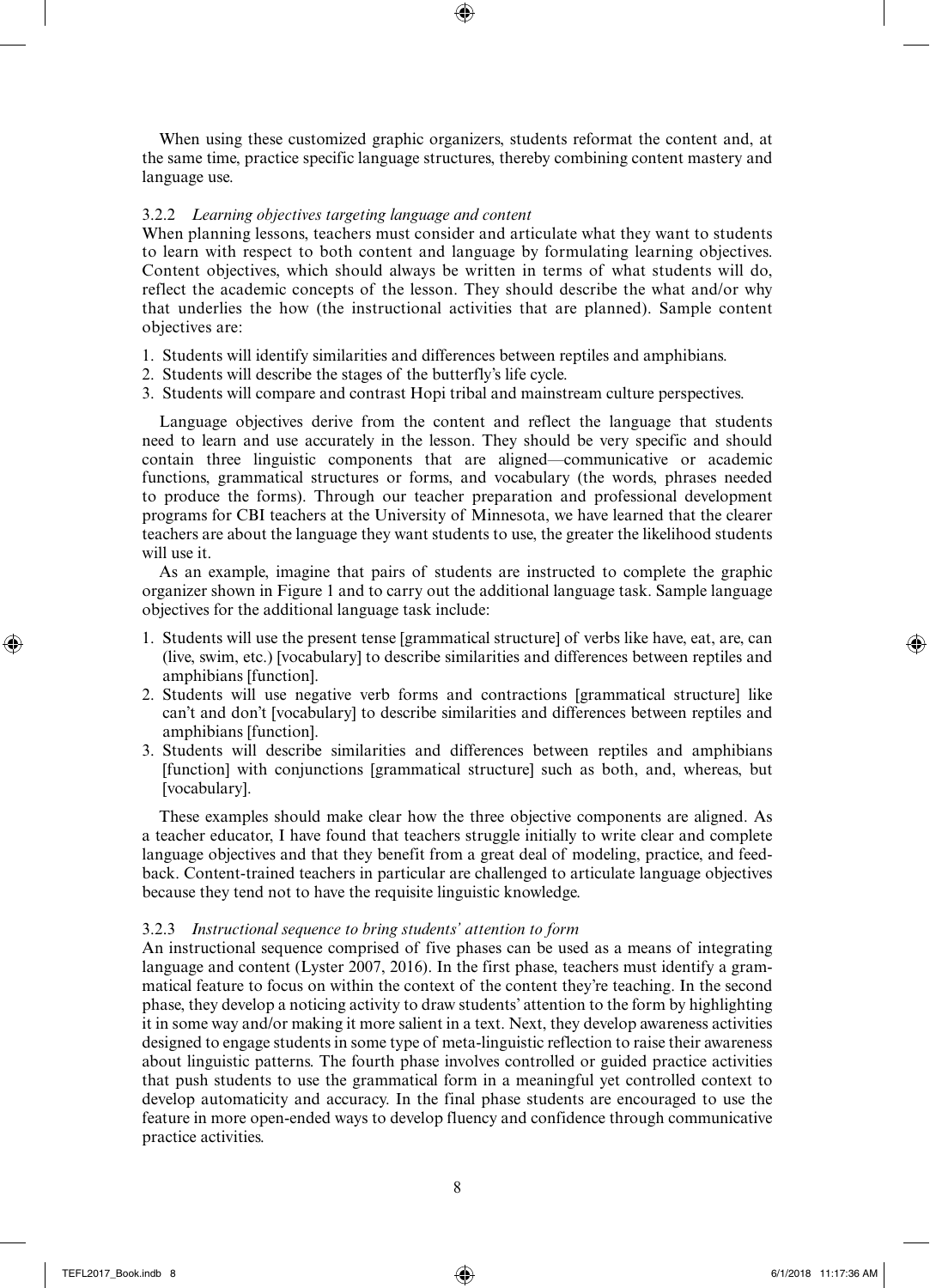To exemplify this instructional sequence, I will share activities developed by Cari Maguire, a former ESL teacher, now PhD and faculty member who prepares ESL teachers at a college in Minnesota.

*Phase 1 – identification of the form in the context of meaningful content.* Cari developed this sequence for a middle school (students aged 12–14) ESL science class. The unit theme is "Landforms" and the linguistic feature Cari identified was participial phrases used to indicate cause/effect: The running water of the river wears away the ground*, forming a canyon.* The emphasis is on the present participle that is set off by a comma at the end of the sentence. A focus on form like this helps students to develop academic language proficiency.

*Phase 2 – noticing activity.* To set up the noticing activity, Cari adapted a text from the students' science textbook to include multiple instances of these participial phrases (to make the form more salient). An excerpt from this text appears in [Figure 2](#page--1-0).

Volcanos send melted rock, or lava, up to the Earth's surface. Mountains can be formed by volcanos. Lava flows up through a crack in the earth and hardens, creating a mountain.

When volcanos erupt underwater, they can create islands. Lava builds up until it reaches the surface of the ocean, forming an island.

Earthquakes happen when two pieces of Earth's crust move, causing the ground to shake and roll. Mountains can be formed by earthquakes. Two pieces of the earth's crust push against each other, making a mountain.

First, the teacher reads the text with students to ensure that they capture the meaning. According to Nassaji & Fotos (2011) if students cannot comprehend a text, they will most likely not be able to create required form-mapping connections of the language features in the text, even if they are able to notice the form. Beginning instruction by focusing on meaning will increase learners' comprehension of the text and prepare them to use the text to notice the form later.

The teacher then takes sentences containing the target feature from the modified text and matches them with pictures on PowerPoint slides. Each slide shows a picture of a landform accompanied by a descriptive sentence including the focus form. The teacher shows each slide and asks a student to read the sentence aloud. She models how students should say "comma" aloud and draw a comma in the air when they reach the end of the first clause. After drawing the comma, the class and teacher say the participial adjective with extra stress, especially on the 'ing' before completing the rest of the sentence in a normal reading voice. Making a physical gesture to indicate a comma and stressing the 'ing' of the participial adjective make these two features of this type of sentence more salient.

*Phase 3 – awareness activities.* In the awareness phase, students are instructed to return to the text ([Figure 2](#page--1-0)) and circle all sentences with the participial phrase. They highlight the comma in one color and the participial adjective with another. Together the teacher and students examine the highlighted sentences and have a brief discussion about how they show cause and effect, with the teacher eliciting as much explanation as possible from the students. To continue developing their awareness of how the form works, the teacher has the students work in pairs to complete a graphic organizer asking them to analyze the highlighted sentences and determine which action happened first and which action was caused by the first

[Figure 2](#page--1-0). Excerpt of text used for noticing activity.

Volcanos send melted rock, or lava, up to the Earth's surface. Mountains can be formed by volcanos. Lava flows up through a crack in the earth and hardens, creating a mountain. When volcanos erupt underwater, they can create islands. Lava builds up until it reaches the surface of the ocean, forming an island.

Earthquakes happen when two pieces of Earth's crust move, causing the ground to shake and roll. Mountains can be formed by earthquakes. Two pieces of the earth's crust push against each other, making a mountain.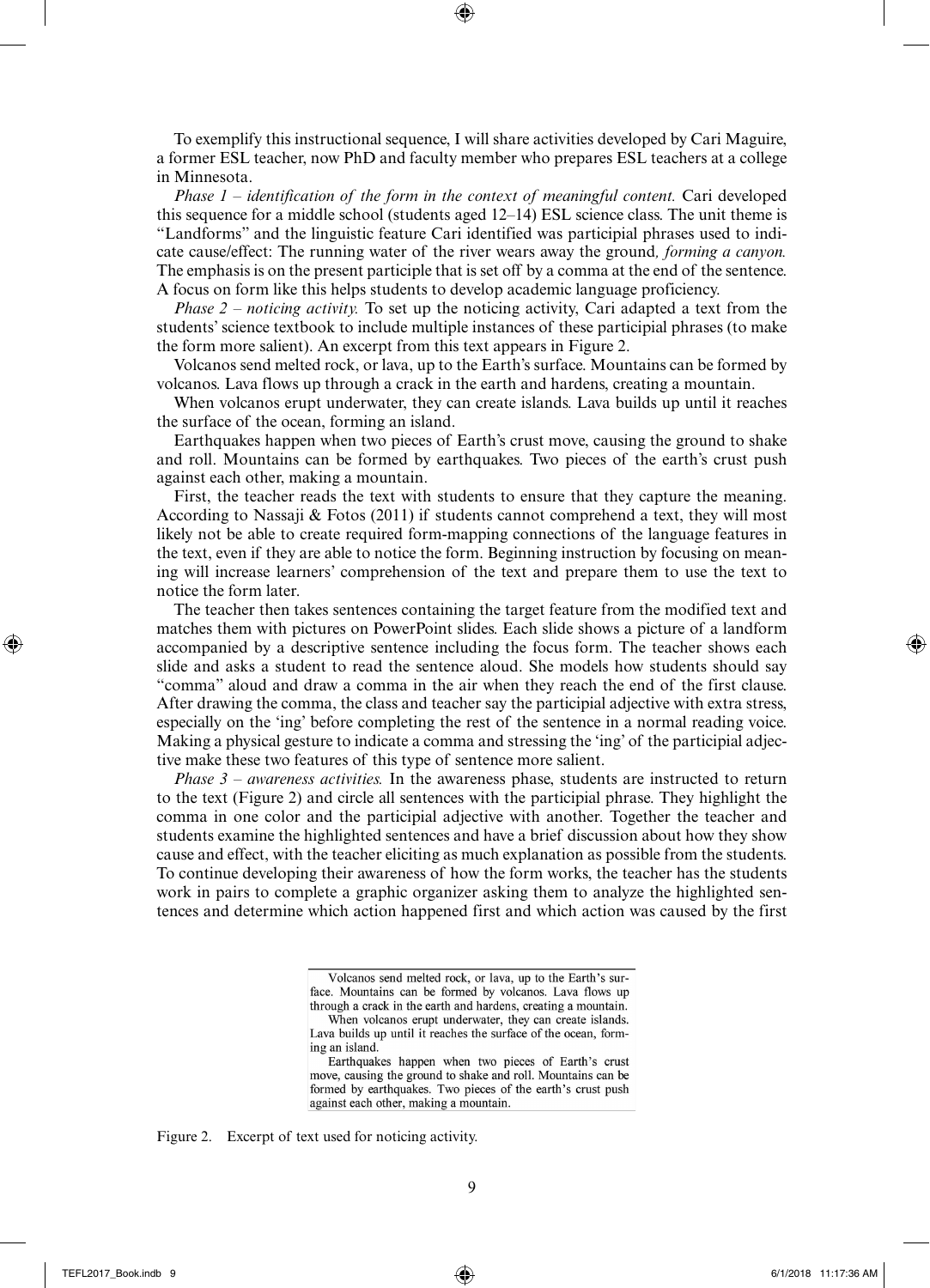action. The teacher guides the students in an inductive rule discovery activity, asking them to describe the purpose and rules of the participial phrase. Together the class co-constructs a student-friendly rule for the form: "describe the first action, insert a comma, and then write the second action using the participle ('ing')."

*Phase 4 – controlled practice.* To engage students in controlled practice, Cari created a game. Students work in teams of five and stand in lines. The first student on each team is given an individual white board and marker and is up first. The teacher shows a brief video clip depicting the formation of a land form—e.g., how over time a river creates a canyon. After the video ends, the teacher gives the signal and the student with the white board on each team races to write an accurate sentence describing what happened in the video—to win they must use the participial phrase accurately. The first student to finish wins a point for his/ her team and then the next person in line takes the white board and marker and prepares for the next video. With repeated rounds, the students develop automaticity and greater accuracy in producing the form.

*Phase 5 – communicative practice.* The teacher assigns each student to create a poster of an assigned landform or natural force to illustrate what they have learned about how the landform might be created or how the natural force might impact Earth's surface. They are instructed to use at least one participial phrase showing cause and effect. As students work the teacher provides corrective feedback as needed to assist them in using the targeted form accurately.

This instructional sequence moves students from a focus on meaning/content (during the initial text reading and noticing activity) to a focus on form/language in the awareness and controlled practice phases back to a focus on meaning/content in the communicative practice activity. In so doing students learn *through* language and *about* language (Gibbons 2015).

#### 3.2.4 *A caveat*

On the surface, the activities introduced in this section appear relatively straightforward and perhaps even simple, but this kind of proactive planning for language and content integration is not easy. A teacher interviewed by Cammarata & Tedick (2012), who had participated in a year-long professional development course to learn to integrate content and language, concluded: "Perhaps my biggest reflection is that it is easy to focus on only content or only language, *but it is a real challenge to effectively intertwine the two and do both well at the same time*" (p. 261, emphasis added). These practices take time to develop and require guided practice. What types of experiences help teachers to learn to integrate content and language effectively?

#### 4 TEACHER PERSPECTIVES ON EXPERIENES THAT HELP THEM INTEGRATE LANGUAGE AND CONTENT

Tedick & Zilmer (2017) conducted a study focused on the professional development experiences that CBI teachers perceive to have a positive impact on their ability to integrate content and language in their teaching. The context was a 15-credit, online, graduate level professional development program designed for practicing CBI educators (immersion, CLIL, ESL, and EFL teachers). The assignments and experiences from four of the five 15-week courses that comprise the program were the focus of the study. Seventy-five teachers were invited to complete an extensive online survey, and 59 (79%) completed it. The survey asked teachers to rate the level of impact that course assignments and experiences had on their practice (low, moderate, low, no) and to provide specific examples in writing. In addition, eight teachers participated in follow up focus group interviews.

The study used a social theory of learning—Communities of Practice (CoP) (Lave  $\&$ Wenger 1991, Wenger 1998)—as its theoretical framework. CoPs refer to groups of people who share a passion for something they do, and as they interact regularly, they learn how to do it better (Wenger-Trayner & Wenger-Trayner 2015). The CoP in this study was comprised of CBI teachers interacting and learning together within the online classes. They intentionally chose to learn together within the online community, sharing a passion for their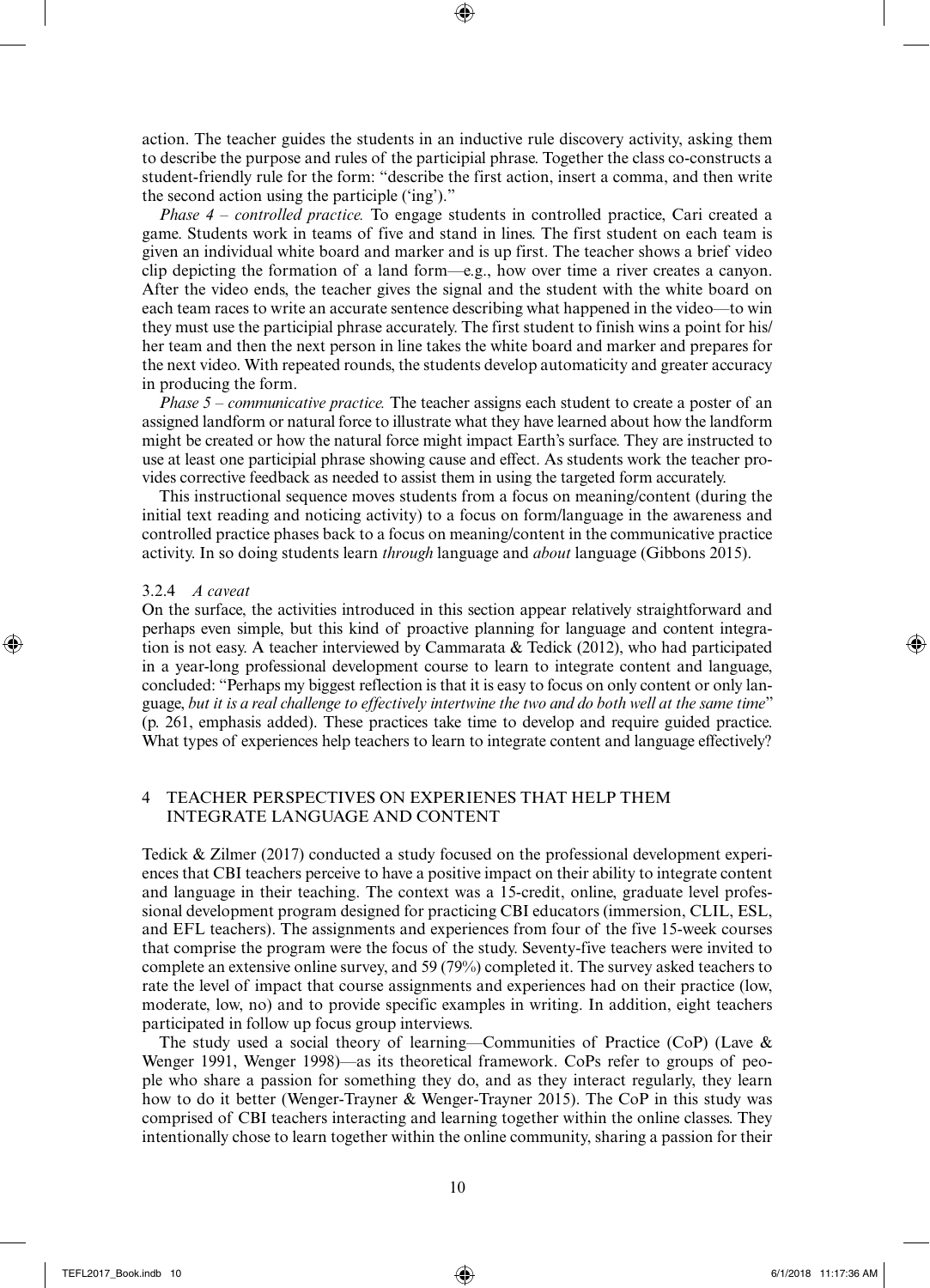work. According to Wenger (1998), The CoP includes four components: community (learning as belonging), practice (learning as doing), meaning (learning as experience), and identity (learning as becoming).

Although a complete description of the study is beyond the scope of this paper, the results related to the CoP components of practice and meaning showed that the assignments and experiences teachers perceive to have a positive impact on their ability to integrate language and content are those that:

- 1. are *meaningful*, relevant to teachers' practice
- 2. involve opportunities to give and receive *feedback*, to revise and further refine their work
- 3. involve *enactment* opportunities for teachers to put into practice what they are learning
- 4. result in observable changes in student learning and language production
- 5. involve collaboration
- 6. include opportunities for *reflection*

Moreover, in the CoP realm of identity, Tedick  $\&$  Zilmer identified five salient themes: intentionality, self-awareness/growth, empowerment, becoming a collaborator, and maintaining high expectations for student learning and language use and production. *Intentionality* reflected teachers' need to be deliberate about integrating language and content and to adopt an integrated identity. Related to this concept is *self-awareness and growth*. Teacher identify evolved as teachers became more language aware—able to write language objectives, integrate a focus on form in their lesson planning and assessment, and provide formfocused corrective feedback. Teachers pointed to learning concrete strategies that caused them to change their practices and ultimately led to a feeling of *empowerment*. They also emphasized how *becoming a collaborator* with other teachers contributed to their evolving identities. Finally, teacher identities shifted as they began to develop *high expectations for their learners* specifically related to language production. Tedick & Zilmer (2017) concluded that "Through participation in this CoP, where individual and group meanings are made, these teachers experience, shape, and adopt new identities that are informed by and that transform their practices" (np).

The study results imply that in order to help CBI teachers learn to integrate content and language, teacher educators need to develop experiences and assignments for teachers that are meaningful and relevant and that engage them in applying their understandings by enacting new practices in their classrooms—hopefully these will lead to observable improvements in student learning and language production that will encourage students to make the practices part of their instructional repertoire. Teachers need opportunities to collaborate with each other and to reflect on their learning; these components should be deliberately built into assignments and experiences. Importantly, teacher educators must spend time giving detailed and pointed feedback to teachers and allow them to revise and refine their work. It is through such experiences that CBI teachers adopt new identities and learn to embrace their dual role as content and language teachers.

#### 5 CONCLUSION

CBI is a worthwhile endeavor. While there are many different types of CBI, at the heart of all types is content and language integration. Content and language must be integrated to enhance the language learning potential of CBI. CBI teachers need specific professional development opportunities to help them learn to integrate content and language in their instruction. Learning to integrate language and content takes a great deal of time, guided practice, and feedback. Professional development experiences should be meaningful and relevant, involve enactment (application of new concepts and strategies in practice), collaboration with other teachers, and ongoing feedback from instructors and peers. They should support reflection and involve selfawareness and growth so that CBI teachers' identities evolve over time in ways that encourage them to see themselves as both content and language teachers.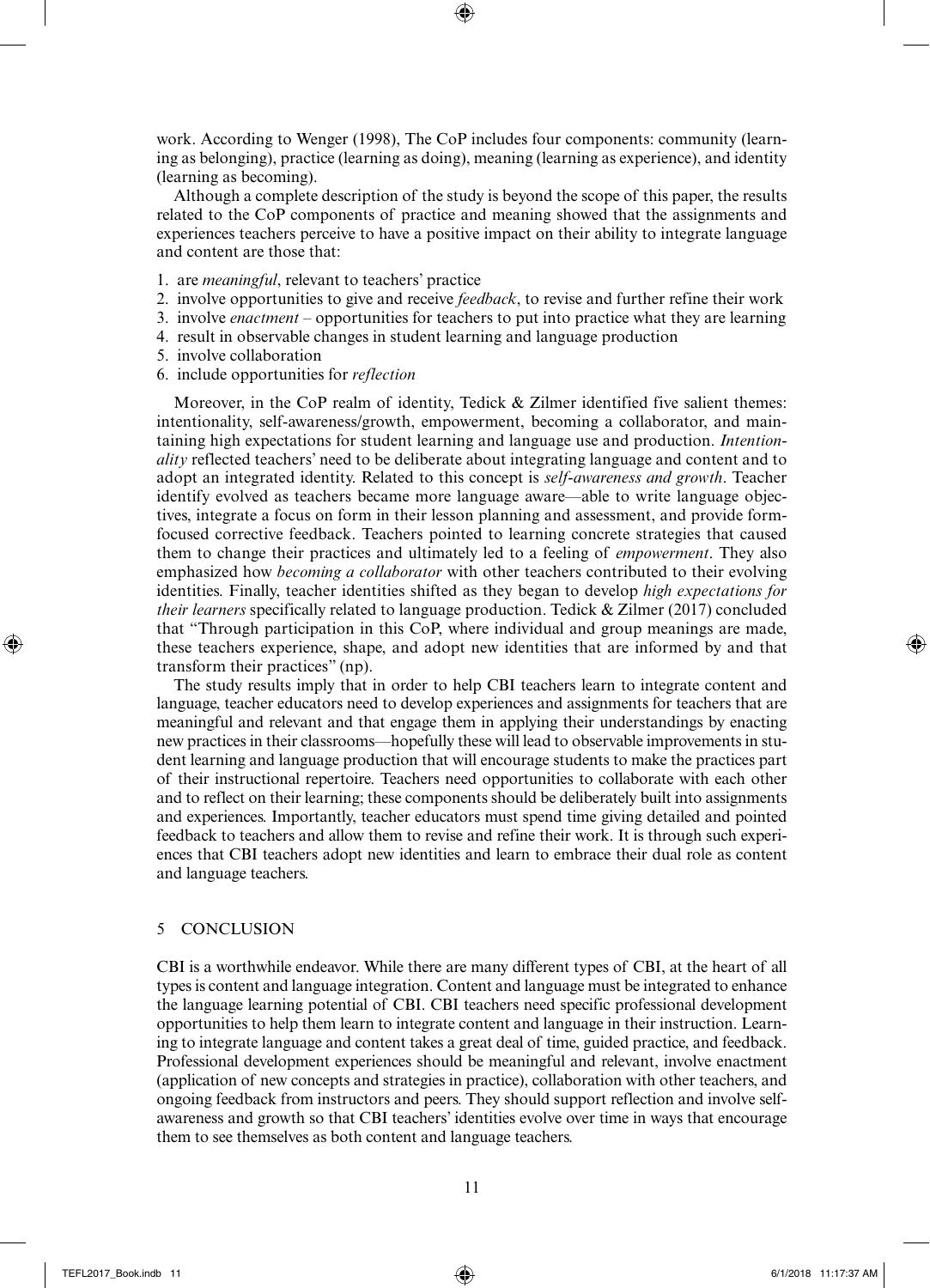#### REFERENCES

- Admiraal, W., Westhoff G. & de Bot, K. 2006. Evaluation of bilingual secondary education in the Netherlands: Students' language proficiency in English. *Educational Research and Evaluation: An International Journal on Theory and Practice* 12(1): 75–93.
- Allen, P., Swain, M., Harley, B. & Cummins J. 1990. Aspects of classroom treatment: Toward a more comprehensive view of second language education. In B. Harley, P. Allen, J. Cummins, & M. Swain (eds.), *The development of second language proficiency*: 57–81. Cambridge: Cambridge University Press.
- Brinton, D.M., Snow, M.A. & Wesche, M.B. 2003. *Content-based second language instruction* (Michigan Classics ed.). Ann Arbor, MI: University of Michigan Press.
- Cammarata, L. & Tedick, D.J. 2012. Balancing content and language in instruction: The experience of immersion teachers. *Modern Language Journal* 96(2): 251–269. doi:10.1111/j.1540-4781.2012.01330.x
- Cammarata, L., Tedick, D.J. & Osborn, T.A. 2016. Content-based instruction and curricular reforms. In L. Cammarata (ed.), *Content-based foreign language teaching: Curriculum and pedagogy for developing advanced thinking and literacy skills*: 1–21. NY: Routledge.
- Center for Applied Language Studies. 2011. *What levels of proficiency do immersion students achieve?* Eugene, OR: University of Oregon.
- Council of Europe. 2017. *Common European Framework of Reference for Languages.* Retrieved from [http://www.coe.int/en/web/common-european-framework-reference-languages/.](http://www.coe.int/en/web/common-european-framework-reference-languages/)
- Coyle, D. 2011. Post-method pedagogies: Using a second or other language as a learning tool in CLIL settings. In Y. Ruiz de Zarobe, J. Sierra & F. Gallardo (eds.) *Content and foreign language integrated learning: Contributions to multilingualism in European contexts*: 49–73. Bern: Peter Lang.
- Dalton-Puffer, C. 2007. *Discourse in content and language integrated learning (CLIL) classrooms.* Amsterdam: John Benjamins.
- Day, E.M. & Shapson, S. 1996. Studies in immersion education. Clevedon: Multilingual Matters.
- Fortune, T.W., Tedick, D.J. & Walker, C.L. 2008. Integrated language and content teaching: Insights from the language immersion classroom. In T.W. Fortune & D.J. Tedick (eds.). *Pathways to multilingualism: Evolving perspectives on immersion education*: 71–96. Clevedon: Multilingual Matters.
- Genesee, F. 1987. *Learning through two languages: Studies of immersion and bilingual education.* Cambridge, MA: Newbury House.
- Gibbons, P. 2015. *Scaffolding language, scaffolding learning: Teaching English language learners in the mainstream classroom* (2nd ed.). Portsmouth, NH: Heinemann.
- Harley, B., Cummins, J., Swain, M. & Allen, P. 1990. The nature of language proficiency. In B. Harley, P. Allen, J. Cummins & M. Swain (eds.), *The development of second language proficiency*: 7–25). Cambridge: Cambridge University Press.
- Kautz, E. 2016. Exploring environmental and sustainability issues in the intermediate-level foreign language curriculum. In L. Cammarata (ed.), *Content-based foreign language teaching: Curriculum and pedagogy for developing advanced thinking and literacy skills*: 234–249. NY: Routledge.
- Kennedy, T.J. 2006. Language learning and its impact on the brain: Connecting language learning with the mind through content-based instruction. *Foreign Language Annals* 39(3): 471–486.
- Kong, S. & Hoare, P. 2011. Cognitive content engagement in content-based language teaching. *Language Teaching Research* 15(3): 307–324.
- Lave, J. & Wenger, E. 1991. *Situated learning: Legitimate peripheral participation.* Cambridge: Cambridge University Press.
- Lightbown, P. 2014. *Focus on content-based language teaching*. Oxford: Oxford University Press.
- Lightbown, P. & Spada, N. 2013. *How languages are learned* (4th ed.). Oxford: Oxford University Press.
- Lyster, R. 2004. Differential effects of prompts and recasts in form-focused instruction. *Studies in Second Language Acquisition* 26: 399–432.
- Lyster, R. 2007. *Learning and teaching languages through content: A counterbalanced approach.* Amsterdam: John Benjamins.
- Lyster, R. 2016. *Vers une approche intégrée en immersion* [Towards an integrated approach in immersion]. Montréal: Les Éditions CEC.
- Lyster, R. & Ranta, L. 1997. Corrective feedback and learner uptake: Negotiation of form in communicative classrooms. *Studies in Second Language Acquisition* 19: 37–66.
- Lyster, R. & Tedick, D.J. 2014. Research perspectives on immersion pedagogy: Looking back and looking forward. *Journal of Immersion and Content-Based Language Education* 2(2): 210–224.
- Met, M. 1999. *Content-based instruction: Defining terms, making decisions.* Washington, DC: The National Foreign Language Center.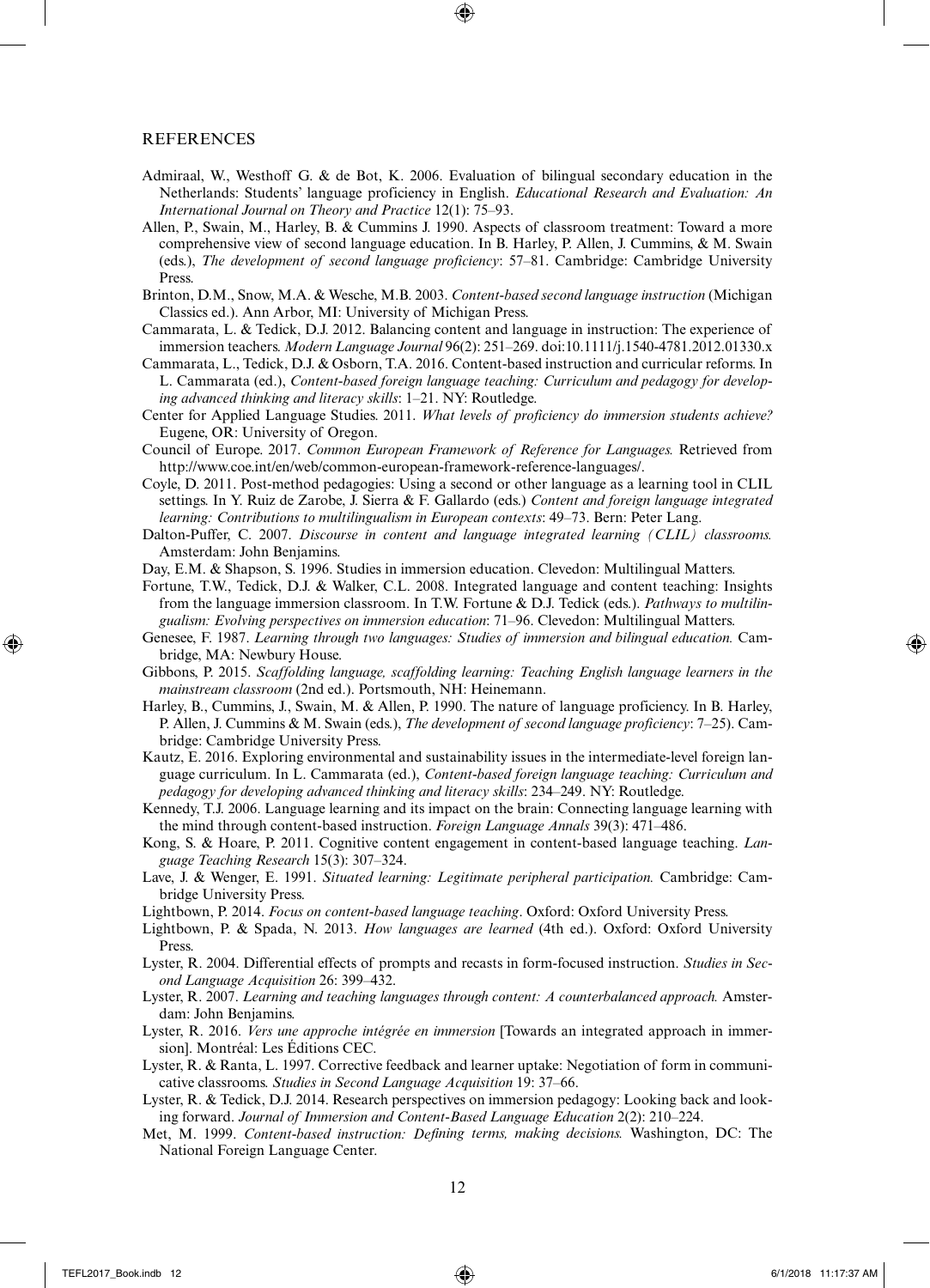- Nassaji, H. & Fotos, S. 2011. *Teaching grammar in second language classrooms: Integrating form-focused instruction in communicative context.* NY: Routledge.
- Pessoa, S. Hendry, H., Donato, R., Tucker, G.R., & Lee, H. 2007. Content-based instruction in the foreign language classroom: A discourse perspective. *Foreign Language Annals* 40(1): 102–121.
- Snow, M.A. 2001. Content-based and immersion models for second and foreign language teaching. In M. Celce-Murcia (ed.), *Teaching English as a second or foreign language* (3rd ed.): 303–318. Boston: Heinle & Heinle.
- Swain, M., Kinnear, P. & Steinman, L. 2015.*Sociocultural theory in second language education: An introduction through narratives* (2nd ed.). Bristol: Multilingual Matters.
- Tan, M. 2011. Mathematics and science teachers' beliefs and practices regarding the teaching of language in content learning. *Language Teaching Research* 15: 325–342.
- Tedick, D.J. & Cammarata, L. 2012. Content and language integration in K–12 contexts: Student outcomes, teacher practices and stakeholder perspectives. *Foreign Language Annals* 45(1): S8–S53. doi: 10.1111/j.1944–9720.2012.01178.x
- Tedick, D.J. & Fortune, T.W. 2013. Bilingual/immersion teacher education. In C.A. Chapelle (ed.), *The Encyclopedia of Applied Linguistics*: 438–443. Hoboken, NJ: Wiley-Blackwell. doi: 10.1002/9781405198431.wbeal0096.
- Tedick, D.J. & Young, A.I. 2016. Fifth grade two-way immersion students' responses to form-focused instruction. *Applied Linguistics* 37(6): 784–807. doi: 10.1093/applin/amu066.
- Tedick, D.J. & Zilmer, C. 2017. *Teacher perceptions of immersion professional development experiences focused on language and content integration.* Manuscript under review.
- Verspoor, M., de Bot, K. & Xu, X. 2015. The effects of English bilingual education in The Netherlands. *Journal of Immersion and Content-Based Language Education* 3(1): 4–27.
- Vygotsky, L. 1986. *Thought and language* (rev. ed.). Cambridge, MA: The M.I.T. Press.
- Wenger, E. 1998. *Communities of Practice: Learning, meaning, and identity*. Cambridge: Cambridge University Press.
- Wenger-Trayner, E. & Wenger-Trayner, B. 2015. Communities of practice: A brief introduction. Retrieved from [http://wenger-trayner.com/wp-content/uploads/2015/04/07-Brief-introduction-to](http://wenger-trayner.com/wp-content/uploads/2015/04/07-Brief-introduction-to-communities-of-practoce.pdf)[communities-of-practice.pdf.](http://wenger-trayner.com/wp-content/uploads/2015/04/07-Brief-introduction-to-communities-of-practoce.pdf)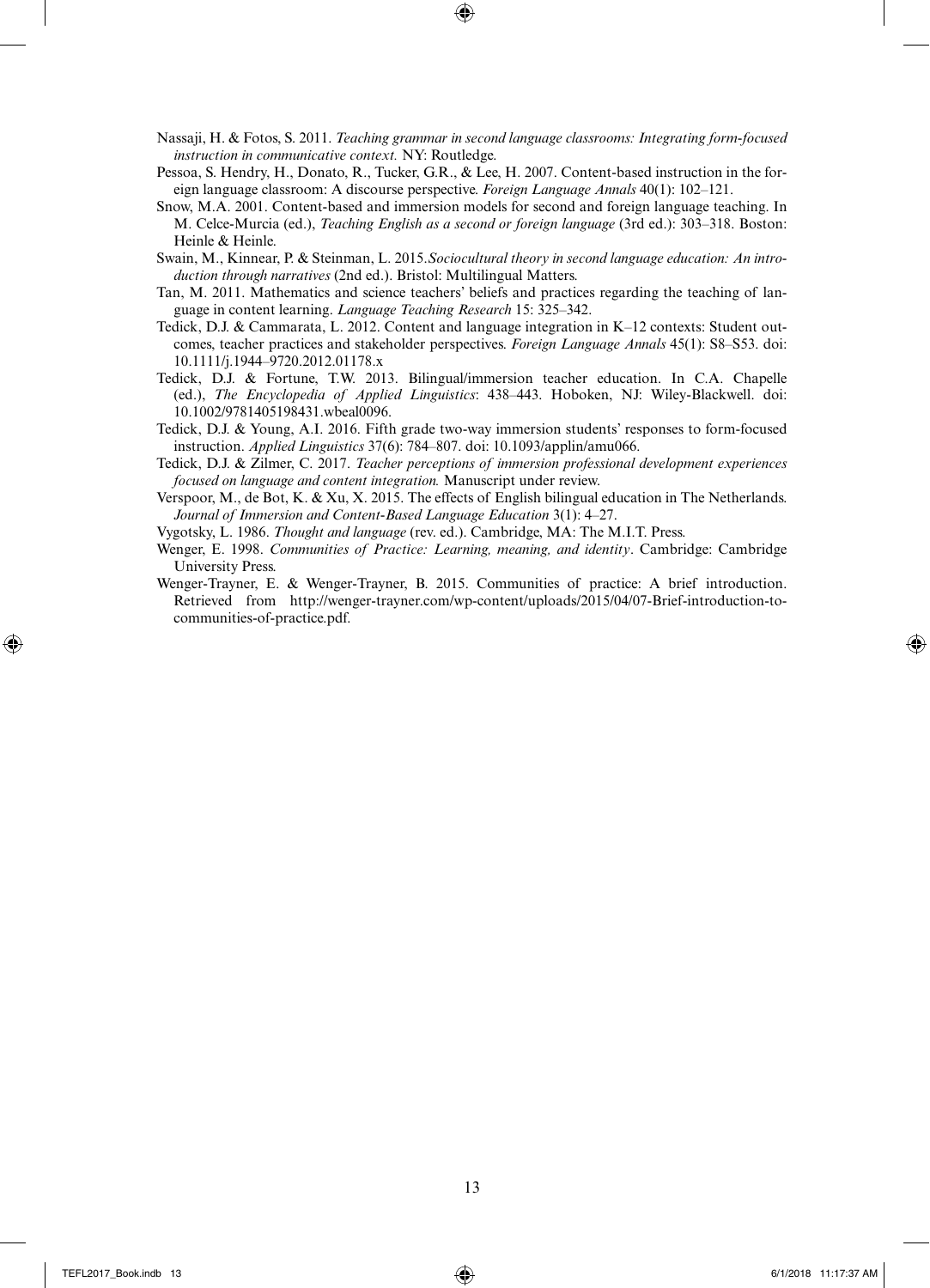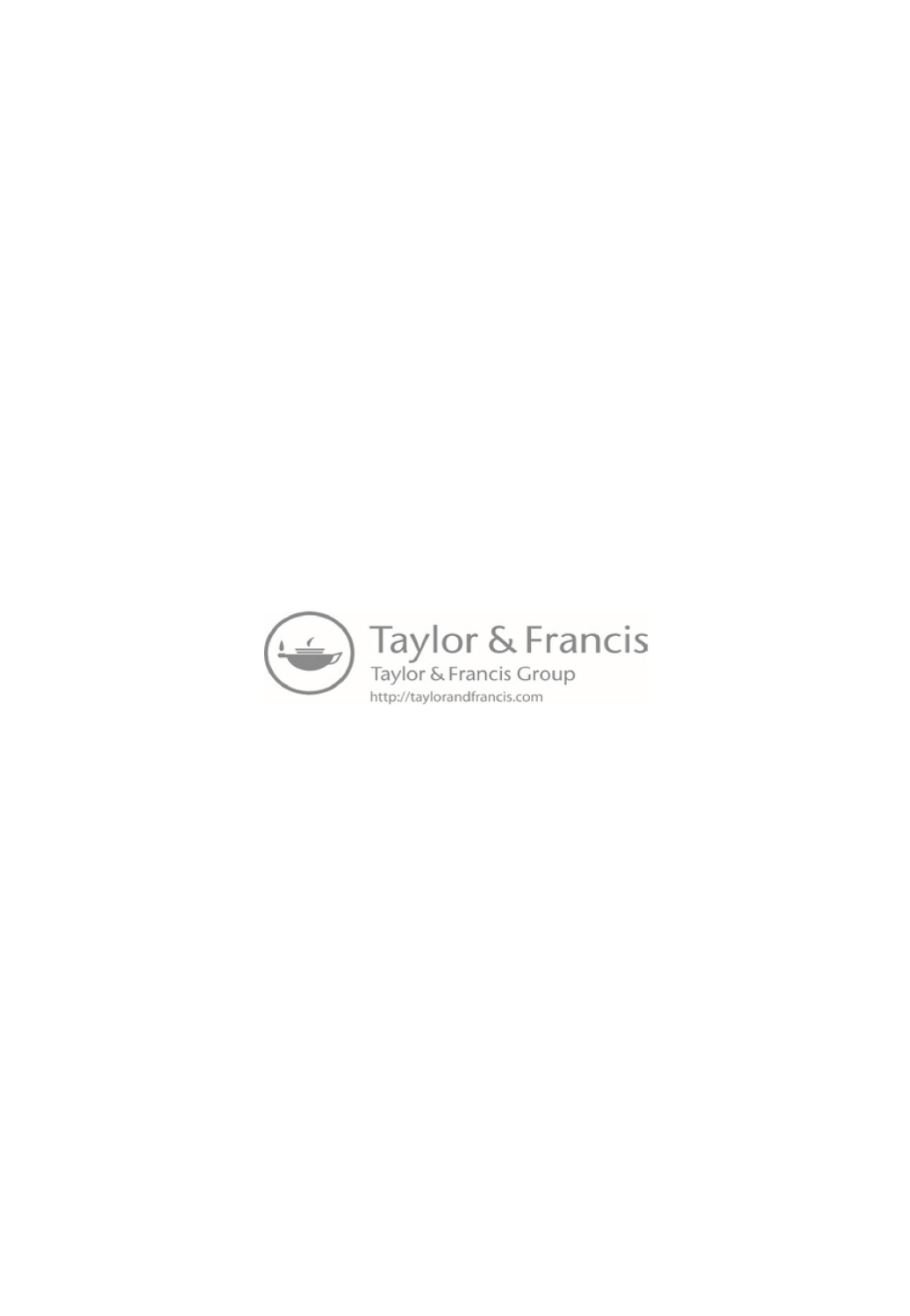## References

Teacher development for content-based instruction

Admiraal, W., Westhoff G. & de Bot, K. 2006. Evaluation of bilingual secondary education in the Netherlands: Students' language proficiency in English. Educational Research and Evaluation: An International Journal on Theory and Practice 12(1): 75–93.

Allen, P., Swain, M., Harley, B. & Cummins J. 1990. Aspects of classroom treatment: Toward a more comprehensive view of second language education. In B. Harley, P. Allen, J. Cummins, & M. Swain (eds.), The development of second language proficiency: 57–81. Cambridge: Cambridge University Press.

Brinton, D.M., Snow, M.A. & Wesche, M.B. 2003. Content-based second language instruction (Michigan Classics ed.). Ann Arbor, MI: University of Michigan Press.

Cammarata, L. & Tedick, D.J. 2012. Balancing content and language in instruction: The experience of immersion teachers. Modern Language Journal 96(2): 251–269. doi:10.1111/j.1540-4781.2012.01330.x

Cammarata, L., Tedick, D.J. & Osborn, T.A. 2016. Content-based instruction and curricular reforms. In L. Cammarata (ed.), Content-based foreign language teaching: Curriculum and pedagogy for developing advanced thinking and literacy skills: 1–21. NY: Routledge.

Center for Applied Language Studies. 2011. What levels of proficiency do immersion students achieve? Eugene, OR: University of Oregon.

Council of Europe. 2017. Common European Framework of Reference for Languages. Retrieved from

Coyle, D. 2011. Post-method pedagogies: Using a second or other language as a learning tool in CLIL settings. In Y. Ruiz de Zarobe, J. Sierra & F. Gallardo (eds.) Content and foreign language integrated learning: Contributions to multilingualism in European contexts: 49–73. Bern: Peter Lang.

Dalton-Puffer, C. 2007. Discourse in content and language integrated learning (CLIL) classrooms. Amsterdam: John Benjamins.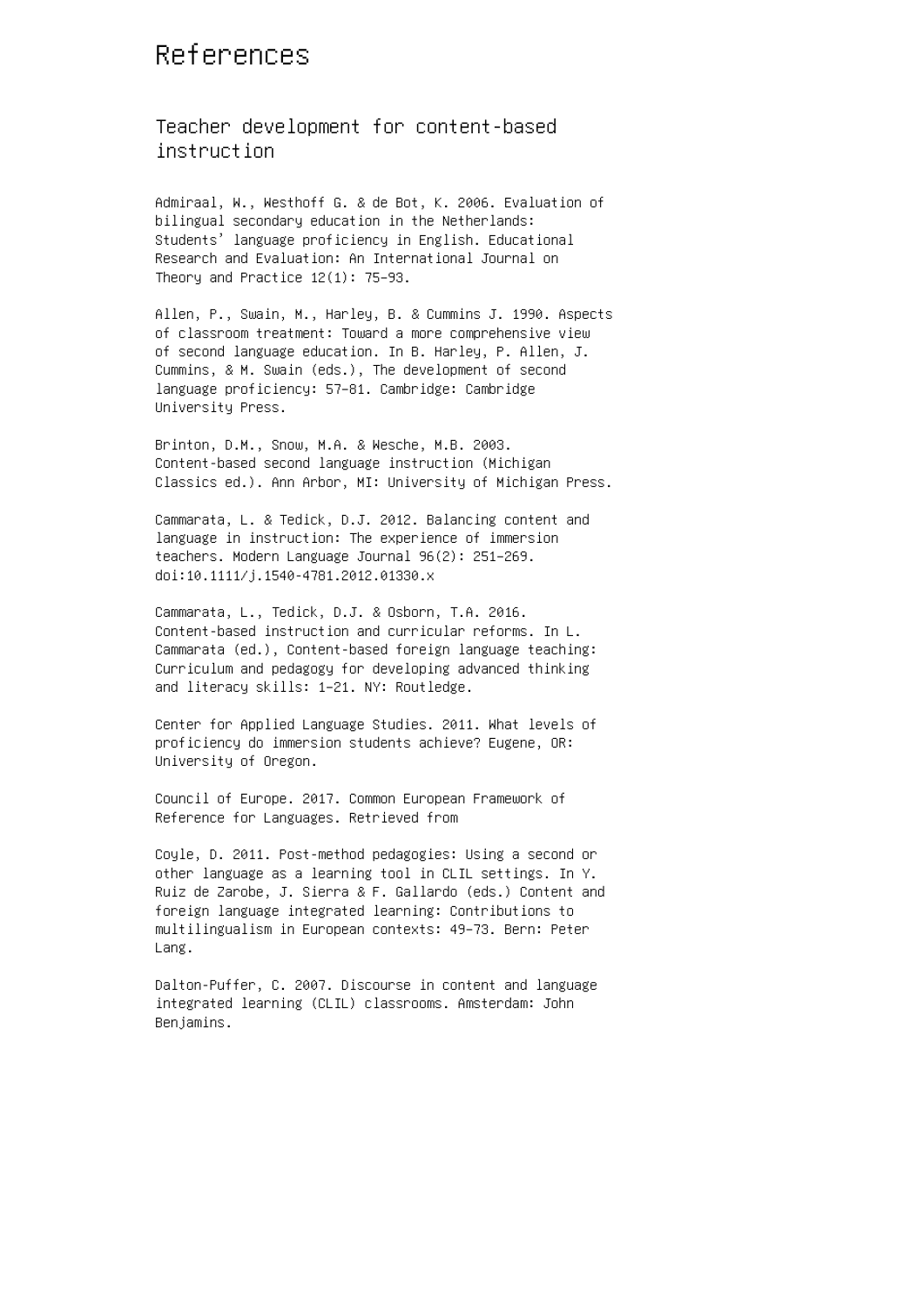Day, E.M. & Shapson, S. 1996. Studies in immersion education. Clevedon: Multilingual Matters.

Fortune, T.W., Tedick, D.J. & Walker, C.L. 2008. Integrated language and content teaching: Insights from the language immersion classroom. In T.W. Fortune & D.J. Tedick (eds.). Pathways to multilingualism: Evolving perspectives on immersion education: 71–96. Clevedon: Multilingual Matters.

Genesee, F. 1987. Learning through two languages: Studies of immersion and bilingual education. Cambridge, MA: Newbury House.

Gibbons, P. 2015. Scaffolding language, scaffolding learning: Teaching English language learners in the mainstream classroom (2nd ed.). Portsmouth, NH: Heinemann.

Harley, B., Cummins, J., Swain, M. & Allen, P. 1990. The nature of language proficiency. In B. Harley, P. Allen, J. Cummins & M. Swain (eds.), The development of second language proficiency: 7–25). Cambridge: Cambridge University Press.

Kautz, E. 2016. Exploring environmental and sustainability issues in the intermediate-level foreign language curriculum. In L. Cammarata (ed.), Content-based foreign language teaching: Curriculum and pedagogy for developing advanced thinking and literacy skills: 234–249. NY: Routledge.

Kennedy, T.J. 2006. Language learning and its impact on the brain: Connecting language learning with the mind through content-based instruction. Foreign Language Annals 39(3): 471–486.

Kong, S. & Hoare, P. 2011. Cognitive content engagement in content-based language teaching. Language Teaching Research 15(3): 307–324.

Lave, J. & Wenger, E. 1991. Situated learning: Legitimate peripheral participation. Cambridge: Cambridge University Press.

Lightbown, P. 2014. Focus on content-based language teaching. Oxford: Oxford University Press.

Lightbown, P. & Spada, N. 2013. How languages are learned (4th ed.). Oxford: Oxford University Press.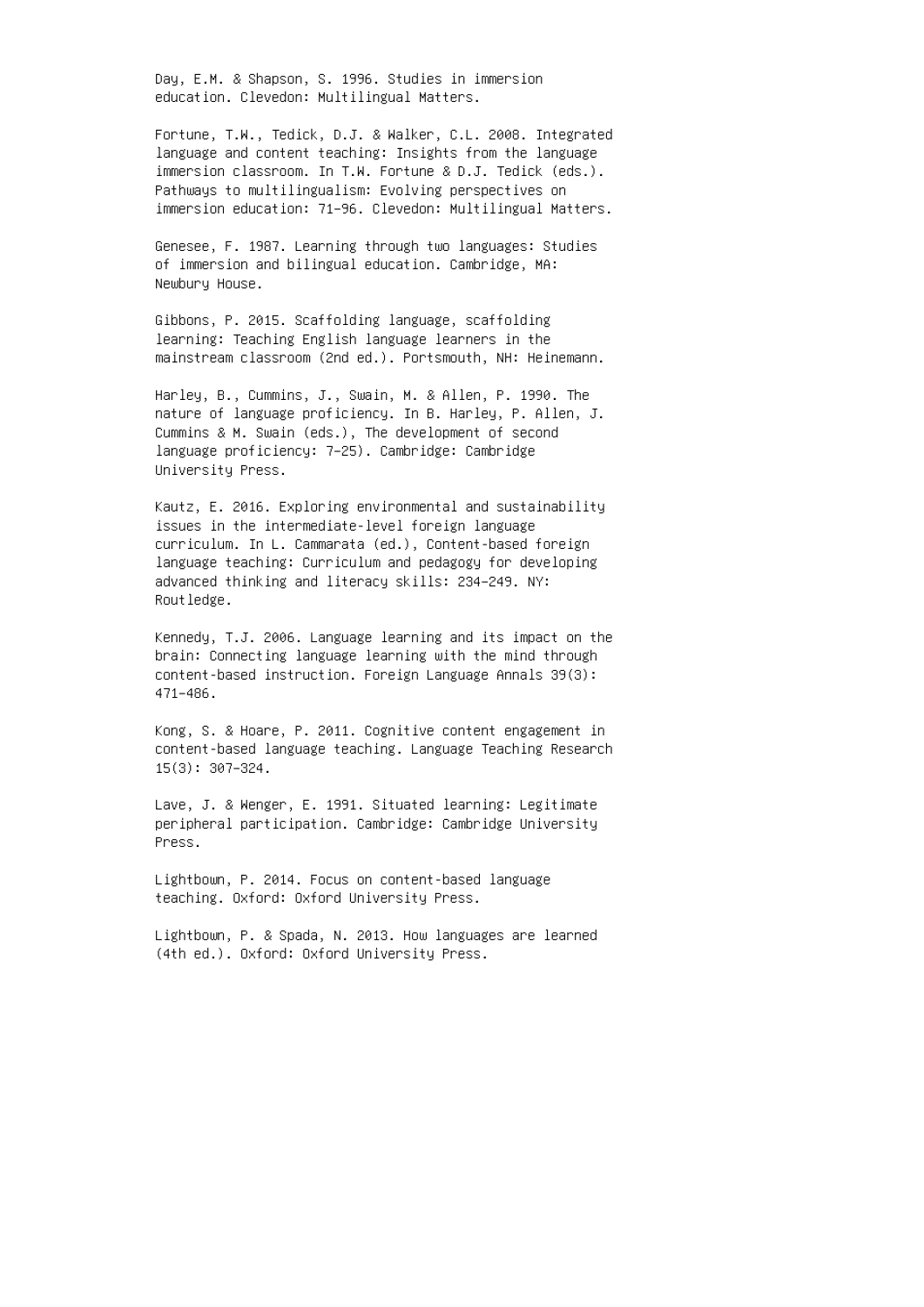Lyster, R. 2004. Differential effects of prompts and recasts in form-focused instruction. Studies in Second Language Acquisition 26: 399–432.

Lyster, R. 2007. Learning and teaching languages through content: A counterbalanced approach. Amsterdam: John Benjamins.

Lyster, R. 2016. Vers une approche intégrée en immersion [Towards an integrated approach in immersion]. Montréal: Les Éditions CEC.

Lyster, R. & Ranta, L. 1997. Corrective feedback and learner uptake: Negotiation of form in communicative classrooms. Studies in Second Language Acquisition 19: 37–66.

Lyster, R. & Tedick, D.J. 2014. Research perspectives on immersion pedagogy: Looking back and looking forward. Journal of Immersion and Content-Based Language Education 2(2): 210–224.

Met, M. 1999. Content-based instruction: Def ining terms, making decisions. W ashington, DC: The National Foreign Language Center. Nassaji, H. & Fotos, S. 2011. Teaching grammar in second language classrooms: Integrating form-focused instruction in communicative context. NY: Routledge. Pessoa, S. Hendry, H., Donato, R., Tucker, G.R., & Lee, H. 2007. Content-based instruction in the foreign language classroom: A discourse perspective. Foreign Language Annals 40(1): 102–121. Snow, M.A. 2001. Content-based and immersion models for second and foreign language teaching. In M. Celce-Murcia (ed.), Teaching English as a second or foreign language (3rd ed.): 303–318. Boston: Heinle & Heinle. Swain, M., Kinnear, P. & Steinman, L. 2015.Sociocultural theory in second language education: An introduction through narratives (2nd ed.). Bristol: Multilingual Matters. Tan, M. 2011. Mathematics and science teachers' beliefs and practices regarding the teaching of language in content learning. Language Teaching Research 15: 325–342. Tedick, D.J. & Cammarata, L. 2012. Content and language integration in K–12 contexts: Student outcomes, teacher practices and stakeholder perspectives. Foreign Language Annals 45(1): S8–S53. doi: 10.1111/j.1944–9720.2012.01178.x Tedick, D.J. & Fortune, T.W. 2013. Bilingual/immersion teacher education. In C.A. Chapelle (ed.), The Encyclopedia of Applied Linguistics: 438–443. Hoboken, NJ: Wiley-Blackwell. doi: 10.1002/9781405198431.wbeal0096. Tedick, D.J. & Young, A.I. 2016. Fifth grade two-way immersion students' responses to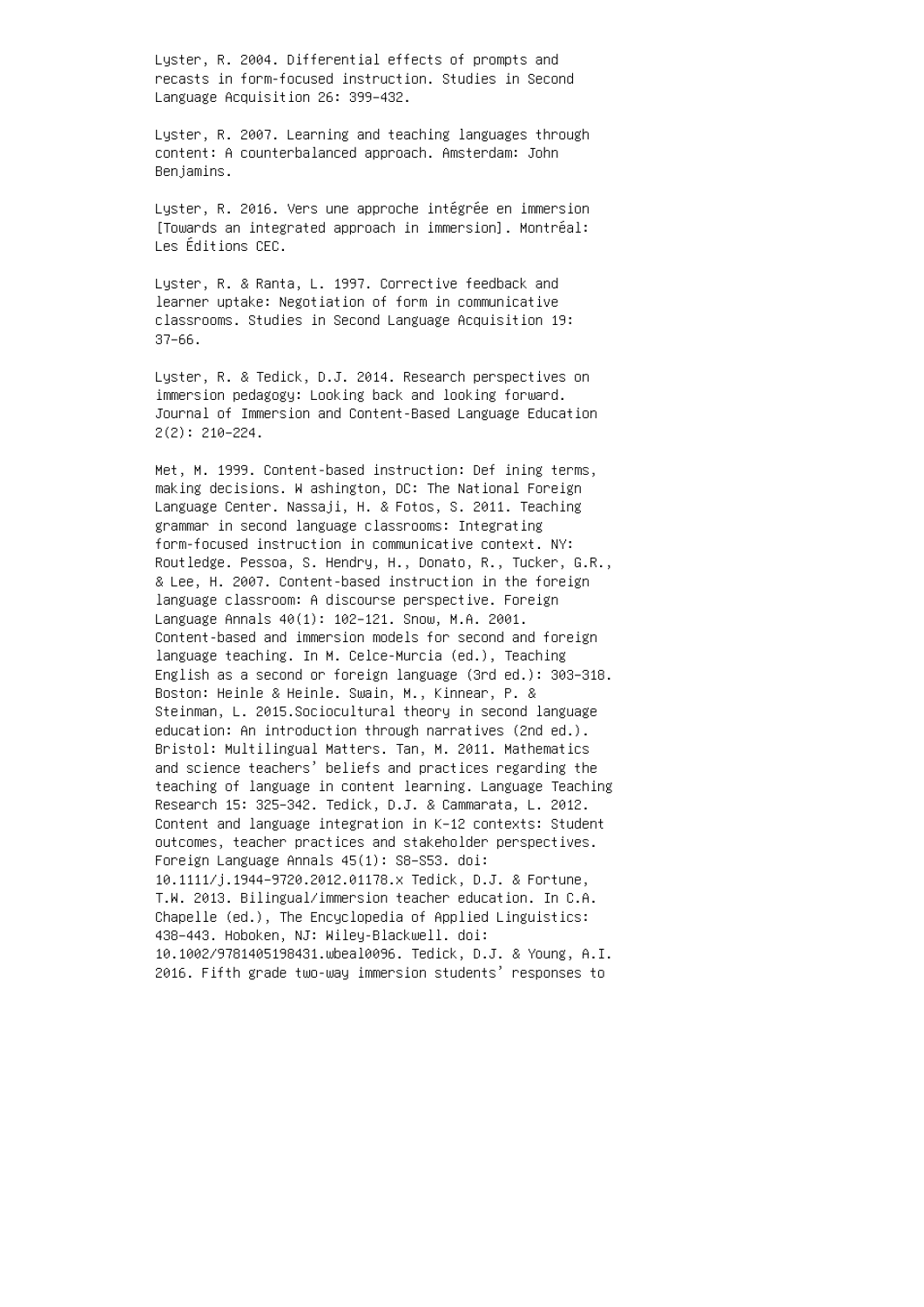form-focused instruction. Applied Linguistics 37(6): 784–807. doi: 10.1093/applin/amu066. Tedick, D.J. & Zilmer, C. 2017. Teacher perceptions of immersion professional development experiences focused on language and content integration. Manuscript under review. Verspoor, M., de Bot, K. & Xu, X. 2015. The effects of English bilingual education in The Netherlands. Journal of Immersion and Content-Based Language Education 3(1): 4–27. Vygotsky, L. 1986. Thought and language (rev. ed.). Cambridge, MA: The M.I.T. Press. Wenger, E. 1998. Communities of Practice: Learning, meaning, and identity. Cambridge: Cambridge University Press. Wenger-Trayner, E. & Wenger-Trayner, B. 2015. Communities of practice: A brief introduction. Retrieved from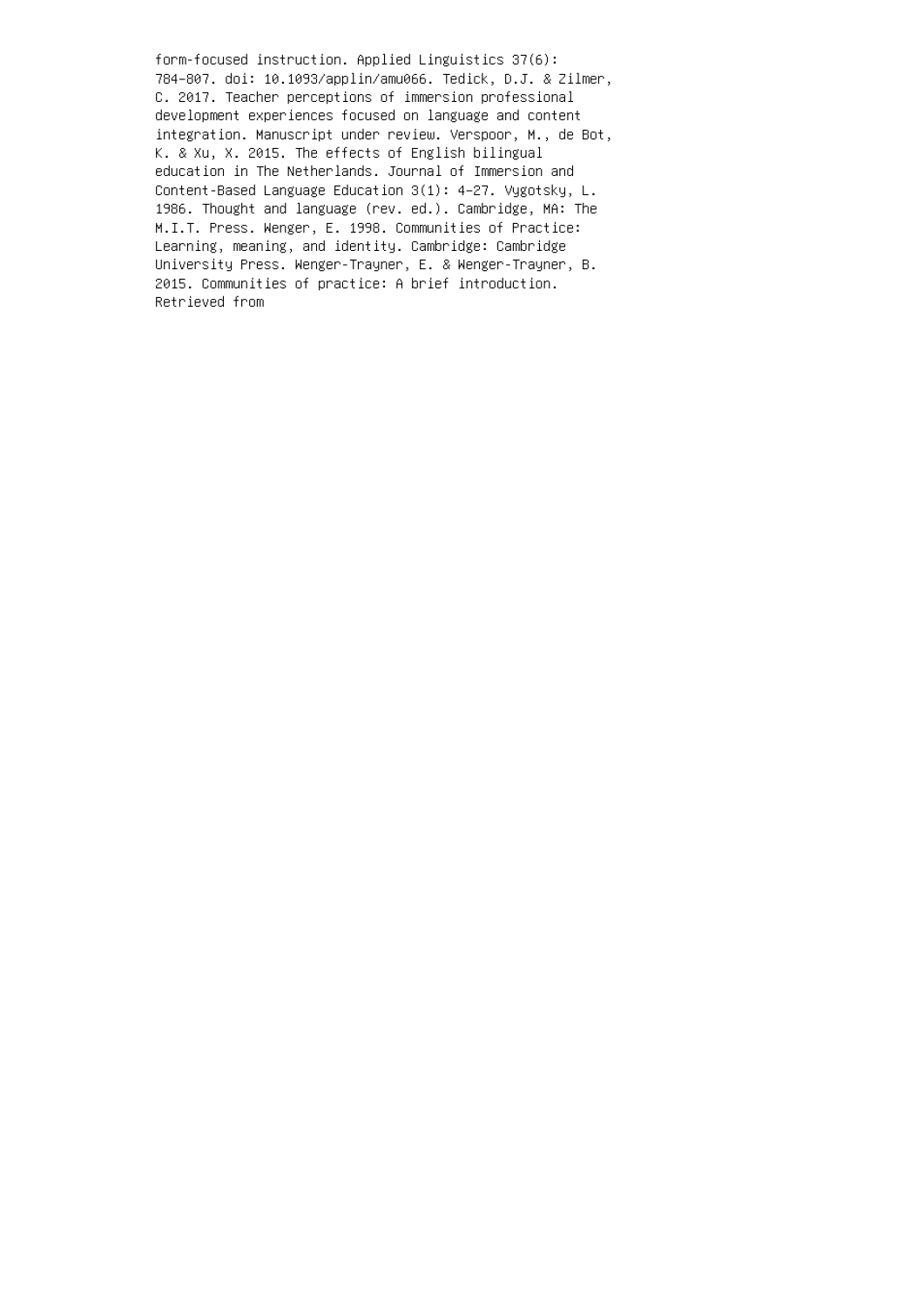Sustainable professional development programs for English teachers: A case study in South Sulawesi, Indonesia

Bymes, L. 2007. Swiss International teachers programs in good practices in education for sustainable development: teacher education institution. Paris: UNESCO.

Borko, H. 2004. Professional development and teacher learning: Mapping the terrain. Educational Researcher 33(8): 3–15.

Creswell, J.W. 2012. Educational research: Planning, conducting, and evaluating quantitative and qualitative research. Educational Research. New. California: Sage Publication.

Cook, C. & Rasmussen, C. 1994. Framework for designing effective professional development: Changebased inquiry process. Oak Brook, IL: North Central Regional Educational Laboratory.

Elliott, R., Lucas, B., Stewart, E. & Burke, C. 1998. Authenticating a model for sustainable professional development in an international context. International Journal of Educational Development 18(2): 119–131.

Elliott, B., Macpherson, I. & McLangliughlin, J. 2005. Empowering curriculum thinkers and transforming curriculum sites: a need for a hand-in-hand approach. Paper presented National Curriculum Reform Conference July 13th – 15th 2005 'Sustainable curriculum development – the PNG curriculum reform experience' PNG.

Gall, J.P., Gall, M.D. & Borg, W.R. 2007. Applying educational research: a practical guide. Boston: Pearson Education Inc.

Gay, L.R., Mills, G.E. & Airasian, P. 2006. Educational research: competencies for analysis and applications. Ohio: Pearson Merrill Prentice Hall.

Meyers, W. & Salter, D. 2007. E-teaching professional development: Designing a sustainable program for multi-location teachers. In ICT: Providing choices for learners and learning. Proceedings ascilite Singapore 2007.

Rosmaladewi, R. 2017. English language teaching at Makassar primary schools: a case study. International Journal of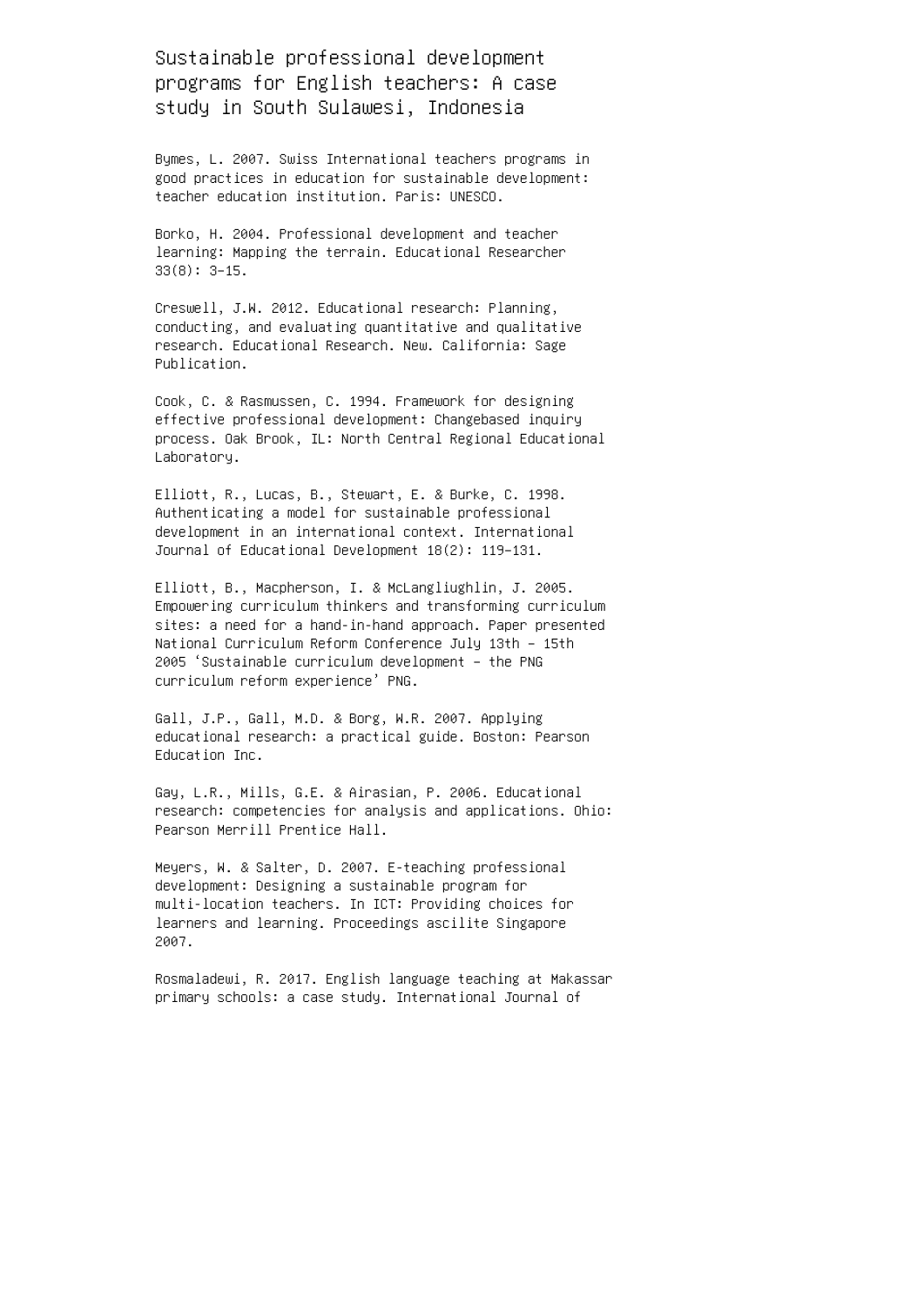Language Education 1(2): 29–37. Retrieved from http://ojs.unm.ac.id/index.php/ ijole/article/view/4312.

Shulman, L.S. 1987. Knowledge and teaching: Foundations of the new reform. Harvard Educational Review 57(1): 1–22.

Sparks, D. & Loucks-Horsley, S. 1989. Five models of staff development for teachers. Journal of Staff Development 10(4): 40–57.

Wati, H. 2011. The effectiveness of Indonesian English teachers training programs in improving confidence and motivation. International Journal of Instruction 4(1): 79–104.

Widodo, A. Riandi & Hana, M.N. 2009. Dual mode in-service training: An alternative model for teachers' professional development (PD) in Indonesia. Proceedings of the third International Seminar on Science Education, Bandung, 17 October 2009.

Yin, R.K. 1994. Case study research: design and method. Second Edition. California: Sage Publication.

Yuwono, G. 2005. English language teaching in decentralized Indonesia: Voices from the less privileged schools. Paper presented at AARE 2005 International Education Research Conference, Sydney Australia, 27 November – 1 December 2015.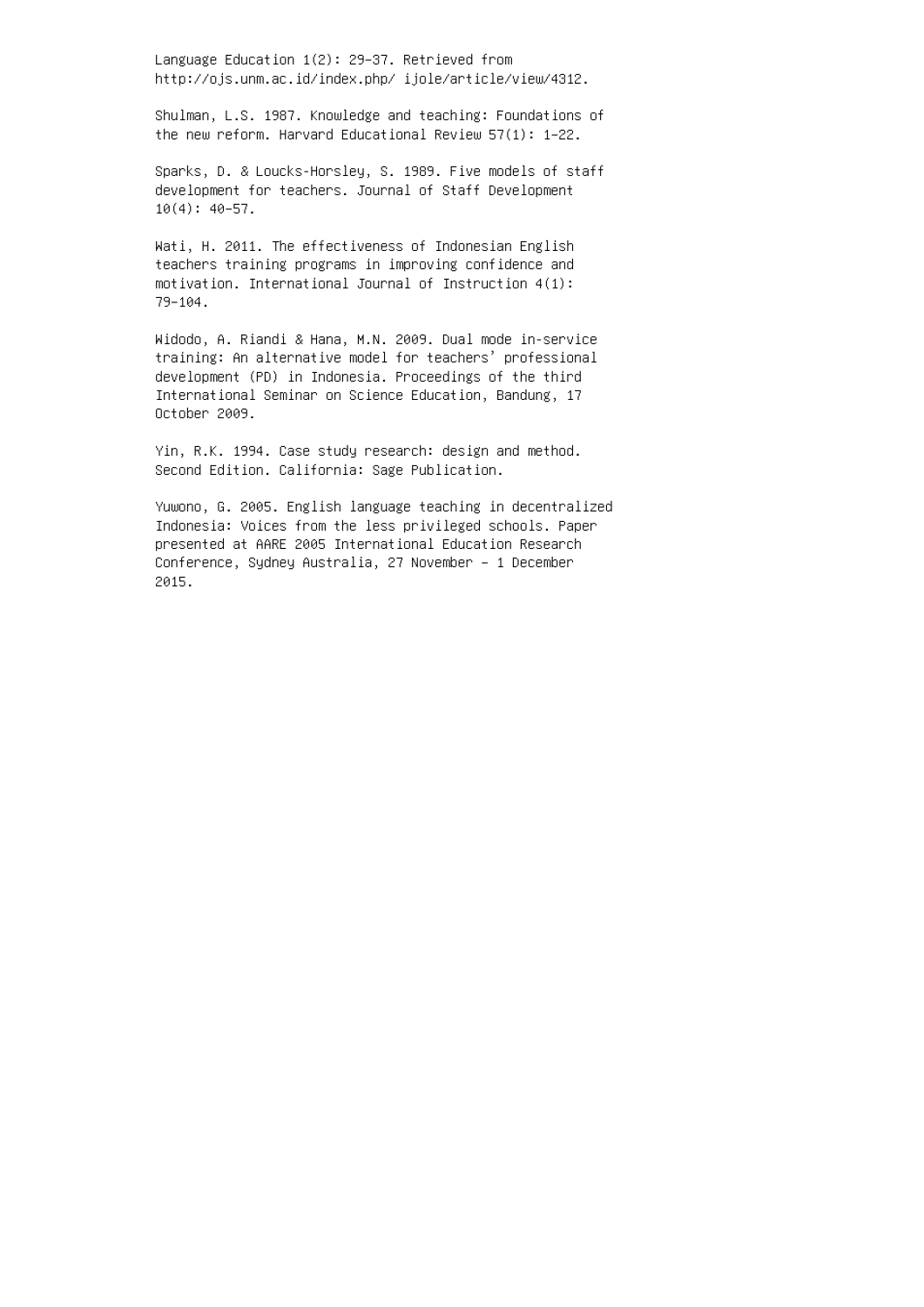Teacher efficacy in instructional strategies in classroom among tertiary teachers in Central Java, Indonesia

Abolhasanpour, F. 2016. Pedagogical knowledge, sense of efficacy, language efficacy and their relationship: a study of Iranian EFL teachers. Modern Journal of Language Teaching Methods (MJLTM) 6(4): 477.

Abu-Tineh, A.M., Khasawneh, S.A. & Khalaileh, H.A. 2011. Teacher self-efficacy and classroom management styles in Jordanian schools. Management in Education 25(4): 175–181. doi: 10.1177/0892020611420597.

Bandura, A. 2006. Guide for Constructing Self-Efficacy Scales. Self-Efficacy Beliefs of Adolescents, 307–337.

De Jong, E.J. & Harper, C.A. 2005. Preparing Mainstream Teachers for English-Language Learners: Is Being a Good Teacher Good Enough? Teacher Education Quarterly 32(2): 101–124 spring. Retrieved from: https://eric.ed.gov/?id=EJ795308.

Ghaslani, R. 2015. The relationship between Iranian EFL teachers' self efficacy and burnout and possible differences with respect to demographic variables. Modern Journal of Language Teaching Methods 5(3): 164.

Gkolia, A., Belias, D. & Koustelios, A. 2014. Teacher's Job Satisfaction and Self- Efficacy:A Review. European Scientific Journal August 10(22). Retrieved from: http://eujournal.org/index.php/esj/article/ viewFile/3923/371.

Guskey, T.R & Passaro, P.D. 1994. Teacher efficacy: A study of construct dimensions. American Educational Research Journal, 31, 627–643

Halim, T. 2011. Teacher Certification in Indonesia. International Journal on Social Science, Economics and Art 1(2): 103–106. Proceeding of the International Conference on Social Science, Economics and Art 2011. Retrieved from: http://ijssea.insightsociety.org.

Hsien, M. 2007.Teacher attitudes towards preparation for inclusion – in support of a unifiedteacher preparation program. Postgraduate Journal of Education Research 8(1): 49–60. Retrieved from: http://

Jenkinson, P. 2015. Discover online teacher resources that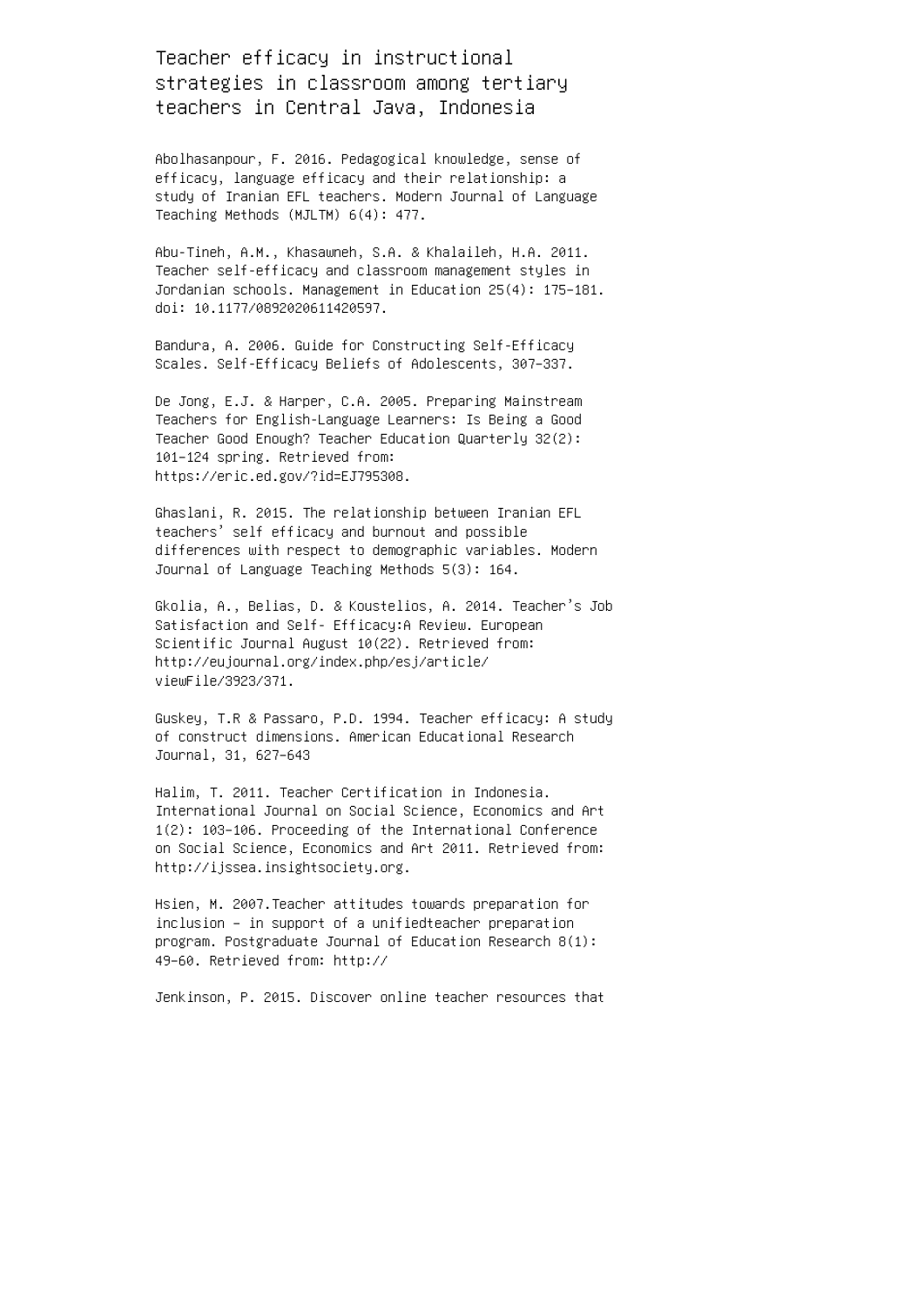help bring Australian stories to life. Retrieved from:

Kissau, S. & Algozzine, B. 2014. The impact of mode of instructional delivery on second language teacher self-efficacy. ReCALL 27(2): 239–256. doi:10.1017/S0958344014000391.

Koesoema, A.D. 2009. Pendidik Karakter di Zaman Keblinger: Mengembangkan Visi Guru SebagaiPelakuPerubahandanPendidikKarakter. Jakarta: Grasindo.

Kurt, T. 2016. A Model to Explain Teacher Leadership: The Effects of Distributed Leadership Model, Organizational Learning and Teachers' Sense of Self-Efficacy on Teacher Leadership. Education and Science 41(183): 1–28.

Lie, A. 2007. Education Policy and EFL Curriculum in Indonesia: Between the Commitment to Competence and the Quest for Higher Test Scores. TEFLIN Journal 18(1). Retrieved from: http://journal. teflin.org/index.php/teflin/article/viewFile/113/102.

Martani, J.Y. 1996. Directions for Reform: Perceptions of Indonesian Students towards English Language Curricula. Retrieved from: http://scholarworks.umass.edu/dissertations/AAI9709625.

Martin, N.K., Yin, Z. & Baldwin, B. 1997. Attitudes and beliefs regarding classroom management style: Differences between male and female, urban and rural secondary level teachers. Paper presented at the annual meeting of the American Educational Research Association, Chicago, II.

Tschannen-Moran, M. & Hoy, A.W. 2001 'Teacher efficacy: Capturing an elusive construct' Teaching and Teacher Education 17(7): 783–805.

Muamaroh. 2013. Improving Indonesian university students' spoken English using group work and cooperative learning. Dissertation, Charles Darwin University Australia. Retrieved from: https://espace.

cdu.edu.au/eserv/cdu:38908/Thesis\_CDU\_38908\_Muamaroh\_A.pdf. Muamaroh. 2016. Why are students reluctant to converse in their speaking class? Proceedings. The 63nd TEFLIN International Conference 2016. University of PGRI Adi Buana Surabaya. Noel, B.R. 2008. Conflict Resolution Education in Indonesia: Mapping Adaptations and Meanings. (Ph.D thesis. Ohio University, United States). Retrieved from: http://search.proquest.com/docview/3044884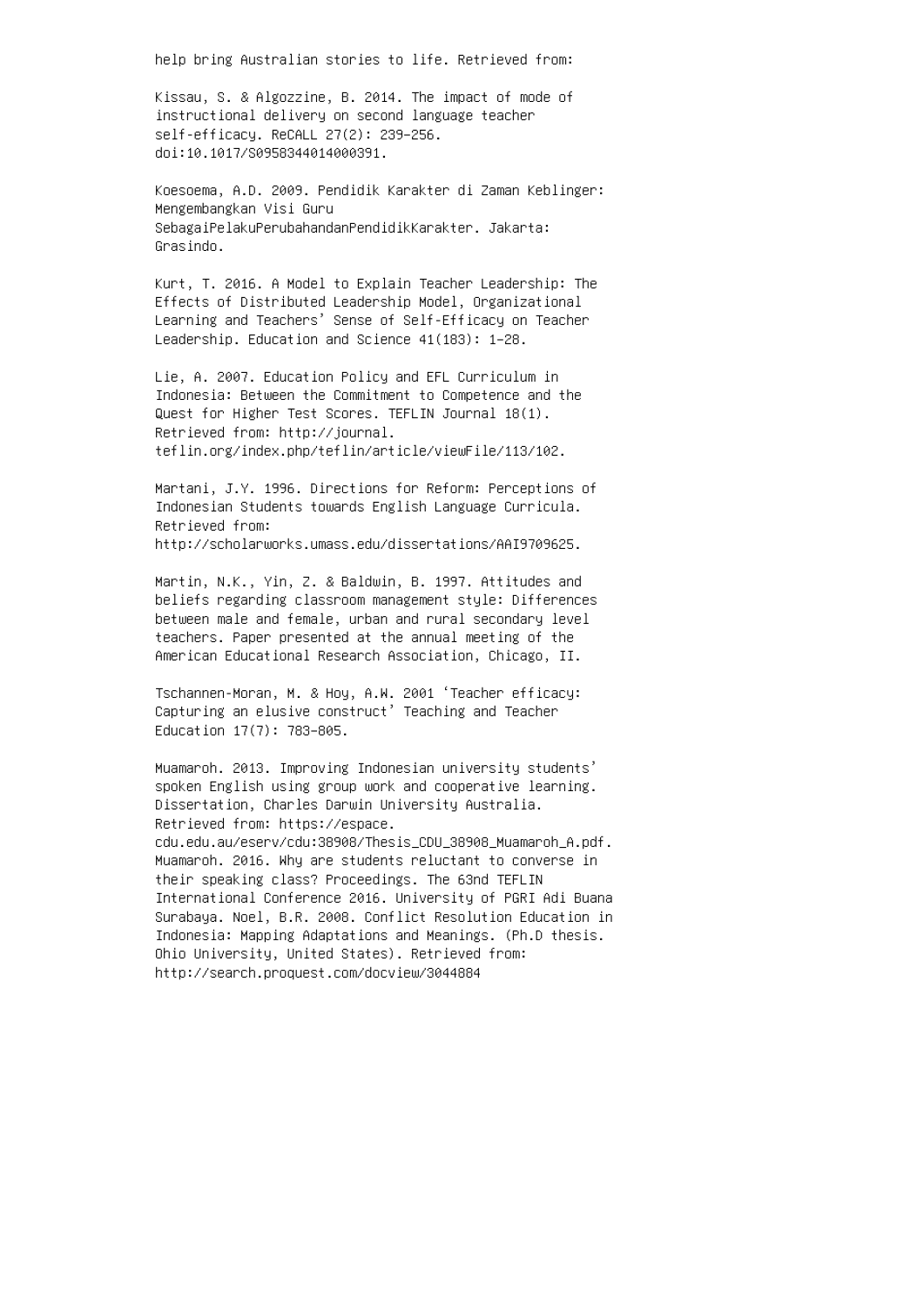85?accountid=10424 ProQuest Dissertations & Theses (PQDT) database. Palmer, A. & Collins, R. 2006. Perceptions of rewarding excellence in teaching: Motivation and the scholarship of teaching. Journal of Further and Higher Education 30(2): 193–205. doi. org/10.1080/03098770600617729. Pendergast, D., Garvis, S. & Keogh, J. 2011. Pre-Service Student-Teacher Self-Efficacy Beliefs: An Insight into the Making of Teachers. Australian Journal of Teacher Education 36(12). Retrieved from: https://files.eric.ed.gov/fulltext/EJ954836.pdf. Power, A., Southwell, B. & Elliott, R. 2007.Teacher Education for the Future: Some Australian Perspectives. Journal of Teacher Education for Sustainability 7: 27–39. doi: 10.2478/v10099–009–0003–8. Protheroe, N. 2008. Teacher Efficacy: What is it and does it matter? Principal 87(5): 42–45. Retrieved from:http://eric.ed.gov/?id=EJ806309. Shaukat, S., Sharma, U. & Furlonger, B.E. 2013. Pakistani and Australian pre-service teachers' attitudes and self-efficacy towards inclusive education. Journal of Behavioural Sciences 23(2): 1–16. Retrieved from: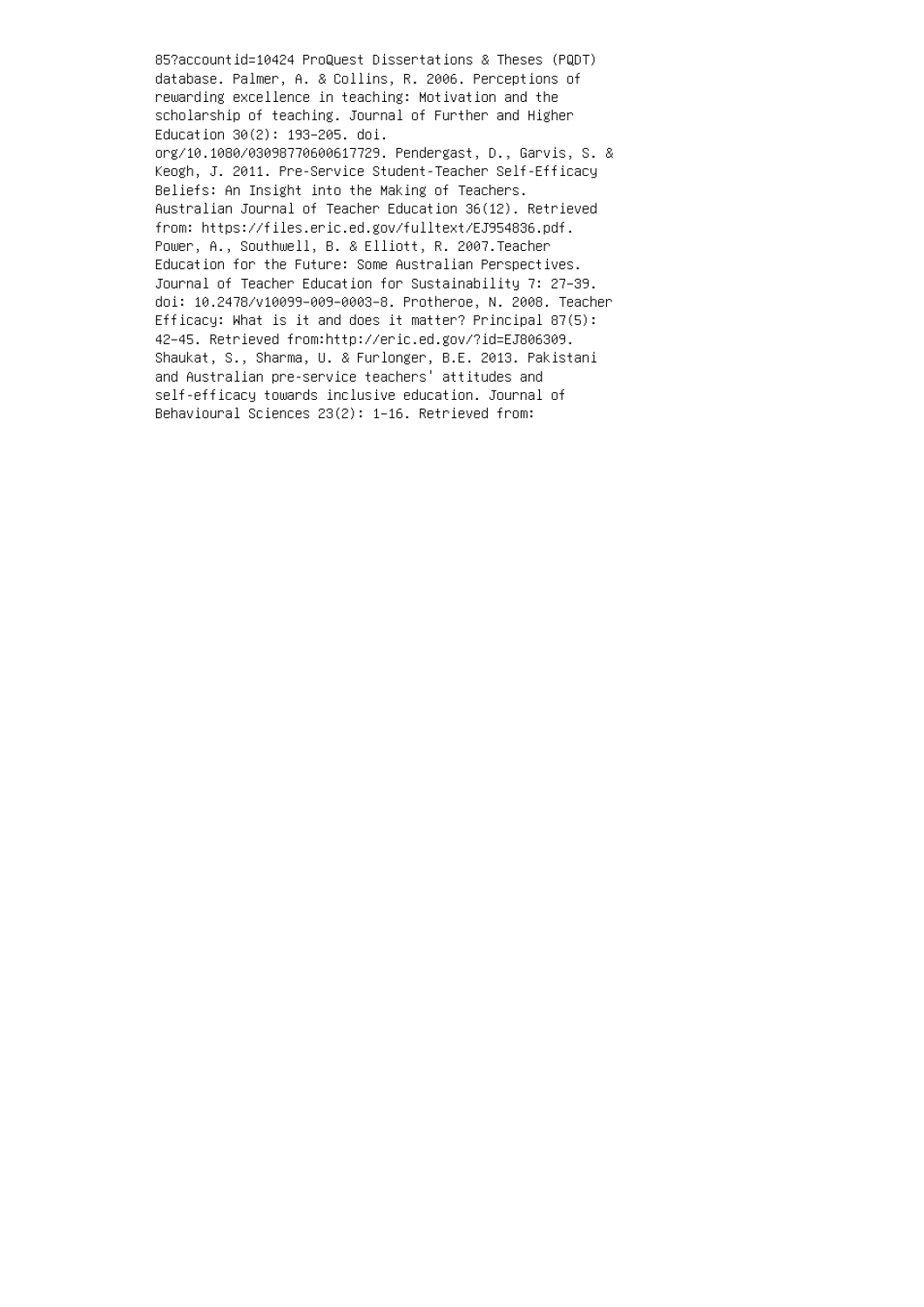#### Sex-based grouping in English language teaching

Biber, D. & Burges, J. 2000. Historical change in the language use of women and men: gender differences in dramatic dialogue. Journal of English linguistics 28(1): 21–37.

Eckert, P. 1998. Gender and sociolinguistic variation. In Jennifer Coates (ed.), Language and Gender. Massachusetts: Blackwell Publishers, Ltd.

Gray, J. 1992. Men are from mars, women are from venus: A practical guide for improving communication and getting what you want in your relationship. London: Thorsons.

Griffin, M.A., McGahee, D. & Slate, J. 1999. Gender differences in nonverbal communication. Valdosta: Valdosta State University.

Hassan, I.H. 2000. Language, gender, and power: Analysis of theme and topic management in Arabic conversational discourse. The Humanities and Social Science 61: 591.

Itakuro, H. & Tsui, A.B.M. 2004. Gender and conversation dominance in Japanese conversation. Language in Society 33: 223–248.

James, B. & Berger, J. 1996. Gender, status, and behavior in task situations. Social Psychology Quarterly 59(3): 273–283.

Jones, R.H. 2011. Data collection and transcription in discourse analysis. In K. Hyland & B. Paltridge (Eds.), Bloomsbury companion to discourse analysis. London: Bloomsbury.

Lakoff, R.T. 1976. Language and woman's place. New York: Octagon Books. Logan, S. & Johnston, R. 2009. Gender differences in reading ability and attitude: Examining where these differences lie. Journal of Research in Reading 32(2): 129–214. Mahmud, M. 2008. Politeness in Bugis. A Ph. D Thesis. Canberra: The Australian National University. Mahmud, M. 2010. Language and gender in English language teaching. TEFLIN Journal 21(2): 172–184. Mahmud, M. 2013. The roles of social status, age, gender, familiarity, and situation in being polite for Bugis society. Asian Social Science 9(5): 58–70. Mahmud, M. 2017. Communicative styles of English students at the State University of Makassar. GEMA online Journal of Language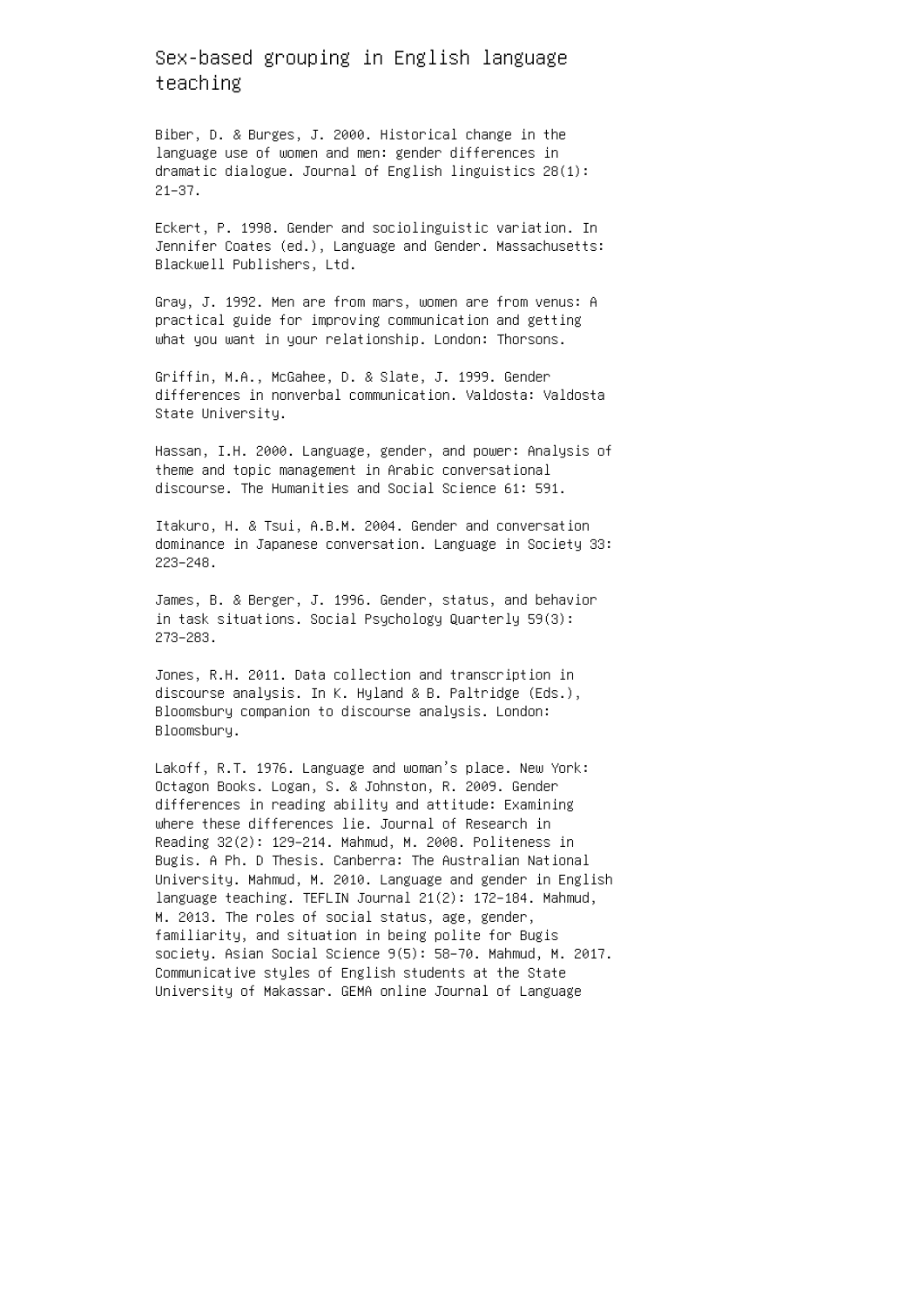Studies 17(1): 223–238. Mellor, D. & Fung, S.W.T. 2012. Forgiveness, empathy, and gender: A Malaysian perspective. Sex Roles 67, 98–1–7. Nasab, M.S.H. & Motlagh, S.F.P. 2017. Male and female students' narrative similarities and differences in the advance levels in line with advance organizers. Communication and Linguistics Studies. Special Issue: Applied Linguistics in Line With TEFL 3(1–1): 8–13. DOI: 10.11648/j.cls.s.2017030101.12. Stanton, A. 2001. Men and women in conversation: Finding a way to bridge the gap, University of Massachusets.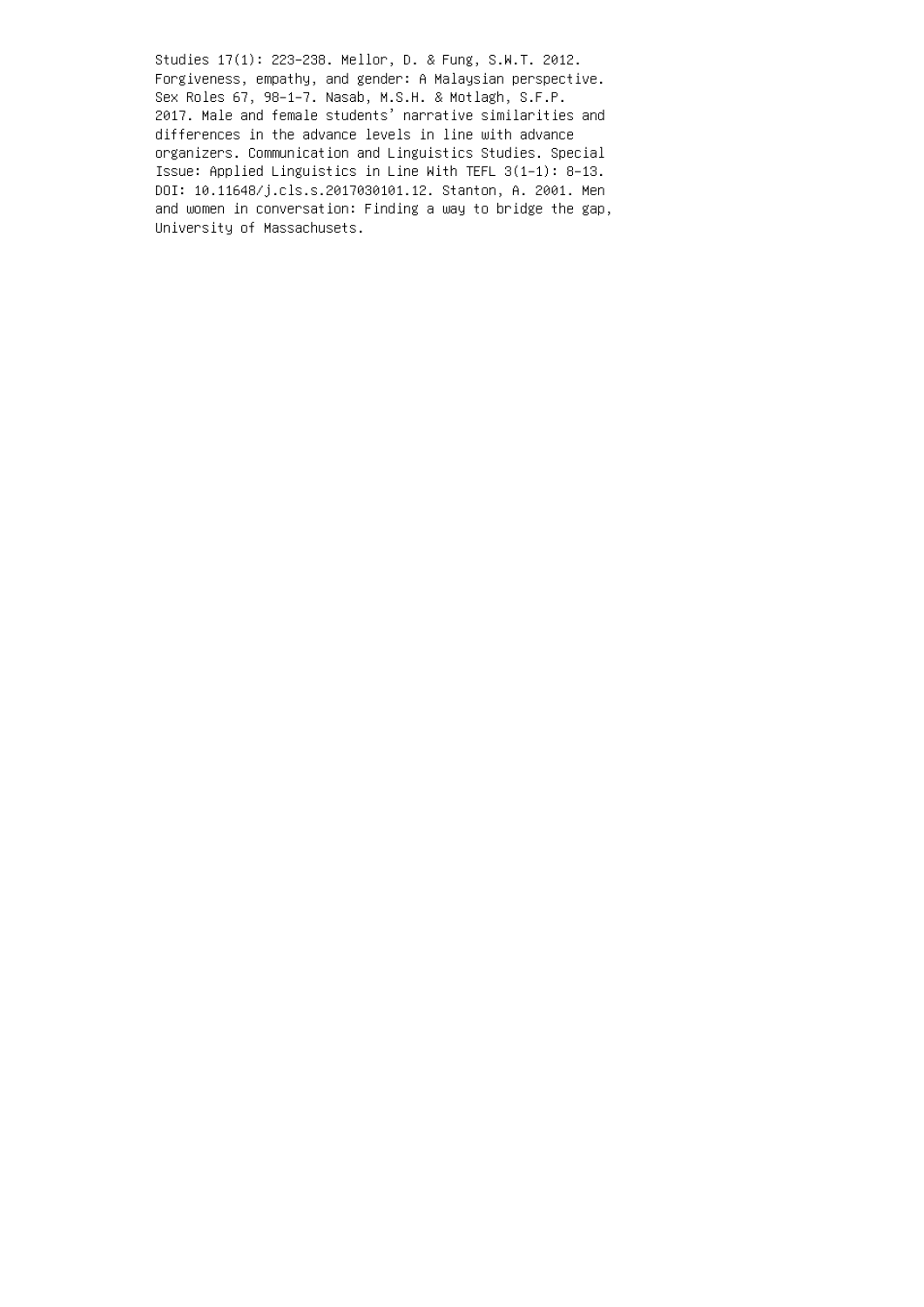The relationship of English proficiency and socioeconomic status with the choice of language learning strategies among EFL students of Cenderawasih University Papua

Oxford, R. 2003. Towards a more systematic model pf l2 learner autonomy. In P. Palfreyman, & R. Smith (eds), Learner Autonomy across Cultures: Language Education Perspectives: 75–91. Great Britain: Palgrave Macmillan.

Oxford, R. & Burry-Stock, J.A. 1995. Assessing the use of language learning strategies worldwide with ESL/EFL version of the strategy inventory for language learning (SILL). System 23(1): 1–23.

Park, G.P. 1997. Language learning strategies and English proficiency in Korean university students. Foreign Language Annals 30(2): 211–221.

Richards, J.C. & Lockhart, C. 1996. Reflective teaching in second language classrooms. Cambridge University Press.

Setiyadi, A.B. et al. 2016. How successful learners employ learning strategies in an EFL setting in the Indonesian context. English Language Teaching 9(8): 28–38.

Tam, K.C. 2013. A study on language learning strategies (LLSs) of university students in Hong Kong. Taiwan Journal of Linguistics 11(2): 1–42.

Wenden, A. 1985. Learner Strategies. TESOL Newsletter 19(5): 1–7.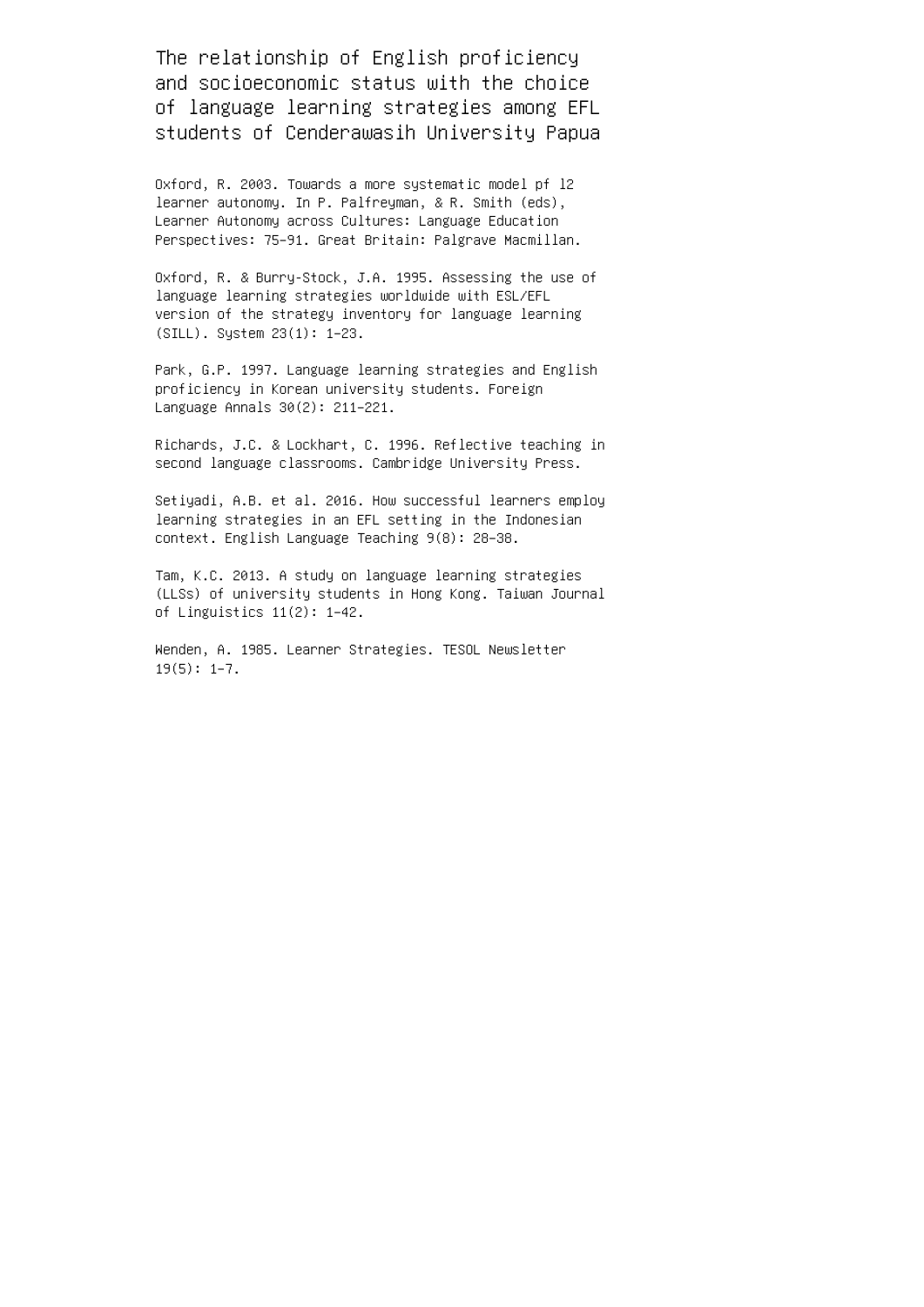Learners' native language interference in learning English pronunciation: A case study of Indonesian regional dialects

Backley, P. 2015. Improving your English Pronunciation. Pearson: 125–137.

Brown, H.D. 2004. Language assessment: Principles and classroom practices. New York: Longman.

Dewi, A.K. 2009. Pronunciation problems faced by the English department students in pronouncing—ed ending.

Field, J. 2005. Intelligibility and the listener: The role of lexical stress. TESOL Quarterly 39(3): 399–423.

Fraenkel, J.R. & Wallen, N.E. 2006. How to design and evaluate research in education. New York: McGraw—Hill.

Harmer, J. 2001. The practice of English language teaching (3rd Ed.). Pearson Education Ltd.

Hickey, R. 2010. Language contact and change. Cambridge University Press.

Kelly, G. 2000. How to teach pronunciation. Edinburgh Gate: Pearson Education Limited.

Kenworthy, J. 1987. Teaching English pronunciation. Harlow: Longman.

Khamkhien, A. 2010. Thai learners' English pronunciation competence: Lesson learned from word stress assignment. Journal of Language Teaching and Research 1(6): 757–764.

Krippendorf, K. 1987. Content analysis: An introduction to methodology. London: Sage Publication Beverly Hills.

Mathew, I.B. 1997. Errors in pronunciation of consonants by Indonesian, Gayo and Acehnese learners of English as a foreign language. Edith Cowan University Research Online.

Matras, Y. 2009. Language contact. New York: Cambridge University Press.

Menard, R. 2010. Interference of Indonesian language in learning English. Teaching English as a Second Language.

Meng, J. 2009. The relationship between linguistics and laguage teaching. Asian Social Science 5(12): 84–86.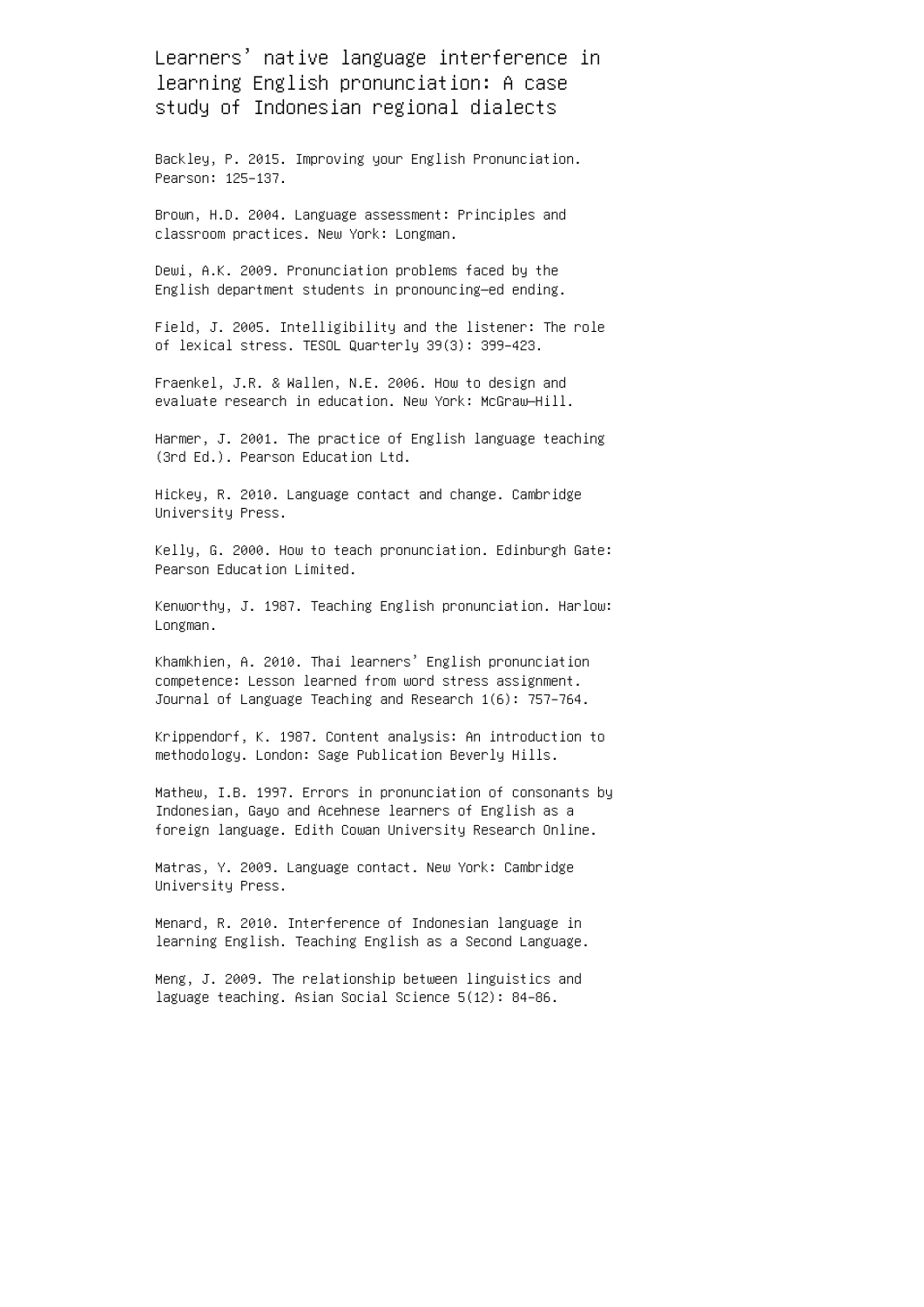Sankoff, G. 2001. Linguistic outcomes of language contact. In P. Trudgill, J. Chambers & N. Schilling-Estes, Handbook of Sociolinguistics (pp. 638–668). Oxford: Basil Blackwell.

Thomason, S.G. 2001. Language contact. Edinburgh: University Press.

Wei, Y. & Zhou, Y. 2002. Insights into English pronunciation problems of Thai students. Educational Resources Information Center (ERIC): 1–12.

Yates, L. 2002. What is pronunciation?. AMEP Research Centre.

Yates, L. & Zielinski, B. 2009. Give it a go: Teaching pronunciation to adults. Commonwealth of Australia.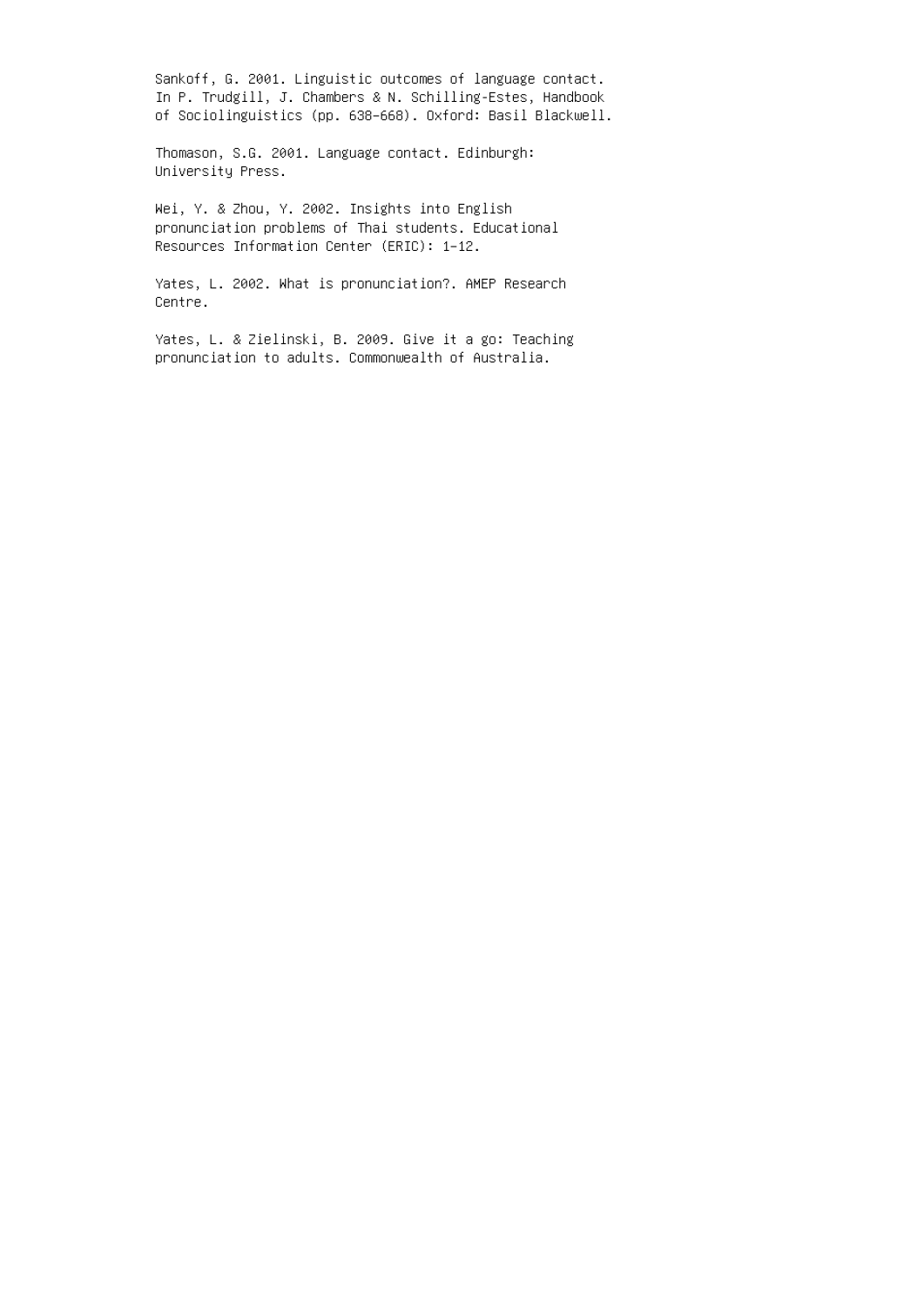### English Language Teaching (ELT) learners' communication strategies in exclusive and task-based learning

Al Hosni, S. 2014. Speaking difficulties encountered by young EFL learners. International Journal on Studies in English Language and Literature (IJSELL) 2(6): 22–30.

Cook, V. 2013. Second language learning and language teaching. Routledge.

Dörnyei, Z. & Scott, M.. 1997. Communication strategies in a second language.

Dörnyei, Z. 1995. On the teachability of communication strategies. TESOL Quarterly.

Faerch, C. & Kasper, G. 1984. Two ways of defining communication strategies. Language learning 34(1): 45–63.

Gan, Z. 2012. Understanding L2 speaking problems: implications for ESL curriculum development in a teacher training institution in Hong Kong. Australian Journal of Teacher Education 37(1): 43–59.

Gilakjani, A., Lai-Mei, L. & Sabouri, N. 2012. A study on the role of motivation in foreign language learning and teaching. International Journal of Modern Education and Computer Science 4(7): 9.

Huang, J. 2010. Grammar instruction for adult English language learners: A task-based learning framework. Journal of Adult Education 39(1): 29–37.

Hughes, R. & Reed, B.S. (2016). Teaching and researching speaking. Taylor & Francis.

Kadaryanto, B. & Santi, S.A. 2014. Exclusive: Integrating student centered learning and metacognitive strategies in teaching speaking, Prosiding CONEST 11: The Eleventh International Conference on English Studies. Jakarta: Unika Atma Jaya.

Kasper, G. & Kellerman, E. 2014. Communication strategies: Psycholinguistic and sociolinguistic perspectives. Routledge.

Lazarton, A. 2001. Teaching oral skills. In Celce-MurciaM., (Ed.), Teaching English as a second or foreign language: 103–116. Boston: Heinle & Heinle.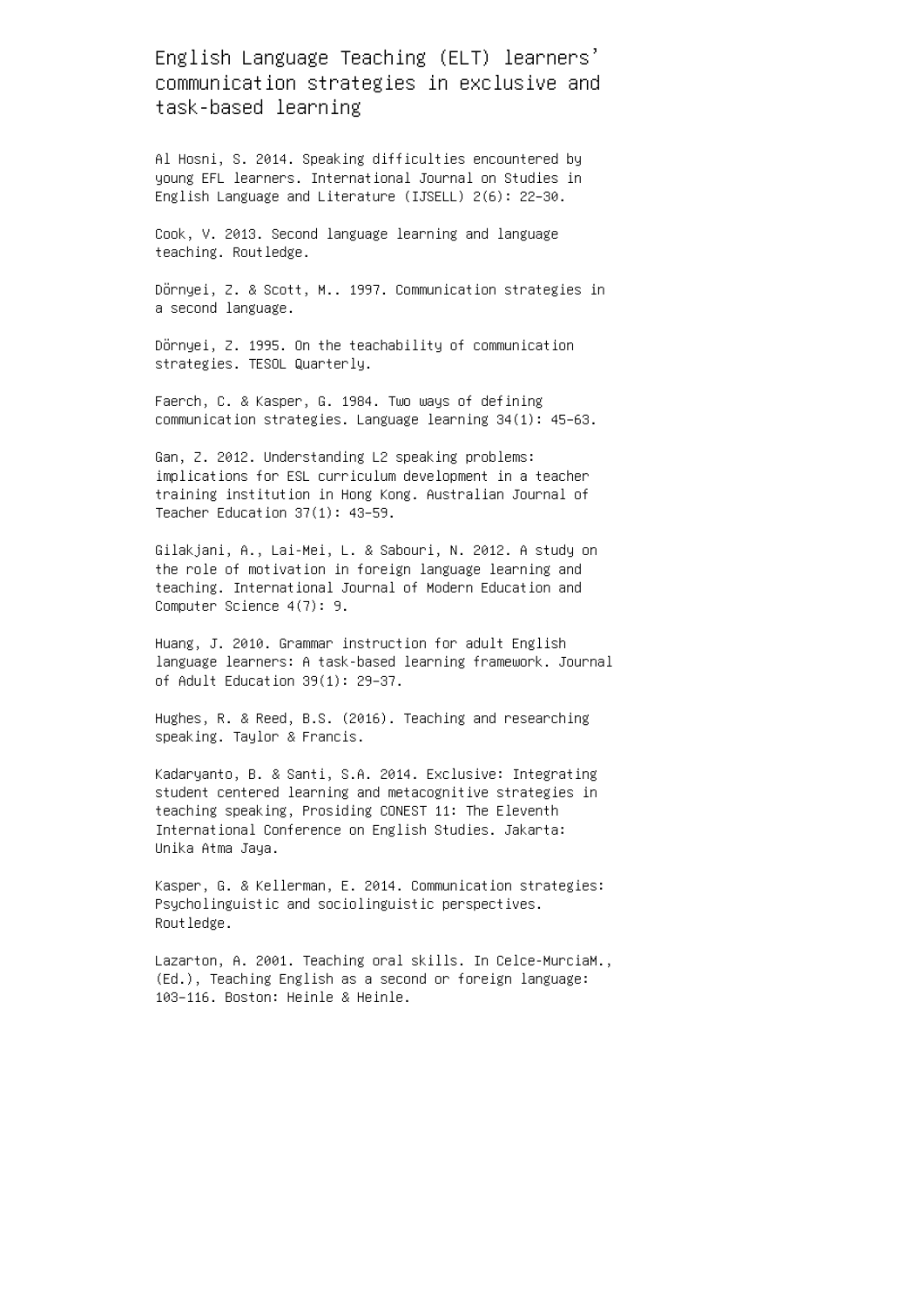Littlemore, J. 2003. 'The communicative effectiveness of different types of communication strategy. System 31: 331–347.

Malihah, N. 2010. The effectiveness of speaking instruction through task-based language teaching. Register Journal 3(1): 85–101.

McDonough, J. & Shaw, C. 2003. Materials and methods in ELT: A teacher's guide. Oxford: Blackwell Publishing Ltd.

Nakatani, Y. 2006. Developing an oral communication strategy inventory. Modern Language Journal 90: 151–168.

Nunan, D. 1999. Second Language Teaching & Learning. Boston: Heinle & Heinle Publishers.

Richards, J.C. 2015. The changing face of language learning: Learning beyond the classroom. RELC Journal 46(1): 5–22.

Rodríguez, C.C. & Roux, R.R. 2012. The use of communication strategies in the beginner EFL classroom. Gist Education and Learning Research Journal 6(1): 111–127.

Rossiter, M.J. 2003. It's like chicken but bigger: Effects of communication strategy in the ESL classroom, Canadian Modern Language Review 60: 105–121.

Spolsky, B. 1999. Concise encyclopedia of educational linguistics. Oxford: Elsevier Science Ltd.

Susilawati, A. 2007. The effect of learning strategy training: socio affective strategy in improving speaking. Bandar Lampung: University of Lampung, Unpublished Script.

Sweeney, E. & Hua, Z. 2010. Accommodating toward your audience: do native speakers of English know how to accommodate their communication strategies toward nonnative speakers of English?. The Journal of Business Communication 47(4): 477–504.

Tarone, E. 1977. Conscious communication strategies in interlanguage: A progress report. In H. D. Brown, C. A. Yorio & R. C. Crymes (eds.), On TESOL 77: 194–203.

Wei, L. 2011. A Study of Chinese English Learner's Attitude and Reported Frequency of Communicative Strategies. Sweden: Kristianstad University, Unpublished Script.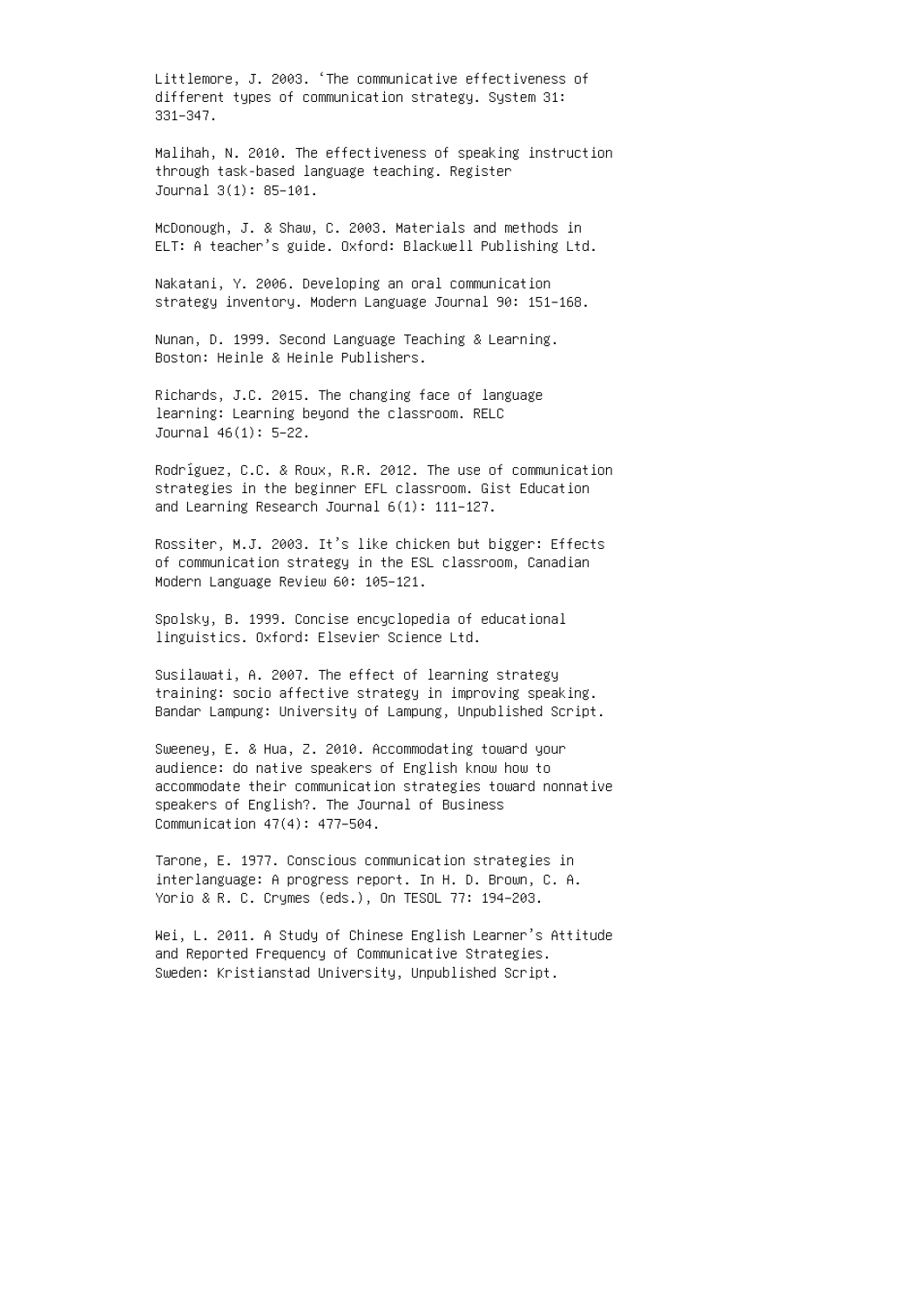Willems, G. 1987. Communication strategies and their significance in foreign language teaching. System 15: 351–364.

Willis, J. & Willis, D. 2013. Doing task-based teaching-oxford handbooks for language teachers. Oxf ord University Pr ess.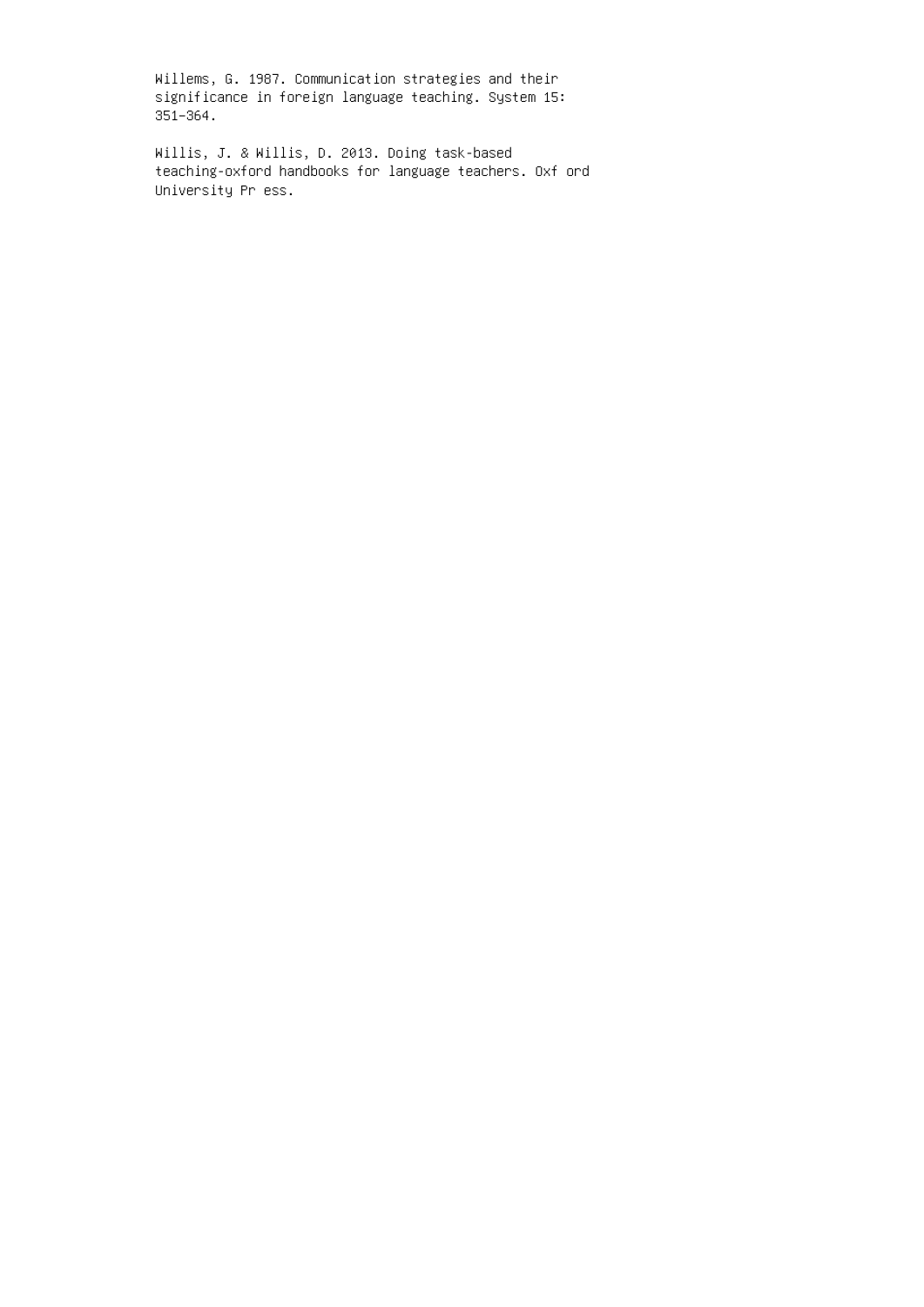Exploring English lexical inferencing strategies performed by EFL university students

Laufer, B. 1990. Why are some words more difficult than others? Some intralexical factors that affect the learning of words. IRAL 28(4): 293–307.

Laufer, B. 1997. The lexical plight in second language reading: Words you don't know, words you think you know, and words you can't guess. In J. Coady & T. Huckin (eds.), Second language vocabulary acquisition: A rationale for pedagogy: 20–34. New York: Cambridge University Press.

Li, X. 1988. Effects of contextual cues on Inferring and remembering meanings of new words. Applied Linguistics 9(4): 402–413.

Nash, H., & Snowling, M. 2006. Teaching new words to children with poor existing vocabulary knowledge: A controlled evaluation of the definition and context methods. International Journal of Language and Communication Disorders 41(3): 335–354.

Nassaji, H. 2003. L2 vocabulary learning from context: strategies, knowledge sources, and their relationship with success in L2 lexical inferencing. TESOL Quarterly 37(4): 645–670.

Nassaji, H. 2006. The relationship between depth of vocabulary knowledge and L2 learners' lexical inferencing strategy use and success. The Modern Language Journal 90(3): 387–401.

Perfetti, C. A. 2007. Reading ability: Lexical quality to comprehension. Scientific Studies of Reading 11: 357–383.

Perfetti, C. A., & Hart, L. 2001. The lexical bases of comprehension skill. In D. Gorfien (ed.), On the consequences of meaning selection: 67–86. Washington, DC: American Psychological Association.

Pritchard, R., & Nasr, A. 2004. Improving reading performance among Egyptian engineering students: Principles and practice. English for Specific Purposes 23(4): 425–445.

Sedita, J. 2005. Effective vocabulary instruction. Insights on Learning Disabilities 2(1): 33–45.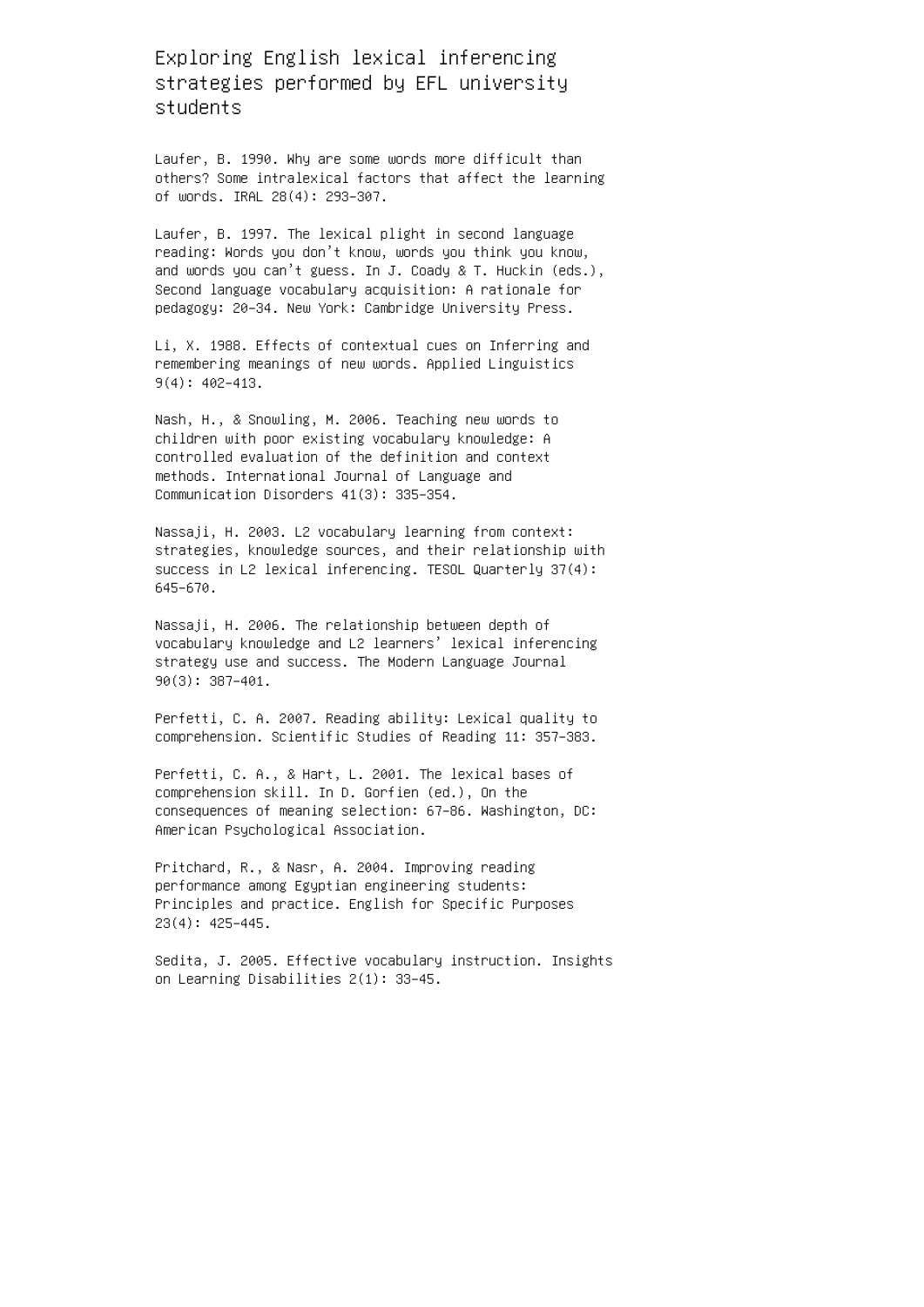Thornburry, S. 2000. How to teach vocabulary. England: Pearson Education Limited.

Wang, Q. 2011. Lexical inferencing strategies for dealing with unknown words in reading—A contrastive study between Filipino graduate students and Chinese graduate students. Journal of Language Teaching and Research 2(2): 302–313.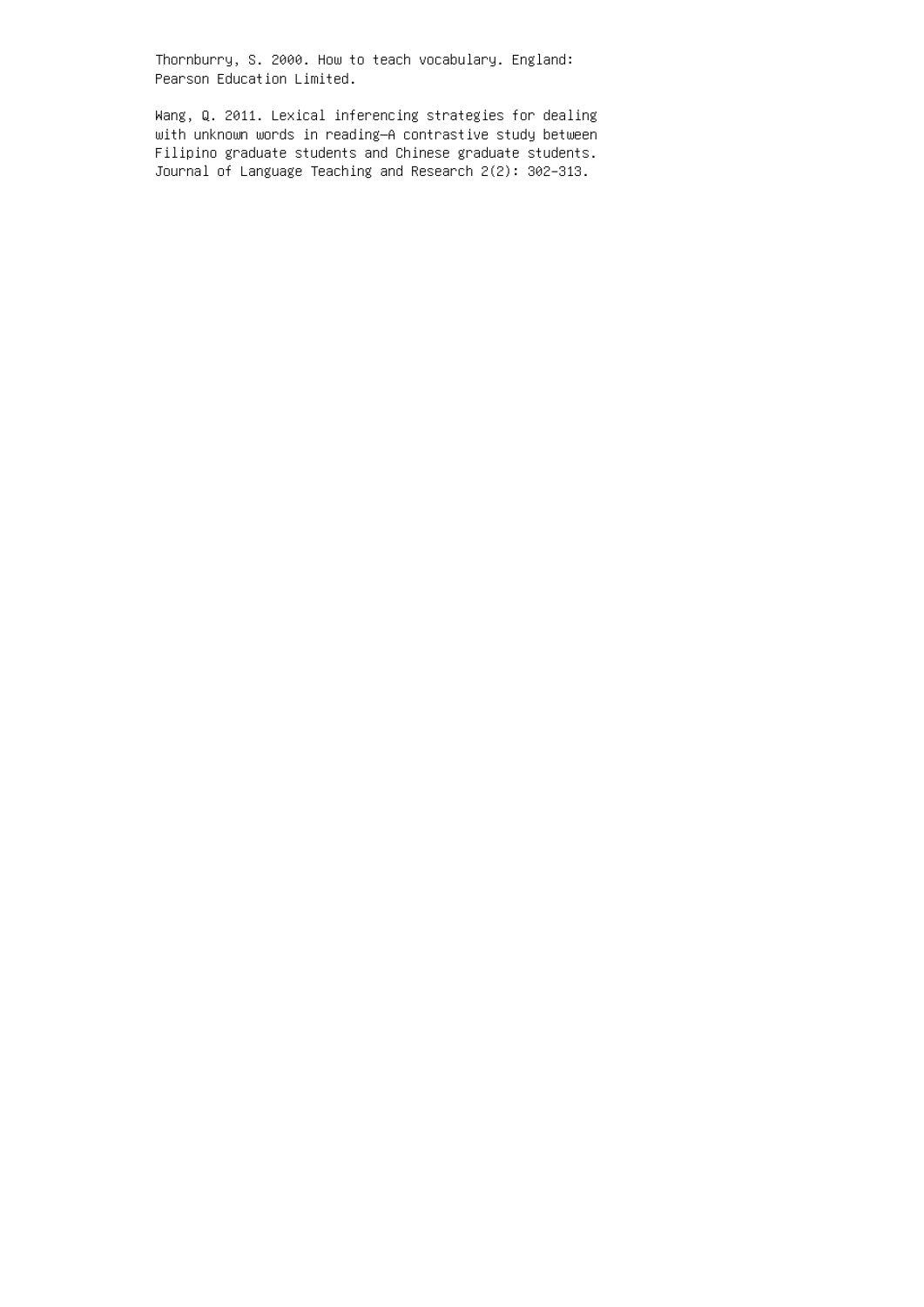Digital collaboration and the impact on motivation and identity

Stefanova, M. 2010. Affect and Perceptions on a Multilingual Campus: Students' Perspectives on Second Language Use. Ritsumeikan Journal of Asia Pacific Studies 28. Retrieved from: http://www.apu.

Tanaka, K. & Ellis, R. 2003. Study abroad, language proficiency, and learner beliefs about language learning. JALT Journal 25: 63–85.

TOEIC 2016 Report on test takers worldwide. 2016. Retrieved from: https://www.ets.org/s/toeic/pdf/ ww\_data\_report\_unlweb.pdf.

Tran, T. & Moni, K. 2015. Management of foreign language anxiety: Insiders' awareness and experiences. Cogent Education 2: 992593 http://dx.doi.org/10.1080/2331186X.2014.992593.

Yashima, T. 2002. Willingness to communicate in a second language: The Japanese EFL context. Modern Language Journal 86: 54–66.

Yashima, T. 2009. International posture and the ideal L2 self in the Japanese EFL context. In Dörnyei, Z. & Ushioda, E. (eds.). Motivation, language identity and the L2 self. Bristol: Multilingual Matters.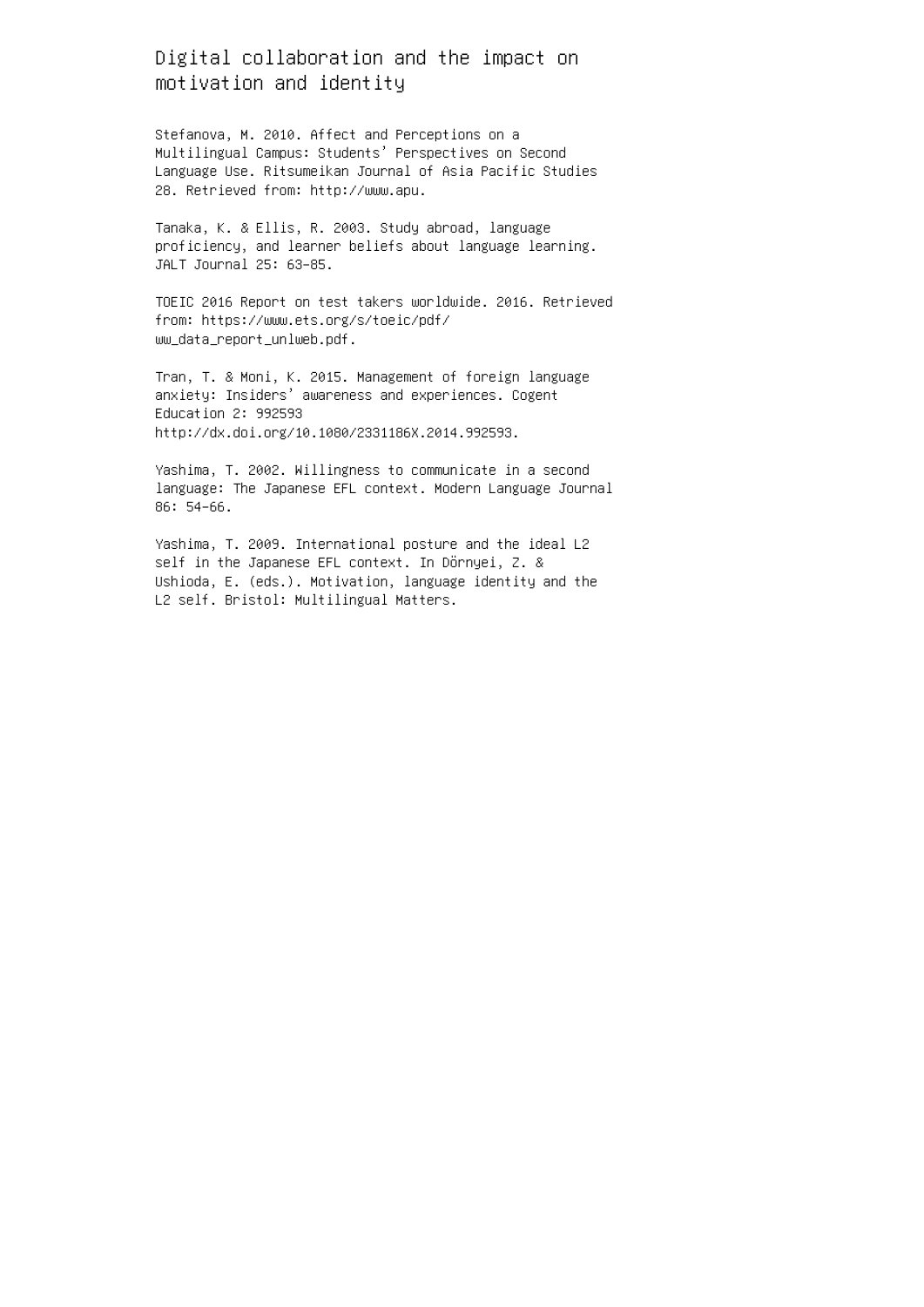Interpreting the demand of the curriculum creatively

Shehadeh, A. 2005. Task-based language learning and teaching: Theories and applications. In Edwards, C. & Willis, J. (Eds.). (2005). Teachers Exploring Tasks in English Language Teaching. New York: Palgrave Macmillan.

Todd, R.J. 2010. Curriculum integration: Learning in a changing world. Victoria: ACER Press.

UNESCO. 2002. A curriculum for schools and programme of teacher development. Paris: UNESCO.

Uso-Juan, E. & Martinez-Flor, A. 2006. Approaches to language learning and teaching: Towards acquiring communicative competence through the four skills. In Uso-Juan, E. & Martinez-Flor, A. (Eds.). (2006). Current Trends in the Development and Teahcing of the Four Language Skills. Berlin: Mouton de Gruyter.

White, C. 2008. Language learning strategies in independent language learning: An overview. In Hurd, S. & Lewis, T. (Eds.). (2008). Language Learning Strategies in Independent Settings. Bristol: Multilingual Matters.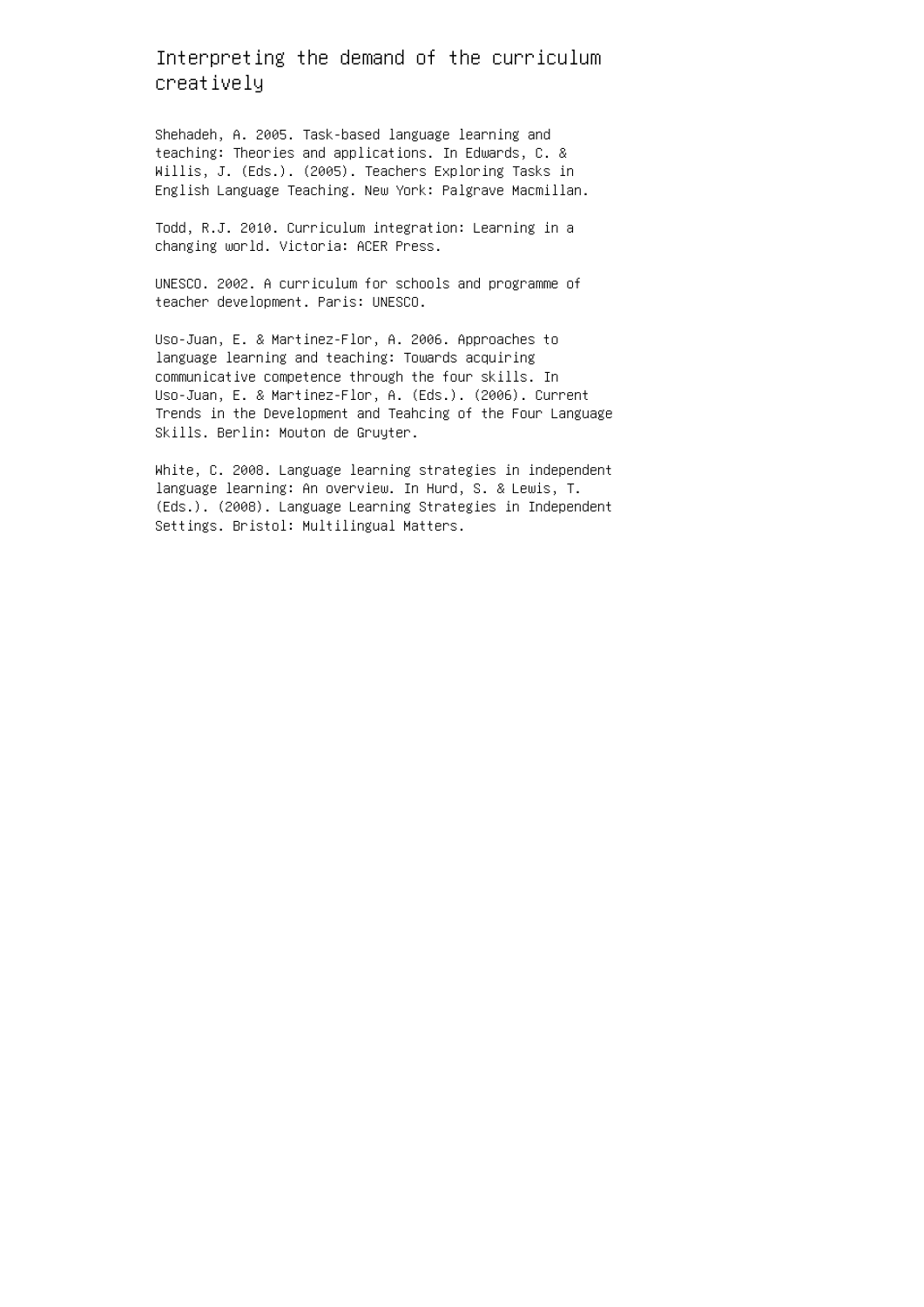The effectiveness of an ELT model using Curriculum 13 to SMA students in Surakarta

Ahmad, D. 2014. Understanding the 2013 curriculum of English teaching. International Journal of Enhanced Research in Educational Development 2(4): 6–15.

Ahmed, N., Anwar, M.A. & Ameen, A.M.A. 2011. A database application for Bloom's taxonomydriven assessment instruments development. International journal of arts & sciences 4(11): 1–9.

Borg, W.R. & Gall, M.D. 1983. Educational research: An introduction. Michigan: Longman.

Bosher, S. & Smalkoski, K. 2002. From needs analysis to curriculum development: Designing a course in health-care communication for immigrant students in the USA. English forSpecific Purposes 21: 59–79.

Brown J. 1995. The elements of language curriculum: A systematic approach to program development. Boston, MA: Heinle & Heinle.

Brown, D. 2001. Teaching by principles, an interactive approach to language pedagogy. New York: Pearson Education Ltd.

Byrne, D. 1988. Teaching writing skills. Singapore: Longman.

Cowling, J.D. 2007. Needs analysis: planning a syllabus for a series of intensive workplace courses at a leading Japanese company. English for specific purposes 26: 426–442.

Dzija, J., Foster, J., Hernandez, S., Nardi, S., Theriault, P. & Wynne, C. 2005. How to conduct effective focus groups and surveys.

Gall, M.D., Gall, Joyce P. & Borg, W.R. 2003. Educational research. Boston: Pearson Education, Inc.

Goodwyn, A. & Branson, J. 2005. Teaching English. London and New York: Routledge.

Hall, B.H. 2006. Research and development. International encyclopedia of the social science (2 ed.).

Joyce, B., Weil, M. & Calhoun, E. 2015. Models of teaching.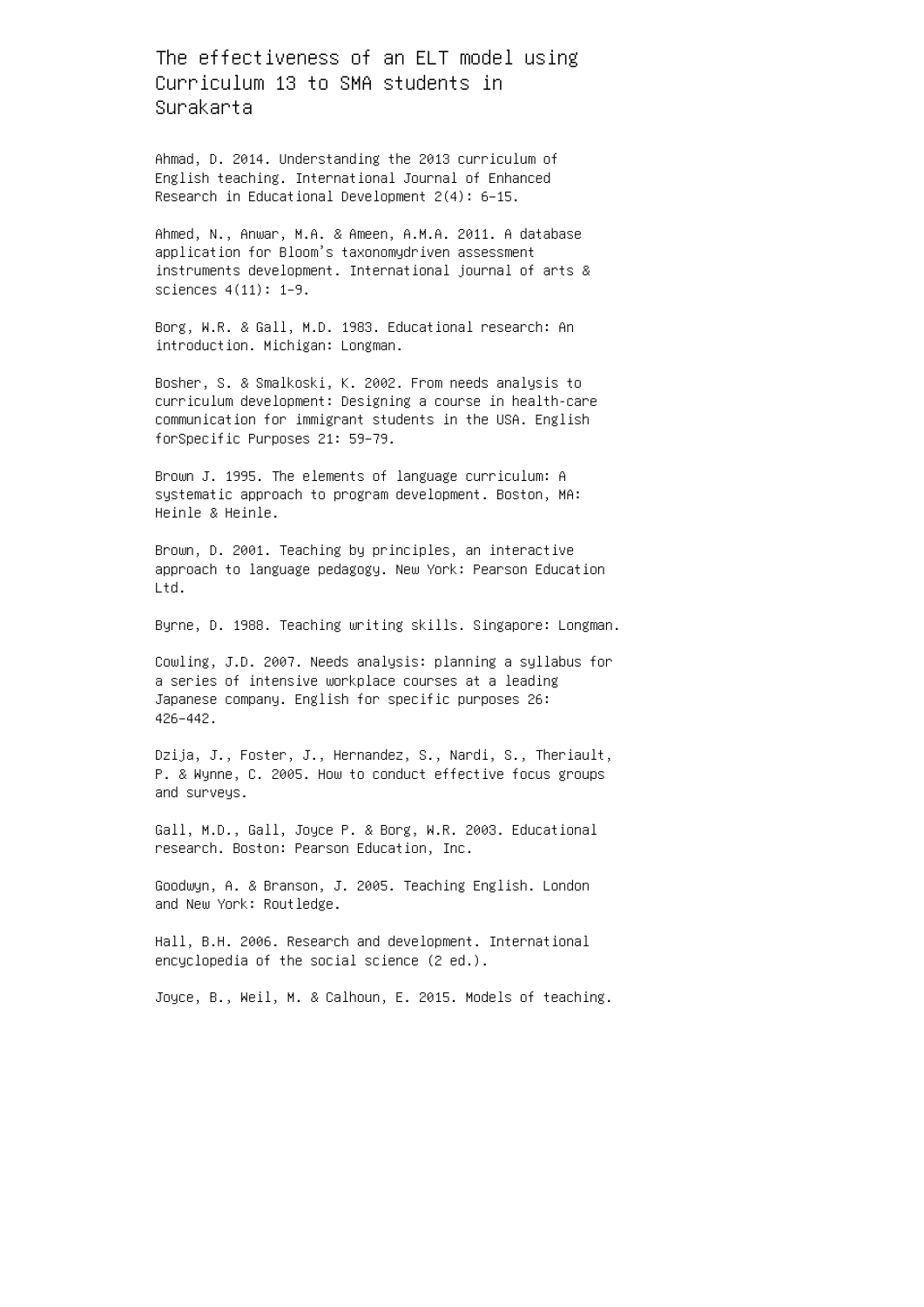New York: Pearson.

Kusumoto, Y. 2008. Needs analysis: developing a teacher training program for elementary school homeroom teachers in Japan. Second language studies 26(2): 1–44.

Marsh, C.J. 2009. Key concepts for understanding curriculum. New York: Routledge.

Mathews, A., Spratt, M. & Dangerfield, L. 1991. At the chalk face. practical techniques in language teaching. Hongkong: Thomas Nelson and Sons Ltd.

Moore, K.D. 1998. Middle and secondary school instructional methods. New York: McGraw College.

Moughamian, A.C., Rivera, M.O. & Francis, D.J. 2009. Instructional models and strategies for teaching English language learners. Portsmouth, NH: RMC Research Corporation, Center on Instruction.

Patel, M.F. & Jain, P.M. 2008. English language teaching: methods, tools, & techniques. Jaipur: Sunrise.

Patesan, R. & Bumbuc, S. 2010. A theoretical approach to the curriculum reform.

Ministry of Education Regulation No. 19 Year 2013

Ministry of Education Regulation No. 32 Year 2013

Ministry of Education Regulation No. 69 Year 2013

Read, C. 1991. Integrating the skills.

Richards, J.C. 2013. Curriculum approaches in language teaching: forward, central, and backward design. RELC Journal 44(1): 5–33.

Tavakoli, H. 2012. A dictionary of research methodology and statistics in applied linguistics. Iran: Rahnama Press.

Tomal, D.R. 2003. Action research for educators. Maryland: Scarecrow Press, Inc.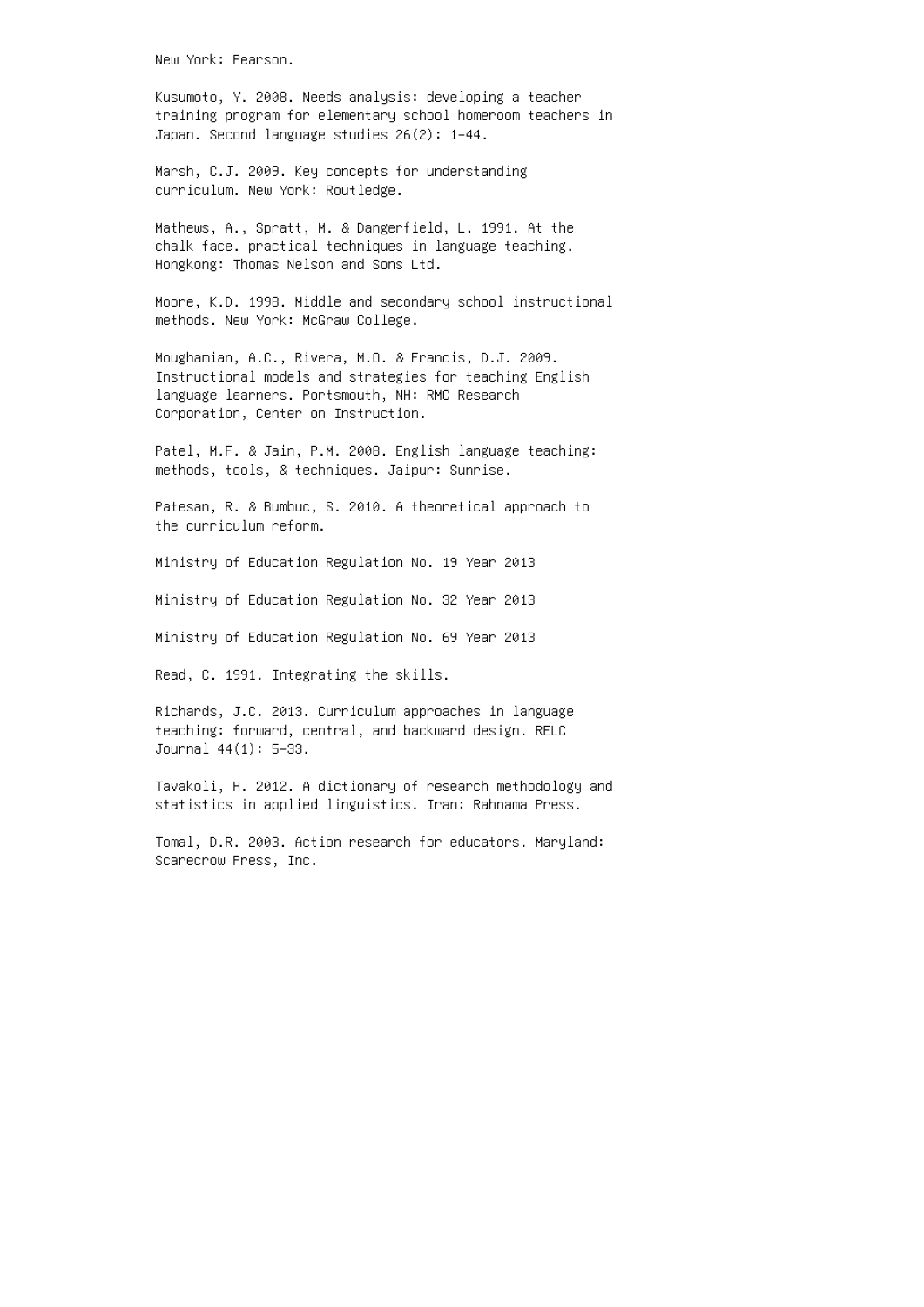# Compromising between the general and specific skills in EAP syllabus development in Indonesian context

Hyland, K. 2006. English for academic purposes, an advanced resource book. London: Routledge.

Kumaravadivelu, B. 2008. Understanding Language Teaching, from Method to Postmethod. London: Lawrence Erlbaum Associates Publishers.

Little, D. 2000. Learner Autonomy: Why Foreign Fanguage should Occupy a Central Role in the Curriculum in S. Green (ed). New Perspective on Teaching and Learning Modern Languages: 24–45. Clevedon: Multilingual matters.

Mustadi, A. 2011. Pengembangan Competency-task Based dalam Pembelajaran Bahasa Inggris Calon Guru SD. Yogyakarta: Yogyakarta State University.

Nation, I.S.P. & Macalister, J. 2010. Language Curriculum Development. New York/London: Routledge.

Nation, I.S.P. 2012. What should Every ESL Teacher Know? Compass Publishing.

Oxford, R. 1990. Language Learning Strategies, What Every Teacher Should know. Boston: Heinle & Heinle Publishers.

Richards, J.C. 2001. Curriculum Development in Language Teaching. Cambridge: Cambridge University Press.

Richards, J.C. 2006. Communicative Language Teaching Today. Cambridge: Cambridge University Press.

Snow, M.A. 2001. Content-based and Immersion Models for Second and Foreign Language Teaching, in Celce-Murcia (ed): Teaching English as a Second /Foreign Language. New York: Heinle & Heinle Thomson Learning.

Solikhah, I. 2014. Silabus EAP Berbasis Learning Outcomes untuk Mahasiswa Jurusan Non-Bahasa Inggris di IAIN Surakarta. Pedagogik 8(1).

Stoller, F.L. & Grabe, W. 1997. The 6 T's Approach to Content-based Instruction. Longman.http://www.

Thanasoulas, D. 2000. What is learner Autonomy and How can it be Fostered, The internet TESL journal 6(11). Retrieved from: http://iteslj.org/Articles/Thanasoulas-Autonomy.html,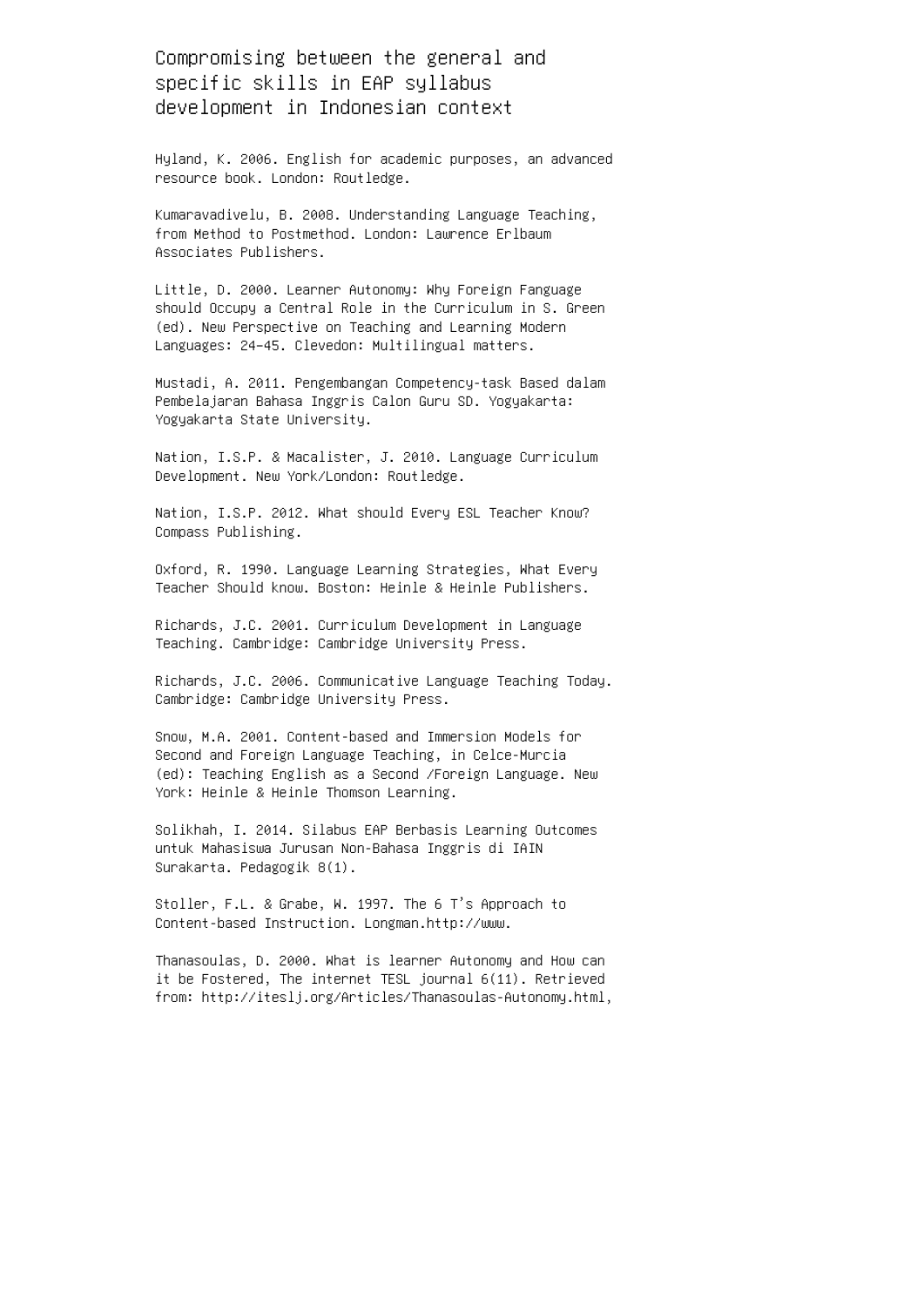downloaded on 22 October 2014 at 15.4.

Wingate, U. 2006. Doing Away with Study Skills, in Teaching in Higher Education 11(4): 457–469.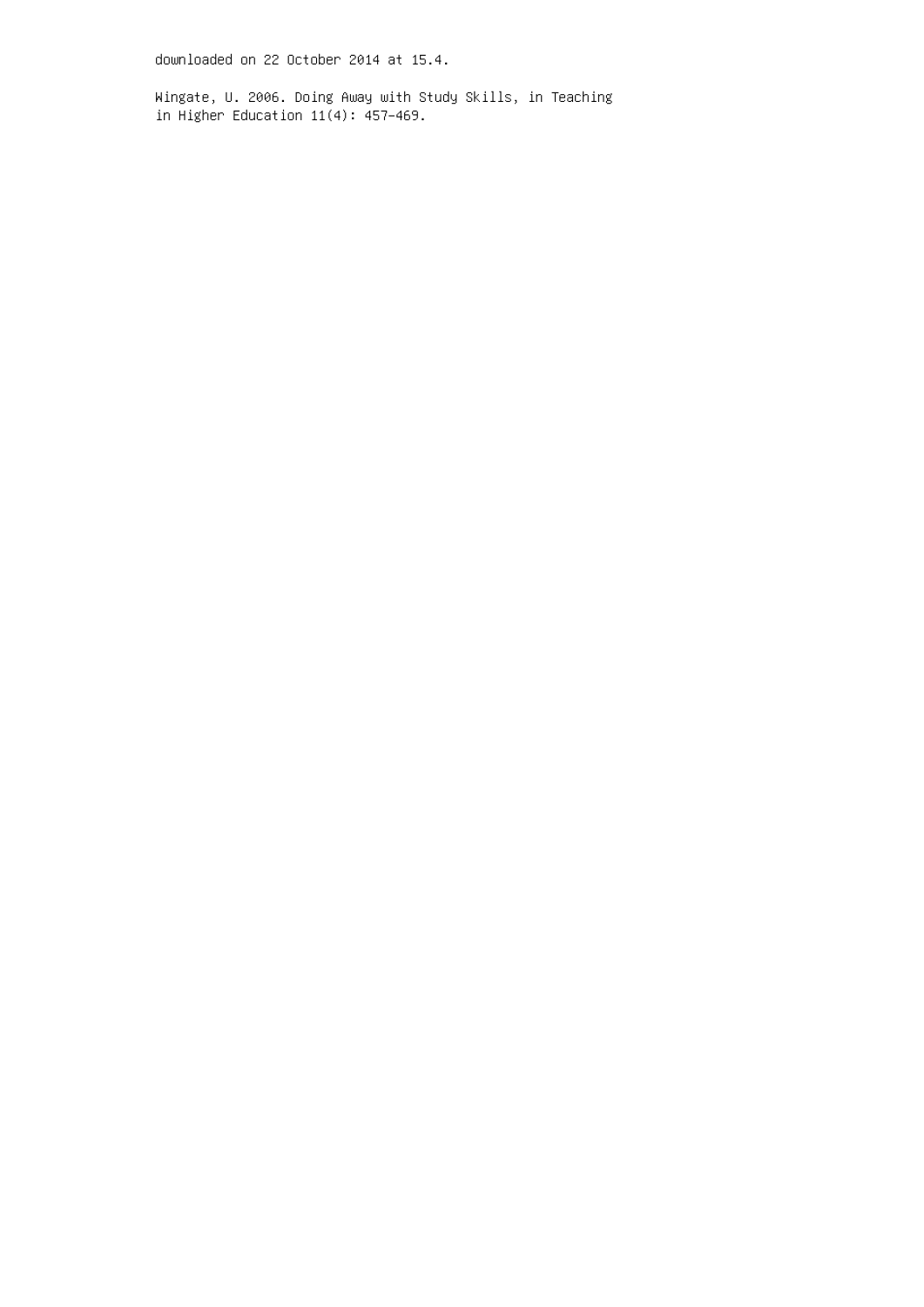Academic reading needs analysis: Preliminary study of Malaysian prospective higher education students

Benesch, S. 1996. Needs analysis and curriculum development in EAP: An example of a critical approach. Tesol Quarterly 723–738.

Bertram, D. 2007. Likert scales. Retrieved November, 2, 2013.

Dolores, C. & Tongco. 2007. Purposive sampling as a tool for informant selection. Downloaded from file:///C:/Users/User/Downloads/126-454-1-PB.pdf on 30 May 2017.

Elder, J. 2004. Exercise your college reading skills: Developing more powerful comprehension. McGraw-Hill.

Erickson, B.L., Peters, C.B. & Strommer, D.W. 2006. Teaching first-year college students. San Francisco, CA: Jossey-Bass.

Hermida, D. 2009. The importance of teaching academic reading skills in first-year university courses. The importance of teaching academic reading skills in first-year university courses (June 14, 2009).

Hirst, E.W. 2002. Engaging heterogeneity: Tertiary literacy in new times.

Hutchinson, T. & Waters, A. 1987. English for specific purposes. Cambridge University Press.

Iwai, T., Kondo, K., Lim, D.S., Ray, G., Shimizu, H. & Brown, J.D. 1999. Japanese language needs analysis 1998–1999.

Nambiar, R.M. 2007. Enhancing academic literacy among tertiary learners: A Malaysian experience. 3 L; Language, Linguistics and Literature, The Southeast Asian Journal of English Language Studies 13: 77–94.

Ponniah, K.S. 1993. Improving academic reading ability of EFL students at tertiary level. Unpublished Doctoral Dissertation. University of Malaya, Kuala Lumpur.

Robinson, P.C. 1991. ESP today: A practitioner's guide. Hemel Hempstead: Prentice Hall.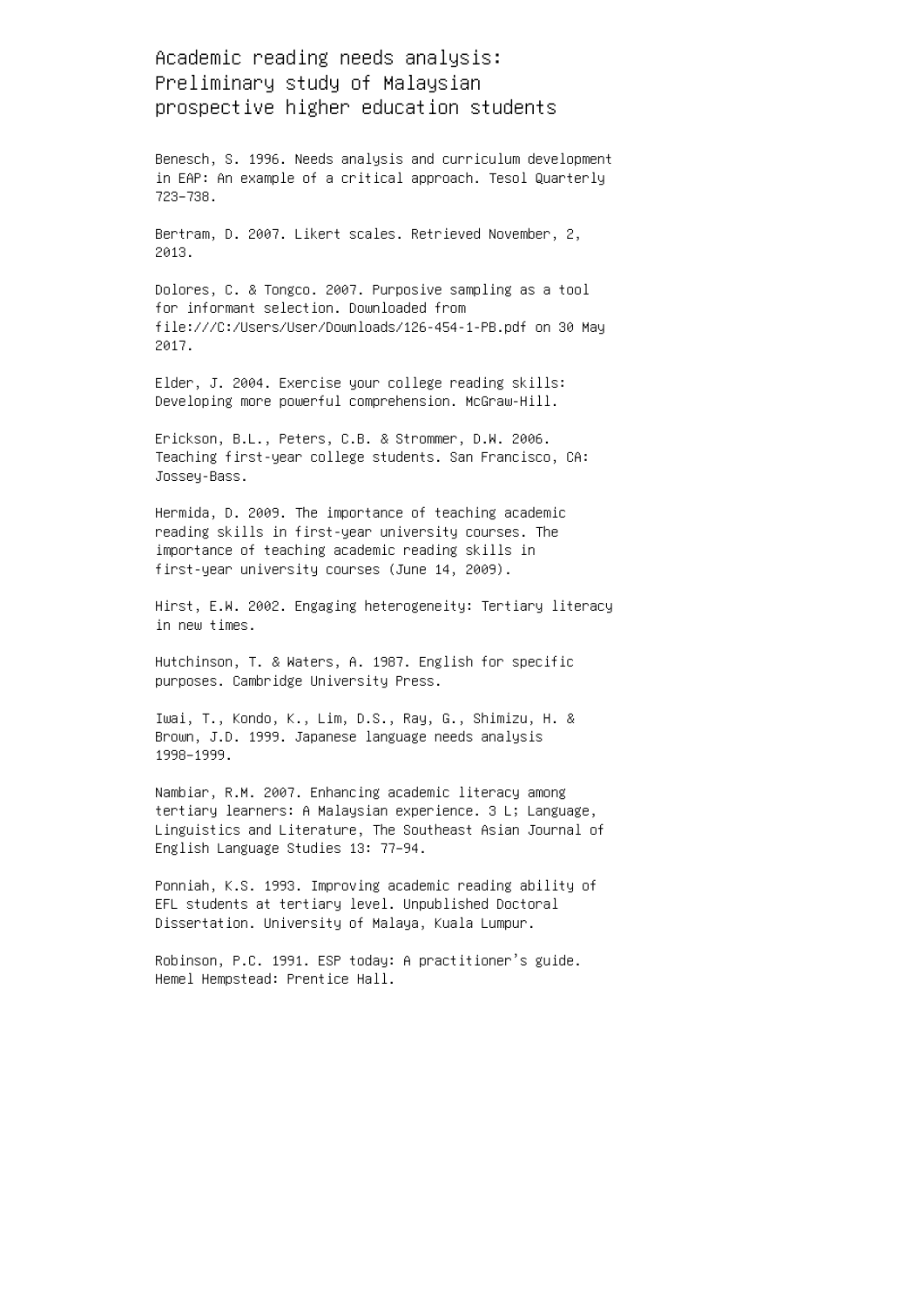Smoak, R. 2003. What is English for specific purposes. In English teaching forum 41(2): 22–27.

Spack, R. 1988. Initiating ESL students into the academic discourse community: How far should we go? TESOL quarterly 22(1): 29–51.

Strevens, P. 1988. The learner and teacher of ESP. ESP in the classroom: Practice and evaluation 39–44.

Teddlie, C. & Fen Y. 2007. Mixed methods sampling: A Typology with examples journal of mixed methods research 2007; 1; 77. Downloaded from http://mmr.sagepub.com/cgi/content/abstract/1/1/77 on 30 May 2017.

West, R. 1994. Needs analysis in language teaching. Language teaching 27(01): 1–19.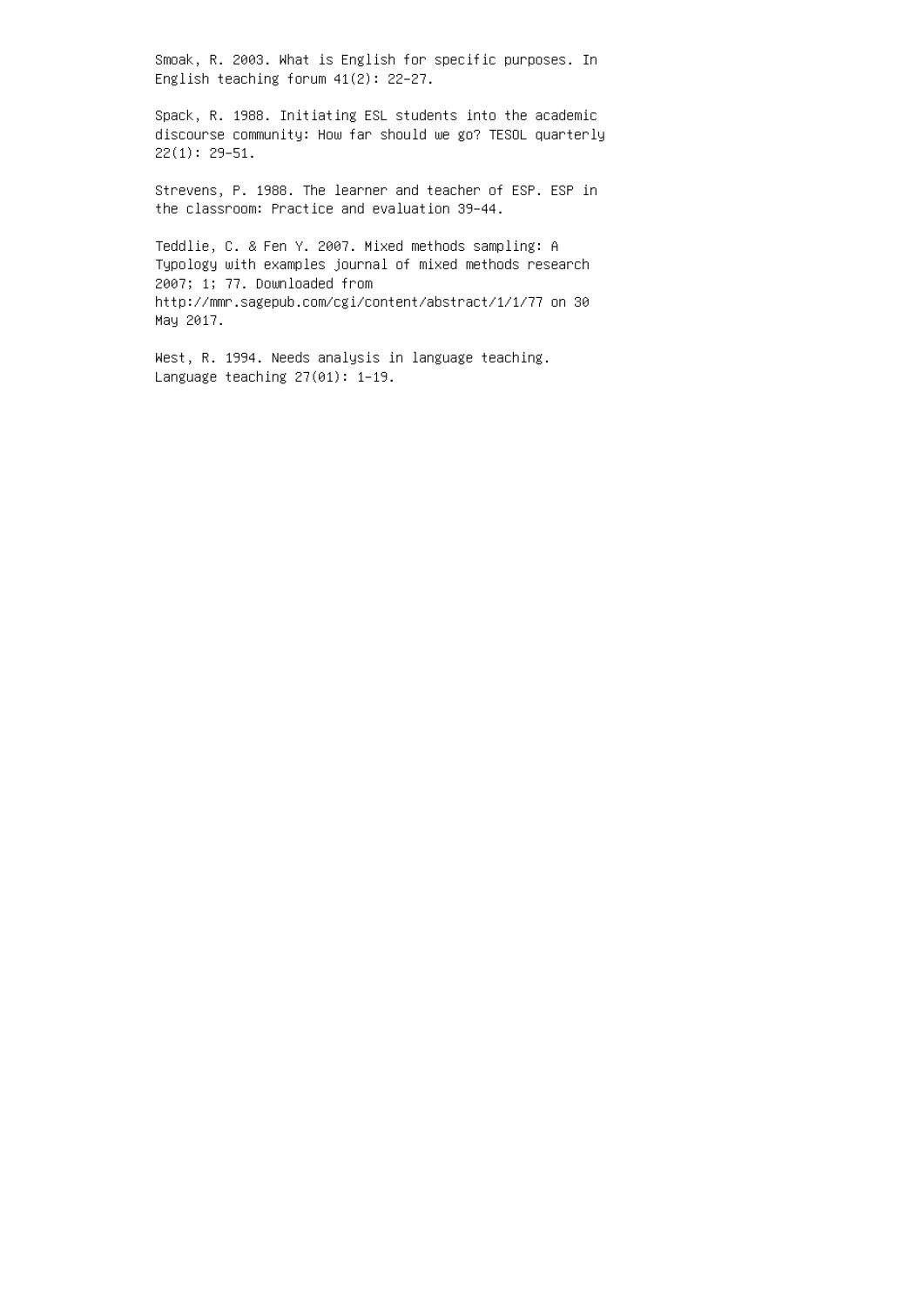Using multi techniques to improve reading fluency in ESL classrooms

Hattie, J. 2011. Visible learning for teachers: Maximizing Impact on learning. New York, NY: Routledge.

Kemmis, S. & McTaggart, R. 1986. The action research planner, (3rd ed.). Geelong, Victoria: Deakon University Press.

Kind, U. 1980. Tune in to English, 49. New York: Regents Publishing Company.

Klauda, S., & Guthrie, J. 2008. Relationships of three components of reading fluency to reading comprehension, Journal of Educational Psychology 100: 310–321.

Kohyama, M., & Shimada, M. 2005. Curriculum: Entering the courtyard of freedom: Facilitating autonomy for young learners. In K. Bradford-Watts, C. Ikeguchi, & M. Swanson (Eds.). JALT2004 Conference Proceedings. Tokyo, Japan: JALT. Retrieved from

Lee, W.R. 1979. Language teaching games and contests. Oxford: Oxford University Press.

Lewis, G., & Bedson, G. 1999. Games for children. Oxford: Oxford University Press.

McCarthy, M. 1990. Vocabulary (1st ed.). New York: Oxford University Press.

Mikulecky, B.S. 1990. A short course in teaching reading skills. UK: Longman Publications.

Nunan, D. 1991. Language teaching methodology. Hertfordshire: Prentice Hall International.

Nunan, D. 1997. Designing and adapting materials to encourage learner autonomy. In P. Benson & P. Voller (Eds.). Autonomy and independence in language learning. New York, NY: Addison Wesley Longman 192–203.

Principled Eclecticism. 2017. Retrieved 4 April, 2017, from http://www.thoughtco.com/ what-is-principled-eclecticism-1210501.

Rasinski, T., & Zutell, J. 1991. Assessing reading fluency (1st ed.). Hawaii: Pacific Resources for Education and Learning.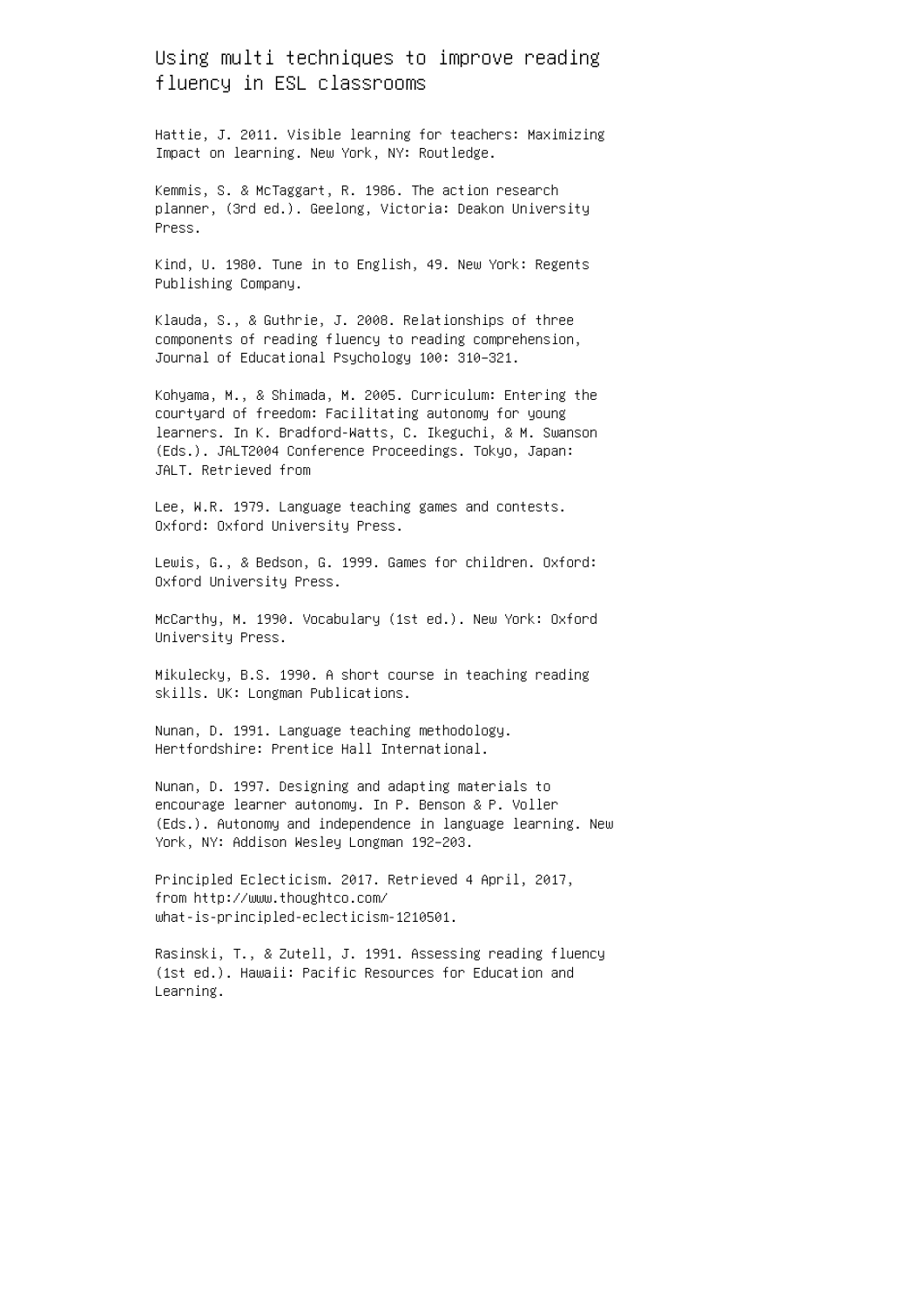Richard-Amato, P.A. 1988. Making it happen: Interaction in the second language classroom from theory to practice. New York: Longman.

Schunk, D.H. 2009. Learning theories: An educational Perspective (5th ed). Upper Saddle River, New Jersey: Pearson Prentice Hall.

Scott, W.A. and Yterberg, L.H. 1990. Teaching English to children. Harlow: Longman.

Snow, C.E., Burns, M.S. & Griffin, P. (Eds.) 1998. Preventing reading difficulties in young children. Washington, DC: National Academy Press.

Stanovich, K.E. 1980. Toward an interactive-compensatory model of individual differences in the development of reading fluency, Research Reading Quarterly 16(1): 32–71.

Taguchi, E., Gorsuch, G., Takayasu-Maass, M. & Snipp, K. 2012. Assisted repeated reading with an advanced-level Japanese EFL reader: A longitudinal diary study, Reading in a Foreign Language 24: 30–55.

Tomlinson, C.A. 2000. Differentiation of Instruction in the Elementary Grades. ERIC Digest., (1), 3. http://dx.doi.org/ED443572.

Tomlinson, C.A. 2014. The differentiated classroom: Responding to the needs of all learners. Alexandria, VA: ASCD.

Wierus, B., & Wierus, A. 1994. Games in learner based teaching. American International Journal of Contemporary Research 4(9): 218–222.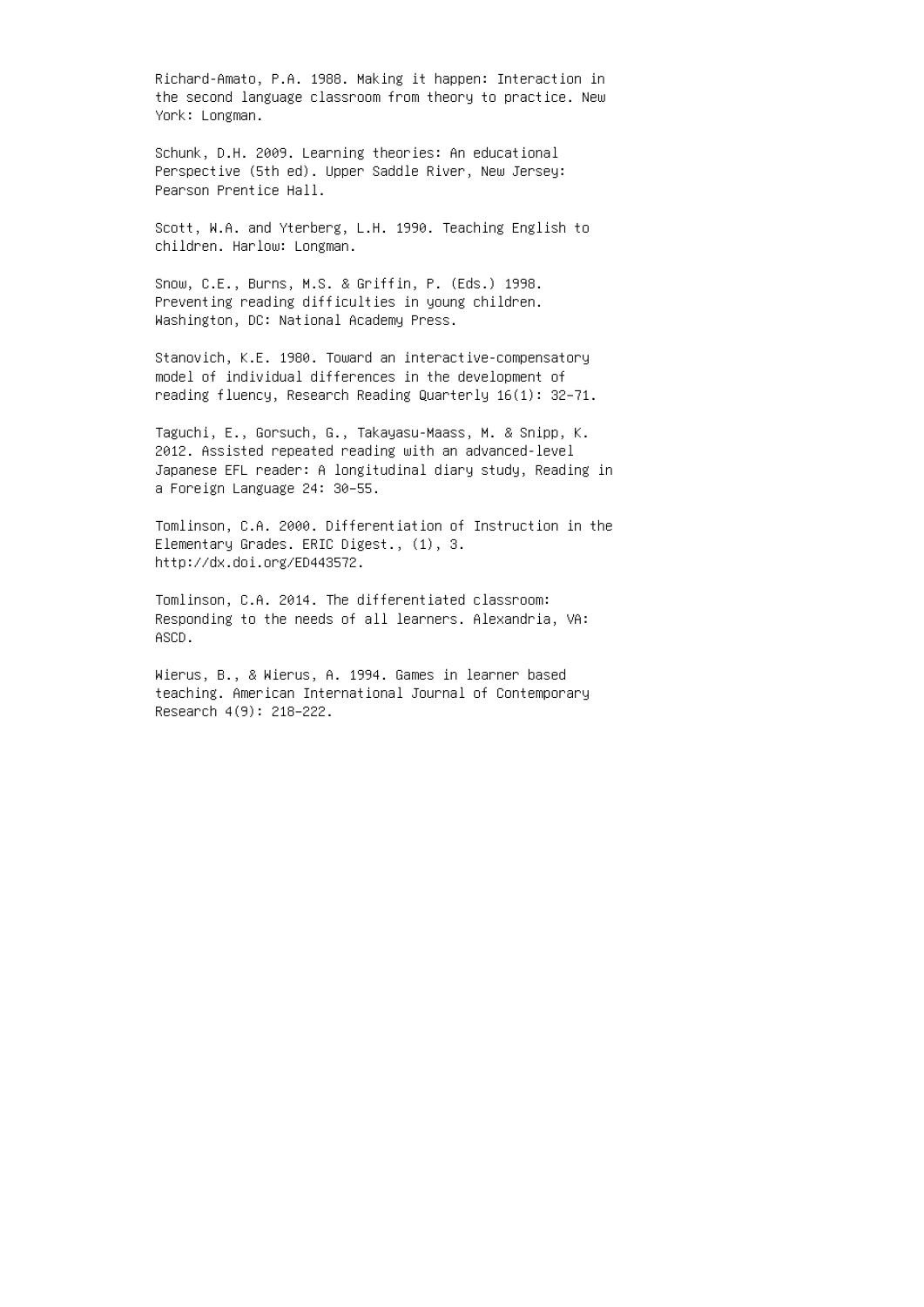#### Collaborative summary writing as an activity to comprehend reading texts

Burgin, J. & Hughes, G.D. 2009. Credibly assessing reading and writing abilities for both elementary student and program assessment. Assessing Writing 14: 25–37. https://doi.org/10.1016/j.asw.2008.12.001.

Chan, S., Inoue, C. & Taylor, L. 2015. Assessing writing developing rubrics to assess the reading-intowriting skills : A case study. Assessing Writing 26: 20–37. https://doi.org/10.1016/j.asw.2015.07.004.

Delaney, Y.A. 2008. Investigating the reading-to-write construct. Journal of English for Academic Purposes 7: 140–150. https://doi.org/10.1016/j.jeap.2008.04.001.

Fitzgerald, J. & Shanahan, T. 2000. Reading and writing relations and their development. Educational Psychologist 35: 39–50.

Gebril, A. 2010. Bringing reading-to-write and writing-only assessment tasks together : A generalizability analysis. Assessing Writing 15(2): 100–117. https://doi.org/10.1016/j.asw.2010.05.002.

Grabe, W. 2001. Reading-writing relations: theoretical perspectives and instructional practices. In D. Belcher, & A. Hirvela (eds.), Linking literacies: Perspectives on L2 reading-writing connections: 15–47. Ann Arbor: University of Michigan Press.

Hassani, L., Nor, T., Tengku, R. & Maasum, M. 2012. International Conference on Education and Educational Psychology ( ICEEPSY 2012 ) A Study of Students ' Reading Performance in Two Test Formats of Summary Writing and Open-ended Questions. Procedia - Social and Behavioral Sciences 69: 915–923. https://doi.org/10.1016/j.sbspro.2012.12.016.

Hirvela, A. & Du, Q. 2013. Why am I paraphrasing ? : Undergraduate ESL writers' engagement with source-based academic writing and reading. Journal of English for Academic Purposes 12(2): 87–98. https://doi.org/10.1016/j.jeap.2012.11.005.

Kintsch, W. & van Dijk, T.A. 1978. Toward a model of text comprehension and production. Psychological Review 85(5): 363e394.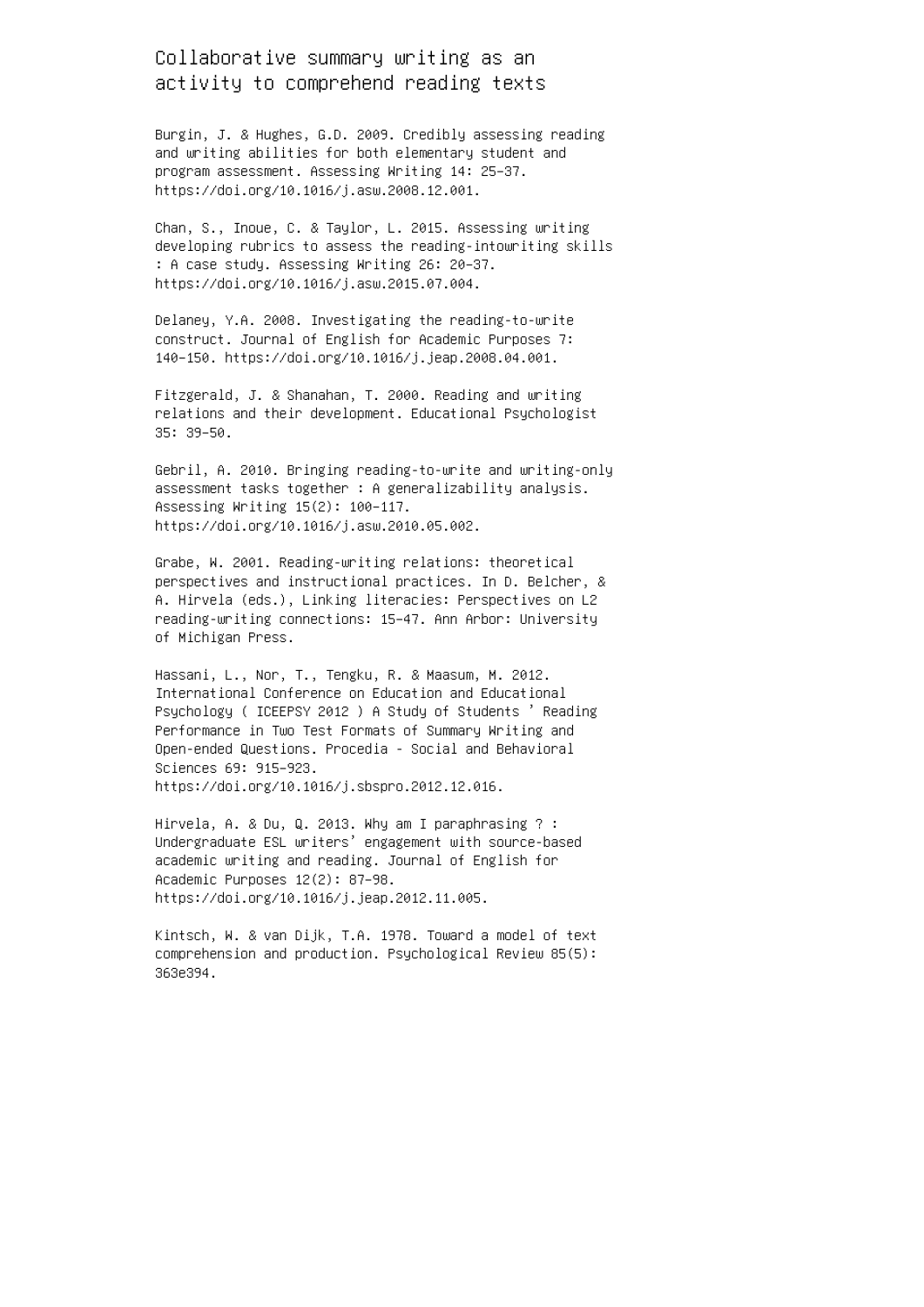Marzec-stawiarska, M. 2016. The influence of summary writing on the development of reading skills in a foreign language. System 59: 90–99. https://doi.org/10.1016/j.system.2016.04.006.

McDonough, K. 2004. Learner-learner interaction during pair and small group activities in a Thai EFL context. System 32: 207–224.

Plakans, L. 2009. The role of reading strategies in integrated L2 writing tasks. Journal of English for Academic Purposes 8(4): 252–266. https://doi.org/10.1016/j.jeap.2009.05.001.

Sajedi, S.P. 2014. Collaborative Summary Writing and EFL Students ' L2 Development. Procedia – Social and Behavioral Sciences 98: 1650–1657. https://doi.org/10.1016/j.sbspro.2014.03.589.

Wang, A.Y. 2012. Exploring the relationship of creative thinking to reading and writing. Thinking Skills and Creativity 7(1): 38–47. https://doi.org/10.1016/j.tsc.2011.09.001.

Williams, G.J. & Larkin, R.F. 2013. Narrative writing, reading and cognitive processes in middle childhood : What are the links ? Learning and Individual Differences 28: 142–150. https://doi.org/10.1016/j. lindif.2012.08.003.

Yoshimura, F. 2009. Effects of connecting reading and writing and a checklist to guide the reading process on EFL learners ' learning about English writing. Procedia - Social and Behavioral Sciences 1(1): 1871–1883. https://doi.org/10.1016/j.sbspro.2009.01.330.

Zsigmond, I. 2015. Writing Strategies for Fostering Reading Comprehension. Procedia – Social and Behavioral Sciences 180 (November 2014): 1698–1703. https://doi.org/10.1016/j.sbspro.2015.05.073.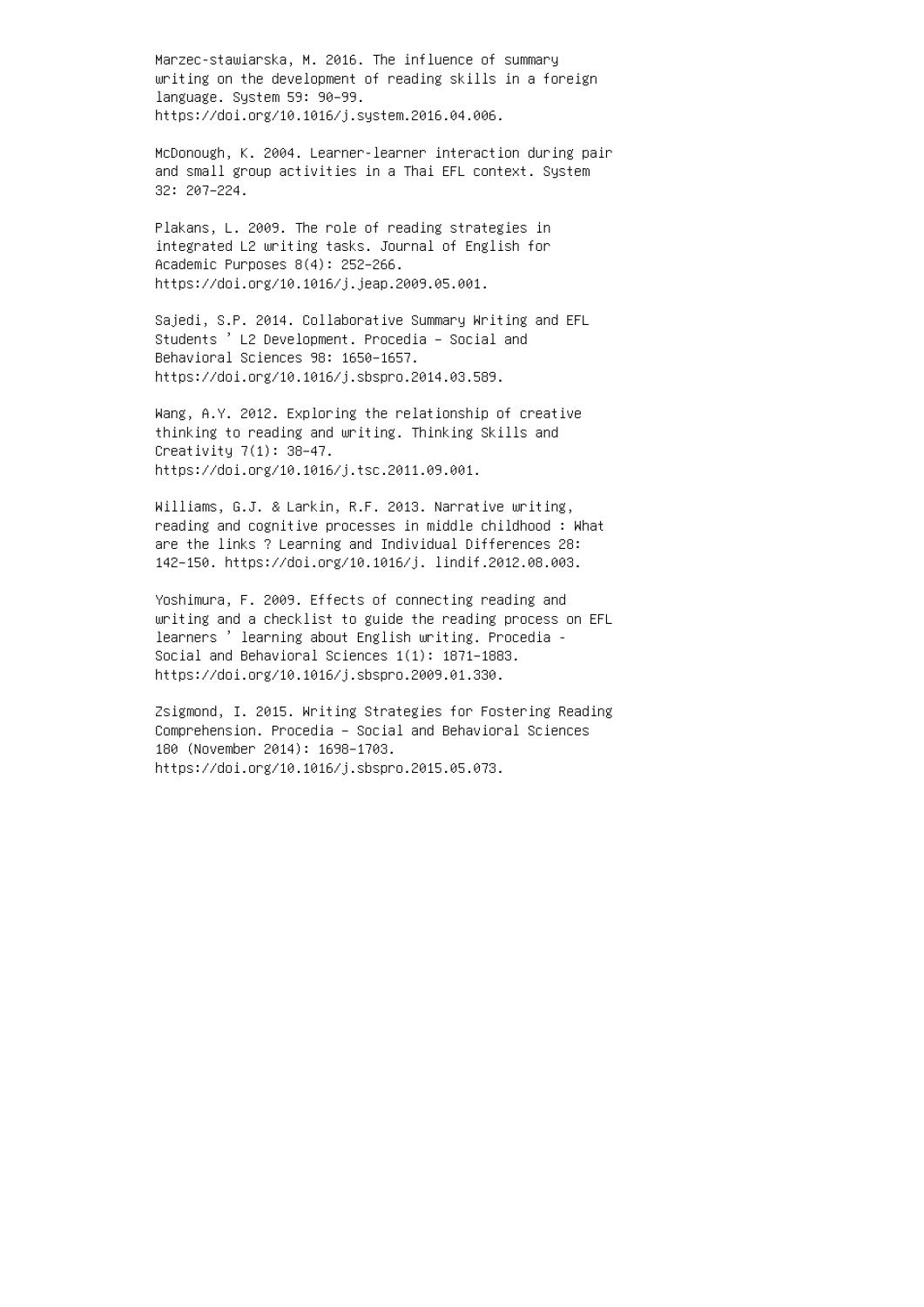Integrating CEFR, thematic contents, and intensive instruction in developing speaking materials for first-year English language teacher trainees

Al-Homoud, F. & Schmitt, N. 2009. Extensive reading in a challenging environment: a comarison of extensive and intensive reading approaches in Saudi Arabia. Language Teaching Research 13(4): 383– 401. https://doi.org/10.1177/1362168809341508.

Amrullah, A.Z. 2015. Developing language games to teach speaking skill for indonesian senior high school learners. JEELS 2(2). Ayala Zárate, J. & Álvarez V.J.A. 2005. A perspective of the implications of the Common European Framework implementation in the Colombian socio-cultural context. Colombian Applied Linguistics Journal 7: 7–26. Bamford, J. & Day, R.R. 1997. Extensive reading: What is it? Why bother?. Language Teacher-KyotoJALT 21: 6–8. Cantú, E. & Farines, J.M. 2007. Applying educational models in technological education. Education and Information Technologies 12(3): 111–122.

https://doi.org/10.1007/s10639-007-9038-4. Charalambous, A.C. 2011. The role and use of course books in EFL. Online Submission. Dewi, R.P. n.d. Pengembangan buku ajar pemula bahasa Indonesia bagi penutur asing berbasis CEFR. Figueras, N. 2012. The impact of the CEFR. ELT Journal 66(4): 477–485. https://doi.org/10.1093/elt/ ccs037. Istiqomah, S.P. 2016. The development of learning material: explanation text based on multimodal by using sway app in 11 th grade of SMAN 1 Batu. International Journal of Education and Research 4(9): 313–322. Little, D. 2006. The Common European Framework of Reference for Languages: Content, purpose, origin, reception and impact. Language Teaching 39(3): 167–190. North, B. 2011. Putting the Common European Framework of Reference to good use. Language Teaching: 1–22. https://doi.org/10.1017/S0261444811000206. Renandya, W.A., Rajan, B.R.S. & Jacobs, G.M. 2009. Extensive reading with adult ESL learners of English as a second language.

https://doi.org/10.1177/003368829903000103. Saddhono, K. 2016. Teaching Indonesian as foreign language in Indonesia: Impact of professional managerial on process and student outcomes. Saleh, M. & Sultan, S. 2016. Pengembangan bahan ajar bahasa Indonesia berbasis kurikulum 2013 yang mengintegrasikan nilai karakter bangsa di SMP. Jurnal Pendidikan Dan Pembelajaran (JPP) 22(2): 117–129. Susilo, J. 2016. Pengembangan kurikulum bahasa Indonesia bagi penutur asing. Deiksis Jurnal Pendidikan Bahasa Dan Sastra Indonesia 3(1). Thiagarajan, S., Semmel, D.S. & Semmel,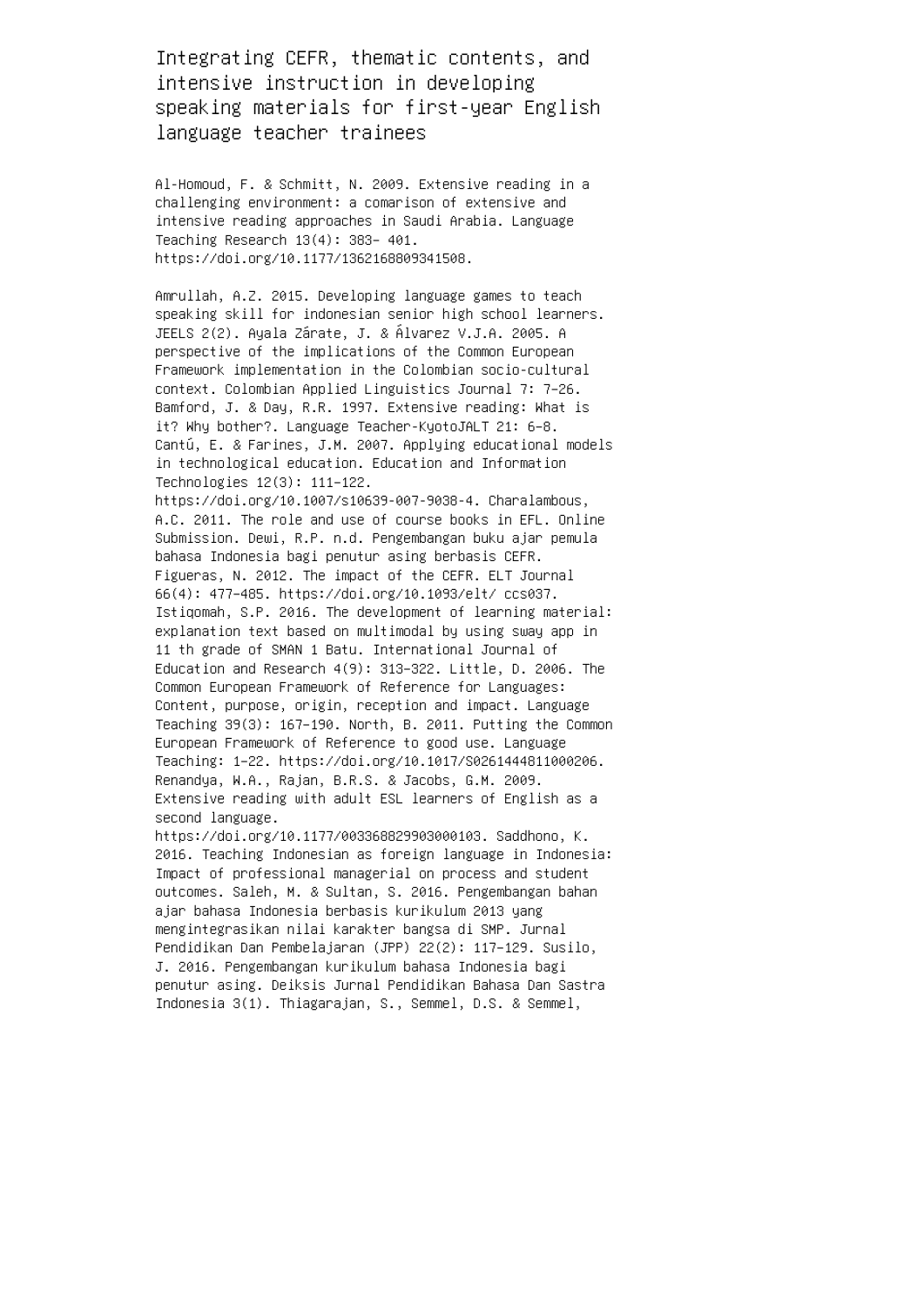M.I. 1974. Instructional development for training teachers of exceptional children: A sourcebook. Thornbury, S. 2005. How to teach speaking. Longman. Valax, P. 2011. The Common European Framework of Reference for Languages: A critical analysis of its impact on a sample of teachers and curricula within and beyond Europe. University of Waikato. Widodo, H.P. & Rozak, R.R. 2016. Engaging student teachers in collaborative and reflective online video-assisted extensive listening in an Indonesian initial teacher education (ITE) context. Electronic Journal of Foreign Language Teaching 13(2): 229–244. Yuniarti, Y. 2017. Developing speaking materials based on the Common European Framework (CEFR) for increasing the students' speaking skill. Pedagogy Journal 4(2): 143–156.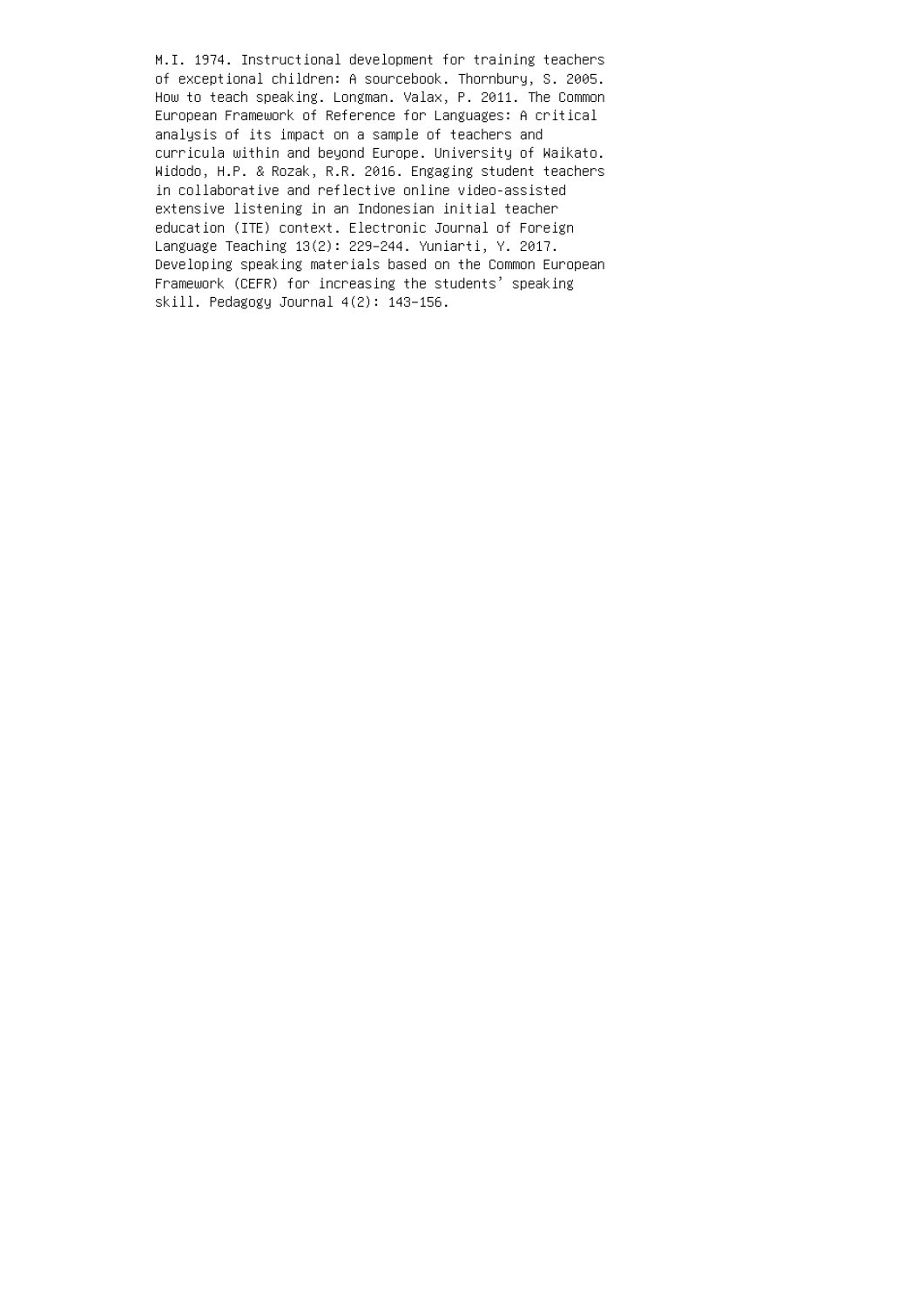# Developing public speaking materials based on communicative language teaching for EFL learners in Indonesia

Ayres, J & Milleer, J. 1994. Effective public speaking (Fourth Edition). McGraw-Hill Humanities: New York.

Brown, H.D. 2001. Teaching by principles: An interactive approach to language pedagogy. New York: Logman.

Efrizal, D. 2012. Improving students' speaking skill through communicative language teaching. International Journal of Humanities and Social Science 2(20): 127–134.

Gall, J.P., Gall, M.D & Walter, R.B. 2005. Applying educational research: A practical guide. London: Pearson.

Hakim, M.A.R. 2015. Experienced EFL teachers' challenges and strategies in teaching speaking for introvert students. European Journal of Social Sciences 48(4): 437–446.

Latief, M.A. 2012. Research method on language learning: An introduction. Malang: UM Press.

Littlewood, W. 2002. Communicative language teaching. Cambridge: Cambridge University Press.

Miller, J. & Weinert, R. 1998. Spontaneous spoken language. Oxford: Clarendon Press.

Pan, L. 2010. A study of public speaking in Korean education for Chinese students. Journal of Language Teaching and Research 1(6): 922–925.

Revola, Y. 2016. The analysis of tertiary EFL students' on English speech. Proceedings of the Fourth International Seminar on English Language and Teaching 4 (2): 458–467.

Richards, J.C. & Rodgers, T.S 2001. Approaches and methods in language teaching, United Kingdom: Cambridge University Press.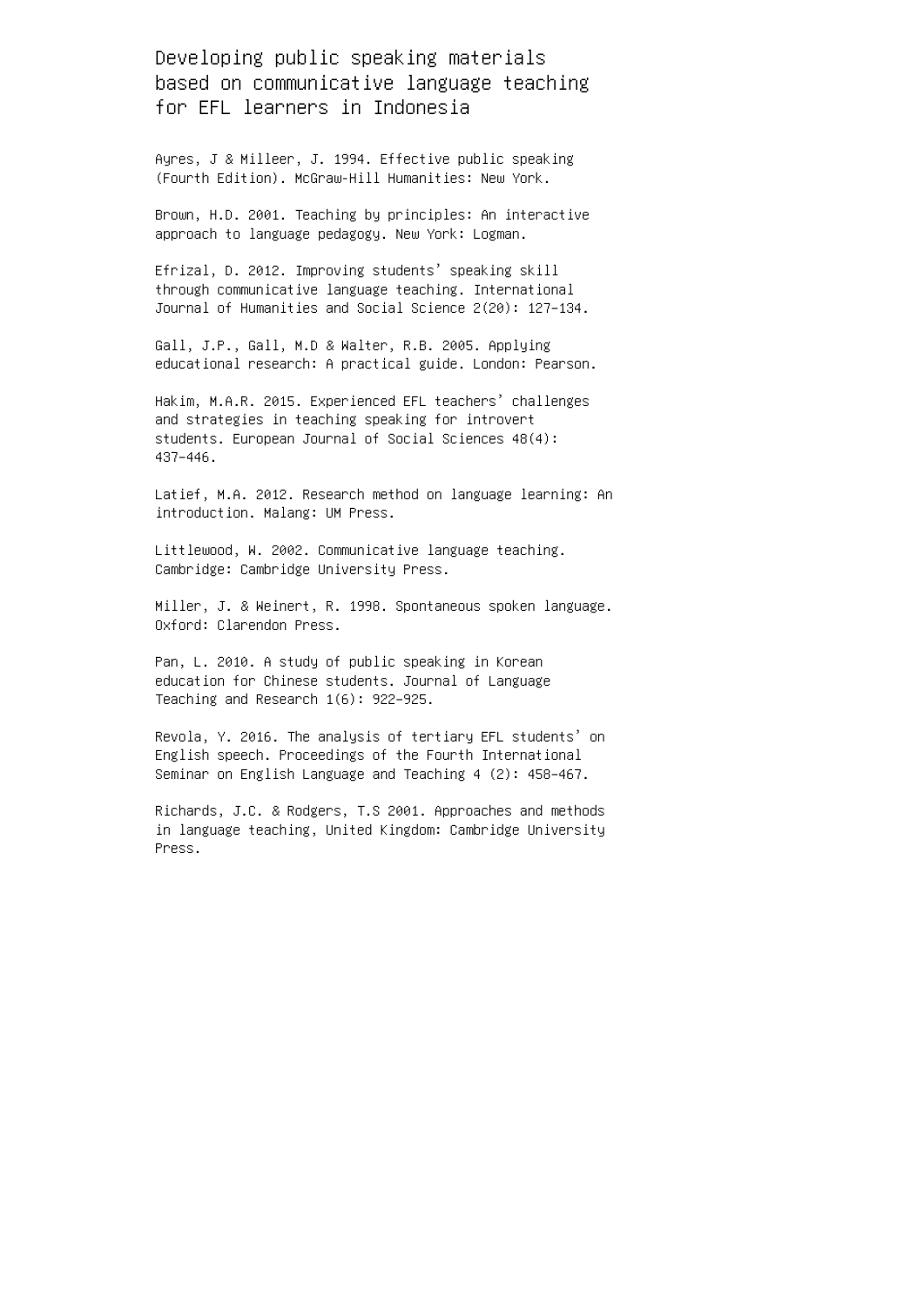Improving learners' vocabulary mastery through the use of scaffolding strategies while storytelling in an EFL multiethnic classroom

Abasi, M. & Soori, A. 2014. Is storytelling effective in improving the English vocabulary learning among iranian children in kindergarten? Journal of Education & Literary Studies 2(3). available online at http://dx.doi.org/10.7575/aiac.ijels.2n.3p.7.

Akhyak & Indramawan, A. 2013. Improving the students' English competence through storytelling. Journal of Language and Literature 1(2). available online www. ijll-net.com.

Brown, H.D. 2007. Teaching by principles. New York: Pearson Education.

Cresswell, J. 2008. Educational research. New Jersey: Upper Saddle River.

Cubukcu, F. 2014. A Synergy between storytelling and vocabulary teaching through TPRS. ELT Research Journal 3(2): 84–90. available online at www.udead.org.tr/journal.

Ellis, R. 1994. The study of second language acquisition. New York: Oxford Univ. Press.

Ferrance, E. 2000. Action research, USA: Brown University.

Hughes, A. 2003. Testing for language teacher. New York: Cambridge Univ. Press.

Jeong In, Moon & Unkyoung, M. 2012. The effects of storytelling & storysinging on L2 reading comprehension in primary English education 18(2): 389–404. available online at www.kapee.or.kr.

Kim, Y. 2010. Scaffolding through questions in upper elementary ELL learning. Litracy Teaching & Learning, 15 (1&2): 109–137.

Koshy, V. 2005, Action reserach for improving practice, California: SAGE.

Nation, I.S.P & Newton, J. 2009. Teaching ESL/EFL Listening and Speaking. New York: Routledge.

Pawan, F. 2008. Content area teachers and scaffolded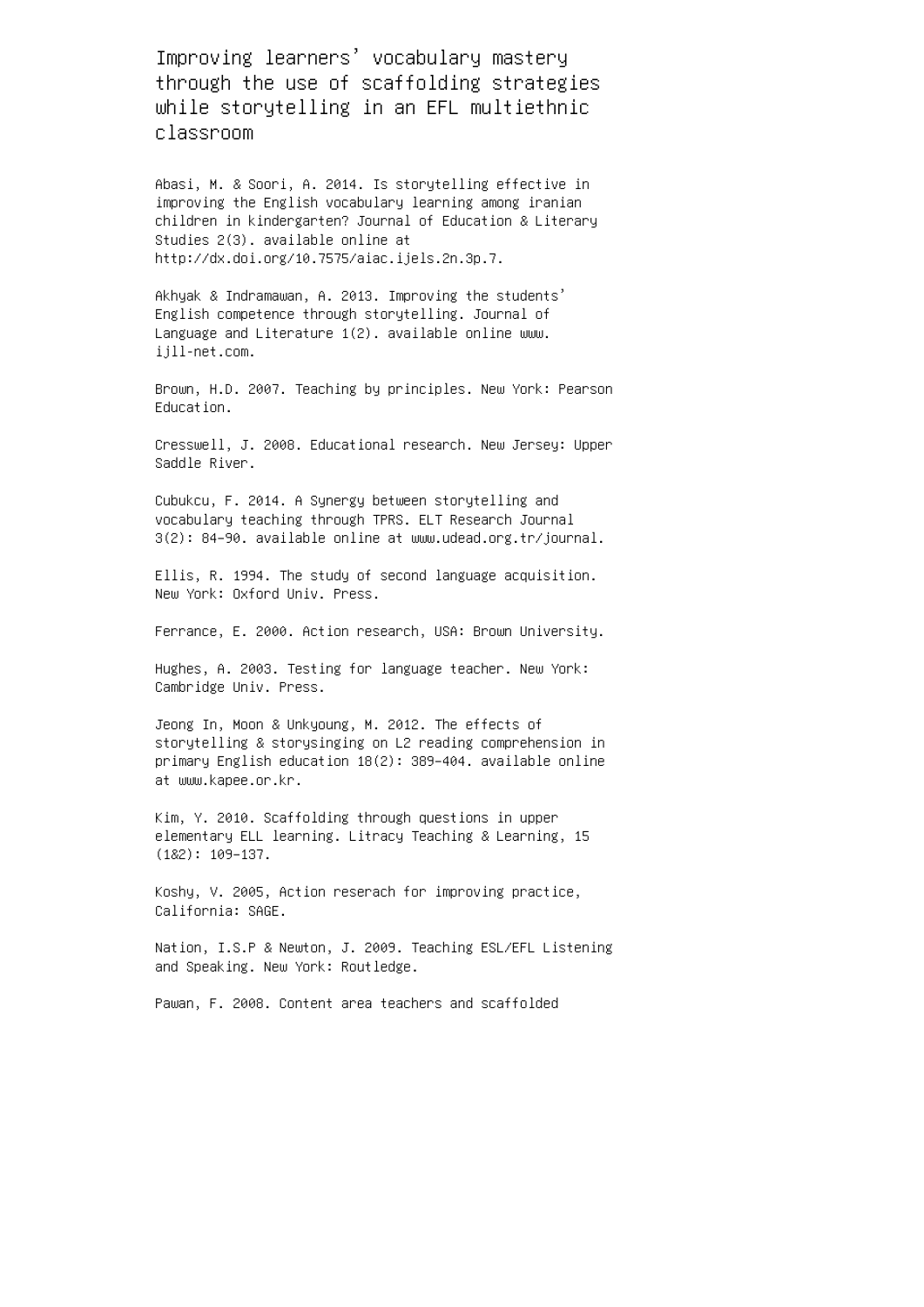instruction for English language learners. Teaching & Teacher Education 24: 1450–1462. available online at www.sciencedirect.com.

Salman, S. & Abou, S. 2015. The effect of digital storytelling, storytelling, and stroyreading on enhancing Palestinian ninth graders paragraph writing skills. Journal of Education Studies 7 (1). available online at www. ozelacademy.com.

Soleimani, H. & Mahkamah, A. 2013. The effect of storytelling on children's learning English vocabulary: A case in Iran. Journal of Applied and Basic Sciences 5(1): 104–113 /2013, ISSN 2251–838x. available on line www.irjabs.com.

www.mshouser.com/teaching-tips/8-strategies-for-scaffolding-instruction.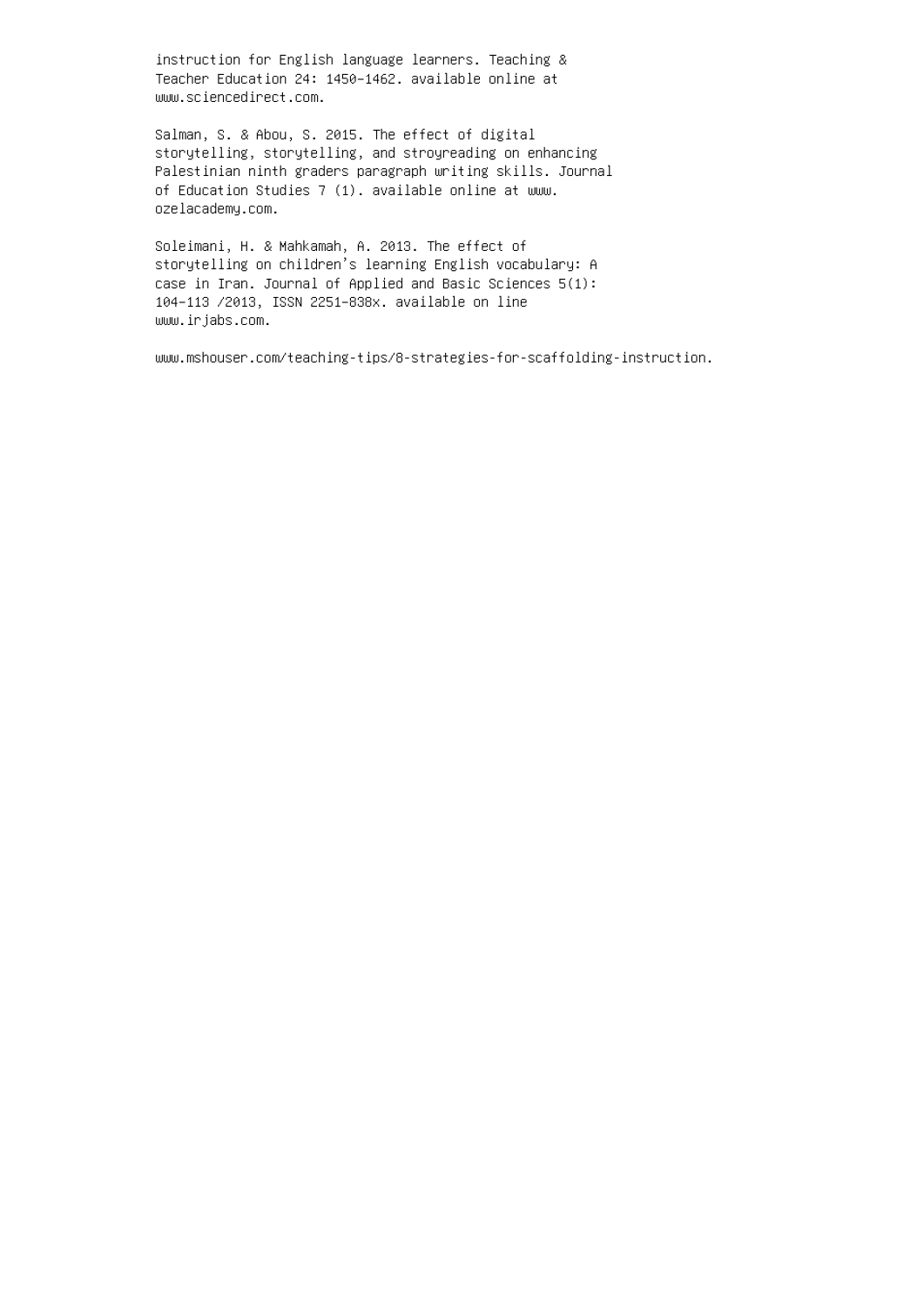The effect of school origins on the grammatical competence of university students

Kamimura, T. & Ellis, R. 2012. An investigation of the developmental pattern of Japanese EFL students ' grammatical competence 1 18(1): 65–88.

Komaria, O. 1998. The history of English teaching in Indonesia. Unpublished thesis submitted for the degree of M.A. Applied Linguistics (English Language). Atma Jaya Catholic University, Jakarta.

Kunnan, A. J. 2008. Large scale language assessments. In Encyclopedia of language and education, 2275–2295. Springer US.

Lauder, A. 2008. The status and function of English in Indonesia: A review of key factors. Makara, Sosial Humaniora 12(1): 9–20.

Martirosyan, N.M. 2015. Impact of English proficiency on academic performance of international students 5(1): 60–71.

McKenzie, K., Gow, K. & Schweitzer, R. 2004. Exploring first year academic achievement through structural equation modelling. Higher Education Research and Development 23: 95–112.

McKenzie, K. & Schweitzer, R. 2001. Who succeeds at university? Factors predicting academic performance in the first year Australian university students. Higher Education Research and Development 20: 21–33.

Ranjbar, M. 2012. The relationship between grammatical knowledge and the ability to guess word meaning: The case of Iranian EFL learners with upper intermediate level of proficiency 2(6): 1305–1315.

Richards, J.C. 1985. The context of language teaching. New York: Cambridge.

Soepriyatna. 2012. Investigating and assessing competence of high school teachers of English in Indonesia. Malaysian Journal of ELT Research.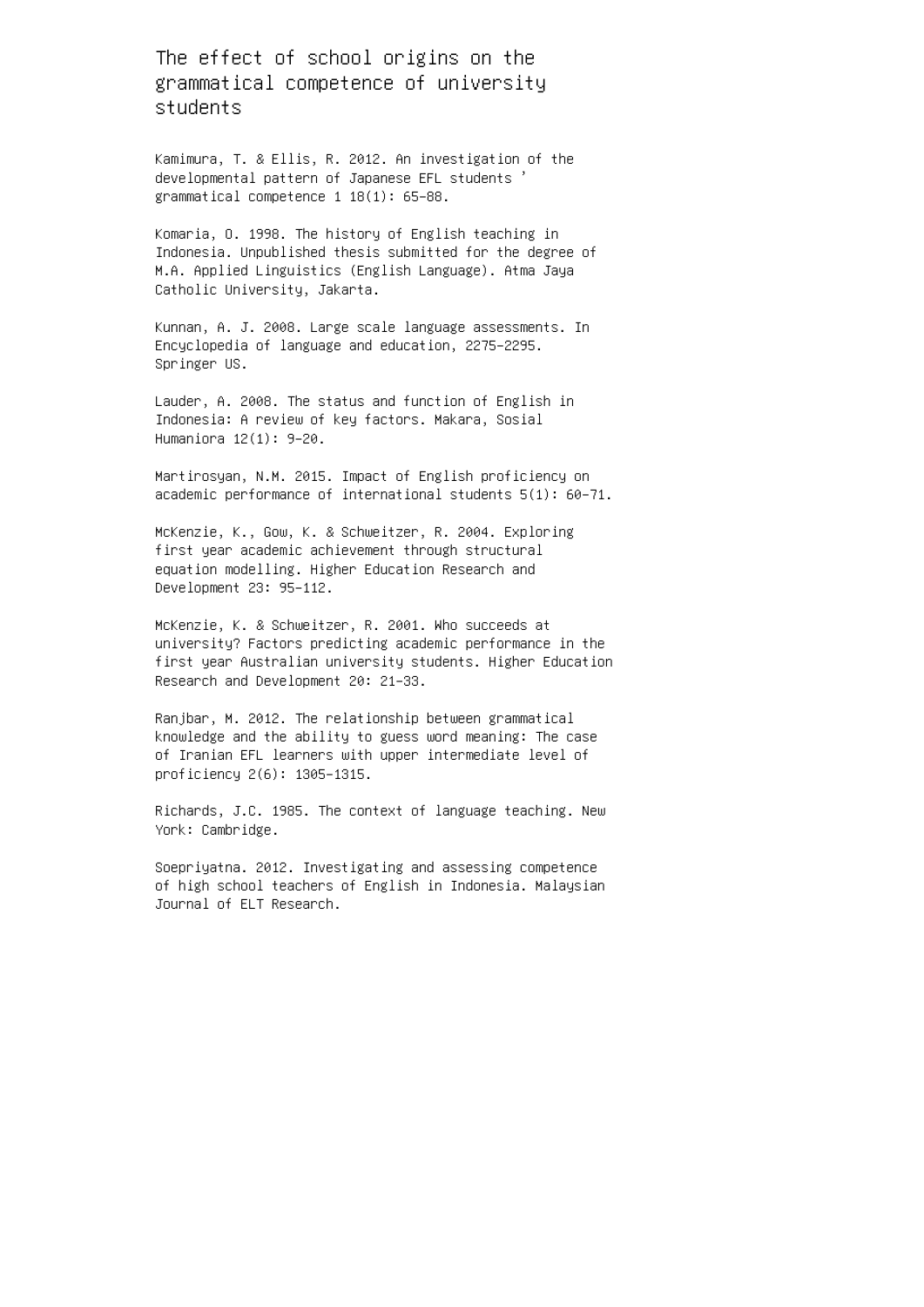When ELF meets BELF: Building business communication into ELF-informed curriculum

Kubota, R. 2016. Language is only a tool: Japanese expatriates working in China and implications for language teaching. In K. Murata (ed.), Exploring ELF in japanese academic and business contexts: 156–179. London: Routledge.

Louhiala-Saliminen, L. Charles, L.M. & Kankaaranta, A. 2005. English as a lingua franca in Nordic corporate mergers: Two case companies. English for Specific Purposes 24(4): 401–421.

METI. 2010. Global human resource development committee of the industry-academia partnership for human resource development. Ministry of Economy, Trade and Industry website. http://www.meti. go.jp/policy/economy/jinzai/san\_gaku\_ps/global\_jinzai.htm.

MEXT. 2009. Koutougakkou gakushuu shidou yoryo (Translation: Study of course guideline for foreign languages in senior high schools) http://www.mext.go.jp/a\_menu/shotou/new\_cs/youryou/ eiyaku/\_\_icsFiles/afieldfile/2012/10/24/1298353\_3.pdf.

MEXT. 2014. Gurobaruka ni taioushita eigokyouiku kaikakuno itsutsu no teigen (Translation: 5 points of improvement for Global innovation of English education). Ministry of Education, Culture, Sports, Science and Technology website.

MEXT. 2015. The number of japanese nationals studying overseas and the annual survey of international students in Japan. Ministry of Education, Culture, Sports, Science and Technology website.

www.mext.go.jp/en/news/topics/detail/1372624.htm.

Murata,K. 2016. Introduction: Researching ELF in academic and business contexts. In K. Murata (ed.), Exploring ELF in Japanese academic and business contexts: 1–13. London: Routledge.

NEA- National Education Association. n.d. Preparing 21st century students for a global society: An educator's guide to the four Cs. http://www.nea.org/assets/docs/A-Guide-to-Four-Cs.pdf.

Partnership for 21st Century Skills. n.d. Framework for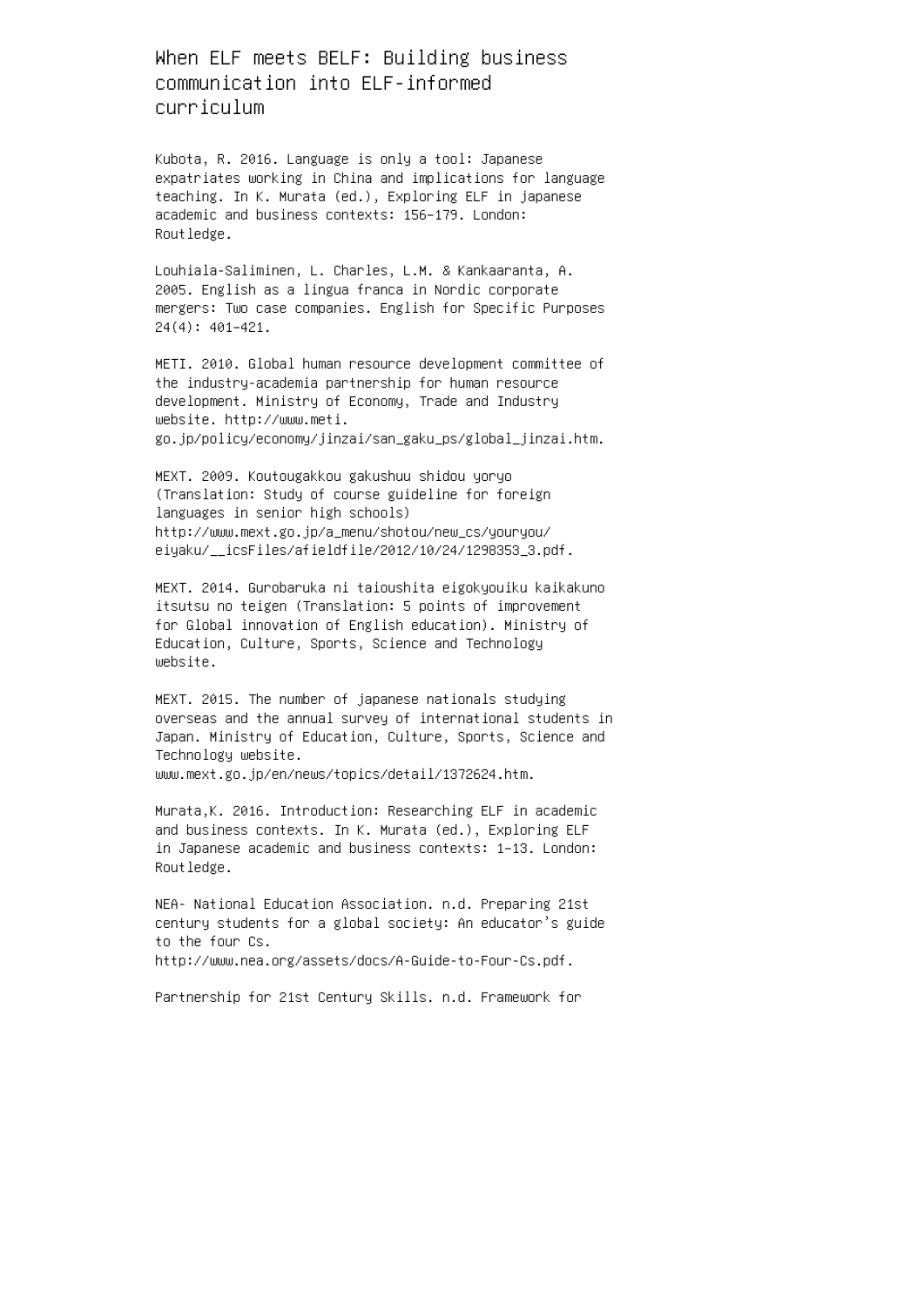21st century learning. http://www.p21.org/ourwork/p21-framework.

Räisänen, T. 2013. Professional communicative repertoires and trajectories of socialization into global working life. PhD dissertation: University of Jyväskyla. In K. Murata (ed.), Exploring ELF in Japanese academic and business contexts: 1–13. London: Routledge.

Schleicher, A. 2010. The case for 21st century learning. OECD website. http://www.oecd.org/general/ thecasefor21st-centurylearning.htm.

Seidelhofer, B. 2001. Closing a conceptual gap: The case for a description for English as a lingua franca. International Journal of Applied Linguistics.

Seidelhofer, B. 2011. Understanding English as a lingua franca. Oxford: Oxford University Press.

Smit, U. 2010. Conceptualizing English as a lingua franca (ELF) as a tertiary classroom language. Stellenbosch Papers in Linguistics 39: 59–74.

Soule, H. (2014). The power of the four Cs: The foundation for creating the gold standard in project based learning. Buck Institute of Education. https://www.bie.org/blog/the\_ power\_of\_the\_4cs\_the\_ foundation\_for\_creating\_a\_gold\_sta ndard\_for\_projec.

Suarez-Orozco, M. & Qin-Hilliard, D. 2004. Globalization: Culture and education in the new millennium. Los Angeles: University of California Press.

Terauchi, H. and Araki, T. 2016. English language skills that companies need. In K. Murata (ed.), Exploring ELF in Japanese academic and business contexts: 180–193. London: Routledge.

Trilling, B. & Fadel, C. 2009. 21st century skills: Learning for life in our times. San Francisco: JosseyBass.

Wagner, T. & Compton, R.A. 2015. Creating innovators: The making of young people that will change the world. New York: Scribner Publishing.

Wagner, T. 2008. The global achievement gap: Why even our best schools don't teach the new survival skills our children need—and what we can do about it. New York: Basic Books.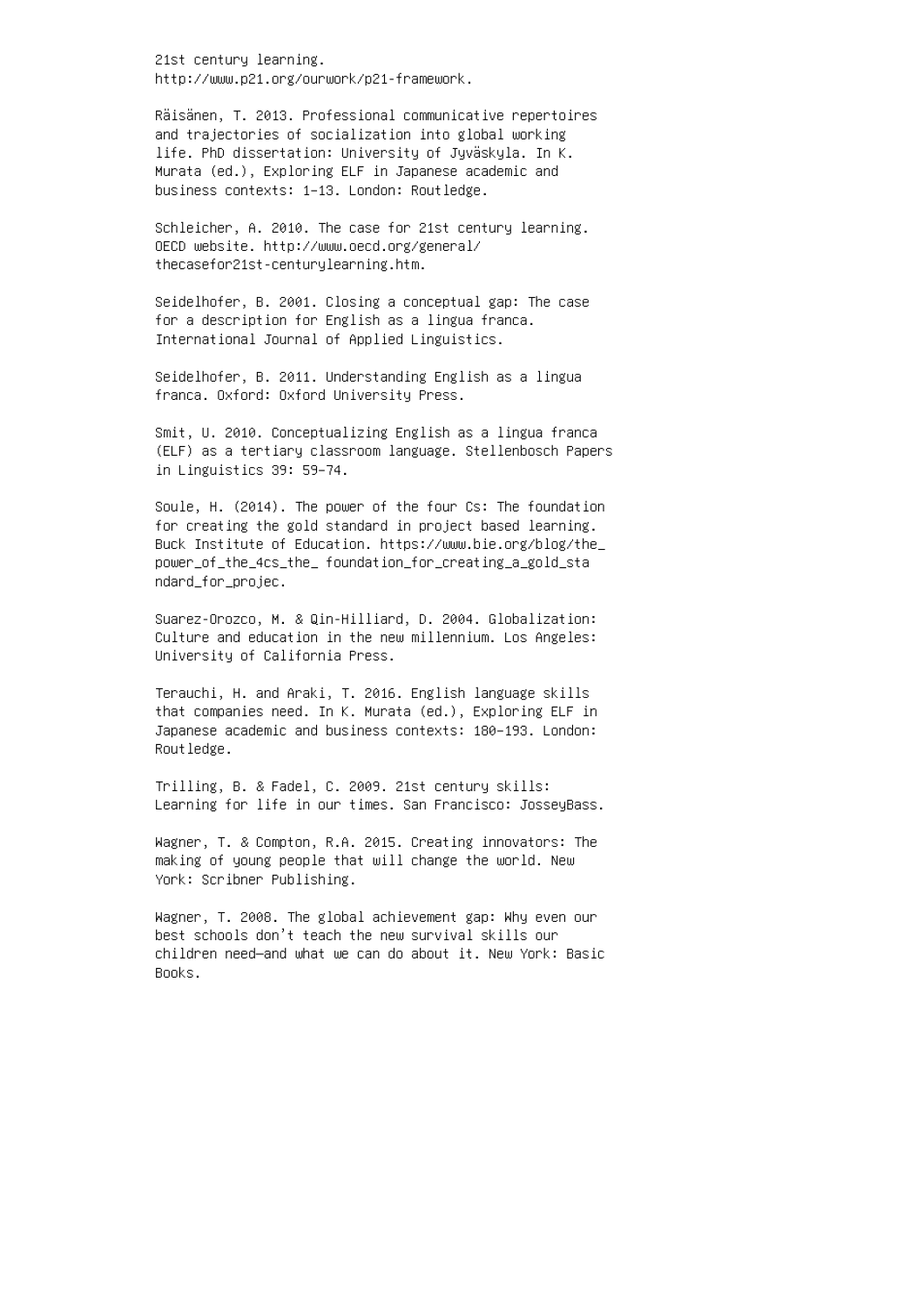Wen, Q. 2012. English as a lingua franca: a pedagogical perspective. Journal of English as a Lingua Franca 1(2): 371–376.

Widdowson, H.G. 2016. Competence and capability: Rethinking the subject English. Exploring ELF in Japanese academic and business contexts: 213–223. London: Routledge.

Yonezawa, A. 2014. Japan's challenge of fostering "global human resources": Policy debates and practices. Japan Labor Review 11(2): 37–52.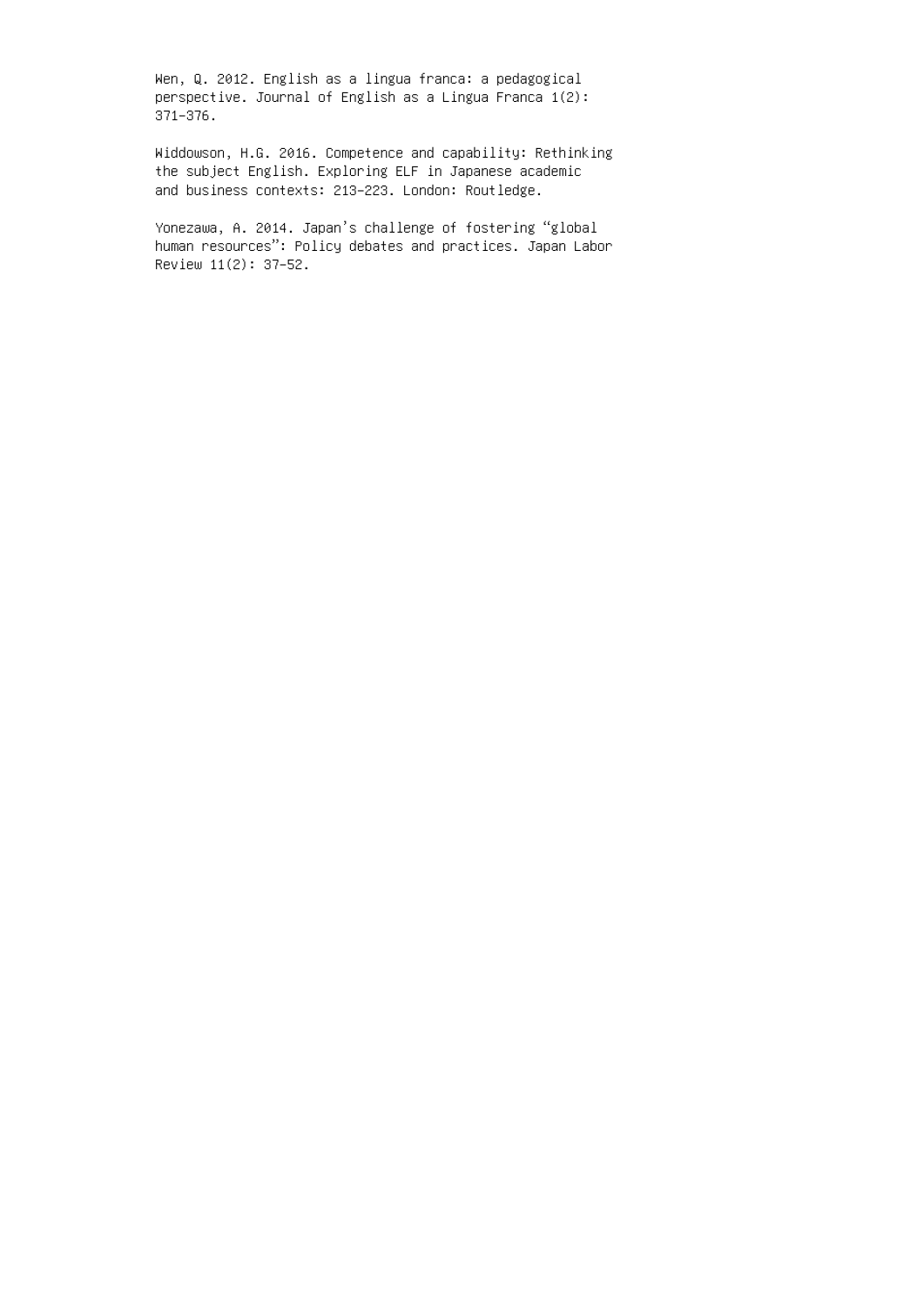Indonesian English as a foreign language teachers' instructional curriculum design: Revealing patterns of needs analysis

Aliakbari, M. & Boghayeri, M. 2014. A needs analysis approach to ESP design in Iranian context. Procedia—Social and Behavioral Sciences 98: 175–181.

Asl, E. S., Asl, N. S. & Asl, A. S. 2014. The erosion of EFL teachers' content and pedagogical content knowledge throughout the years of teaching experience. Social and Behavioral Sciences 98: 1599–1605.

Atay, D., Karlioglu, O. & Kurt, G. 2010. The pedagogical content knowledge development of prospective teachers through an experiential task. Social and Behavioral Sciences 2: 1421–1425.

Atay, M. R., & Shoja, L. 2011. A Triangulated study of academic language needs of Iranian students of computer engineering: Are the courses on track? RELC Journal 42(3): 305–323.

Berwick, R. 1989. Needs assessment in language programming: From theory to practice. In R. K. Johnson (Ed.), The second language curriculum (pp. 48–62). Cambridge, UK: Cambridge University Press.

Brindley, G. 1989. The role of needs analysis in adult ESL programme design. In R. K. Johnson (Ed.), The second language curriculum (pp. 63–78). Cambridge: Cambridge University Press.

Brown, J. D. 1995. The elements of language curriculum. New York: Heinle & Heinle.

Cabinda, M. 2013. The need for a needs analysis at UEM: Aspects of and attitudes towards change. Linguistics and Education 24: 415–427.

Cohen, L., Manion, L. & Morrison, K. 2007. Research methods in Education (6th ed.). NY: Routledge.

Creswell, J. W. 2013. Qualitative inquiry and research design: Choosing among five approaches (3rd ed.). CA: Sage Publications, Inc.

Deng, Z. 2007. Transforming the subject matter: Examining the intellectual roots of pedagogical content knowledge.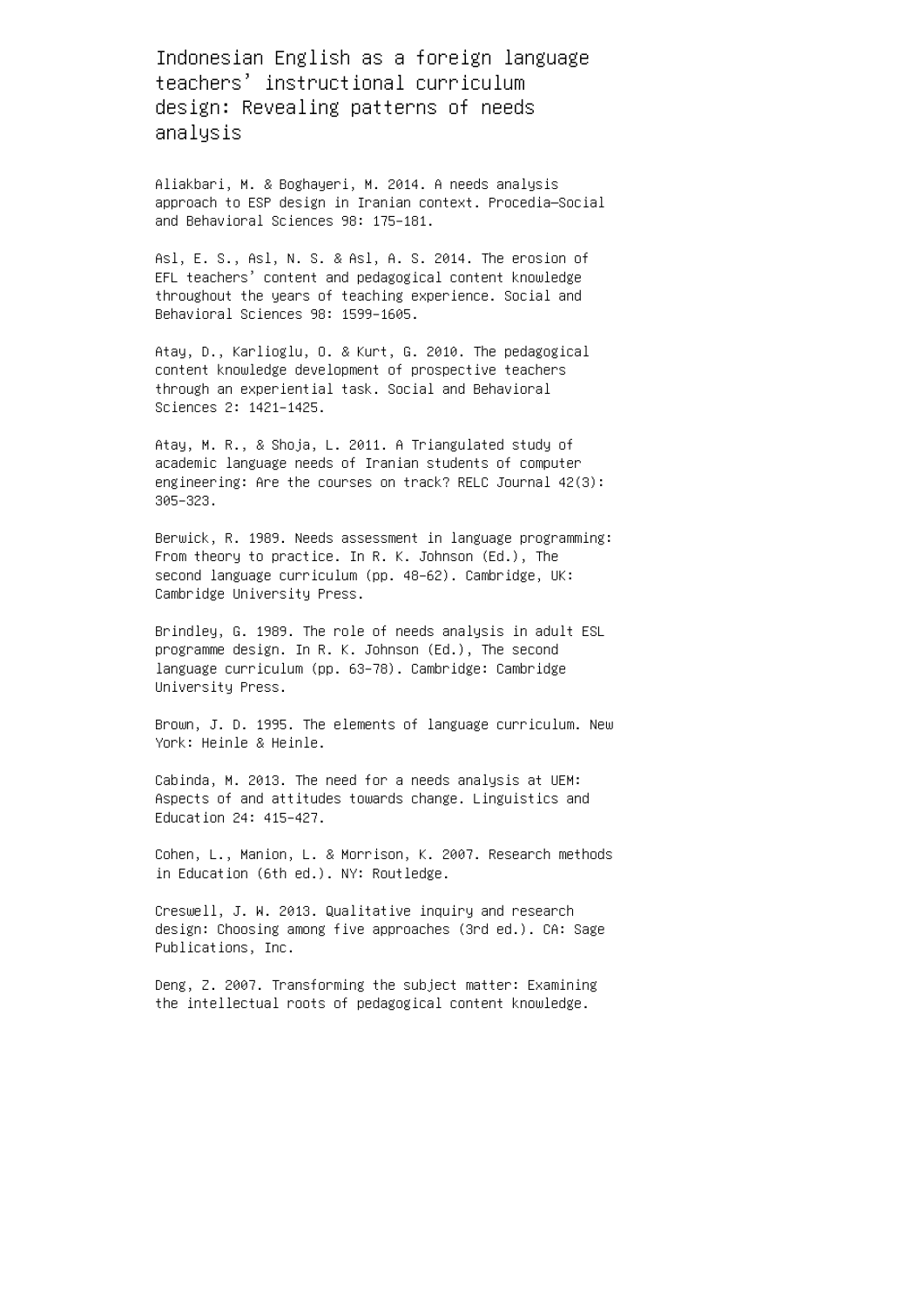Curriculum Inquiry 37(3): 279–295.

Gebhard, J. G. & Oprandy, R. 1999. Language teaching awareness: A guide to exploring beliefs and practices. Cambridge: Cambridge University Press.

Graves, K. 2000. Designing a language course. Boston: Heinle & Heinle Publishers.

Graves, K. 2001. A framework of course development processes. In D. R. Hall & A. Hewings (Ed.), Innovation in English Language Teaching (pp. 27–45). London: Routledge.

Hite, C. E. & Evans, L. S. 2006. Mainstream first-grade teachers' understanding of strategies for accommodating the needs of English language learners. Teacher Education Quarterly 89–110.

Hoang Oanh, Duong Thi. 2007. Meeting students' needs in two EAP programmes in Vietnam and New Zealand. RELC Journal 38(3): 324–349.

Howey, K. R. & Grossman, P. L. 1989. A study in contrast: Sources of pedagogical content knowledge for secondary English. Journal of Teacher Education 40: 24–31.

Huang, Yi-Ching. 2007. How teachers develop their professional knowledge in English study group in Taiwan. Educational Research & Review 2(3): 036–045.

Hutchinson, T. & Waters, A. 1987. English for specific purposes. Cambridge: Cambridge University Press.

Irvine-Niakaris, C. & Kiely, R. 2014. Reading comprehension test preparation classes: An analysis of teachers' pedagogical content knowledge in TESOL. TESOL Quarterly  $\theta(\theta)$ : 1–24.

Johnston, B. & Goettsch, K. 2000. In search of the knowledge base of language teaching: Explanations by experienced teachers. Canadian Modern Language Review 56(3): 437–468.

Komur, S. 2010. Teaching knowledge and teacher competencies: A case study of Turkish pre—service English teachers. Teaching Education 21(3): 279–296.

Li, N. 2013. Seeking best practices and meeting the needs of the English language learners: Using second language theories and integrating technology in teaching. Journal of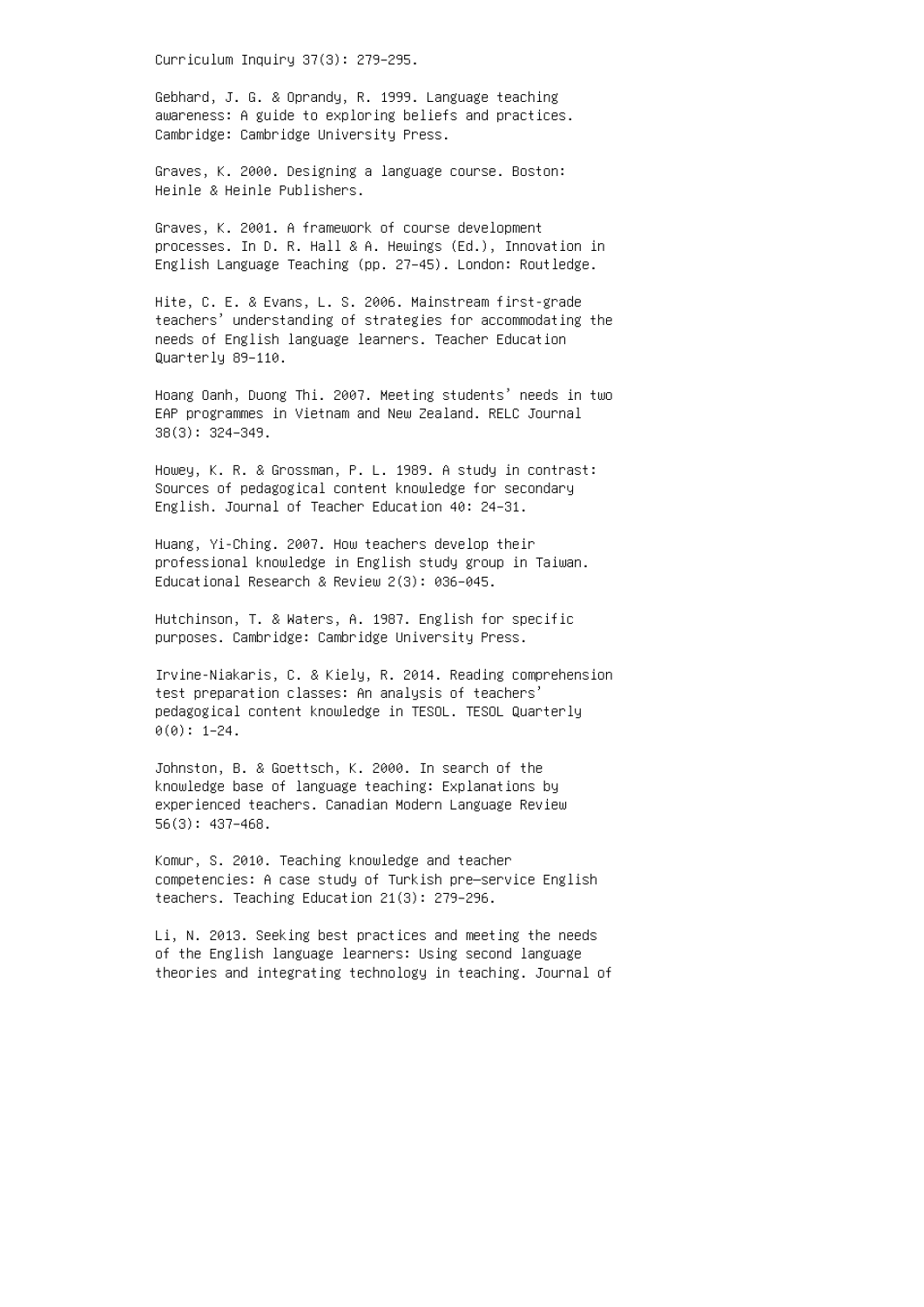International Education Research 9(3): 217–222.

Liu, S. 2013. Pedagogical content knowledge: A case study of ESL teacher educator. English Language Teaching 6(7): 128–138.

Marshall, C. & Rossman, G. B. 2011. Designing qualitative research (5th ed.). CA: Sage Publications, Inc. Miles, M. B., Huberman, A. M. & Saldana, J. 2014. Qualitative data analysis: A methods sourcebook (3rd. ed.). CA: Sage Publications, Inc. Munby, J. 1978. Communicative syllabus design. Cambridge: Cambridge University Press. Nunan, D. 1988. The learner-centered curriculum. Cambridge: Cambridge University Press. Patton, M. Q. 2002. Qualitative research & evaluation methods (3rd ed.). CA: Sage Publications, Inc. Richards, J. C. 1990. The language teaching matrix. Cambridge: Cambridge University Press. Richards, J. C. 2001. Curriculum development in language teaching. Cambridge: Cambridge University Press. Richards, J. C., Li, B. & Tang, A. 1995. A comparison of pedagogical reasoning skills in novice and experienced ESL teachers. RELC Journal 26(1): 1–24. Richterich, R. 1983. Case studies in identifying language needs. Oxford: Pergamon. Saldana, J. 2013. The coding manual for qualitative researchers. London: Sage Publications, Inc. Sanchez, H. S. & Borg, S. 2014. Insights into L2 teachers' pedagogical content knowledge: A cognitive perspective on their grammar explanations. System 44: 45–53. Schon, D. A. 1983. The reflective practitioner. London: Basic Books. Smith, E. R. & Anagnostopoulos, D. 2008. Developing pedagogical content knowledge for literaturebased discussions in a cross-institutional network. English Education 41(1): 39–65. Stake, R. E. 2006. Multiple case study analysis. NY: the Guilford Press. Tarone, E. & Yule, G. 1989. Focus on the language learner: Approaches to identifying and meeting the needs of second language learners. Oxford: Oxford University Press. Walker, E. 2012. Literacy-oriented pedagogy in the advice of experienced language teachers as prospective practicum assessors. Pedagogies: An International Journal 7(2): 182–198. West, R. 1994. Needs analysis in language teaching. Language Teaching 27(01): 1–19. Yin, R. K. 2014. Case study research: Design and methods (5th ed.). CA: Sage Publications, Inc. Yoon, B. 2007. Classroom teachers' understanding of the needs of English-language learners and the influence on the students' identities. The New Educator 3(3): 221–240.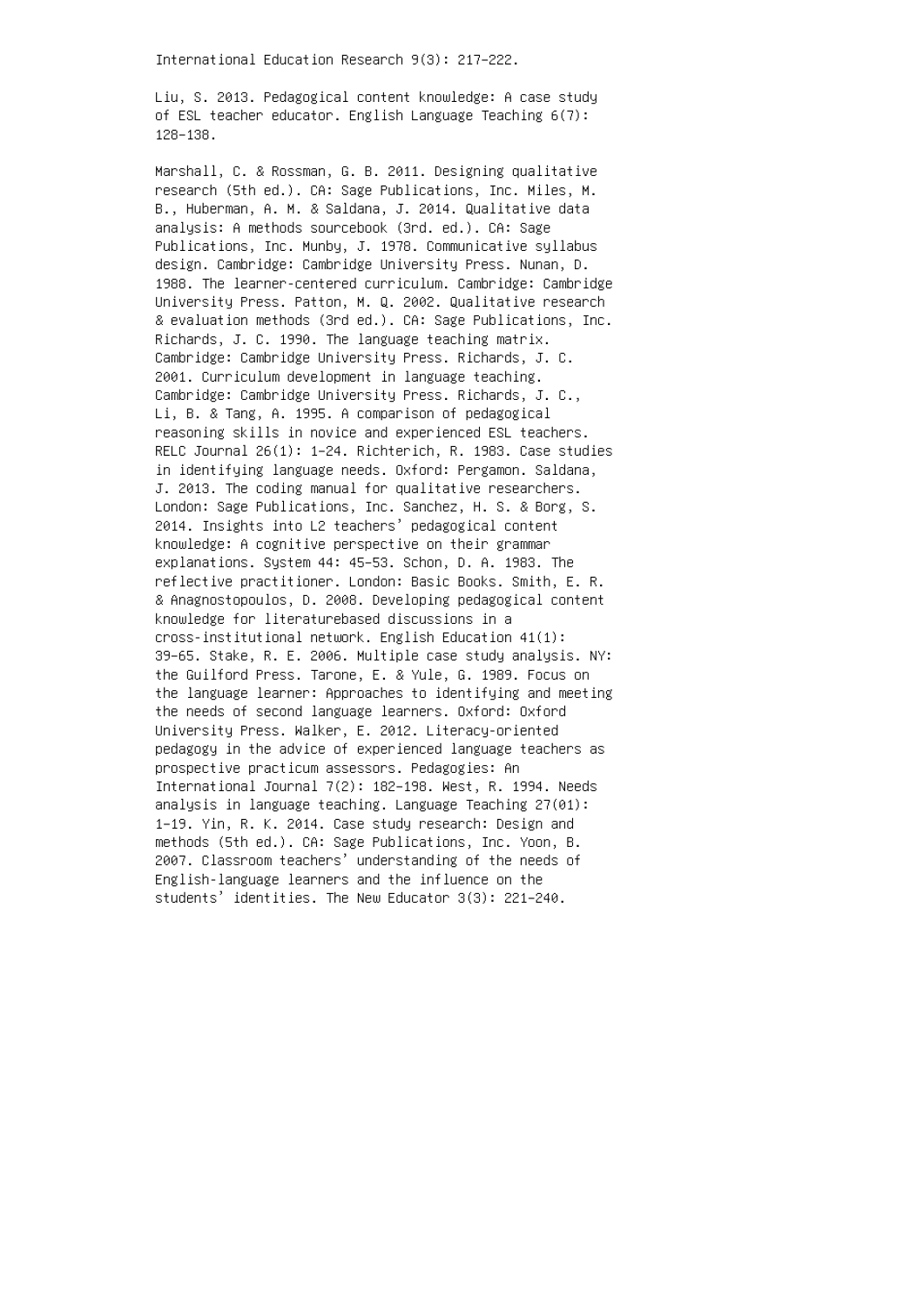# Need analysis of English needs of midwifery students in Indonesia

Brindley, G. 2009. The role of need analysis in adult ESL program design. In R.K. Johnson (ed), The Second Language Curriculum. New York: Cambridge University Press.

Chien, Ching-Ning. 2011. Needs-based analysis of freshman English courses in Taiwan University, International Journal of Humanities and Social Science 1(11): 121–224.

Creswell & John, W. 2012. Qualitative inquiry & research design: Choosing among five approaches. Singapore: Sage.

Edwards, N. 2000. Language for business: Effective needs assessment, syllabus design and materials preparation in a practical ESP case study. English for Specifics Purposes 19: 241–296.

Eslani, Z.R. 2010. Teachers' voice vs students' voice: A needs approach to English for Academic Purposes (EAP) in Iran. English Language teaching 3(1): 311.

David, R. hall (ed). 2013. Need analysis for language course design: A holistic approach to ESP. Cambridge: Cambridge University Press.

Flowerdew, J. & M. Pencock 2001. Research perspectives on English for Academic Purposes. Cambridge: CUP

Gass, J. 2012. Need analysis and situational analysis designing ESP curriculum for Thai nurses. English for Specific Purposes World 36 (12).

Hamied, F.A. 2012. English in multicultural and multilingual Indonesian education, a book chapter. German: Springer.

Harmer, J. 2007. How to teach English. Malaysia: Longman.

Harwood, N. 2005. What do we want EAP teaching for? Journal of English for Academic Purposes 149–161.

Huhta, M.K. Vogt, E. Johnson & H. Tulkei 2013. Needs analysis for language course design: A holistic approach to ESP. Cambridge: Cambridge University Press.

Hutchinson & Waters. 2007. English for Specific Purposes. New York: Cambridge University Press.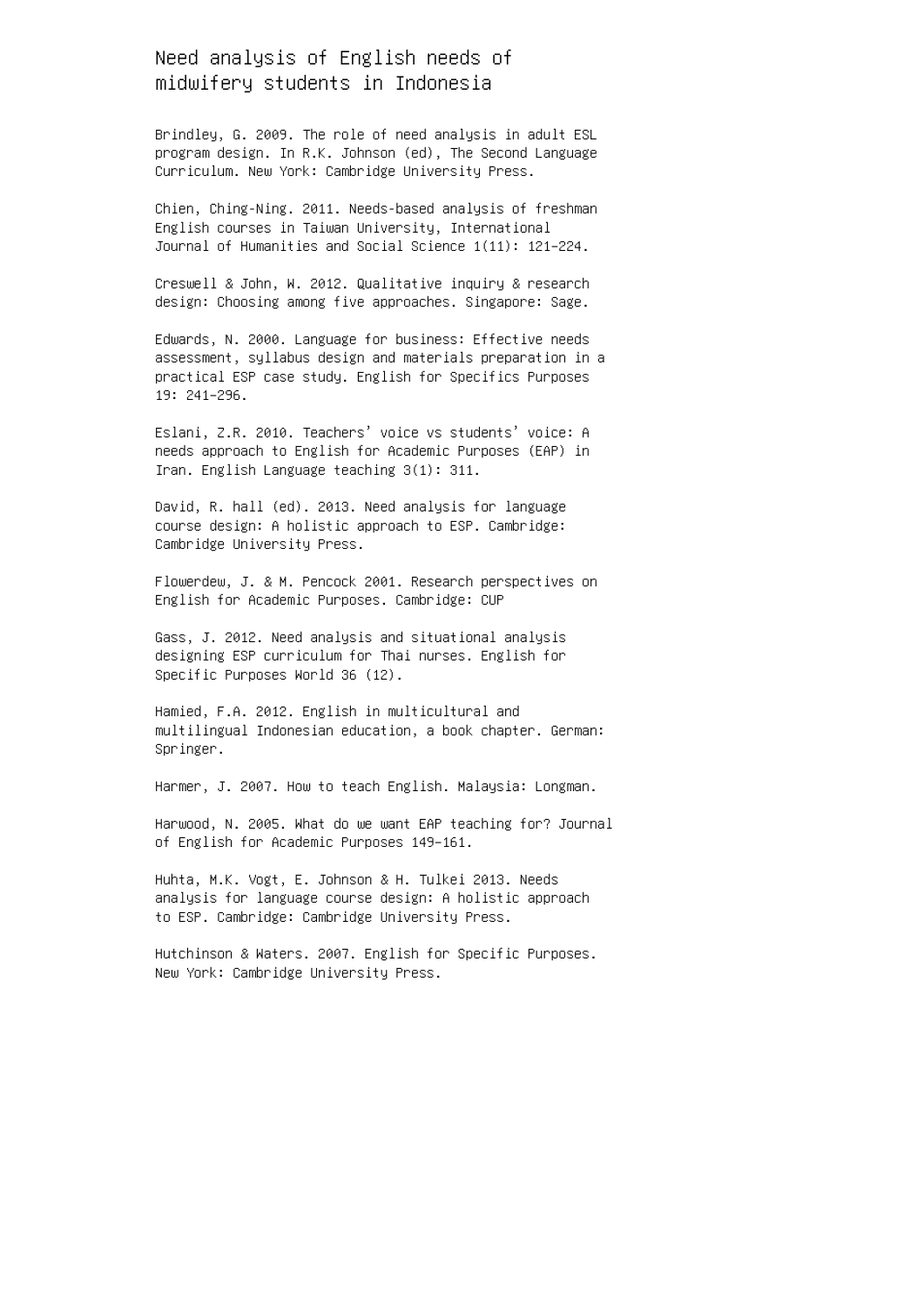Jordan, R.R. 2007. English for Academic Purposes. CUP.

McDonough, J. 2004. ESP in perspective: A practical guide. London: Jo McDonough.

Mazdayasna, G. 2008. Developing a profile of the ESP needs of Iranian students: The case of students of nursing and midwifery. English for academic purposes 7: 277–289.

Sifakis, N.C. 2003. Applying the adult education framework to ESP curriculum development: An integrative model. English for Specific Purposes 22: 195–211.

Tomlinson, B. 2011. Materials development in language teaching (2nd Ed). Cambridge: Cambridge University Press.

Tzotzou, M.D. 2014. Designing and administering a needs analysis survey to primary school learners about EFL learning: A case study. Laboratory of Pedagogical Research & Applications 2(1): 59–82. doi: dx.doi.org/10.12681 /ppej.62.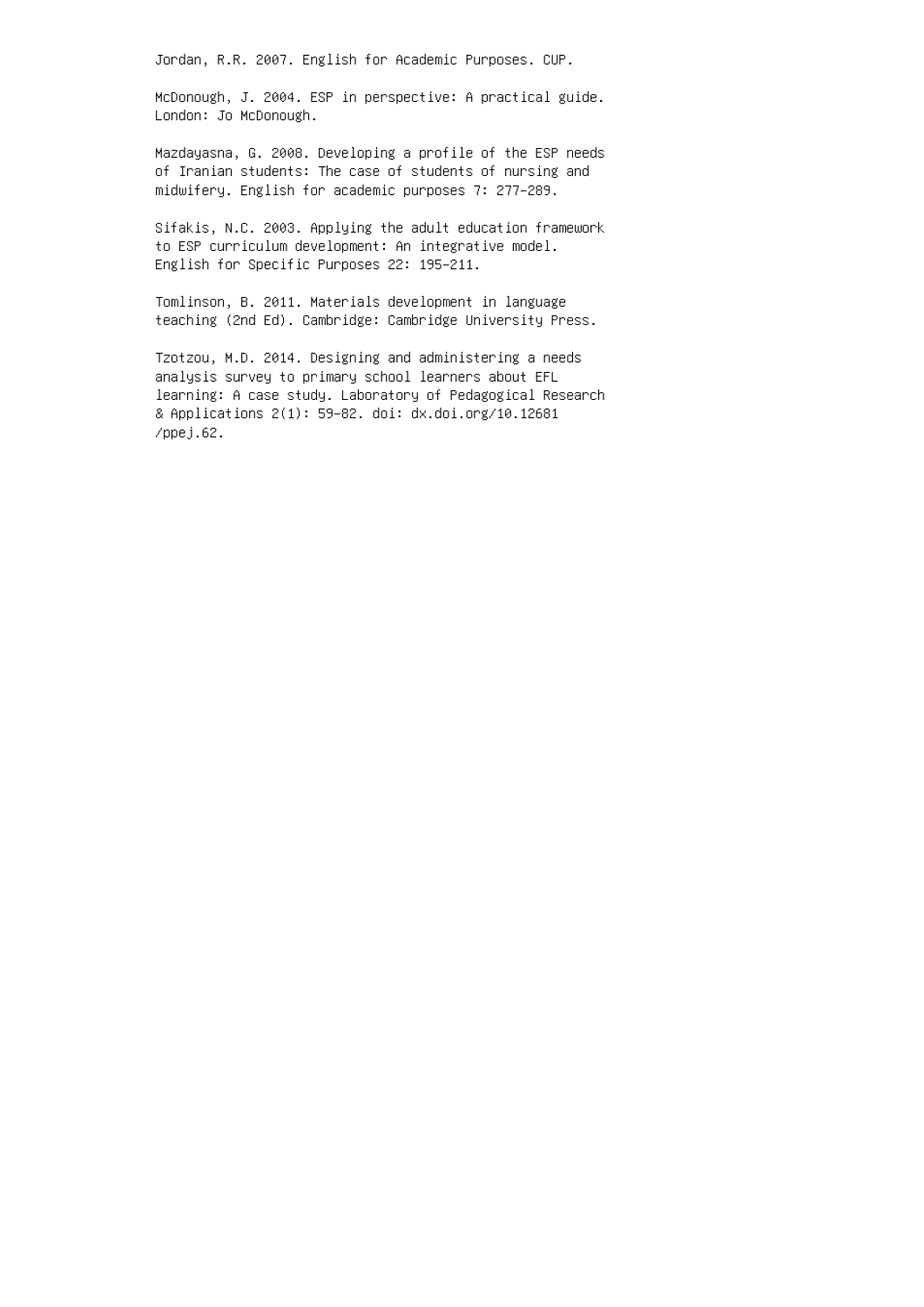Teachers' accountability in the post-method era: Balancing freedom and responsibility

Akbari, R. 2008. Postmethod discourse practice. TESOL Quarterly 42(4).

Allwright, R.L. The death of method (Working Paper #10). Lancaster: The Exploratory Practice Centre, The University of Lancaster.

Baker, Q. 2017. Balancing freedom and responsibility at school. The Ontarion. Accessed 12/10/2017 from

Benson, P. 2011. Teaching and researching autonomy (2nd Ed.). London and New York: Routledge Taylor & Francis Group. Blair, T.R., Rupley, W.H. & Nichols, W.D. 2007. The effective teacher of reading: Considering the "what" and "how" of instruction. International Reading Association: 432–438. doi:10.1598/ RT.60.5.3. Brown, H.D. 2001. Teaching by principles: An interactive approach to language pedagogy (2nd Ed.). New York: Pearson Education. Chomsky, N. 1965. Aspects of the theory of syntax. Cambridge, Massachusetts: The M.I.T. Press. Coleman, A. 1929. The teaching of modern foreign languages in the United States: A report prepared for the modern language study. New York: Macmillan. Ferlie, E., Lynn, L.E. & C. Pollitt. 2005. The Oxford handbook of public management. Oxford: Oxford University Press. Kumaravadivelu, B. 2006. Understanding language teaching: from method to postmethod. Mahwah, New Jersey: Lawrence Erlbaum. Kumaravadivelu, B. 1994. The postmethod condition: (E)merging strategies for second/foreign language teaching. TESOL Quarterly 28(1): 27–48. Kumaravadivelu, B. 2001. Toward a postmethod pedagogy. TESOL Quarterly 35: 537–560. La Ganza, W. 2008. Learner autonomy—teacher autonomy: Interrelating and the will to empower. In Jiménez Raya, M., Lamb, T.E. & Vieira, F. 2007. Pedagogy for autonomy in language education in Europe: towards a framework for learner and teacher development. Dublin: Authentik. Lafortune, L. & Deaudelin, C. 2001. Accompagnement socioconstructiviste. Pour s'appropier une reforme en education. Quebec City: Presses de I'Universite du Quebec. Lafortune, L., Lapage, C., Persechino, S. & Aitken, A. 2009. Professional competencies for accompanying change: A frame of reference. Quebec: Presses de I'Universite du Quebec. Levitt, R., Janta, B, & Wegrich, K. 2008. Accountability of teachers: Literature review. Cambridge: Rand. Little, D. (2000). We're all in it together: exploring the interdependence of teacher and learner autonomy. In All together now, papers from the 7th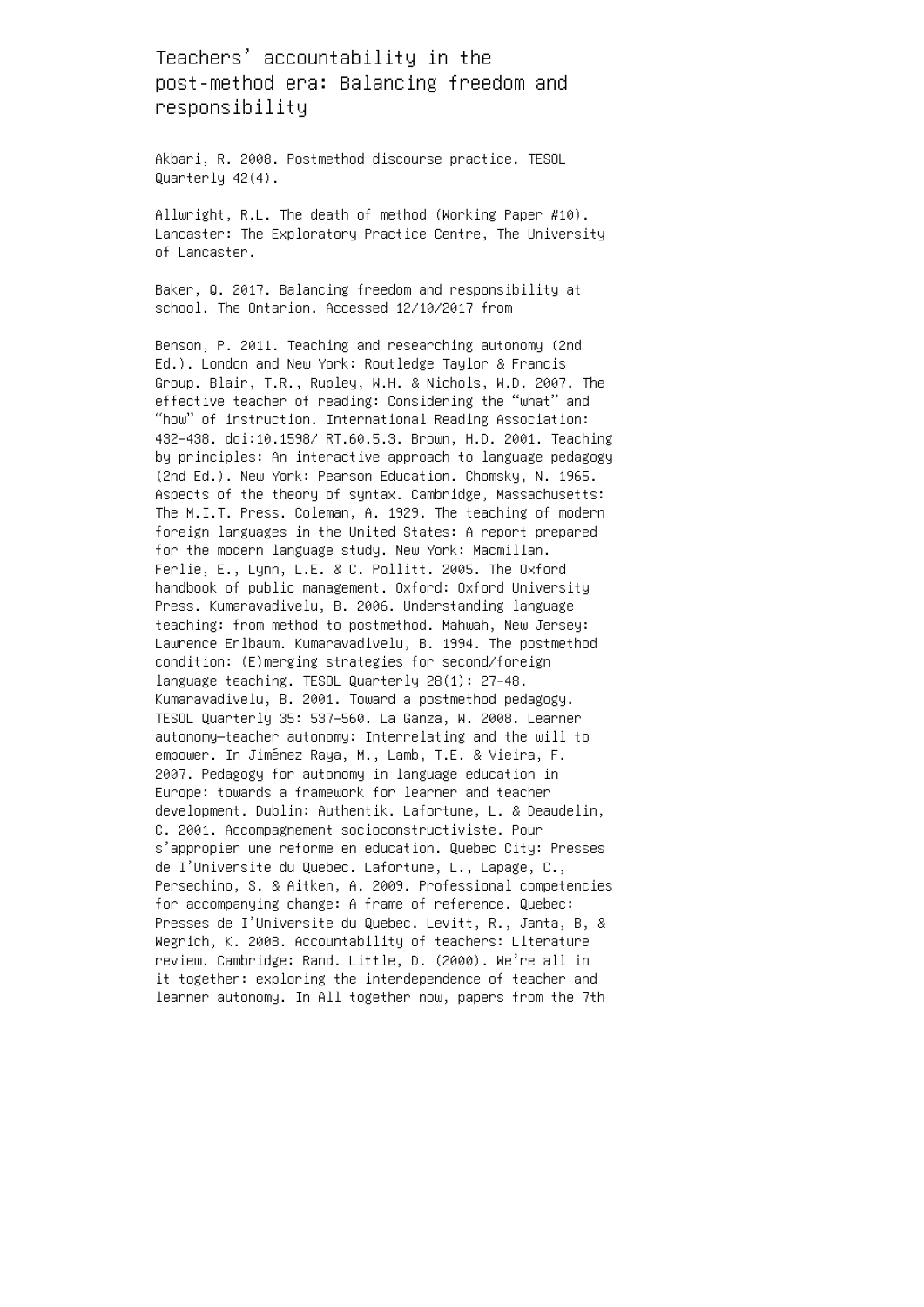Nordic conference and workshop on autonomous language learning, Helsinki, September 2000, L. Karlsson, F. Kjisik & J. Nordlund (eds), 45–56. Helsinki: University of Helsinki Language Centre. Madya, S. 2013. Metodologi pengajaran bahasa dari era prametode sampai era pascametode (Language teaching methodology from premethod era to postmethod era). Yogyakarta: UNY Press. Masouleh, N.S. 2012. From method to post method: A panacea! English Language Teaching 5(4). Accessed 12 April 2017 from www.ccsenet.org/elt. McIntosh, P. 2010. Action research and reflective practice. London & New York: Routledge. Nilüfer, C. 2009. Post-method pedagogy: Teacher growth behind walls. Proceedings of the 10th METU ELT Convention, 22–23 May. Nordquist, R. 2017. Transformational grammar (tg) definition and examples. Accessed on 25/06/2017 from https://www.thoughtco. com/ transformational-grammar-1692557. Özbilgin, A. & Tannacito,

D.J. The parameter of particularity: A critical analysis of a supervisory observation of an EFL teachers's classroom in Turkey. Accessed 12/09/2017 from https://www. academia. edu/4173068/The\_Parameter\_of\_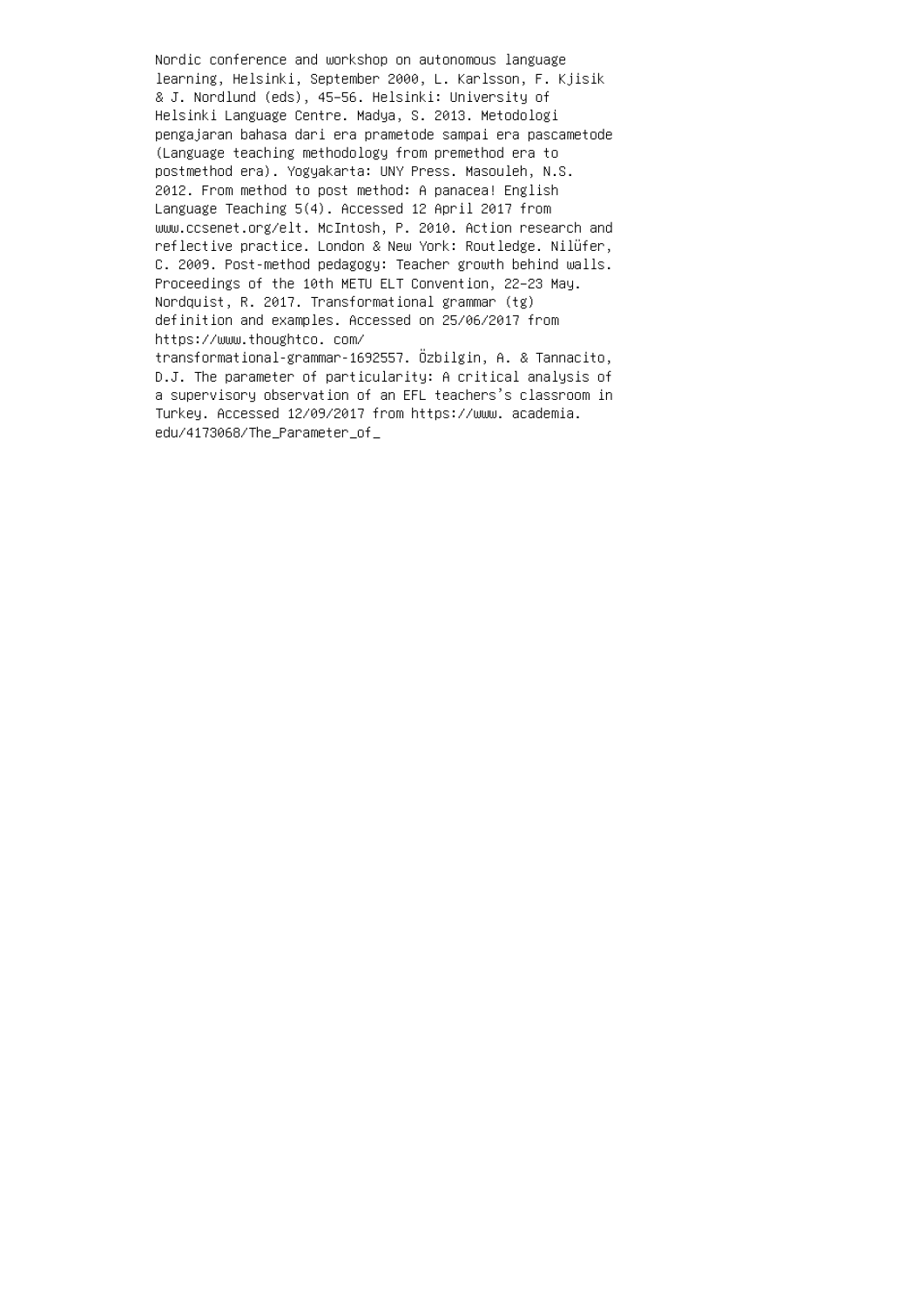# Pre-service teachers' self-reflection on their pedagogical competences upon joining the SM-3T program

Departmen Pendidikan Nasional. 2007. Peraturan Menteri Pendidikan Nasional No. 16 Tahun 2007 tentang Standar Kualifikasi Akademik dan Kompetensi Guru (the Ministry of National Education Regulation No. 16 Year 2007 about Standards of Academic Qualifications and Teacher Competences). Jakarta: Badan Standar Nasional Pendidikan.

Drennan, J. & Hyde, A. 2008. Controlling response shift bias: the use of the retrospective pre-test design in the evaluation of a master's programme. Assessment & Evaluation in Higher Education 33 (6): 699–709. Retrieved from

Direktorat Jenderal Pendidikan Tinggi. 2012. pedoman pelaksanaan program sarjana mendidik di daerah terdepan, terluar, dan tertinggal (Guidelines on the implementation of the SM-3T Program). Jakarta: Direktorat Jenderal Pendidikan Tinggi.

Earthmen, G. 2002. School facility condition and student academic achievement. Institute for Democracy, Education and Access (IDEA). Berkeley: University of California. Retrieved from http://escholarship.org/uc/item/5sw56439.

Gnanaguru, S. A. & Kumar, S. 2007. Attitude of under normal and overachievers towards teaching profession and their home environment. Journal of All India Association for Educational Research 19(3): 36–37.

Ntim, C.K. & Korletey, J.T. 2015. The impact of educational facilities on teaching and learning drawing: what it means to visua arts education in Ghana. International Journal of Innovative Research and Development 4(6). Retrieved from

Richards, J.C. 2008. Toward reflective teaching. The Teacher Trainer Journal 33. Retrieved from http:// www.tttjournal.co.uk.

Richards, J.C. 2011. Competence and performance in langage teaching. New York: Cambridge University Press.

Sadilia, S. 2014. Pedagogical competence of the english teachers of SM-3T program. Unpublished Thesis. Graduate Program in English Language Teaching. Malang: State University of Malang.

Syahruddin, et.al. 2013. Teachers' Pedagogical Competence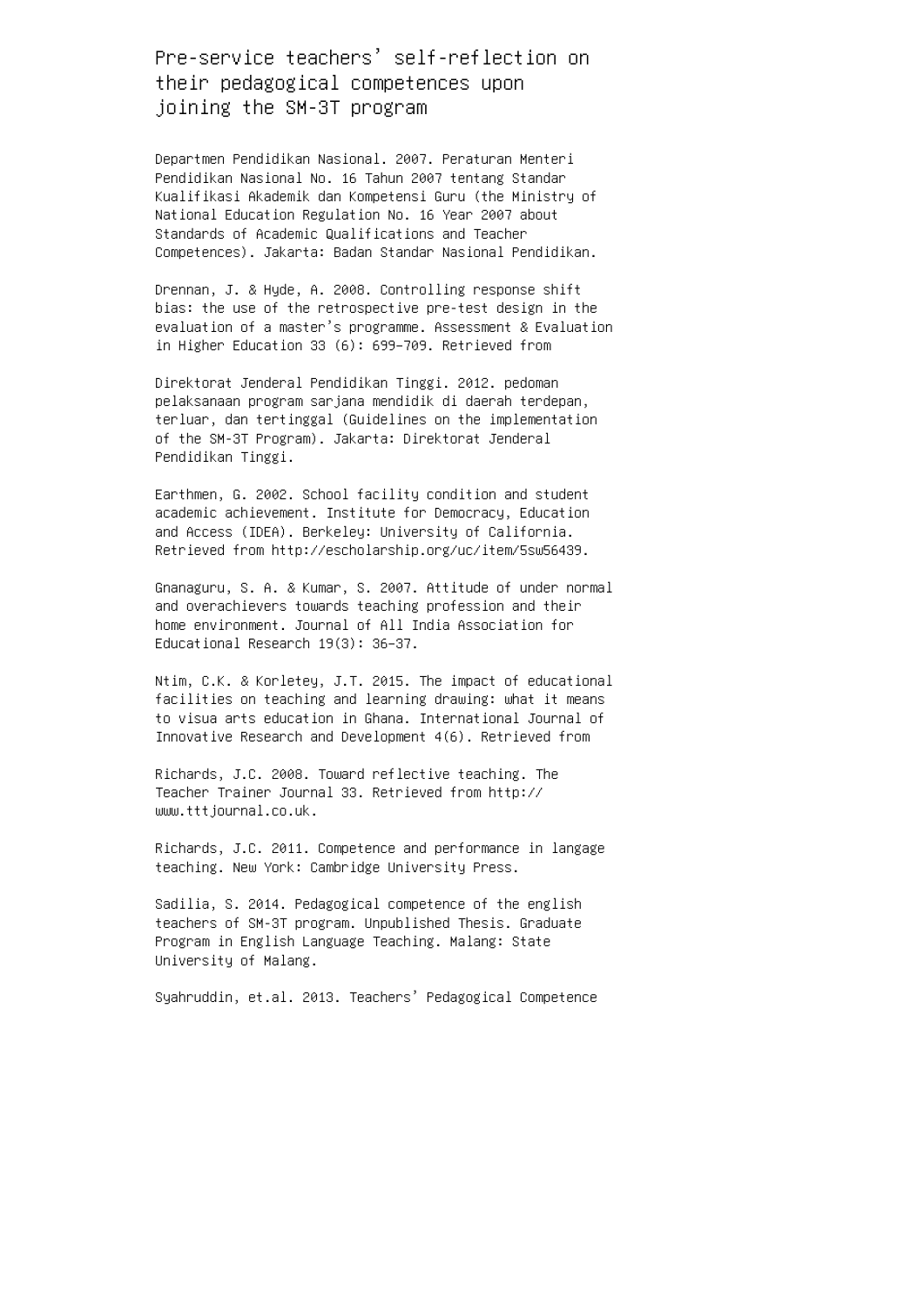in School-Based Management. Journal of Education and Learning 7(4): 213–218. Retrieved from http://www.journal.uad.ac.id/index.php/ EduLearn/article/view/195/pdf\_12.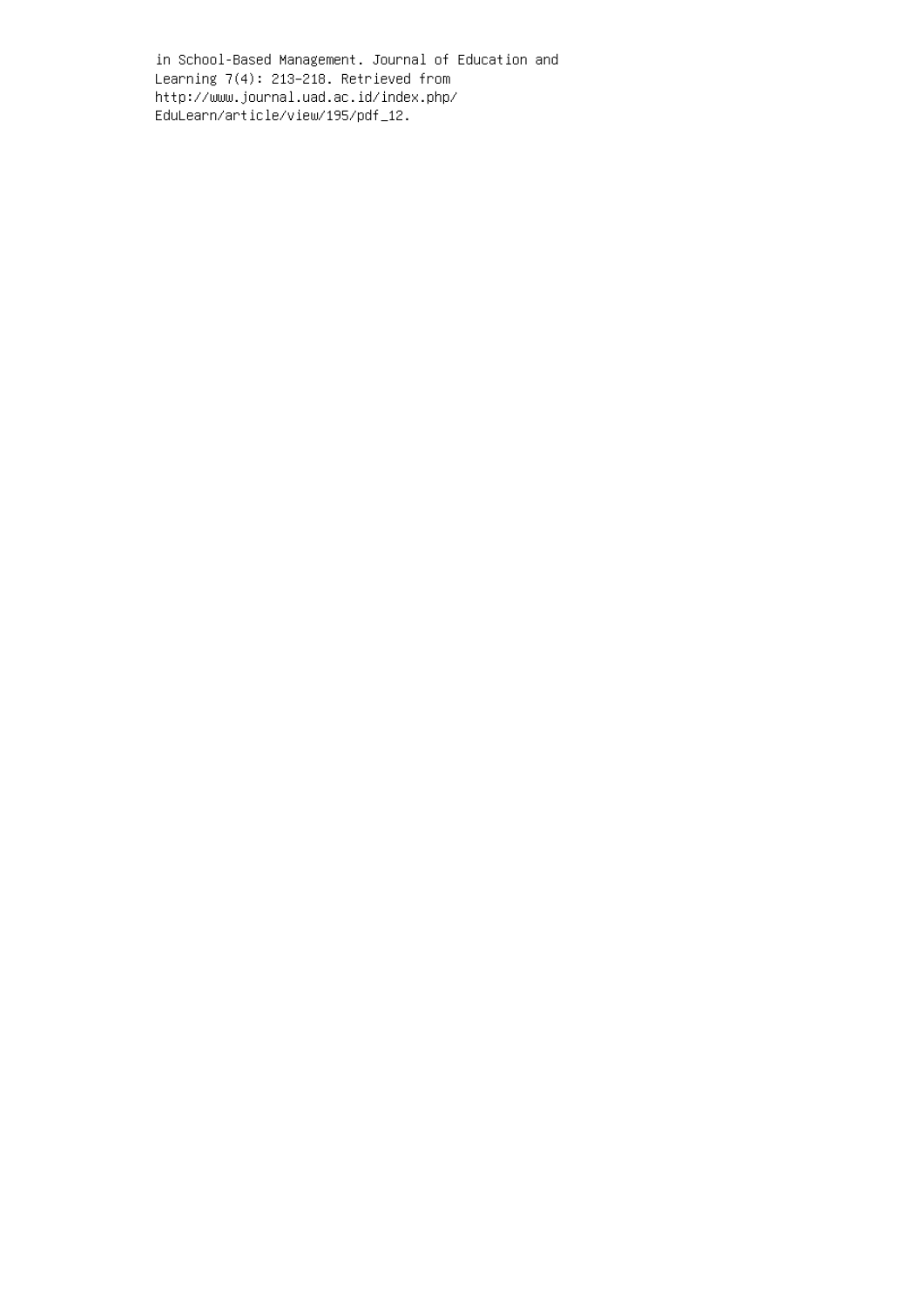Exploring types and levels of motivation of Indonesian EFL learners

Alrabai, F. 2014. Motivational practices in English as a foreign language classes in Saudi Arabia: Teachers beliefs and learners perceptions. Arab World English Journal 5(1): 224–246.

Arikunto, S. 2010. Manajemen penelitian. Jakarta: Rineka Cipta.

Astuti, S.P. 2013. Teachers' and students' perceptions of motivational teaching strategies in an Indonesian high school context. TEFLIN journal 24(1): 14–31.

Brown, H.D. 2000. Teaching by principles: An interactive approach to language pedagogy. California: Longman.

Cheng, H. & Dornyei, Z. 2007. The use of motivational strategies in language instruction: the case of EFL teaching in Taiwan. Innovation in language learning and teaching 1(1): 153–174.

Creswell, J.W. 2013. Research design: Qualitative, quantitative, and mixed method approaches (3rd ed.). California: SAGE Publications.

Crookes, G. & Schmidt, R. W. 1985. Motivation: Reopening the research agenda. Language Learning 41(4): 469–512.

Dornyei, Z. 1994. Motivation and motivating in the foreign language classroom. Modern Language Journal 78(3): 273–284.

Dornyei, Z. 1998. Motivation in second and foreign language learning. Language Teaching 31(3): 117–135.

Dornyei, Z. 2001. New themes and approaches in second language motivation research. Annual Review of Applied Linguistics 21(1): 43–59.

Dwinalida, et al. 2015. The relationship between students' motivation and English learning achievement in senior high school students. Proceeding of International Conference of Teaching English as a Foreign Language 7: 385–392.

Gardner, R.C. 1985. Social psychology and second language learning: The role of attitudes and motivation. London: Arnold.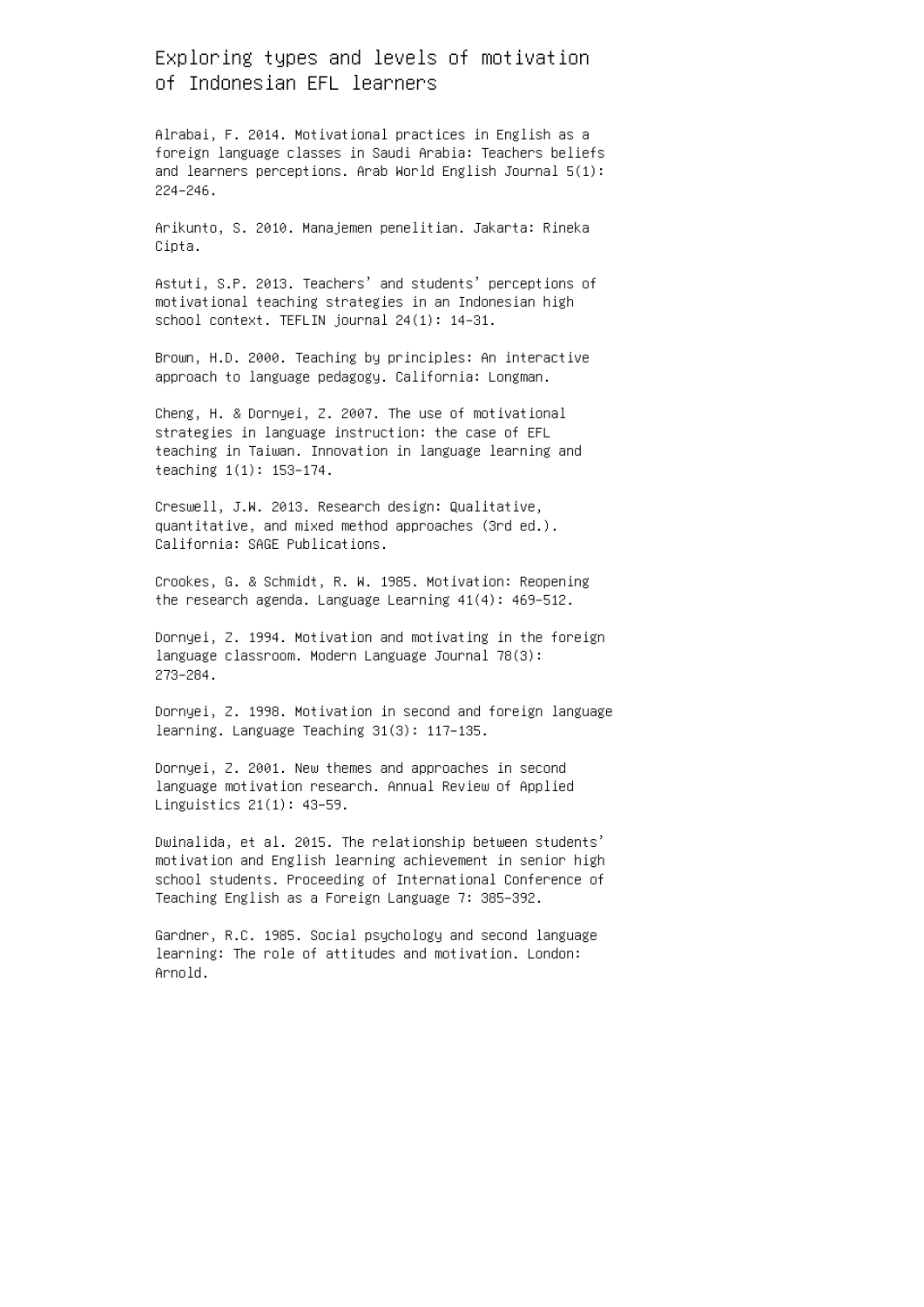Griffiths, C. 2008. Lessons from good language learners (ed.). New York: Cambridge University Press.

Harmer, J. 2007. The practice of English language teaching. Cambridge: Ashford Color Press.

Hsu, L. 2010. The impact of perceived teachers "nonverbal immediacy" on students' motivation for learning English. Asian EFL Journal 12(4): 188–204.

Kassing, R.B. 2011. Perceptions of motivational teaching strategies in an EFL classroom: The case of a class in a private university in Indonesia. (Published Thesis). Victoria University of Wellington.

Lamb, M. 2004. Integrative motivation in a globalizing world. System 32(1): 3–19.

Lamb, M. 2007. The impact of school on EFL learning motivation: An indonesian case study. TESOL Quarterly 41(4): 757–780.

Ma, Z & Ma, R. 2012. Motivating Chinese students by fostering learner autonomy in language learning. Theory and Practice in Language Studies 2(4): 838–842.

Nichols, R. 2014. Motivating English language learners: An indonesian case study. Master of Education Program Theses. (Published Thesis). University of Texas, Arlington.

Ryan, R & Deci, E. 2000. Intrinsic and extrinsic motivations: classic definitions and new directions. Contemporary Educational Psychology 25(2): 54–67.

Skehan. P. 1989. Individual Differences in Second-Language Learning. Issues in Applied Linguistics 2(1):168.

Sugiyono. 2012. Metode penelitian pendidikan: Pendekatan kuantitatif, kualitatif, dan R & D. Bandung: Alfabeta.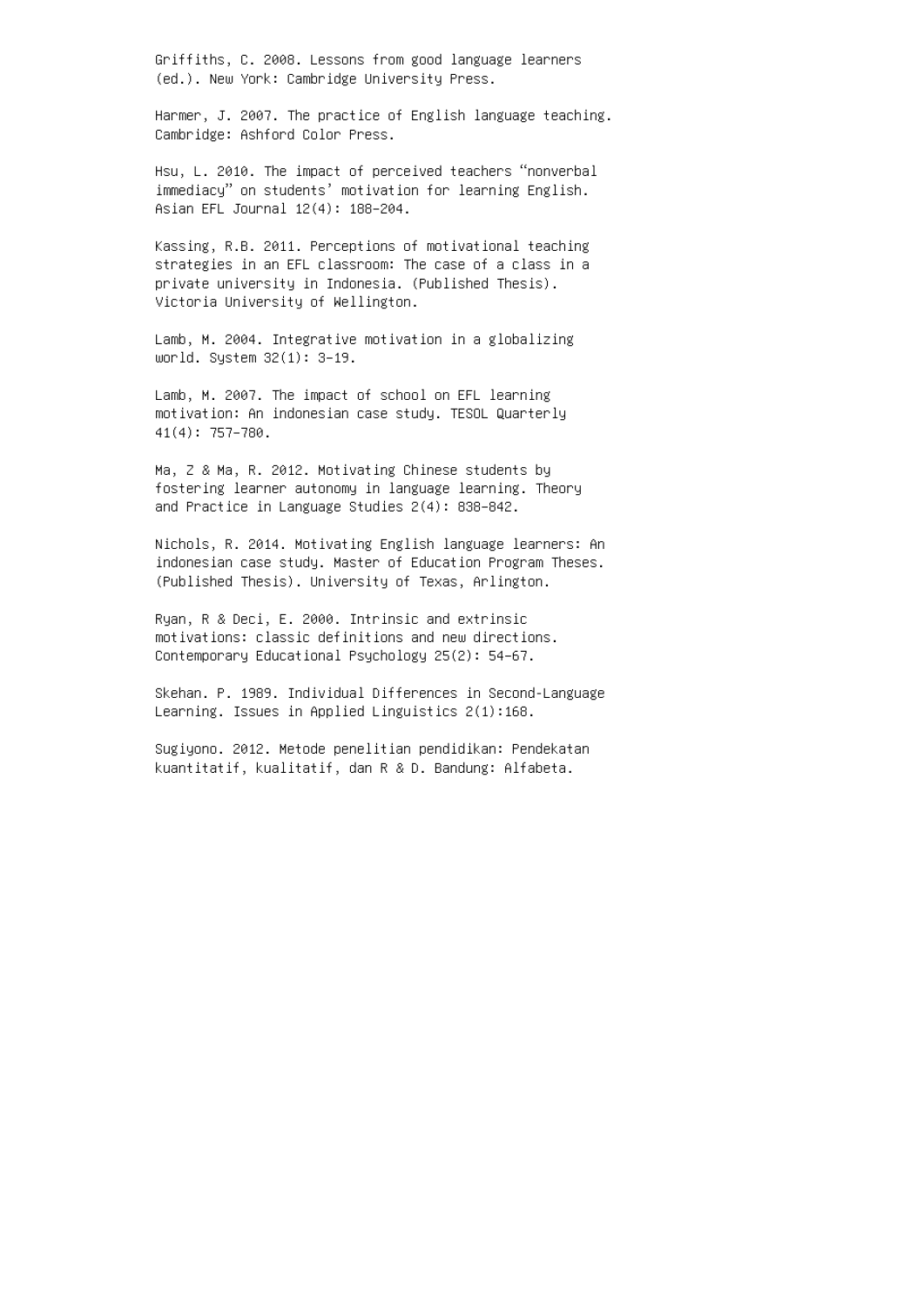Influence of motivation and language learning environment on the successful EFL learning

Donitsa-Schmidt, S., Inbar, O. & Shohamy, E. 2004. The effects of teaching spoken Arabic on students' attitudes and motivation in Israel. Modern Language Journal 88(2): 217–28.

Dornyei, Z. & Schmidt, R. (Eds.) 2001, Motivation and second language acquisition. Honolulu, HI: University of Hawaii Press.

Dornyei, Z. 2000. Motivation in action: Towards a process-oriented conceptualization of student motivation. British Journal of Educational Psychology 70: 519–538.

Dörnyei, Z. 2001. Teaching and researching motivation. Harlow: Longman.

Dornyei, Z. 2003. Attitudes, orientations, and motivations in language learning: Advances in theory, research and applications. Language Learning 53(1): 3–32.

Dornyei, Z. 2003b. Introduction. In Z. Dornyei (Ed.) Attitudes, orientations, and motivations in language learning: Advances in theory, research and applications. Blackwell Publishing.

Dörnyei, Z. 2005. The psychology of the language learner: Individual differences in second language acquisition. Mahwah, NJ: Erlbaum.

Dörnyei, Z. & Ushioda, E. 2011. Teaching and researching motivation (2nd ed.). Harlow: Longman.

Dörnyei, Z., Csizér, K. & Németh, N. 2006. Motivation, language attitudes and globalisation: A Hungarian perspective. Clevedon: Multilingual Matters.

Duff, P.A. 2008. Case study research in applied linguistics. Mahwah, NJ: Lawrence Erlbaum.

Falout, J. & Maruyama, M. 2004. A Comparative Study of Proficiency and Learner Demotivation. The Language Teacher 28(8): 3–9.

Gable, S.L. & Haidt, J. 2005. What (and why) is positive psychology? Review of General Psychology 9(2): 103–110.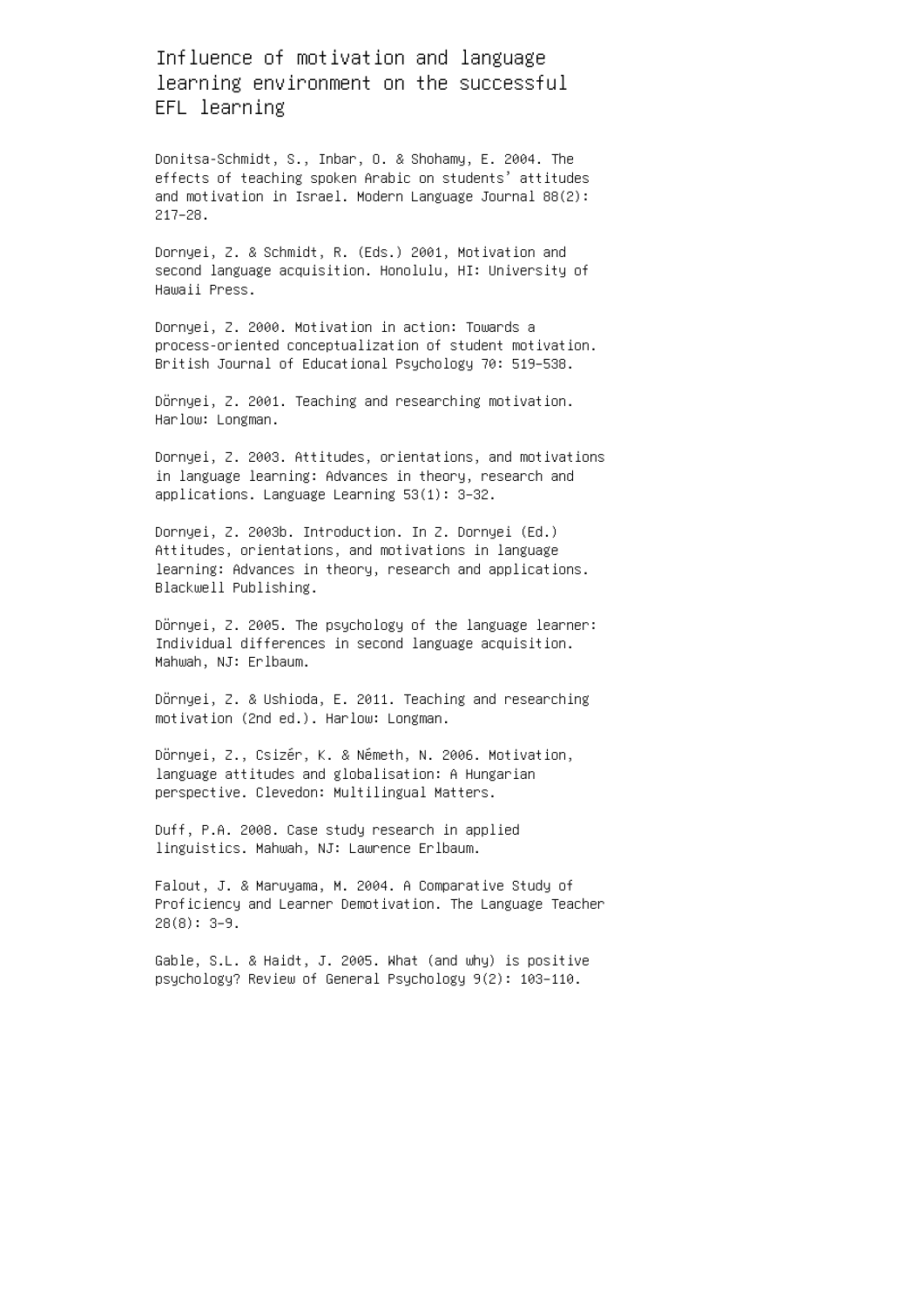Gao, Y., Li, Y. & Li, W. 2002. EFL learning and self-identity construction: three cases of Chinese College English Majors. Asian Journal of English Language Teaching 12(2): 95–119.

Gardner, R.C. 2001. Integrative motivation: Past, present and future. Distinguished Lecturer Serious. Temple University Japan, Tokyo, February 17, 2001. Retrieved October 10, 2003 from http://publish. uwo.ca/∼gardner/GardnerPublicLecture1.pdf.

Gardner, H. 2006. Multiple intelligences: New horizons. New York: Basic Books. Gardner, R.C. (1985). Social psychology and second language learning. London: Edward Arnold.

Gardner, R.C., Masgoret, A.-M., Tennant, J., & Mihic, L. 2004. Integrative motivation: Changes during a year-long intermediate-level language. Language Learning 54(1): 1–34.

Gershenson, C. 2002. Contextuality: A Philosophical Paradigm, with Applications to Philosophy of Cognitive Science. [Departmental Technical Report] (Unpublished document). Retrieved 30.05.08 from http://cogprints.org/2621/.

Harmer, J. 2003. The practice of English language teaching. Harlow, England: Pearson Education Limited.

Hayashi, H. 2005. Identifying different motivational transitions of Japanese ESL learners using cluster analysis: Self-determination perspectives. JACET Bulletin 41: 1–17.

Heckhausen, J., & Heckhausen, J. (Eds.). 2008. Motivation and action. New York: Cambridge University Press.

Hidi, S., Renninger, K.A. & Krapp, A. 2004. Interest, a motivational variable that combines affective and cognitive functioning. In D.Y. Dai & R.J. Sternberg (Eds.), Motivation, emotion, and cognition (pp. 89–115). Mahwah, NJ: Erlbaum.

Horwitz, E.H. 2000. Teachers and students, students and teachers: An ever-evolving partnership. The Modern Language Journal 84(4): 523–535.

Inbar, O., Donitsa-Schmidt, S & Shohamy, E. 2001. Students' motivation as a function of language learning: The teaching of Arabic in Israel. In Z. Dornyei & R. Schmidt (Eds.) Motivation and second language acquisition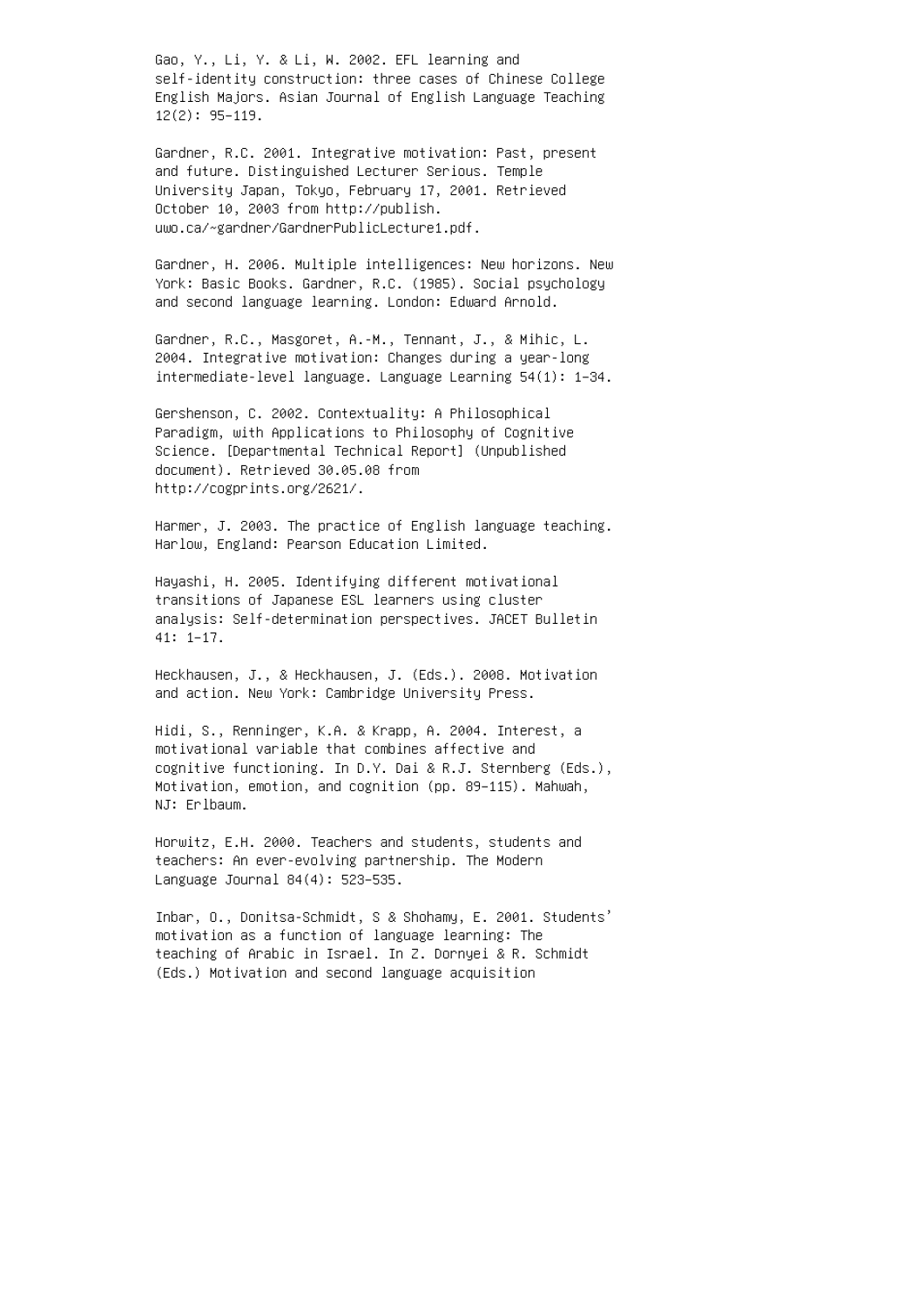(Technical Report #23, pp. 297–311). Honolulu: University of Hawai'i, Second Language Teaching and Curriculum Center.

Janssens, S. & Mettewie, L. 2004. Cross-sectional and longitudinal view of attitudes and motivations to SLL. Paper presented at the 15th Sociolinguistics Symposium. Newcastle, April 2004. Retrieved 3.05.2008 from http://www.ncl.ac.uk/ss15/papers/paper\_details.php?id=176.

Kanno, Y. 2003. Negotiating bilingual and bicultural identities: Japanese reternees betwixt two worlds. Mahwah, NJ: Erlbaum.

Lamb, M. & Coleman, H. 2002. Literacy in English and the transformation of self and society in PostSuharto Indonesia. International J ournal of Bilingual Education and Bilingualism.

Lamb, M. 2002. Explaining successful langua ge learning in difficult circumstances. Prospect: .4n4 ustralian Journal of TESOL 17(2): 35–52.

Lamb, M. 2004. Integrative motivation in a globalizing world. System 32(1): 3–19.

Lamb, M. 2005. "It depends on the students themselves": Independent language learning at an Indonesian state school. Language, Culture, and Curriculum 17(3): 229–245. ldrus, N. 2000, 26th September. Education: Sad facts in Indonesia. The Jakarta Post, 4. Lim, H.-Y. 2002. The interaction of motivation, perception, and environment: One EFL learner's experience. Hong Kong Journal of Applied Linguistics 7(2): 91–106. Little, D. 2007. Language learner autonomy: Some fundamental considerations revisited. Innovation in Language Learning and Teaching 1(1): 14–29. Locke, E. & Latham, J. 2002. Building a practically useful theory of goal setting and task motivation: A 35-year odyssey. American Psychologist 57(90): 705–717. Masgoret, A.M. & Gardner, R.C. 2003. Attitudes, motivations, and second language learning: A metaanalysis of studies conducted by Gardner and associates. Language Learning 53(1): 123–163. McGroarty, M. 2001. Situating second language motivation. In Z. Dornyei & R. Schmidt (Eds.) Motivation and second language acquisition (Technical Report #23, pp. 69–92). Honolulu: University of Hawai'i, Second Language Teaching and Curriculum Center. McIntosh, C.N. & Kimberly N.A. 2004. Self-determined motivation for language learning: The role of need for cognition and language learning strategies. Zeitschrift fur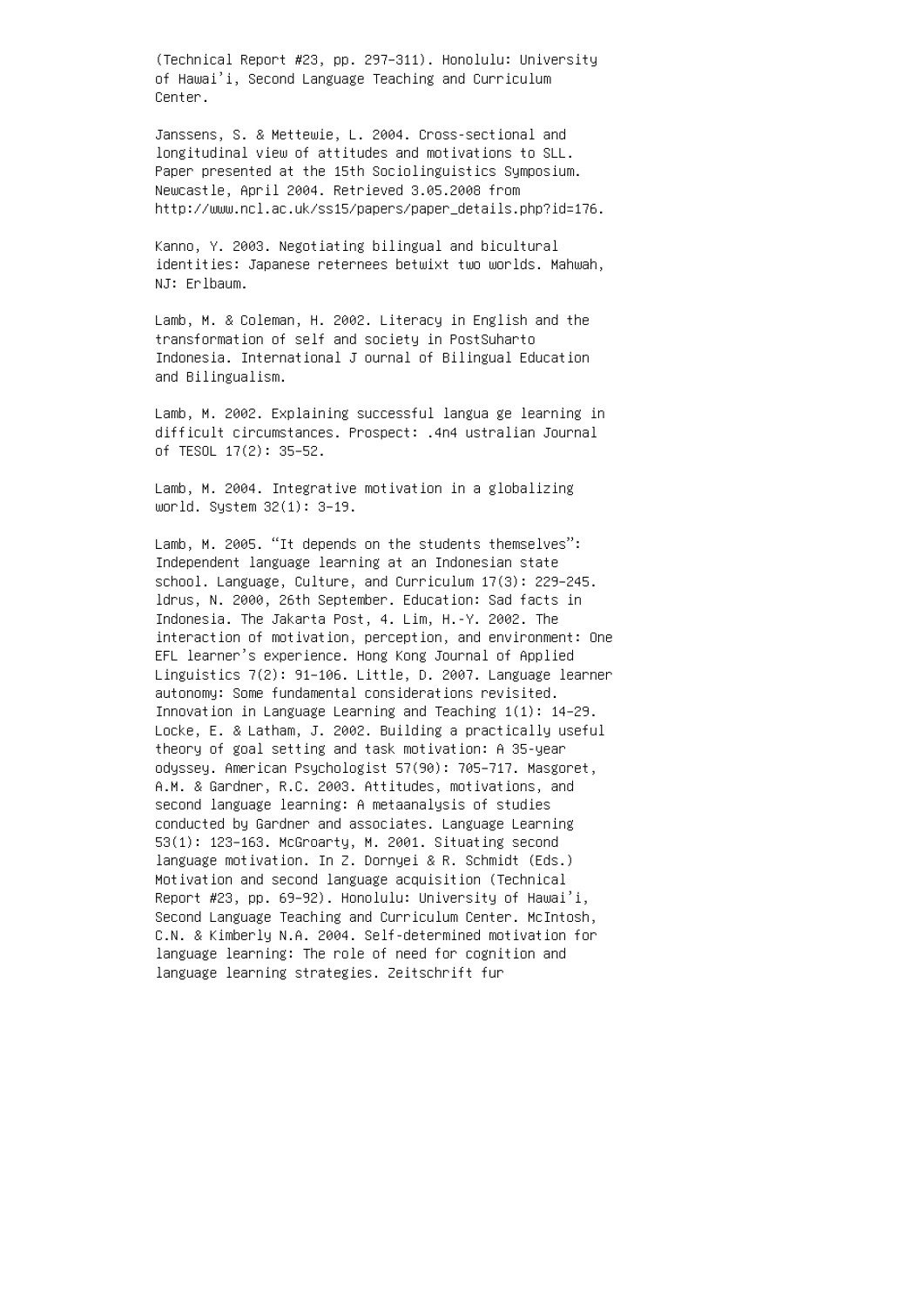Interkulturellen Fremdsprachenunterricht [Online], 9(2). Retrieved July 14, 2004 from http://www.ualberta.ca/∼german/ejournal/ Mcintosh2.htm. Mistar, J. 2001. Maximizing learning strategy to promote learner autonomy. TEFLIN 12(1). Miura, T. 2007a. Success after failure: An introspective case study of L2 motivation. Paper presented at the 2007 Applied Linguistics Colloquium, Temple University Japan. Miura, T. 2007b. Vocabulary development in relation to motivational trajectory: Retrospective case studies of high proficiency learners. Unpublished manuscript. Temple University Japan. Miura, T. 2010. The changes of L2 learning motivation. JALT Journal 32: 29–53. Morita, N. 2004. Negotiating participation and identity in second language academic communities. TESOL Quarterly 38(4): 573–603. Nairne, J.S. 2000. Psychology: The adaptive mind. Belmont, CA: Wordsworth. Nakata, Y. 2006. Motivation and experience in foreign language learning. Bern, Switzerland: Peter Lang. Nation, I.S.P. 2001. Learning vocabulary in another language. Cambridge: Cambridge University Press. Nation, I.S.P. 2007. The vocabulary size test [Electronic Version]. Retrieved February 27, 2007 from http://www.vuw.ac.nz/lals/staff/paulnation/ nation.aspx. Nikolov, M. 2001. A study of unsuccessful language learners. In Z. Dörnyei & R. Schmidt (Eds.), Motivation and second language acquisition (pp. 149–169). Honolulu, HI: University of Hawaii at Manoa. Second Language Teaching and Curriculum Center. Nisbet, D.L., Tindall, E.V. & Arroyo, A.A. 2005. Language learning strategies and English proficiency of Chinese university students. Foreign Language Annual 38(10): 100. Noels, K. 2001. New orientations in language learning motivation: Towards a model of intrinsic, extrinsic, and integrative orientations and motivation. In Z. Dörnyei & R. Schmidt (Eds.), Motivation and second language acquisition (pp. 44–68). Honolulu: University of Hawai'i. Noels, K.A. 2001. Learning Spanish as a second language: learners' orientations and perceptions of their teachers' communication style. Language Learning 51(1): 107–144. Noels, K.A., Pelletier, L.G., Clement, R. & Vallerand, R.J. 2000. Why are you learning a second language? Motivational orientations and self-determination theory. Language Learning 50(1): 57–85. Noels, K., Pelletier, L.G., Clement, R. & Vallerand, R.J. 2000. Why are you learning a second language? Motivational orientations and selfdetermination theory. Language Learning 50(1): 57–58. Ortega, L. 2009. Understanding second language acquisition. London, UK: Hodder Education. Oxford, R. 2001. "The bleached bones of a story": learners' constructions of language teachers. In M. Breen (Ed.), Learner Contributions to Language Learning Oxford, R.L.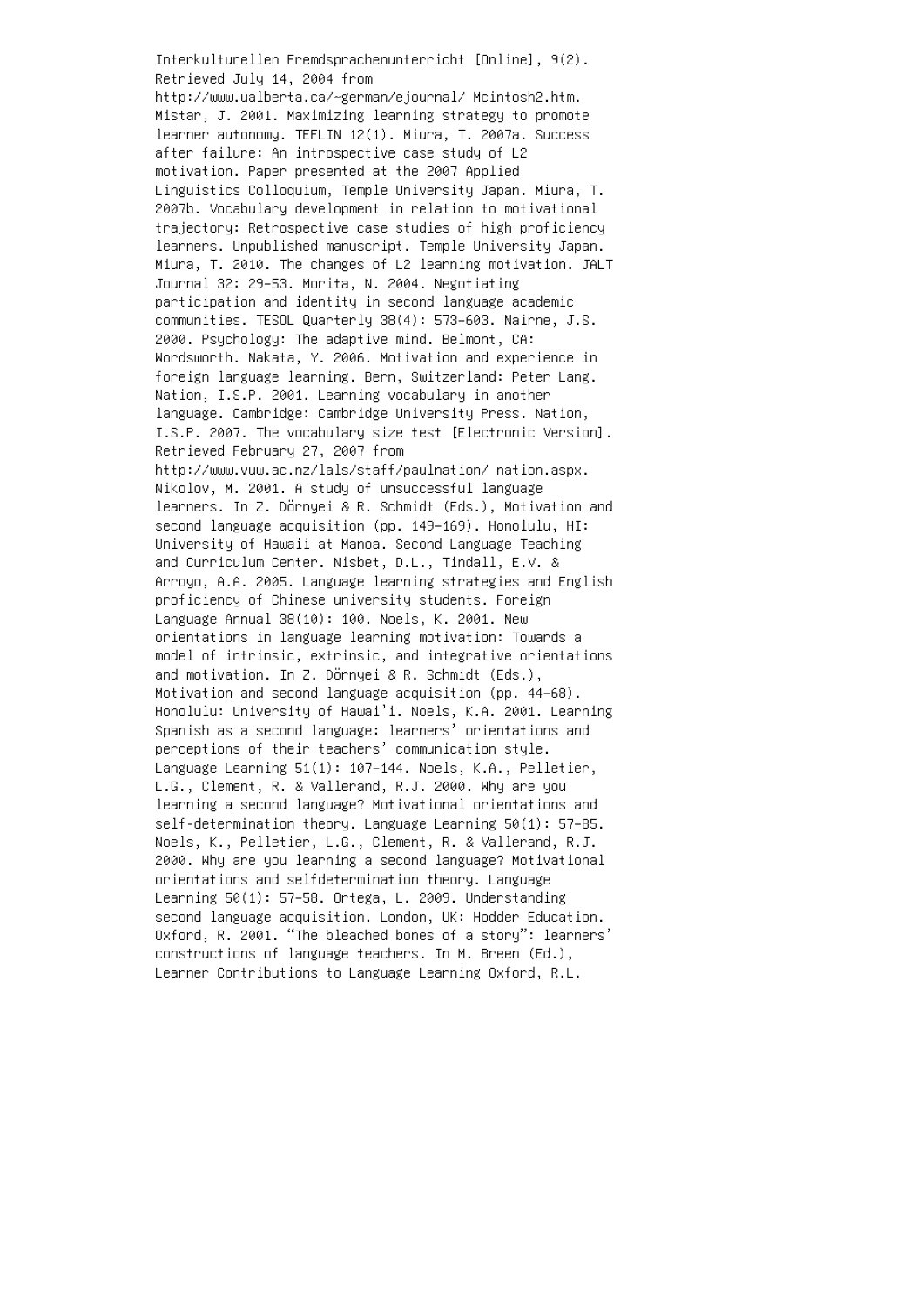1990. Language learning strategies: What every teacher should know. Boston: Heinle & Heinle Publishers. languages (pp. 167–172). Cambridge: Cambridge University Press. Pagliaro, A. 2002. Motivation and its implications in tertiary Italian studies. Proceedings of Innovations in Italian teaching workshop (pp. 16–25). Italy: Griffith University. Retrieved 25.10.03 fromwww. gu.edu.au/centre/italian/pdf/2\_pag.pdf. Pajares, F. 2001. Toward a positive psychology of academic motivation. The Journal of Educational Research 95(1): 27–35. Peterson, C. 2000. The future of optimism. American Psychologist 55(1): 44–55. Richards, J.C. & Lockhart, C. 2004. Reflective teaching in second language classroom. Cambridge: Cambridge University Press. Ryan, S. 2009. Self and identity in L2 motivation in Japan: The ideal L2 self and Japanese learners of English. In Z. Dörnyei & E. Ushioda (Eds.), Motivation, language identity and the L2 self (pp. 120–143). Bristol: Multilingua l Matters.

Sawir, E. 2005. Language difficulties of international students in Australia: The effects of prior learning experience. International Education Journal 6(5): 567–580.

Sawyer, M. 2007. Motivation to learning foreign language: Where does it come from, where does it go? Gengo to Bunka 10: 33–42.

Schumann, J.H. 2001. Appraisal psychology, neurobiology, and language. Annual Review of Applied Linguistics 21: 23–42.

Schwarz, A. 2000. A Nation in Mailing: Indonesia's search for stability. Boulder, CO: Westview Press.

Seidman, I. 2006. Interviewing as qualitative research: A guide for researchers in education and the social sciences (3rd ed.). New York: Teachers College Press.

Seligman, M.E.P. & Csikszentmihalyi, M. 2000. Positive psychology. American Psychologist 55(1): 5–14.

Setiyadi, B. 2001. Language learning strategies: Classification & pedagogical implication. TEFLIN 12(1).

Shoaib, A. & Dörnyei, Z. 2004. Affect in lifelong learning: Exploring L2 motivation as a dynamic process. In P. Benson & D. Nunan (Eds.), Learners' stories: Difference and diversity in language learning (22–41). Cambridge: Cambridge University Press.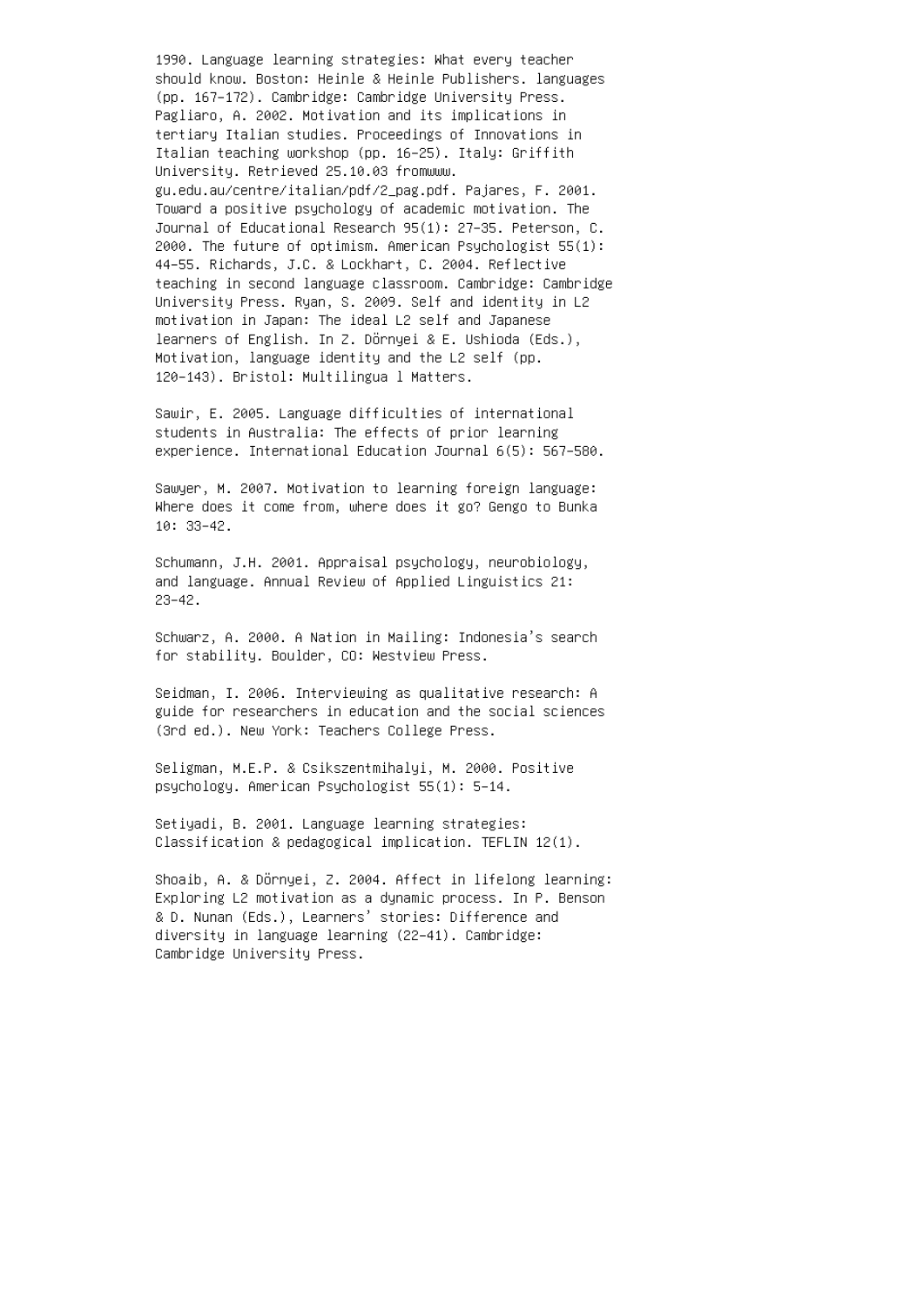Snyder, C.R. (Ed.). 2000. Handbook of hope: Theory, measures, and applications. San Diego, CA: Academic Press.

Spolsky, B. 2000. Anniversary article: Language motivation revisited. Applied Linguistics 21(2): 157–169.

Spolsky, B. 2000. Language motivation revised. Applied Linguistics 21(2): 157–169.

Squires, T. & Kawaguchi, Y. 2004. Construction of subjectivity in learners' motivation narratives. Paper presented at the JALT 2004 Nara: Language Learning for Life, Nara, Japan.

Sternberg, R.J. 2006. A duplex theory of love. In R.J. Sternberg & K. Weis (Eds.), The new psychology of love (pp. 184–199). New Haven: Yale University Press.

Takeuchi, O. 2003. What can we learn from good foreign language learners? A qualitative study in the Japanese foreign language context. System 31: 385–392.

Tse, L. 2000. Student perceptions of foreign language study: A qualitative analysis of foreign language autobiographies. Modern Language Journal 84: 69–84.

Ushioda, E. 2001. Language learning at university: Exploring the role of motivational thinking. In Z. Dörnyei & S. Richard (Eds.), Motivation and second language acquisition (pp. 93–125). Honolulu, HI: University of Hawaii at Manoa. Second Language Teaching and Curriculum Center.

Ushioda, E. 2007. Motivation, autonomy and sociocultural theory. In P. Benson (Ed.), Learner autonomy 8: Teacher and learner perspectives (pp. 5–24). Dublin, Ireland: Authentik.

Ushioda, E. 2008. Motivation and good language learners. In C. Griffiths (Ed.), Lessons from good language learners (pp. 19–34). Cambridge: Cambridge University Press.

Ushioda, E. 2009. A person-in-context relational view of Emergent Motivation, self and identity. In Z. Dörnyei & E. Ushioda (Eds.), Motivation, language identity and the L2 self (pp. 215–228). Bristol: Multilingual Matters.

Vandergrift, L. 2005. Relationships among motivation orientations, metacognitive awareness and proficiency in L2 listening. Applied Linguistics 26(1): 70–89.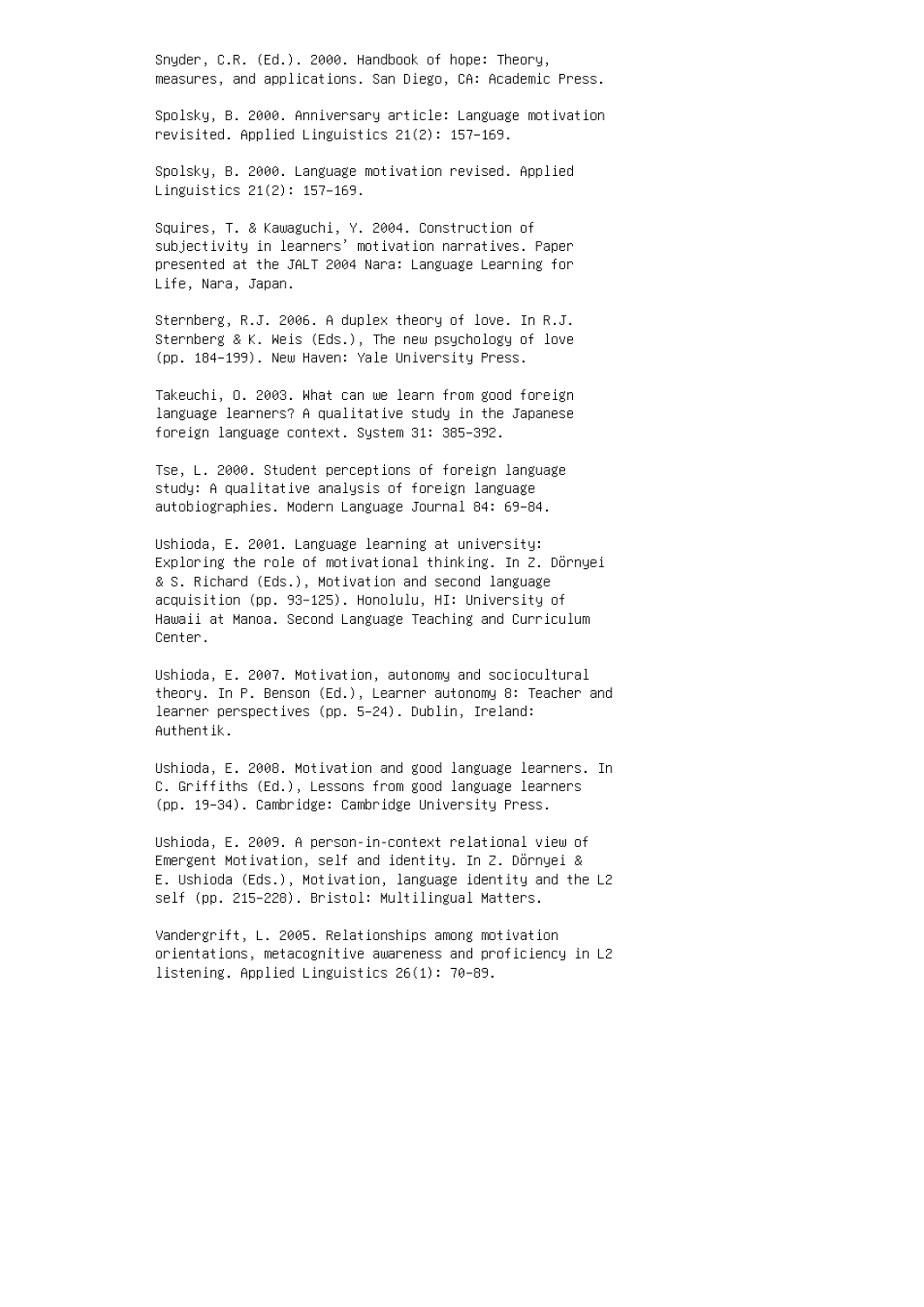Verhoeven, L. & Vermeer, A. 2002. Communicative competence and personality dimensions in first and second language learners. Applied Psycholinguistics 23: 361–374.

Vohs. K., Baumeister, B., Jean M. Twenge, J., Nelson, N. & Tice, D. 2008. Making choices impairs subsequent self-control: A limitedresource account of decision making, self-Regulation, and active initiative. Journal of Personality and Social Psychology 94(5): 883–898.

Watkins, D., McInerney, D.M., Lee, C., Akande, A. & Regmi, M. 2002. Motivation and learning strategies. A cross-cultural perspective. In D.M. McInerney & S. Van Etten (eds.), Research on Sociocultural Influences on Motivation and Learning 2. Greenwich, CT: Information Age.

Webb, V. 2002. English as a second language in South Africa's tertiary institutions. World Englishes 21(1): 63–81.

Werf, G.v.d., Creemers, B. & Guldemond, H. 2001. Improving parental involvement in primary education in Indonesia: Implementation, effects and costs. School Effectiveness and School Improvement 12: 447.

Widiastono, T. 2006. Pelajaran bahasa asing di sekolah: Adakah yang salah? KOMPAS. Jakarta, Indonesia. Available at http://www.kompas.com/kompas-cetak/ 0407/08/PendlN/11 36711.htm [accessed 29.01.07]

Yashima, T. 2002. Willingness to communicate in a second language: The Japanese EFL context. Modern Language Journal 86: 54–66.

Y ashima, T. & Zenuk-Nishide, L. 2008. The impact of learning contexts on proficiency, attitudes, and L2 communication: Creating an imagined international community. System 36(4): 566–585.

Yin, R.K. 2006. Case study methods. In J.L. Green, G. Camilli & P.B. Elmore (Eds.), Handbook of complementary methods in education research (pp. 111–122). Mahwah, NJ: Erlbaum.

Yin, R.K. 2009. Case study research: Design and methods (4th ed.). Thousand Oaks, CA: Sage.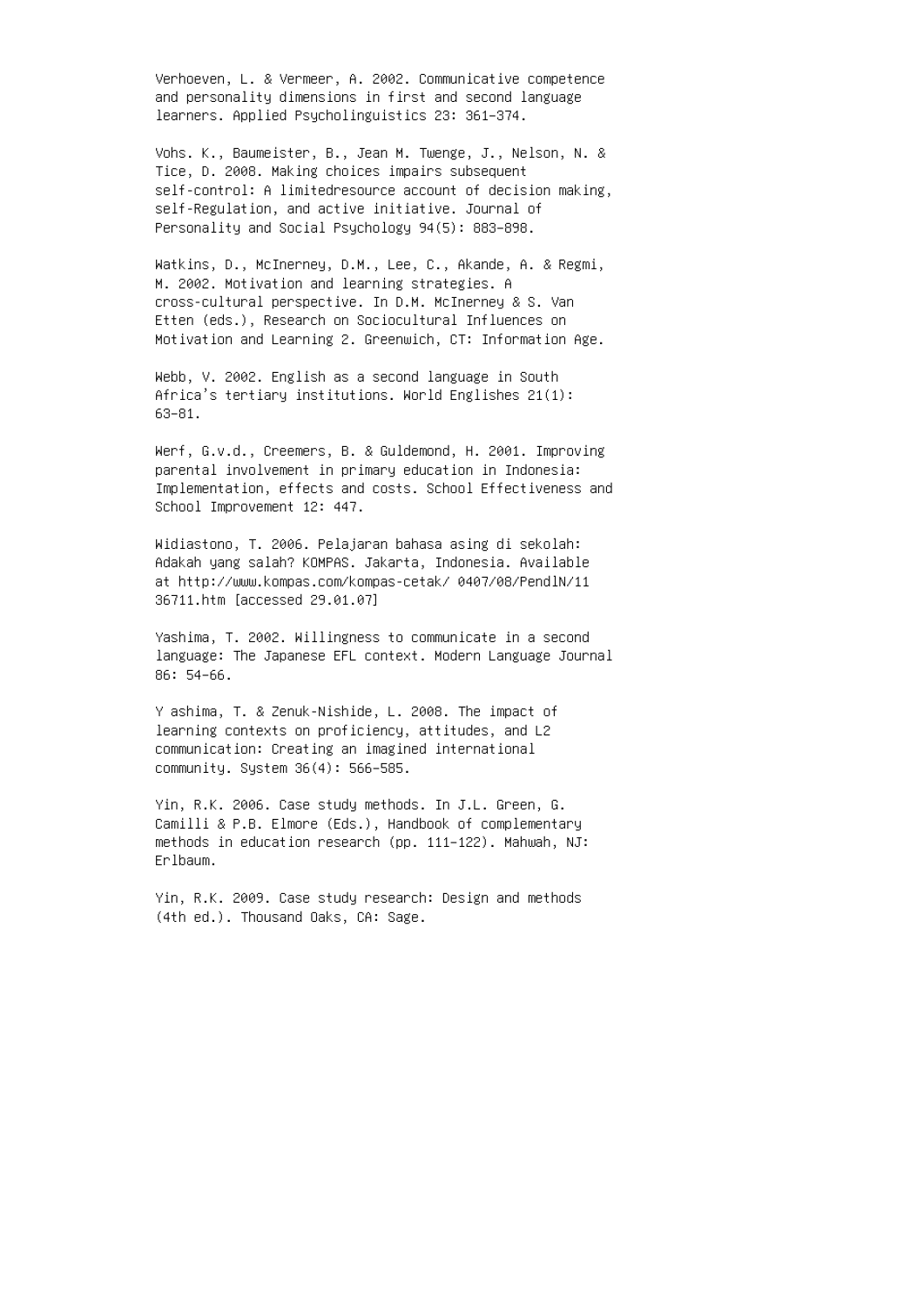L2 learning motivation from the perspective of self-determination theory: A qualitative case study of hospitality and tourism students in Taiwan

Dörnyei, Z. 2001. Teaching and researching motivation. New York: Longman.

Dörnyei, Z. & Ushioda, E. 2009. Motivation, language identity and the L2 self. Bristol: Multilingual Matters.

Dörnyei, Z. & Ryan, S. 2015. The psychology of the language learner revisited. New York: Routledge

Ehrman, M.E. & Dörnyei, Z. 1998. Interpersonal dynamics in second language. Thousand Oaks, CA: Sage Publications.

Gardner, R.C. 1985. social psychology and second language learning. London: Arnold.

Gardner, R.C. & Clement, R. 1990. Social psychological perspectives on second language acquisition. In H. Giles and W.P. Robinson (Eds.), Handbook of social psychology (pp. 495–517). Chichester, UK: John Wiley & Sons.

Geertz, C. 1973. The interpretation of culture. New York: Basic Books.

Jacobs, J.A. & Eccles, J. 2000. Parents, task values, and real-life achievement-related choices. In C. Sansone & J. Harackiewicz (Eds.), Intrinsic and extrinsic motivation: The search for optimal motivation and performance (pp. 405–439). San Diego, CA: Academic Press.

Marshall, C. & Rossman, G.B. 2011. Designing qualitative research (5th Edition). Thousand Oaks, CA: Sage

Masgoret, A.M. & Gardner, R.C. 2003. Attitudes, motivation, and second language learning: A metaanalysis of studies conducted by Gardner and associates. Language Learning 53: 123–163.

McDonald, C.H. 1982. A validation of cognitive evaluation theory. Paper presented at the Annual Meeting of the Midwestern Psychological Association, Minneapolis, MI., May 6–8, 1982.

Merriam, S.B. 1998. Qualitative research and case study applications in education. San Francisco: Jossey-Bass.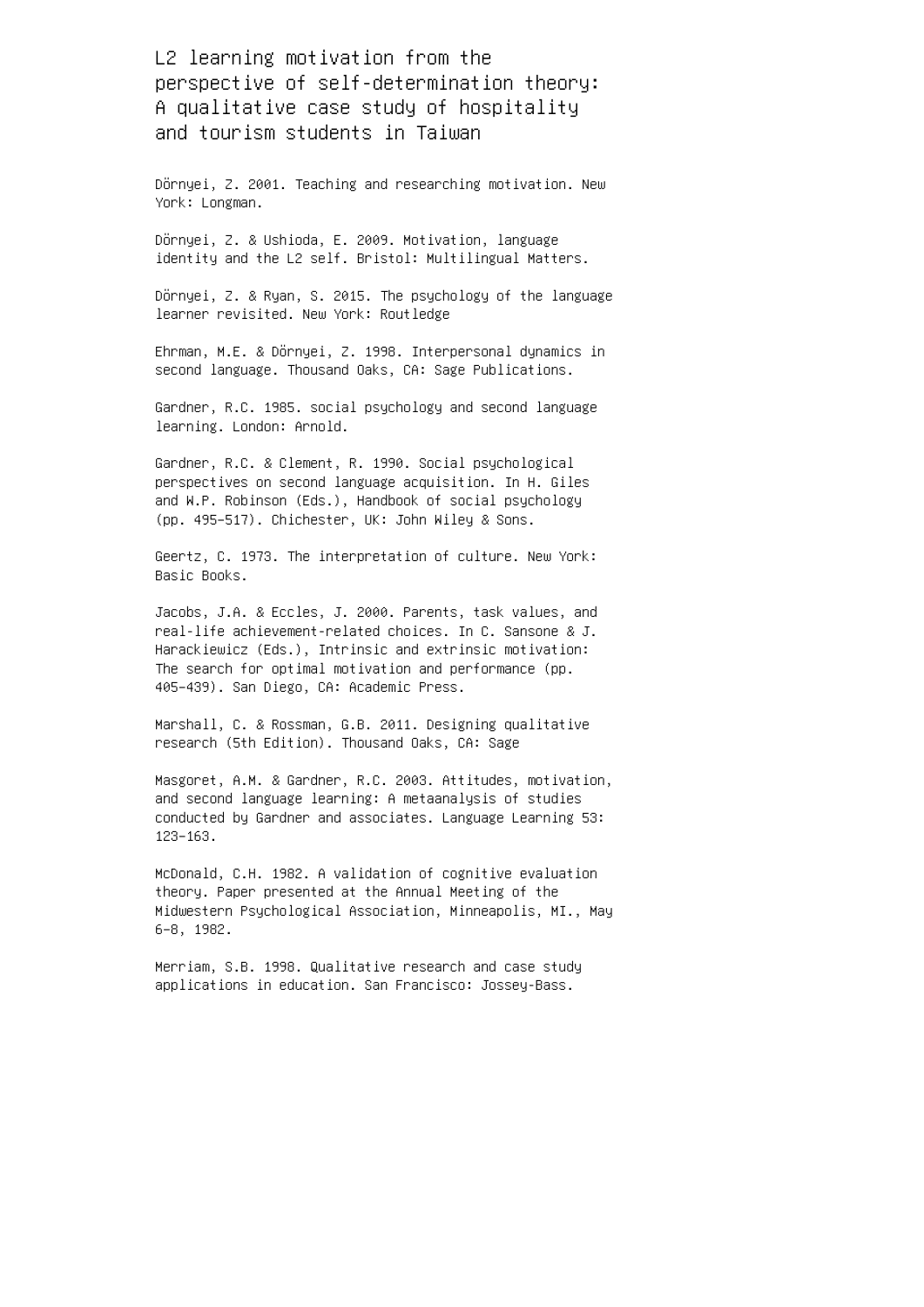Nunan, D. 1991. Language teaching methodology. Hertford shire: Prentice Hall International.

Pintrich, P. & Schunk, D. 2002. Motivation in education: Theory, research and application (2nd Edition). Upper Saddle River, NJ: Merrill Prentice Hall.

Ramage, K. 1990. Motivational factors and persistence in foreign language study. Language Learning 40: 189–219.

Richard, J.C. & Schmidt, R. (Eds.), 2002. Longman dictionary of language teaching and applied linguistics (3rd ed.). London: Longman.

Rogers, B.T. 1985. Cognitive evaluation theory: The effects of external rewards on intrinsic motivation of gifted students. Roeper Review 7(4): 257–260.

Ryan, R.M. & Deci, E.L. 2000. Intrinsic and extrinsic motivations: Classic definitions and new directions. Contemporary Educational Psychology, 25: 54–67.

Ryan, R.M. & Deci, E.L. 2002. Overview of self-determination theory: an organismic dialectical perspective. In: Deci, E. L, Ryan, R.M. (Eds.), Handbook of Self-determination Research. University of Rochester Press, Rochester, NY, 3–33.

Schmidt, R. Boraie, D. & Kassabgy, O. 1996. Foreign language motivation: Internal structure and external connections. In R.L. Oxford (Ed.), Langauge learning motivation: Pathways to the new century (pp. 14–87). Honolulu, HI: The University of Honolulu Press.

Seligman, M.E.P. 1975. A series of books in psychology. Helplessness: On depression, development, and death. New York: W H Freeman/Times Books/ Henry Holt & Co.

Stake, R.E. 1995. The art of case study research. Thousand Oaks, CA: Sage.

Stipek, D. 2002. Motivation to learn: Integrating theory and practice (4th Edition). Boston, MA: Ally & Bacon.

Tachibana, Y. Matsukawa, R. & Zhong, Q.X. 1996. Attitudes and motivation for learning English: A crossnational comparison of Japanese and Chinese high school students. Psychological Reports 79: 691–700.

Ushioda, E. 1996. Learner autonomy. Dublin, Ireland: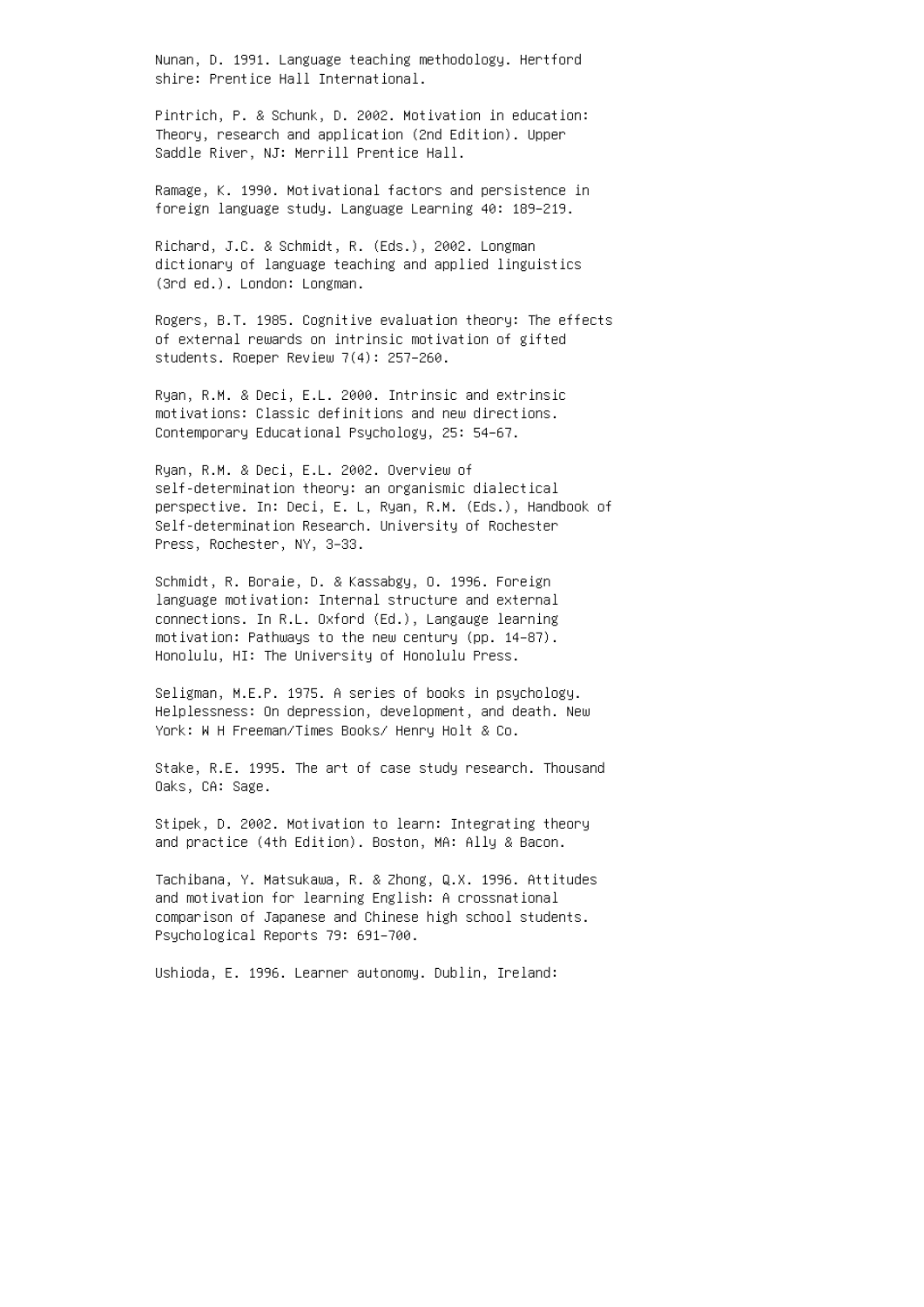Authentik.

Vallerand, R.J. & Ratelle, C.F. 2002. Intrinsic and extrinsic motivation: A hierarchical model. In E.L. Deci, & R.M. Ryan (Eds.), Handbook of self-determination research (pp. 37–63). Rochester, New York: Rochester University Press.

van Lier, L. 1996. Interaction in the language classroom. New York: Longman.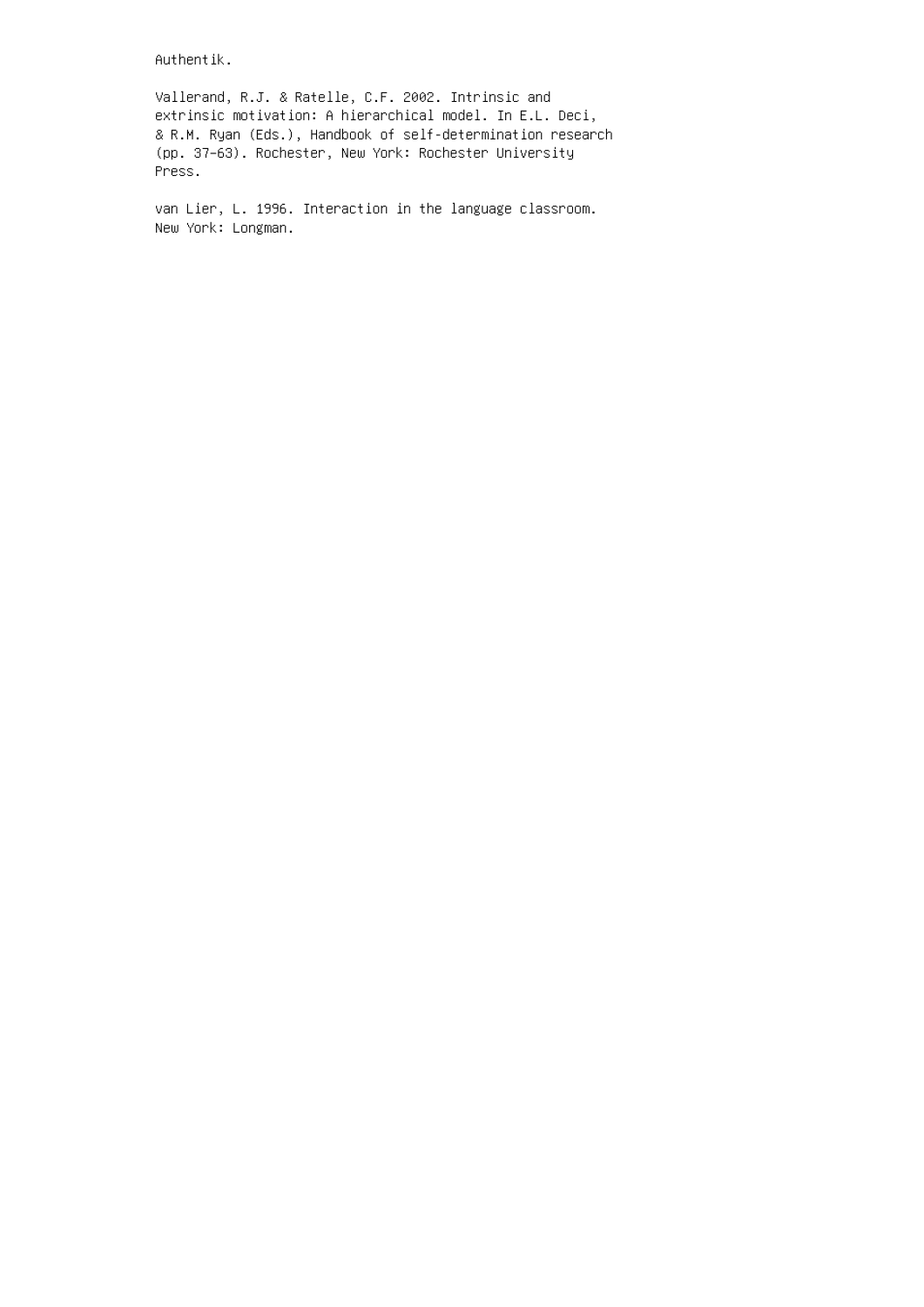A comparison of gender disparity in East Asian EFL textbooks

Huang, M. et al. 2014. Paternalistic Leadership in Four East Asian Societies: Generalizability and Cultural Differences of the Triad Model. Journal of Cross-Cultural Psychology 45(1): 82–90.

Jasmani, M.F.I. et al. 2011. Verbs and gender: The hidden agenda of a multicultural society (Special issue). Southeast Asian Journal of English Language Studies 17: 61–73.

Jassey, I.A. 1997. Gender representation in Japanese elementary school textbooks (unpublished EdD dissertation). Columbia University.

Hartman, P.L. & Judd, E.L. 1978. Sexism and TESOL materials. TESOL Quarterly 12(4): 383–393.

Lee, J.F.K. & Collins, P. 2009. Australian English-language textbooks: The gender issues. Gender and Education 21(4): 353–370.

Lee, J.F.K. 2014. A hidden curriculum in Japanese EFL textbooks: Gender representation.

Lee, J.F.K. & Collins, P. 2010. Construction of gender: A comparison of Australian and Hong Kong English language textbooks. Journal of Gender Studies 19(2): 121–137.

mMbo, C. 2012. The name game: Using insults to illustrate the social construction of gender. College Teaching 60(1): 25–30.

Matsuda, A. 2002. Representation of users and uses of English in beginning Japanese EFL textbooks. JALT Journal 24(2): 182–200.

Matsuno, S. 2002. Sexism in Japanese radio business English program. JALT Journal 24(1): 83–97.

Mustapha, A.S. 2014. Dynamics of gender representations in learning materials, GÉNEROS. Multidisciplinary Journal of Gender Studies 1(3): 243–270.

OdhiaLee, J.F.K. & Collins, P. 2008. Gender voices in Hong Kong English textbooks – Some past and current practices. Sex Roles 59(1/2): 127–137.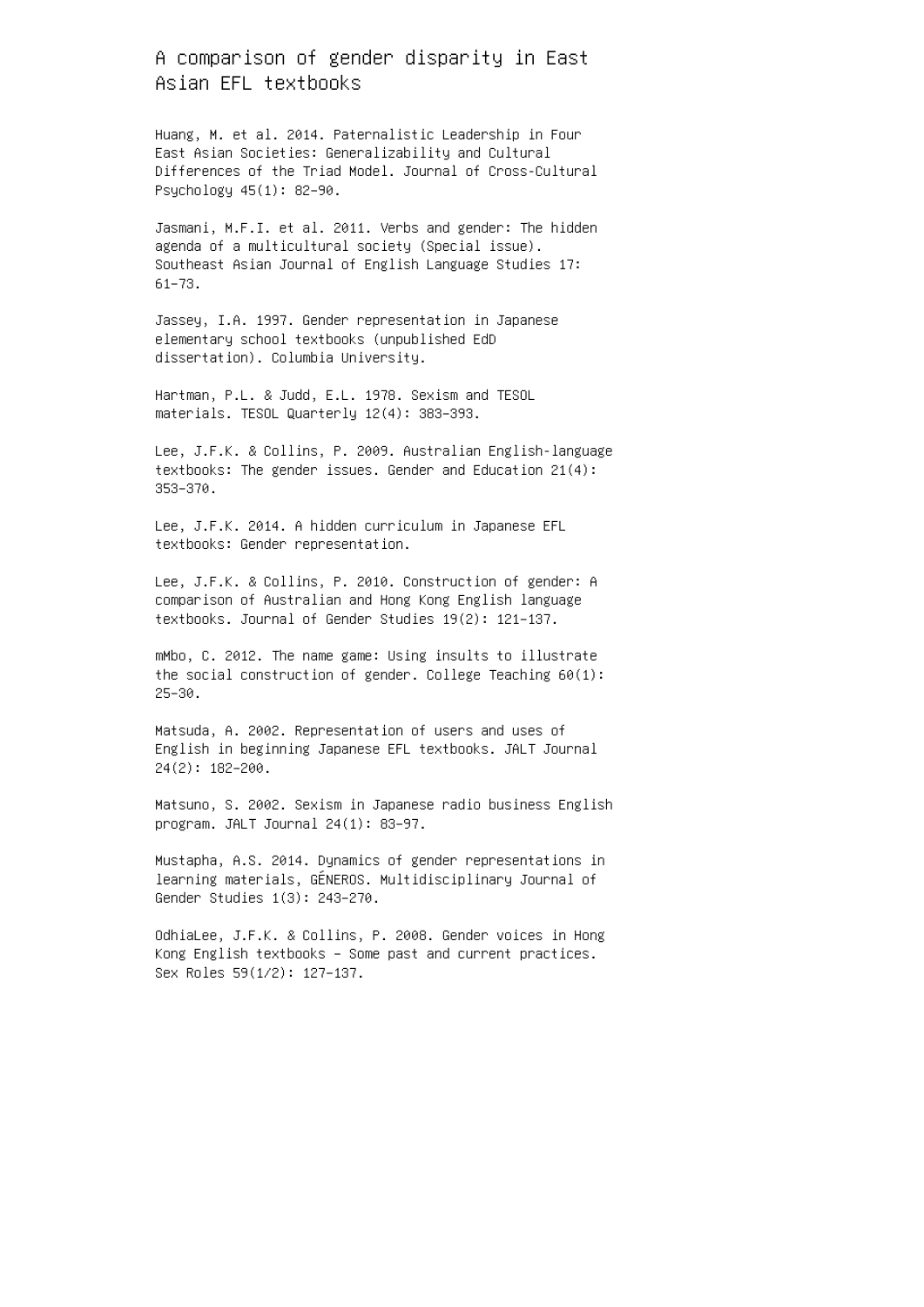Porreca, K.L. 1984. Sexism in current ESL textbooks. TESOL Quarterly 18(4): 705–724.

Sakita, T.I. 1995. Sexism in Japanese English education: A survey of EFL texts. Women and Language 18(2): 5–12.

World Economic Forum. 2016. The global Gender Gap Report 2016. Retrieved from: http://reports.weforum.org/global-gender-gap-report-2016/.

Yang, C.C.R. 2012. Is gender stereotyping still an issue? An analysis of a Hong Kong primary English textbook series. Hong Kong Journal of Applied Linguistics 13(2): 33–49.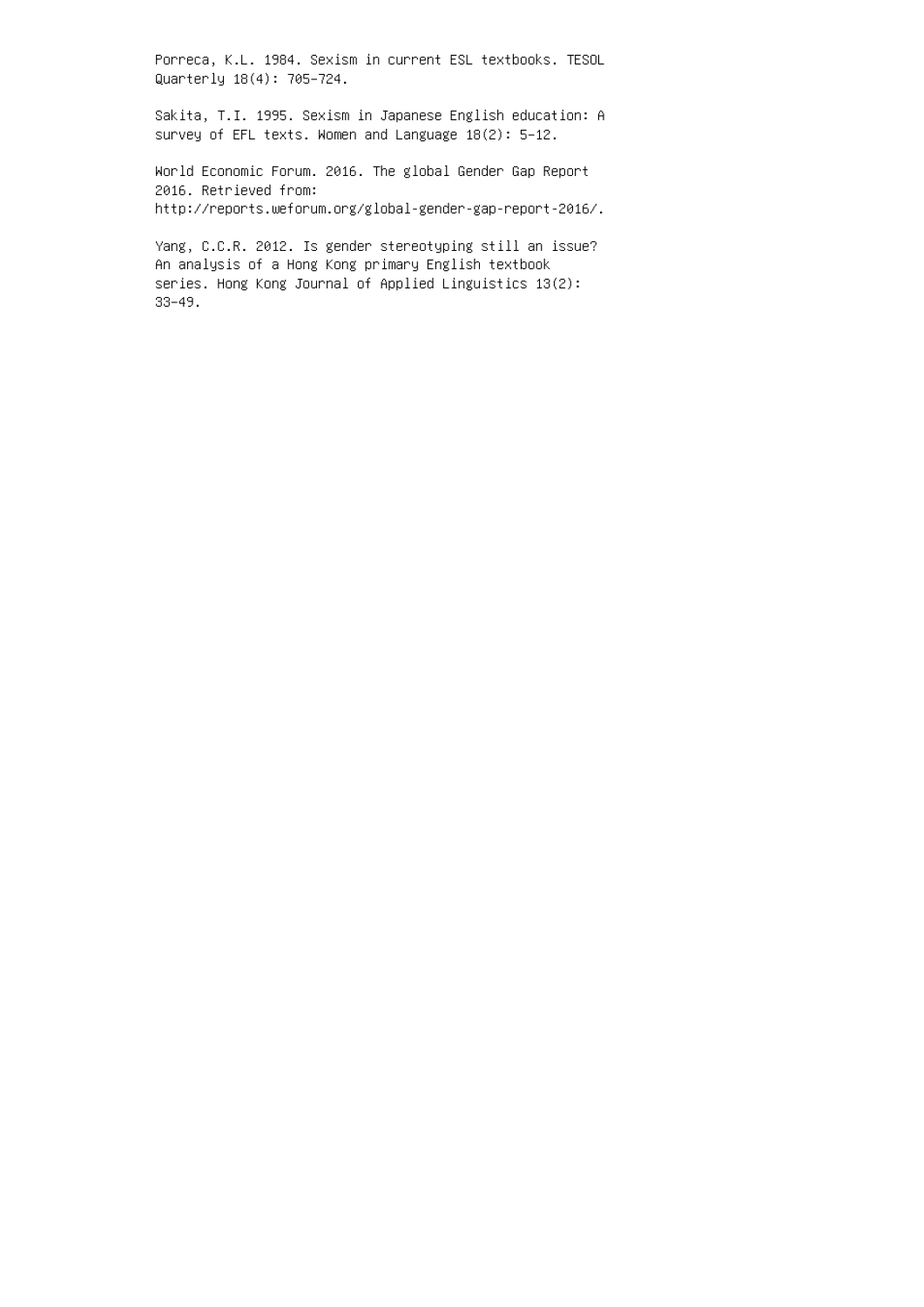## EFL students' perception on the role of target-language culture in CCU class

Abdollahi-Guilani, M. Mohamad S.M.Y., Tan, K.H. & Khadijeh, A. 2012. Culture-integrated teaching for the enhancement of EFL learner tolerance. Asian Social Science 8(6).

Adaskou, K,D. Britten., B. Fahsi. 1990. Design decisions on the cultural content of a secondary English course for morocco. ELT Journal Volume 44(1): 3–10.

Alptekin, C. 1993. Target-language culture in EFL materials. ELT Journal 47(2): 136–143.

Alptekin, C. & Margaret, A. 1984. The question of culture: EFL teaching in non-English speaking countries. ELT Journal Volume 38(1): 14–20.

Alptekin, Cem. (2005). Dual language instruction: Multiculturalism through a lingua franca. TESOL Symposium on Dual Language Education: Teaching and Learning Two Languages in the EFL Setting. Teachers of English to Speakers of Other Languages, Inc: 1–8. Barkhuizen, G. 1998. 'Discovering learners'. perceptions of ESL classroom teaching/learning activities in a South African context'. TESOL Quarterly 32(1): 85–108. Brooks, L. & Kimberly, A. 2014. Adult learners' perceptions of the significance of culture in foreign language teaching and learning. Journal of Education and Training Studies 2(2): 9–19. doi:10.11114/ jets.v2i2.250. Creswell, J.W. 2007. Qualitative inquiry and research design, choosing among five approaches (2nd Ed.). London: Sage Publications. Fichtner, F. 2015. Learning culture in the target language: the students' perspectives. A Journal of American Association of Teachers of German: 229–243. Kramsch, C. 2013. Culture in foreign language teaching. Iranian Journal of Language Teaching Research 1(1): 57–78. Kumaravadivelu, B. 1991. Language-learning tasks: Teacher intention and learner interpretation. ELT Journal 45: 98–107. Lai, Hsuan-Yau Tony. 2014. Learning English as an international language: EFL learners' perceptions of cultural knowledge acquisition in the English classroom. Asian Social Science Journal 10(1): 1–11. Mansourzadeh, N., Esa P., Yavar H., & Akramalsadat. 2014. Culture: Its manifestations in the classrooms. Journal of Elementary Education 24(2): 65–80. Miles, M.B. & A. Michael Huberman. 1984. Qualitative data analysis: A sourcebook of methods. London: Sage Publications. Papa, I. 2015. Culture and language as factors related in the process of learning and education. European Journal of Language and Literature Studies. 1(1): 16–19. Yin, R.K.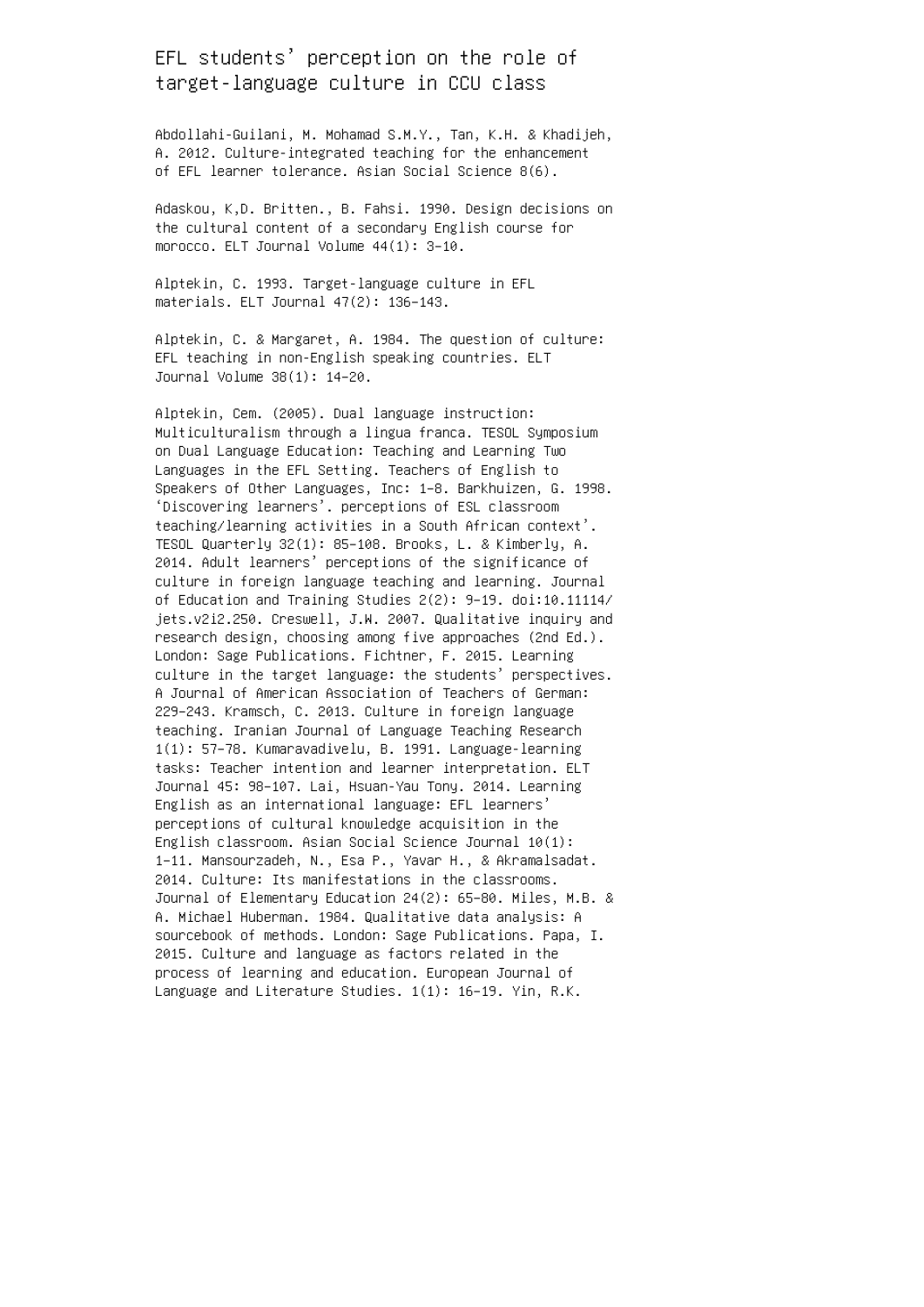2015. Case study research: Design and methods (5th Ed.). Los Angeles: SAGE Publication, Inc.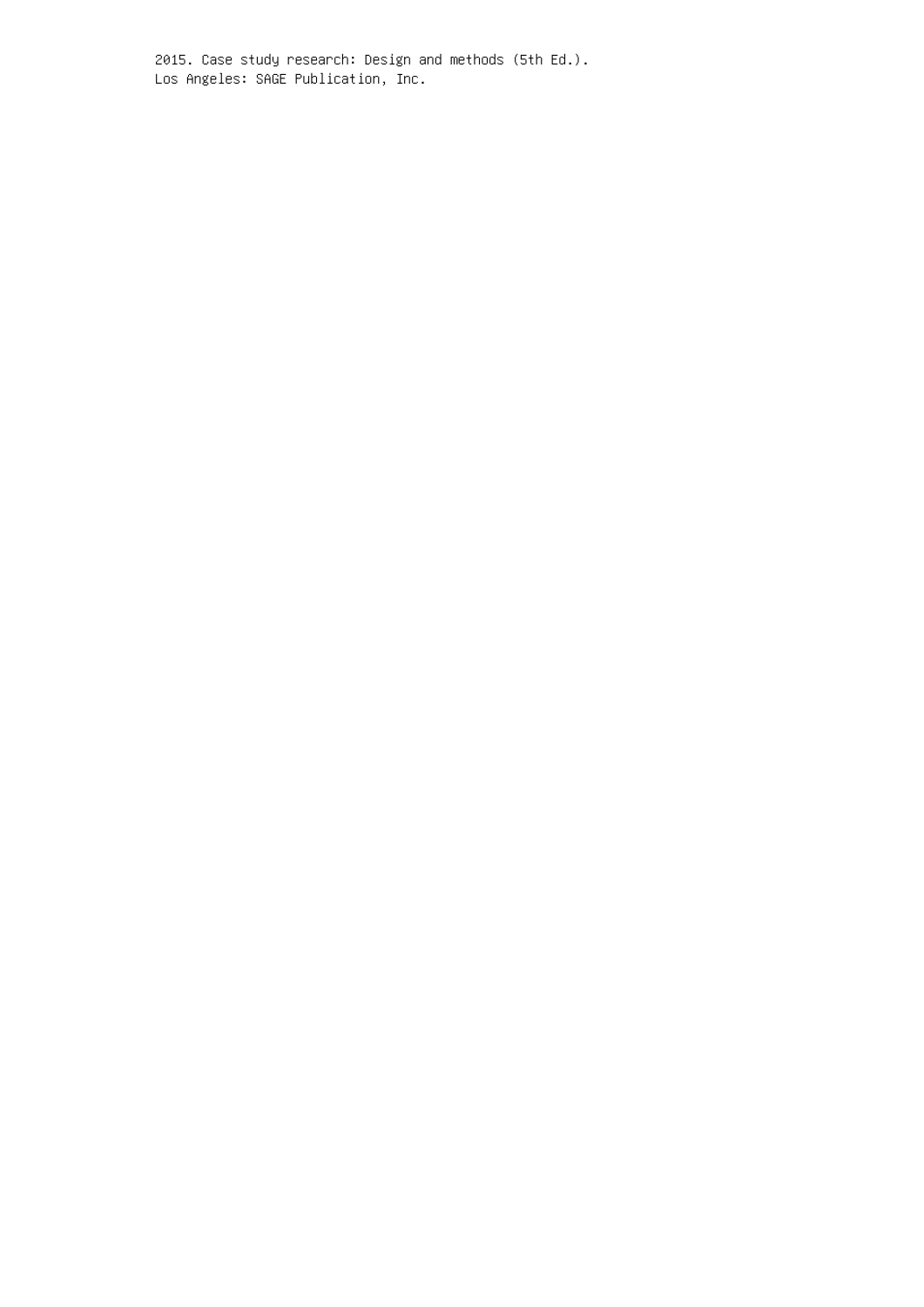Sundanese local content integration in English for young learners' classroom

Regmi, M. 2011. The role of local culture in English language teaching. Retrieved from http://neltachoutari.

Sudartini, S. 2009. Issues of cultural content in English language teaching. The First International Graduate Students Conference on Indonesia: "(Re)Considering Contemporary Indonesia: Striving for Democracy, Sustainability and Prosperity. Conference conducted at the meeting of Academy Professorship Indonesia in Social Sciences & Humanities & The Graduate School of Gadjah Mada University with the support of The Royal Netherlands Academy of Arts and Sciences (KNAW).

Sukarno. 2013. Promoting Blended Culture in TEIL. Conference Proceeding of 3rd International Conference on Foreign Language Learning and Teaching (pp 437–446). Language Institute of Thammasat University, Bangkok – Thailand.

Teddick, D.J., Jorgensen, K. & Geffert, T. 2001. Content-based language instruction: The foundation of language immersion education in the bridge: From research to practice. ACIE Newsletter.

Tomalin, B. & Stempleski, S. 1993. Cultural awareness. England: Oxford University Press.

UNESCO. 2003. Education in a multilingual world. Paris: UNESCO.

Uzuegbu, C.P. 2012. The role of university libraries in enhancing local content availability in the Nigerian community. Library Philosophy and Practice (e-Journal).

World Economic Forum. 2015. New vision for Education: unlocking the potential of technology. Geneva: World Economic Forum.

Yin, R.K. 2003. Case study research design and methods. California: Sage Publications.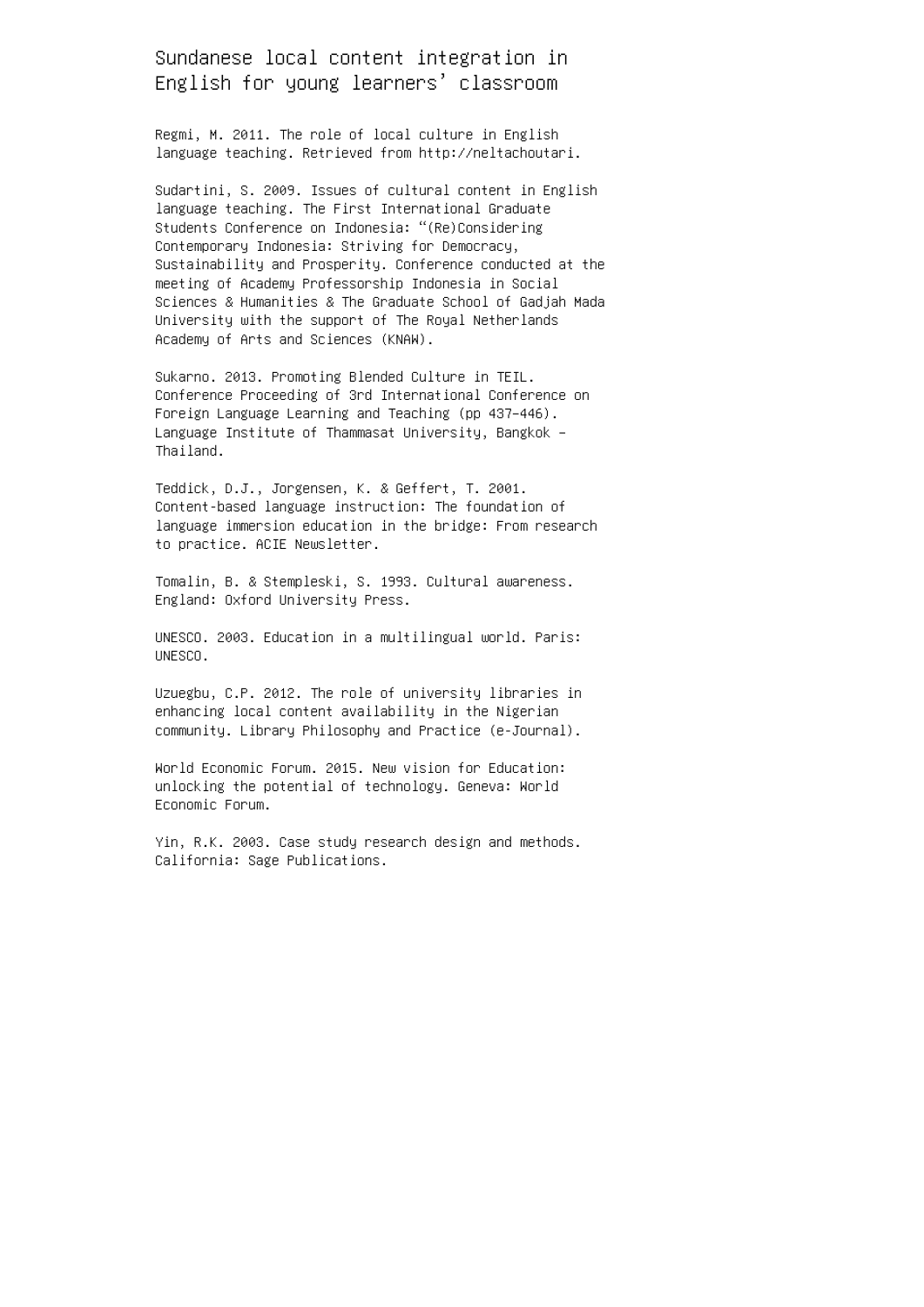Written corrective feedback in a writing skill development program

Ashwell, T. 2000. Patterns of teacher response to student writing in a multiple-draft composition classroom: Is content feedback followed by form feedback the best method? Journal of Second Language Writing 9: 227–257.

Bitchener, J. & Knoch, U. 2010. The contribution of written corrective feedback to language development: A ten month investigation. Applied Linguistics 31: 193–214.

Bitchener, J. 2012. Written corrective feedback for L2 development: Current knowledge and future research. TESOL Quarterly 46(4): 855–860. http://doi.org/10.1002/tesq.62.

Cohen, L., Manion, L. & Morrison, K. 2013. Research methods in education. (7th ed). London: Routledge.

Creswell, J.W. 2012. Qualitative inquiry and research design: choosing among five approaches. Thousand Oaks: Sage.

Ellis, R. 2009. A typology of written corrective feedback types. ELT journal 63(2): 97–107.

Ellis, R., Sheen, Y., Murakami, M. & Takashima, H. 2008. The effects of focused and unfocused written corrective feedback in an English as a foreign language context. System 36(3): 353–371.

Ferris, D.R. 1995. Student reactions to teacher response in multiple draft composition classrooms. TESOL Quarterly, 29: 33–53.

Flowerdew, J. 2002. Genre in classroom: A linguistic approach. In A. M. Johns (ed), Genre in classroom: Multiple perspective. Marwah: Routledge.

Han, Y. & Hyland, F. 2015. Exploring learner engagement with written corrective feedback in a Chinese tertiary EFL classroom. Journal of Second Language Writing 30: 31–44. http://doi.org/10.1016/j. jslw.2015.08.002.

Hendrickson, J.M. 1980. The treatment of error in written work. Modern Language Journal 64: 216–221.

Hinkel, E. 1997. Indirectness in L1 and L2 academic writing. Journal of pragmatics 27(3): 361–386.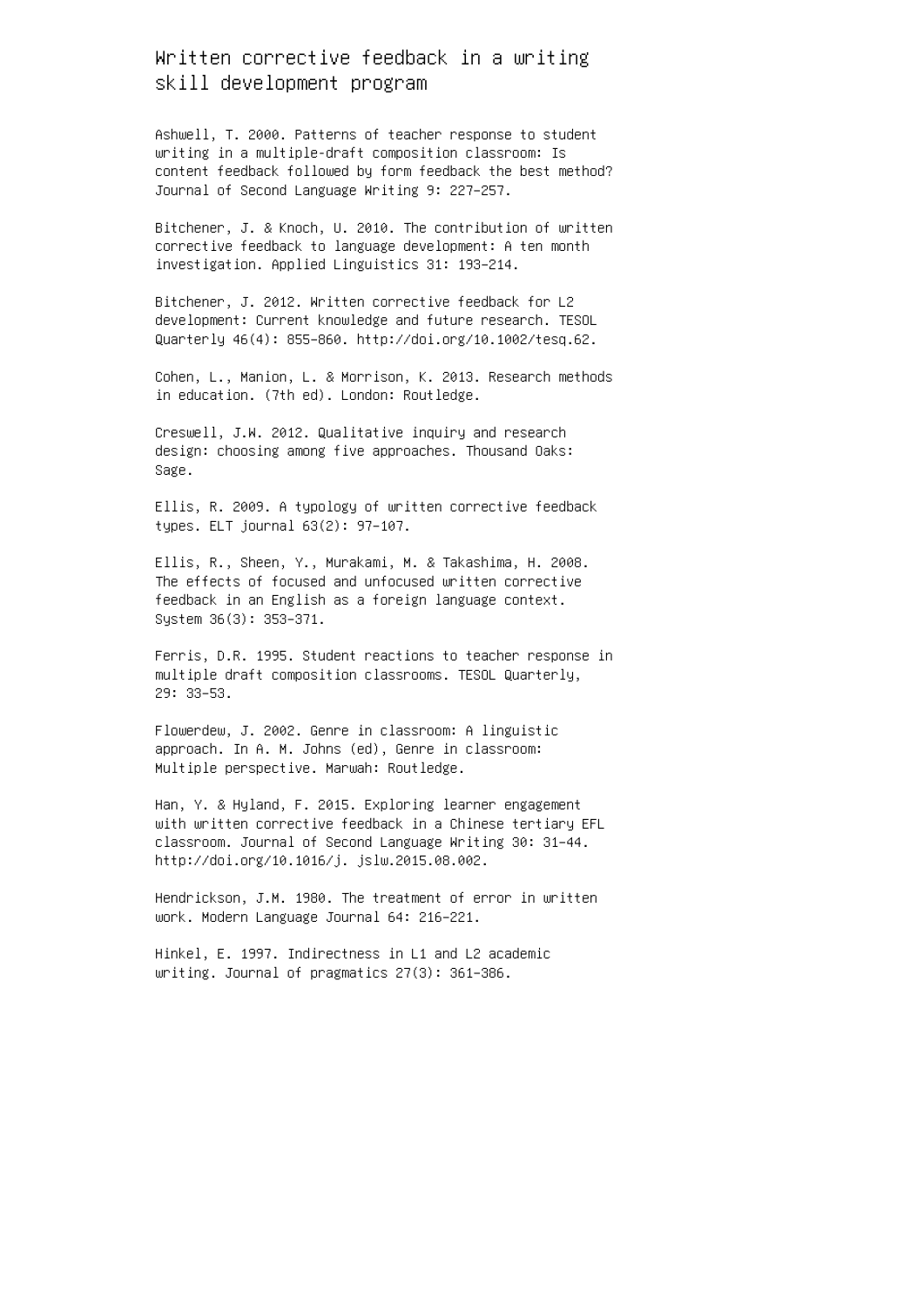Hyland, K. 2003. Second language writing. Cambridge: Cambridge university press.

Hyland, K. & Hyland, F. 2006. Feedback on second language students' writing. Language Teaching (39): 83–101.

Lee, I. 2005. Error correction in the L2 classroom: What do students think? TESL Canada Journal 22: 1–16.

Miles, M.B., Huberman, A. M. & Saldana, J. 2013. Qualitative data analysis: A methods sourcebook. SAGE Publications, Incorporated.

Moini, M.R. & Salami, M. 2013. The impact of indirect focused and unfocused corrective feedback on written accuracy. International Journal of Foreign Language Teaching and Research 2(4): 32–41.

Ortega, L. 2009. Understanding second language acquisition. Routledge: New York.

Russell, J. & Spada, N. 2006. The effectiveness of corrective feedback for the acquisition of L2 grammar. Synthesizing Research on Language Learning and Teaching: 133–164. http://doi.org/10.1075/lllt.13.

Shintani, N., Ellis, R. & Suzuki, W. 2014. Effects of written feedback and revision on learners' accuracy in using two English grammatical structures. Language Learning 64(1): 103–131. http://doi. org/10.1111/lang.12029.

Stake, R. E. 2013. Multiple case study analysis. Guilford Press.

Woroniecka, I. 1998. A nonnative student's reactions to instructors' feedback on hispapers: A case study of an undergraduate history student(Master's thesis).University of Toronto: Department of Curriculum, Teaching, and Learning: Ontario Institute for Studies in Education of the University of Toronto. Retrieved from

Yin, R.K. 2009. Case study research: Design and methods, 4th. Thousand Oaks.

Zamel, V. 1985. Responding to student writing. TESOL Quarterly 19: 79–101.

Ziv, N.D. 1984. The effect of teacher comments on the writing of four college freshmen. In R. Bach and L. S. Bridwell (eds.), New directions in compositionresearch (pp.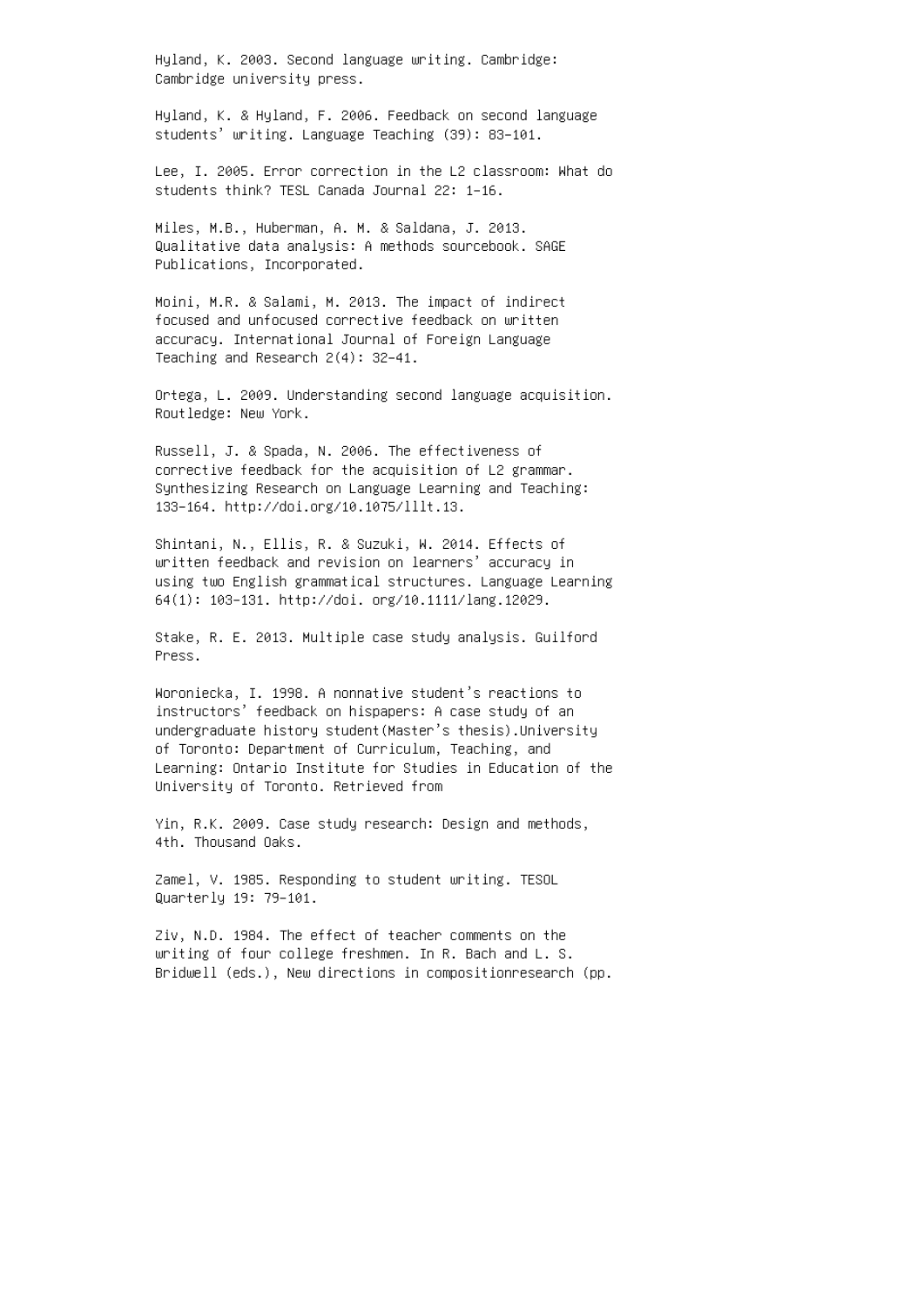362–280). New York: Guilford Press.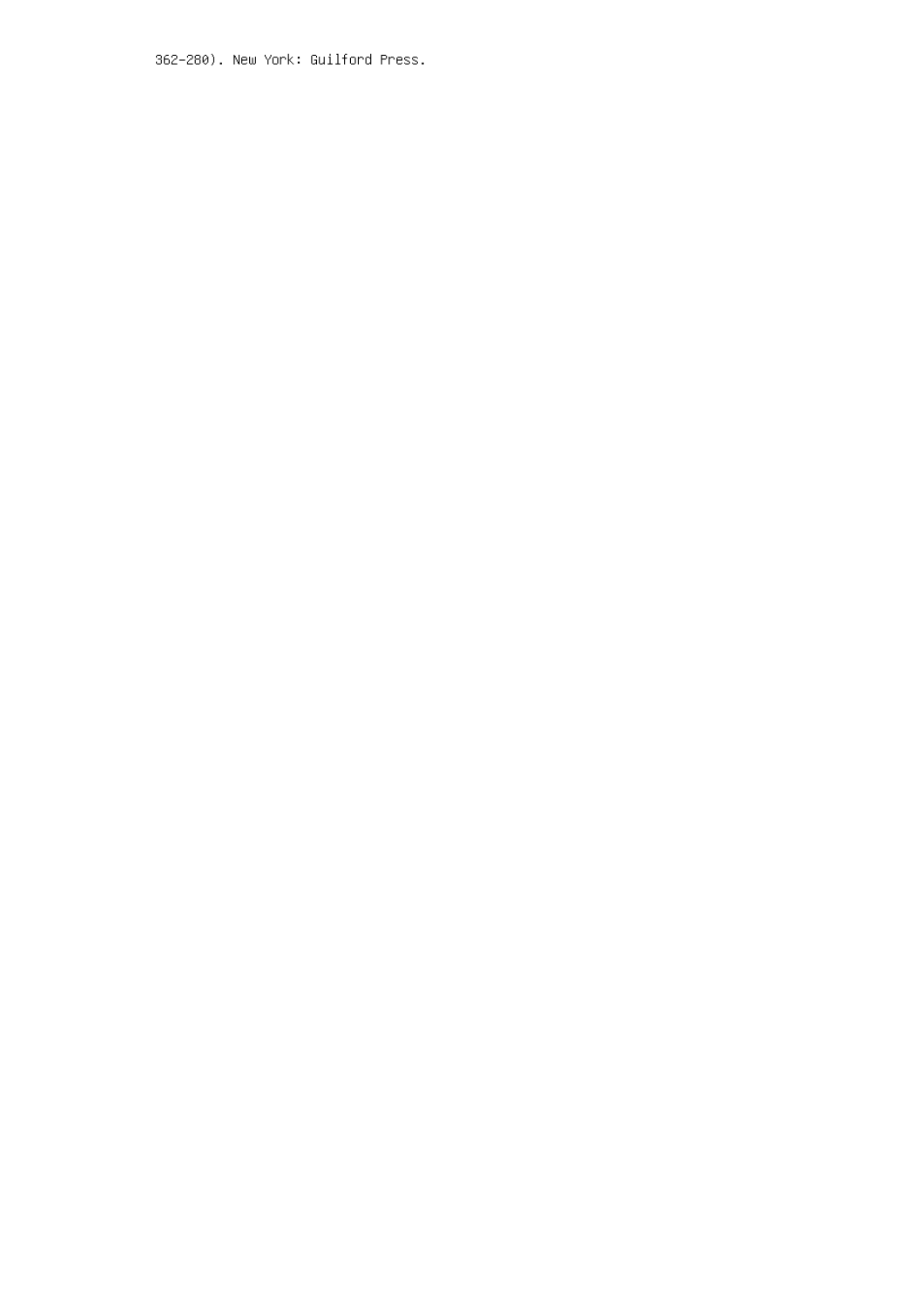Contact with the nature: Field trip strategy in enhancing writing descriptive text

Alawad, A. 2012. Can we bring the natural environment into the art classroom? Can natural sound foster cretivity?" Educational Research and Review 7(28): 627–631.

Arduini, J. 2012. The Significance of Field Trips in Education. eHow online article retrieved on 21/01/2013 from http://www.ehow.com

Figure 1. Illustrates the experimental group's post-test evidence that the highest component scores of

writing were for vocabulary and organization (93), while the lowest was for content (86). Behrendt, M. & Franklin, T. 2014. A Review of research on school field trips and their value in education. International Journal of Environmental & Science educa-tion 9: 235–245. Behrendt, M. & Franklin, T. 2014. A review of research on school field trips and their value in education. International Journal of Environmental and Science Education 9(3): 235–245. Braund, M. & Reiss, M. 2006. Towards a more authentic science curriculum: The contribution of outof-school learning. International Journal of Science Education 28 (12): 1373–1388. Falk, J.H. & Dierking, L.D. 2000. Learning from museums: Visitor experiences and the making of meaning. New York: Altamira Press. Falk, J.H. 1983. Field trips: A look at environmental effects on learning. Journal of Biological Education 17(2): 137–142. Farmer, D., Knapp, D. & Benton, G.M. 2007. An elementary school environmental education field trip: Long-term effects on ecological and environmental knowledge and attitude development. Journal of Environmental Education, 38(3): 33–42. Flexer, B.K. & Borun, M. 1984. The impact of a class visit to a participatory science museum exhibit and a classroom science lesson. Journal of Research in Science Teaching 21(9): 863–873. Fuller, I.C., Gaskin, S. & Scott, I. 2003. Student perceptions of geography and environmental science fieldwork in the light of restricted access to the field, caused by foot and mouth disease in the UK in 2001. Journal of Geography in Higher Education 27(1): 79–102. Hannon, K. & Randolph, A. 1999. Collaborations between museum educators and classroom teachers: Partnerships, curricula and student understanding. Retrieved from Eric Document Reproduction Service (EDRS) database. (ED 448 133). Haw-Jan, W. 2009. Using field trips to enhance students learning in operations management: Literature Review and Field Observations. California State University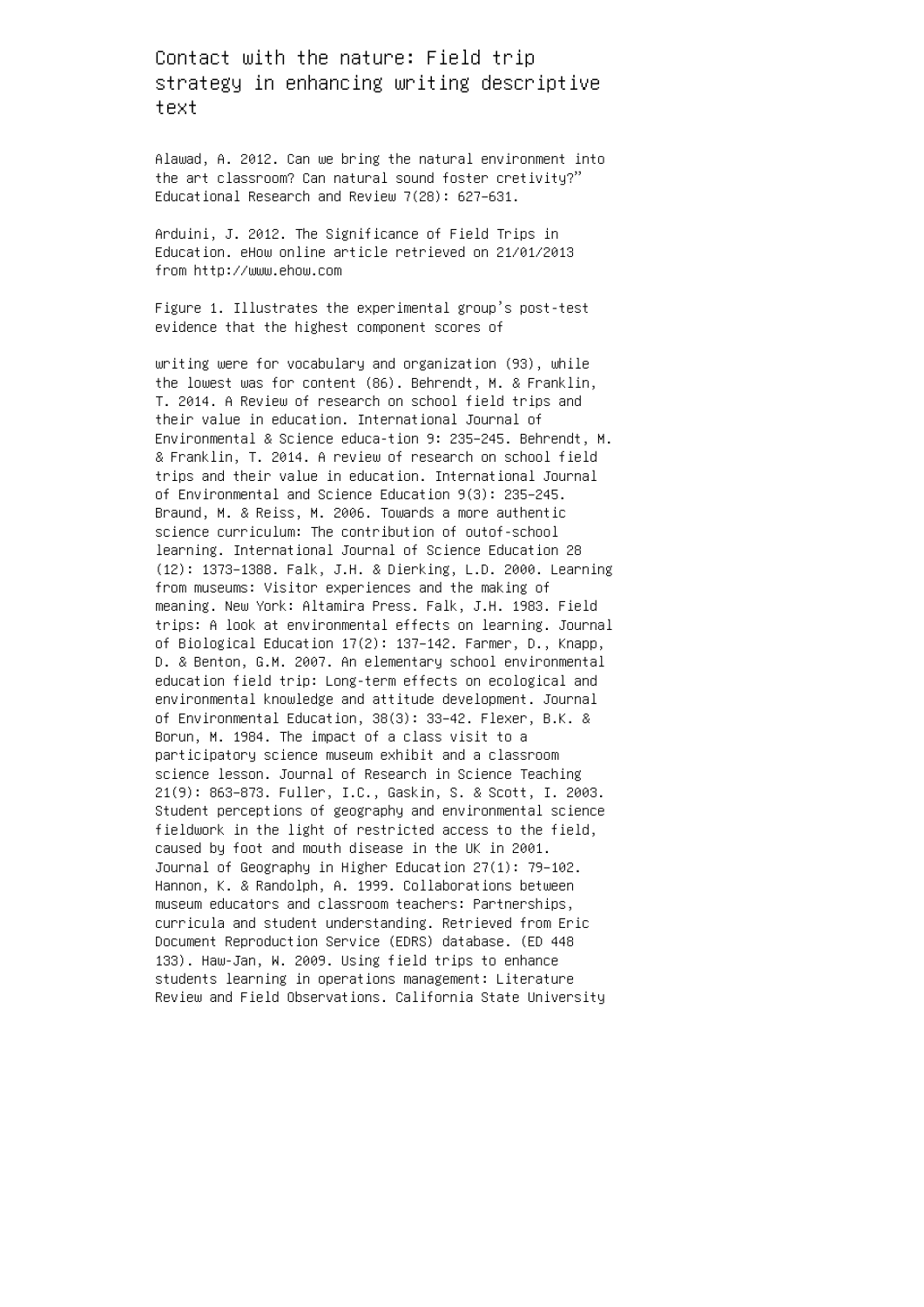San Bernardino, CA. California Journal of Operations Management © 2009 CSU-POM. Heath, D. 2012. The Significance of Field Trips for Students. eHow online article. Retrieved on 21/01/2016 from http://www.ehow.com. Johnstone, K.M., Ashbaugh, H. & Warfield, T.D. 2002. Effects of repeated practice and contextualwriting experiences on college students' writing skills. Journal of Educational Psychology 94(2): 305. Kisiel, J. 2006a. More than lions and tigers and bears–Creating meaningful field trip lessons. Science Activities 43(2): 7–10. Krepel, W.J. & Durral, C.R. 1981. Field trips: A guideline for planning and conducting educational experiences. Washington, DC: National Science Teachers Association. Lisowski, M. & Disinger, J.F. 1991. The effect of field-based instruction on student understanding of ecological concepts. Journal of Environmental Education 23(11): 19–23. MacKenzie, A.A. & White, R.T. 1982. Fieldwork in geography and long-term memory structures. American Educational Research Journal 19(4): 623–232. Mahgoub M.Y. 2014. The Impact of Field Trips on Students' Creative Thinking And Practices In Arts Education: King Faisal University, Faculty of Education, Department of Art Education. Cited from http://www.jofamericanscience.org. Mayer, S F., Frantz C.M., Bruehlman, E. & Dolliver, K. 2009. "Why Is Nature Beneficial? The Role of Connectedness to Nature Environment and Behavior". Volume 41, Number 5. Michie, M. 1998. Factors influencing secondary science teachers to organize and conduct field trips. Australian Science Teacher's Journal 44(4): 43–50. Moffett, J. 1968. Teaching the universe of discourse. Portsmouth: Boynton/Cook. Nabors, M.L. Edwards, L.C. Murray, R. & Kent. 2009. Making the Case for Field Trips: What Research Tells Us and What Siie Coordinator Have to Say Education 129(4): 661–667 Sum. Nabors, M.L., Edwards, L.C. & Murray, R.K. 2009. Making the case for field trips:What research tells us and what site coordinators have to say. Education 129(4): 661–667. O J. Dibu-ojerinde, O.O.and Ajibade, Y.A. Curriculum and the teaching process. Ghana, Dama Educational Services Ltd. Obadiora A.J. 2016. Comparative Effectiveness of Virtual Field Trip and Real Field Trip on Students' Academic Perfomance in Social Studies in Osun State Secondary Schools: Mediterranean Journal of Social Sciences MCSER Publishing, Rome-Italy 7(1 January 2016) Oloyede, E.O., Ajibade, Y.A. & Bamidele, E.F. 2006. Choice and effective use of teaching methods. In Ehindero, Orion, N. & Hofstein, A. 1994. Factors that influence learning during a scientific field trip in a naturalenvironment. Journal of Research in Science Teaching 31: 1097–1119. P ace, S. & Tesi, R. 2004. Adult' s perception of field trips taken within grades K-12: Eight case studies in the New York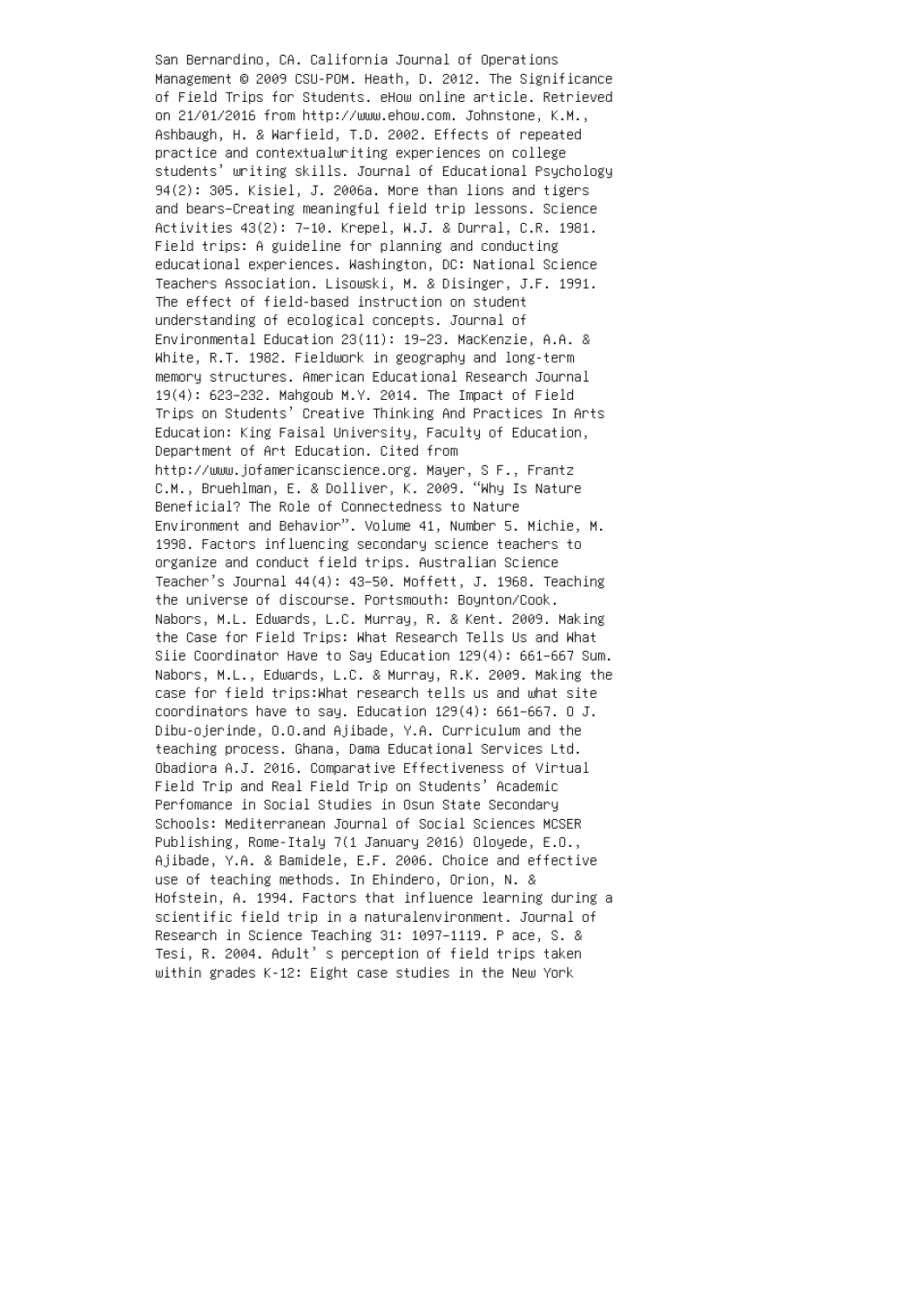metropolitan area. Education 125(1): 30–40.

Pace, S. & Tesi, R. 2004. Adult's perception of field trips taken within grades K-12: Eight case studies in the New York metropolitan area. Education 125(1): 30–40.

Patrick, O.A. 2010. "Effects of Field Studies on Learning Outcome in Biology", J Hum Ecol 31 (3): 171–177.

Price, S. & Hein, G.E. 1991. More than a field trip: Science programmes for elementary school groups at museums. In-ternational Journal of Science Education 13(5): 505–519

Shakil, A.F., Faizi, W.N. & Hafeez 2012. The need and importance of field trips at high level in Kirachi, Pakistan. International Journal of Academic Research in Business and Social Sciences 2(1).

Stainfield, J., Fisher, P., Ford, B. & Solem, M. 2000. International virtual field trips: A new direc-tion? Journal of Geography in Higher Education 24(2): 255–262.

Storksdieck, M. 2001. Differences in teachers' and students' museum field-trip experiences. Visitor Studies Today 4(1): 8–12.

Tal, T. & Steiner, L. 2006. Patterns of teacher–museum staff relationships: School visits to theeducational center of a sci-ence museum. Canadian Journal of Science, Mathematics and Technology Education 6: 25–46.

Wendling, R.C. & Wuensch, K.L. 1985. A fifth-grade out-door education program: expectations and effects. Journal of Interpretation 10(1): 11–20.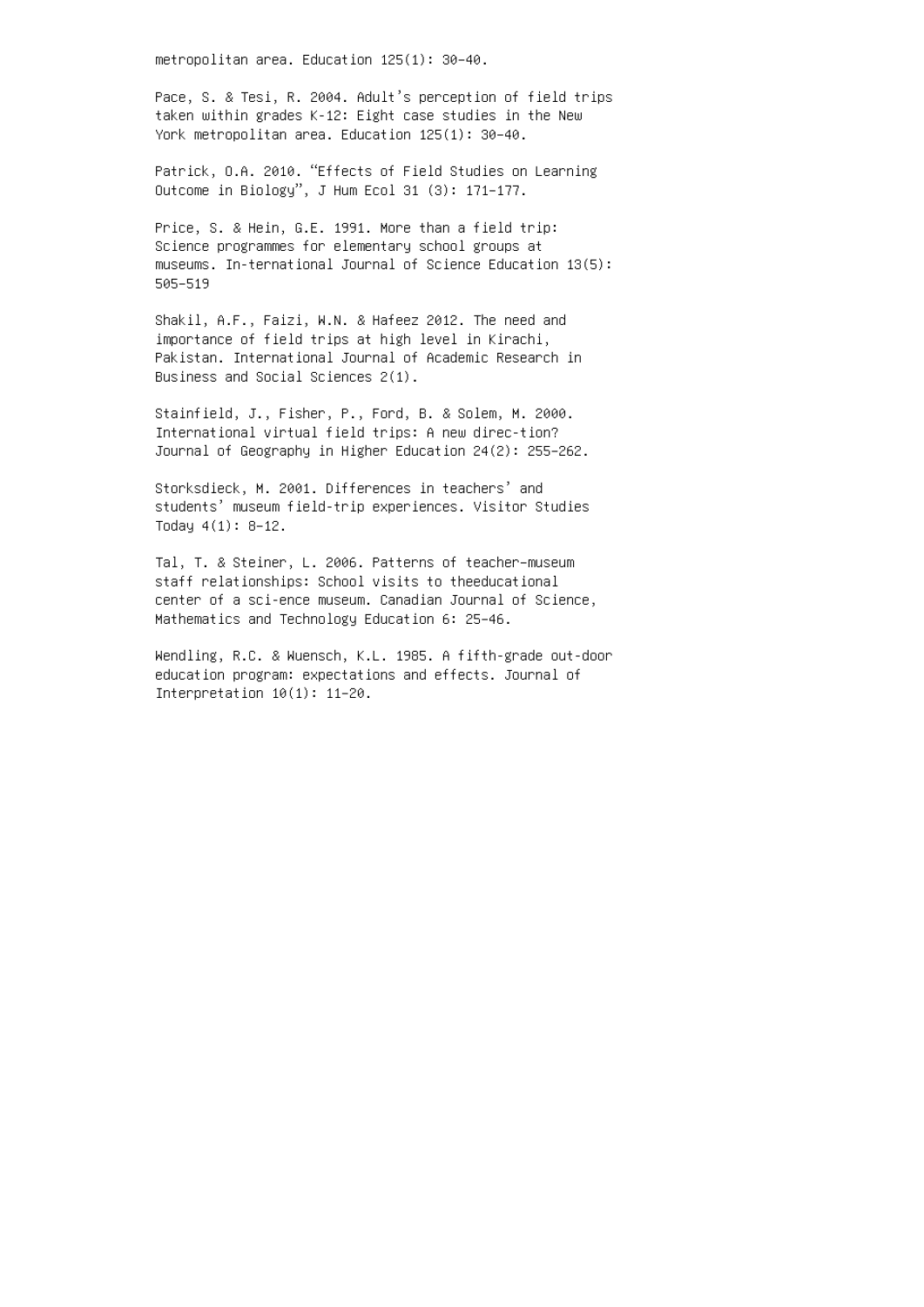Inquiring language awareness of TEFL master students in advanced grammar course

ALA. 2016. Association for language awareness. Retrieved June, 2016, from http://www.languageawareness.org/.

Berry, R. 2010. Terminology in English language teaching: Nature and use (Vol. 93). Bern: Peter Lang.

Bolitho, R., Carter, R., Hughes, R., Ivanic, R., Masuhara, H. & Tomlinson, B. 2003. Ten questions about language awareness. ELT Journal 57(3).

Carter, R. 2003. Language awareness. ELT Journal 57(1): 64–65.

DeKeyser, R. 2003. Implicit and explicit learning. In C. J. Doughty & M. H. Long (Eds.), The handbook of second language acquisition:313–348. Oxford: Blackwell.

Ellis, R. 2004. The definition and measurement of l2 explicit knowledge. Language Learning 54(2): 227–275.

Ellis, R. 2005. Measuring implicit and explicit knowledge of a second language: a psychometric study. SSLA 27: 141–172.

Ellis, R. 2006. Modelling learning difficulty and second language proficiency: The differential contributions of implicit and explicit knowledge. Applied Linguistic 27(3): 431–463.

Graus, J. & Coppen, P.A. 2015. Defining grammatical difficulty: A student teacher perpective. Language Awareness 24(2): 101–122.

Gutierrez, X. 2016. Analyzed knowledge, metalanguage and second language proficiency. System 60: 42-54.

Han, Y. & Ellis, R. 1998. Implicit knowledge, explicit knowledge and general language proficiency. Language Teaching Research 2(1): 1–23.

Mirzaei, A., Rahimi, M. & Shakerian, Z. 2011. Differential accessibility of implicit and explicit grammatical knowledge to EFL learners' language proficiency. Iranian Journal of Applied Linguistics 14(2): 111–143.

Tsang, W.L. 2011. English metalanguage awareness among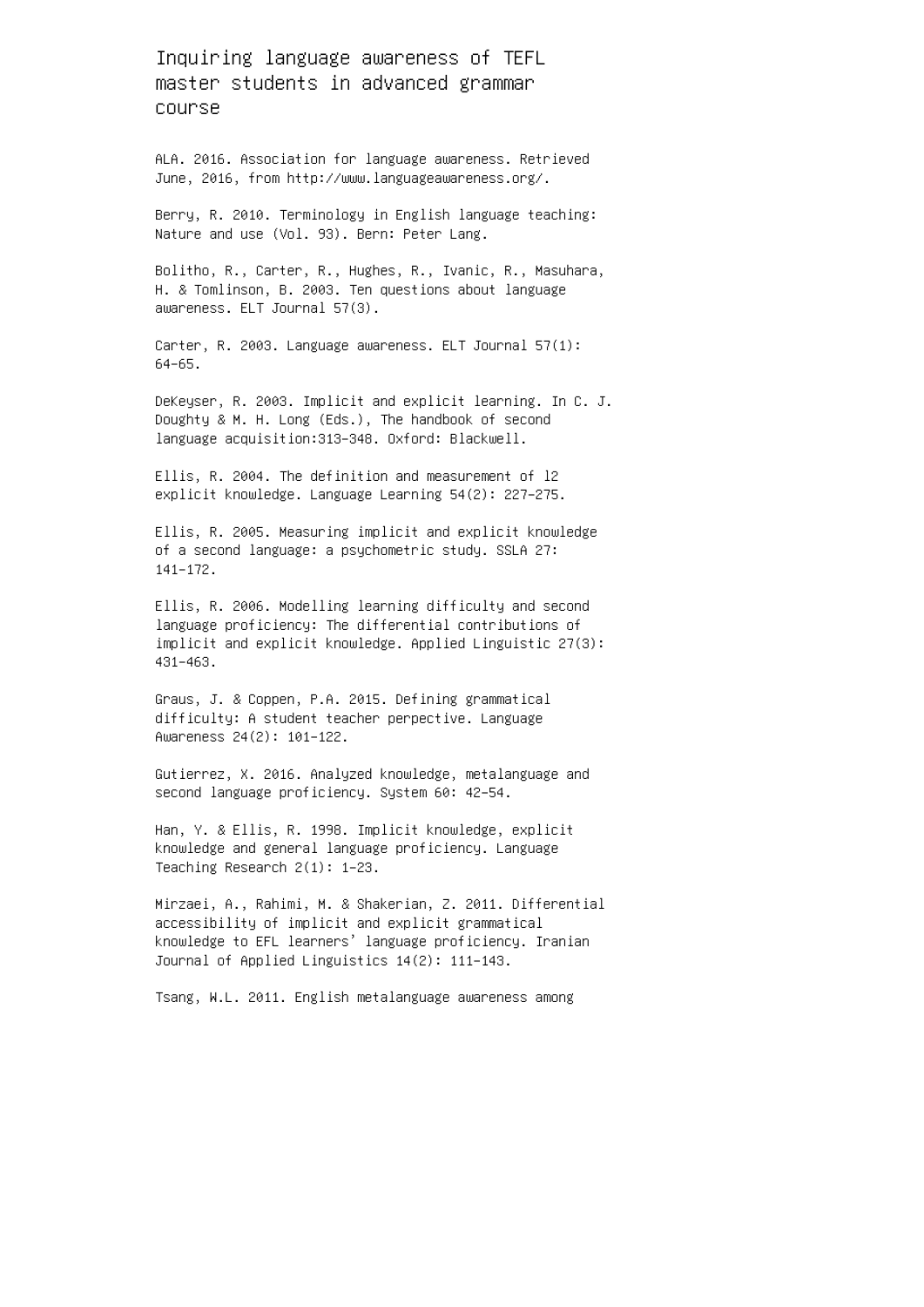primary school teacher in Hong Kong. Journal of Language Studies 11(1): 1–16.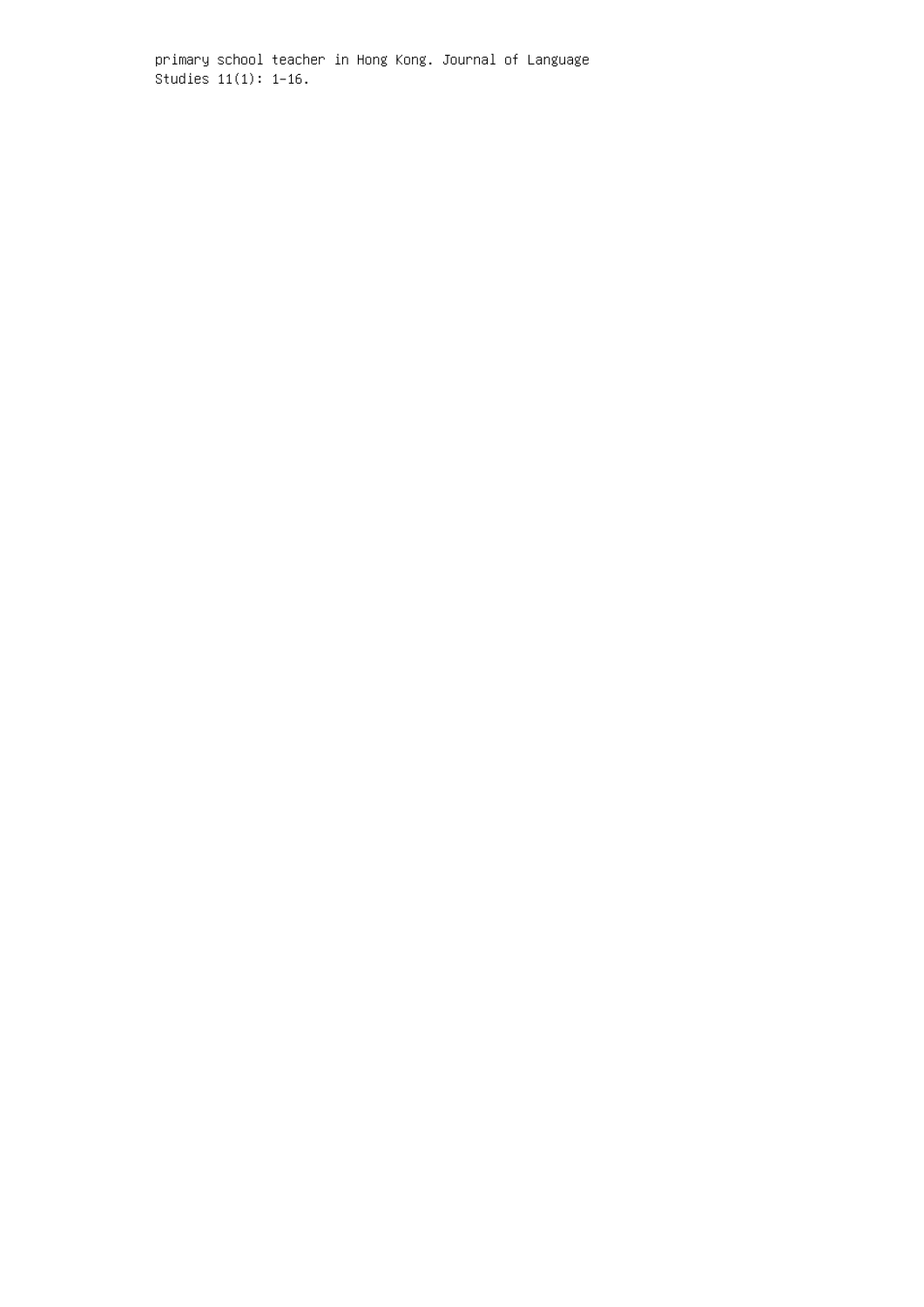#### Developing fluency

Palmer, H. 1925. Conversation. In R.C. Smith (ed.) (1999). The Writings of Harold E. Palmer: An Overview: 185–191. Tokyo: Hon-no-Tomosha.

Rossiter, M. J., Derwing, T. M., Manimtim, L. G. & Thomson, R. I. 2010. Oral fluency: the neglected component in the communicative language classroom. Canadian Modern Language Review 66(4): 583–606.

Schmidt, R. W. 1992. Psychological mechanisms underlying second language fluency. Studies in Second Language Acquisition 14: 357–385.

Segalowitz, N. 2010. The Cognitive Bases of Second Language Fluency. New York: Routledge.

Spargo, E. 1989. Timed Readings: Fifty 400-Word Passages with Questions for Building Reading Speed (3rd ed.). Illinois: Jamestown Publishers.

West, M. 1941. Learning to Read a Foreign Language. London: Longmans.

Wright, A. 2010. Unpublished MEd course assignment on fluency development. Temple University Japan.

Paul Nation's website:

http://www.victoria.ac.nz/lals/staff/paul-nation.aspx (Vocabulary Resource Booklet, publications, speed reading course, Vocabulary Size Test) Sonia Millett's website: http://www. victoria.ac.nz/lals/staff/sonia-millett.aspx (Free 1000, 2000, and 2000 plus Academic Word List reading courses).

The Extensive Reading Foundation: http://www.erfoundation.org/erf/.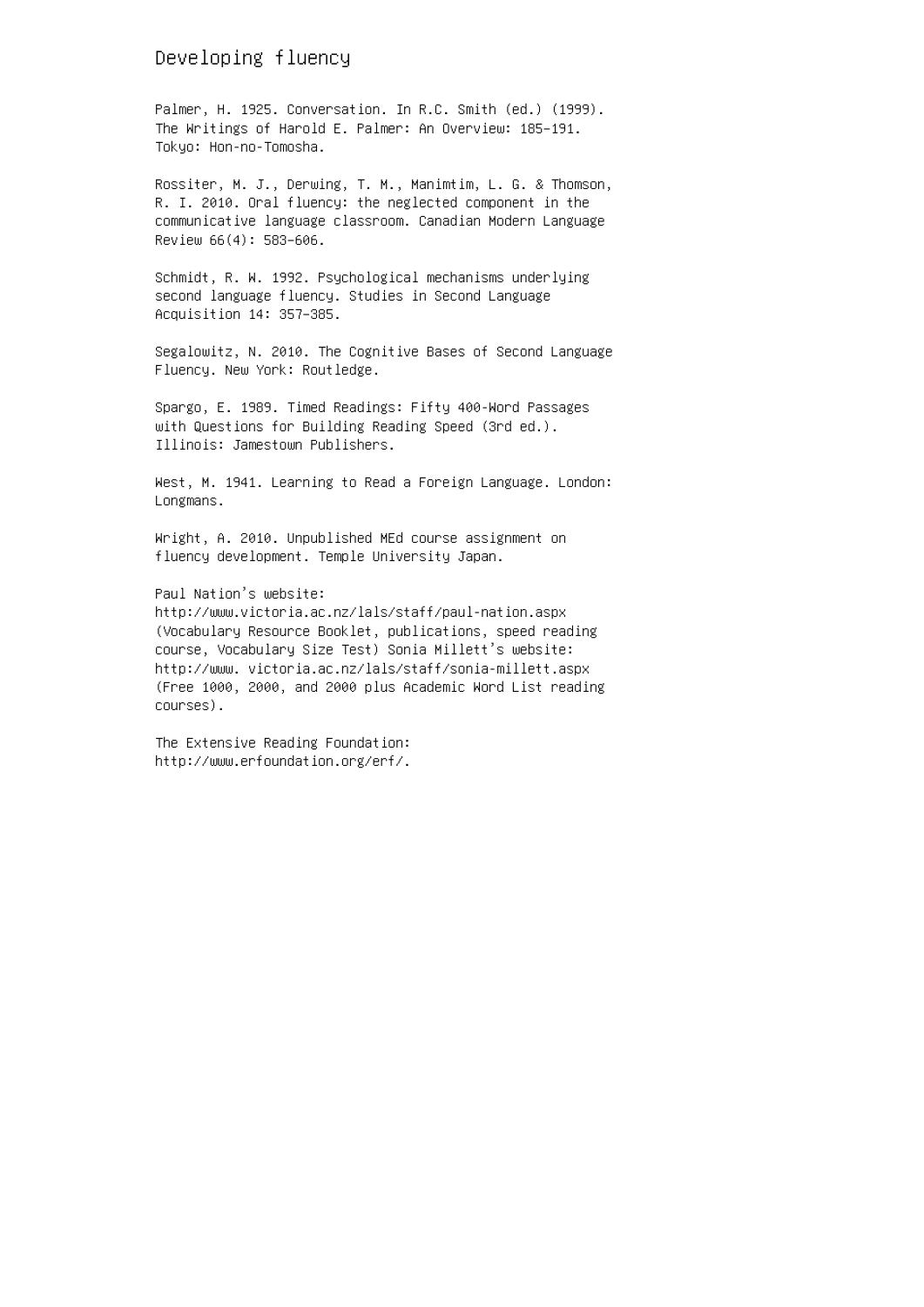# Foregrounding global citizenship in EFL using UNESCO's category of core values

Al-Hooli, A. & Shammari, Z.A. 2009. Teaching and Learning Moral Values through Kindergarten Curriculum. Education 129(3): 382. Alabama: Project Innovation. Retrievedfrom:https://www.

Barrette, C.M., Paesani, K. & Vinall, K. 2010. Toward an integrated curriculum: Maximizing the use of target language literature. Foreign Language Annals 43(2): 216–230. Retrieved from:

Beach, R., Appleman, D., Fecho, B., & Simon, R. 2016. Teaching literature to adolescents. Routledge.

Benninga, J.S., Berkowitz, M.W., Kuehn, P. & Smith, K. 2006. Character and academics: What good schools do? Phi Delta Kappa 87(6): 448–452.

Bellour, L. 2012. The Literary Text Wants Readers, not Reading: The Implications of Louis Rosenblatt's Transaction Theory in the Literature Class. Arab World English Journal 3(3): 58–105. Retrieved from:

Bertens in Taneri, A. P. D. P. O., Gao, P. S. J., & Johnson, P. S. R. 2016. Reasons for the deterioration of moral values: cross-cultural comparative analysis. Retrieved from:https://scholar.google.com/schola

Bohlin, K.E. 2005. Teaching character education through literature. New York: Routledge.

Collie, J. & Stephen, S. 2002. Literature in the language classroom. New York: Cambridge University Press.

Cox, A. (ed). 2011 Teaching the short story. London: Palgrave Macmillan Palgrave Macmillan.

Cubukcu, F. 2014. Values Education through Literature in English Classes. Procedia-Social and Behavioral Sciences 116: 265–269. Retrieved from: http://libgen.io/scimag/ads.php?doi=10.1016%2Fj.sbsp ro.2014.01.206&downloadname=.

Diknas, UU RI No.20 Tahun 2003 Tentang Sistem Pendidikan Nasional, (Jakarta: Sinar Grafika, 2003)

Hofstede, et al. 2010. Cultures and organizations. New York: Mcgraw-Hill Companies.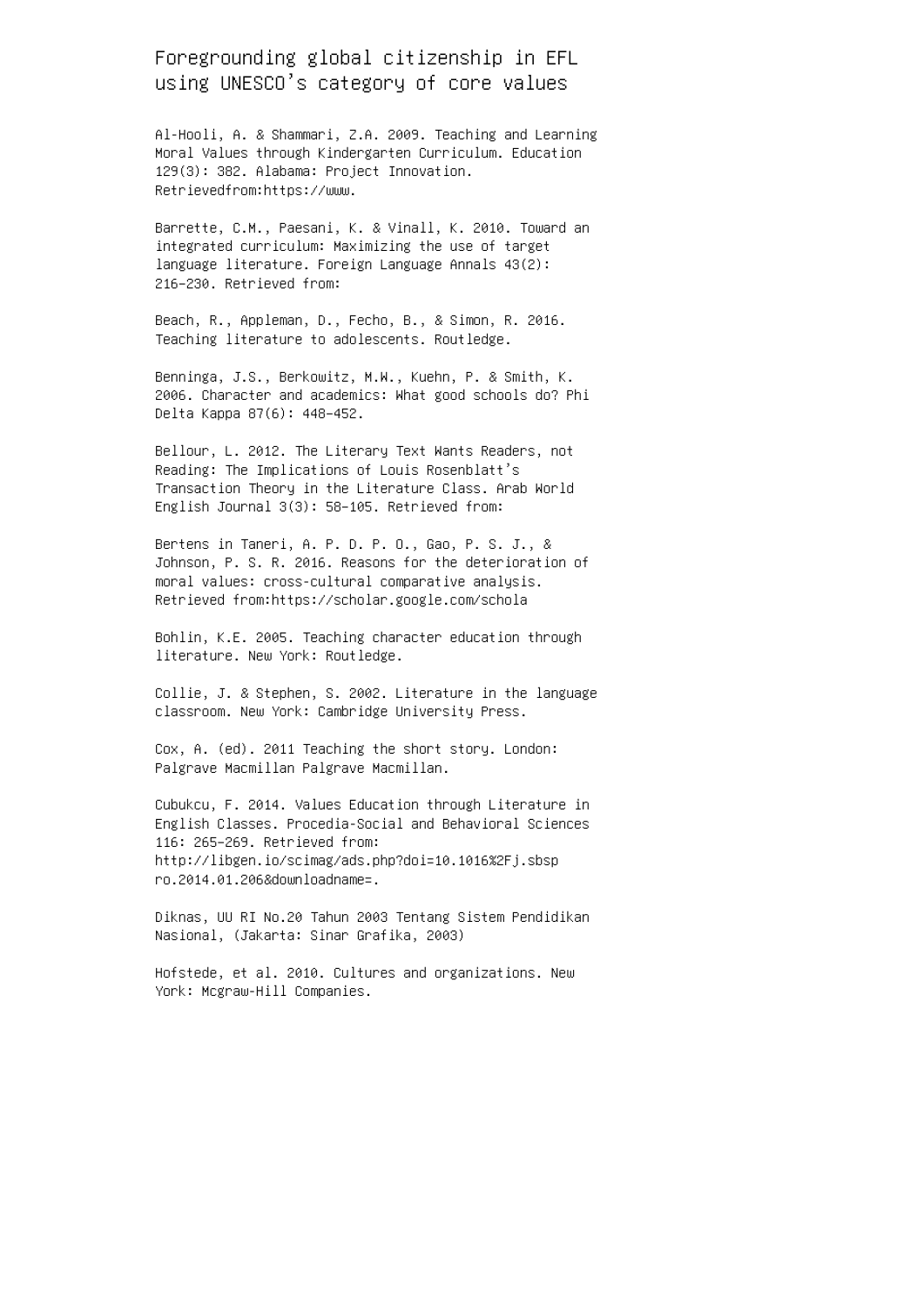Halstead, M. 1996. Values in education and education in values. London Washington, D.C: Falmer Press.

Inglehart, R. 2008. Changing values among western publics from 1970 to 2006. West European Politics 31(1–2): 130–146. Retrieved from: https://www.researchgate.

K arasik, O. & Pomortse va, N. 2015. Multicultural challenges: teaching contemporary American literature for Russian philological Students." Procedia-Social and Behavioral Sciences 684–688. Retrieved from:

Ki Hadjar Dewantara. 1977. Bagian pertama: Pendidikan. Yogyakarta: Majelis Luhur Persatuan Taman Siswa.

Mishan, F. 2005. Designing authenticity into language learning materials. Intellect Books.

Morrison, T. 2002. How can values be taught in the university? Peer Review: Emerging trends and key debates in undergraduate education. Retrieved from: http://e-resources.perpusnas.go.id:2156/ContentServer.

Perez, J. 2013. Global issues in the teaching of language, literature and linguistics. Bern: Peter Lang AG, International Academic Publishers.

Rokeach, M. 1973. The nature of human values. New York: The Free Press Collier MacMillan.

Rosenblatt, L.M. 1988. Writing and reading: The transactional theory. Reader, 20, 7.Retrieved from:

Straughan, R. 1988. Can we teach children to be good? basic issues in moral, personal, and social education (Vol. 157). UK: McGraw-Hill Education.

UNESCO. 2002. Learning to be: a holistic and integrated approach to values education for human development: core values and the valuing process for developing innovative practices for values education toward international understanding and a culture of peace. Bangkok: UNESCO Asia and Pacific Regional Bureau for Education.

Wagner, T. 2008. The global achievement gap. New York: Basic Books.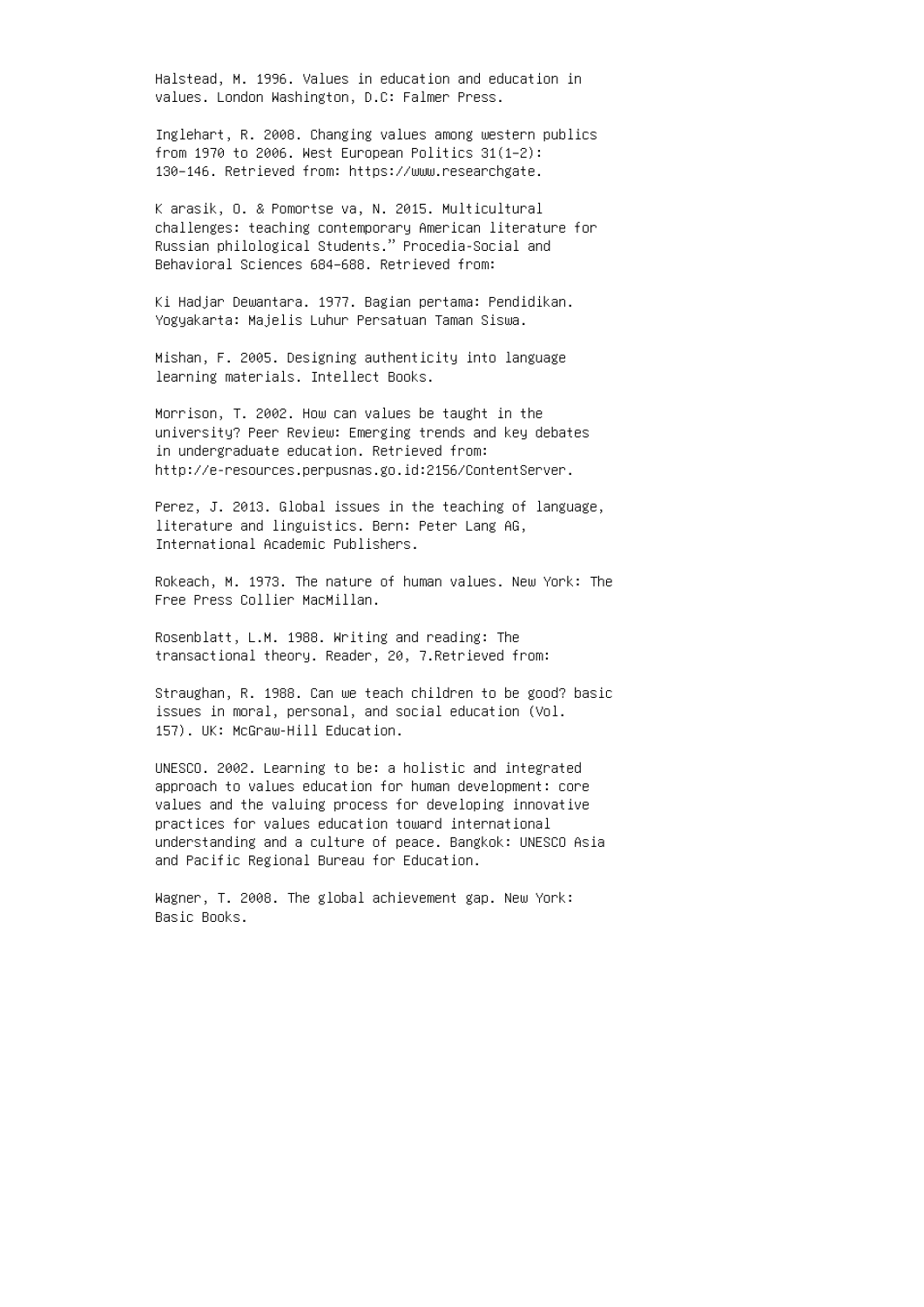Pedagogical movements in teaching English in the emerging issues of World Englishes

Kachru, B.B. 2005. World Englishes. Power Point Presentation

Kirkpatrick, A. 2005. Oral communication and intelligibility among Asian speakers of English. A Paper presented at 40th RELC International Conference, 18–20 April, 2005.

Kirkpatrick, A. 2007. World Englishes: Implications for international communication and English language teaching. Cambridge: Cambridge University Press.

Matsuda, A. 2003. Incorporating world Englishes in teaching English as an international language. TESOL QUARTERLY. 37(4): 712–729.

McKay, S.L. 2009. Teaching English as an international language. rethinking goals and approaches. Oxford: Oxford University Press.

Melchers, G. & Shaw, P. 2003. World Englishes. New York.: Oxford University Press.

Mukminatien, N. 2012a. Providing multiple media form experiences in a reading comprehension class. A Paper Presented at 47th RELC International Conference, Singapore.

Mukminatien, N. 2012b. Accommodating world englishes in developing EFL learners' oral communication. TEFLIN Journal 23(2): 222–232

Pakir, A. 2000. The development of English as a "global" language: New Concerns in the old saga of language teaching. In Ward, C. & Ho, W.K. 2000 (eds). Language in the global context: implications for the language classroom (Anthology Series 41). Singapore: SEAMEO Regional Language Centre.

Rajagopalan, K. 2004. The concepts of world englishes and its implications for ELT. ELT Journal 58(2): 111–117.

Silcha, W.N. 2016. Developing a web-based argumentative writing media for English department students. Universitas Negeri Malang: Unpublished Thesis for Master's Degree.

Thorne, K.V. 2003. Blended learning: how to integrate online and traditional learning. London: Kogan Page.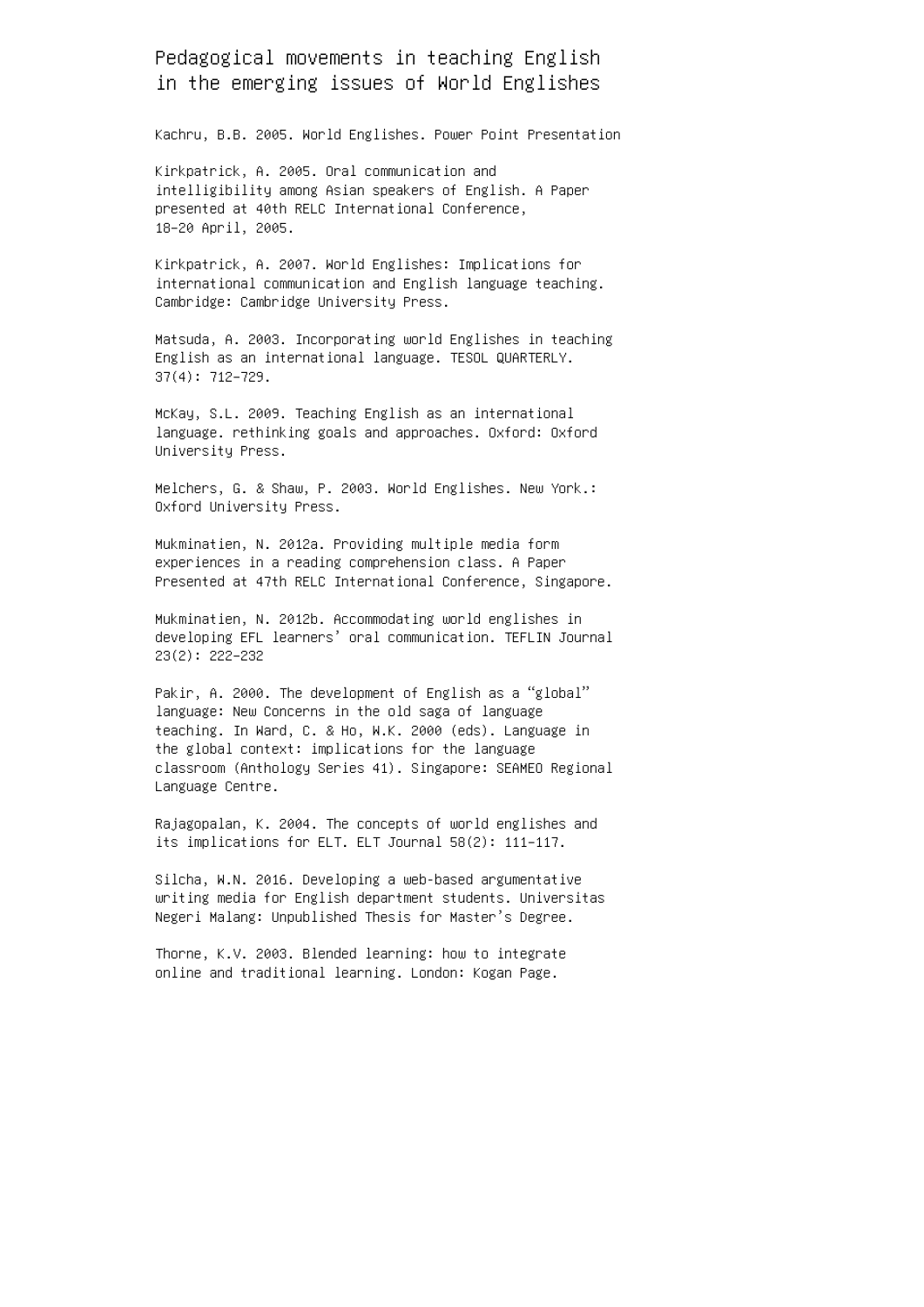Yaniafari, R.P. 2012. Multimedia based listening materials for 1st grade students of SMK. Universitas Negeri Malang: Unpublished Bachelor Thesis.

Yaniafari, R.P. 2014. Developing listening courseware as supplementary listening materials. Online Article, Fakultas Sastra.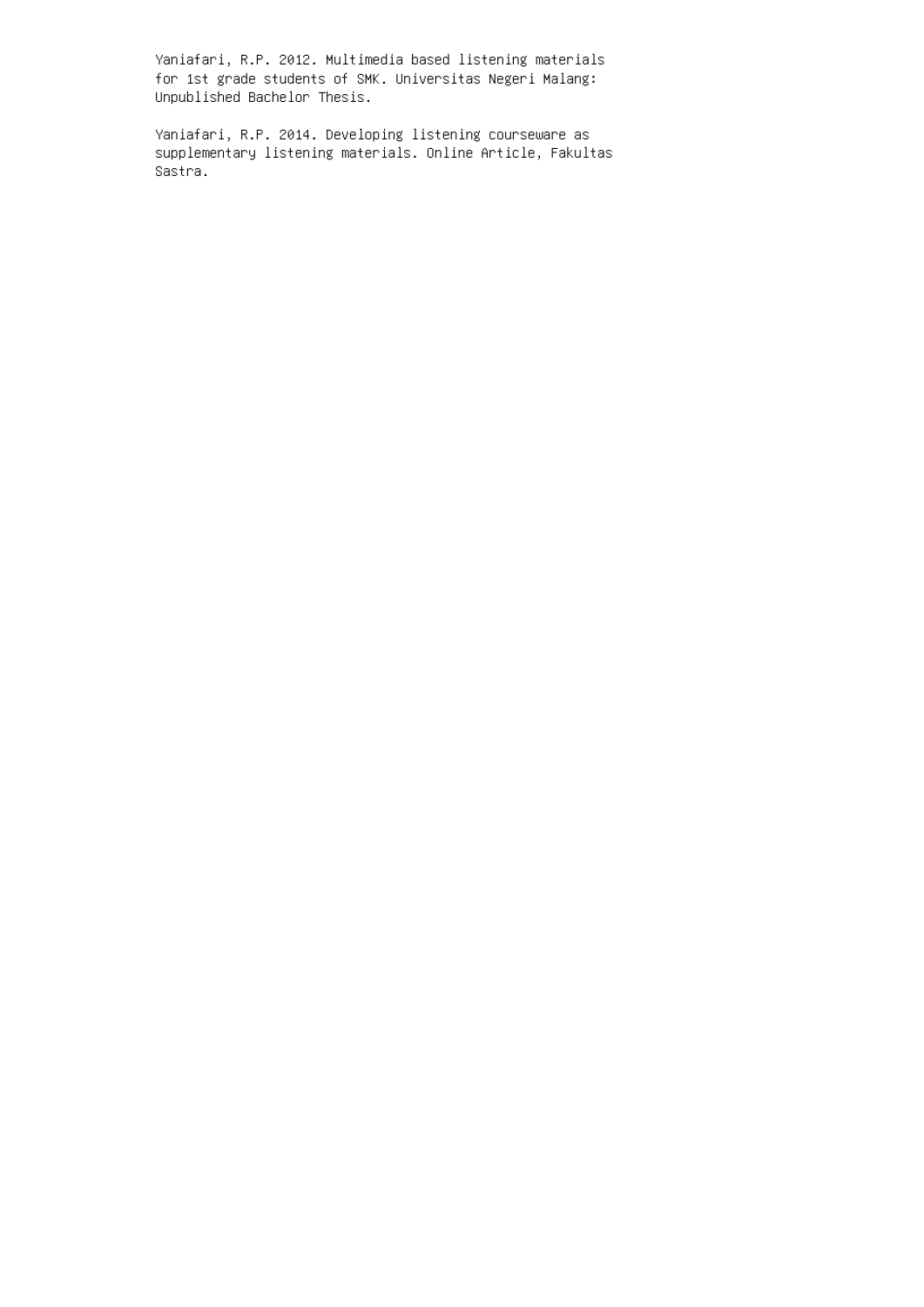## Considering English varieties in Indonesia's EFL teaching and learning

Act No. 20. 2003. Undang-undang Republik Indonesia Nomor 20 Tahun 2003 tentang Sistem Pendidikan Nasional 'Act of the Republic of Indonesia Number 20 2003 on National Education System'. Jakarta: Ministry of National Education.

Act No. 24. 2009. Undang-undang Republik Indonesia Nomor 24 Tahun 2009 tentang Bendera, Bahasa dan Lambang Negara, serta Lagu Kebangsaan 'Act of the Republic of Indonesia Number 24 2009 on Nation's Flag, Languages, Emblem, and Anthem'. Jakarta: Ministry of Law and Human Right.

Agustien, H.I R. 2004. Setting up new standards: a preview of Indonesia's new competence-based curriculum. TEFLIN Journal 15(1): 1–13.

Agustien, H.I.R., Anugerahwati, M. & Wachidah, S. 2004. Materi pelatihan terintegrasi Bahasa Inggris 'Integrated training material for teaching English'. Jakarta: Depdiknas.

Ammon, U. 2010. World languages: trends and futures. In N. Coupland (Ed.), The handbook of languages and globalization (1st ed.: 101–122). West Sussex: Wiley-Blackwell.

Badan Standar Nasional Pendidikan. 2006. Panduan penyusunan kurikulum tingkat satuan pendidikan jenjang pendidikan dasar dan menengah 'Guideline for developing school-based curriculum for primary and secondary levels'. Jakarta: BSNP.

Block, D. 2010. Globalization and language teaching. In N. Coupland (Ed.), The handbook of language and globalization: 287–304. West Sussex: Wiley-Blackwell.

Breen, M.P. & Candlin, C.N. 2001. The essentials of a communicative curriculum in language teaching. In D.R. Hall & A. Hewings (Eds.), Innovation in English language teaching: 9–26. London: Routledge.

Celce-Murcia, M. 2001. Language teaching approaches: an overview. Teaching English as a second or foreign language 2: 3–10.

Celce-Murcia, M., Dornyei, Z. & Thurrell, S. 1995. Communicative competence: a pedagogically motivated model with content specifications. In Issues in Applied Linguistics 6(2): 5–35.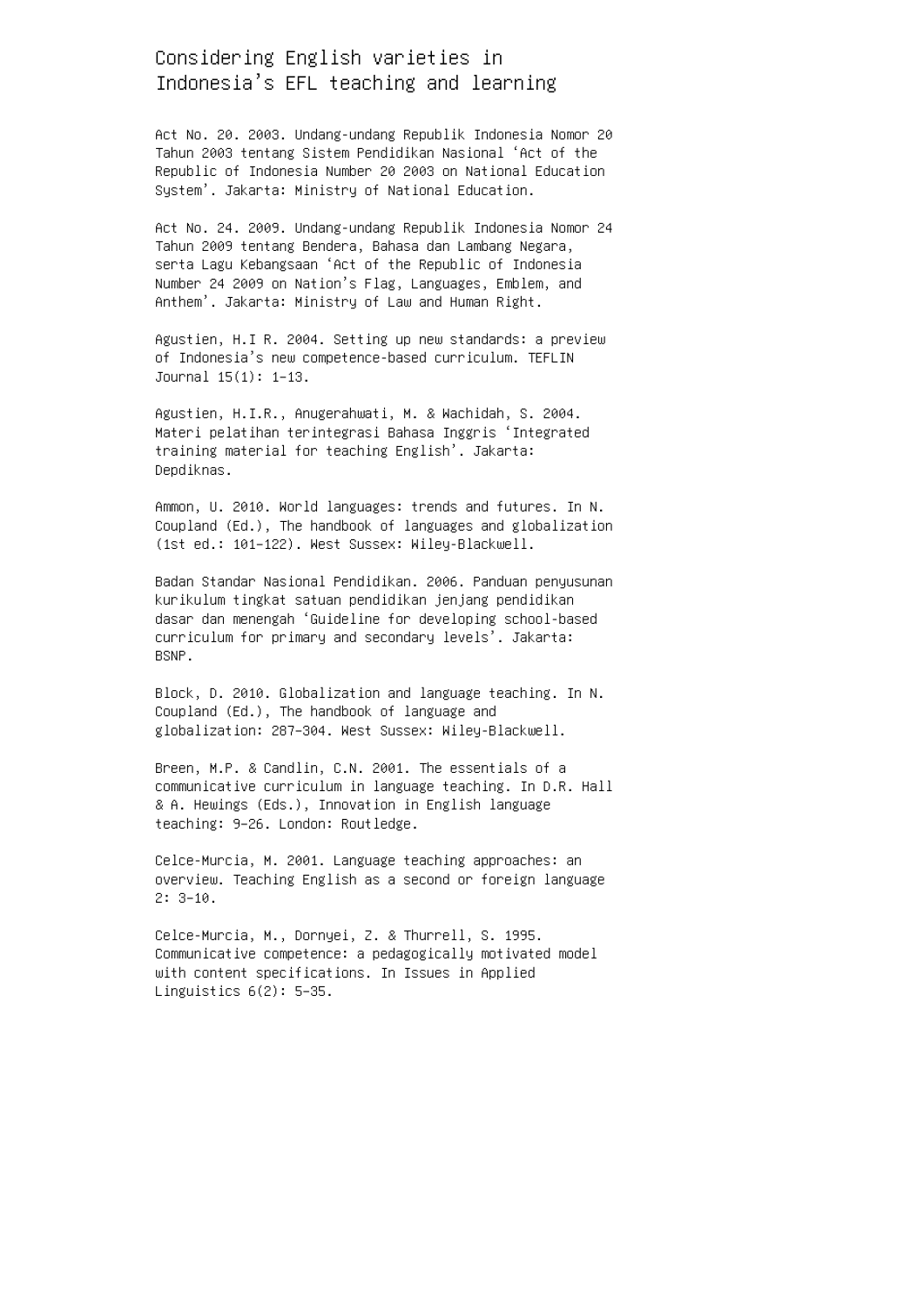Cook, V. 1995. Multi-competence and the learning of many languages. Language, Culture and Curriculum 8(2): 93–98. doi: 10.1080/07908319509525193.

Cook, V. 2012. Multi-competence. The encyclopedia of applied linguistics.

Coulmas, F. 2009. Language and economy. In L. Wei & V. Cook (Eds.), Contemporary Applied Linguistics: Language for the Real World 2: 28–45. London: Continuum.

Crystal, D. 2003. English as a global language (2nd ed.). Cambridge: Cambridge University Press.

Dardjowidjojo, S. 2000. English teaching in indonesia. EA journal 18(1): 22–30.

Doyle, H. 2015. Multi-competence, EFL, learning and literacy: a reconsideration. International Journal of Social Science and Humanity 5(10): 887–891.

Ferguson, C.A. 1959. Diglossia. Word, 15(2): 325–340. doi: 10.1080/00437956.1959.11659702.

Franceschini, R. 2011. Multilingualism and multicompetence: a conceptual view. The Modern Language Journal, 95(3): 344–355. doi: 10.1111/j.1540–4781.2011.01202.x.

Hamied, F.A. 2012. English in multicultural and multilingual indonesian education. In A. Kirkpatrick & R. Sussex (Eds.), English as an International Language in Asia Multilingual Education 1: 63–78. New York: Springer Netherlands.

Hudson, A. 2002. Outline of a theory of diglossia. International Journal of the Sociology of Language, 2002 (157): 1–48. doi: 10.1515/ijsl.2002.039.

Kachru, B.B. 1983. The Indianization of English: the English language in India. Delhi: Oxford University Press.

Kachru, B.B. 1988. The sacred cows of English. English Today 4(4): 3–8. doi: 10.1017/ S0266078400000973. Kachru, B.B. 1997. World Englishes and English-using communities. Annual Review of Applied Linguistics 17(March 1997): 66–87. doi:

http://dx.doi.org.simsrad.net.ocs.mq.edu.au/10.1017/ S0267190500003287. Kirkpatrick, A. 2010. English as an Asian lingua franca and the multilingual model of ELT.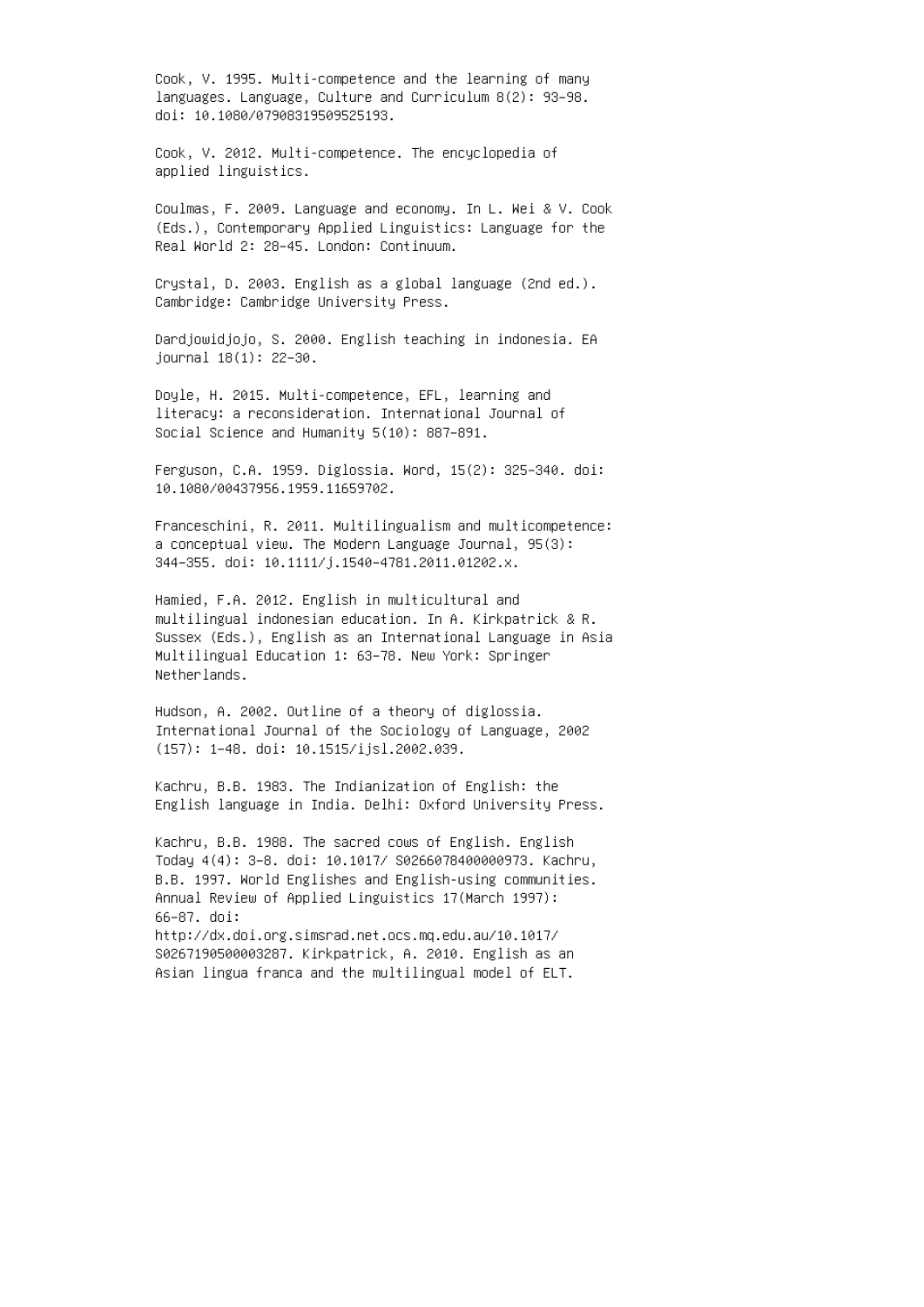Paper presented at the The Hong Kong Association of Applied Linguistics Research Forum, Hong Kong. Revised version of a plenary paper presented at the Hong Kong Association of Applied Linguistics Research Forum, 12 December 2009, Hong Kong Polytechnic University, Hong Kong retrieved from

Reg. No. 160. 2014. Peraturan Menteri Pendidikan dan Kebudayaan Republik Indonesia Nomor 160 Tahun 2014 tentang Pemberlakuan Kurikulum Tahun 2006 dan Kurikulum 2013 'Ministrial Regulation No 160 2014 on the Implementation of Curriculum 2006 and Curriculum 2013'. Jakarta: Ministry of Law and Human Rights.

Reg. No. 19. 2005. Peraturan Pemerintah Republik Indonesia Nomor 19 Tahun 2005 tentang Standar Nasional Pendidikan 'Government Regulation of the Republic of Indonesia Number 19 2005 on National Standards of Education'. Jakarta: State Secretary of the Republic of Indonesia.

Ricento, T. 2010. Language policy and globalization. In N. Coupland (Ed.), The handbook of language and globalization (1st ed.: 123–141). West Sussex: Wiley-Blackwell.

Richards, J.C. 2006. Communicative language teaching today. Cambridge: Cambridge University Press.

Sahiruddin. 2013. The implementation of the 2013 curriculum and the issues of English language teaching and learning in Indonesia. Paper presented at the The Asian Conference on Language Learning 2013 Osaka.

Savignon, S.J. 2007. Beyond communicative language teaching: What's ahead? Journal of Pragmatics 39(1): 207–220.

Skutnabb-Kangas, T. & Phillipson, R. 2010. The global politics of language: markets, maintenance, marginalization, or murder? In N. Coupland (Ed.), The handbook of language and globalization (1st ed., pp. 77–100). West Sussex: Wiley-Blackwell.

Smith, B.D. 1991. English in Indonesia. English today, 7(02): 39–43. doi: 10.1017/S0266078400005526.

Spolsky, B. & Lambert, R.D. 2006. Language planning and policy: models. In K. Brown (Ed.), Encyclopedia of language and linguistics: 561–575, Elsevier Ltd.

Swaan, A.D. 2010. Language systems. In N. Coupland (Ed.), The handbook of language and globalization (1st ed.: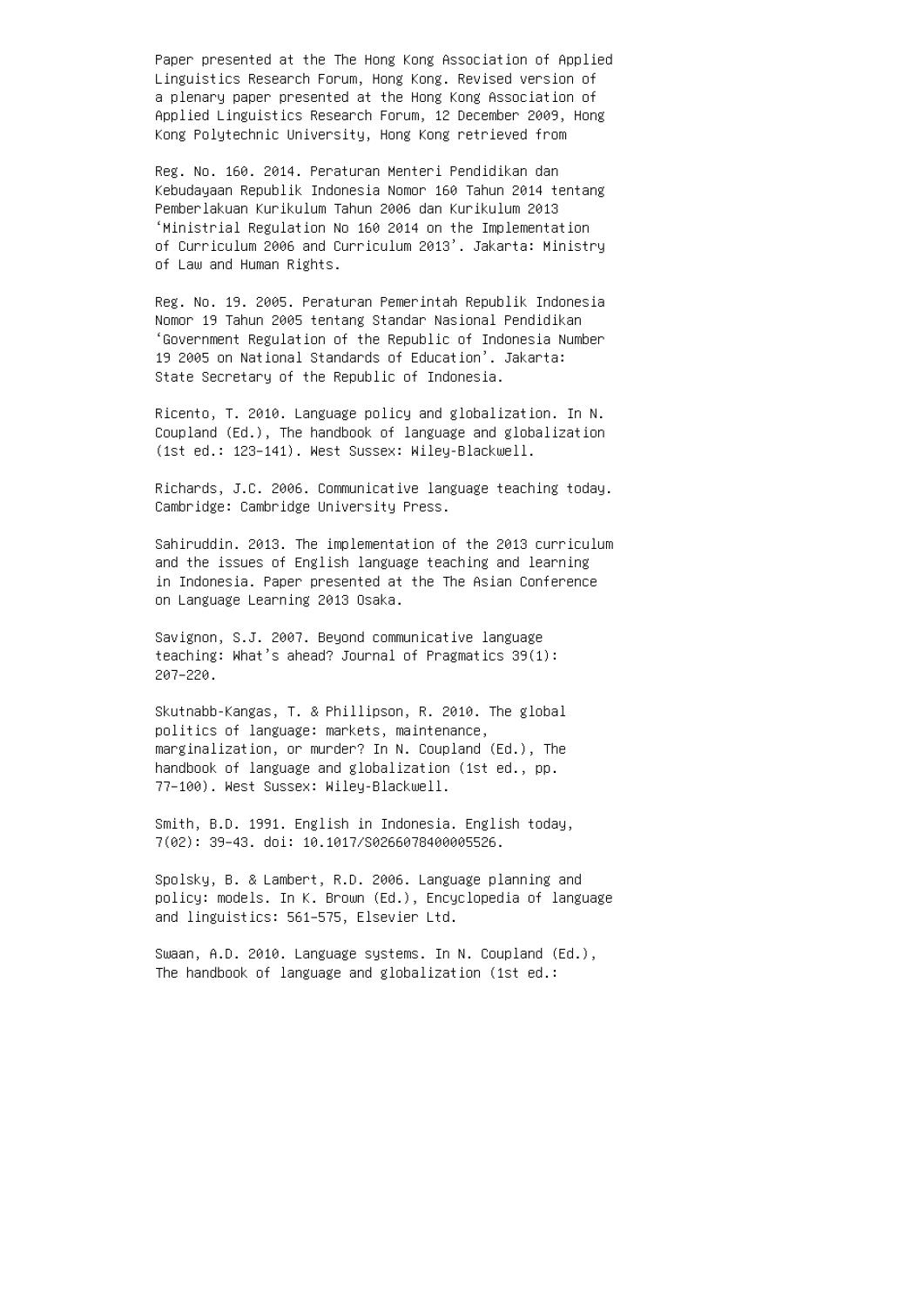56–76). West Sussex: Wiley-Blackwell.

Yulia, Y. 2014. An evaluation of English language teaching programs in Indonesian junior high schools in the Yogyakarta Province. (Doctoral Conventional), RMIT University, Melbourne. Retrieved from http://researchbank.rmit.edu.au/view/rmit:4912 Available from Macquarie University.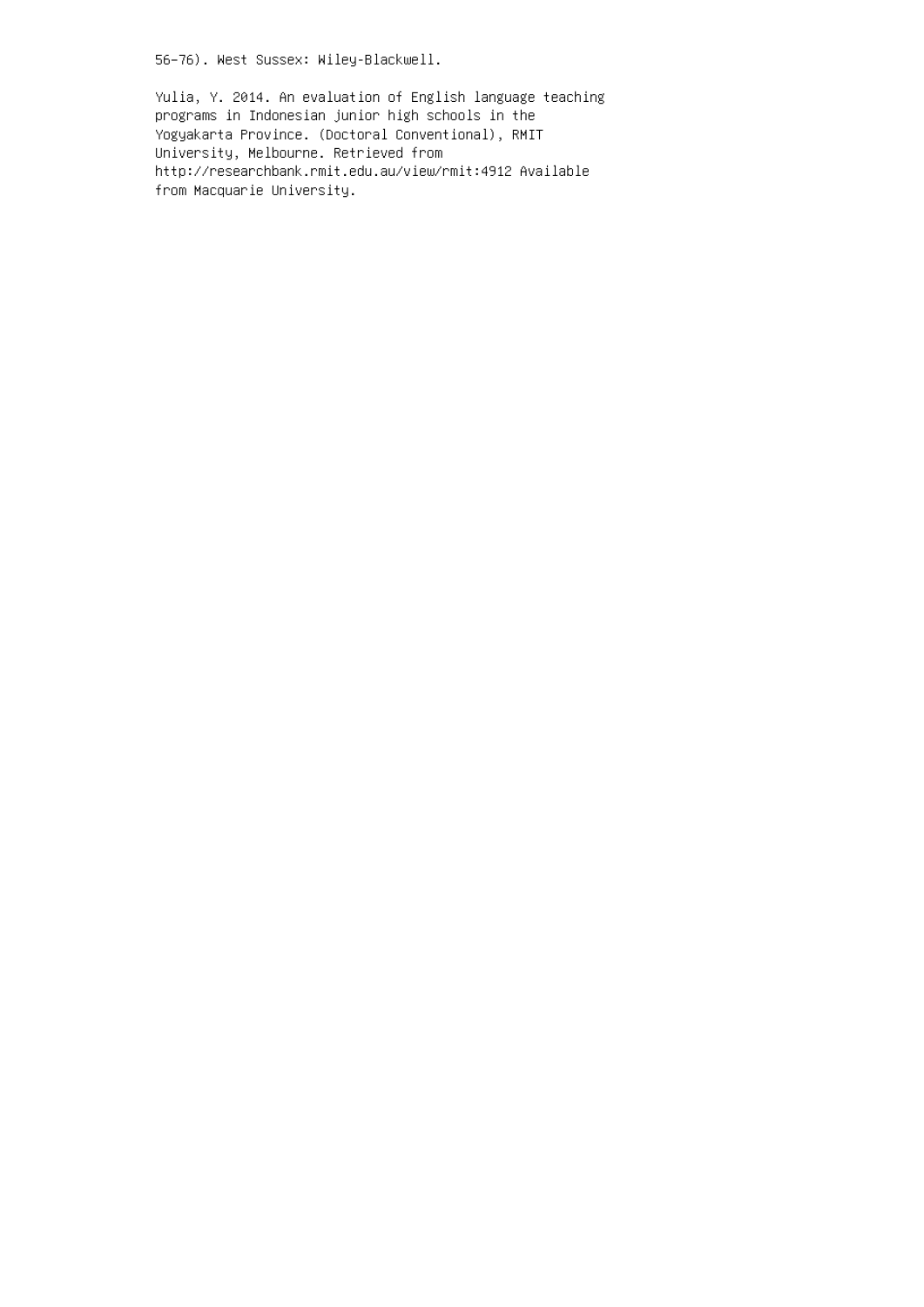Prospective EFL teachers' awareness of varieties of English: Implications for ELT

Al-Asmari, A.M. & Khan, M.S.R. 2014. World Englishes in the EFL teaching in Saudi Arabia. Arab World English Journal 5(10): 316–325.

Ballard, L. 2013. Students' attitude toward accentedness of native and non-native speaking English teachers. MSU Working Papers in SLA 4: 47–73.

Bieswanger, M. 2008. Varieties of English in current English language teaching. Stellenbosch Papers in Linguistics 38: 27–47.

Coskun, A. 2011. Future English teachers' attitude towards EIL pronunciation. Journal of English as an International Language 6(2): 46–68.

Farrell, T.S.C. & Martin, S. 2009. To teach standard English or world Englishes? A balanced approach to instruction. English Teaching Forum 2: 2–7.

Gün, B. 2009. Are teachers fully prepared to teach different varieties of English: A Case Study in Turkey. English as an International Language Journal 5: 164–175.

He, D. 2015. University students' and teachers' perceptions of China English and world Englishes: Language attitudes and pedagogic implications. The Asian Journal of Applied Linguistics 2(2): 65–76.

Huong, T.N.N. & Hiep, P.H. 2010. Vietnamese teachers' and students' perception of global English. 1(1): 48–61.

Jenkins, J. 2006. Current perspectives on teaching world Englishes and English as a lingua franca. TESOL Quarterly 40(1): 157–181.

Jenkins, J. 2012. English as a Lingua Franca from the classroom to the classroom. ELT Journal 66(4): 486–494.

Jindapitak, N. & Teo, A. 2012. Thai tertiary English majors attitudes towards and awareness of world Englishes. Journal of English Studies 7: 74–116.

Matsuda, A. 2003. Incorporating world Englishes in teaching English as an international language. TESOL Quarterly 37(4): 719–729.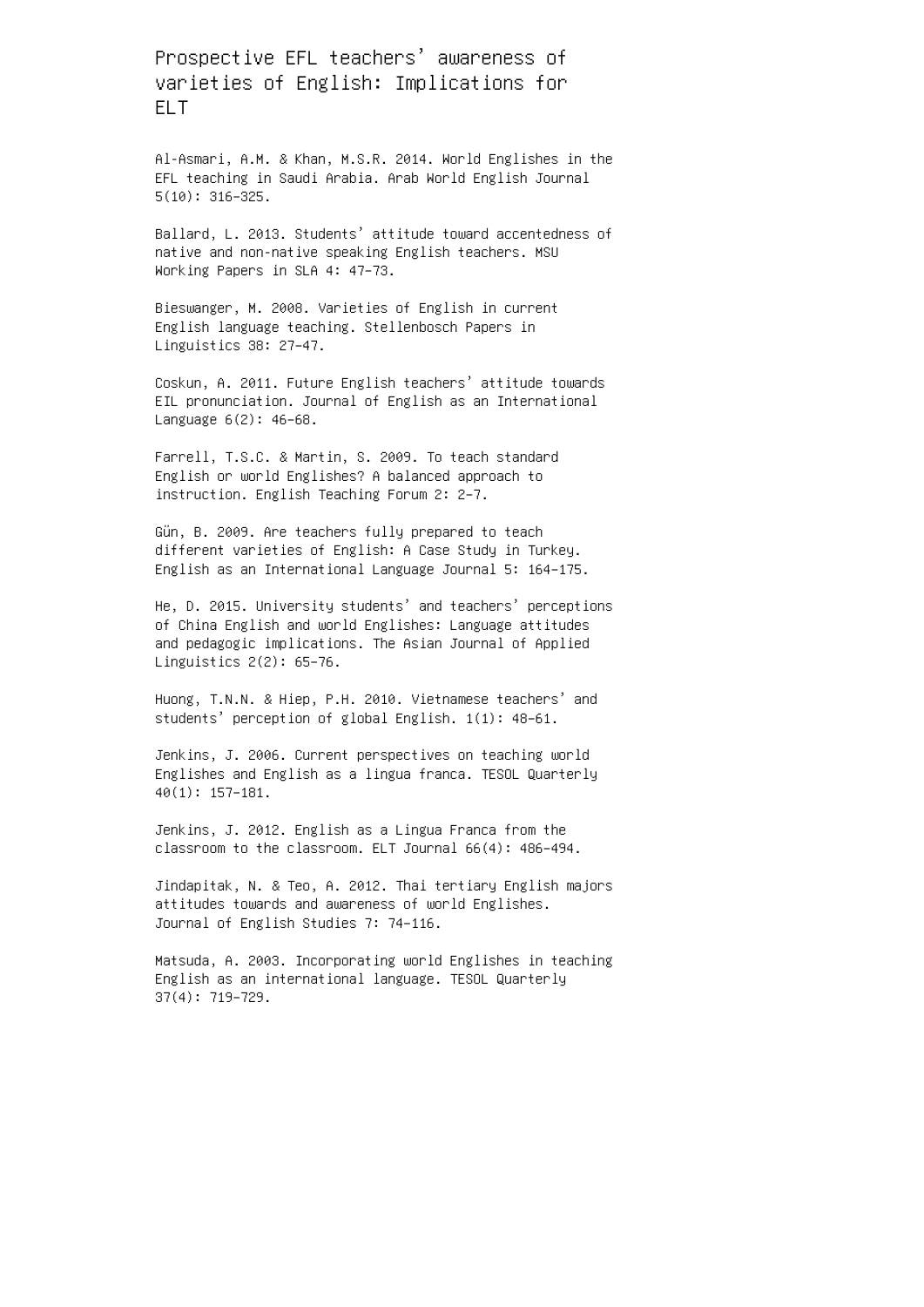Natiladdanon, K. & Thanavisuth, C. 2014. Attitudes, awareness, and comprehensibility of ASEAN English accents; A qualitative study of university students in Thailand. Catalyst 9(1): 16–30.

Ozturk, H., Cecen, S. & Altinmakas, D. 2009. How do non-native pre-service English language teachers perceive ELF?: A qualitative study. English as an International Language Journal 5: 137–146.

Pilus, Z. 2013. Exploring ESL learners' attitudes towards English accent. World Applied Sciences Journal 21: 143–152.

Rousseau, P. 2012. A world Englishes study of Korean university students: Effects of pedagogy on language attitudes. Unpublished Thesis. SIT Graduate Institute; Vermont.

Soruç, A. 2015. Non-native teachers' attitudes towards English as a Lingua Franca. Hacettepe Üniversitesi Eğitim Fakültesi Dergisi (Hacettepe University Journal of Education) 30(1): 239–251.

Takagaki, T. 2005. Raising students' awareness of the varieties of English. English Teaching Forum 43(2): 4–17.

Yu, Y. 2010. Attitudes of learners toward English: A case of Chinese college students. Unpublished Doctoral Dissertation. The Ohio State University; Columbus.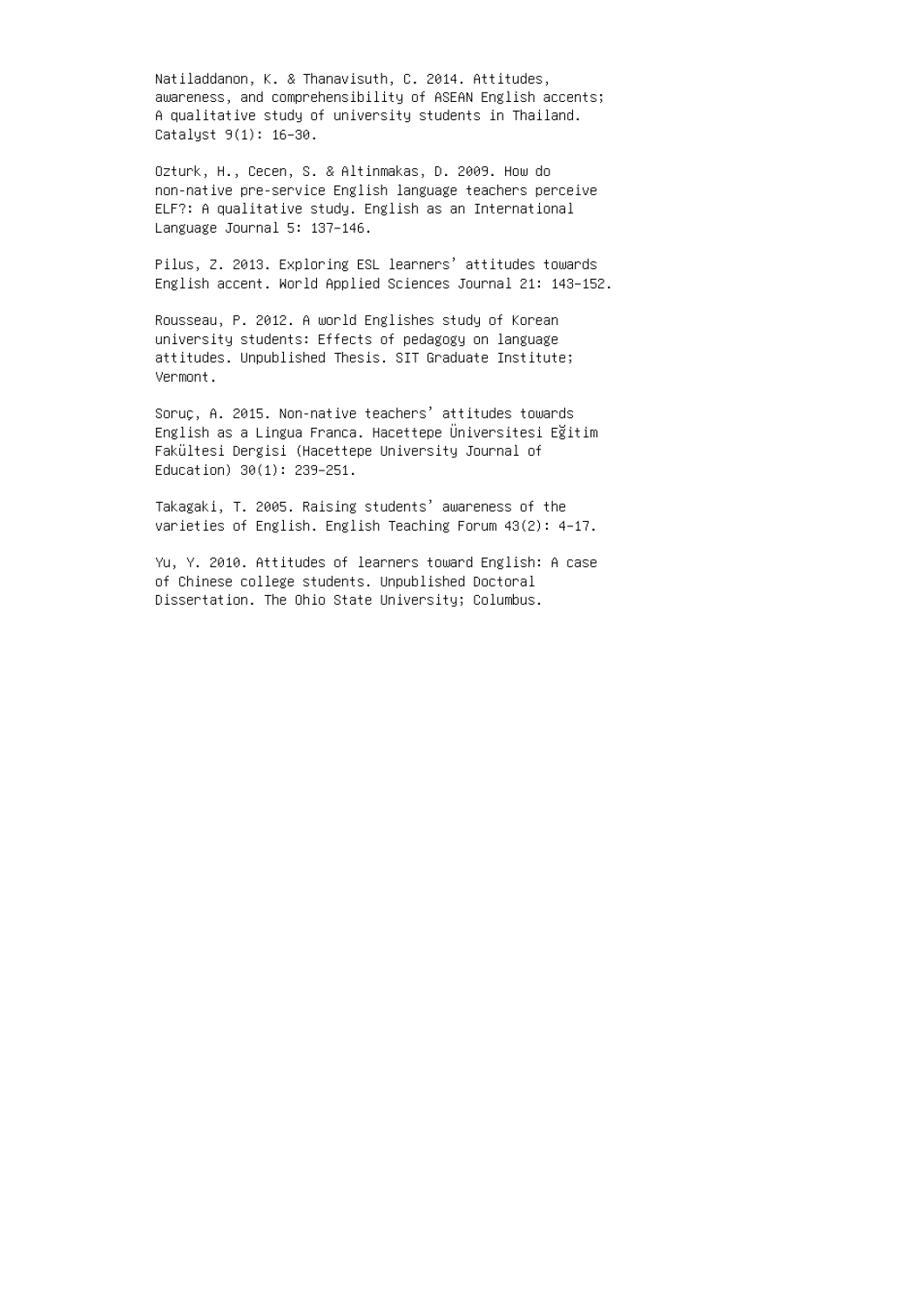ELT shift: Necessary matters to be taught dealing with pronunciation among NNS related to English as a Lingua Franca (ELF)

A-bit Dotty. 2014, Aug 16. RP phonemes: pronunciation tips (BBC learning English) [Video file]. Retrieved from https://www.youtube.com/watch?v=htmkbIboG9Q

Academic Skills, The University of Melbourne. 2015, May 18. Speaking Clearly-Word stress [Video file]. Retrieved from https://www.youtube.com/watch?v=SNmEeNmIxNI&list=PLJSPTc0 K-PlR lz\_HgJeIaqmtjMLjQt6UB&index=5

Block, D. & Cameron, D. (Eds.). 2002. Globalization and language teaching. London. Routledge.

Burridge, K. & Mulder, J.G. 1998. English in Australia and New Zealand: An introduction to its history, structure, and use. Oxford: Oxford University Press.

Deterding, D. 2010. ELF-based pronunciation teaching in China. Chinese Journal of Applied Linguistics 33(6): 3–15.

Gilakjani, A.P. 2012. A study of factors affecting EFL learners' English pronunciation learning and the strategies for instruction. International Journal of Humanities and Social Science 2(3): 119–128.

House, J. 1999. Misunderstanding in intercultural communication: Interactions in English as a lingua franca and the myth of mutual intelligibility. Teaching and learning English as a global language, 7389.

Jenkins, J. 1998. Which pronunciation norms and models for English as an International Language?. ELT journal 52(2): 119–126.

Jenkins, J., Cogo, A. & Dewey, M. 2011. Review of developments in research into English as a lingua franca. Language teaching 44(03): 281–315.

JenniferESL. 2017, Jan 10. Falling Intonation – English Pronunciation with JenniferESL [Video file]. Retrieved from https://www.youtube.com/watch?v=kksfqYcYkeg

\_\_\_\_\_\_\_\_\_. 2017, Feb 23. Fall-Rise Intonation: English Pronunciation with JenniferESL [Video file]. Retrieved from https://www.youtube.com/watch?v=8 NHa4cVHYBI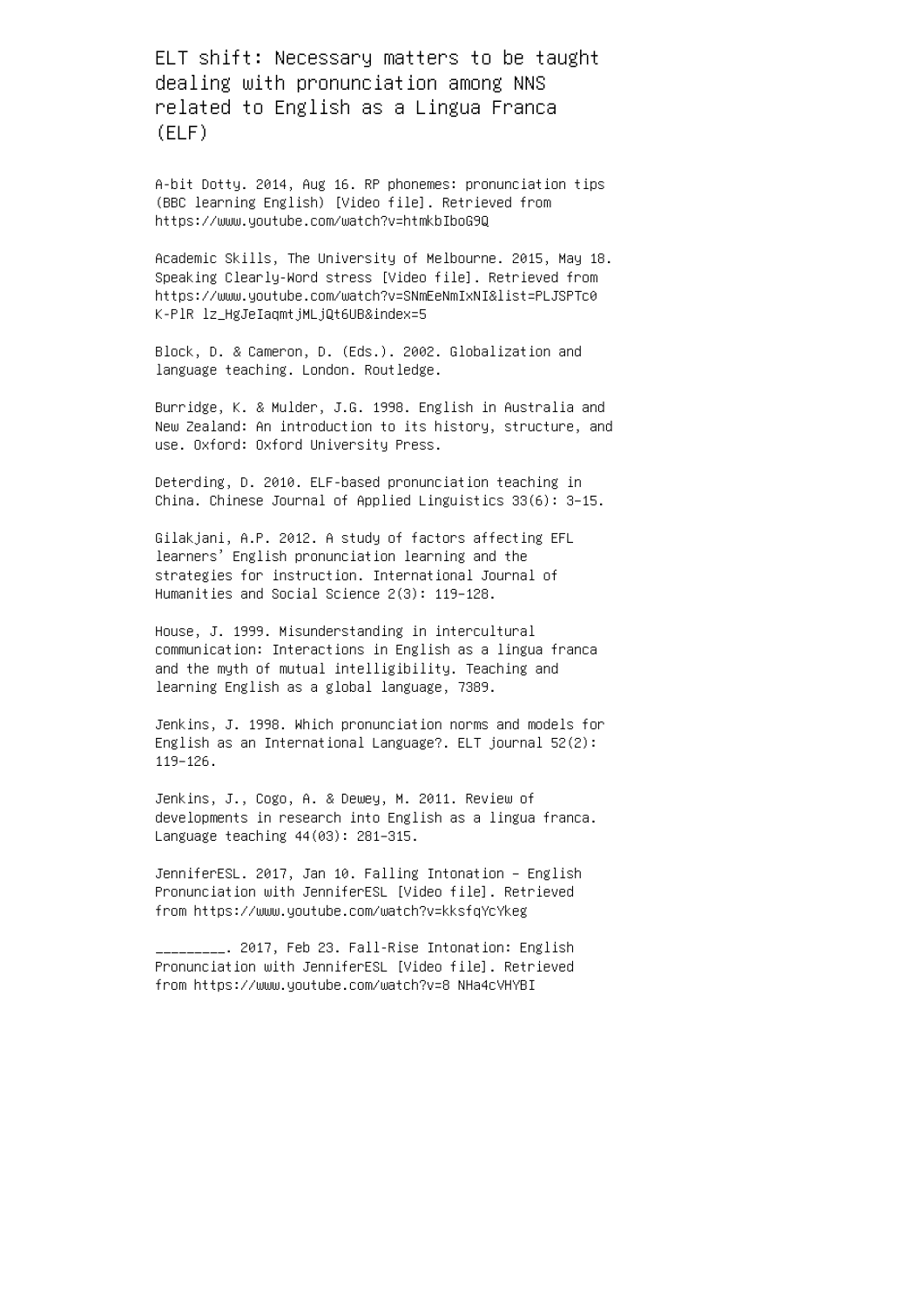\_\_\_\_\_\_\_\_\_. 2017, Jan 12. Rising Intonation—English Pronunciation with JenniferESL [Video file]. Retrieved from https://www.youtube.com/watch?v=pT6aGkt4czQ

Kachru, B.B. 1992. The second diaspora of English. English in its social contexts: Essays in historical sociolinguistics: 230–252.

Kubota, R. 2002. The impact of globalization on language teaching in Japan. Globalization and Language Teaching: 13–28.

Nikbakht, H. 2010. EFL pronunciation teaching: A theoretical review. Journal of Applied Linguistics 4(8): 146–174.

Seidlhofer, B. 2001. Closing a conceptual gap: The case for a description of English as a lingua franca. International Journal of Applied Linguistics 11(2): 133–158.

Shibata, Y., Taniguchi, M. & Date, T. 2015. Teachability and learnability of English tonicity for Japanese junior high school students. PTLC2015 5 83. Wach, A. 2011. Native-speaker and NnglisU as a lingua franca pronunciation norms: NnglisU majors' views. Studies in Second Language Learning and Teaching (1–2): 247–266.

Wach, A. 2011. Native-speaker and English as a lingua franca pronunciation norms: English majors' views. Studies in Second Language Learning and Teaching 1(2): 247–266.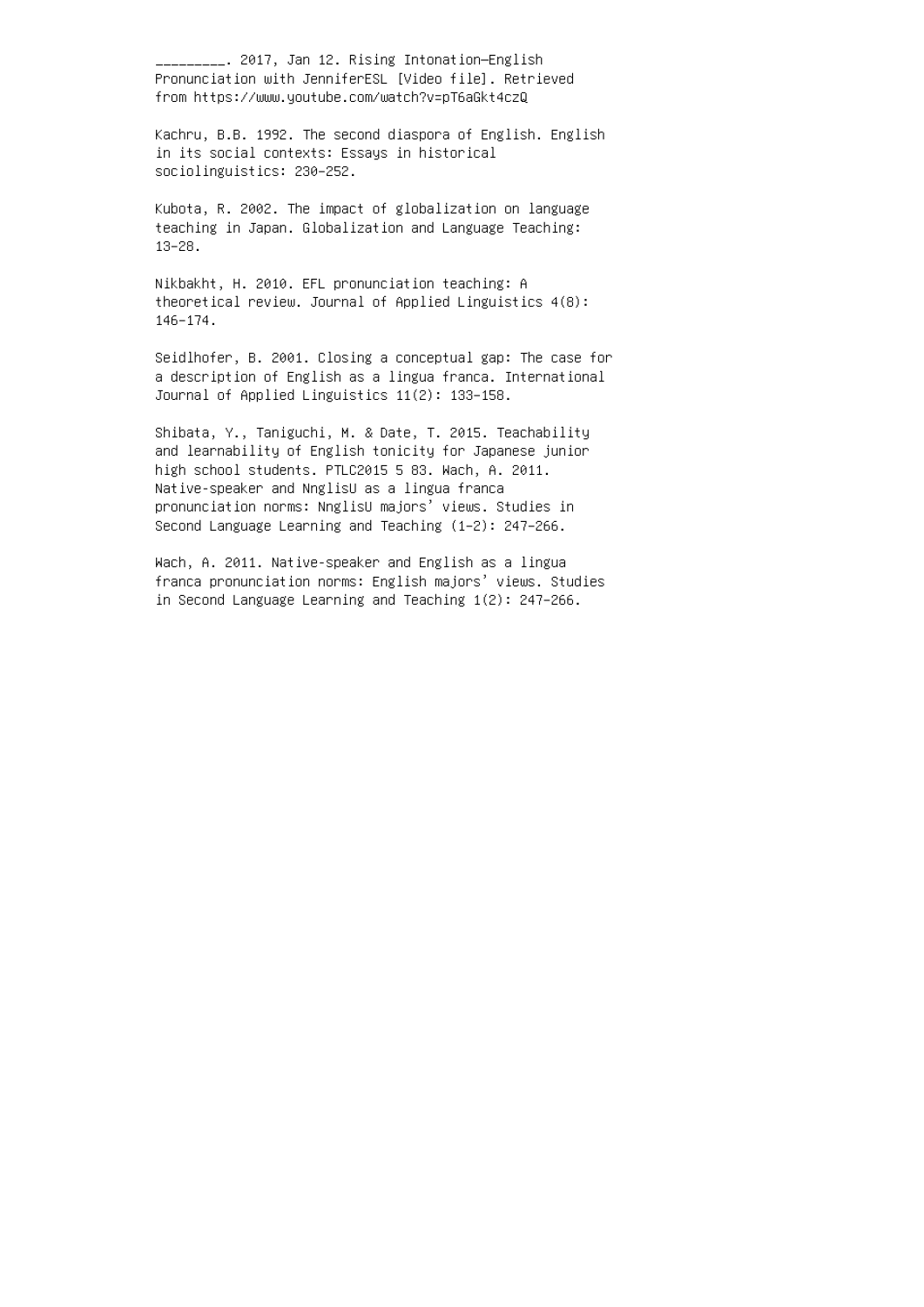Visualizing ideal L2 self and enhancing L2 learning motivation, a pilot study among Chinese college students

Boo, Z., Dörnyei, Z. & Ryan, S. 2015. L2 motivation research 2005e2014: Understanding a publication

surge and a changing landscape. System 55: 145–157.

Chan, L. 2014. Handbook of imagination and mental simulation. Innovation in Language Learning and

Teaching 8(1): 94–98.

Dörnyei, Z. 2005. The psychology of the language learner: Individual differences in second language acqui

sition. Mahwah, NJ: Lawrence Erlbaum.

Dörnyei, Z. 2009. The L2 motivational self system. In Z.Dörnyei & E.Ushioda (Eds.), Motivation, lan

guage identity and the L2 self (9–42). Clevedon, Multilingual Matters.

Dörnyei, Z. 2014. Future self-guides and vision. In Csizér & Magid (Eds.), The impact of self-concept on

language learning. Bristol: Multilingual Matters.

Dörnyei, Z. & Chan, L. 2013. Motivation and vision: An analysis of future L2 self images, sensory

styles, and imagery capacity across two target languages. Language Learning 63(3): 437–462.

Dörnyei, Z. & Kubanyiova, M. 2014. Motivating learners, motivating teachers: Building vision in the

language classroom. Cambridge: Cambridge University Press.

Dörnyei, Z. & Ushioda, E. 2011. Teaching and researching information (2nd. ed). Harlow, UK: Pearson

Education.

Higgins, E.T. 1987. Self-discrepancy: A theory relating to self and affect. Psychological Review 94:

319–340.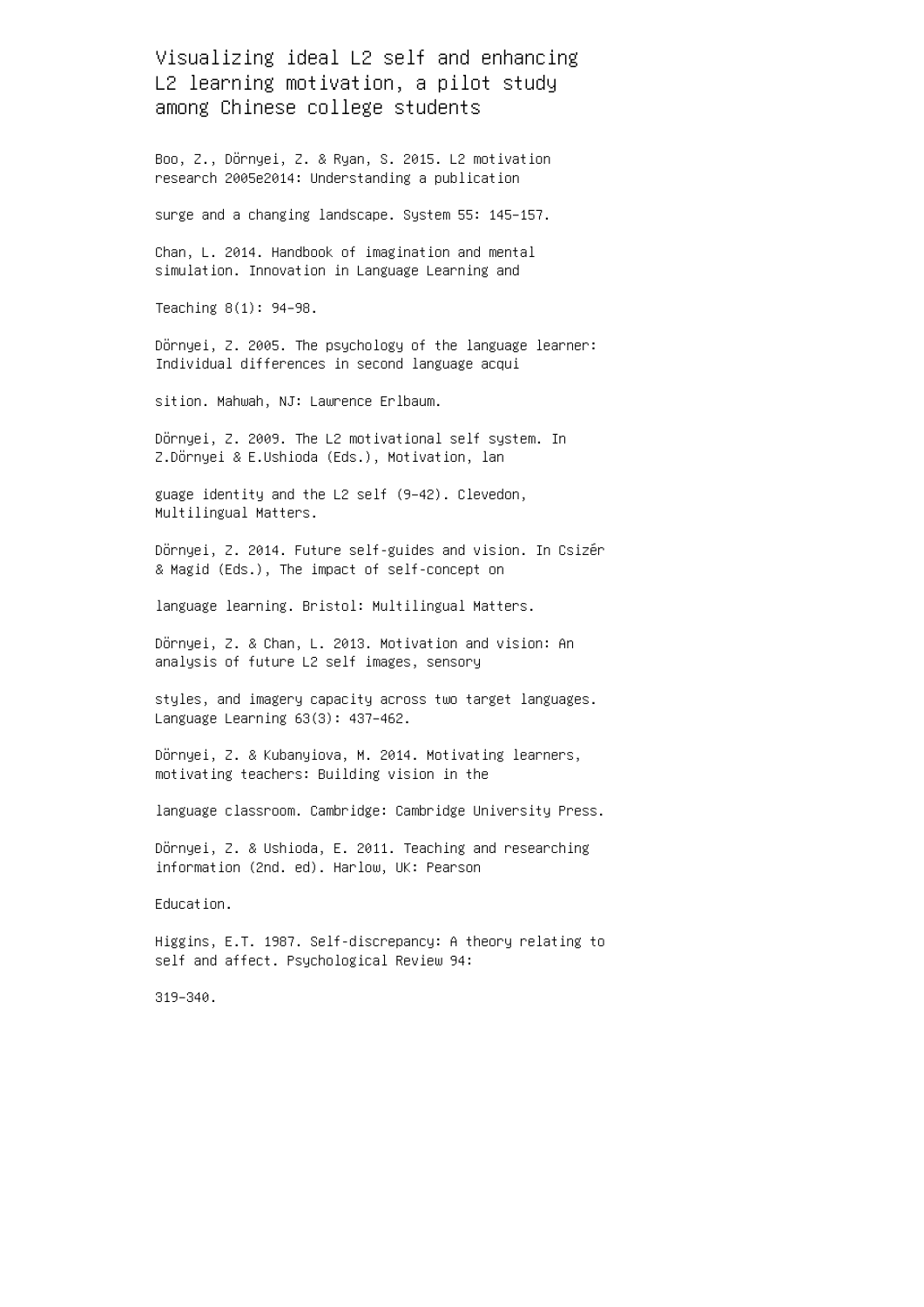Hock, M.F., Deshler, D.D. & Shumaker, J.B.. 2006. Enhancing student motivation through the pursuit

of possible selves. In Dunkel, C. & Kerpelman, J. (ed.), Possible selves: Theory, Research and Applica

tion (205–21). New York: Nova Science.

Kosslyn, S. M., Thompson, W. L. & Ganis, G. 2001. Neural foundations of imagery. Nature Reviews

Neuroscience 2 (9): 635–642.

Magid, M. 2011. A validation and application of the L2 motivational self system among Chinese learn

ers of English. (Doctoral dissertation, UK: University of Nottingham).

Magid, M. 2012. The L2 motivational self system from a Chinese perspective: A mixed methodology

study. Journal of Applied Linguistics 6:69–90.

Magid, M. & Chan, L. 2012. Motivating English learners by helping them visualize their ideal L2 self:

lessons from two motivational programmes. Innovation in Language Learning and Teaching 6(2):

113–125.

Markus, H. & Nurius, P. 1986. Possible selves. American Psychologist 41: 954–969.

Morris, T., Soittle, M. & Watt, A.P. 2005. Imagey in sport. Champaign, IL: Human Kinetics.

Ortega, L. 2009. Understanding second language acquisition. London: Hodder Education.

Shek, D. T. L., & Chan, L. K. 1999. Hong Kong Chinese parents' perceptions of the ideal child. Journal

of Psychology 133: 291–302.

Wang, X. & Dai, W. 2015. An empirical study of L2 motivational strategies based on L2 motivation self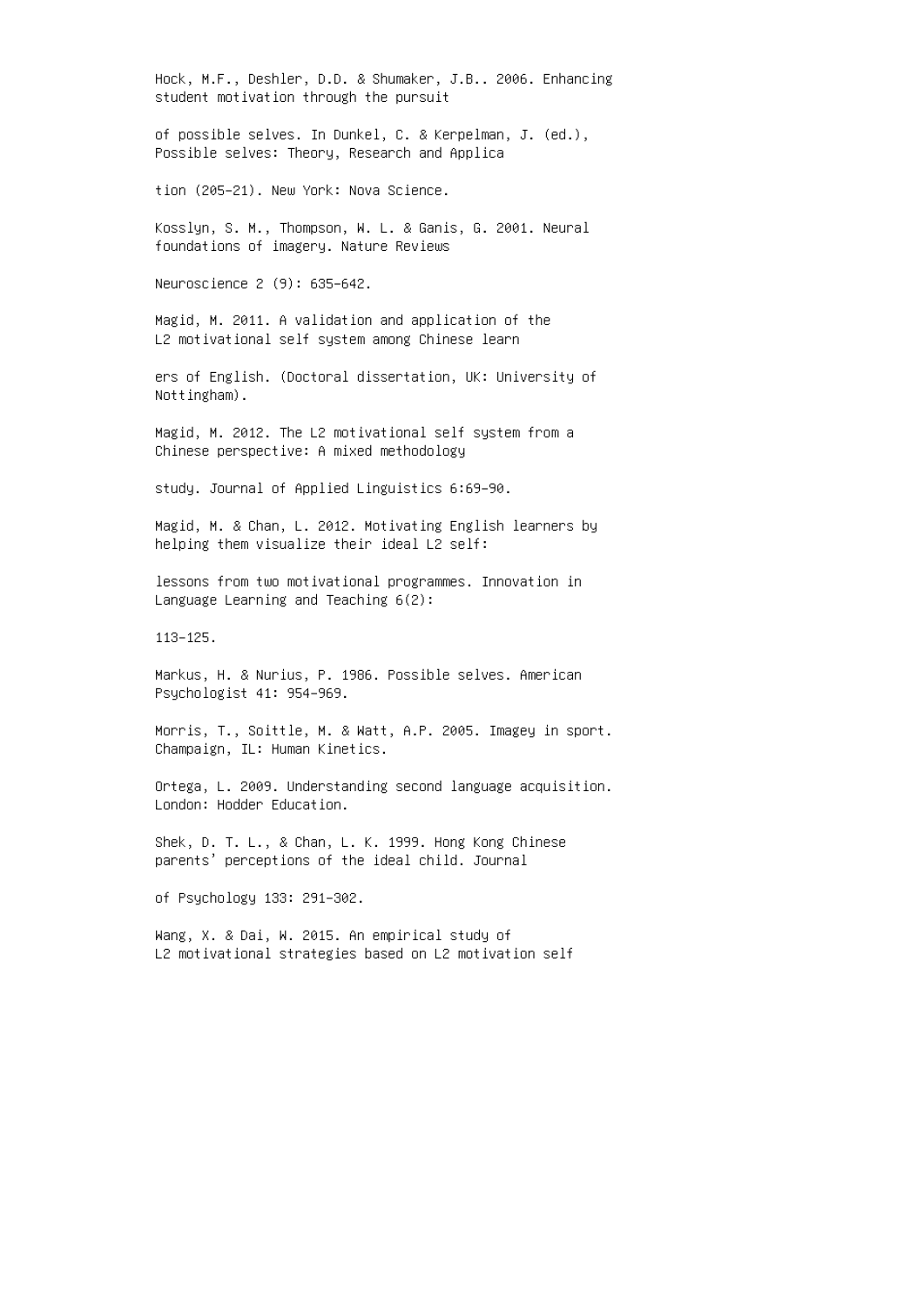system. Foreign Language Education 36(6): 48–52.

You, C., Dörnyei, Z. & Csizér, K. 2016. Motivation, vision, and gender: A survey of learners of English

in China. Language Learning 66(1): 94–123. Participant Questionnaire 1 Strongly Disagree Slightly Slightly Agree Strongly Disagree disagree agree Agree 1 2 3 4 5 6 Appendix A (Example) If you siongly agree w iίh the following statement, write this. 1 like eating icc-ercam very much. i 2 J 4 5 (¦\*ĵ> 1 1 can imagine my self speaking English with clients in fluent English. f t \*<m » ¾ iα m m m m ij i ¾ ü . 1 2 3 4 5 6 2 1 can imagine mvselſ speaking English with international colleagues. í¾ ir ø & t íi i iH t t P ļ« ÏIS « ¾ ì£ 1 2 3 4 5 6 3 M cnc\cr 1 think of my future career. 1 imagine tnyselſ using English. 1 2 3 4 S ŵ 4 1 can imagine my self making a speech in English. m v m % Γi aw % u m m n % > 1 2 3 4 5 6 5 1 can imagine myself communicating in English with foreign friends, even boy friends or girl friend in English, as iſ l were a native speaker of English. ¾ ¤ JŧiîftİŁ¾ ffl3 ξţSŴ ^ ¾ · " flř m m m k . 1 2 3 4 5 6 6 I can imagine myself living abroad and using English effectively for communicating with the beats. m u m w i ũ a£BΛ £ íβ jłλ£ je \* 1 2 3 4 5 6 7 1 can imagine myself travelling abroad, using English. f f l¾ Ί ā m iŵ łf . 1 2 3 4 5 6 8 1 can imagine myself ΐcxliπg with friends or talking with friends on social media with English. -í¾Wl¿A¾ĩ ¾tΓl ΞÆ ŧż¾¾Èŧ£± mΆ®um&iiίmm, mm. 1 2 3 4 5 6 9 1 can imagine myself reading English newspaper or glance English websites without pressure. 1 2 3 4 5 6 10 1 can imagine myself watching English movies, programs w ilhūut referring to the Chinese subtitles. m. 1 2 3 4 5 6

Appendix B Principal Researcher: Chunyan Zou Phone: +86 13533126612 Email·. C.Y.Zou@student.reading.ac.uk

Participant information sheet

Research Project:

Visualizing Ideal L2 self and enhancing L2 learning motivation, a pilot study among Chinese

college students. Φ

Researcher's name: Chunyan Zou :

We would like to invite you to take part in a research study about learning English.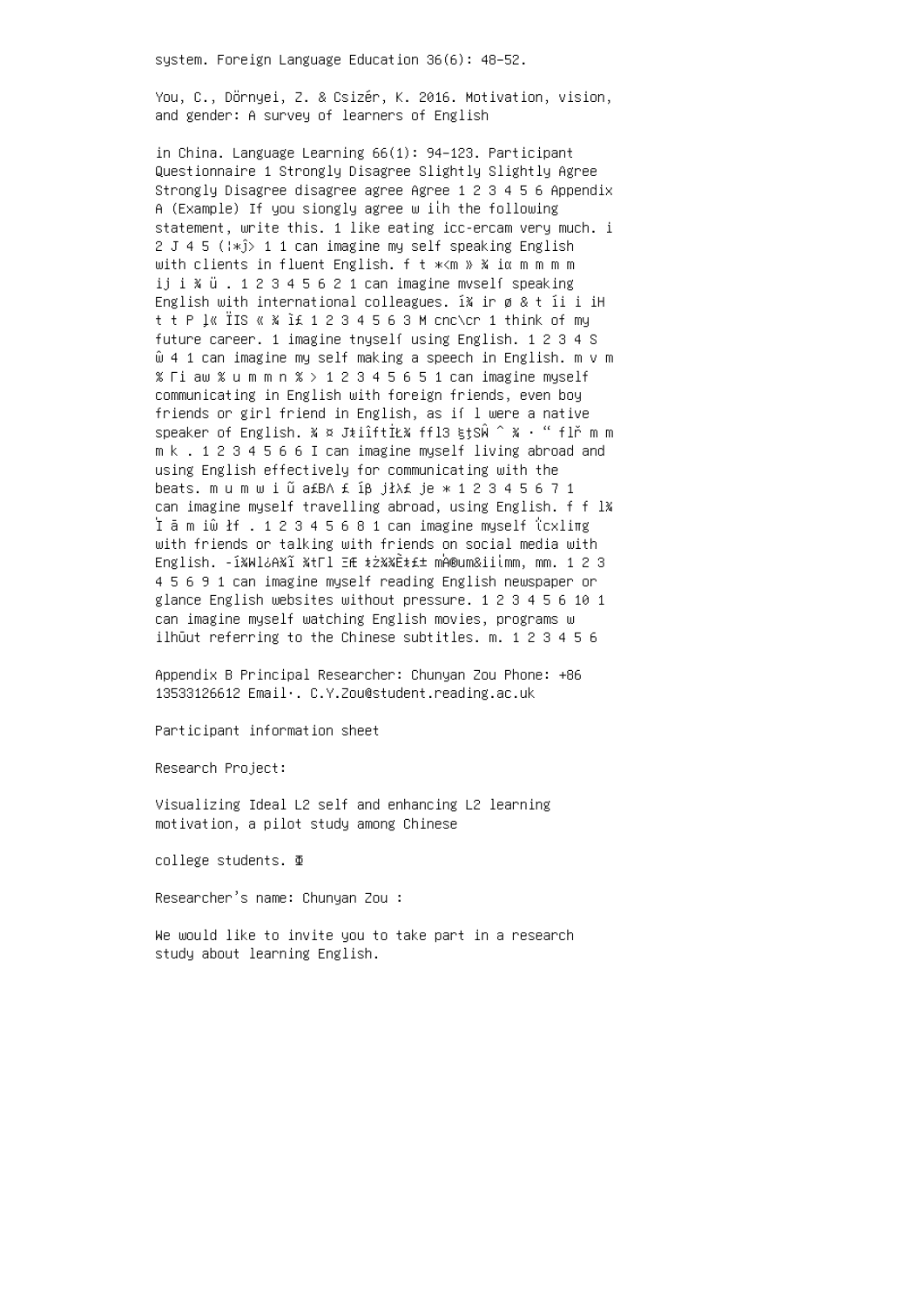What is the study? The study is conducted by Chunyan Zou, currently a MA student of University of Reading,

UK. It aims to investigate the building of vision of ideal L2 self and impact on motivation

capacity among Chinese college students. It hopes to make a pedagogical notion for more

efficient teaching and learning English in China through enhancing ideal L2 self of learners. The study will involve learners participating in a session taught by the researcher, and the

procedure includes filling in two questionnaires before and after the intervention and follow the

guided imagery activity.

Why have I been chosen to take part? You have been invited to take part in the project because your participation in our project

is really important. In the previous teaching the researcher noticed the motivation issues of the

students learning English and if students' motivation were enhanced they would learn better.

Your participation will test the instrument of the study, which is going to be used for future study,

also it will provide pedagogical implication for the researcher as well as for the teachers teaching

English in China.

Do I have to take part?

It is entirely up to you whether you participate. You may also withdraw your consent to

participation at any time during the project, without any repercussions to you, by contacting the

researcher Chunyan Zou Tel: +8613533126612, Email: C.Y.Zou@student.reading.ac.uk

What will happen if I take part? You will be asked to complete two set of short questionnaire about the ideal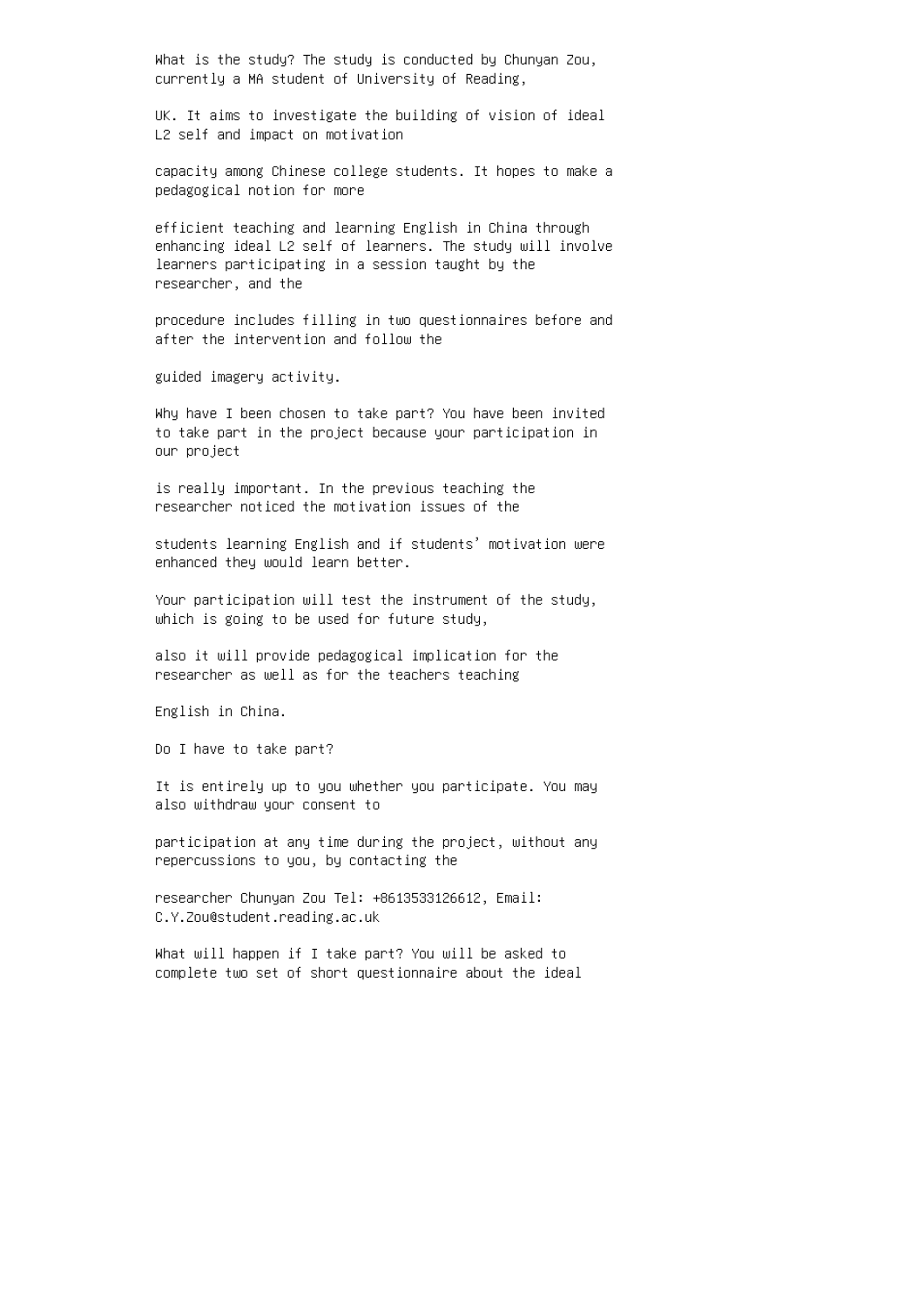self and the

motivation capacity. This should take about 10 minutes to complete. You will follow the researcher during the session she taught, which is going to last for 60

minutes.

What are the risks and benefits of taking part? The information you give will remain confidential and will only be seen by the researcher.

Neither you, or the school will be identifiable in any published report resulting from the study.

Information about individuals will not be shared with the school. Participants in similar studies have found it interesting to take part. We anticipate that the

findings of the study will be useful for teachers in planning how they teach English.

What will happen to the data? Any data collected will be held in strict confidence and no real names will be used in this

study or in any subsequent publications. The records of this study will be kept private. No

identifiers linking you, the teacher or the school to the study will be included in any sort of report

þ¾d University of

¾F Reading University of Reading Principal Researcher: Chunyan Zou Phone·. +86 13533126612 Email·. C.Y.Zou@student.reading.ac.uk

that might be published. Participants will be assigned a number and will be referred to by that

number in all records. Research records will be stored securely in a locked filing cabinet and on a

password-protected computer and only the researcher will have access to the records. The data

will be destroyed securely once the findings of the study are written up, after five years. The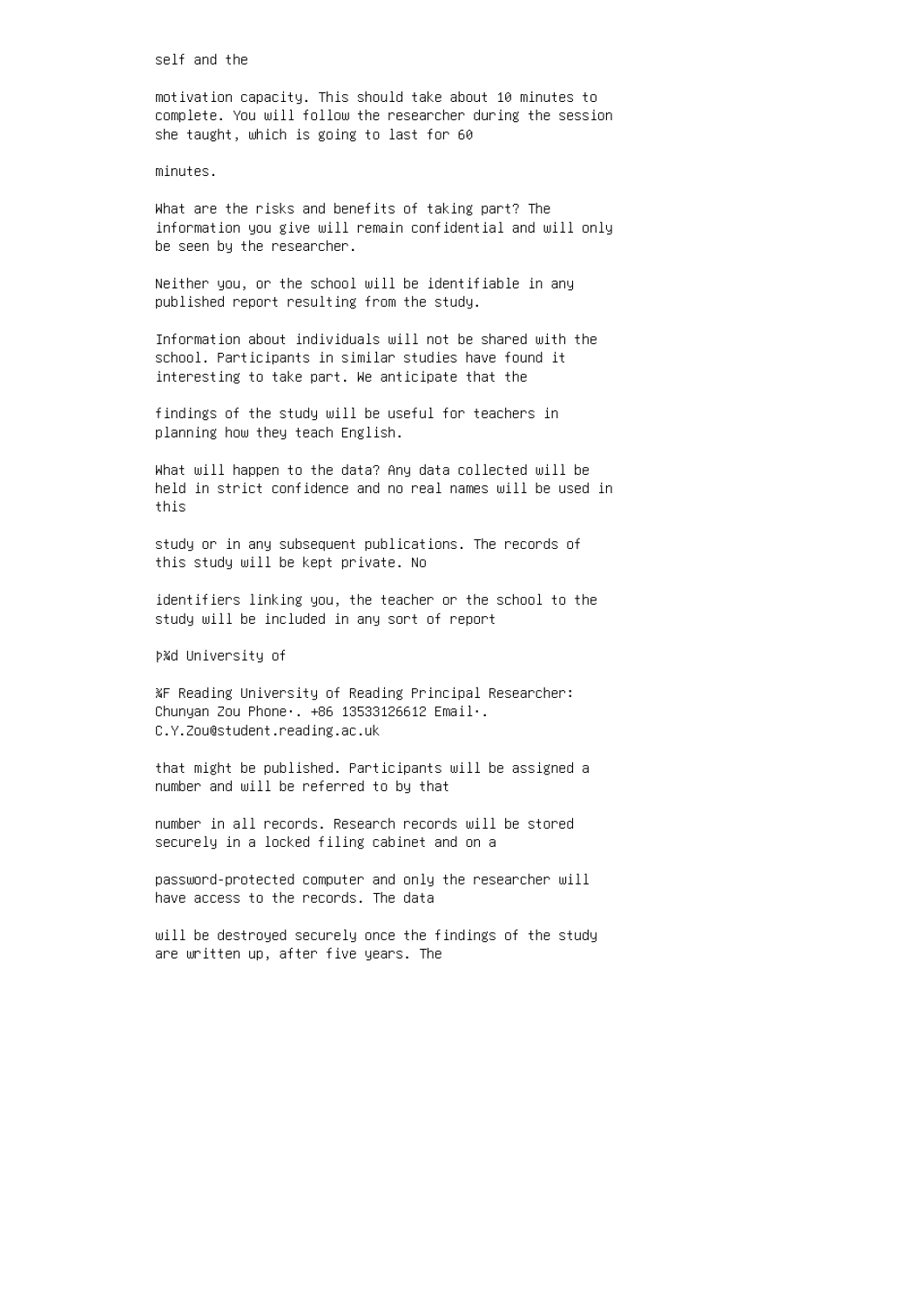results of the study will be presented at national and international conferences, and in written

reports and articles. We can send you electronic copies of these publications if you wish.

What happens if I change my mind?

You can change your mind at any time without any repercussions. During the research, you can

stop completing the activities at any time. If you change your mind after data collection has ended,

we will discard your data.

Who has reviewed the study?

This project has been reviewed following the procedures of the University Research Ethics

Committee and has been given a favourable ethical opinion for conduct. The University has the

appropriate insurances in place. Full details are available on request.

What happens if something goes wrong?

In the unlikely case of concern or complaint, you can contact the researcher Chunyan Zou; Tel:

+86 13533126612, email: C.Y.Zou@student.reading.ac.uk

Where can I get more information?

If you would like more information, please contact Chunyan Zou

Tel:+86 13533126612, email: C.Y.Zou@student.reading.ac.uk

We do hope that you will agree to your participation in the study. I f you do, please complete the

attached consent form and return it to the researcher.

Thank you fo r your time.

Participant Consent Form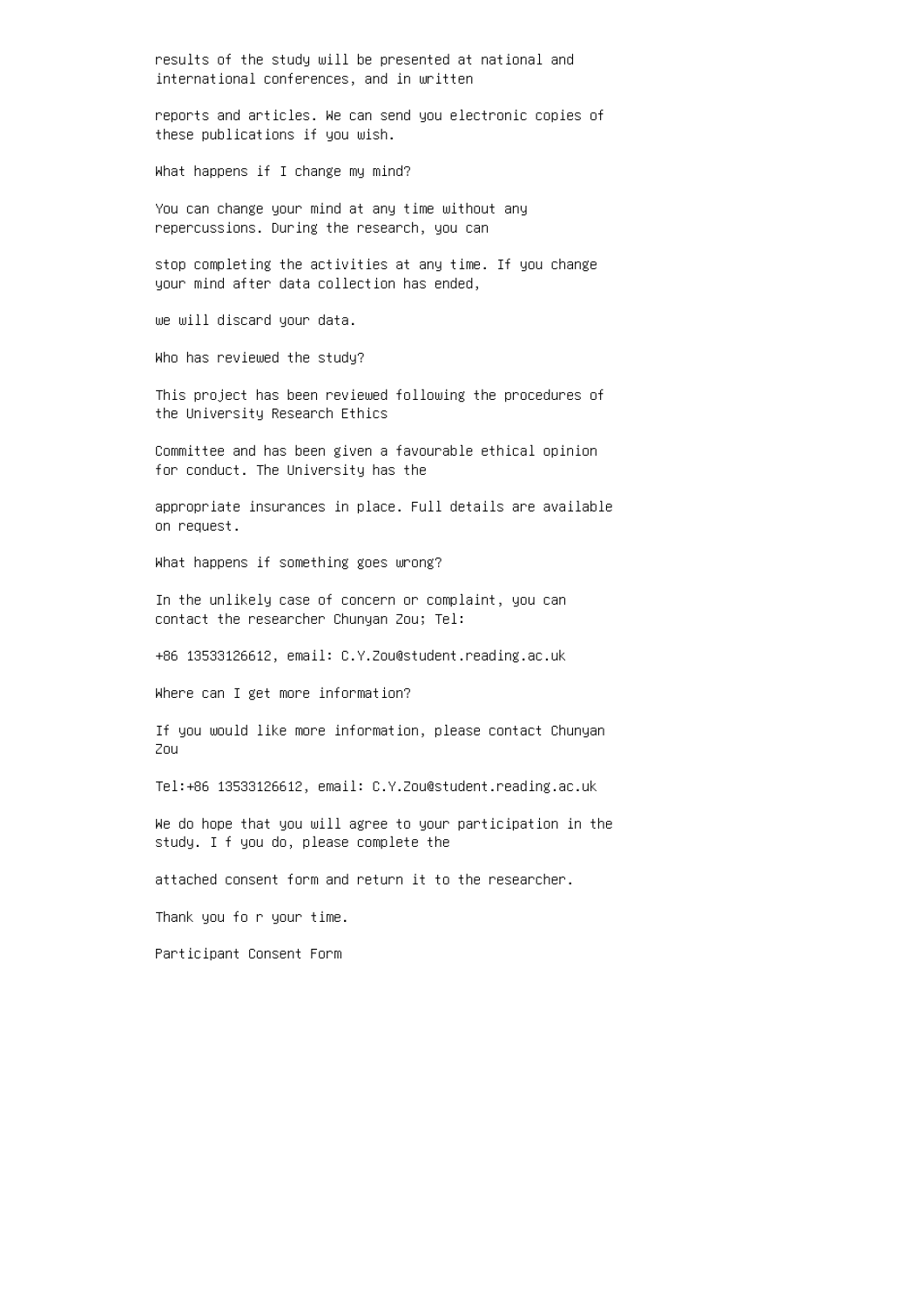I have read the Information Sheet about the project and received a copy of it. □ I understand what the purpose of the project is and what is required of me. All my questions have been answered. ū I consent to completing two questionnaires I consent to the participation in the teaching session □ □ Signed:\_ Date: Append  $i \setminus c$  Participant Q  $u$  est ion n a ire II Strong I > Disagree Slightly Slightly Agree Strongly Disagree disagree agree Agree 1 î 3 4 5 6 (Example) If you stongly agree with the following statement. write this: Hike eating ice-cream very much 1 2 3 4 5 (  $6$  > 1 ī have clear goals for impros ing English ïíŤ ¾ lW fë ř¾ ¾ ^ Ä ΐĩJlΓ ť ŧ¾ f ltó . 1 2 3 4 5 6 2 I have detailed plan for studying English 1 2 3 4 5 6 3 I have clear thought about using English in future career. w m m m m 1 2 3 4 5 6 4 I am prepared lo extend a lot of eíΓort in learning English. ¾«ftfë¾ΛJMΉ«iS. 1 2 3 4 5 6 5 I would like lo spend a lot of time studying English β\*β«\*Μ»ΜΜ\*<Μ«Β1· ï 1 3 4 5 6 Ġ 1 would like to form good habit of studying English, make time efficient. 1 2 3 4 5 6 7 I have confidence in communicating with English, β«¢iiÈnłĵÄ«ffl«»¾ i¢. 1 2 3 4 5 6 8 î know confidence is the key îo successful and happy

English learning. 1 2 3 4 5 6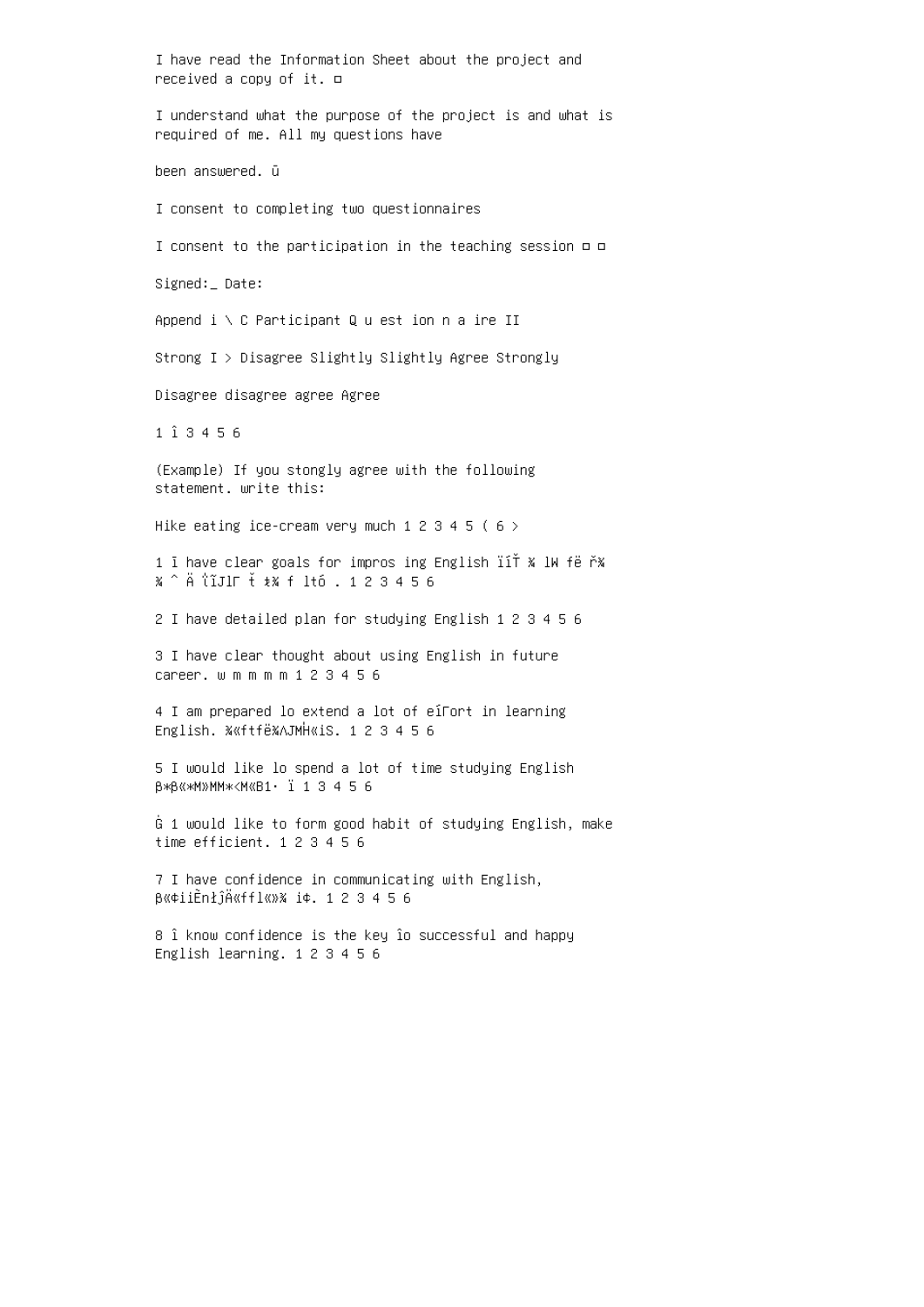9 í am not afraid of making mistakes while speaking and using English. 1 2 3 4 5 6 Ide al \$ đ f Tree JlifilW

Now imagine the ideal you in the future, and put you and your English learnin

future career and personal life on the tree. You may also draw small bra¢hes indicating

your action plan.

ï¾fr, ift£Įft Ŧ¾æψa¾tø¾£Œlfl. ^K ĩ

¢∏ra^ts. Kmwmm±m±ĩ

i¿H¢ľĉirpm#, mMŭnmxψmΛ±.

Appendix

Arpendi\

Close yβur eves aad imagine that rodas is ťhs day of a very important job interview in a large,

famous, international company that you have been dreaming of working iti fora loig time.

This job could be i n any part o f the world where you would like to li%re. Yo u have prepared

very well for the interview and as }όu get dressed, ycu are feeing really confident lhat you

will do well. As yau look at yourself in the mirror, you are happy with how professional and

mature you look.

You arrive at the company ε. few minutes before the interview and are feeling very calm as

you wait to be eal.ed into the boss's office. When you step into iis or her office, you can see

that the boss is impressed by your business like appearance your friendly, confident snΐle

and your firm handshake. He or she asks you to sit down and starts to ask you questions.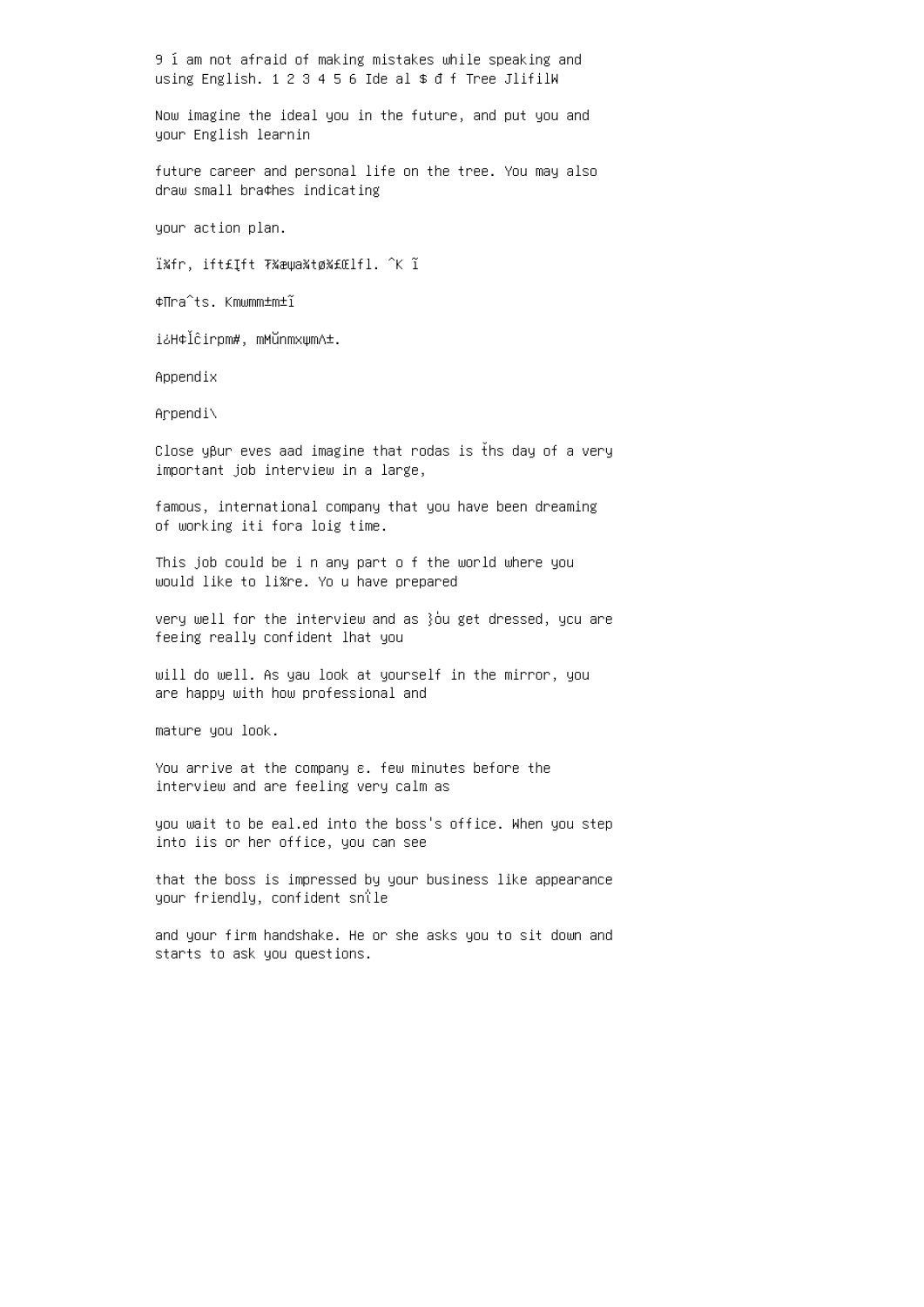```
Alrhniigh same rtf the questions ä∏è quite difficult , ymi
are íhle Hr» use yrtur excdlēní English
to answer all of them extremely well. You can ¾e that the
boss is pleased and very satisfied
with all o f your answers, The boss is also impressed by
your flııβnc\, grammar, vocabulary,
and pronunciation in English. You show him or her that you
have so much kaow ledge. eo
many skills, and arc highly qualified for this job of your
dreams. As tħė interview ends, there
is no doubt in your mind that you will get this job. Stay
with this feeling of complete
confidence Øí you open your eyes and comc back to ţhią
room. My Ideal Seco·d Language Self Action flans
Miy objective i s
[an objective you want to achiívc about Engliái learning,
vocabulary, speaking, reading ct:.)
Wfcat I need tό do
is:_________________________________________________
step
step
step
¾icp
[ am going to start this objective on
_______________________ (Write the date.)
[ will levįb¯w i i ĵ µiugiysi u n
       _______________________ (Wi Ét the daiĽ.) by
              _____________________________ (Write your way to test your
progress,)
My objective iş:
_____________________________________________________
[another
```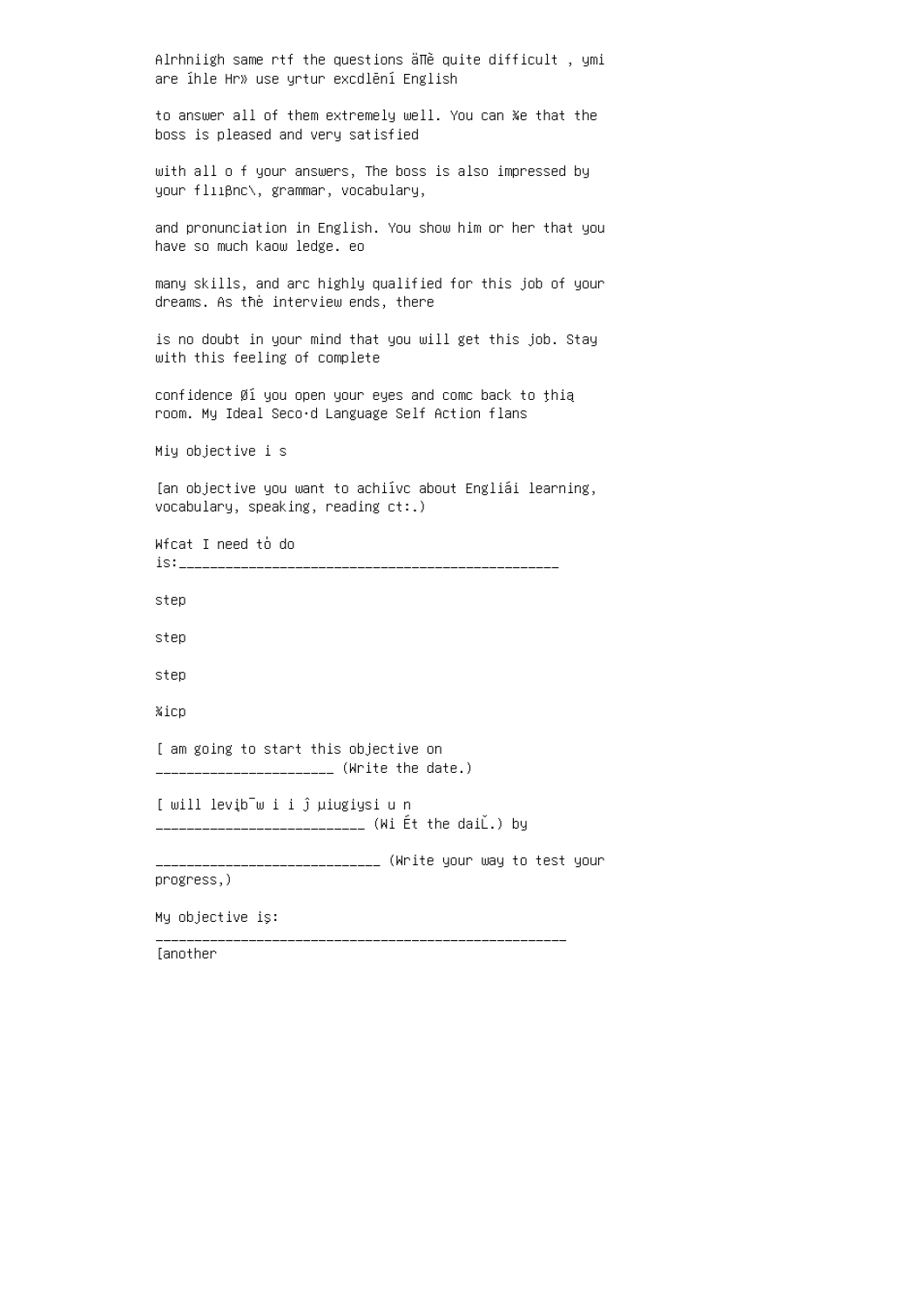objective that you want to achieve on English learning vocabulary, speaking, reading etc.) Wlat I need to do is:  $\_$ step step 2 step step 4\_\_\_\_\_\_\_\_\_\_\_\_\_\_\_\_\_\_\_\_\_\_\_\_\_\_\_\_\_\_\_\_\_\_\_\_\_\_\_\_\_\_\_\_\_\_\_\_\_\_\_\_\_\_ I am íîoing to start åis objective on (Write the date). [ will review my progress on \_\_\_\_\_\_\_\_\_\_\_\_\_\_\_\_\_\_\_\_\_\_\_\_ (Write the date) by \_\_\_\_\_\_\_\_\_\_\_\_\_\_\_\_\_\_\_\_\_\_\_\_\_\_\_\_\_ (Write your way to test your progress).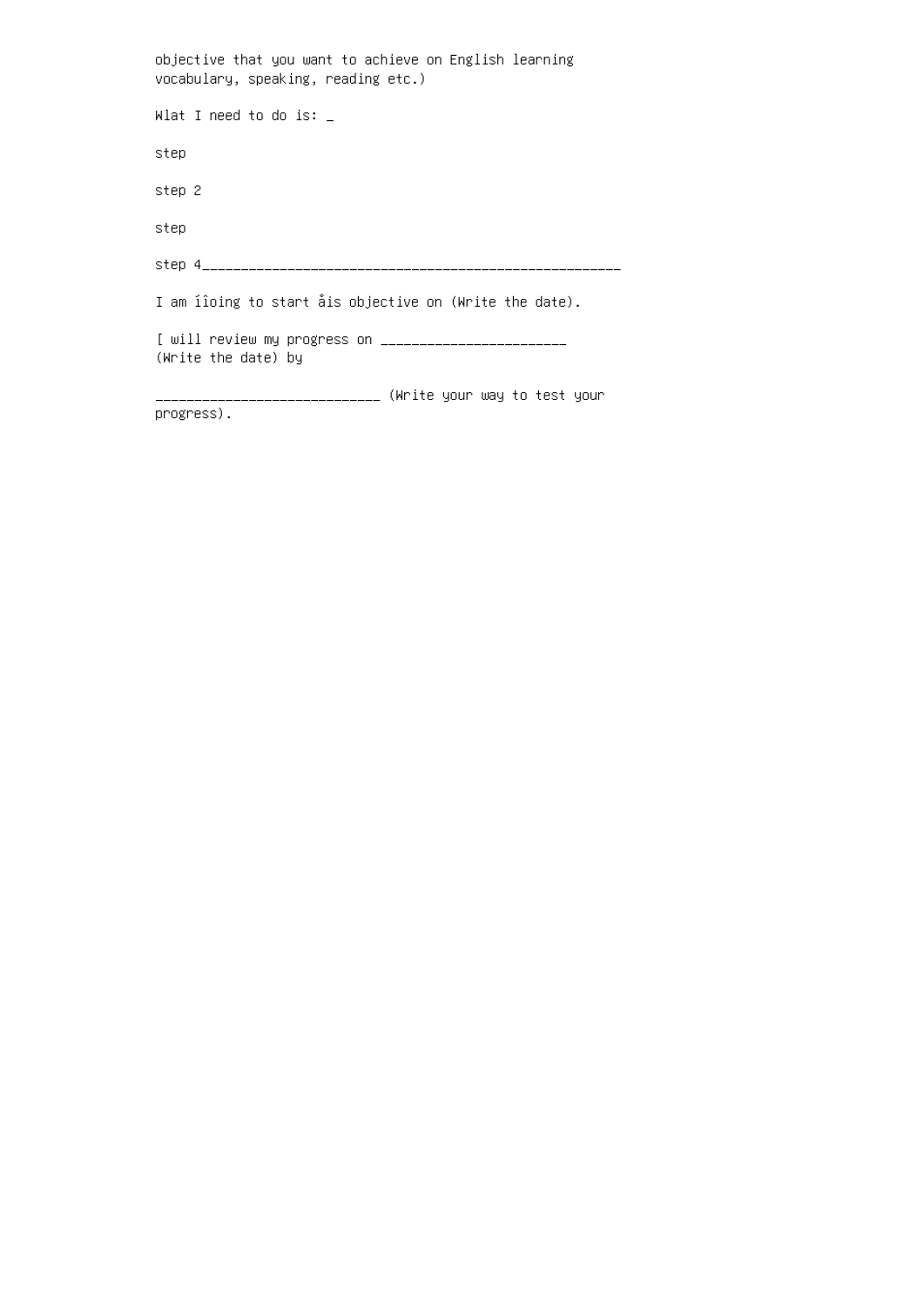The potential of mobile technology in testing and enhancing L2 word recognition from speech

Hulstijn J.H. 2003. Connectionist models of language processing and the training of listening skills with the aid of multimedia software. Computer Assisted Language Learning 16(5): 413–425.

Matthews J. & Cheng J. 2015. Recognition of high frequency words from speech as a predictor of L2 listening comprehension. System 52: 1–13.

Matthews J., Cheng J., O'Toole J.M. 2015. Computer-mediated input, output and feedback in the development of L2 word recognition from speech. ReCALL 27: 321–339.

Matthews, J. & O'Toole, J.M. 2015. Investigating an innovative computer application to improve L2 word recognition from speech. Computer Assisted Language Learning 28(4): 364–382.

Matthews, J. 2018. Vocabulary for listening: Emerging evidence for high and mid-frequency vocabulary knowledge. System 72: 23–36.

Matthews, J., O'Toole, J.M. & Chen, S. 2017. The impact of word recognition from speech (WRS) proficiency level on interaction, task success and word learning: design implications for CALL to develop L2 WRS. Computer Assisted Language Learning 30(1–2): 22–43.

Stæhr, L. 2009. Vocabulary knowledge and advanced listening comprehension in English as a foreign language. Studies in second language acquisition 31(4): 577–607.

Vandergrift, L. & Baker, S. 2015. Learner variables in second language listening comprehension: An exploratory path analysis. Language Learning, 65: 390–416.

Vandergrift, L. & Goh, C.C. 2012. Teaching and learning second language listening: Metacognition in action. New York: Routledge.

Vandergrift, L., Goh, C., Mareschal, C.J. & Tafaghodtari, M.H. 2006. The metacognitive awareness listening questionnaire: Development and validation. Language learning, 56: 431–462.

Wang, Y. & Treffers-Daller, J. 2017 Explaining listening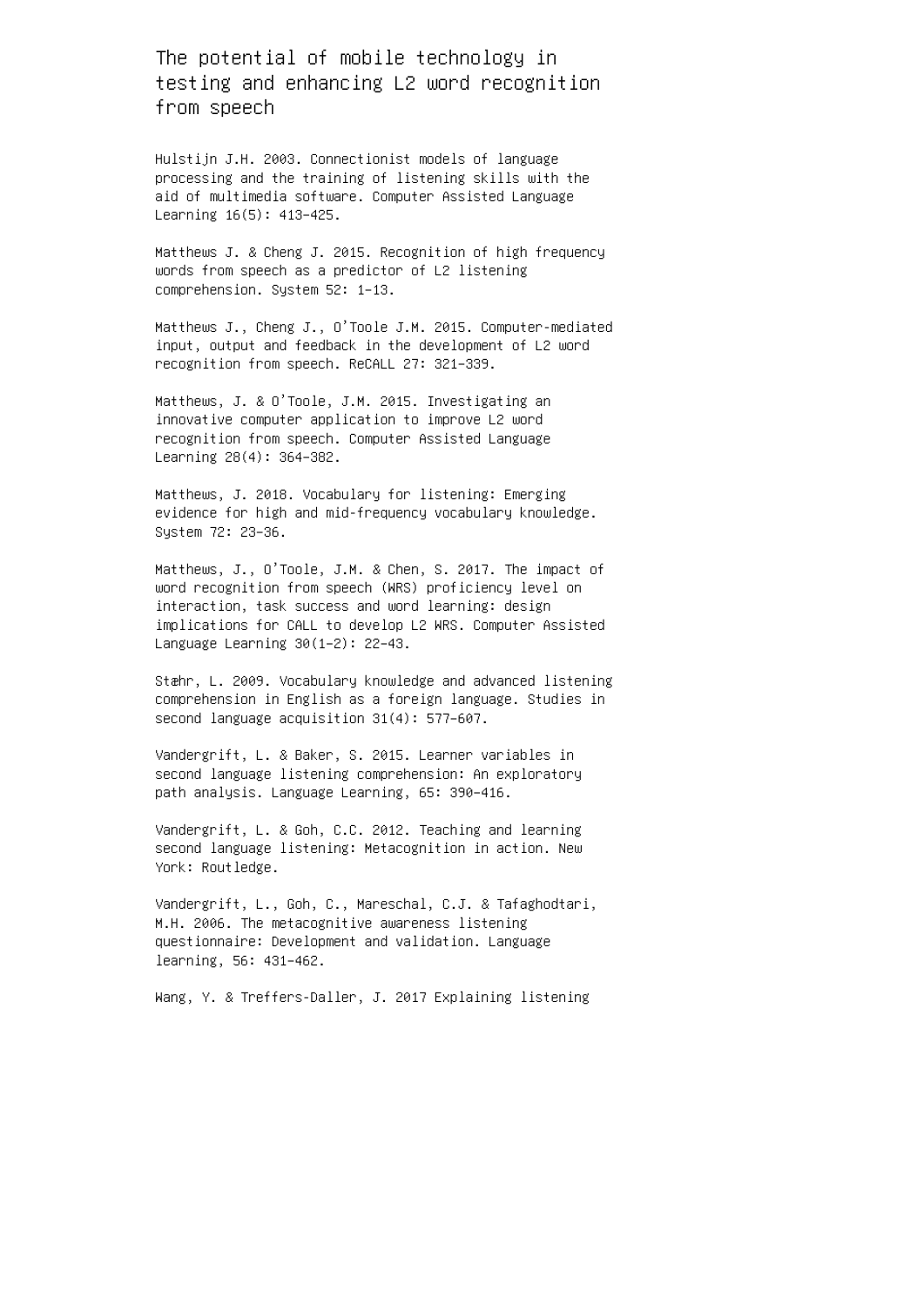comprehension among L2 learners of English: The contribution of general language proficiency, vocabulary knowledge and metacognitive awareness. System 65: 139–150.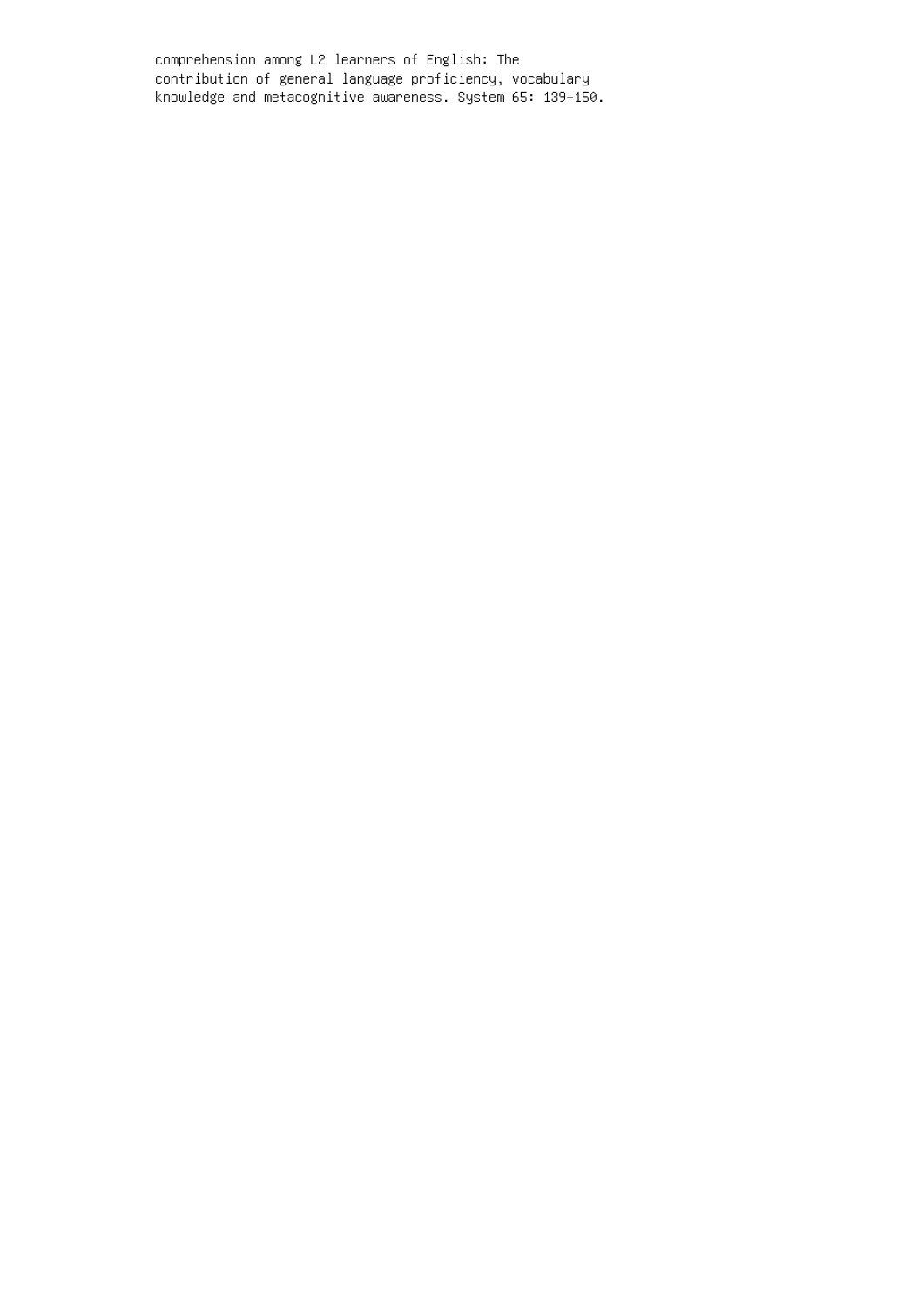Does exposure to L2 affect cultural intelligence?

Ang, S., Van Dyne, L. Koh, C.S.K. & Ng, K.Y. 2004. The measurement of cultural intelligence. Paper presented at the Academy of Management Symposium on cultural intelligence in 21st century, New Orleans, L.A.

Ang, S., Van Dyne, L. & Koh, C. 2006. Personality correlates of the four-factor model of cultural intelligence, group & organization management 31(1): 100–123.

Ang, S., Van Dyne, L., Koh, C., Ng, K. Y., Templre, K. J., Tay, C. & Chandrasekar, N.A. 2007. Cultural intelligence: It's measurement and effects on cultural judgment and decision making, cultural adaptation and task performance. Management and Organization Review 3: 335–371.

Ang, S. & Inkpen, A. 2008. Cultural intelligence and offshore outsourcing success: A framework of firm-level intercultural capability. Decision Sciences 39(3): 337–358.

Ang, S., Van Dyne, L. & Rockstuhl, T. 2015. Handbook of advances in culture and psychology 5: 273–322. Oxford University Press.

Bakhtiarivand, M. & Adinevand, S. 2011. Is listening comprehension influenced by the cultural knowledge of the learners? A case study of Iranian EFL pre-intermediate learners. RELC Journal 42(2): 111–124.

Bucher, R. 2008. Building Cultural Intelligence (CQ) nine megaskills. Upper Saddle River, NJ: Pearson Education Inc.

Earley, P.C. & Ang, S. 2003. Cultural intelligence: Individual interactions across cultures. Palo Alto, CA: Stanford University Press.

Earley, P.C., Ang, S. & Tan, J. 2006. CQ: Developing cultural intelligence at work. Palo Alto, CA: Stanford University Press.

Eisenberg, J., Hyun-Jung, L., Bruck, F., Brenner, B., Claes, M., Mironski, J. & Bell, R. 2013. Can business schools make students culturally competent? Effects of cross-cultural management courses on cultural intelligence. Academy of Management Learning & Education 12(4): 603–621.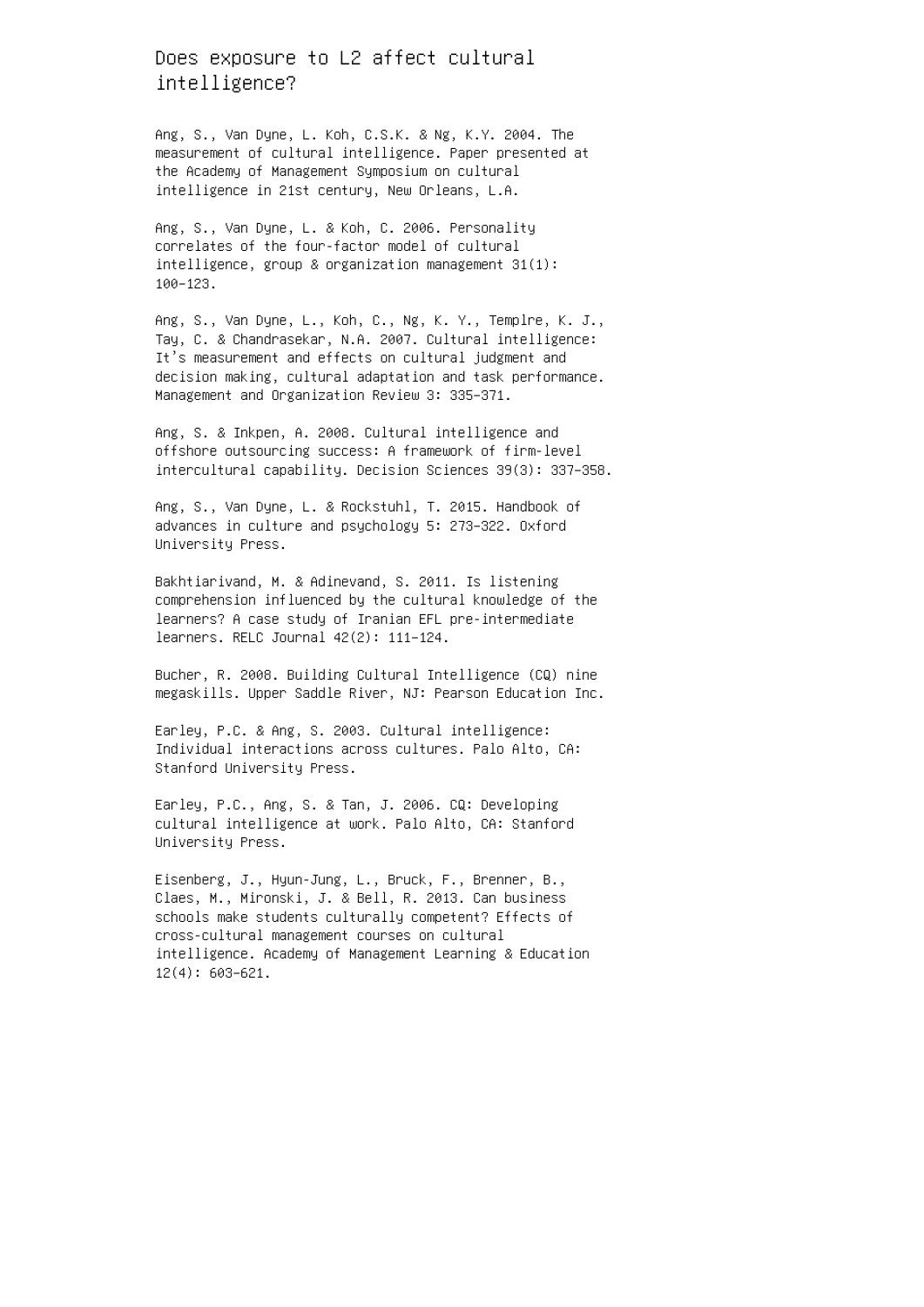Ervin, B.K. 1992. Does knowledge of culture and instruction using thematic units affect listening comprehension. Reading Psychology Journal 12: 43–61.

Friedman, T.L. 2005. The world is flat: A brief history of the twenty-first century. New York: Farrar, Straus and Giroux.

Genc, B. & Bada, E. 2005. Culture in language learning and teaching. The Reading Matrix 5: 73–84. Ghonsooly, B., Sharififar, M., Sistani, S.R., & Ghahari, S. 2013. Cultural intelligence in foreign language learning context. Cultus 47–68. Goleman, D. 1995. Emotional intelligence. New York: Bantam Books. Hofstede, G. 1991. Culture and organizations: Software of the mind, London: McGraw Hill. Khodaday, E. & Ghahari, S. 2011. Validation of the Persian cultural intelligence scale and exploring its relationship with gender, education, travelling abroad and place of living. Global Journal of Human Social Science 11(7): 64–76. Kitao, K. 2000. Teaching culture in foreign language instruction in the United States. Retrieved from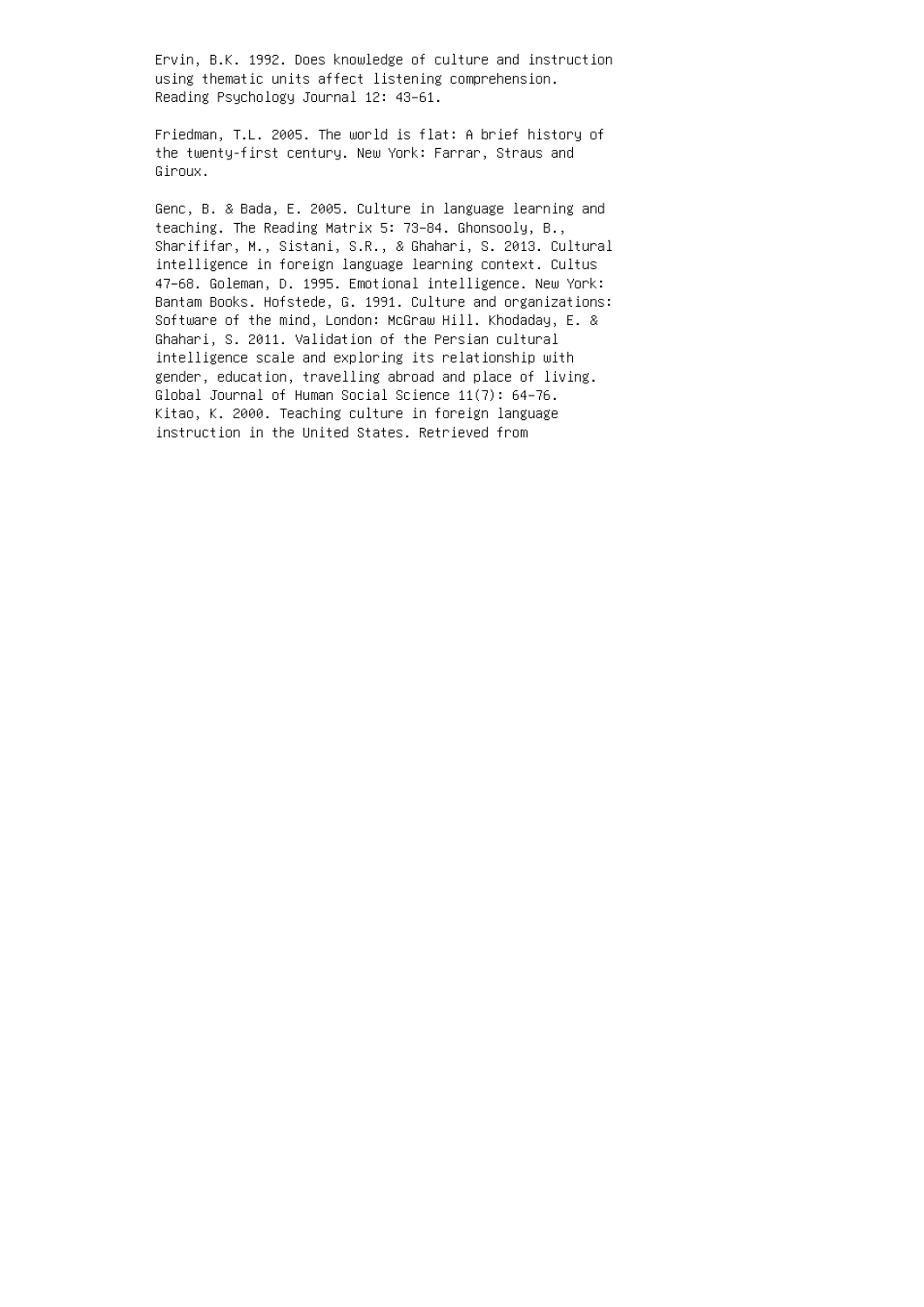## Indonesian EFL teachers' identities in written discourse: English or Oriental domination?

Ary, D. et al. 2010. Introduction to Research in Education. USA: Wadsworth, Cengage Learning.

Berman, A.M. Schwartz, S.J. Kurtines, W.M. & Berman, S.L. 2001. The Process of exploration in identity formation: The role of style and competence. Journal of Adolescence, 24: 513–528. Bhatia, V.K. 2004. Worlds of Written Discourse. NY: Continuum. Bowell, T. & Kemp, G. 2010. Critical Thinking: A Concise Guide 3rd Edition. Oxon: Routledge. Bruce, S. & Rafoth, B. 2016. Tutoring Second Language Writers. Logan: Utah State University Press. Chovanec, J. 2012. Written academic discourse in English: From local traditions to global discourse. Brno Studies in English 38(2): 5–16 Cottrell, S. 2005. Critical Thinking Skills: Developing Effective Analysis and Argument. NY: Palgrave Macmillan. Coulthard, C.S.C. & Iedema, R. 2008. Identity Trouble: Critical Discourse and Contested Identities. NY: Palgrave Macmillan. Cozart, S.M. Jensen, T.W. Wichmann-Hansen, G. Kupatadze, K. & Chien-Hsiung Chiu, S. 2017. Negotiating multiple identities in second- or foreign-language writing in higher education(Book Chapter). Critical Transitions: Writing and The Question of Transfer, 299. Fernsten, L.A. 2008. Writer identity and ESL learners. Journal of Adolescent & Adult Literacy 52(1): 44–52. Fisher, A. 2001. Critical Thinking: An Introduction. UK: Cambridge University Press. Fisher, A. 2009. Berpikir Kritis: Sebuah Pengantar (Indonesian Version). Jakarta: Erlangga. Ha, P.L. 2008. Teaching English as An International Language. Clevedon: Multilingual Matters. Jogja Debating Forum. 2012. Handbook of Parliamentary Debating. Yogyakarta: JDF Press. Kaplan, R.B. 1966. Cultural thought patterns in inter-cultural education. Language Learning Journal 16:1–20. Kouhpaeenejad, M.H. & Gholaminejad, R. 2014. Identity and language learning from post-structuralist perspective. Journal of Language Teaching and Research 5(1): 199–204. Kuntjara, E. 2004. Cultural transfer in EFL writing: A look at contrastive rhetoric on English and Indonesian. K@ta Journal at Petra Christian University 6(1): 13–29. Kuznetsova, T.D. & Umutkulova, A.N. 2016. Fostering academic written discourse in university: From theory to practice. UDC (2): 65–70. Leary, M.R. & Tangney, J.P. 2012. Handbook of Self and Identity Second Edition. New York: The Guilford Press. Lewis, R.D. 2006. When Cultures Collide: Leading Across Cultures. London: Nicholas Brealey International Lubin, G. 2014. Communication charts around the world. UK: Business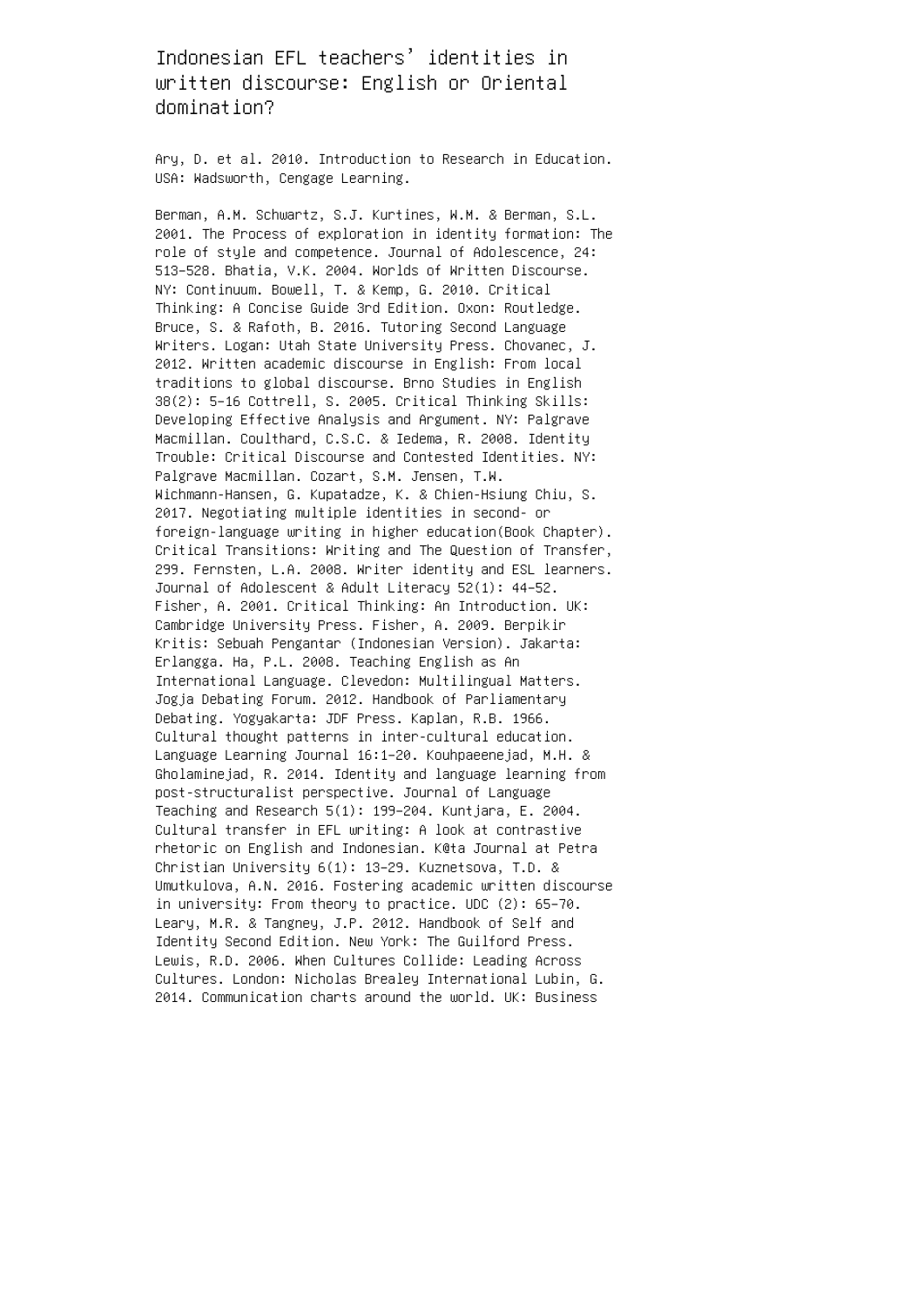Insider, retrieved from

Subject coding.

Subject Clusters Description

S1 Teaches who teach EFL in university level Subject number 1 in the first cluster who teaches EFL for private university students

S2 Subject number 2 in the first cluster who teaches EFL for state university students

S3 Teachers who teach EFL in high school level Subject number 1 in the second cluster who teaches EFL for private high school students

S4 Subject number 2 in the second cluster who teaches EFL for public high school students

S5 Teachers who teach EFL in an English Course Subject number 1 in the third cluster who teaches EFL for one private students

S6 Subject number 2 in the third cluster who teaches EFL for almost 10 students in an English course registered in Governmental Education Office

Content of Argument, Argumentation and Identity Formation (AAIF) checklist.

Indicator Elements Numbers in AAIF checklist

Argument Traits; derived from

Warnick & Inch (1994),

Bowell & Kemp (2010),

Govier (2010) and JDF (2012) Claim (existence of claim, claim types and fallacies); Reason (existence of reason, reasoning types and fallacies); Evidence (existence of reason, evidence types and fallacies); Inference (existence of inference, relevance). 1–7 8–21 22–28 29–30

Argumentation Skills; derived from Warnick & Inch (1994), Cottrell (2005) and Fisher (2009) Case, related case elements, clarity of problem, assumption, various argument, acceptability of claim, judgment creation, inference, argument creation 31–39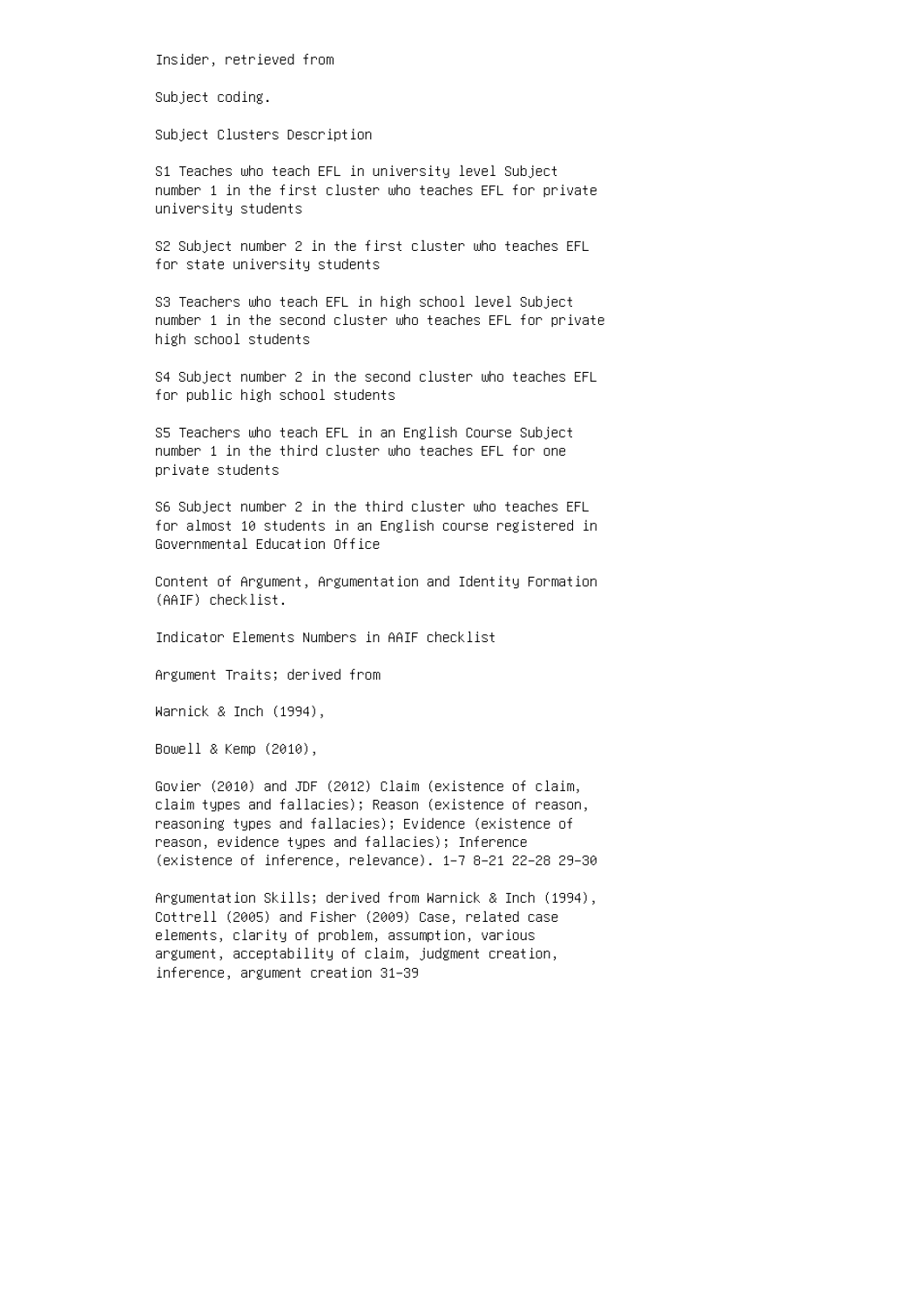Identity Formation; derived from Sharifian (2009) Appropriation Resistance Negotiation 40 41 42

Guides to semi-structured interview.

Question Objectives of Guiding Questions

1 Confirming subjects' writing habits in composing argument, including but not limited to the frequency of constructing scientific paper

2 Confirming problems in writing argumentative composition, including but not limited to argument construction, argumentation use, language and idea development

3 Confirming subjects' schemata about English written discourse style in argumentative writing

4 Confirming whether subjects' current writing discourse style has reflected English-based written discourse style

5 Confirming what efforts subjects have done to encounter current problems in writing argumentative composition

APPENDICES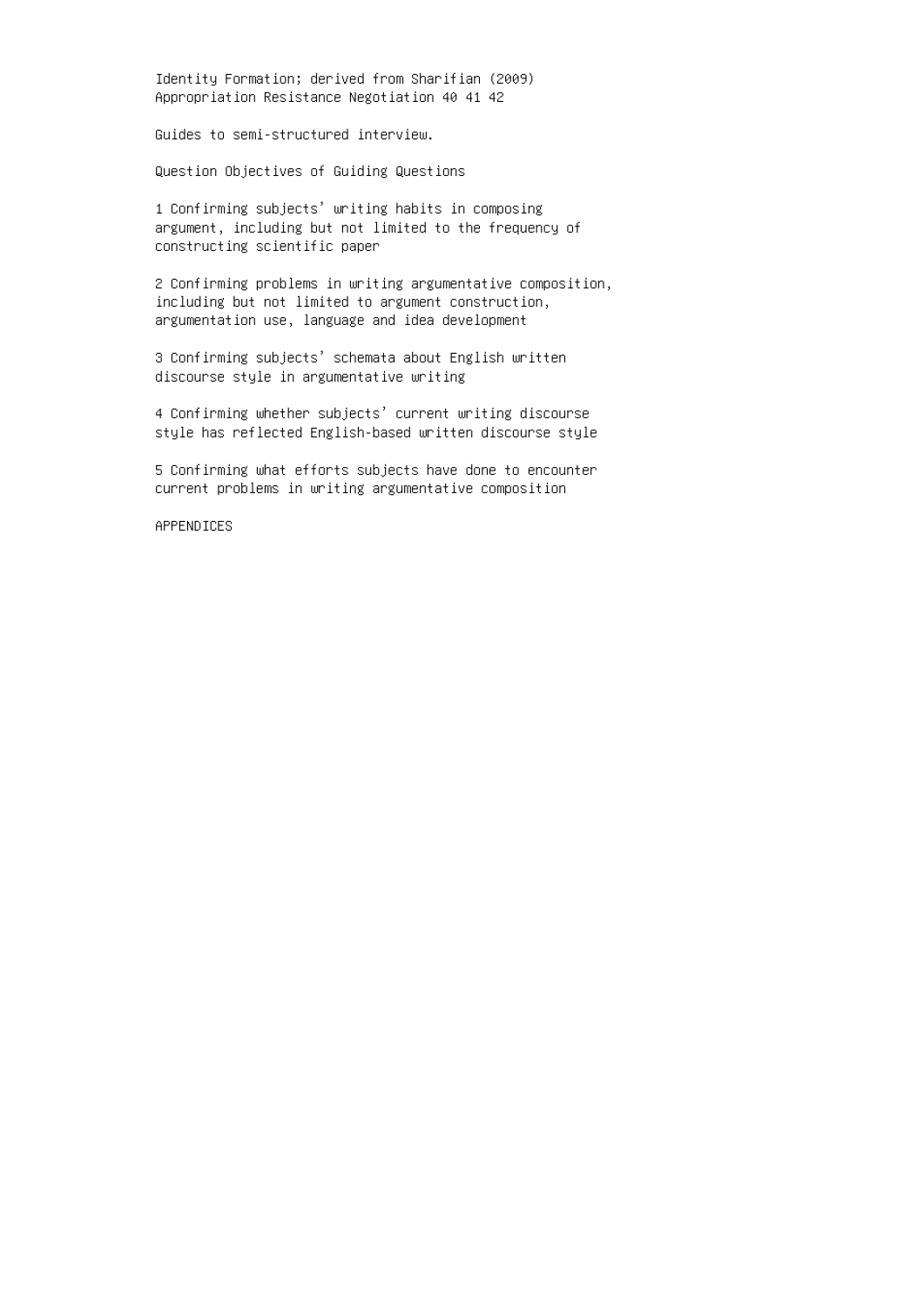The construction of imagined identities in two Indonesian English bilingual adolescents

Beardsmore, H.B. (2003). Who's Afraid of Bilingualism? In J.M. Dewaele, A. Housen, & L. Wei, Bilingualism: Beyond basic principles (pp. 10–27). Clevedon: Multilingual Matters.

Dewaele, J.M. (2014). Second and additional language acquisition. In L. Wei, Applied Linguistics (p. 51). Wiley Blackwell.

Dixon, L., Zhao, J., Quiroz, B.G. & Shin, J.Y. (2012). Home and Community Factors Influencing Bilingual Children's Ethnic Language Vocabulary Development. International Journal of Bilingualism 16(4): 541–565.

Edwards, J. (2003). The Importance of Being Bilingual. In J.M. Dewaele, A. Housen, & L. Wei, Bilingualism: Beyond Basic Principles (pp. 28–42). Clevedon: Multilingual Matters.

Kanno, Y. & Norton, B. (2003). Imagined Community and Educational Possibilities: Introduction. Journal of Language, Identity, and Education: 241–249.

Lauder, A. (2008). The Status and Function of English in Indonesia: A Review of Key Factors. Makara, Social Humaniora, 9–20.

Lie, A. (2017). English and Identity in Multicultural Context: Issues, Challenges, and Opportunities. TEFLIN Journal, 8, 71–92.

May, S., Hill, R. & Tiakiwai, S. (2004). Bilingual/Immersion Education: indicators of good practice. Waikato: Ministry of Education New Zealand.

Ng, C.L. (2014). Mother Tongue Education in Singapore: Concerns, Issues and Controversies. Current Issues in Language Planning 15(4): 361–375.

Norton, B. & Toohey, K. (2011). Identity, language learning, and social change. Cambridge Journal: 412–446.

Norton, B. (2001). Non-participation, Imagined community, and language learning. In M.P. Breen, Learners contribution to language learning: new directions in research (pp. 159–171). New York: Routledge.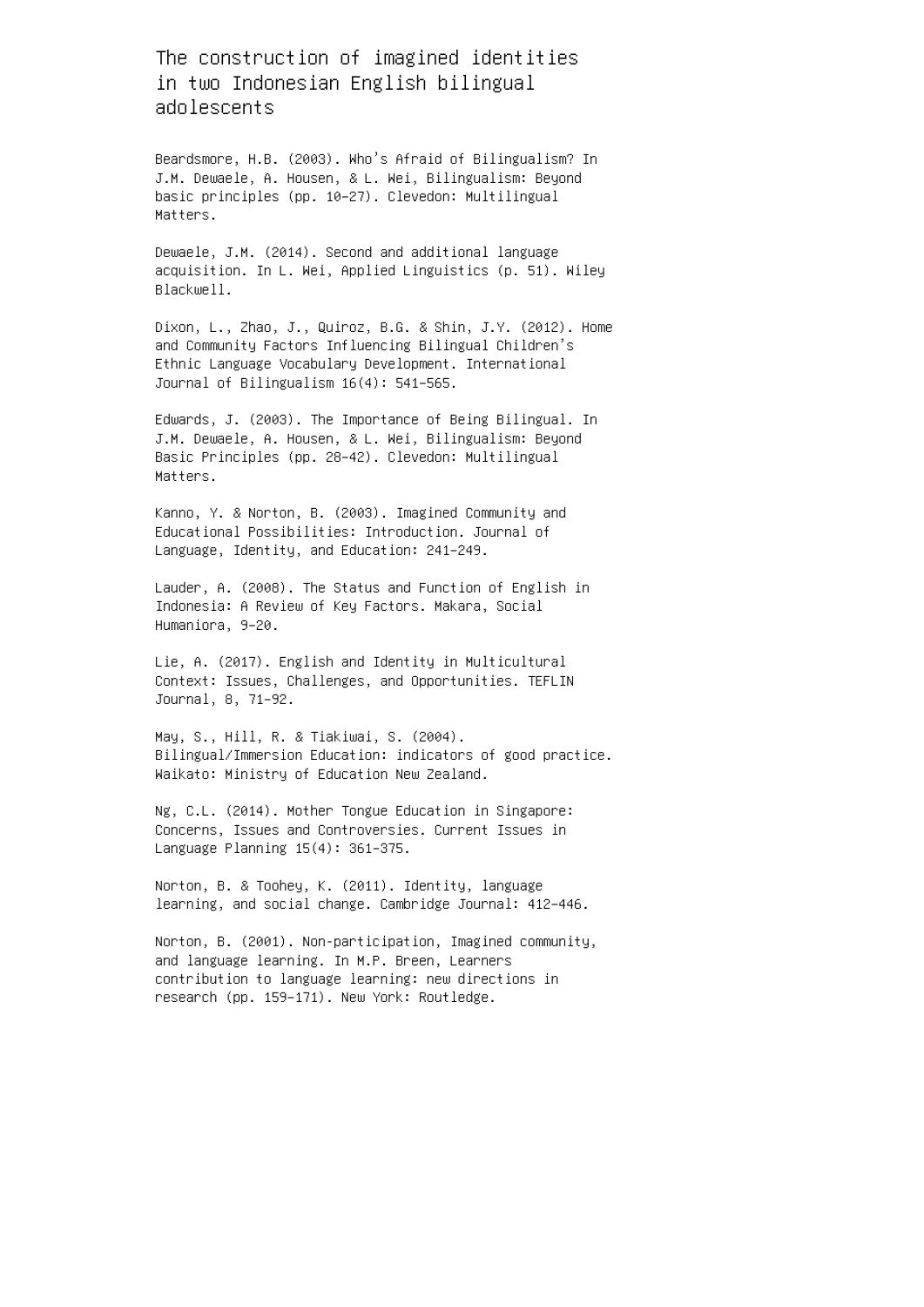Norton, B. (2013). Identity and language learning: Extending the Conversation. Bristol: Multilingual Matters.

Wardhaugh, R. & Fuller, M.J. (2015). An Introduction to sociolinguistics. Oxford: John Wiley & Sons, Inc.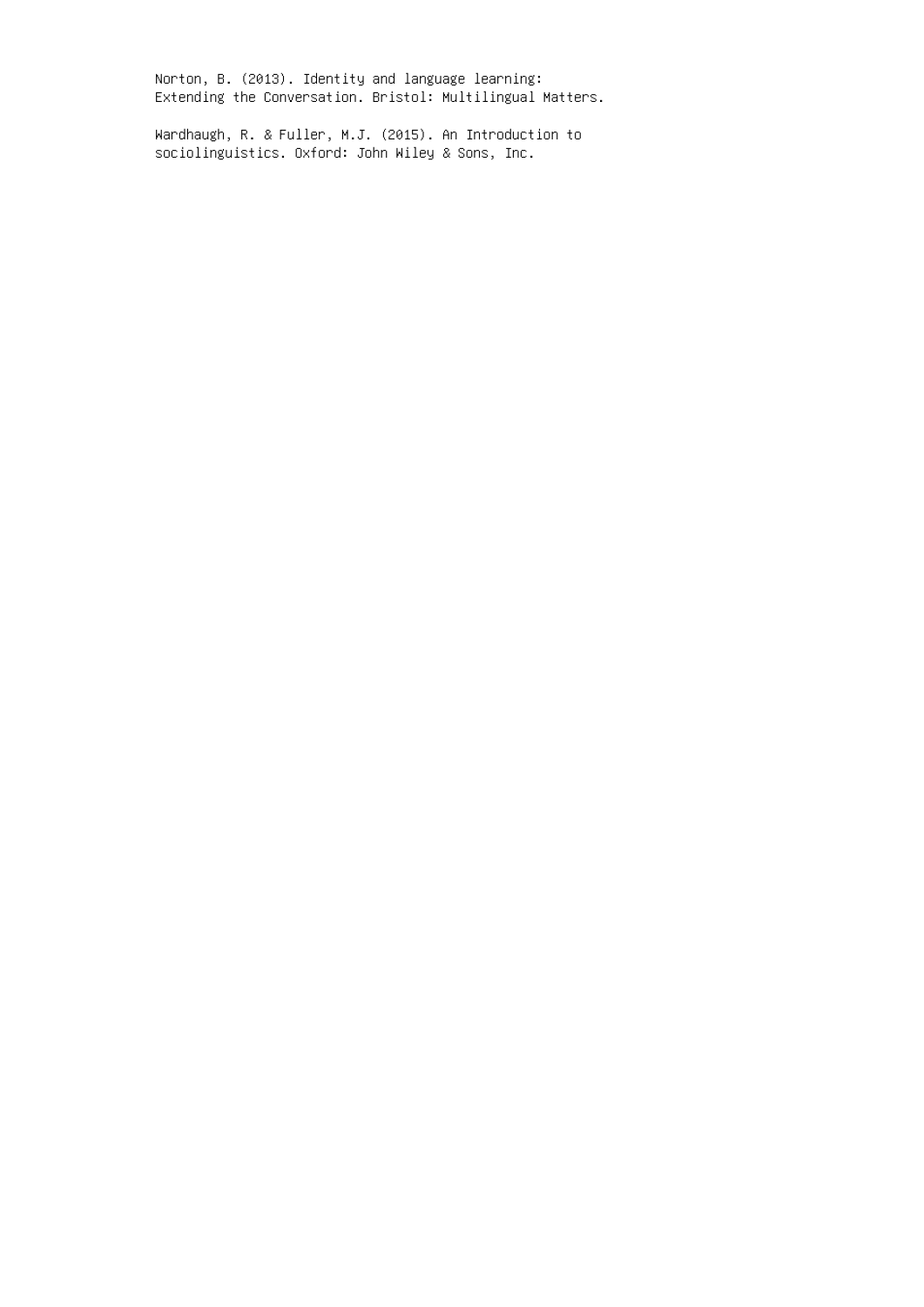## A case study of a seven-year old Indonesian-English bilingual child in a trilingual school

Dixon, L., Zhao, J., Quiroz, B.G. & Shin, J.Y. 2012. Home and community factors influencing bilingual children's ethnic language vocabulary development. International Journal of Bilingualism 16(4): 541–565.

Heilmann, J., Miller, J.F. & Dunaway, C. 2010. Properties of the narrative scoring scheme using narrative retells in young school-age children. American Journal of Speech Language Pathology 19: 154–166.

Lambert, W. 1975. Culture and language as factors in learning and education. In A. Wolfgang, Education of Immigrant Students. Toronto: O.I.S.E.

Lie, A. 2017. English and identity in multicultural contexts: issues, challenges, and opportunities. TEFLIN Journal 28(1): 71–88.

Linck, J.A., Kroll, J.F. & Sunderman, G. 2010. Losing access to the native language while immersed in a second language evidence for the role of inhibition in second-language learning. National Institute of Health 20(12): 1–19.

Ng, C.L. 2014. Mother tongue education in Singapore: concerns, issues and controversies. Current Issues in Language Planning 15(4): 361–375.

Norton, B. 2013. Identity and language learning (2nd Ed.).. Bristol, UK: Short Run Press.

Stavans, A. & Hoffmann, C. 2015. Multilingualism. Cambridge: Cambridge University Press.

University of Cambridge Local Examinations Syndicate. 2011. Assessing speaking performance at level A2. Retrieved from

Winsler, A., Diaz, R.M., Espinosa, L. & Rodiguez, J.L. 1999. When learning a second language does not mean losing the first: bilingual language development in low-income, spanish speaking children attending bilingual preschool. Child Development 70(2): 349–362.

Wright, S.C., Taylor, D.M. & Judy, M. 2000. Subtractive bilingualism and the survival of the inuit language: heritage-versus second-language education. Journal of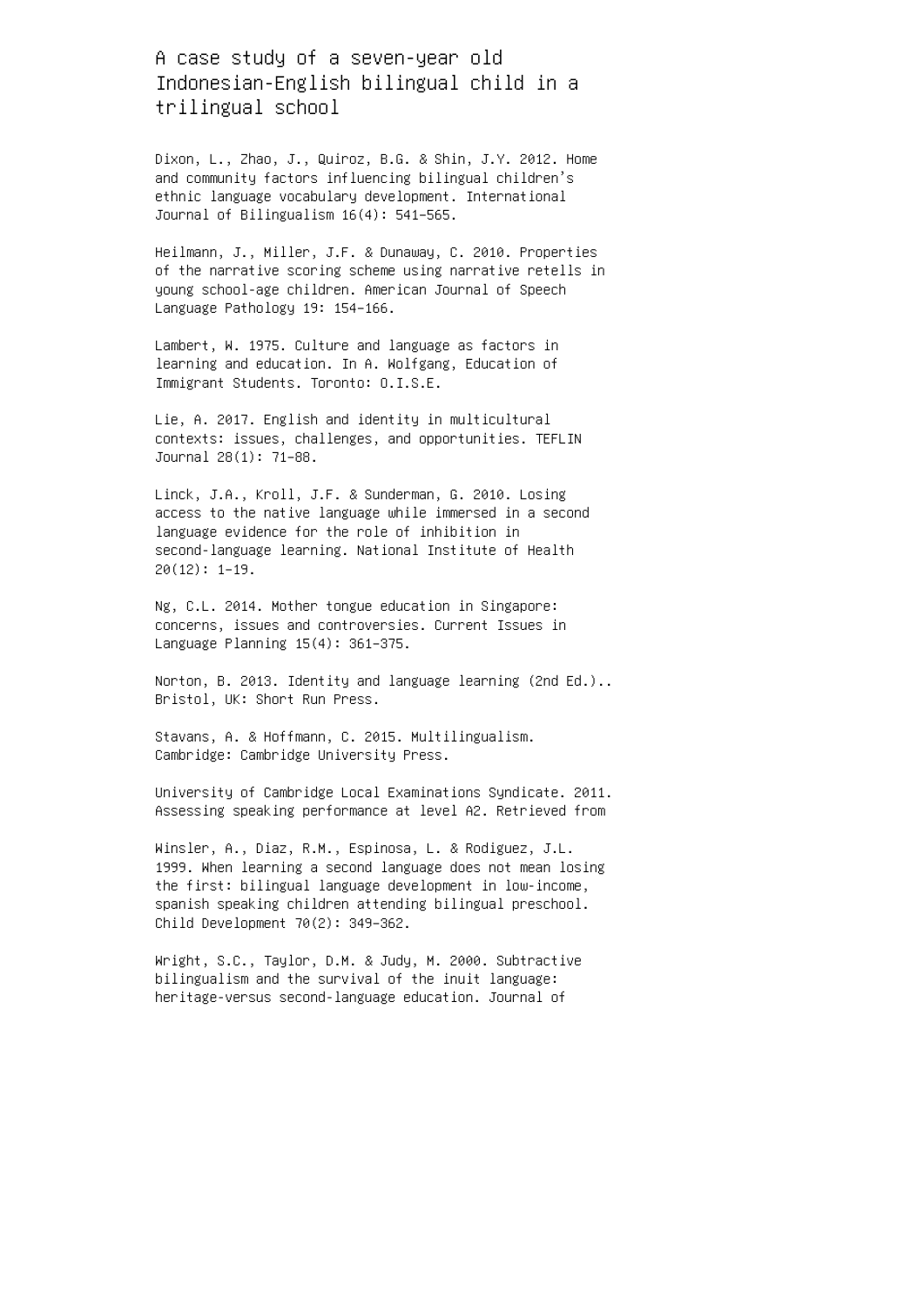Educational Psychology 92(1): 63–84.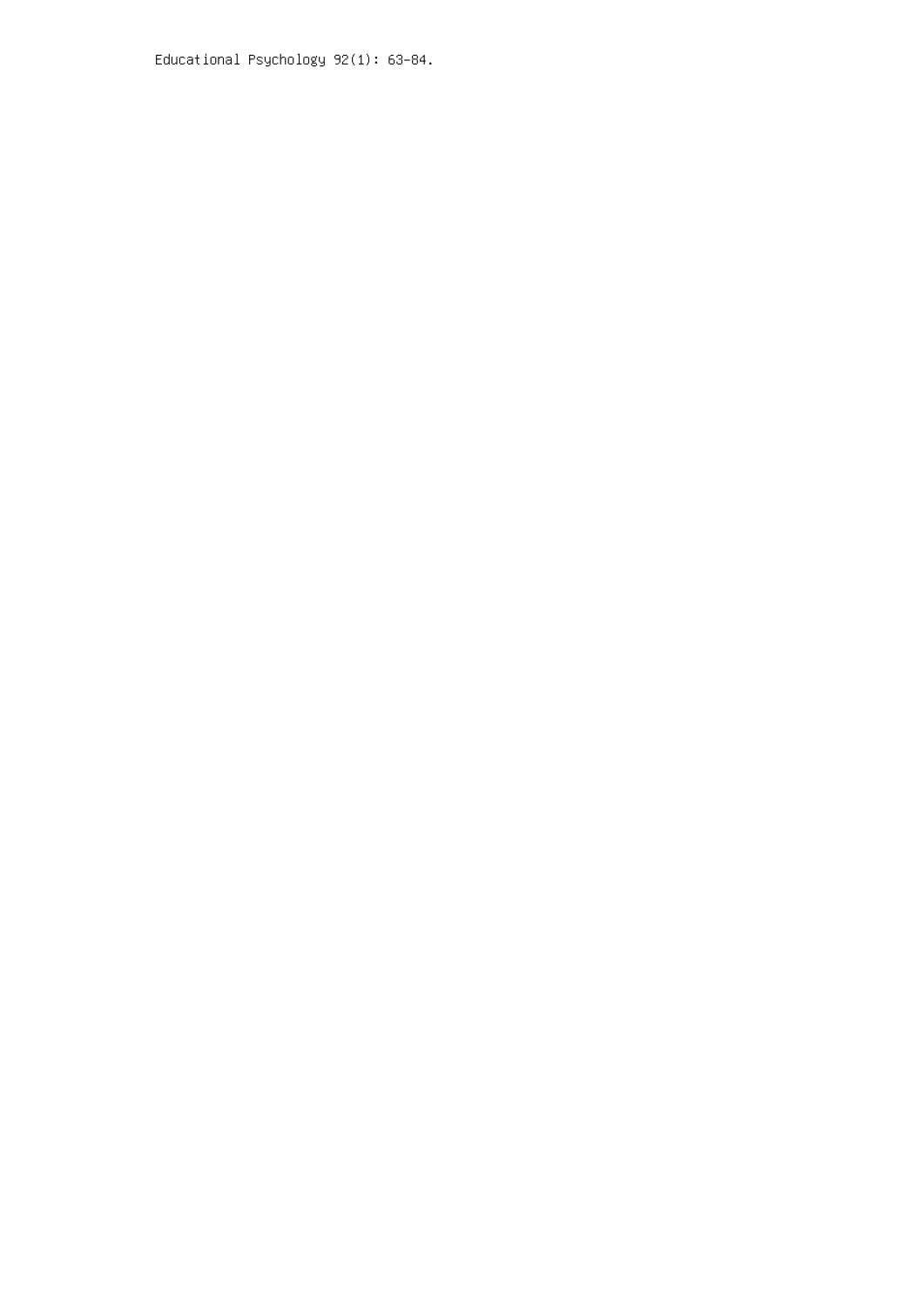The teacher's code-switching in ELT classrooms: Motives and functions

Cameron, L. 2001. Teaching languages to young learners. London: Cambridge University Press.

Cook, V. 2008. Second language learning and language teaching. London: Hodder Education.

Flyman-Mattson, A. & Burenhult, N. 1999. Code-switching in second language teaching of French. Lund University, Dept. of Linguistics Working Papers 47: 59–72.

Gardner-Chloros, P. 2009. Code-switching. New York: Cambridge University Press.

Greggio, S. & Gil, G. 2007. Teacher's and learners' use of code switching in the English as a foreign language classroom: A qualitative study. Linguagem and Ensino 10(2): 371–393. Retrieved on February 5, 2012, from

Grosjean, F. 1982 Life with two languages: An introduction to bilingualism. President and Fellows of Harvard College: United States of America.

Gulzar, M.A. 2010. Code-switching: Awareness about its utility in bilingual classrooms. Bulletin of Education and Research 32(2): 23–44. Retrieved on February 3, 2012, from

Gumperz, J.J. 1982. Discourse strategies. New York: Cambridge University Press.

Jingxia, L. 2010. Teacher's code-switching to the L1 in EFL classroom. The Open Applied Linguistics Journal 3: 10–23. Retrieved on February 3, 2012, from http://www.benthamscience.com/open/toalj/ articles/V003/10TOALJ.pdf/.

Miles, M.B. & Huberman, A.M. 1994. Qualitative data analysis: an expanded sourcebook 2nd edition. California: Sage Publication Inc.

Nilep, C. 2006. "Code switching" in sociocultural linguistics. Colorado Research in Linguistics 19: 1–22. Retrieved on February 3, 2012, from http://nhlrc.ucla.edu/events/institute/2011/readings/He%20 -/%20 Nilep.pdf.

Rahimi, A. & Eftekhari, M. 2011. Psycholinguistic code switching in Iranian university classroom context. The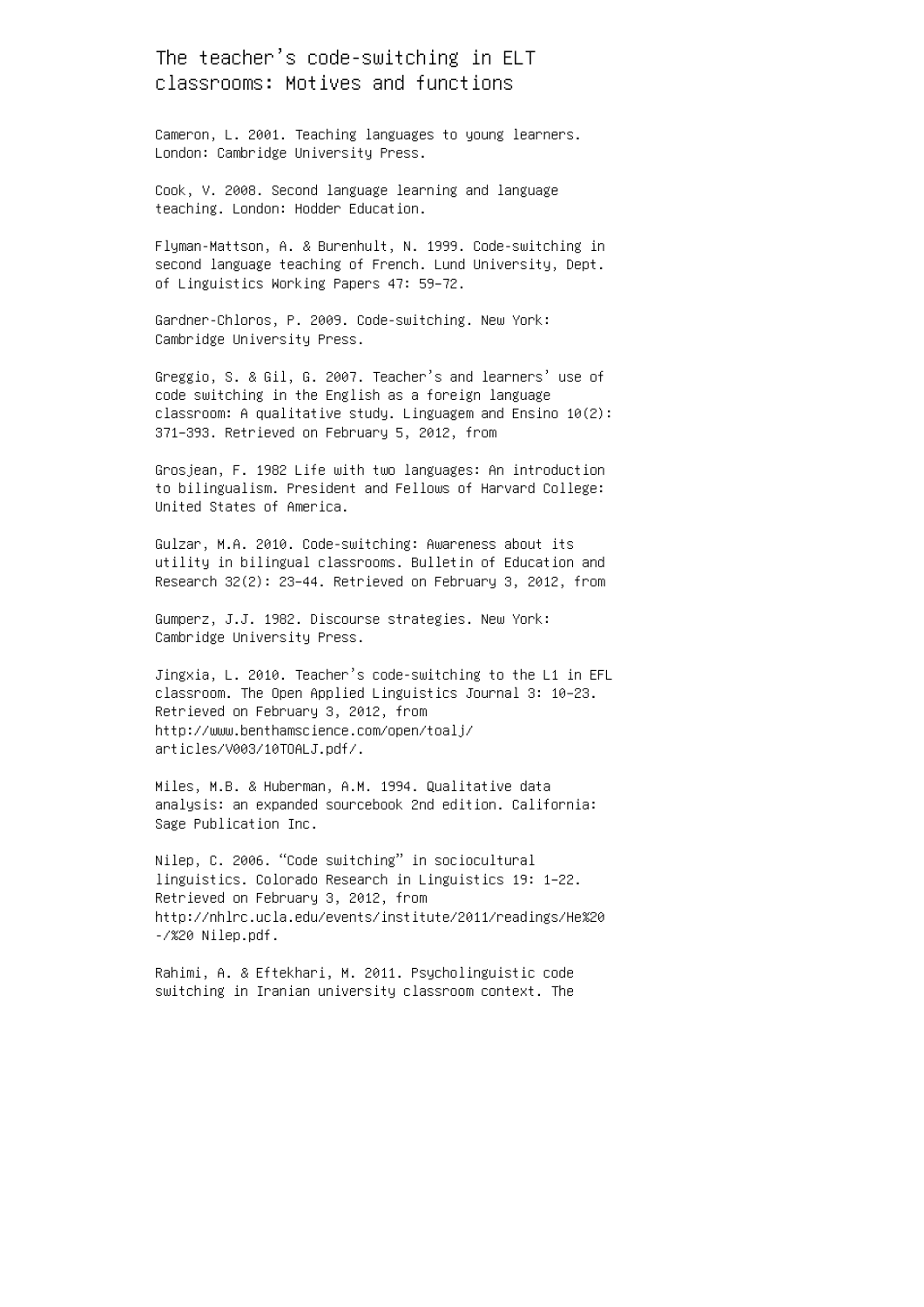Journal of Language Teaching and Leaning 1: 54–63. Retrieved on May 13, 2011, from http://www.jltl.org/jltl/.

Richmond, V.P., Wrench, J.S. & Gorham, J. 2009. Communication affect learning. California: Creative Commons.

Then, D.C. & Ting, S. 2009. A preliminary study of teacher code-switching in secondary English and science in Malaysia. Teaching English as Second Language-Electronic Journal 13(1): 1–17. Retrieved on May 13, 2012, from http://tesl-ej.org/.

Wardhaugh, R. 2006. Introduction to sociolinguistics (5th ed). UK: Blackwell Publishing Ltd.

Yao, M. 2011. On attitudes to teachers' code-switching in EFL classes. World Journal of English Language 1(1), 19–28. Retrieved on May 13, 2012, from www.sciedu.ca/wjel/.

Zabrodskaja, A. 2007. Russian-Estonian code-switching in the university 1 . Arizona Working Paper in SLA & Teaching 14: 123–139. Retrieved on May 13, 2012, from http://w3.coh.arizona.edu/awp/.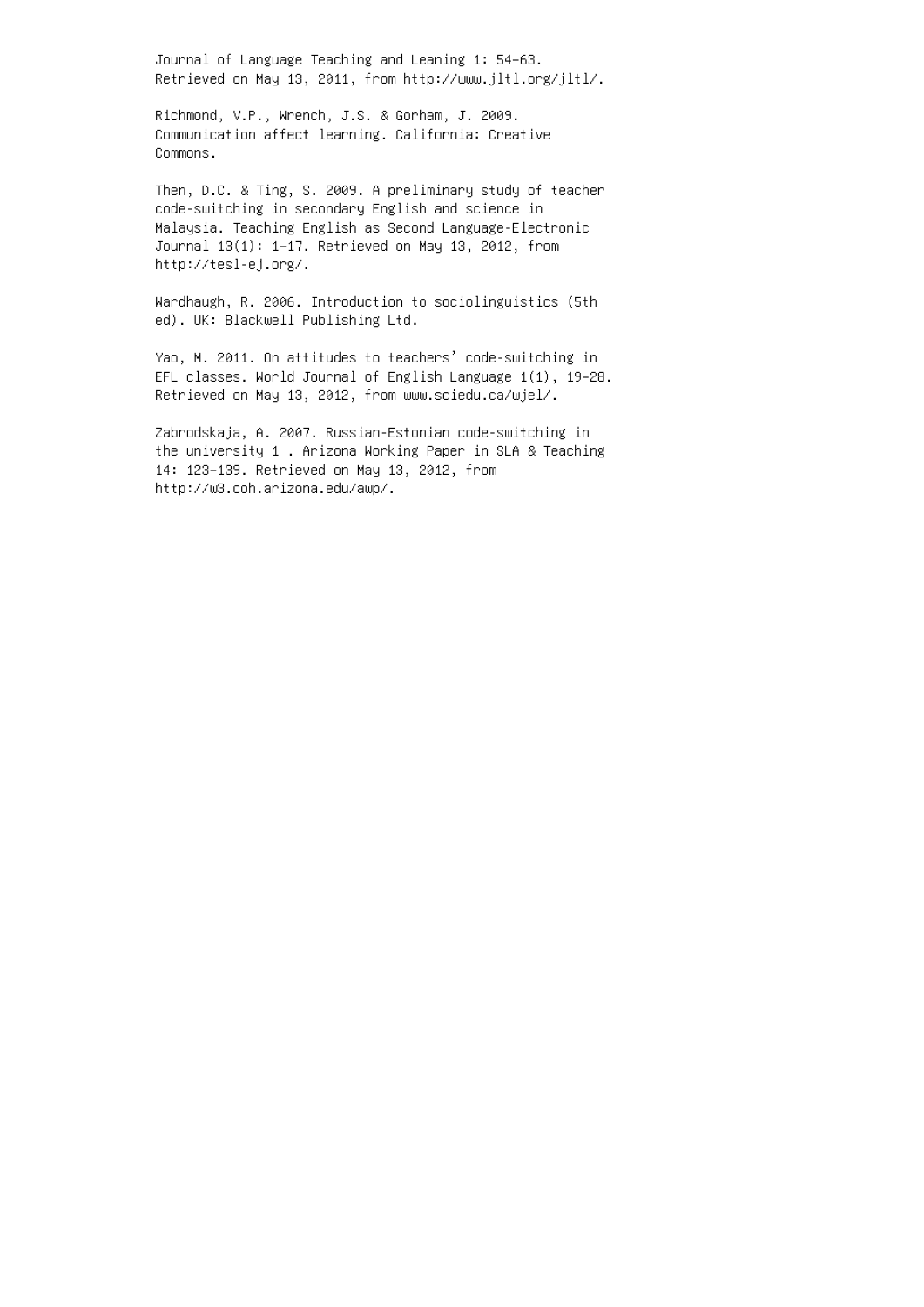Features of teachers' code-switching in Indonesia: How multiple languages are used in tertiary bilingual classrooms

Andersson, I. & Rusanganwa, J. 2011. Language and space in a multilingual undergraduate physics classroom in Rwanda. International Journal of Bilingual Education and Bilingualism 14(6): 751–764.

Barnard, R. & McLellan, J. 2014. Introduction. In R. Bernard & J. McLellan (eds.), Code-switching in university English-medium classes: Asian perspectives: 1–9. Bristol: Multilingual Matters.

Blom, J.P. & Gumperz, J.J. 1986. Social meaning in linguistic structures: Code-switching in Norway. In J.J. Gumperz & D. Hymes (Eds.), Directions in sociolinguistics: The ethnography of communication: 407–434. Oxford: Basil Blackwell Ltd.

Bourdieu, P. 1997. The forms of capital. In A.H. Halsey, H. Lauder, P. Brown & A.S. Wells (eds.), Education: Culture, economy, society: 46–58. Oxford: Oxford University Press. Cahyani, H., de Courcy, M. & Barnett, J. 2016. Teachers' code-switching in bilingual classrooms: exploring pedagogical and sociocultural functions. International Journal of Bilingual Education and Bilingualism: 1–15. Canh, V.L. & Hamied, F.A. 2014. Codeswitching in universities in Vietnam and Indonesia. In Roger Barnard & James Mc Cellan (eds), Codeswitching in university English-Medium classes Asian perspectives, Multilingual Matters. Bristol: Buffalo. Creswell, J.W. 2012. Educational research: Planning, conducting, and evaluating quantitative and qualitative research (4th ed.). Boston: Pearson Education Ltd. Gardner-Chloros, P. 2009. Code-switching. Cambridge: Cambridge University Press. Gass, S.M. & Mackey, A. 2000. Stimulated recall methodology in second language research. New Jersey: Taylor & Francis. Grosjean, F. 1982. Life with two languages. Cambridge, MA: Cambridge University Press. Gumperz, J. 1982. Discourse strategies. Cambridge: Cambridge University Press. Gumperz, J.J. 1999. On interactional sociolinguistic method. In S. Sarangi & C. Roberts (Eds.), Talk, work and institutional order: Discourse in medical, mediation and management settings: 453–471. New York: Mouton de Gruyter. Gumperz, J.J. 2008. Interactional sociolinguistics: A personal perspective. In D. Schiffrin, D, Tannen & H.E. Hamilton (eds.), The handbook of discourse analysis (pp. 215–228). Massachusetts: Blackwell Publishers. Gupta, A.F. 2007. ASEAN English on the web. In D. Prescott, A. Kirkpatrick,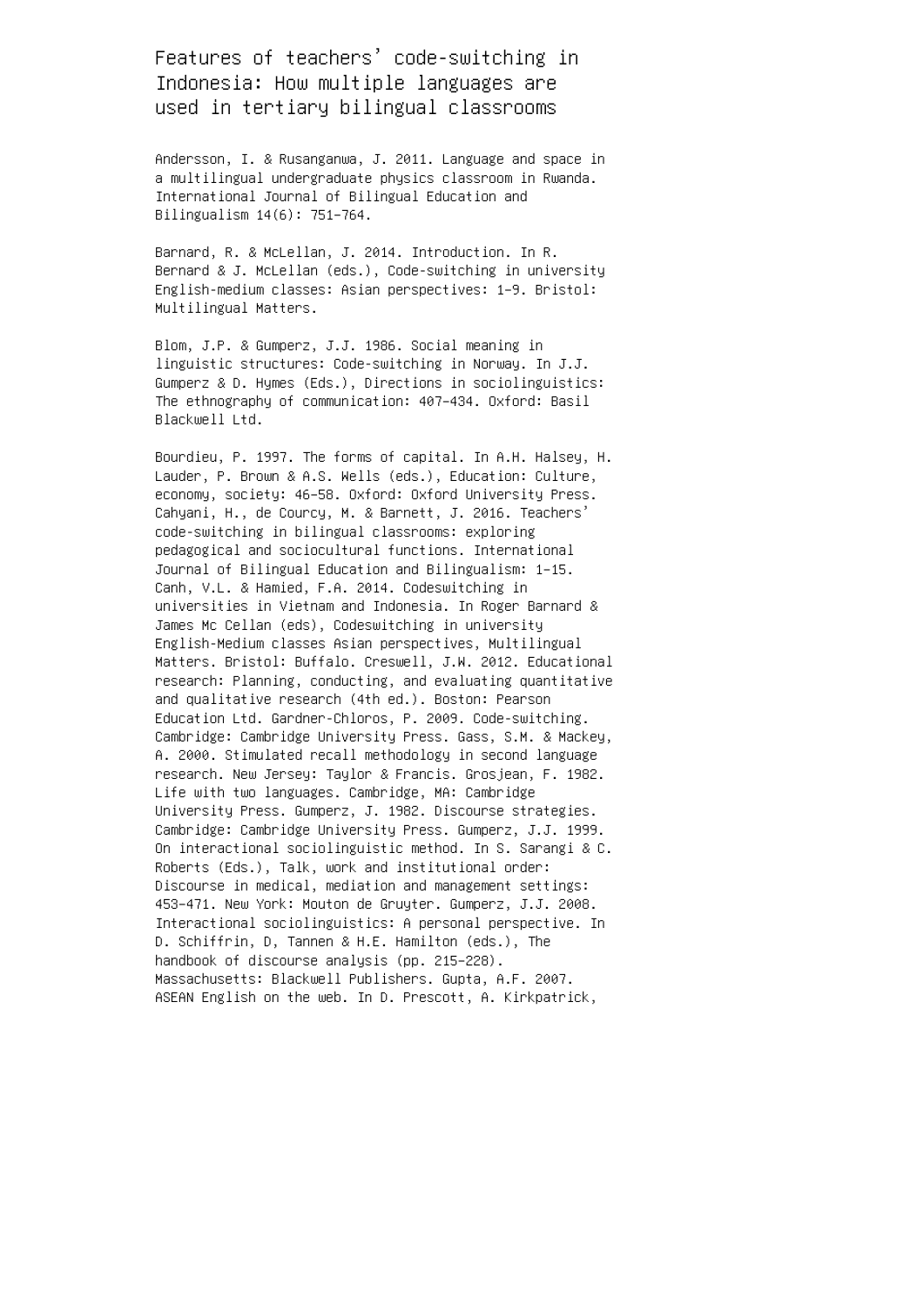H. Azirah & I. Martin (Eds.), English in Southeast Asia: Varieties, literacies, and literatures: 353–370. Newcastle: Cambridge Scholars Publishing. Hadisantosa, N. 2010. Insights from Indonesia. In R. Johnstone (Ed.), Learning through English: Policies, challenges and prospects, insights from East Asia: 24–46. Manchester: The British Council. Hamers, J.F. & Blanc, M.H.A. 2000. Bilinguality and bilingualism. Cambridge: Cambridge University Press. Labov, W. 1972. Language in the inner city: Studies in the Black English vernacular 3. Philadelphia: University of Pennsylvania Press. Macaro, E. 2009. Teacher use of code-switching in the second language classroom: Exploring 'optimal' use. In M. Turnbull, & J. Dailey-O'Cain (eds.), First language use in second and foreign language learning: 35–49. Bristol: Multilingual Matters. Macaro, E. 2014. Where should we be going with classroom code switching research? In R. Barnard & J. McLellan (Eds.), Code-switching in university English-medium classes: Asian perspectives: 10–23. Bristol: Multilingual Matters. MacSwan, J. 2012. Code-switching and grammatical theory. In T.K. Bathia & W.C. Ritchie (eds), The handbook of bilingualism and multilingualism: 349–376. New York: John Wiley & Sons. Martin, P.W. 2005. 'Safe' language practices in two rural schools in Malaysia: Tensions between policy and practice. In A.M. Lin & P.W. Martin (eds.), Decolonisation, globalisation: Language-in-education policy and practice: 74–97. Clevedon: Multilingual Matters. Moodley, V. 2007. Code-switching in the multilingual English first language classroom. International Journal of Bilingual Education and Bilingualism 10(6): 707–722. Nababan, P.W.J. 1991. Language in education: the case Indonesia. International Review of Education 37(1): 115–131. Palmer, D.K. 2009. Code-switching and symbolic power in a second-grade two-way classroom: A teacher's motivation system gone awry. Bilingual Research Journal 32(1): 42–59. Polio, C.G. & Duff, P.A. 1994. Teachers' language use in university foreign language classrooms: A qualitative analysis of English and target language alternation. The Modern Language Journal 78(3): 313–326. Poplack, S. 1980. Sometimes I'll start a sentence in Spanish Y TERMINO EN ESPANOL: Toward a typology of code-switching. Linguistics 18(7/8): 581–618. Powell, R.A. & Single, H.M. 1996. Focus group. International Journal for Quality in Health Care, (8), 499–504. Probyn, M. 2009. Smuggling the vernacular into the classroom: Conflicts and tensions in classroom code-switching in township/rural schools in South Africa. International Journal of Bilingual Education and Bilingualism 12(2): 123–136. Seidlitz, L.M. 2003. Functions of code-switching in classes of German as a foreign language (Unpublished PhD thesis). The University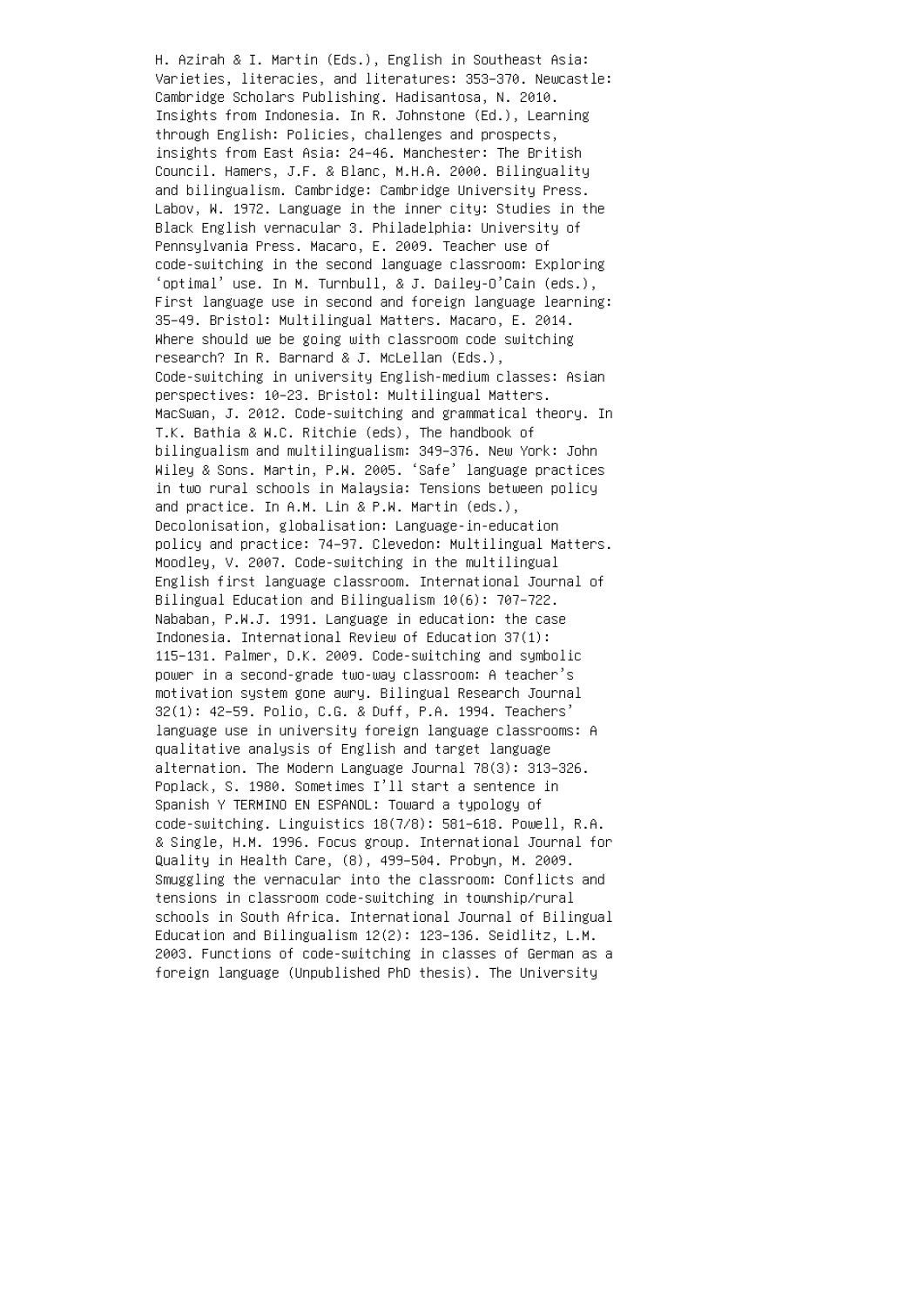of Texas. Susanto, D. 2006. Code-switching in Islamic religious discourse: The role of Insha'Allah. Paper presented at Rhizomes: Re-Visioning Boundaries Conference of The School of Languages and Comparative Cultural Studies: 24–25 February, Brisbane, University of Queensland. Then, D.C.O. & Ting, S.H. 2011. Researching code-switching in teacher classroom discourse: Questioning the sufficiency of informant reports. Languag e Society and Culture 33: 8–18. Van Dulm, O . 2002. Constraints on South African English-Afrikaans intra-sentential code switching: A minimalist approach. Stellenbosch Papers in Linguistics Plus 31: 63–90.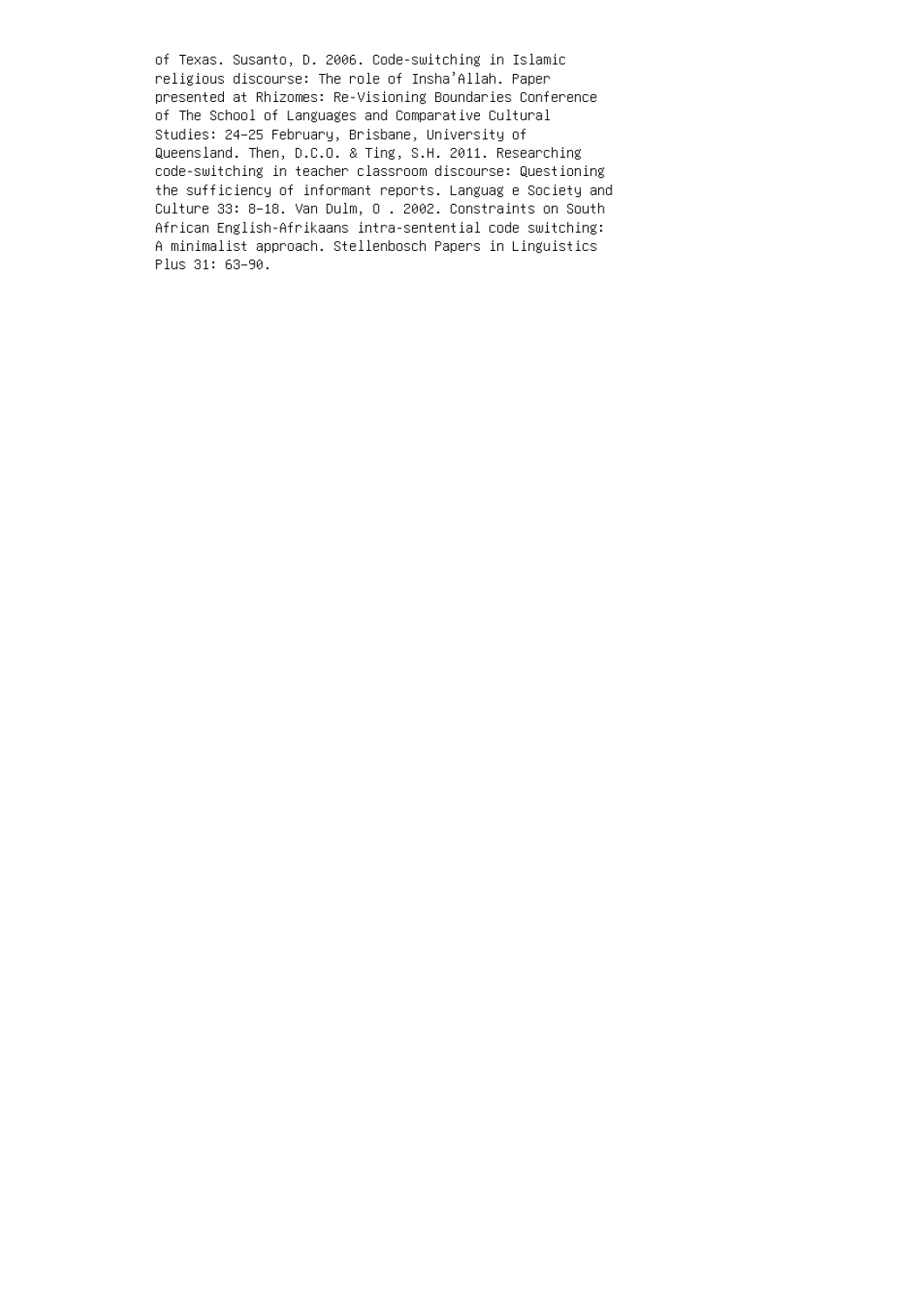Code-switching and code-mixing in bilingual communication: Language deficiency or creativity?

Adebola, O.A. & Babalola, J.A. 2011. Code-switching and its literacy effects on the acquisition of English language by Yoruba / English language bilinguals. Journal of Education and Practice 2(5).

Bhatia, J.K. & Ritchie, W.C. 2004. Social and psychological factors in language mixing. In W.C. Ritchie and T.K. Bhatia (eds), Handbook of Bilingualism: 336–352. Blackwell Publishing.

Blanci, M. & Hammers, J.F. 2000. Bilinguality and bilingualism. Cambridge, U.K: Cambridge University Press.

Cahyani, H. 2013. Beyond a language deficit: Students' code switching in Indonesian tertiary bilingual classrooms. Paper presented at 8th University of Sydney TESOL Research Network Colloquium in conjunction with Macquarie University.

Claros, M.S.C. & Isharyanti, N. 2009. Code switching and code mixing in internet chatting: Between 'yes', 'ya', and 'si' a Case Study. The JALT CALL Journal 5(3): 67–78.

Dorian, N. 1981. The life cycle of a Scottish Gaelic dialect. Philadelphia: University of Pennsylvania Press.

Duran, L., Kan, P.F., Kohnert, K., Nett, K. & Yim, D. 2005. Intervention with linguistically diverse preschool children: A focus on developing home language(s). Language, Speech & Hearing Services in Schools 36(3): 251–263.

Eunhee, K. 2006. Reasons and motivations for code-mixing and code-switching. EFL 4(1).

Fakeye, D.O. 2012. Motivational factors for code alternation in pre- service teachers' verbal communication in Oyo and Ekiti States. Asian Social Science 8(8): 149–154.

Hoffman, C. 1991. An introduction to bilingualism. New York: Longman.

Malik, L. 1994. Socio-linguistics: A study of code-switching. New Delhi, ND: Anmol Publications Pvt. Ltd.

McLellan, J. 2009. When two grammars coincide: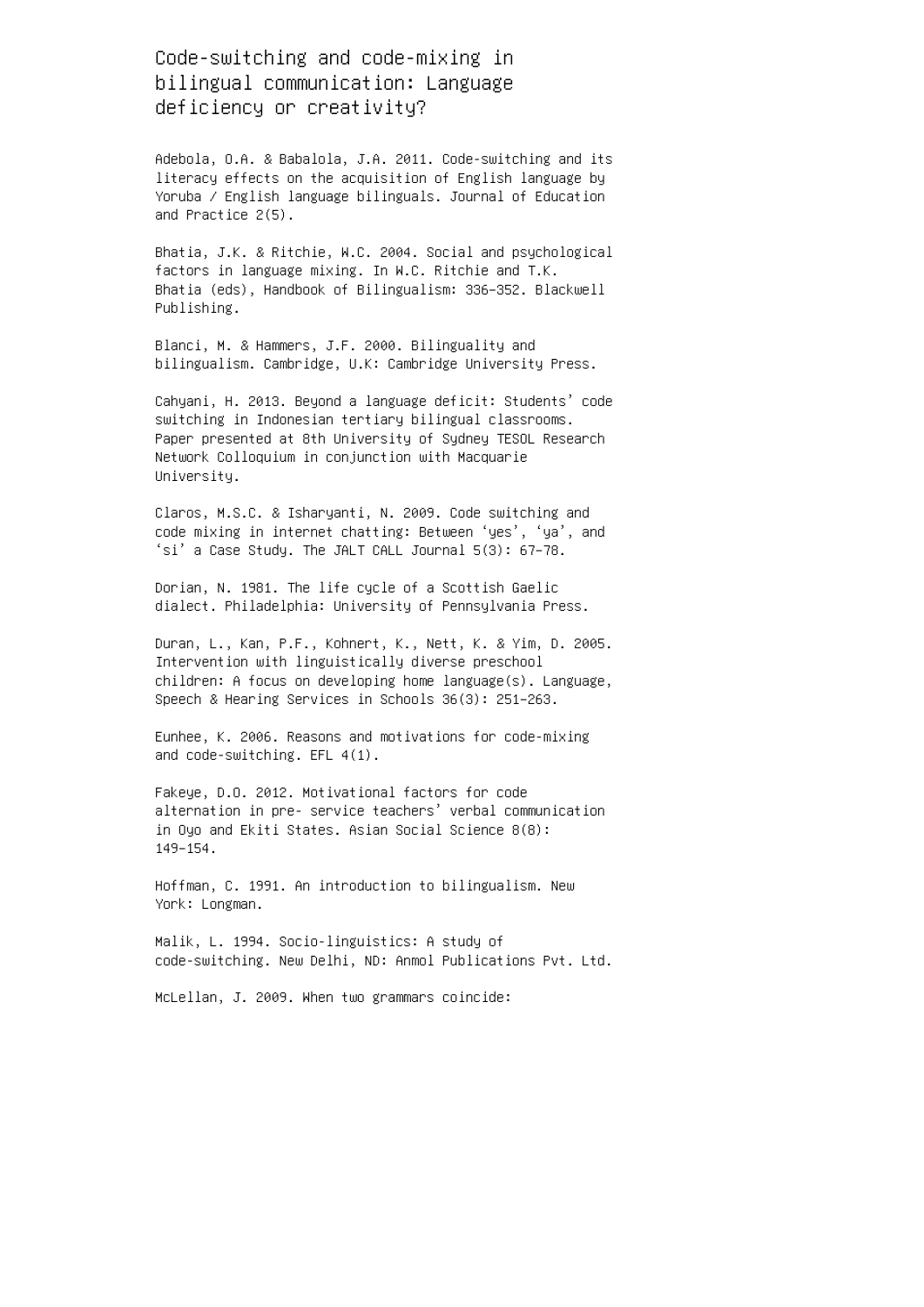Malay-English code-switching in public on-line discussion forum texts. The University of Waikato, Aotearoa, New Zealand.

Meuter, R.F.I. 2009. Language selection and performance optimisation in multilinguals. In Isurin, L., Winford, D., & de Bot, K. Studies in Bilingualism: Multidisciplinary approaches to Code Switching 2(41): 27–51.

Muysken, P. 2000. Bilingual speech: A typology of code-mixing. United Kingdom: Cambridge University Press.

Poplack, S. 1980. Sometimes I'll start a sentence in Spanish Y Termino en espanol: toward a typology of code-switching. In Wei, L. (ed.), The bilingualism reader: 221–256. New York: Routledge.

Poplack, S. 2004. Code-switching: Soziolinguistics. An international handbook of the science of language, 2nd ed. Berlin: Walter de Gruyter.

Schmidt, A. 1985. Young people's djirbal. Cambridge: Cambridge University Press.

Trudgill, P. 1977. Creolization in reverse: reduction and simplification in the Albanian Dialects of Greece. Transactions of the philological society 7:32–50.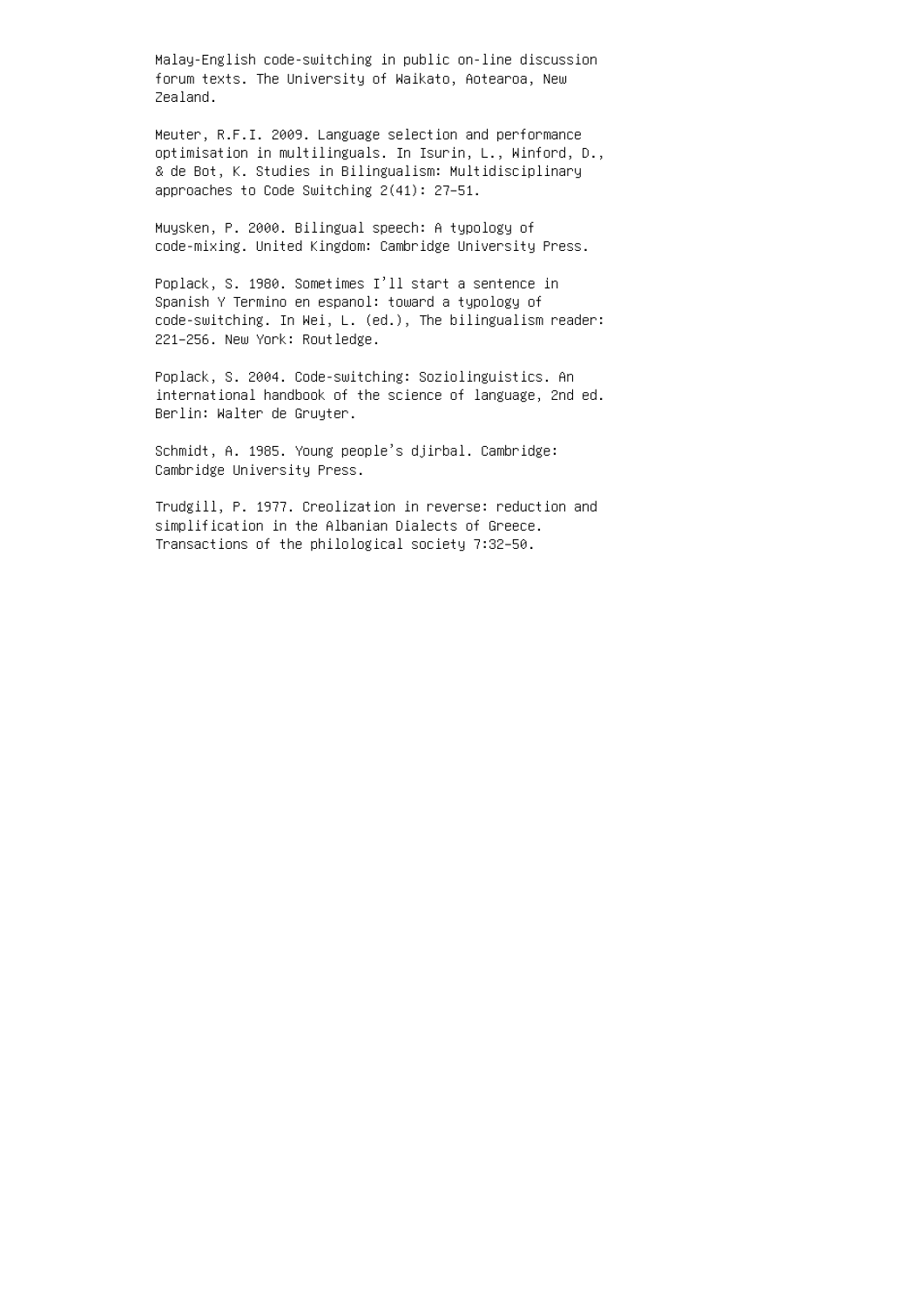English as a medium of instruction: Issues and challenges for Indonesian university lecturers and students

Tan, M. 2011. Mathematics and science teachers' beliefs and practices regarding the teaching of language in content learning. Language Teaching Research 15(3): 325–342.

Thøgersen, J. 2013. Stylistic and pedagogical consequences of university teaching in English in Europe. In H. Haberland, Lønsmann, D. & Preisler, B. (eds.). Language alternation, language choice and language encounter in international tertiary education: 181–199. Dordrecht: Springer.

Vu, N.T. & Burns, A. 2014. English as a medium of instruction: Challenges for Vietnamese tertiary lecturers. The journal of Asia TEFL 11(3): 1–31.

Wilkinson, R. 2012. English-Medium instruction at a Dutch university: Challenges and pitfalls. In Doiz, A., Lasagabaster, D. & Sierra, J.M. (eds.), English-medium instruction at universities: Global challenges: 3–26. Bristol: Multilingual Matters.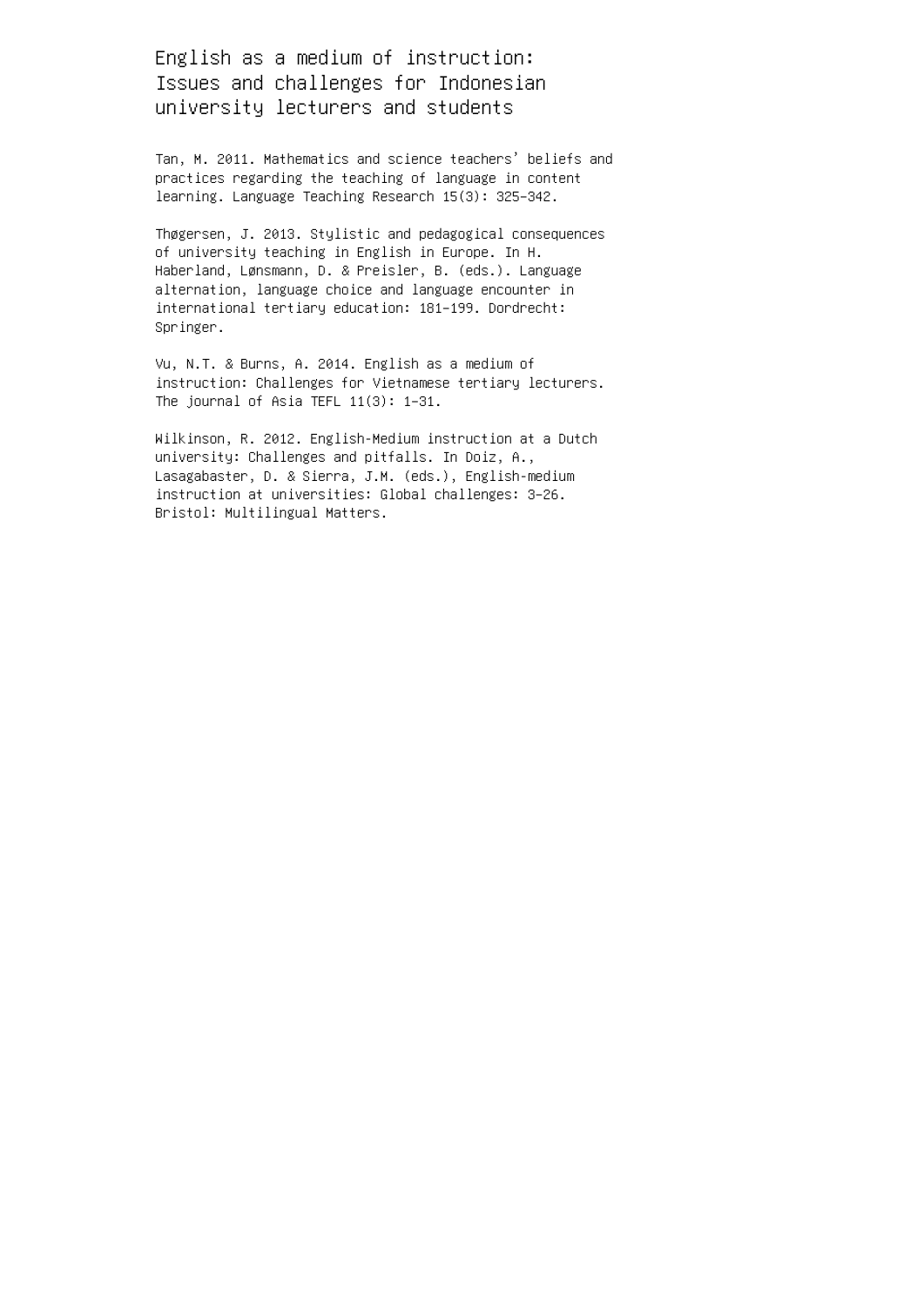#### EFL learners' opportunities and problems in literacy strategy implementation

Al-Jarf, R. 2009. Enhancing freshman students' writing skills with a mind mapping software. Paper presented at The 5th International Scientific Conference—eLearning and Software for Education. Bucharest, April 09–10, 2009.

Buzan, T. 1974. Use your head. England: BBC Publication.

Buzan, T. 2012. Mind mapping: Scientific research and studies. www.iMindMap.com.

Chamot, A.U. 2005. Language learning strategy instruction: Current issues and research. Annual Review of Applied Linguistics 25: 112–130.

Chan, W. 2004. The effectiveness of using mind mapping skills in enhancing secondary one and secondary four students' writing in a CMI school. University of Hong Kong, Masters Dissertation. http://

Christiani, N. 2014. Reading-to-write in the classroom: The use of mind mapping as schemata and as outlining. Journal Humaniora, Sains, Pendidikan dan Pengajaran PROSPECTS 4(2): 53–59.

Christiani, N. 2017a. Teachers' strategies in teaching EFL learners reading skill. Proceedings of The 8th National English Language Teachers and Lecturers, pp. 155–159; held on October 30th, 2016. Malang: State University of Malang Press.

Christiani, N. 2017b. The effects of reading-to-mind mapping-to-writing activities on EFL learners' literacy skills. Unpublished Dissertation. Malang: Graduate Program in State University of Malang.

Goodnough, K. & Woods, R. 2002. Student and teacher perceptions of mind mapping: A middle school case study. Paper presented at The Annual Meeting of American Educational Research Association. New Orleans. 1st to 5th April 2002.

Grenfell, M. & Harris, V. 1999. Modern languages and learning strategies: In theory and practice. London: Routledge.

Harris, V. 2003. Adapting classroom-based strategy instruction to a distance learning context. TESL-EJ, 7(2).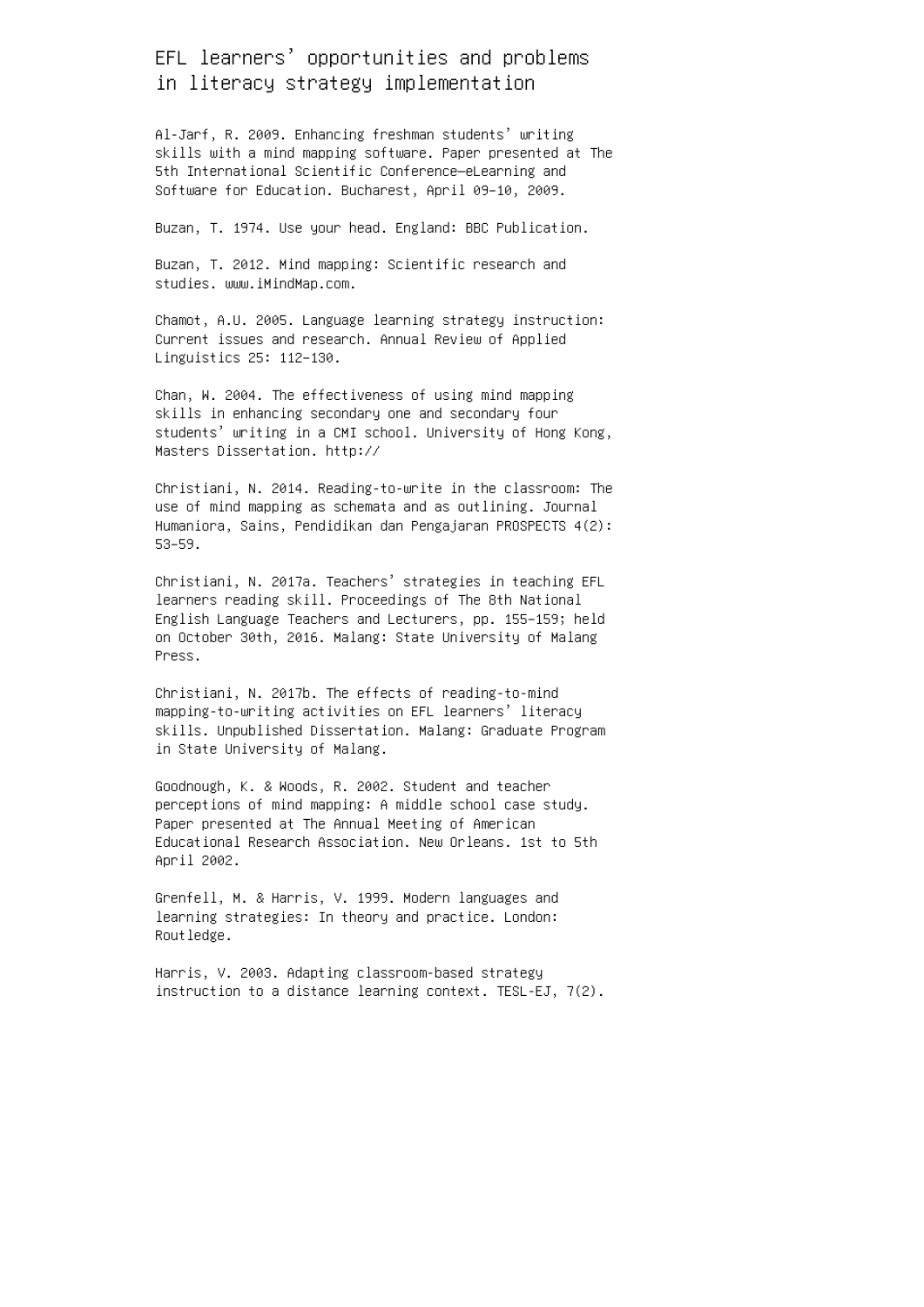Retrieved from http://www-writing.berkeley.edu/TESL-EJ/ej26/al.html.

Kemmis, S. & McTaggart, R. 1988. The action research planner. (3rd Ed.). Victoria: Deakin University.

Krashen, S.D. 1984. Writing: Research, theory, and applications. Oxford: Pergamon.

Latief, M.A. (2nd ed.) 2013. Research Methods on language learning: An introduction. Malang: UM Press.

Moi, W.A.G. & Lian, O.L. 2007. Introducing mind map in comprehension. Educational Research Association (Singapore), Study conducted at Compassvale Primary School.

Oxford, R.L. 1990. Language learning strategies: What every teacher should know. New York: Newbury House.

Peterson, A.R. & Snyder, P.J. 1998. Using mind maps to teach social problems analysis. Paper presented at The Annual Meeting of the Society for the Study of Social Problems. San Francisco, CA. Aug 1998.

Rahayu, A. & Arrasyid, F.I. 2016. Exploring writing practices in EFL classroom: A case study at English Department IAIN Syekh Nurjati Cirebon. ELT-Echo 1(1).

Wallace, C. 2002. Local literacies and global literacy in Globalization and language teaching edited by David Block & Deborah Cameron. Canada: Routledge.

Wells, G. 1987. Apprenticeship in Literacy. Interchange 18(1–2): 109–123.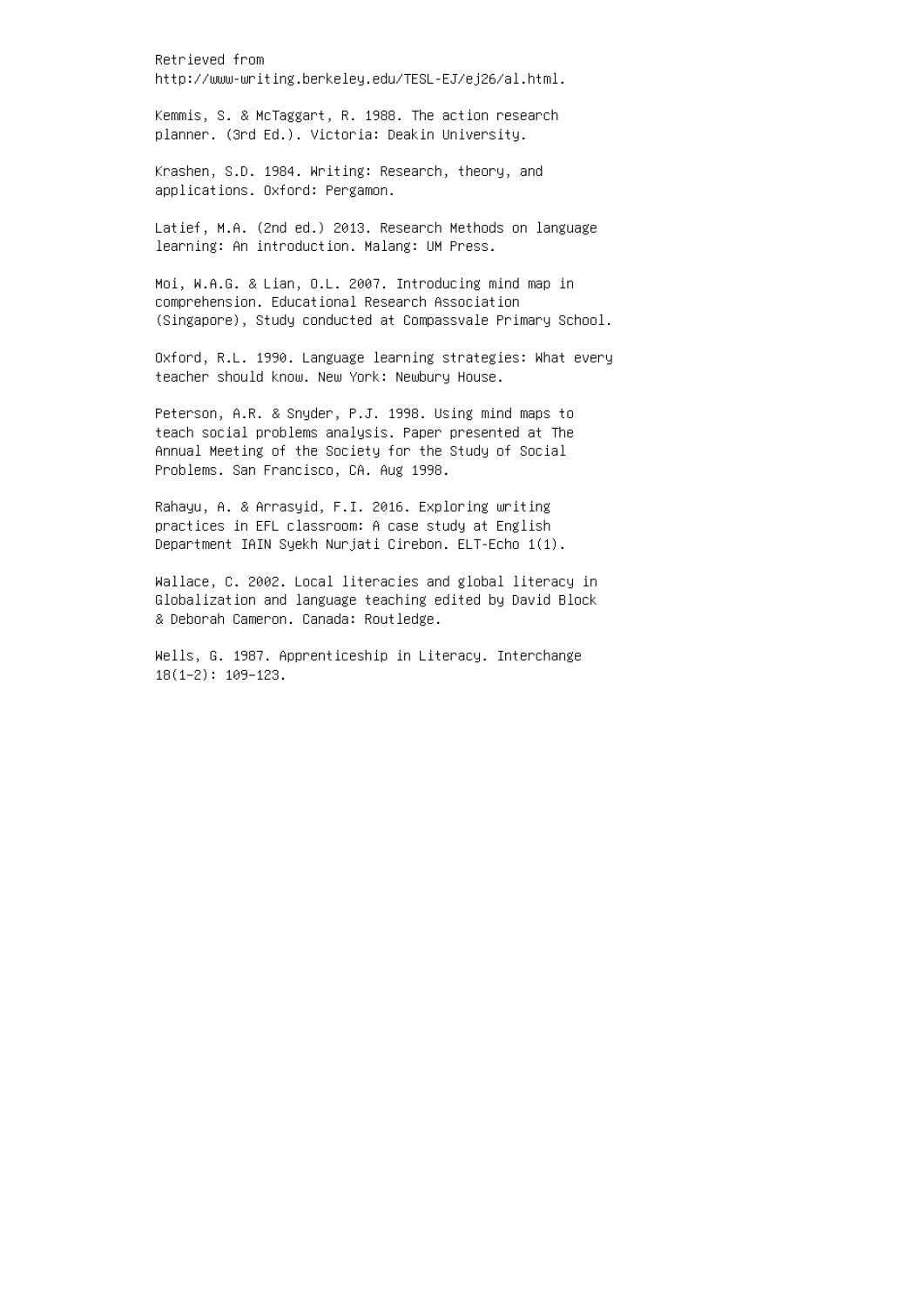An explanatory study on the needs of skill-integrated coursebook for listening and speaking classes

Bailey, K.M. 2003. Speaking. In D. Nunan (ed.), Practical English language teaching: 47–65. New York: The McGraw Hill-Companies. Inc.

Brown, H.D.2001. Teaching by principles: An interactive approach to language Pedagogy (2nd ed). New York: Addison Wesley Longman Inc.

Borg, W.R. & Gall, N.B. 2003. Educational research: An introduction (7th ed). New York: Pearson Education Inc.

Burns, A. 2001. Analysing spoken discourse: Implication for TESOL. In A. Burns & C. Coffin (eds), Analysing English in a global context: A reader: 123–148. London: Routledge.

Kurniasih, S.K. & Diyanti, B.Y. 2009. Teaching Material Kits Using Authentic Video for Speaking III in English Education Department, Yogyakarta State University. 8th Asia Computer Assisted Language Learning (ASIACALL) Conference Proceeding.

Luoma, S. 2004. Assessing speaking. Cambridge: Cambridge University Press.

Miccoli, L. 2003. English through drama for oral skills development. ELT Journal 57(2): 122–129.

Miles, M.B., Huberman, A.M. & Saldana, J. 2014. Qualitative data analysis: A method source book. Thousand Oaks: Sage.

Nunan, D. 2015. Teaching English to speakers of other languages: An introduction. New York: Routledge.

Richards, J.C. 2008. Teaching listening and speaking. Cambridge: Cambridge University Press.

Shrum, J.L. & Glisan, E.W. 2005. Teacher's handbook: Contextualized language instruction. (3rd ed.). Boston: Thomson Heinle.

Shumin, K. 2002. Factors to consider: developing adult EFL students' speaking abilities. In J.C. Richards, & W.A. Renandya (eds.), Methodology in language teaching: An anthology of current practice: 204–211. Cambridge: Cambridge University Press.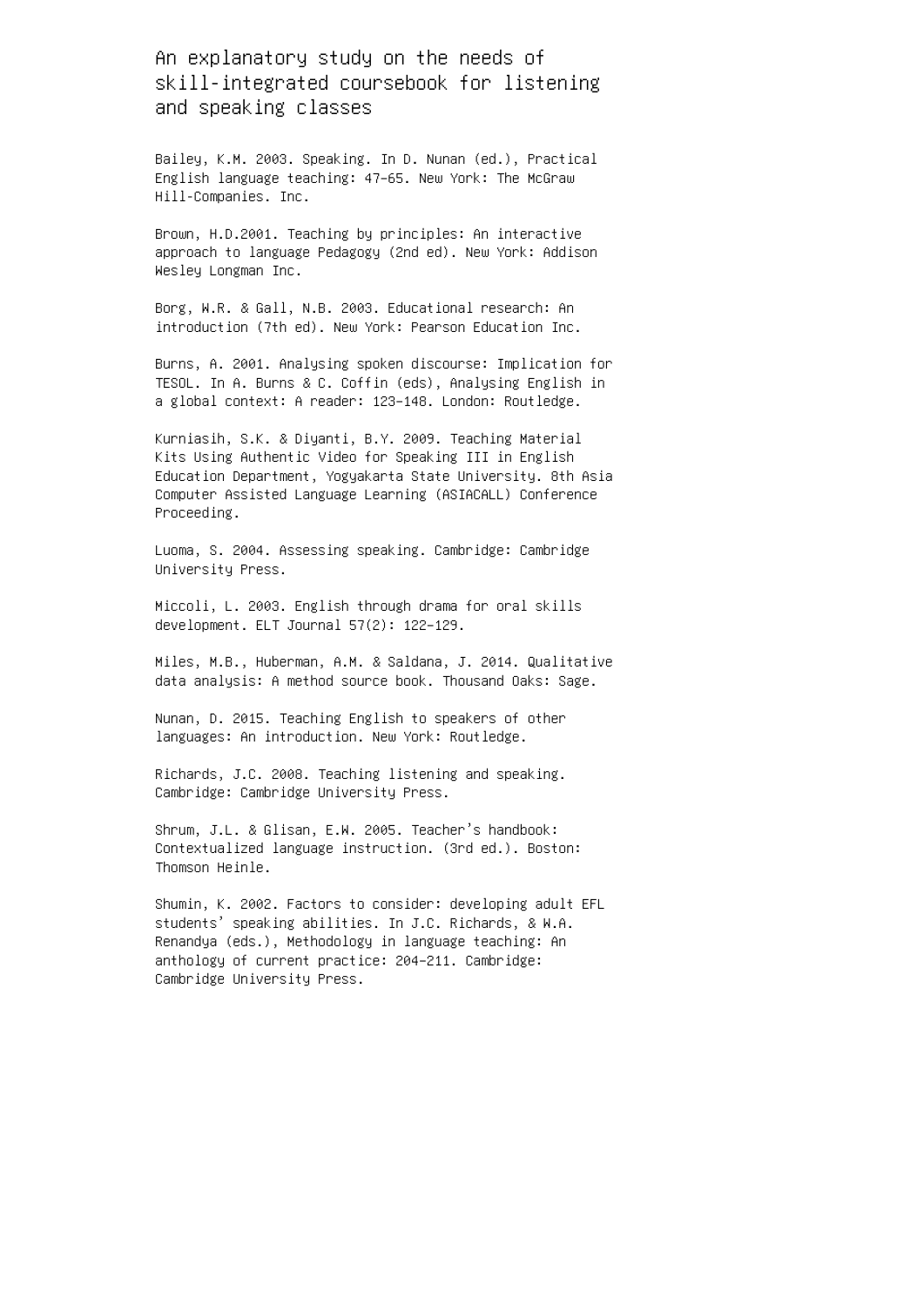Skehan, P. 2001. Comprehension and production strategies in language learning. In C.N. Candlin & N. Mercer (eds), English language teaching in its social context: A reader: 75–89. London: Routledge.

Skehan, P. 1998. A cognitive approach to language learning. Oxford: Oxford University Press.

Tenenbaum, G. et al. 2001. Constructivist pedagogy in conventional on campus and distance learning practice: An exploratory investigation. Learning and Instruction 11: 87–111.

Thornbury, S. 2005. How to teach speaking. Edinburg Gate: Pearson Education Limited.

Vidal, K. 2003. Academic listening: A source of vocabulary acquisition? Applied Linguistics 24(1): 56–89. Oxford: Oxford University Press.

Wilson, J.F. et al. 1990. Public Speaking as a liberal art. Massachusetts: Allyn and Bacon.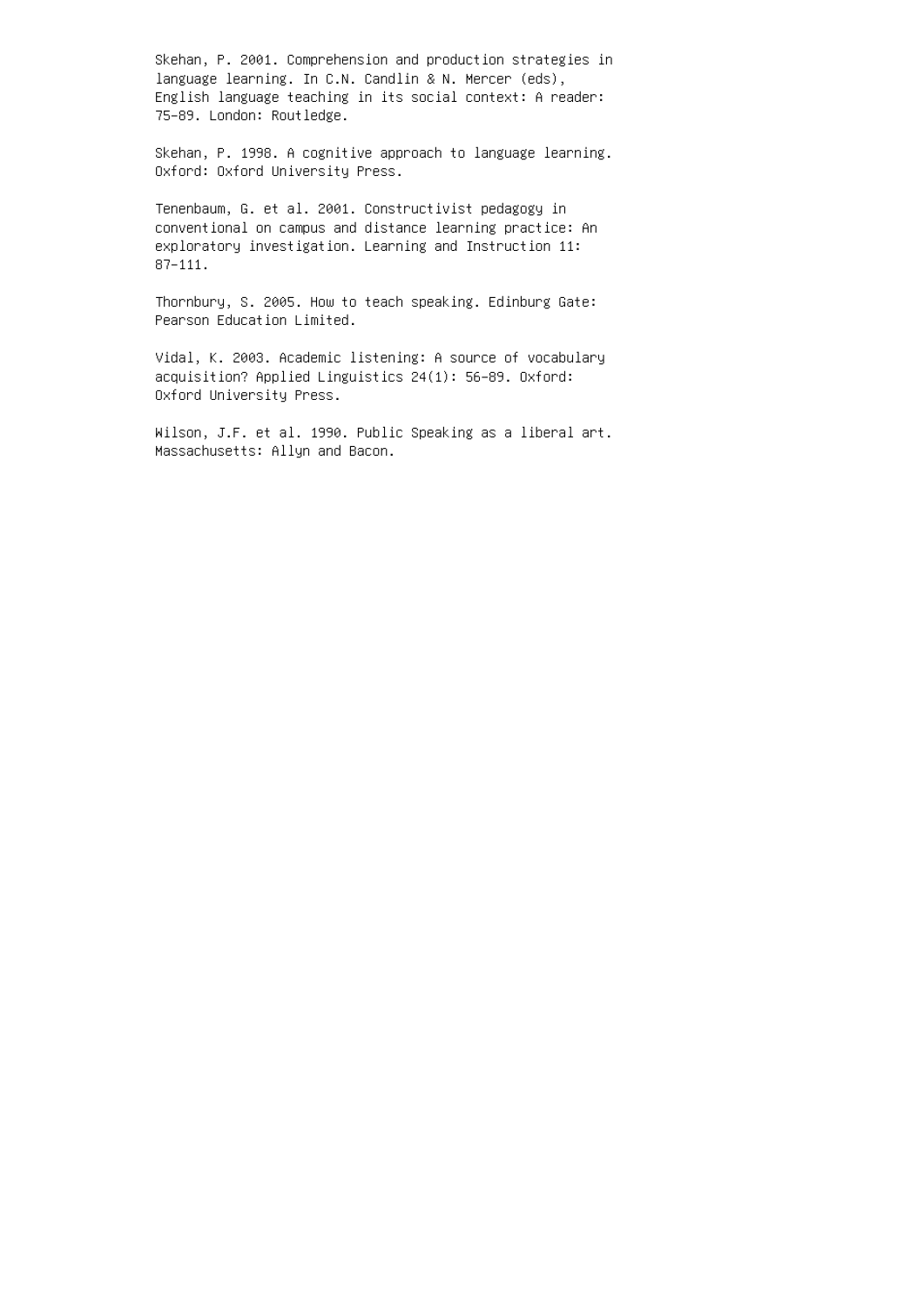Indonesian teacher's beliefs and practices on teaching listening using songs

Borg, M. 2001. Teacher's belief. ELT Journal. 55 (April 2001). Oxford University Press.

Borg, S. 2009. Introducing language teacher cognition. Retrieved 17 August 2017 from http://www. education.leeds.ac.uk/research/files/145.pdf.

Fauziati, E. 2015. Teaching English as a foreign language: principle and practice. Surakarta: Era Pustaka Utama.

Kementerian Pendidikan Dan Kebudayaan. 2016. Silabus mata pelajaran Sekolah Menengah Atas/ Madrasah Aliyah/Sekolah Menengah Kejuruan/Madrasah Aliyah Kejuruan (SMA/MA/SMK/ MAK): Mata pelajaran Bahasa Inggris. Jakarta: Direktorat PSMA.

Kirsch, C. 2008. Teaching foreign languages in the primary school. London: Continuum.

Linse, C.T. 2005. Practical English language teaching: Young learners. New York: McGraw-Hill.

Miles, M.B. & Hubberman, A.M. 1984. Qualitative data dnalysis: A source book of new methods. California: Sage Publication.

Richards, J. 2008. Teaching listening and speaking. New York: Cambridge.

Rokeach, M. 1968. Beliefs, attitudes, and values: A theory of organization and change. San Francisco: Jossey-Bass.

Williams, M. & Burden, L.R. 1997. Psychology for language teachers: A social constructivis approach. Cambridge: Cambridge University Press. http://www.onestopenglish.com/section.asp?docid=155160.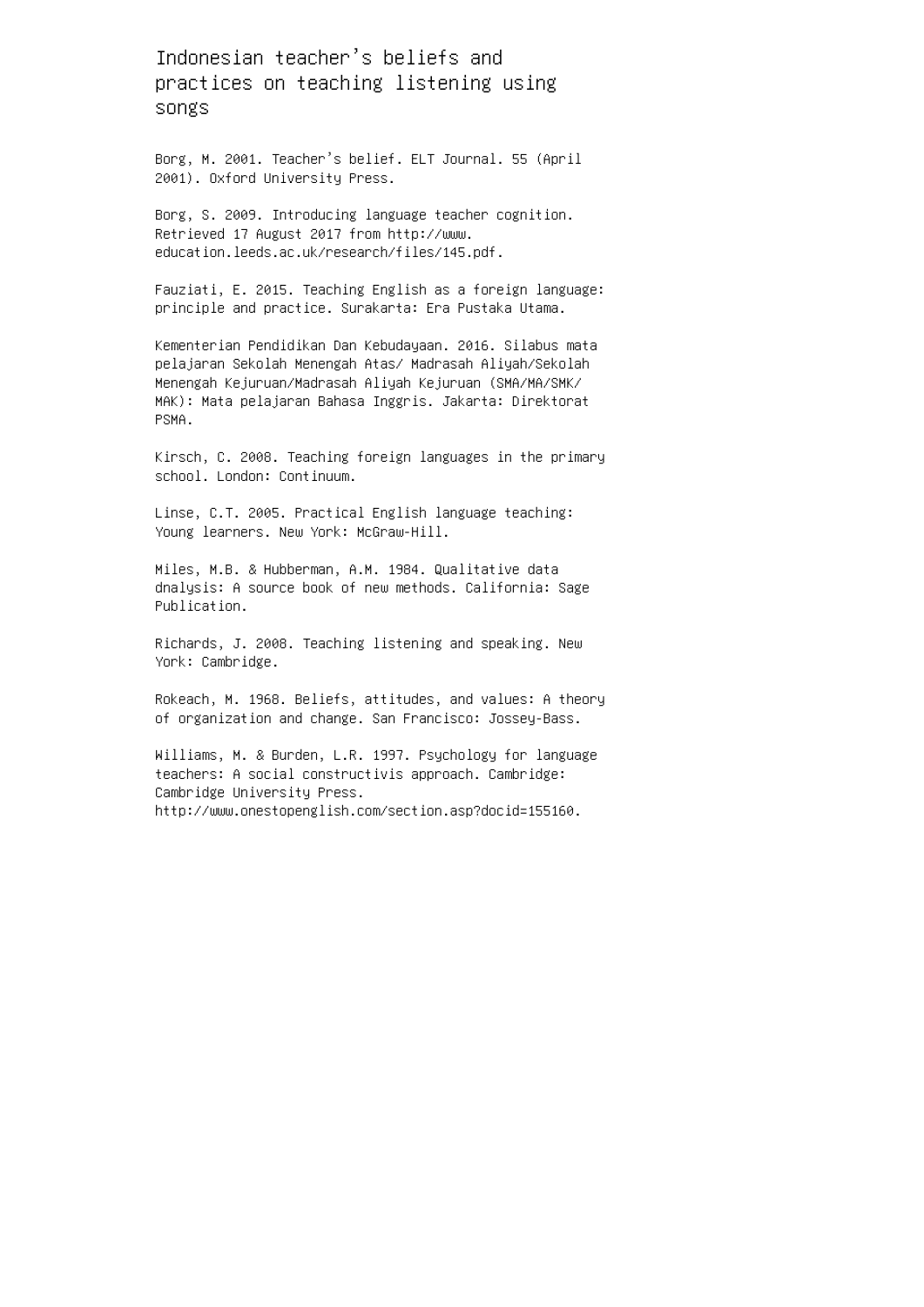More than just vocabulary search: A bibliographic review on the roles of corpora of English in 21st century ELT

Abudukeremu, M. 2010. A corpus-based lexical study of the frequency, coverage and distribution of academic vocabulary in Islamic academic research articles. International Islamic University Malaysia.

Alavi, S. & Rajabpoor, A. 2015. Analyzing idioms and their frequency in three advanced ILI textbooks: A corpus-based study. English Language Teaching 8(1): 170–179. https://doi.org/10.5539/elt.v8n1p170.

Baker, P., Gabrielatos, C. & Mcenery, T. 2013. Sketching muslims : A corpus driven analysis of representations around the word "muslim" in the british press 1998–2009, (October 2012), 255–278. https://doi.org/10.1093/applin/ams048.

Barlow, M., Basturkmen, H. & Li, Q. (eds.). 2012. Abstracts of the first asia pacific corpus linguistics conference. In Proceedings of the First Asia Pacific Corpus Linguistics Conference: 1–190. Auckland, New Zealand: The University of Auckland, New Zealand.

Campoy, M.C., Cubillo, M.C.C., Belles-Fortuno, B. & Gea-Valor, M.L. 2010. Corpus-based approaches to English language teaching. London, New York: A & C Black.

Chen, A.C.H. 2016. A critical evaluation of text difficulty development in ELT textbook series: A corpus-based approach using variability neighbor clustering. System 58: 64–81. https://doi.org/10.1016/j. system.2016.03.011.

Chujo, K. & Genung, M. 2003. Vocabulary-level assessment for ESP texts used in the field of industrial technology. English Teaching 58(3): 259–274.

Chujo, K., Kobayashi, Y., Mizumoto, A. & Oghigian, K. 2016. Exploring the effectiveness of combined web-based corpus tools for beginner EFL DDL. Linguistics and Literature Studies 4(4): 262–274. https://doi.org/10.13189/lls. 2016.040404.

Flowerdew, L. 2012. Corpora and language education. Palgrave Macmillan.

Flowerdew, L. 2014. Learner corpus research in EAP : Some key issues and future pathways. English Language and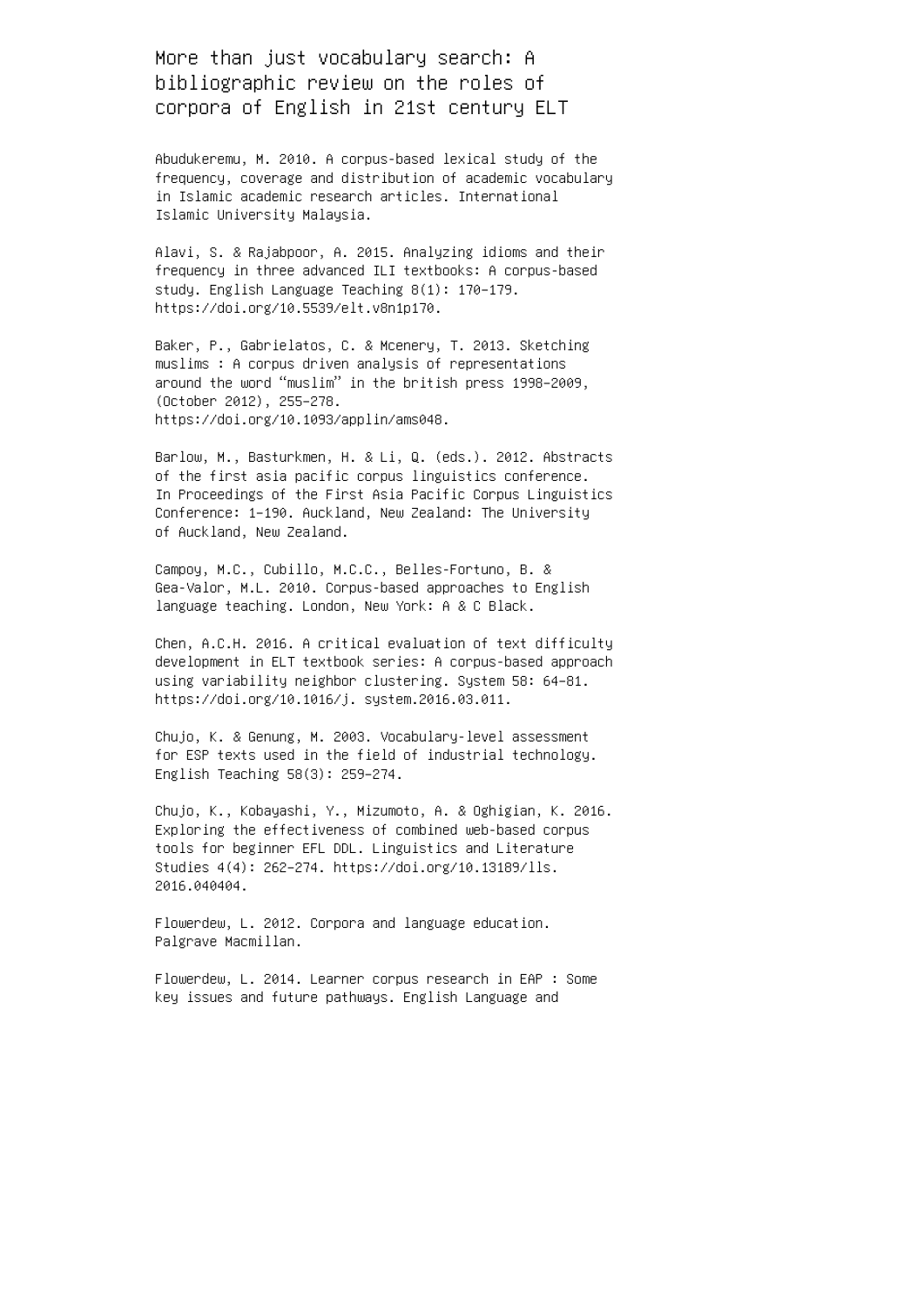Linguistics 20(2): 43–60.

Flowerdew, L. 2015. Journal of English for academic purposes using corpus-based research and online academic corpora to inform writing of the discussion section of a thesis. Journal of English for Academic Purposes 20: 58–68. https://doi.org/10.1016/j.jeap.2015.06.001.

Flowerdew, L. 2016. English for Specific purposes a genre-inspired and lexico-grammatical approach for helping postgraduate students craft research grant proposals. English for Specific Purposes 42: 1–12. https://doi.org/ 10.1016/j.esp.2015.10.001.

Ha, M. 2015. Linking adverbials in first-year Korean university EFL learners  $\hat{a} \in TM$  writing: a corpusinformed analysis. https://doi.org/10.1080/09588221.2015.1068814.

Harwood, N. 2013. English language teaching textbooks content consumption production. Journal of Chemical Information and Modeling 5. Springer. https://doi.org/10.1017/CBO9781107415324.004.

Kobayashi, Y. 2016. Investigating metadiscourse markers in Asian Englishes: A corpus-based approach. Language in Focus 2(1): 19–35. https://doi.org/10.1515/lifijsal-2016-0002.

Kwary, D.A. 2006. Creating a technical vocabulary wordlist and web-based materials : the first step for teaching and learning ESP.

Kwary, D.A. 2011. A hybrid method for determining technical vocabulary. System 39(2):175–185. https://doi.org/10.1016 /j.system.2011.04.003.

Kwary, D.A. & Jurianto. 2017. Selecting and creating a word list for English language teaching. Teaching English With Technology 17(1): 60–72.

Mukundan, J. & Kalajahi, S.A.R. 2016. Developing reading materials for ESL learners. In Issues in Materials Development: 65–74. Rotterdam, Boston, Taipei: Sense Publisher.

Phoocharoensil, S. 2017. Corpus-based exploration of linking adverbials of result : Discovering what ELT writing coursebooks lack. The Southeast Asian Journal of English Language Studies 23(1): 150–167. Reppen, R. 2009. English language teaching and corpus linguistics: Lessons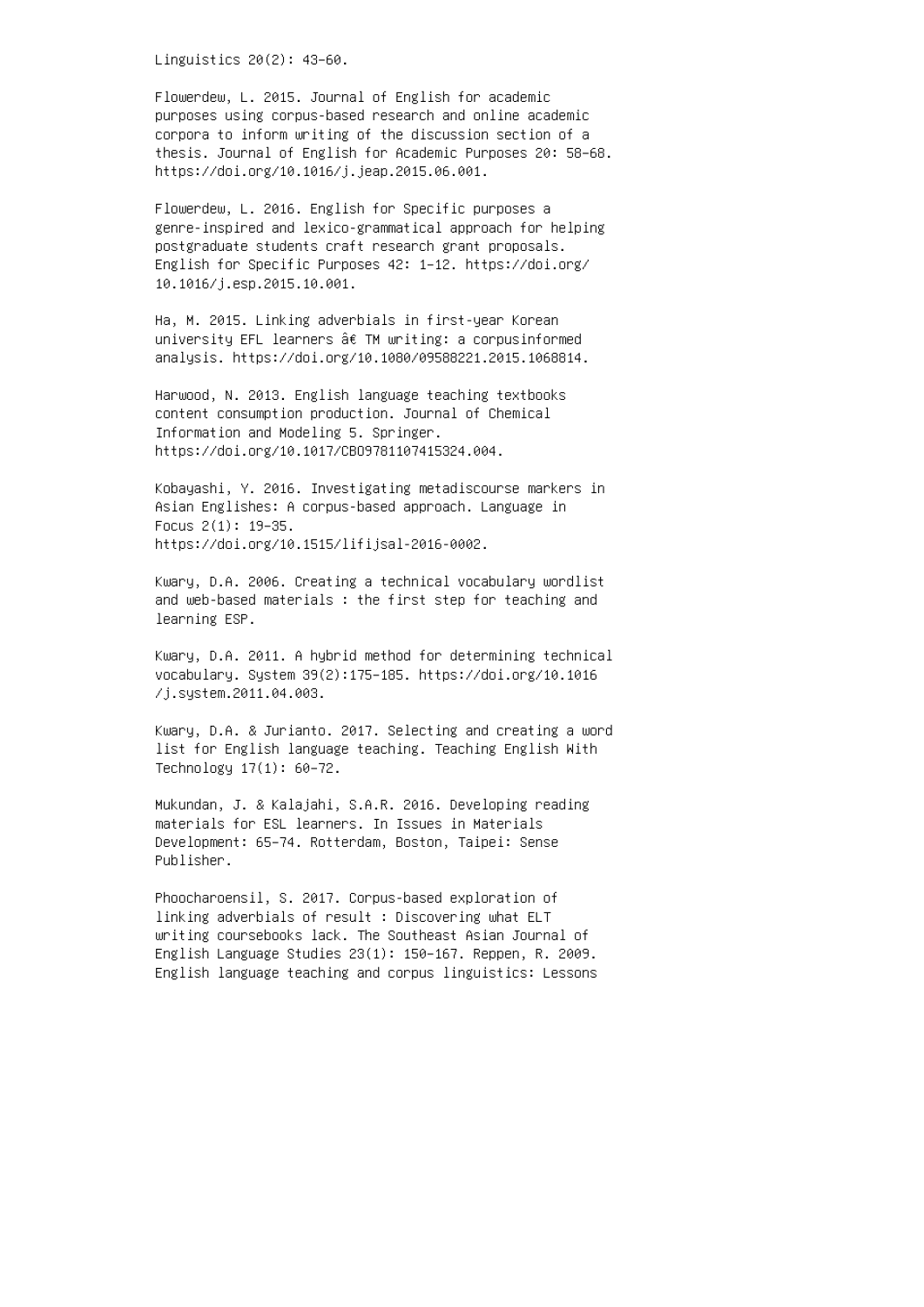from the American National Corpus. In P. Baker (Ed.), Contemporary studies in linguistics: contemporary corpus linguistics. London: Continuum. Römer, U. 2004. A corpus-driven approach to modal auxiliaries and their didactics. How to Use Corpora in Language Teaching: 185–199. https://doi.org/10.1075/scl.12.14rom. Römer, U. 2006. Pedagogical applications of corpora: Some reflections on the current scope and a wish list for future developments. Zeitschrift Für Anglistik Und Amerikanistik, 54(2): 121–134. Römer, U. 2010. Using general and specialized corpora in English language teaching:past, present and future. In M.C. Campoy, M.C.C. Cubillo, B. Belles-Fortuno & M.L. Gea-Valor (Eds.), Corpus-based approaches to English language teaching. London, New York: Continuum. Rustipa, K. 2014. Metadiscourse in Indonesian EFL learners ' persuasive texts: A case study at English Department, UNISBANK 4(1): 44–52. https://doi.org/10.5539/ijel.v4n1p44. Sung, M.C. & Kim, H. 2016. Tracing developmental changes in L2 learners ' structuring of phrasal verbs : A corpus study of native and non-native argumentative essays. The Southeast Asian Journal of English Language Studies 22(2): 151–166. Sutarsyah, C., Nation, P. & Kennedy, G. 1994. How useful is EAP vocabulary for ESP? A corpus based case study. RELC Journal 25(2): 34–50. Tai, S. & Chen, H. 2015. Are teachers test-oriented ? A comparative corpus- based analysis of the English entrance exam and junior high school English textbooks. Critical CALL-Proceedings of the 2015 EUROCALL Conference, Padova, Italy: 518–522. https://doi.org/10.14705.rpnet. 2015.000386. Yoo, I.W. 2009. The English definite article : What ESL/EFL grammars say and what corpus findings show. Journal of English for Academic Purposes 8(4): 267–278. https://doi.org/10.1016/j.jeap.2009.07.004. Zarifi, A.

2012. Phrasal verbs in Malaysian ESL textbooks 5(5), 9–18. https://doi.org/10.5539/elt.v5n5p9.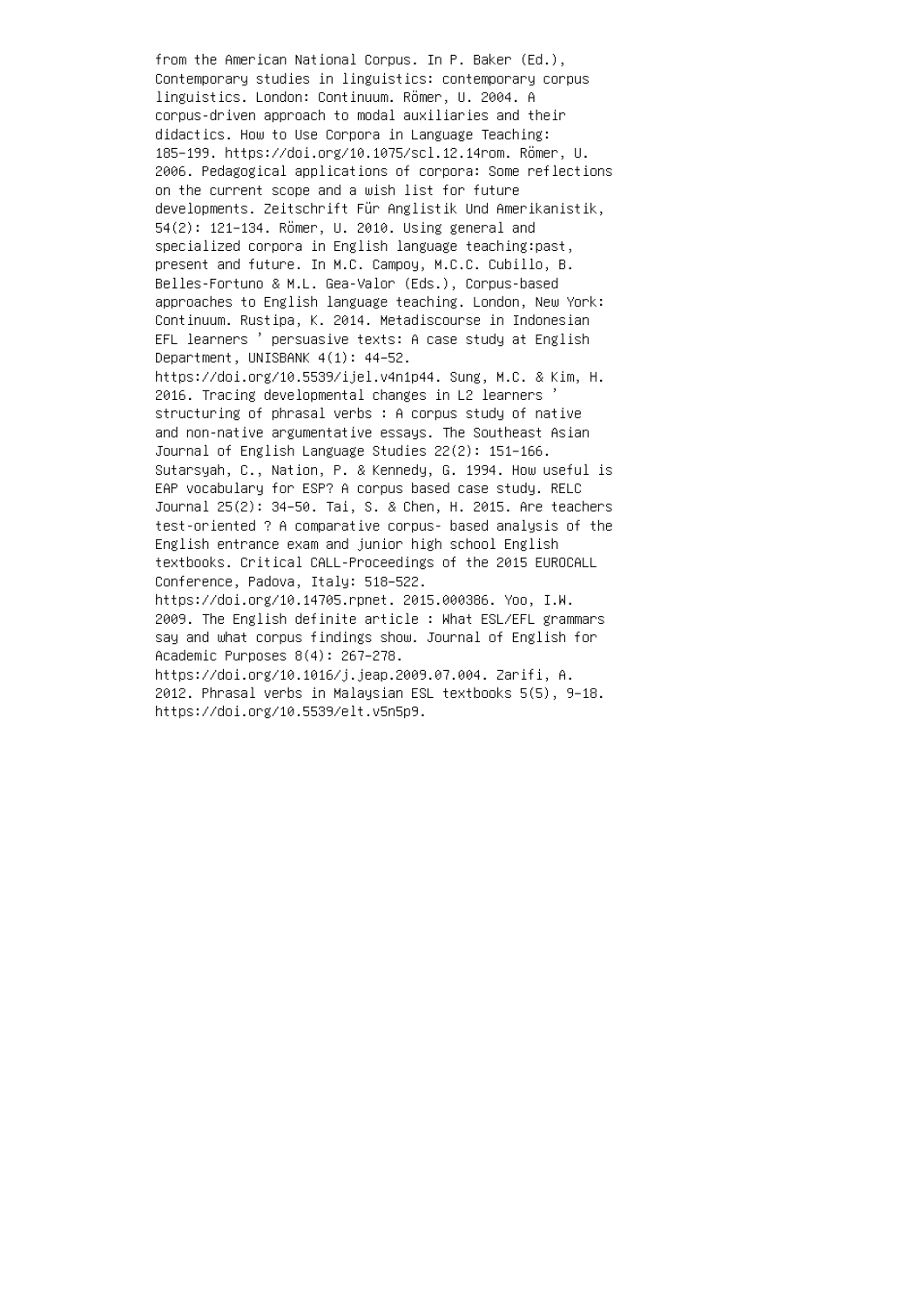Hyland's model of argument in ESL writers essay

Applebee, A.N., Langer, J.A. & Mullis, I.V.S. 1986. The writing report card: Writing achievement in American schools. National Assessment of Educational Progress. Princeton, NJ: Educational Testing Service.

Bhatia, V. 1993. Analysing genre: Language use in professional settings (Applied linguistics and language study). London: Longman.

Blair, J.A. 2004. Arguments and their uses. Informal Logic 24(2):137–151.

Bruce, I. 2010. Academic writing and genre. A systematic analysis. London: Continuum International Publishing Group.

Connor, U. 1987. Research frontiers in writing analysis. TESOL Quarterly 21: 677–696.

Connor, U. 1990. Linguistics/ rhetorical measures for international persuasive student writing. Research in the Teaching of English 24(1): 67–87.

Crowhurst, M. 1990. Teaching and learning the writing of persuasive discourse. Canadian Journal of Education 15 (4): 348–359.

Crowhurst, M. 1991. Research review: Patterns of development in writing persuasive/argumentative discourse. Research in the Teaching of English 25(3): 314–338.

Ferris, D.R. 1994. Lexical and syntactic features of ESL writing by students at different levels of L2 proficiency. TESOL Quatertly, 28(2): 414–420.

Gilbert, K.M. 2005. Argumentation in students' academic discourse. In D. Hitchcock (Ed.), The uses of argument (First ed., 129–138). Ontario Canada: Ontario Society for the Study of Argumentation.

Hyland, K. 1990. A genre description of the argumentative essay. RELC Journal 21: 66–78.

Hyland, K. 2002. Directives: Argument and engagement in academic writing. Applied Linguistics: Oxford University Press 23(2): 215–239.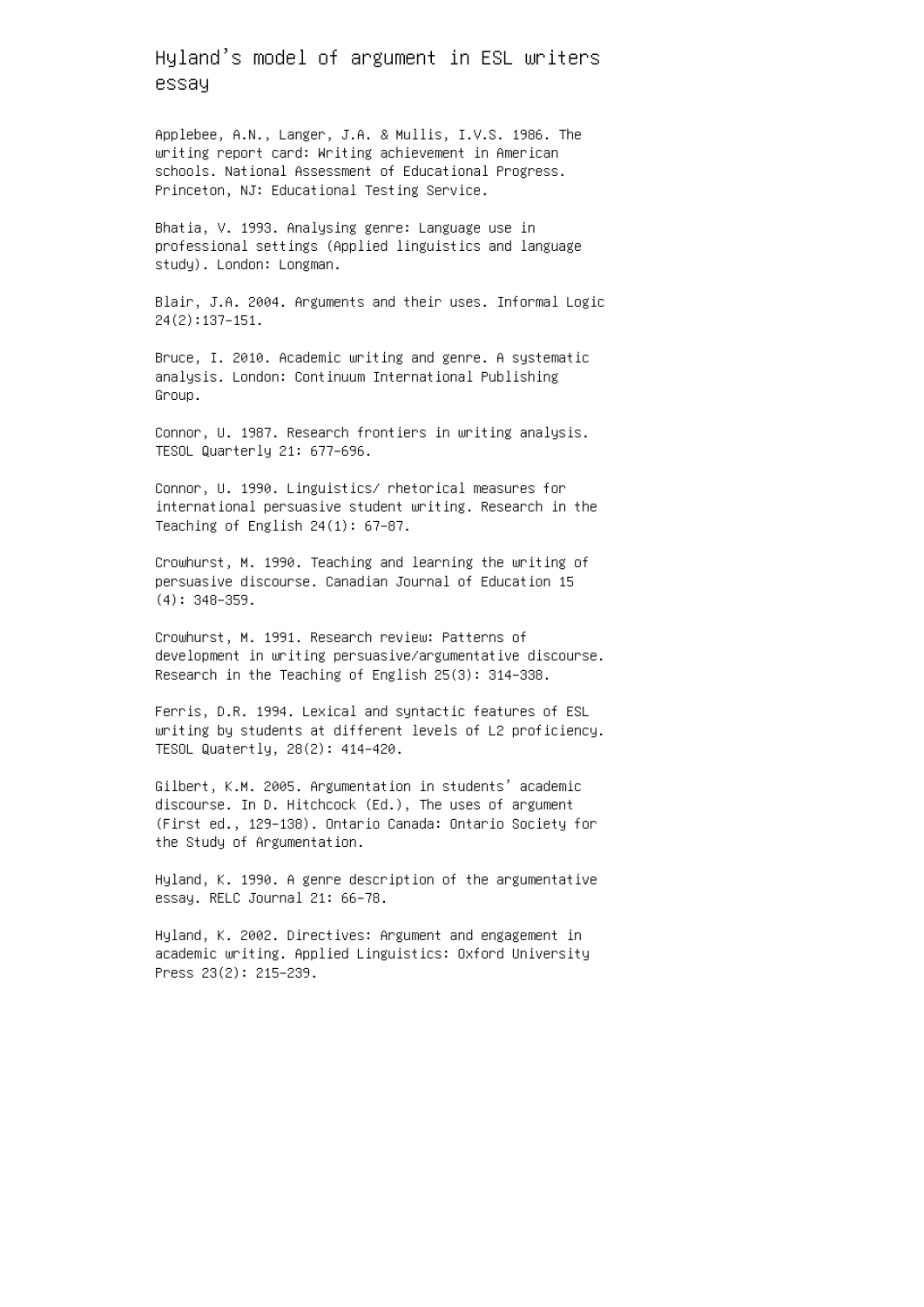Hyland, K. 2003. Second language writing. Cambridge: Cambridge University Press.

Meiland, J.W. 1989. Argument as inquiry and argument as persuasion. Argumentation (3): 185–196.

Rescher, N. 1998. The role of rhetoric in rational argumentation. Argumentation 12: 315–323.

Savager-Mayer, F. 1998. 'Language is not a physical object.' English for Specific Purposes 17 3: 295–301.

Schneider, M. & Connor, U. 1990. Analysing topical structure in ESL essays: Not all topics are equal. Studies in Second Language Acquisition, 12: 04, USA: Cambridge University Press 411–427.

Thomson, A. 2000. Critical reasoning: A practical introduction. New York: Routledge.

Zahra, Z., Radha, M.K.N. & Tengku, N.R.T.M.M. 2014. The importance of text structure awareness in promoting strategic reading among EFL readers. Procedia – Social and Behavioural Sciences 118: 537–544.

Zainoddin, S.R. & Galea, S.R. 2016. Effects of training in the use of Toulon's model on ESL students' argumentative writing and critical thinking ability. Malaysian Journal of Languages and Linguistics 5(2): 114–133.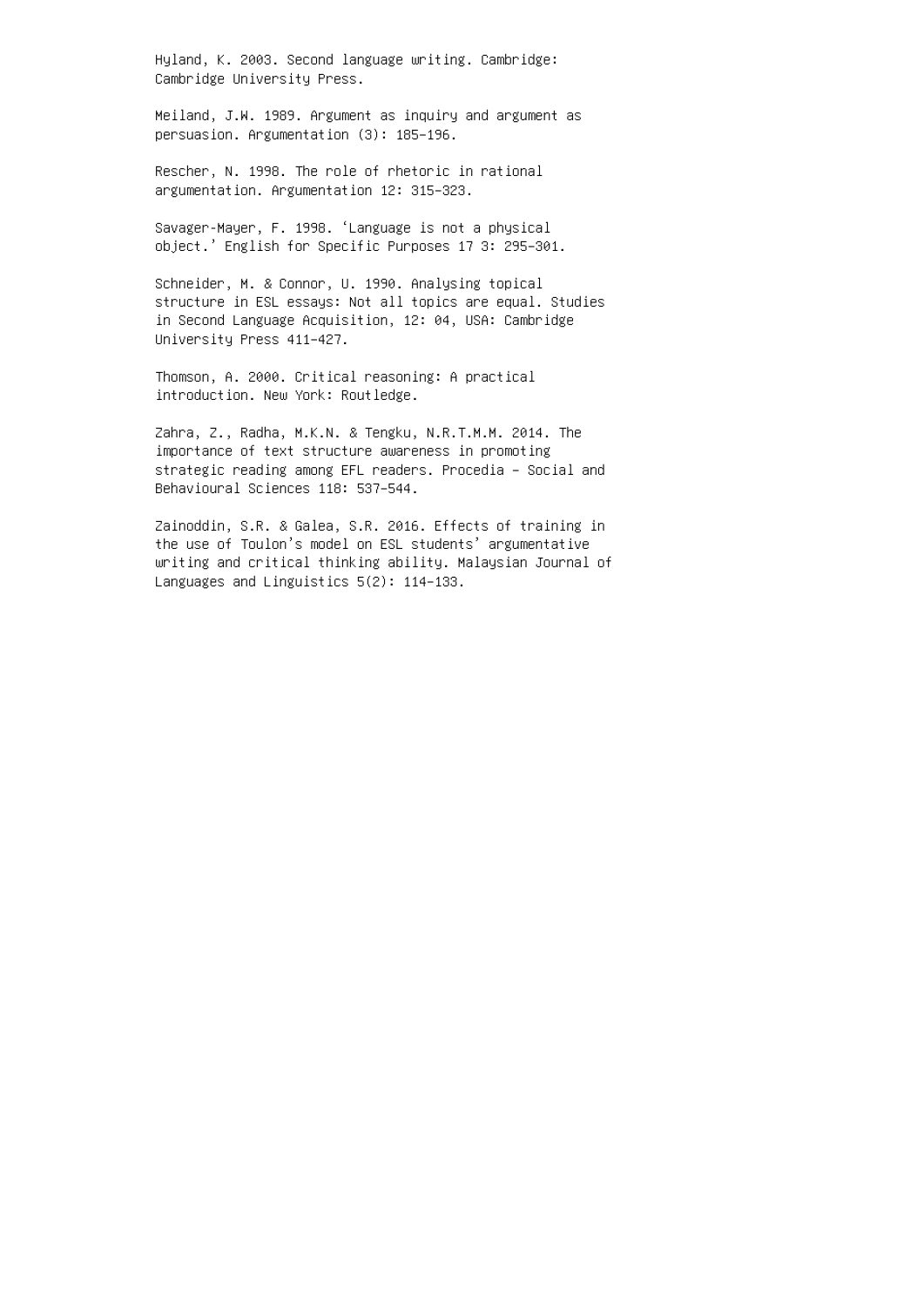## Investigating students' perceptions of blended learning implementation in an academic writing classroom

Beatty, K. 2010. Teaching and researching computer-assisted language learning. London: Pearson Education.

Bonk, C.J. & Graham, C.R. 2006. The handbook of blended learning: Global perspective local design. San Francisco: John Wiley and Sons.

Brown, H.D. 2004. Language assessment: Principles and classroom practices. New York: Longman.

Creswell, J.W. 2012. Educational research: Planning, conducting, and evaluating quantitative and qualitative research. Boston: Pearson Education.

Fraenkel, J.R. & Wallen, N.E. 2000. How to design and evaluate research in education. San Francisco: McGraw-Hill.

Garrison, D.R. & Vaughan, N.D. 2008. Blended learning in higher education: Framework, principles, and guidelines. San Francisco: Jossey-Bass.

Geta, M. & Olango, M. 2016. The impact of blended learning in developing students' writing skills: Hawassa University in Focus. African Educational Research Journal 4 (2): 49–68.

Gyamfi, S.A. & Gyaase, P.O. 2015. Students' perception of blended learning environment: A case study of the university of education, Winneba, Kumasi-Campus, Ghana. International Journal of Education and Development Using Information and Communication Technology (IJEDICT) 11(1): 80–100.

Heigham, J. & Croker, R.A. 2009. Qualitative research in apllied linguistics: A practical introduction. London: Palgrave MacMillan.

Kirby, D.L. & Crovitz, D. (Eds.). 2013. Inside out: Strategies for teaching writing. Portsmouth. Heineman.

Lalima. & Dangwal, K.L. 2017. Blended learning: An innovative approach. Universal Journal of Educational Research 5 (1): 129–136.

MacDonald, J. 2008. Blended learning and online tutoring: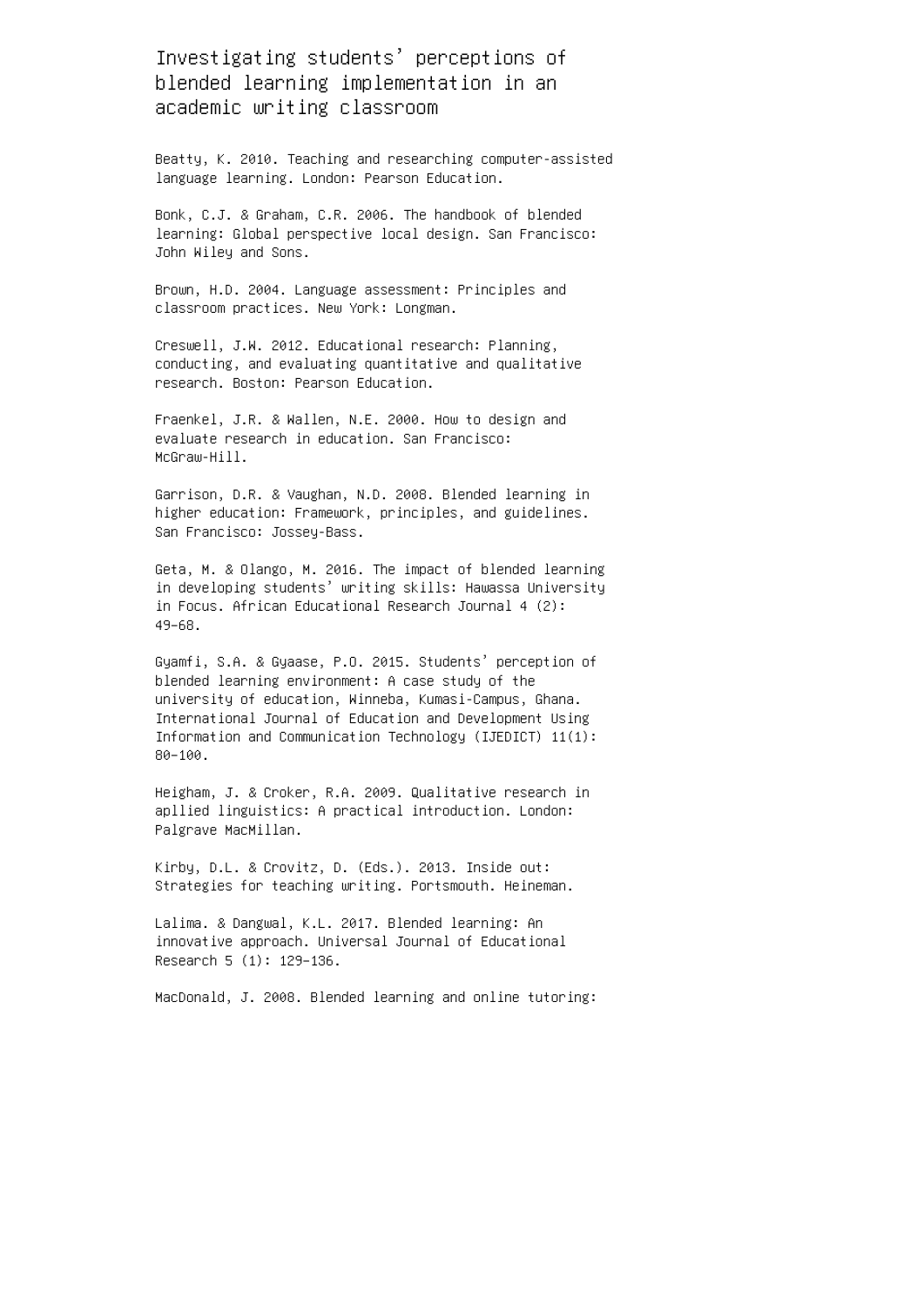Planning learner support and activity design. USA: Gower Publishing Company.

Madsen, H.S. 1983. Techniques in testing: Teaching techniques in English as a Second Language. New York: Oxford University Press.

Murray, R. & Moore, S. 2006. A handbook of academic writing: A fresh approach. New York: Open University Press.

Serag, A. 2011. Teaching academic writing and oral presentation skills: A Japanese framework for understanding the leanring motivation process. International Journal of Arts & Science 4(11): 337–346.

Tuomainen, S. 2016. A blended learning approach to academic writing and presentation skills. 3(2). doi: 10.1515/llce-2016.

Weaver, M.R. (nd). Do students value feedback? Students Perceptions of Tutor's Written Responses, 1–12.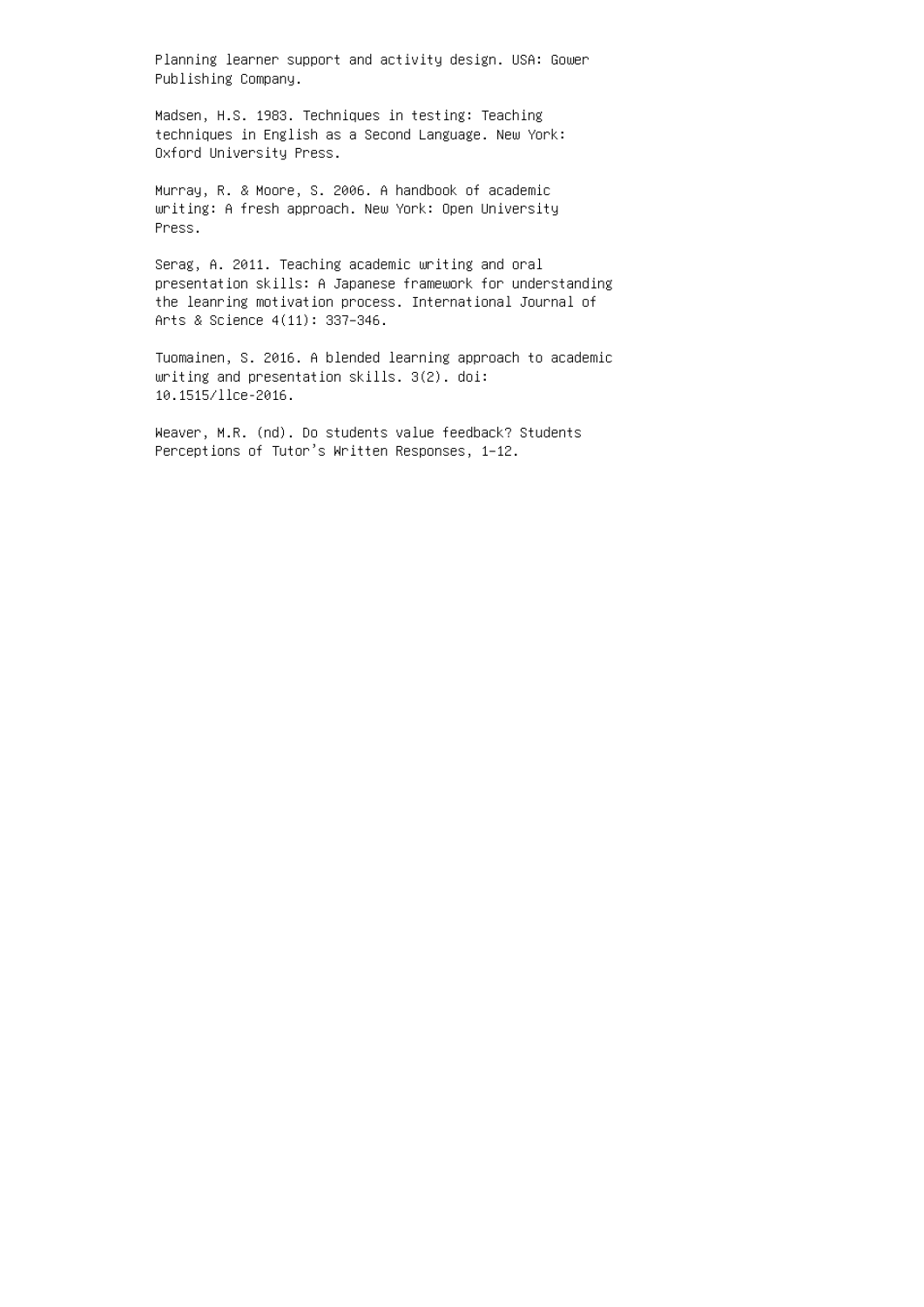Intercultural language teaching and learning in digital era

Kramsch, C. 1987. Foreign language textbook's construction of foreign reality. Canadian Modern Language Review 44(1): 95–199.

Leppänen, S. & Piirainen-Marsh, A. 2009. Language policy in the making: An analysis of bilingual gaming activities. Language Policy 8(3): 261–284. doi:10.1007/s10993–009–9130–2.

Liddicoat, A.J. & Scarino, A. 2013. Intercultural language teaching and learning. New York & Oxford: Wiley-Blackwell.

Liddicoat, A.J. 2009. Communication as culturally contexted practice: A view from intercultural communication. Australian Journal of Linguistics 29(1): 115–133.

Malinowski, B. 1923. The problem of meaning in primitive languages. In Ogden, C.K. & Richards, I.A. (eds.), The Meaning of Meaning: 296–336. New York: Harcourt Brace and World.

Rasmussen, K.L., Nichols, J.C. & Ferguson, F. 2006. It's a new world: Multiculturalism in a virtual environment. Distance Education 27(2): 265–278. doi:10.1080/01587910600789696.

Risager, K. 2007. Language and culture pedagogy: From a national to a transnational paradigm. Clevedon, UK: Multilingual Matters.

Scarino, A., & Liddicoat, A.J. 2009. Language teaching and learning: A guide. Melbourne: Curriculum Corporation.

Schmidt, R. 1993. Consciousness, learning and interlanguage pragmatics. In G. Kasper & S. BlumKulka (eds.), Interlanguage pragmatics: 21–42. New York: Oxford University Press.

Shohamy, E. 2007. Language policy: Hidden agendas and new approaches. London & New York: Routledge.

Wodak, R. & Wright, S. 2006. The European Union in cyberspace: Multilingual democratic participation in a virtual public sphere? Journal of Language and Politics 5(2): 251–275. doi:doi:10.1075/ jlp.5.2.07wod.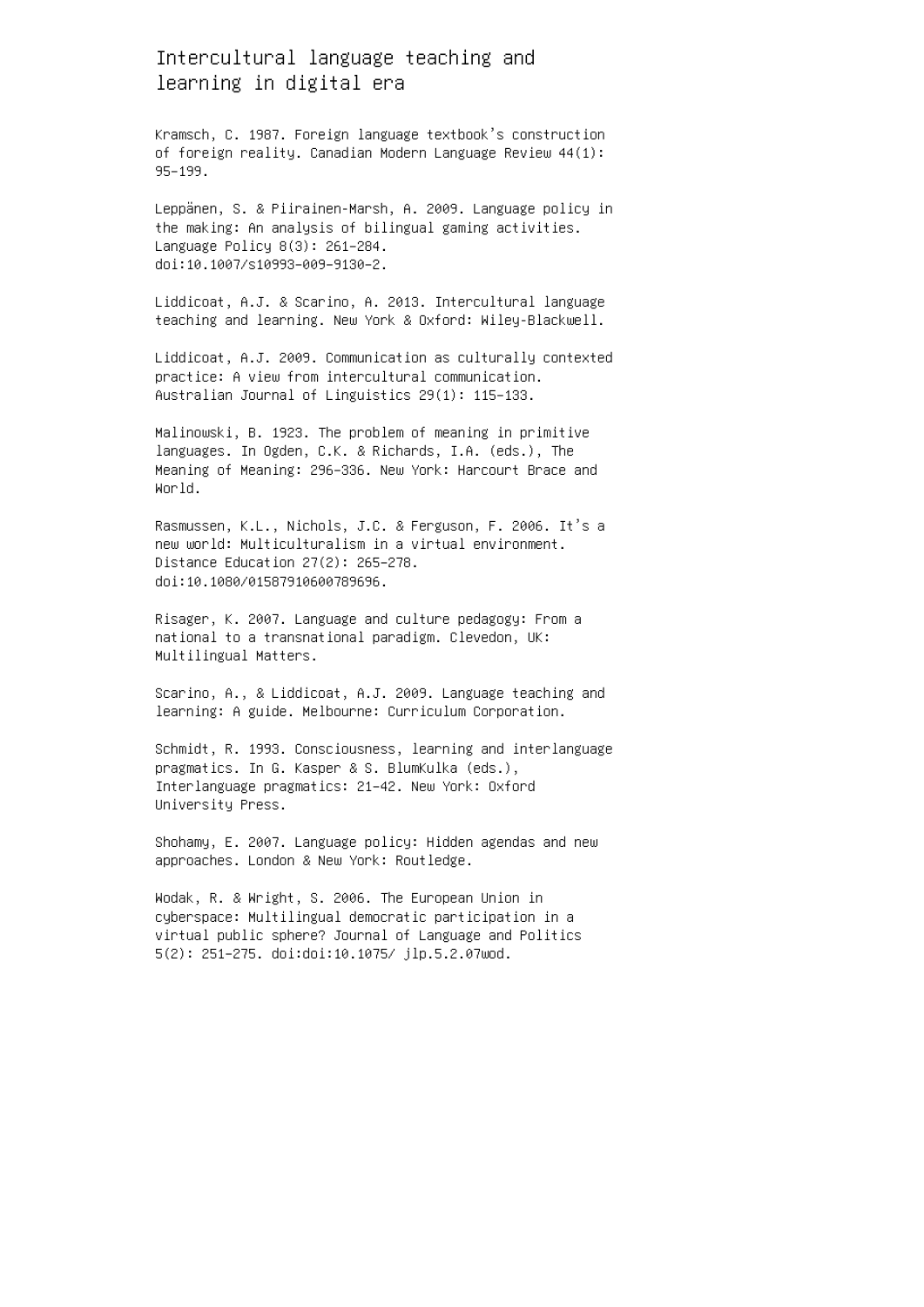#### Developing multiliteracies for EFL learners in the digital era

Brown, H.D. 2007. Principles of language learning and teaching (5th ed.). New York: Pearson Education, Inc.

Chapelle, C.A. & Jamieson, J. (Eds.) 2008. Tips for teaching with CALL: Practical approaches to computer assisted language learning. New York: Pearson Education, Inc.

Davies, G. 2016. CALL (computer assisted language learning). Retrieved from https://www.llas.ac.uk/ resources/gpg/61.

Kathleen F. 2012. Upside down and inside out: Flip your classroom to improve student learning. Learning and leading with Technology 6: 12–17.

Kress. G. & Van Leeuwen, T. 2001. Multimodal discourse. The modes and media of contemporary communication. London: Arnold.

New London Group. 1996. A pedagogy of multiliteracies: Designing social futures. Harvard Educational Review 6 (1): 60–93.

O'Halloran, K.L. 2004. Multimodal discourse analysis: Systemic functional perspectives. London: Continuum.

Pullen L.D. & Cole R.D. 2009. Multiliteracics and technology enhanced education. New York: Information Science Reference.

Richards, J.C. 2015. Key issues in language teaching. Cambridge: Cambridge University Press.

Seidman, A. & Brown, S.C. 2006. Integrating outside learning with the classroom experience: The student learning imperative. Education 127(1): 109–114.

Stein P. 2000. Rethinking resources: multimodal pedagogies in the ESL classroom. Tesol Quarter1y 34 (2): 333–336.

Strayer, J.F. 2012. How learning in an inverted classroom influences cooperation, innovation and task orientation. Learning Environments Research 15(2): 171–193.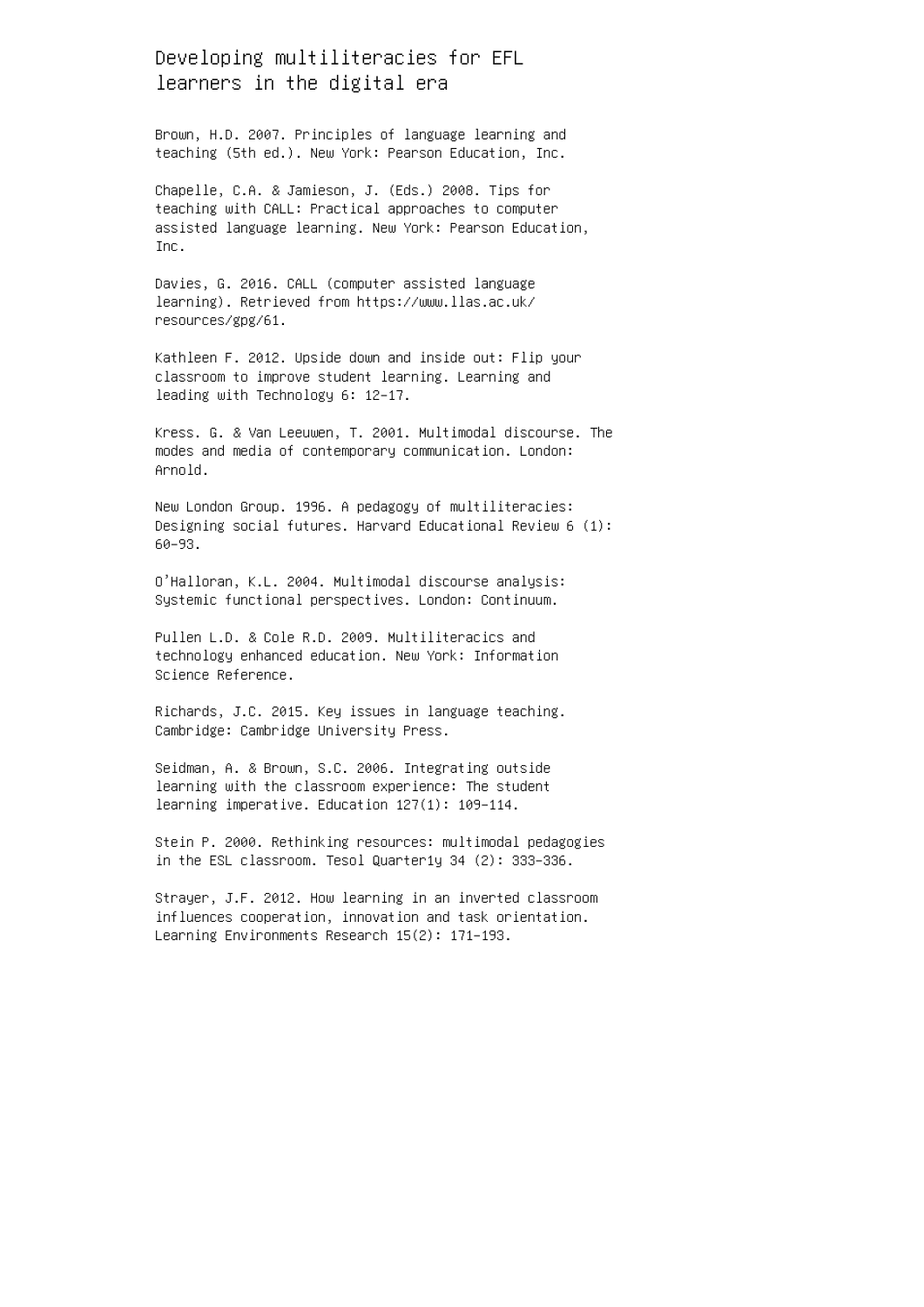# Exploring the contribution of the school culture and the learner factors to the success of the English e-learners

Ali, M. 2005. E-learning in the Indonesian Education System. Asia-Pacific Cybereducation Journal 1(2): 15–24.

Ali, N., Sharma, S. & Zaman, A. 2016. School Culture and School Effectiveness: Secondary Schools in Pakistan. Malaysian Online Journal of Educational Management 4(4): 50–65.

Chart 1.

Figure 2. The flow chart of the learners' factors that contributed to the success in the e-learning. Basit, T.N. 2003. Manual or Electronic? The Role of Coding in Qualitative Data. Analysis Institute of Education. Manchester Metropolitan University. Educational Research 45(2): 143–154. Brooks, Y.S. 2007. The Digital Age Literacy for Teachers: Applying Technology Standards for Everyday Practice. Oregon: International Society for Technology in Education (ISTE) Publications. Brown, J.S. 2002. Learning in the Digital Age. The Internet & the University: Forum 2001 edited by Devlin, M. et al. Published as a joint project of the Forum for the Future of Higher Education and EDUCAUSE. Creswell, J.W. 2008. Educational Research: Planning, Conducting, and Evaluating Quantitative and Qualitative Research. New Jersey: Pearson Education, Inc. Creswell, Jhon W. 2009. Research Design: Qualitative, Quantitative, and Mixed Methods Approaches. New Jersey: Pearson Education, Inc. Crystal, D. 2001. Language and the Internet. Cambridge: Cambridge University Press. Dudeney, G. & Hockly, N. 2007. How to Teach English with Technology. Edinburgh Gate Harlow Essex: Pearson Education Limited. Eagleton, M. & Dobler, E. 2007. Reading the Web: Strategies for Internet Inquiry. New York: The Guilford Press. Fraenkel, J.R., Wallen, N. & Hyun, H. 2012. How to Design and Evaluate Research in Education. (Eighth edition). New York: McGraw-Hill Companies, Inc. Govindasamy, T. 2002. Successful Complementation of E-learning Pedagogical Considerations. Internet and Higher Education 4: 287–299. Hine, C. 2000. Virtual Ethnography. University of Surrey: Sage Pub. Inc. Howell, M.T. 2010. Critical Success Factors Simplified: Implementing the Powerful Drivers of Dramatic Business Improvement. New York: Taylor and Francis Group. Jacobson, K. 2009. The Charactheristics and roles of the motivation attributes on High School Students' academic achievement and the implication for Michigan High Schools in the Era of the Merit Core Curricula. Thesis. Master of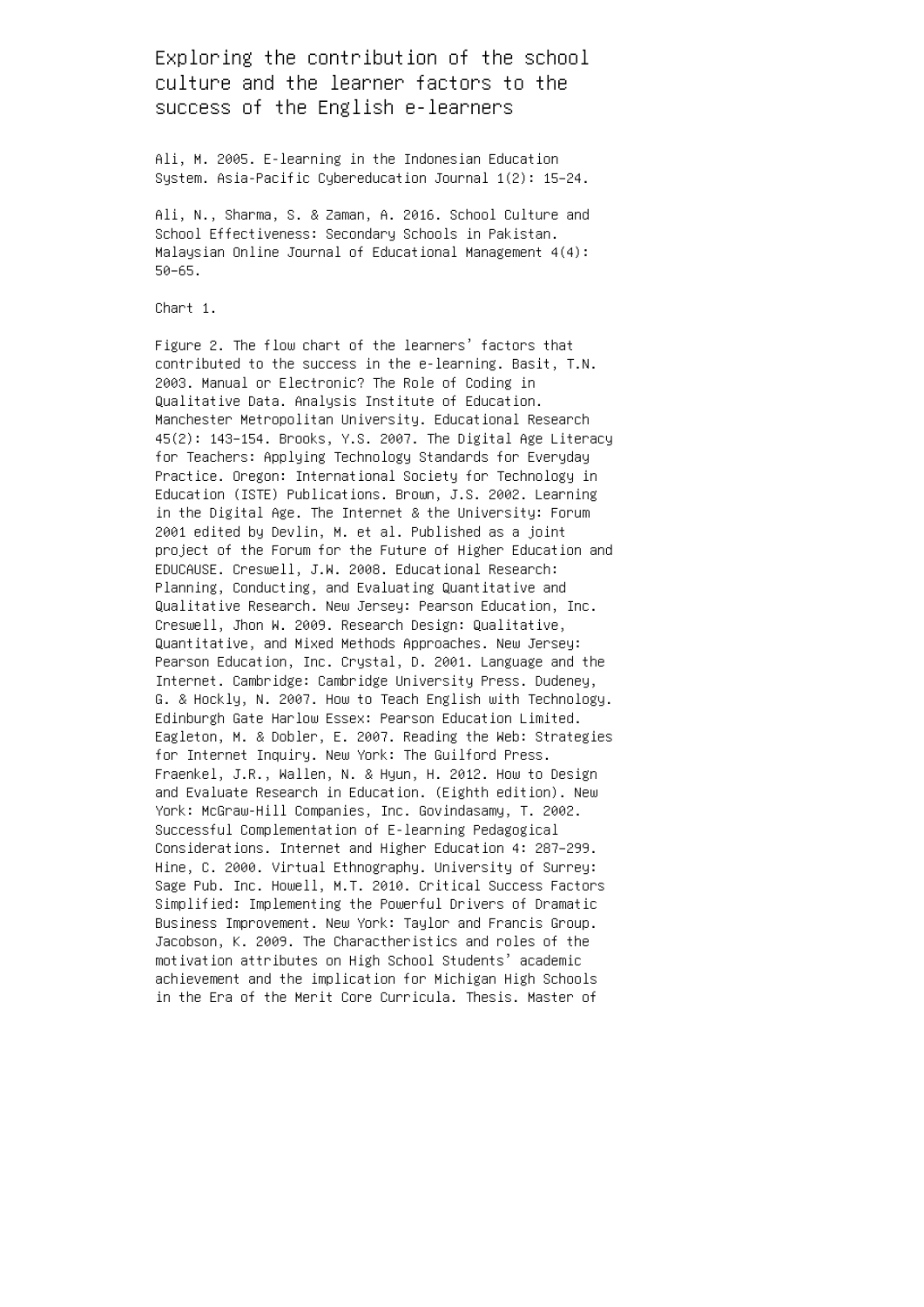Art in Education. Northern Michigan University. Kusumo, N.S.A.M., Kurniawan, F.B. & Putri, N.I. 2012. eLearning Obstacle Faced by Indonesian Students. Proceedings: The Eighth International Conference on eLearning for Knowledge-Based Society: 23–24 February 2012, Thailand. Lee, C.F.K., Jor, G. & Lai, E. 2005. Web-based Teaching and English Language Teaching: A Hong Kong Experience. Hong Kong: The Chinese University Press. Macneil, A.J., Prater, D.L. & Busch, S. 2009. The Effects of School Culture and Climate on Student Achievement. International Journal. Leadership in Education 12(1): 73–84. MarkPlus Insight. 2014. Indonesia Consumer Survey 2014. http://markplusinsight.com/article/detail/33/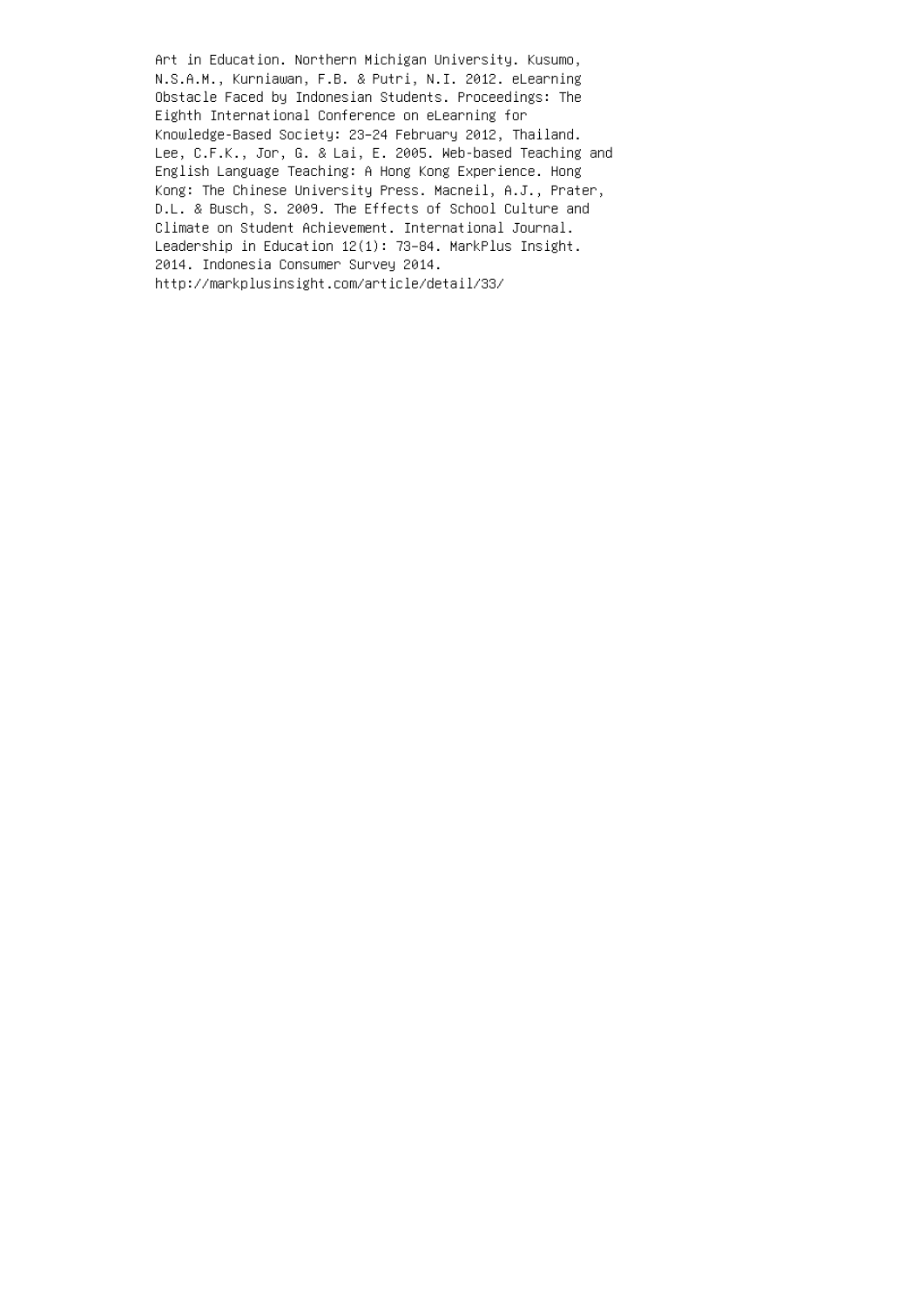Perception and ICT usage of students and lecturers of the English study program of the Faculty of Teacher Training and Education, Tridinanti University

Casal, R. C. 2007. ICT for education and development. Info 9 (4).

Cresswell, J. W. 2005. Educational research: Planning, conducting, and evaluating quantitative and qualitative research. Upper Saddle River, N.J: Merrill.

Chitanana, L. 2014. A change in university lecturer's perception of e-learning tools for instructional delivery at Midlands State University: From techno-phobic to technology savvies. ISSN 2223-7062 Proceedings and report of the 7th UbuntuNet Alliance annual conference, 83–98 retrieved from https://

Dudeney, G. & Hockly, N. 2007. How to teach English with technology (with CD ROM). PearsonLongman. ISBN 978-1-4058-5308-8.

Gay, G. & Blades, R. 2005. Information technology for CXC CSEC. Oxford University Press, Oxford, UK.

Galanouli, D. & Mcnair, V. 2001. 'Students' perceptions of ICT-related support in teaching placements', Journal of Computer Assisted Learning 1 (7): 396–408.

Gay, G. Mahon, Sonia, Devonish, D. Alleyne, P. & Alleyne, G. 2006. 'Perceptions of information and communication technology among undergraduate management students in Barbados', The University of the West Indies, Barbados. Journal of Education 2(4): 6–17.

Khan, Shakeel Ahmad, Bhatti, Rubina & Ahmad Khan, Aqeel. 2011. Use of ICT by Students: A survey of faculty of education at IUB. Library of Philosophy and Practice. (e-journal). Paper 677. Retrieved from

Luambano, I. & Nawe, J. 2004. Internet use by students of the University of Daree es Salaam. Library Hi Tech News 21(5): 13–17.

McCormick, R. 2004. 'Collaboration: The Challenge of ICT'. International Journal of Technology and Design Education (14), pp. 159–176.

Oliver, R. 2002. The role of ICT in higher education for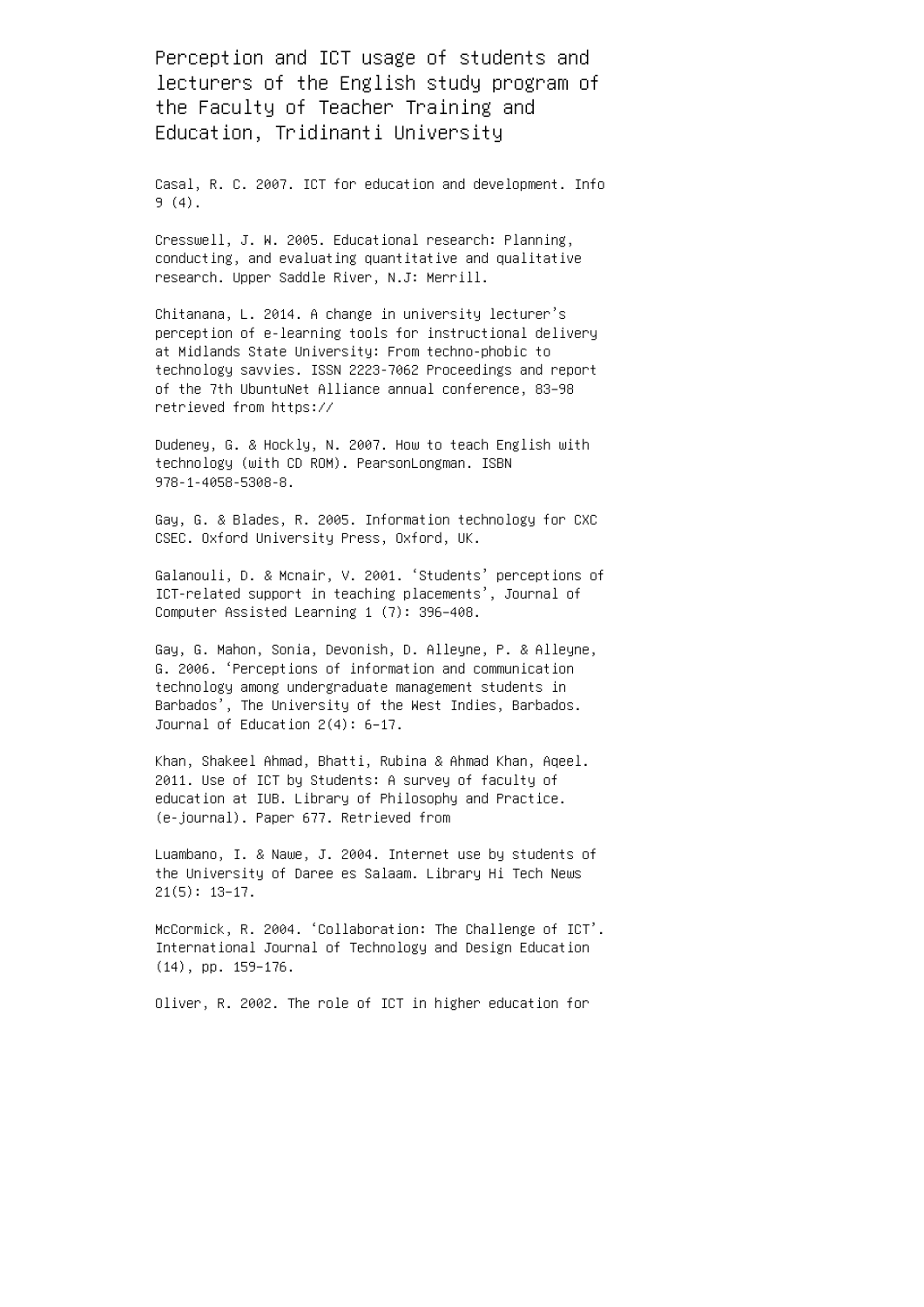the 21st century: ICT as change agent for education. Available: http:///elrond.scam.ecu.edu.au/oliver/2002/he21.pdf.

Sheard, Judy & Carbone, Angela 2008. ICT teaching and learning in a new educational paradigm: lecturers' perceptions versus students' experiences. Retrieved from. http://crpit.com/confpapers/ CRPITV88Sheard.pdf. accessed on April 10, 2017.

Yunus, Md, M. 2007. Malaysian ESL teachers' use of ICT in their classrooms: expectations and realities. RECALL: The Journal of EUROCALL 9(1): 79–95. Retrived from https://www.cambridge.org/core/

Zare-ee, A. 2011. University teachers' views on the use of information communication technologies in teaching and research. Educational Technology 10(3): 318–327.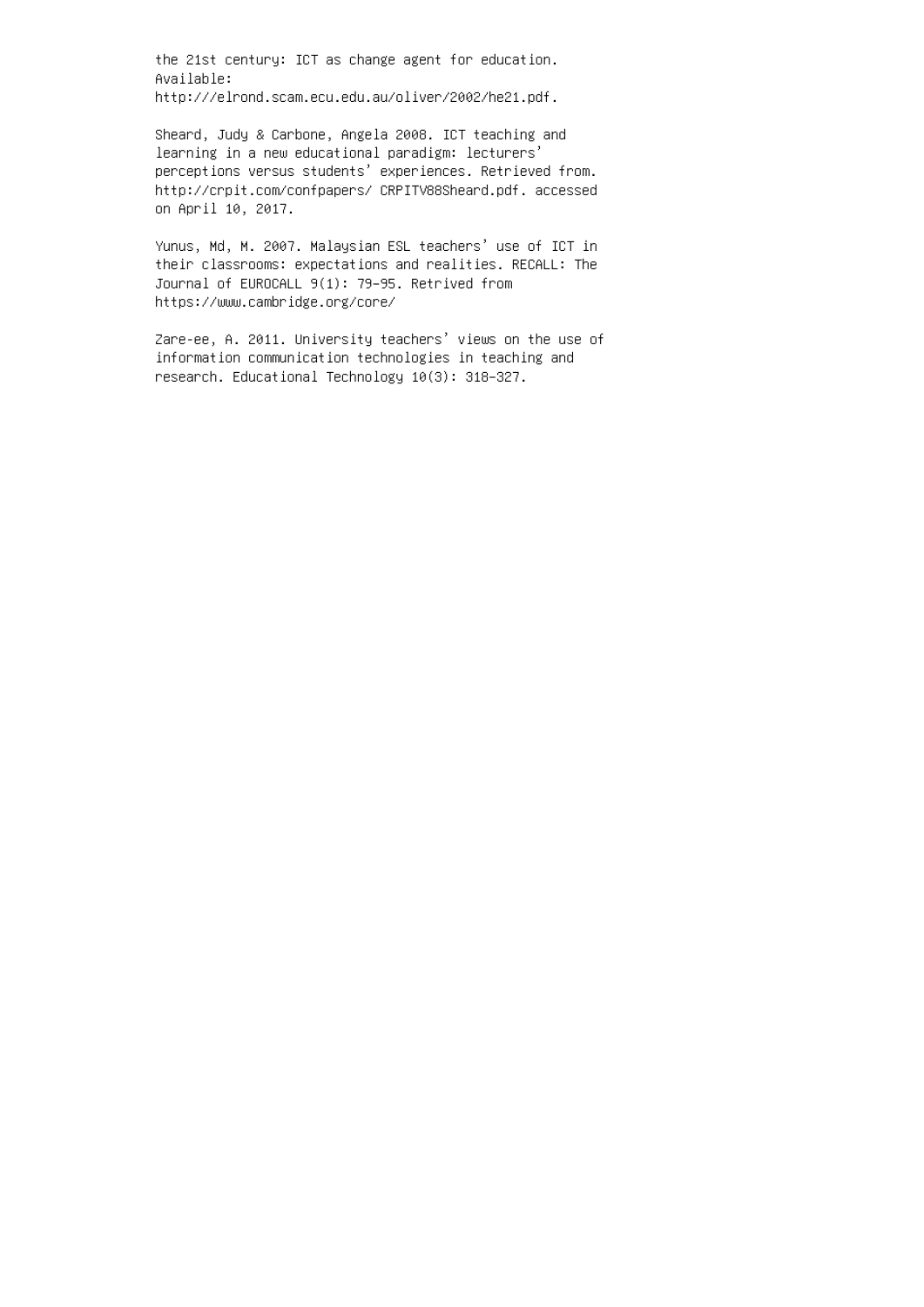The story of "Julie": A life history study of the learning experiences of an Indonesian English language teacher in implementing ICT in her classroom

Denning, T. & Selinger, M. 1999. Patterns of change and innovations in pre-service education. Paper presented at the Annual Conference of SITE '99 (Society for Information Technology & Teacher Education), San Antonio, Texas.

Eraut, M. 2007. Learning from other people in the workplace. Oxford Review of Education, 33(4) 403–422.

Felix, U. 2003. An orchestrated version of language learning online. In U. Felix (Ed.), Language learning online: Towards best practice (pp. 7–17). Exton, Pa.: Swets & Zeitlinger.

Friedman, T.L. 2005. The world is flat: A brief history of the twenty-first century. New York: Farrar, Straus and Giroux.

Fullan, M.G. 2007. Change the terms for teacher learning. Journal of Staff Development 28(3): 35–36.

Garet, M., Porter, A., Desimone, L., Birman, B. & Yoon, K. 2001. What makes professional development effective? Analysis of a national sample of teachers. American Education Research Journal 38(4): 915–945.

Gonzales, C., Pickett, L., Hupert, N. & Martin, W. 2002. The regional educational technology assistance programs: Its effects on teaching practices. Journal of Research on Technology in Education 35(1): 1–18.

Gross, D., Truesdale, C. & Bielec, S. 2001. Backs to the wall: Supporting teacher professional development with technology. Educational Research and Evaluation 7(2): 161–183.

Guzey, S.S. & Roehrig, G.H. 2009. Teaching science with technology: Case studies of science teachers' development of technology, pedagogy, and content knowledge. Contemporary Issues in Technology and Teacher Education 9(1): 25–45. Retrieved from http://www.citejournal.org/ vol9/iss1/science/article1.cfm.

Holbein, M.F. & Jackson, K. 1999. Study groups and electronic portfolios: A professional development school inservice project. Journal of Technology and Teacher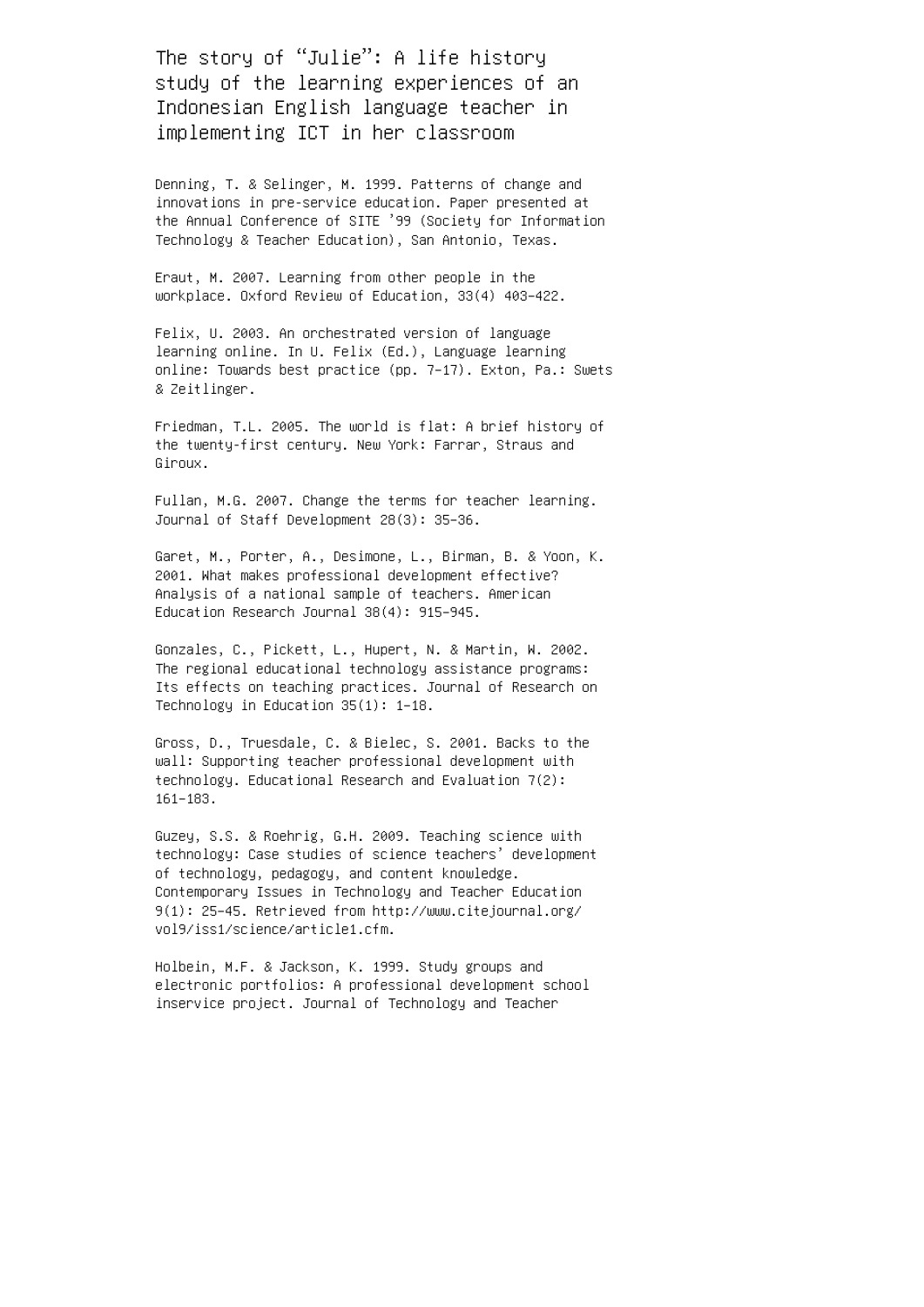Education, 7(3): 205–217.

Holland, P.E. 2001. Professional development in technology: Catalyst for school reform. Journal of Technology and Teacher Education 9(2): 245–267.

Hoseanto, O., Tobing, R.L. & Widiatmika, I.M.A.A. 2008. Teachers' readiness for teaching with ICT. Paper presented at the Simposium Tahunan Penelitian Pendidikan. Retrieved from

Hoven, D. & Crawford, J. 2001. Networking and communicating: Technological applications and implications for learning of Indonesian and EFL. Paper presented at the AALA 2001. Retrieved from http:// eprints.qut.edu.au/509/1/509.pdf.

Howard, B.C., McGee, S., Schwartz, N. & Purcell, S. 2000. The experience of constructivism: Transforming teacher epistemology. Journal of Research on Computing in Education 32(4): 455–462.

Jamissen, G. & Phelps, R. 2006. The role of reflection and mentoring in ICT teacher professional development: Dialogue and learning across the hemispheres. Teacher Development: An International Journal of Teachers' Professional Development 10(3): 293–312.

Kariuki, M., Franklin, T. & Duran, M. 2001. A technology partnership: Lessons learned by mentors. Journal of Technology and Teacher Education 9(3): 407–417.

Keller, J.B., Hixon, E., Bonk, C.J. & Ehman, L. 2008. Professional development that increases technology integration by K-12 teachers: The influence of the TICKIT Program. International Journal of Instructional Tech & Distance Learning 5(3): 3–22.

Kern, R., Ware, P. & Warschauer, M. 2008. Network-based language teaching. In N.V. Deusen-Scholl & N.H. Hornberger (Eds.), Encyclopedia of language and education. New York: Springer.

Koehler, M.J. & Mishra, P. 2005. Teachers learning technology by design. Journal of Computing in Teacher Education 21(3): 94–102.

Koehler, M.J., Mishra, P. & Yahya, K. 2007. Tracing the development of teacher knowledge in a design seminar: Integrating content, pedagogy, and technology. Computers &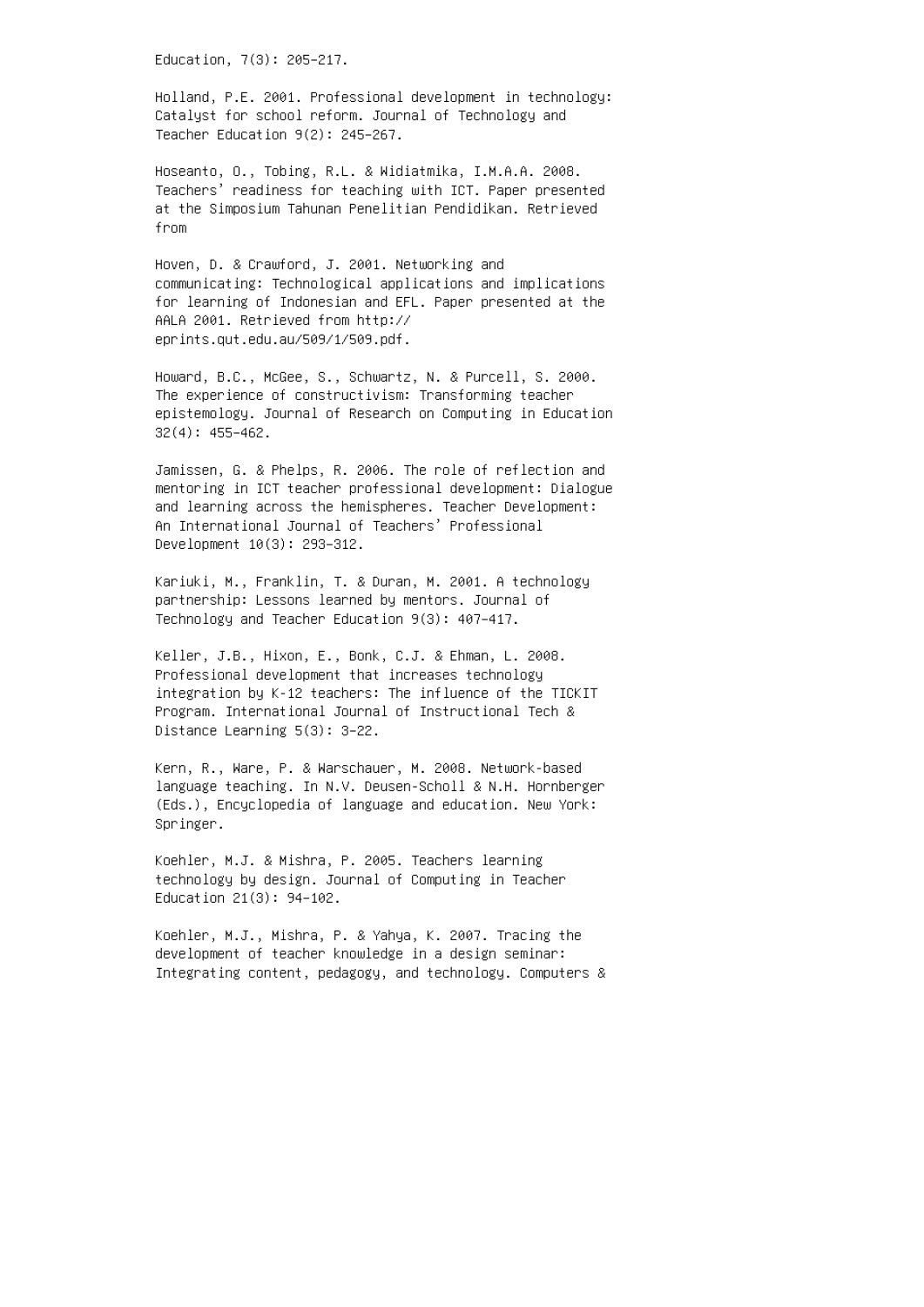Education 49: 740–762.

Koehler, M.J., Mishra, P., Hersey, K. & Peruski, L. 2004. With a little help from your students: A new model for faculty development and online course design. Journal of Technology and Teacher Education 12(1): 25–55.

Krajcik, J.S., Blumenfeld, P.C., Marx, R.W., Bass, K.M., Fredricks, J. & Soloway, E. 1998. Inquiry in project-based science classrooms: Initial attempts by middle school students. Journal of the Learning Sciences 7: 313–350.

Lave, J. & Wenger, E. 1991. Situated learning: Legitimate peripheral participation. New York: Cambridge University Press.

Lawless, K.A. & Pellegrino, J.W. 2007. Professional development in integrating technology into teaching and learning: Knowns, unknowns, and ways to pursue better questions and answers. Review of Educational Research 77(4): 575–614.

Lawless, K.A., Kulikowich, J.M. & Smith, E.V., Jr. 2002. Examining the relationships among knowledge and interest and perceived knowledge and interest. P aper presented at the ann ual meeting of the American Educational Research Association. Lloyd, M., Cochrane, J. & Beames, S. 2005. Dynamic not static: Characteristics of effective teacher professional development in ICT. Paper presented at the AARE Conference. Retrieved from http://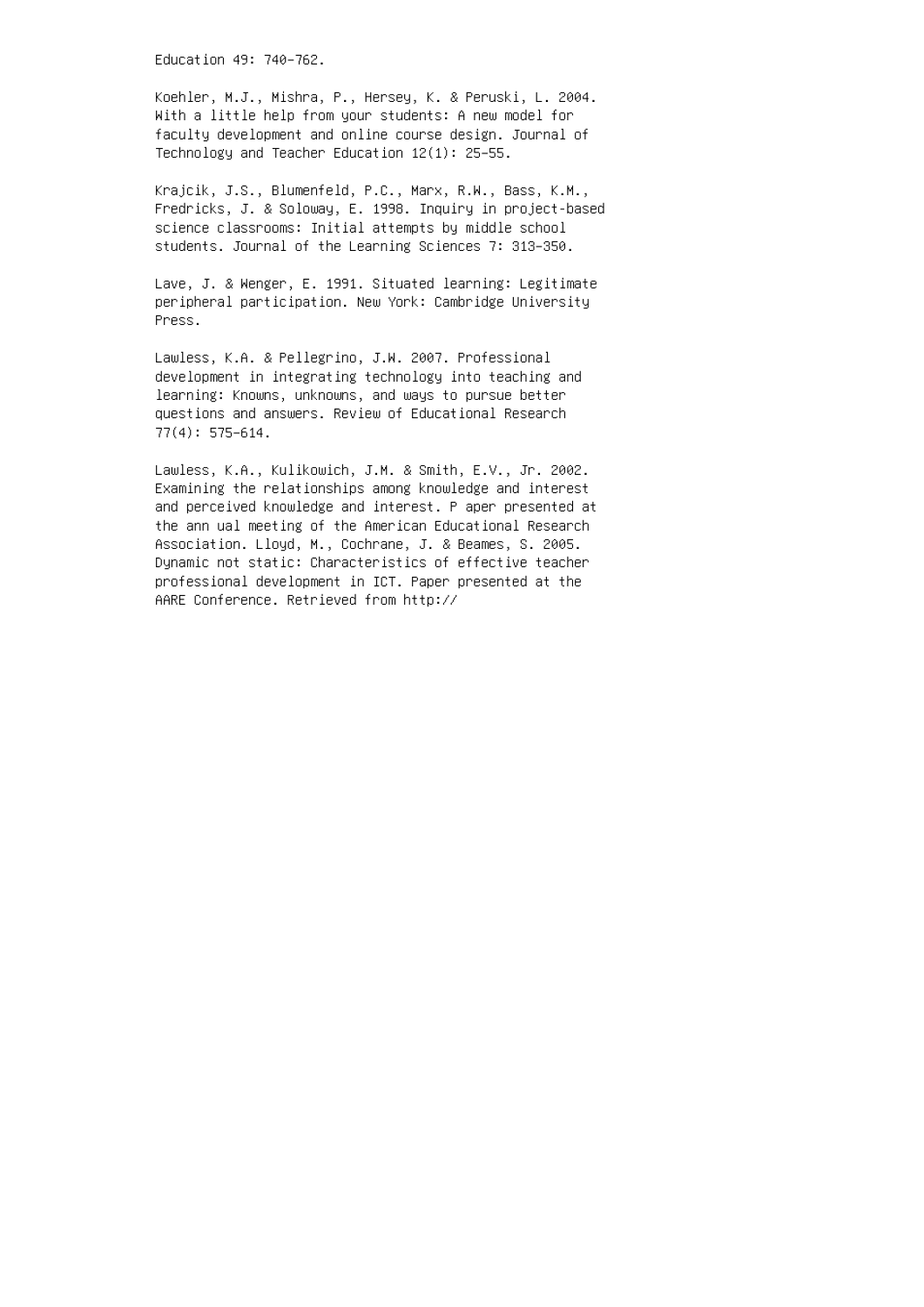Faculty's attitudes towards the shift to blended learning, challenges faced and its impact

Ahmad M.A. & Schreurs, J. 2012. Constructivism-based Blended Learning in Higher Education. Ijet 7(1): 4–9.

Black, E.R., Beck, D., Dawson, K., Jinks, S. & DiPietro, M. 2007. The Outside of the LMS: Considering Implementation and Use in the Adoption of an LMS in Online and Blended Learning Environments. TechTrends 51(2): 35–39.

Dias, S.B. & Diniz, J.A. 2014. Towards an Enhanced Learning Management System for Blended Learning in Higher Education Incorporating Distinct Learners' Profile. Educational Technology & Society 17: 307–319.

Garrison, D.R. & Vaughan, N.D. 2007. Blended Learning in Higher Education: Framework, Principles, and Guidelines. San Francisco, CA: Jossey-Bass.

Gregory, J. & Salmon, G. 2013. Professional Development for Online University Teaching. Distance Education 34(3): 256–270.

Linden, K.V.D. 2014. Blended Learning as Transformational Institutional Learning. New directions for Higher Education: 75−85. Willey Online Library. doi: 1002/he.20085.

Loch, B. & Borland, R. 2014. The Transition from Traditional Face-to-Face Teaching to Blended Learning—Implications and Challenges from a Mathematics Discipline Perspective. In Hegarty, B., McDonald, J. & Loke, S.K. (eds.) Rhetoric and Reality: Critical Perspectives on Educational Technology. Proceedings ascilite Dunedin 2014: 708–712.

O'Byrene, W.I. & Pytash, K.E. 2015. Hybrid and Blended Learning: Modifying Pedagogy across Path, Pace, Time and Place. Journal of Adolescent and Adult Literacy 59(2): 137–140. doi10.1002/jaal.463.

Peterson, P.E & Horn, M.B. 2016. The Ideal Blended-learning Combination. Education Next, Stanford 16(2).

Porter, W.W. & Graham, C.R. 2016. Institutional Drivers and Barriers to Faculty Adoption of Blended Learning in Higher Education. British Journal of Education Technology 47(4): 748–762.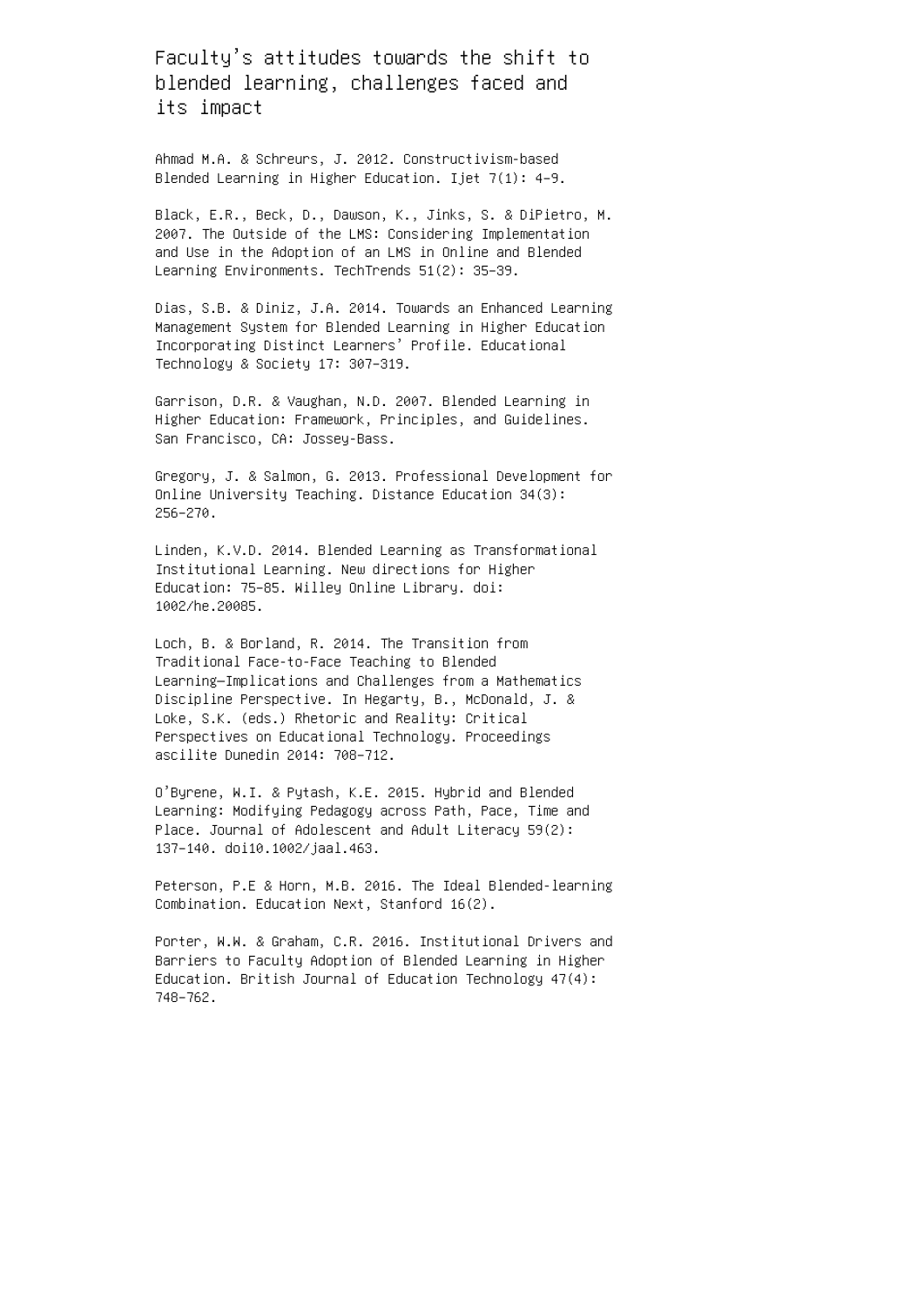Roger, E.M. 2003. Diffusion of Innovations. New York, NY: Free Press.

Salamonson, G. & Lantz, J. 2005. Factors Influencing Nursing Students' Preference for a Hybrid Format Delivery in a Pathophysiology Course. Nurse Education Today 25: 9–16.

Salmon, G. 2003. E-moderating: The Key to Teaching and Learning Online. London: Kogan Page.

Salmon, G., Gregory, J., Dona, K.L. & Ross, B. 2015. Experiential Online Development for Educators: The Example of the Carpe Diem MOOC. British Journal of Educational Technology.

Torrisi-Steele, Geraldine & Drew, S.. 2013. The Literature Landscape of Blended Learning in Higher Education: The Need for Better Understanding of Academic Blended Practice. International Journal for Academic Development 18(4): 371–383.

Tucker, B. 2012. The Flipped Classroom: Online Instruction at Home Frees Class Time for Learning. Education Next 12(1): 82–83.

Vaughan, N. 2007. 'Perspectives on Blended Learning in Higher Education'. International Journal on E-Learning 6(1): 81–94.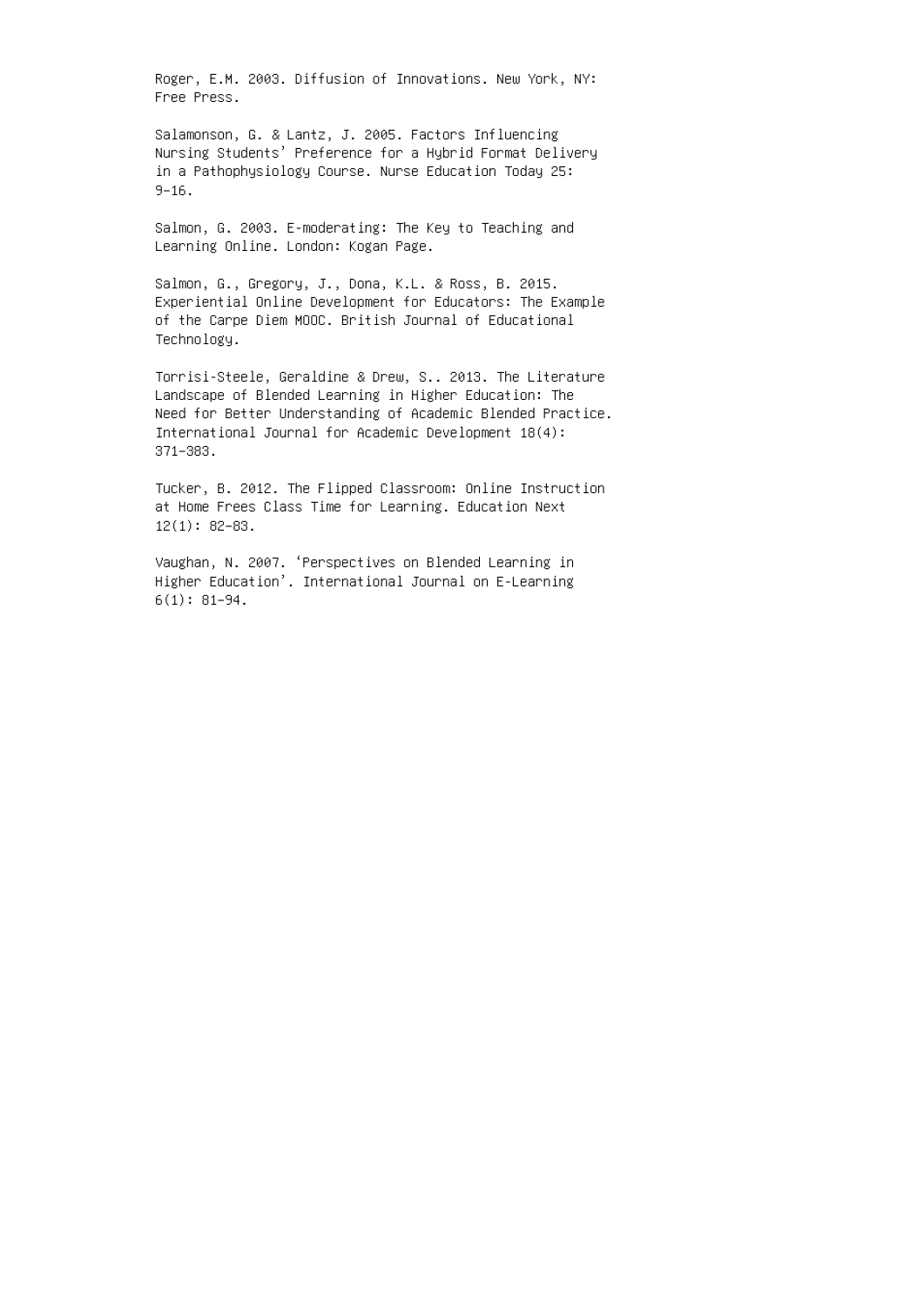The incorporation of Facebook in language pedagogy: Merits, defects, and implications

Alias, A.A., Manan, N.A.A., Yusof, J. & Pandian, A. 2012. The use of Facebook as Language Learning Strategy (LLS) training tool on college students' LLS use and academic writing performance. Procedia—Social and Behavioral Sciences 67(2012): 36–48.

Arnold, N. & Paulus, T. 2010. Using a social networking site for experiential learning: Appropriating, lurking, modeling and community building. Internet and Higher Education 13(2010): 188–196.

Brooks, M.G. & Brooks, J.G. 1999. The courage to be constructivist. Educational Leadership: The Constructivist Classroom 57(3): 18–24.

Chartrand, R. 2012. Social networking for language learners: creating meaningful output with web 2.0 tools. Knowledge Management & E-Learning: An International Journal 4(1): 97–101.

Clark, C. & Gruba, P. 2010. The use of social networking sites for foreign language learning: An autoethnographic study of Livemocha. In C.H. Steel, M.J. Keppell, P. Gerbic & S. Housego (Eds.), Curriculum, technology & transformation for an unknown future. Proceedings ascilite Sydney 2010 (164–173). Retrieved from

Facebook, Inc. April, 2016. Facebook reports first quarter 2016 results and announces proposal for new class of stock. Retrieved April 29, 2016, from

Hague, C. 2010. "It's not chalk and talk anymore": School approaches to developing students' digital literacy. Bristol: Futurelab.

Kamnoetsin, T. 2014. Social media use: A critical analysis of Facebook's impact on collegiate EFL students' English writing in Thailand (Doctoral Dissertation, Seton Hall University, 2014). Seton Hall University Dissertations and Theses (ETDs), Paper 2059.

Promnitz-Hayashi, L. 2011. A learning success story using Facebook. Studies in Self-Access Learning Journal 2(4): 309–316.

Scott, S. & Palincsar, A. 2013. Sociocultural theory.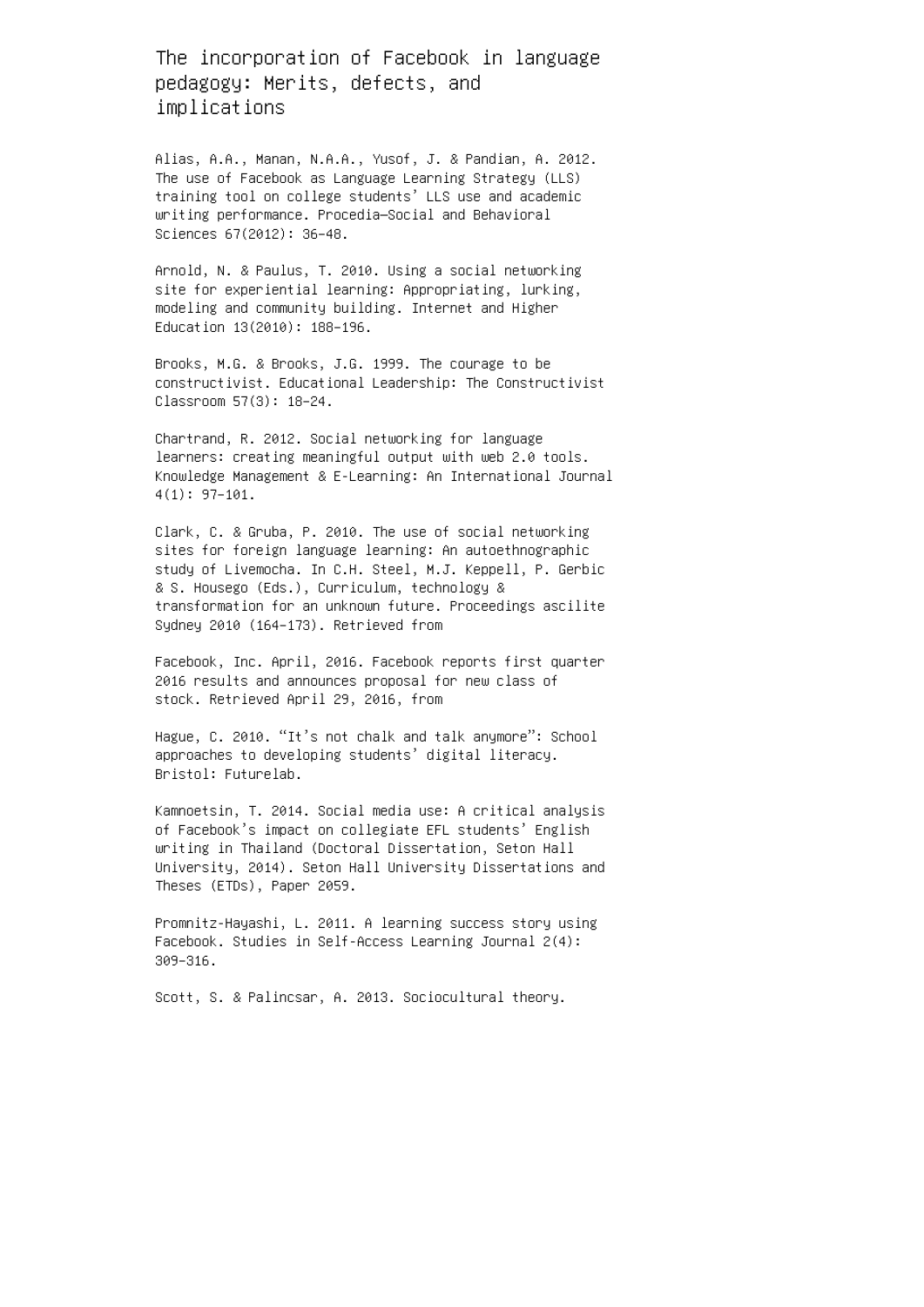Retrieved June 20, 2016, from http://www.education. com/reference/article/sociocultural-theory/.

Sebastian, P.L. & Martinsen, R.A. 2015. Facebook as a virtual learning space to connect multiple language classrooms. The IALLT Journal 45(1): 44–69.

Shih, R. 2013. Effect of using Facebook to assist English for Business Communication course instruction. The Turkish Online Journal of Educational Technology 12(1): 52–59.

Sumakul, D.T. 2014. Facebook Group in An EFL Grammar Classroom. In X. Deng & R. Seow (Eds.), Alternative Pedagogies in the English Language and Communication Classroom: 69–75. Singapore: Center for English Language Communication, NUS.

Suthiwartnarueput, T. & Wasanasomsithi, P. 2012. Effects of using Facebook as a medium for discussions of English grammar and writing of low-intermediate EFL students. Electronic Journal of Foreign Language Teaching 9(2): 194–214.

Terantino, J. & Graf, K. 2011. In the classroom: Using Facebook in the language classroom as part of the net generation curriculum. The Language Educator. Retrieved April 15, 2016, from https://www.

Wang, S. 2013. Intermediate-Level Chinese language learner's social communication in Chinese on Facebook: A mixed methods study (Doctoral Dissertation, University of South Florida, 2013). Graduate Theses and Dissertations. Retrieved April 15, 2016, from https://scholarcommons.usf.edu/ etd/4606.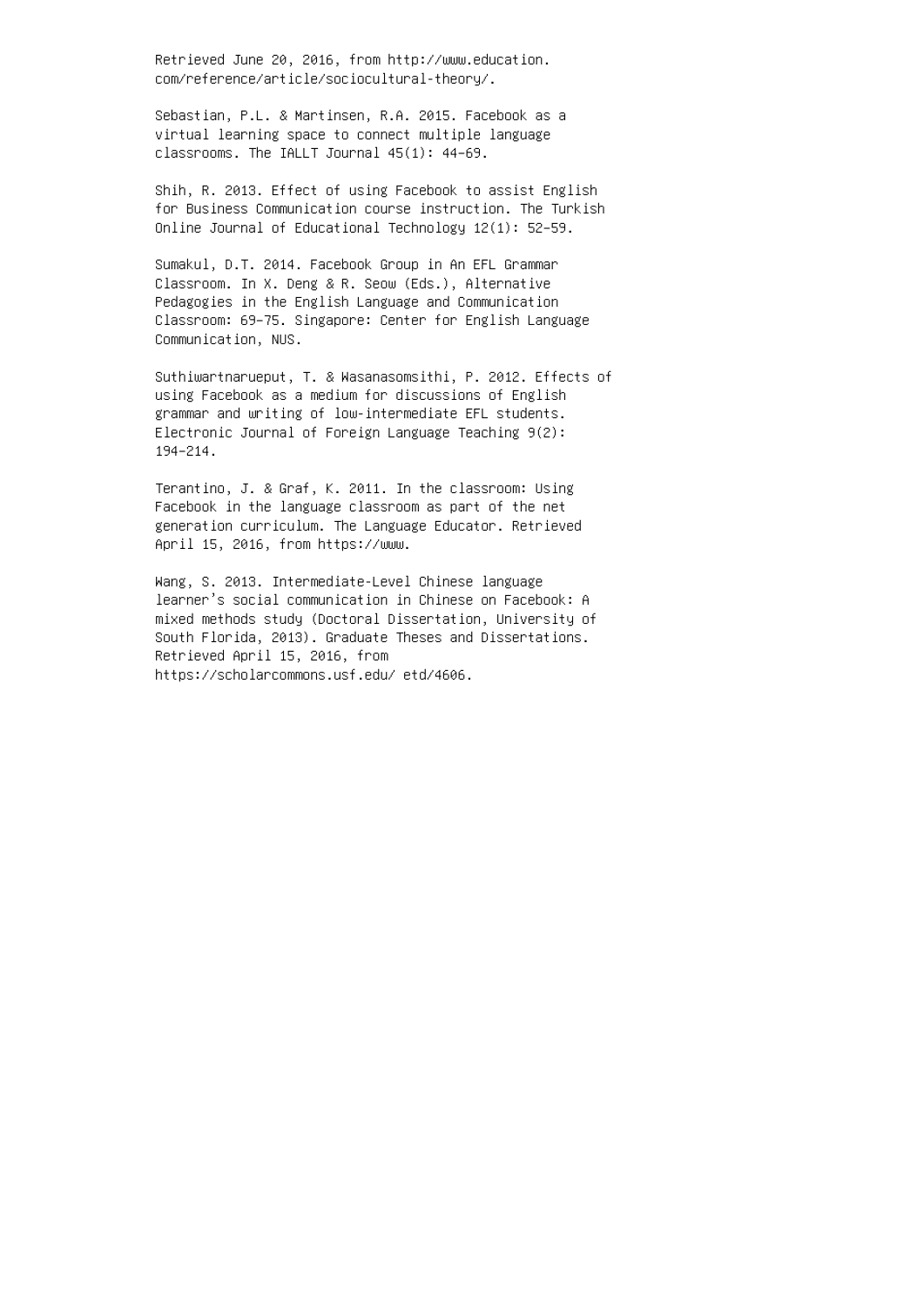Reading enjoyment in the digital age: How does it differ by parents' education, self-expected education, and socio-economic status?

Ackerman, R., & Goldsmith, M. 2011. Metacognitive regulation of text learning: on screen versus on paper. Journal of Experimental Psychology: Applied 17: 18–32. doi: 10.1037/a0022086.

Applegate, A. J., & Applegate, M. D. 2004. The Peter effect: Reading habits and attitudes of preservice teachers. The Reading Teacher 57: 554–563. doi: 10.2307/20205399.

Baker, L., & Scher, D. 2002. Beginning readers'motivation for reading in relation to parental beliefs and home reading experiences. Reading Psychology 23: 239–269. doi: 10.1080/713775283.

Barron, B., Martin, C. K., Takeuchi, L., & Fithian, R. 2009. Parents as learning partners in the development of technological fluency.

Bawden, D. 2008. Origins and concepts of digital literacy. Digital literacies: Concepts, policies and practices 17–32.

Bentler, P. M. 2005. EQS 6 structural equations program manual. Encino, California: Multivariate Software, Inc.

Bibby, R. W., Russell, S., & Rolheiser, R. 2009. The emerging millennials: How Canada's newest generation is responding to change & choice.: Project Canada Books.

Boyd, D. M., & Ellison, N. B. 2008. Social network sites: Definition, history, and scholarship. Journal of Computer-Mediated Communication 13: 210–230. doi: 10.1111/j.1083–6101.2007.00393.x.

Brooks, B., Welser, H. T., Hogan, B., & Titsworth, S. (2011). Socioeconomic status updates: Family SES and emergent social capital in college student Facebook networks. Information, Communication & Society 14: 529–549. doi: 10.1080/1369118X.2011.562221.

Buzzetto-More, N., Guy, R., & Elobaid, M. 2007. Reading in a digital age: E-books are students ready for this learning object? Interdisciplinary Journal of E-Learning and Learning Objects 3: 239–250.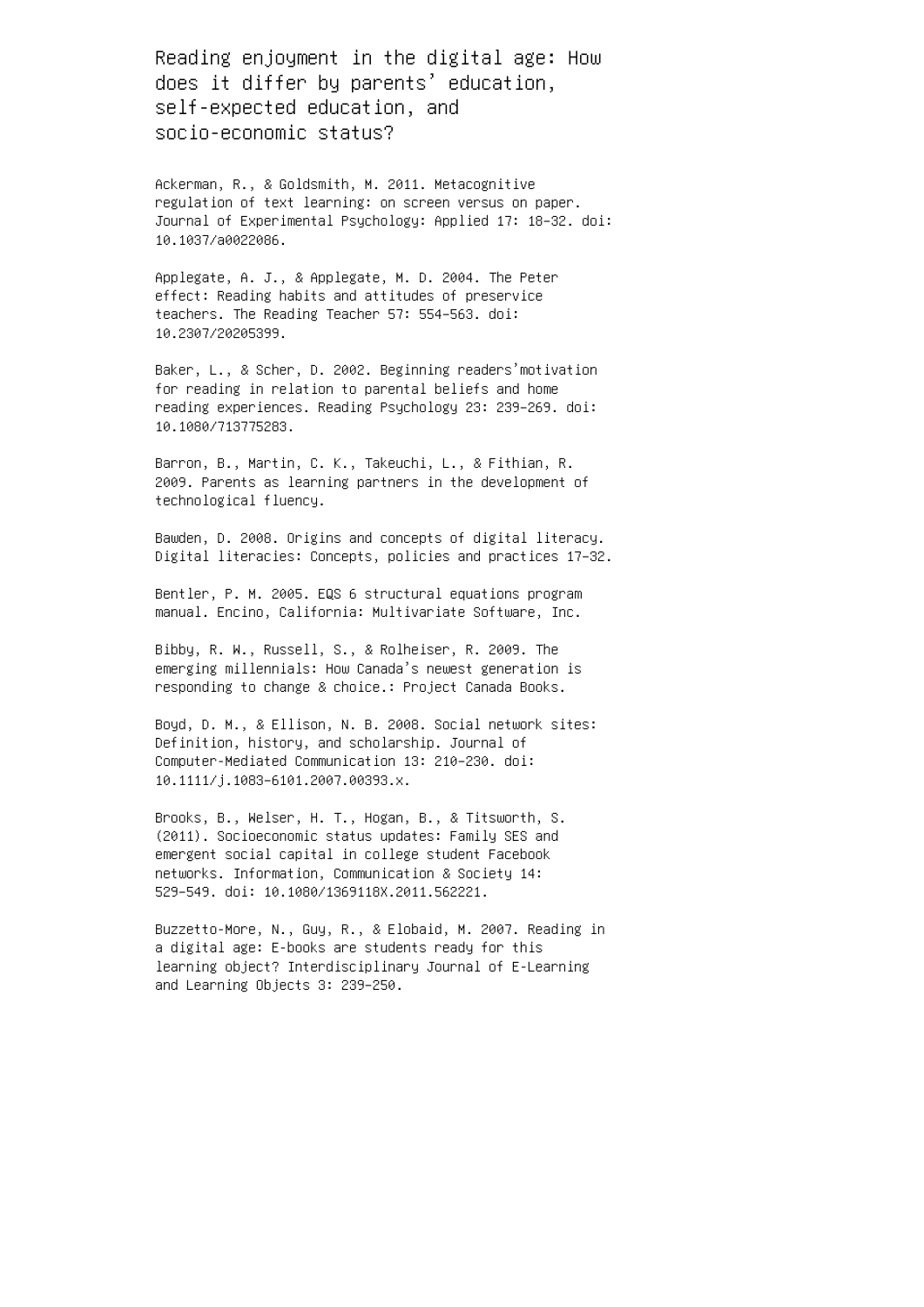Byrne, B. M. 2006. Structural equation modeling with EQS: Basic concepts, applications, and programming: Lawrence Erlbaum Associates.

Chall, J. S., & Jacobs, V. A. 2003. The classic study on poor children's fourth-grade slump. American educator 27: 14–15.

Chen, S. Y. 2007. Extracurricular reading habits of college students in Taiwan: Findings from two national surveys. Journal of Adolescent & Adult Literacy 50: 642–653. doi: 10.1598/JAAL.50.8.3.

Chen, S. Y., Chang, Y. J., & Ko, H. W. 2011. The influence of parental education level, parental reading attitude, and current home reading activities on students' reading attainment: Findings from the PIRLS 2006.

Clark, C. 2009. Why fathers matter to their children's literacy. National Literacy Trust.

Clark, C. 2012. Boys' Reading Commission 2012: A review of existing research conducted to underpin the Commission. National Literacy Trust.

Clark, C., & Akerman, R. 2006. Social inclusion and reading: An exploration. National Literacy Trust.

Clark, C., & Burke, D. 2012. Boys' Reading Commission. A review of existing research to underpin the Commission. London: National Literacy Trust.

Clark, C., & Rumbold, K. 2006. Reading for pleasure: A research overview. London: National Literacy Trust.

Mullen, A. L., Goyette, K. A., & Soares, J. A. 2003. Who goes to graduate school? Social and academic correlates of educational continuation after college. Sociology of Education, 143–169.

Muthén, L. K., & Muthén, B. O. 1998–2012. Mplus User's Guide. Seventh Edition. CA: Muthén & Muthén Los Angeles.

NCES. 2003. The Nation's Report Card: Reading Highlights 2002 National Center for Educational Statistics (Vol. 524, pp. 2): National Center for Educational Statistics.

Nicholas, K., & Fletcher, J. 2011. What role does a father play in influencing a child's reading ability? Institute of Education, University of London, 6, 8.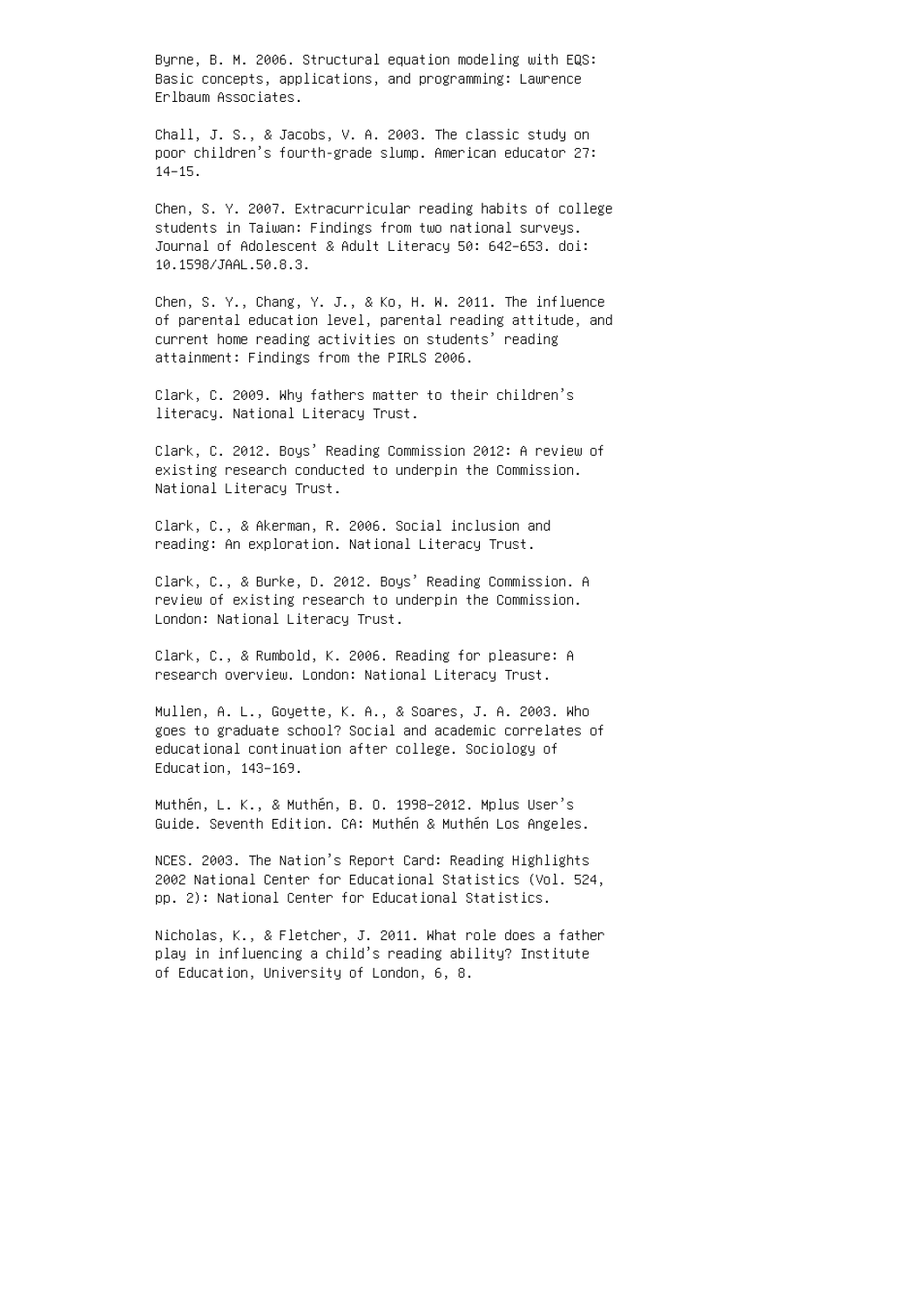Park, H.-R., & Kim, D. 2011. Reading-strategy use by English as a second language learners in online reading tasks. Computers & Education, 57, 2156–2166. doi: 10.1016/j.compedu.2011.05.014.

Perrin, A. 2015. Social media usage: 2005–2015. Washington, DC: Pew Research Center.

Rockinson-Szapkiw, A. J., Courduff, J., Carter, K., & Bennett, D. 2013. Electronic versus traditional print textbooks: A comparison study on the influence of university students' learning. Computers & Education, 63, 259–266. doi: 10.1016/j.compedu.2012.11.022.

Sainsbury, M., & Schagen, I. 2004. Attitudes to reading at ages nine and eleven. Journal of Research in Reading, 27, 373–386. doi: 10.1111/j.1467–9817.2004.00240.x.

Sandberg, K. 2011. College student academic online reading: a review of the current literature. Journal of College Reading and Learning, 42, 89–98. doi: 10. 1089/10949310 41774613.

Stokmans, M. J. W. 1999. Reading attitude and its effect on leisure time reading. Poetics, 26, 245–261. doi: 10.1016/S0304-422X(99)00005-4.

Stolzenberg, R. M. 1994. Educational continuation by college graduates. American Journal of Sociology, 1042–1077.

Tanner, M. J. 2014. Digital vs. print: Reading comprehension and the future of the book. SLIS Student Research Journal, 4, 6.

Valenzuela, S., Park, N., & Kee, K. F. 2009. Is there social capital in a social network site?: Facebook use and college students' life satisfaction, trust, and participation. Journal of Computer-Mediated Communication, 14, 875–901. doi: 10.1111/j.1083-6101.2009.01474.x.

Walsh, M. 2010. Multimodal literacy: What does it mean for classroom practice? Australian Journal of Language and Literacy, 33, 211–223.

Wang, J., & Wang, X. 2012. Structural equation modeling: Applications using Mplus: John Wiley & Sons.

Woody, W. D., Daniel, D. B., & Baker, C. A. 2010. E-books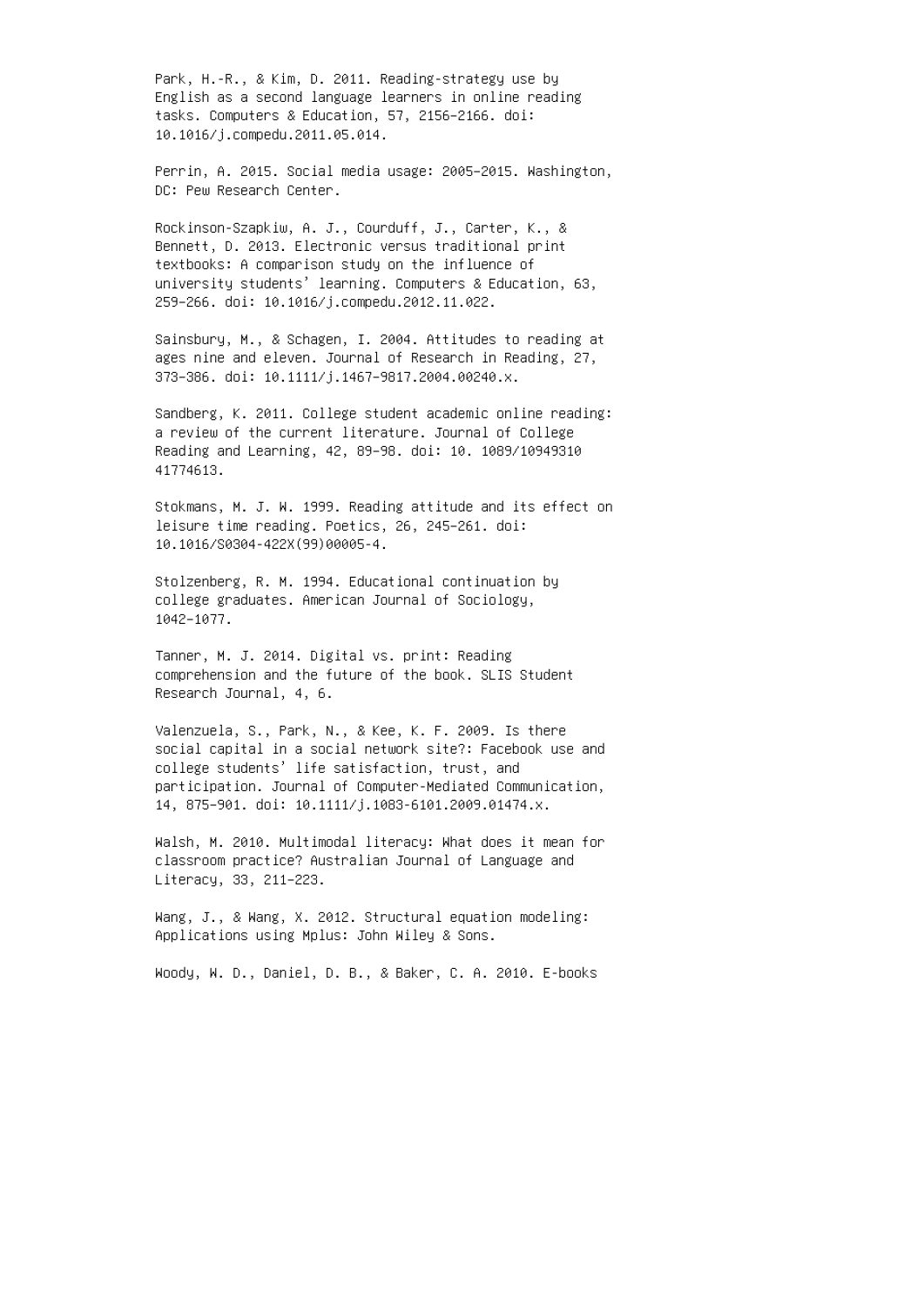or textbooks: Students prefer textbooks. Computers & Education, 55, 945–948. doi: 10.1016/j.compedu.2010.04.005.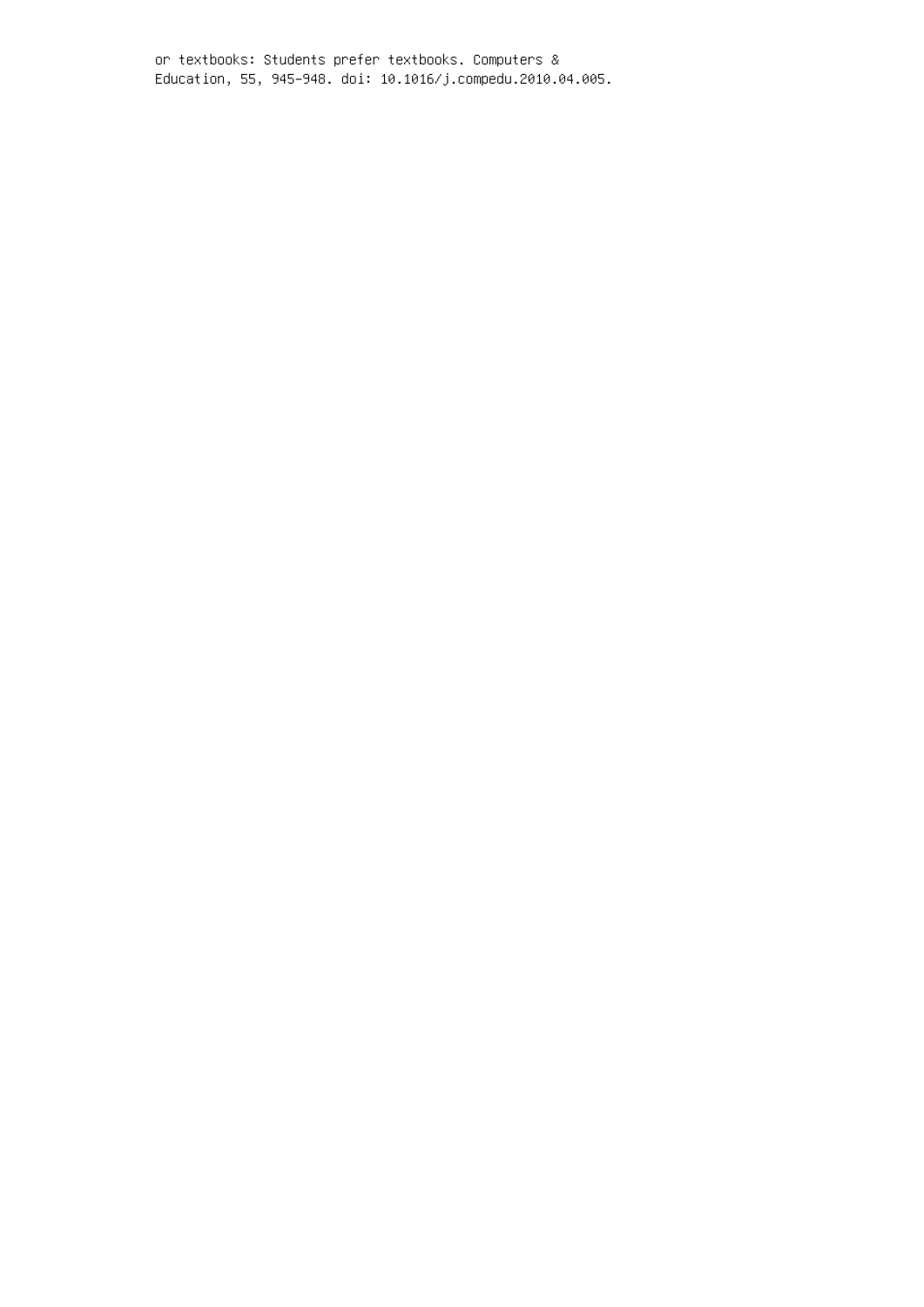'Read-to-Me' story books: Parent-child home English reading activities

Al-Mahrooqi, R. et al. 2016. Omani parents' involvement in their children's English education. SAGE Open: 1–12. DOI: 10.1177/2158244016629190.

Creswell, J.W. 2003. Research design: Qualitative, quantitative, and method approach. California: Sage Publication, Inc.

Duncan, G.J. et al. 2007. Children's early academic and attention skills best predict later school success, according to analysis of large-scale studies. http://www.apa. org/news/press/releases/2007/11/schoolreadiness.aspx.

Hamied, F.A. 2010. EFL assessment in Indonesia: National exams and quality education. In Spolsky et al. Language Assessment in Asia: Local, Regional or Global?, 2010. Asia TEFL.

Kirkpatrick, A. 2012. English as an Asian lingua franca: A lingua franca approach and implications for language education policy. Journal of English as a Lingua Franca 1(1): 121–140.

Malik, R.S. & Hamied, F.A. 2016. Research method: A guide for first time researchers. Bandung: UPI Press.

Renandya, W.A. 2015. Reading in a foreign language: What else is important besides skills and strategies? In Hamied, Fuad Abdul. et al. 2015. Developing indigenous models of english language teaching and assessment. Denpasar: Udayana University Press.

Rhyner, P.M. 2009. Emergent literacy and language development: Promoting learning in early childhood. New York: The Guildford Press.

Setiasih, L. 2012. The role of out of school literacy activities in promoting students' English literacy. Unpublished Dissertation. Indonesia University of Education, Bandung.

Sui-chu, E.H. 2009. The diversity of parental involvement and investment on children's learning across the pacific RIM. 7th International Conference of the European Research Network about Parents in Education. ISBN 978-91-86238-82-2.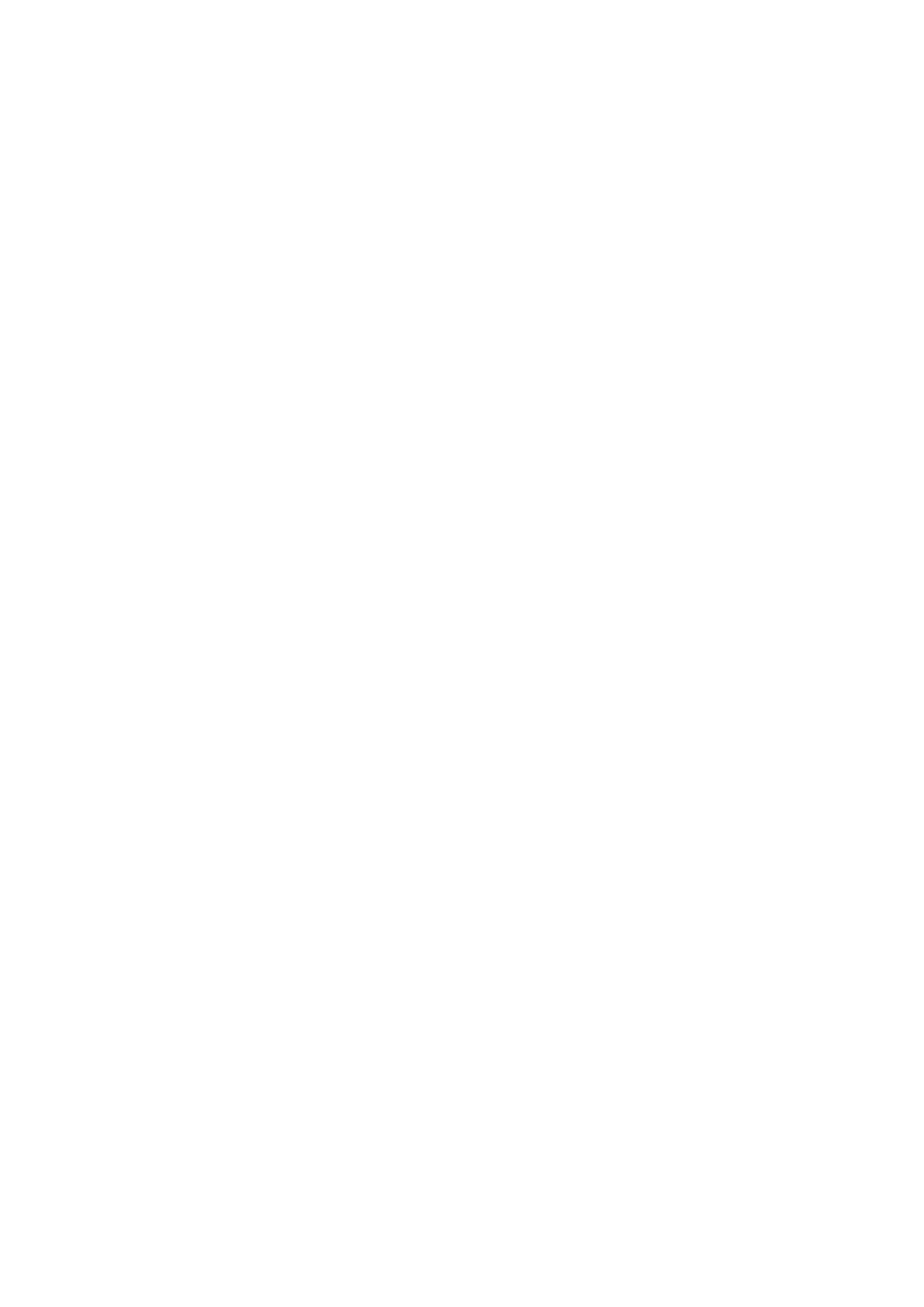### Utilizing iBooks in teaching EFL reading comprehension

Apple-Education-Special Education-iOS. Retrieved on November 28, 2013, from http://www.apple. com/education/special-education/ios/. Apple in Education. Apple in Education Profiles: Creating New Possibilities in The Classroom with iPad. Apple-Burlington High School Profile. Retrieved on April 30, 2013 from http://www.apple. com/education/profiles/burlington/. Apple in Education: The Device that Changed everything is Now Changing theClassroom. Apple-Education-iPad makes the perfect learning companion. Retrieved on April 30, 2013 from http://www. apple.com/education/ipad/. Assia, Miss. BENETTAYEB 2012. ICT and Reading: In the Technology-Enhanced Extensive Reading Classroom. Revue academiques des sciences socials et humaines 8(2012): 3–6. Hassiba Ben-Bouali University of Chlef, Algeria. Retrieved on June 14, 2013 from http://www.univ-chlef.dz/ratsh/ RATSH\_AR/Article\_Revue\_Academique\_N\_08\_2012/article\_18.PDF. Booth, D. & Swartz, L. 2004. Literacy techniques: Building successful readers and writers (2nd ed.). Ontario, Canada: Pembroke Publishers Limited. Some names are shoetened but others are NOT …… issue of consistency. Cabot, J. 2010. Teaching with The iPad-First Day. Gadgetell LLC & North American Publishing Company (NAPCO) Spring Garden Street, 12th Floor | Philadelphia, USA. June 16, 2010: 1. Retrieved on May 4, 2013 from

Mikulecky, Beatrice S. & Jeffries, L. 2007. Advance reading power: Extensive reading, vocabulary building, comprehension skills, reading faster. White Plains, NY: Pearson Education. Inc.

Mitchell, K. 2012. iPads for students learning. TESOL Connections. Retrieved on November 25, 2013 from

Ravichandran, T. 2000. CALL in the Perspective of Interactive Approach: Advantages and Apprehensions. Proceedings: National Seminar on CALL, Anna University, Chennai, 10–12 February 2000, 82–89:1–2. Retrieved on May 17, 2013 from http://home.iitk.ac.in/∼trc/call.pdf.

Renandya, W. A. & Richards, J.C. 2002. Methodology in anguage teaching: An anthology of current practice. Cambridge: Cambridge University Press.

The ESRC Seminar Series Reading Comprehension: From Theory to Practice. Collaboration research groups at the Universities of York, Oxford, Lancaster and Sussex. 2013.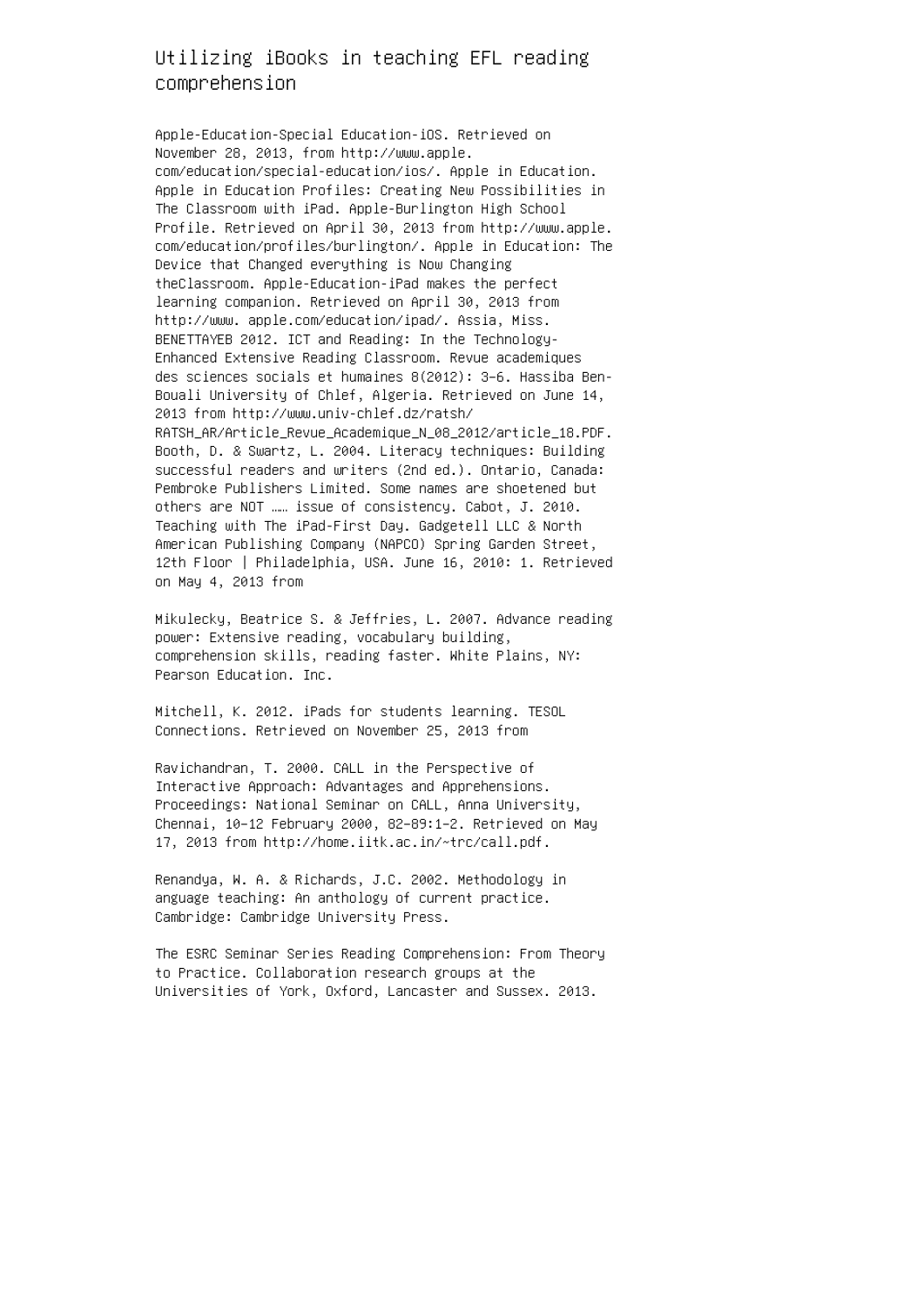Tompkins, G.E. 2010. Reading comprehension factors. Pearson Allyn Bacon Prentice Hall. Updated on Jul 20, 2010. Retrieved on December 20, 2013, from http://www.education.com/reference/article/ reading-comprehension-factors/.

What is Apple TV. Retrieved on August 30, 2014, from https://www.apple.com/appletv/what-is/.

Why the iPad: iPad Features; iPads for Education. Department of Education in Melbourne, Victoria, Australia. 2012. Retrieved on November 25, 2013, from http://www.ipadsforeducation.vic.edu.au/ why-ipad/ipad-features.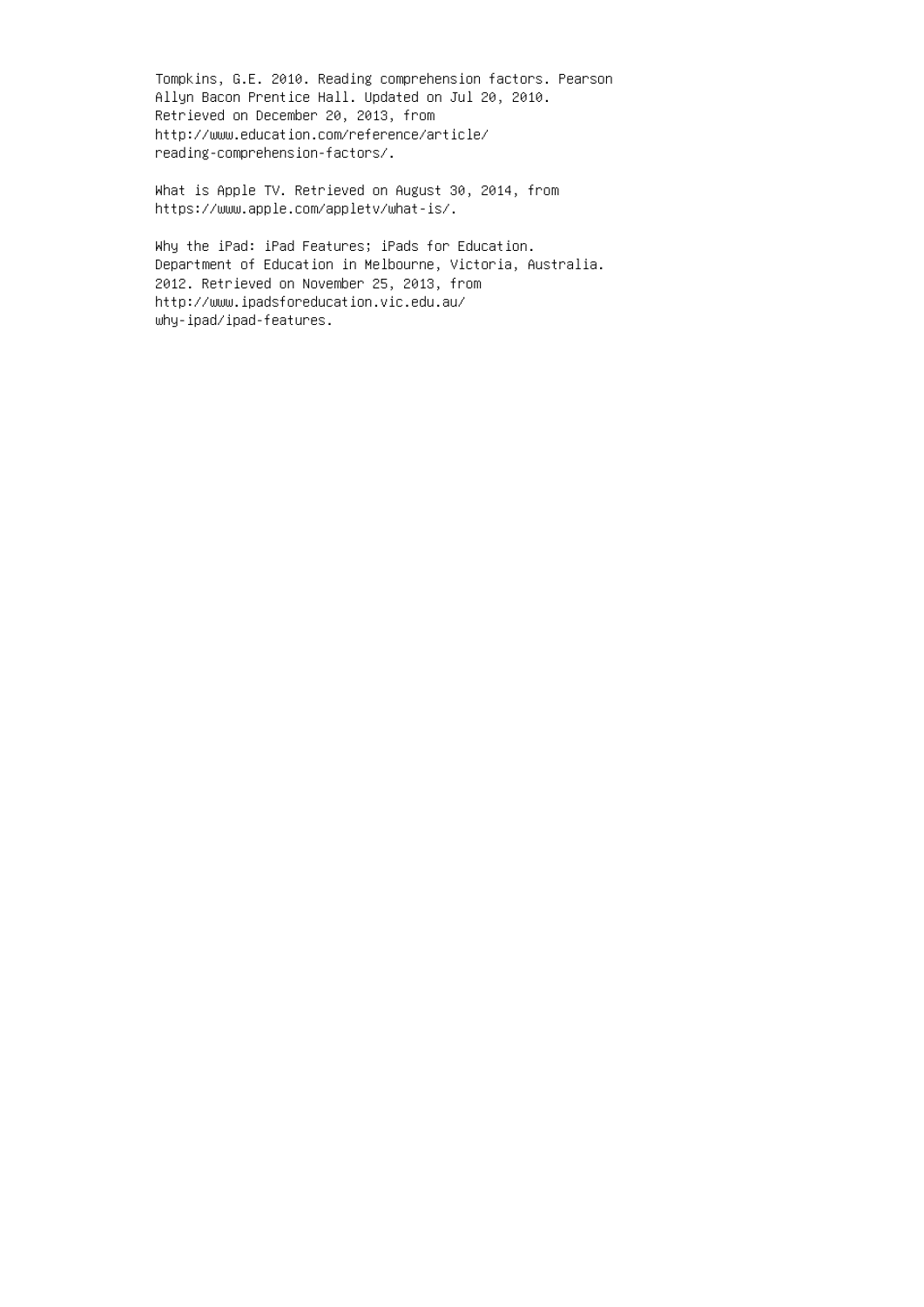The effectiveness of online brain-writing compared to brainstorming as prewriting strategies in teaching writing to students with high frequency and low frequency of Language Learning Strategies (LLS)

Ang, et al. 2013. Effects of gesture-based avatar-mediated communication on brainstorming and negotiation tasks among younger users. Computers in Human Behavior 29: 1204–1211.

Asmari, A.R.A. 2013. Investigation of writing strategies, writing apprehension, and writing achievement among Saudi EFL-major students. International Education Studies 6(11): 130–143.

Bloch, J. 2011. Technologies in the second language composition classroom. Ann Arbor: The University of Michigan Press.

Bolin, A.U & Neuman, G.A. 2006. Personality, process, and performance in interactive brainstorming groups. Journal of Business and Psychology, 20(4): 565–585.

Bush, J. & Zuidema, L. (ed.). 2012. Professional writing in the English classroom. English Journal 102(2): 138–141.

Brown, V.R. & Paulus, P.B. 2002. Making group brainstorming more effective: Recommendations from an associative memory perspective. Current Directions in Psychological Science 11(6): 208–212. Chamot, A. U. 2004. Issues in language learning strategy research and teaching. Electronic Journal of Foreign Language Teaching 1(1): 14–26. https://doi.org/10.1017/ S0261444808005612. Coskun, H. 2005. Cognitive Stimulation with Convergent and Divergent Thinking Exercises in Brainwriting: Incubation, Sequnce Priming, and Group Context. Small Group Research 36: 466. Fazeli, S.H. 2011. The Exploring Nature of Language Learning Strategies (LLSs) and their Relationship with Various Variables with Focus on Personality Traits in the Current Studies of Second/ Foreign Language Learning. Theory and Practice in Language Studies, 1(10), 1311–1320. https://doi. org/10.4304/tpls.1.10.1311–1320. Firkins, A. et al. 2007. Teaching writing to low proficiency writing students. ELT Journal 61(4): 341–352. Giffiths, C. 2003. Language leaning strategy use and proficiency. The Relationship between Patterns of Reported Language Learning Strategy (LLS) use by Speakers of Other Languages (SOL) and Proficiency with Implications for the Teaching/Learning Situation, A Thesis. Department of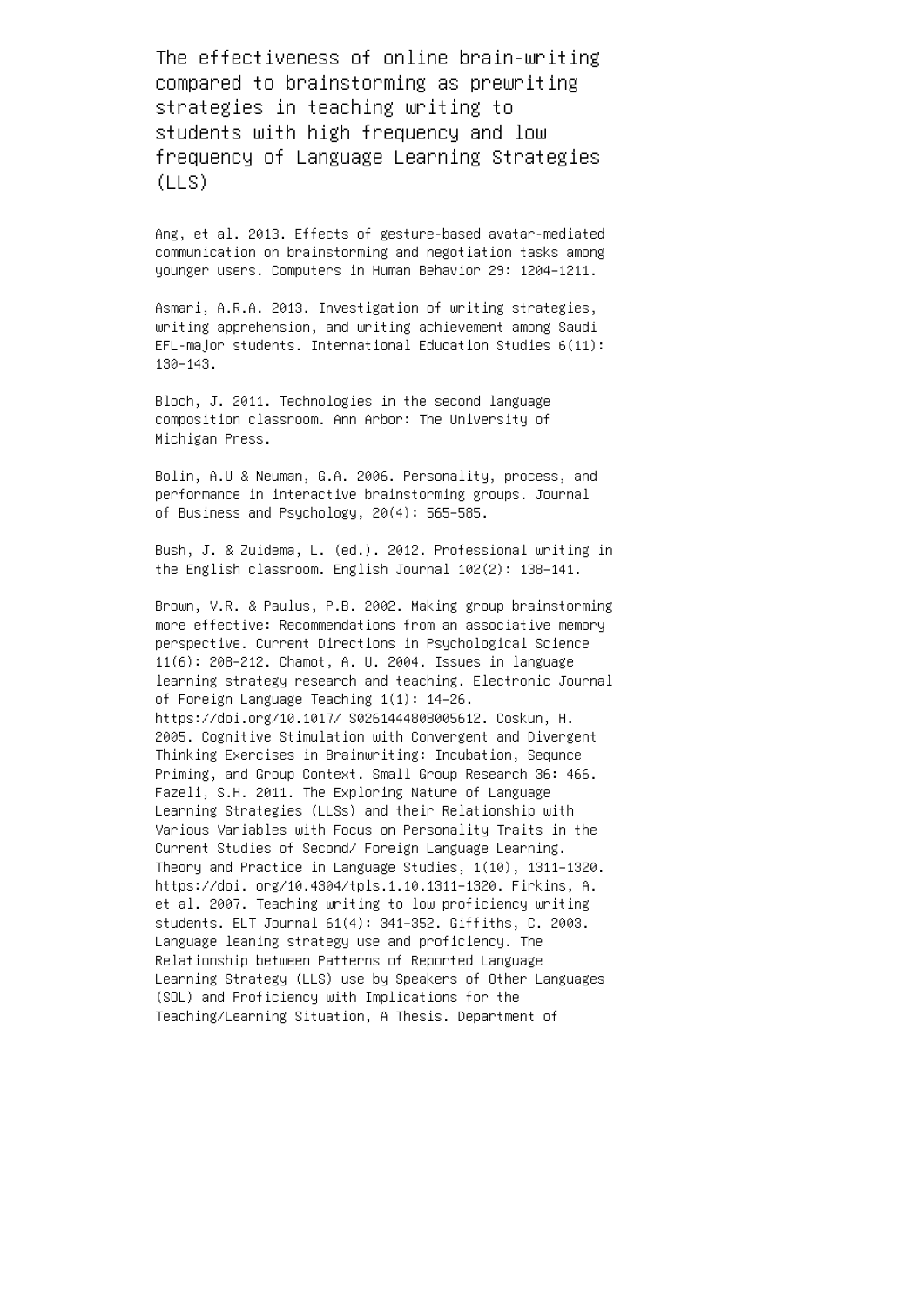Education: University of Auckland. Hashempour, Z. 2015. The effect of brainstorming as a pre-writing strategy on EFL advanced learners' writing ability. Journal of Applied Linguistics and Language Research 2(1): 86–99. Kellog, R.T. 1990. Effectiveness of prewriting strategies as a function of task demands. The American Journal of Psychology 103(3): 327–342. King, A. & Rosenshine, B. 1993. Effects of guided cooperative questioning on children's knowledge construction. The Journal of Experimental Education 61(2): 127–148. Latif, M.A. 2007. The factors accounting for the Egyptian EFL university students' negative writing affect. Essex Graduate Student Papers in Language & Linguistics 9: 57–82. Litcanu, M., Prostean, O., Oros, C. & Vasile, A. 2015. Brain-writing vs. brainstorming case study for power engineering education. Procedia – Social and Behavioral Sciences 191: 387–390. https://doi. org/10.1016/j.sbspro.2015.04.452. Manham, L. & Nejadasari, D. 2012. The effect of different pre-writing strategies on Iranian EFL writing achievement. International Educational Studies 5(1): 154–160. McMullen, M.G. 2009. Using language learning strategies to improve the writing skills of Saudi EFL students: Will it really work? System 37(3): 418–433. https://doi.org/10.1016 /j.system.2009.05.001. Michinov, N. 2012. Is electronic brainstorming or brainwriting the best way to improve creative performance in groups? An overlooked comparison of two idea-generation techniques. Journal of Applied Social Psychology 42(SUPPL. 1): 1–22. https://doi.org/10.1111/j.1559–1816.2012.01024.x. Morris,

P. 2012. Planning at a higher level: Ideas, form, and academic language in student prewriting. English Journal 102(2): 85–92. Naser, A. & Almutairi, M. 2015. The effect of using brainstorming strategy in developing creative problem solving skills among male students in kuwait: a Field Study on Saud Al-Kharji school in Kuwait City. Journal of Education and Practice 6(3): 136–146. Oishi, T. 2015. Applying brainstorming techniques to EFL classroom. NII Electronic Library Service: 121–127. Oxford, R. 2001. Language learning strategies. In The Cambridge guide to teaching English to speakers of other languages. Retrieved

from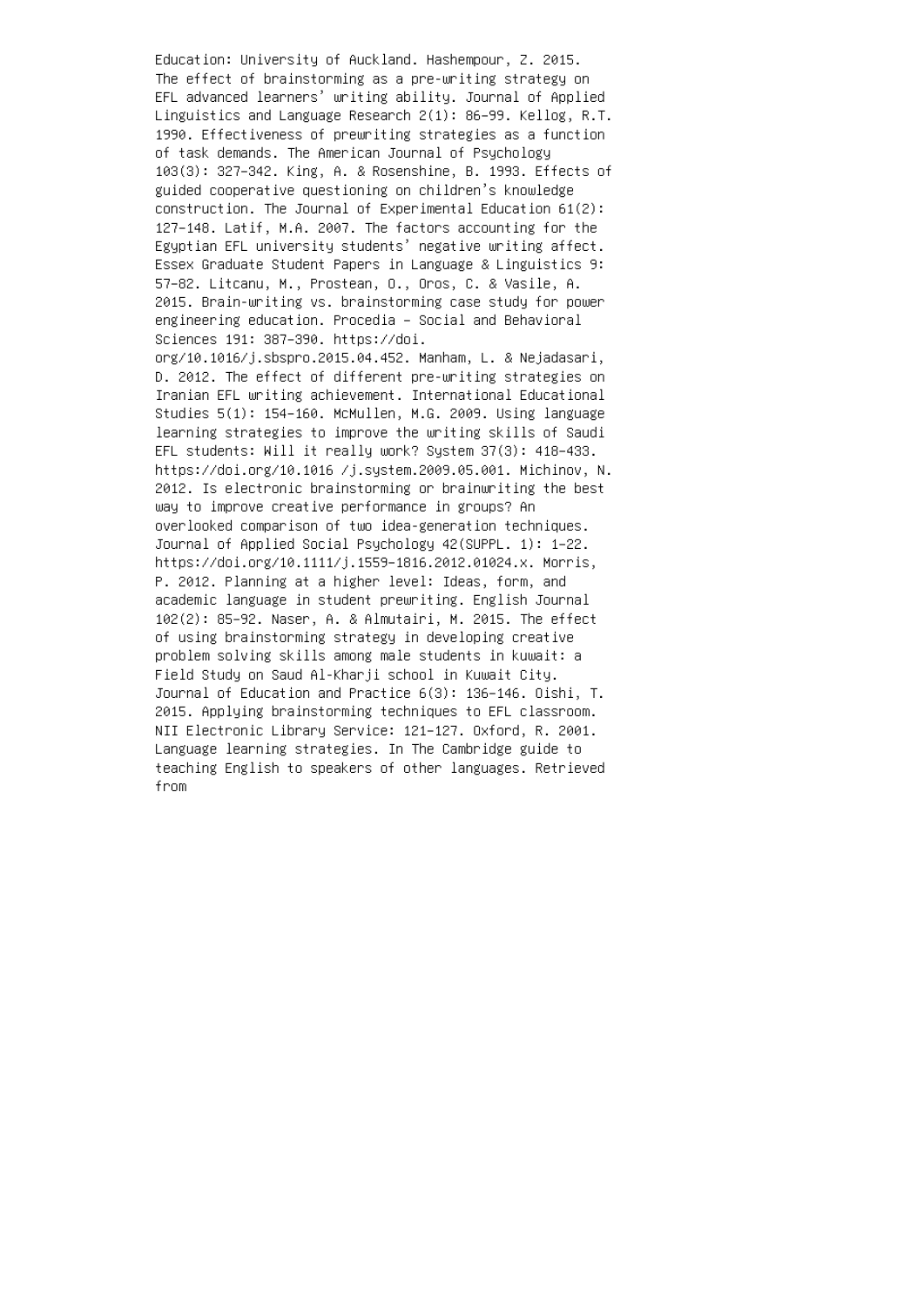Gallery Walk for teaching a content course

Alghamdi, R. & Gillies, R. 2017. The impact of cooperative learning in comparison to traditional learning (small groups) on EFL learners ' outcomes when learning. English as a Foreign Language 9(13): 19–28. https://doi.org/10.5539/ass.v9n13p19.

Slavin, R.E., Madden, N.A. & Leavey, M. 1984. Effects of cooperative learning and individualizedinstruction on mainstreamed students. Exceptional Children 50 (5): 434–443.

Tabatabaei, O. & Khalili, S. 2014. The effect of concept mapping on Iranian pre-intermediate L2 reading comprehension. Journal of Language Teaching and Research 5(6): 1368–1380.

Tran, V.D. & Lewis, R. 2012. Effects of cooperative learning on students at an giang university. International Education Studies 5 (1): 86–100. https://doi.org/10.5539/ies.v5n1p86.

Winitzky, N., Kauchak, D. & Kelly, M. 1994. Measuring teachers' structural knowledge. Teaching and Teacher Education 10 (2): 125–139.

Wong, M.S.L. 1998. An investigation into high-achiever and low-achiever knowledge organization and knowledge processing in concept mapping: A case study. Research in Science Education 28 (3): 337–352.

Yoshida, H., Tani, S., Uchida, T., Masui, J. & Nakayama, A. 2014. Effects of Online Cooperative Learning on Motivation in Learning Korean as a Foreign Language, International Journal of Information and Education Technology 4 (6). https://doi.org/10.7763/IJIET.2014.V4.453.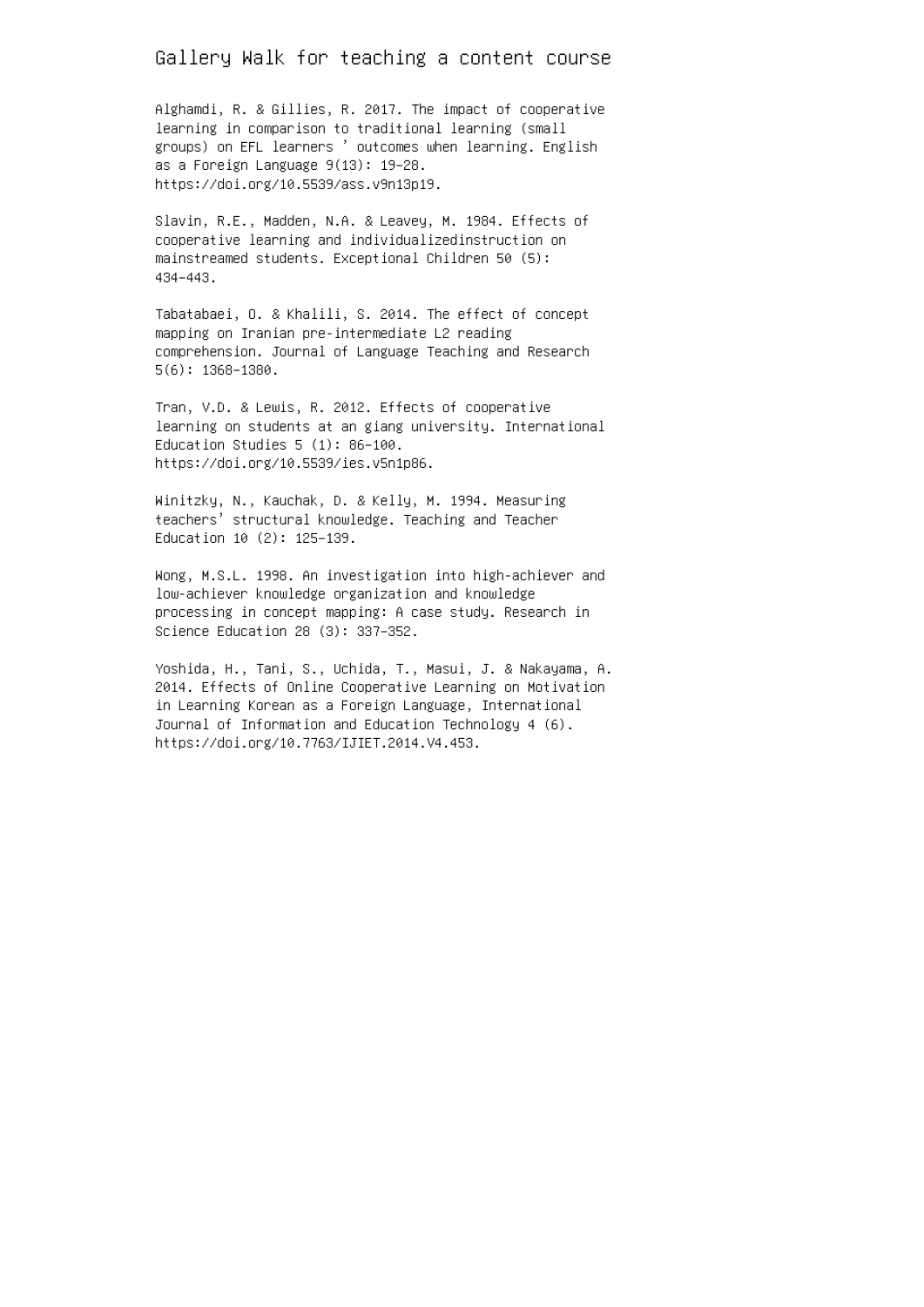Assessing speaking by f2f or using a developed application: Are there any differences?

i Speaking Rubric.

Indicators Proficiency level Excellent (E) (85–100) Good (G) (75–84) Average (A) (65–74) Poor (P) (0–64)

Ability to perform fluency when talking in English for general topics Almost fully able to explain in English about a general topic with very few pauses and/or fillers Mostly able to explain in English about a general topic with few pauses and/or fillers Generally able to explain in English about a general topic with some pauses and/or fillers Moderately able to explain in English about a general topic with many pauses and/or fillers

Ability to demonstrate intelligibility when talking in English for general topics Other people almost fully recognize the speech, & the speech is generally clear in pronunciation Other people mostly recognize the speech, & the speech is moderately clear in pronunciation Other people generally recognize the speech, & the speech is somewhat clear in pronunciation Other people moderately recognize the speech, & the speech is limitedly clear in pronunciation

Ability to demonstrate language use when talking in English for general topics Almost fully apply varied & appropriate grammar and vocabulary Mostly apply varied & appropriate grammar and vocabulary Generally apply varied & appropriate grammar and vocabulary Moderately apply varied & appropriate grammar and vocabulary

ii Speaking score of f2f and Bingar Application

Student F2F Bingar Student F2F Bingar

1 75/G 85/E 21 70/A 70/A

2 80/G 90/E 22 75/G 75/G

3 75/G 85/E 23 60/P 60/P

4 70/A 80/G 24 78/G 75/G

5 80/G 90E 25 90/E 90/E